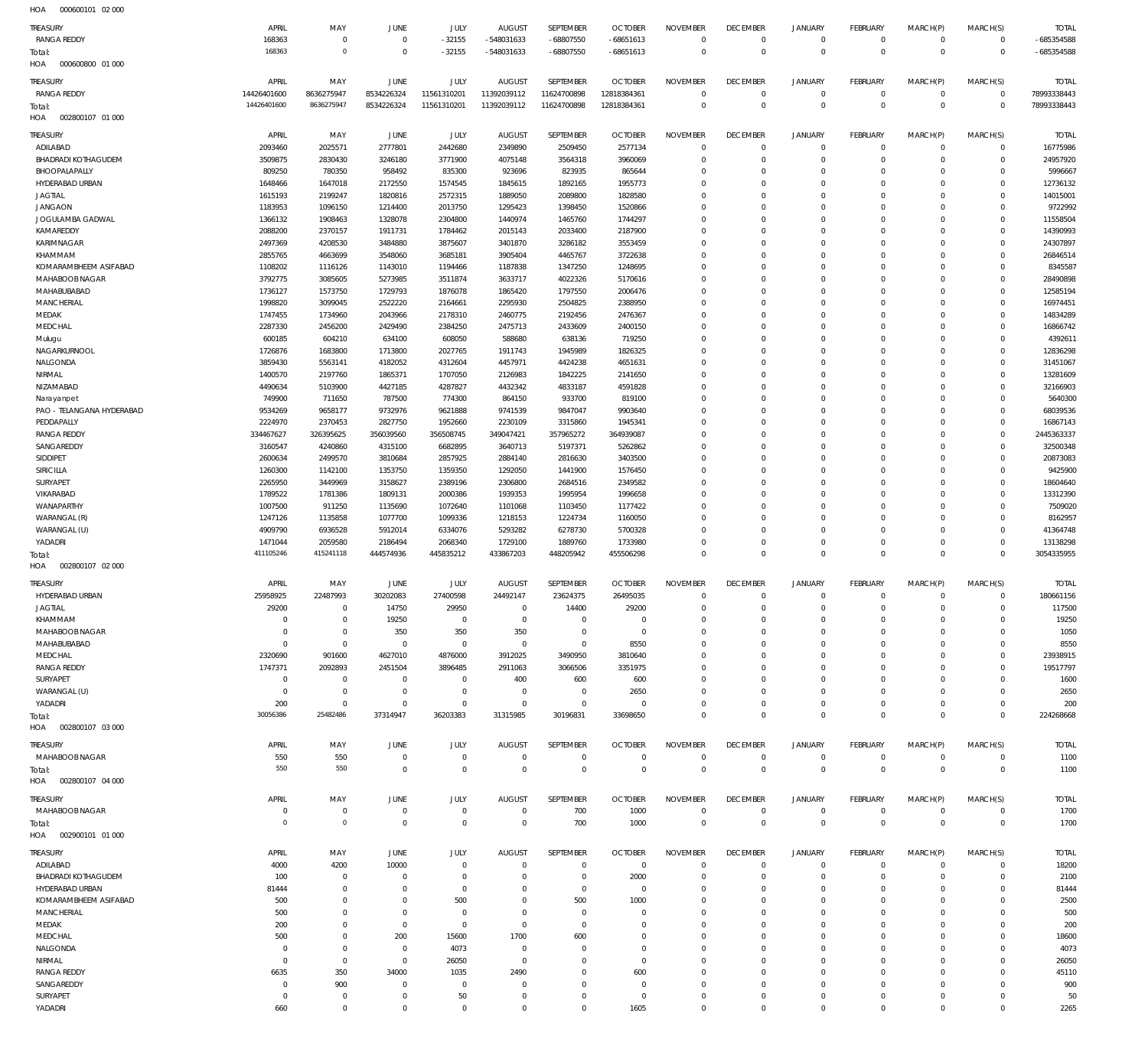| HOA<br>002900101 01 000                |                              |                            |                               |                            |                                 |                                  |                                  |                                   |                                   |                                    |                                |                            |                            |                         |
|----------------------------------------|------------------------------|----------------------------|-------------------------------|----------------------------|---------------------------------|----------------------------------|----------------------------------|-----------------------------------|-----------------------------------|------------------------------------|--------------------------------|----------------------------|----------------------------|-------------------------|
| TREASURY                               | APRIL                        | MAY                        | JUNE                          | JULY                       | <b>AUGUST</b>                   | SEPTEMBER                        | <b>OCTOBER</b>                   | <b>NOVEMBER</b>                   | <b>DECEMBER</b>                   | <b>JANUARY</b>                     | <b>FEBRUARY</b>                | MARCH(P)                   | MARCH(S)                   | <b>TOTAL</b>            |
| Total:                                 | 94539                        | 5450                       | 44200                         | 47308                      | 4190                            | 1100                             | 5205                             | $\mathbf 0$                       | $\overline{0}$                    | $\mathbf 0$                        | $\overline{0}$                 | $\mathbf 0$                | $\mathbf 0$                | 201992                  |
|                                        |                              |                            |                               |                            |                                 |                                  |                                  |                                   |                                   |                                    |                                |                            |                            |                         |
| 002900103 01 000<br>HOA                |                              |                            |                               |                            |                                 |                                  |                                  |                                   |                                   |                                    |                                |                            |                            |                         |
| Treasury                               | APRIL                        | MAY                        | JUNE                          | <b>JULY</b>                | <b>AUGUST</b>                   | SEPTEMBER                        | <b>OCTOBER</b>                   | <b>NOVEMBER</b>                   | <b>DECEMBER</b>                   | <b>JANUARY</b>                     | <b>FEBRUARY</b>                | MARCH(P)                   | MARCH(S)                   | <b>TOTAL</b>            |
| PEDDAPALLY                             | $\circ$                      | 0                          | $\overline{0}$                | $\circ$                    | $^{\circ}$                      | $\overline{0}$                   | 441                              | $\overline{0}$                    | $\overline{0}$                    | $\mathbf 0$                        | $\mathbf 0$                    | $\mathbf 0$                | $\mathbf 0$                | 441                     |
| WANAPARTHY                             | $\circ$<br>$\circ$           | 0<br>$\Omega$              | $\mathbf 0$<br>$\mathbf 0$    | $\circ$<br>$\Omega$        | $^{\circ}$<br>$^{\circ}$        | 580<br>580                       | $\overline{0}$<br>441            | $\mathbf 0$<br>$\mathbf 0$        | $\overline{0}$<br>$\overline{0}$  | $\overline{0}$<br>$\bf 0$          | $\mathbf 0$<br>$^{\circ}$      | 0<br>$\mathbf 0$           | $\mathbf 0$<br>$^{\circ}$  | 580<br>1021             |
| Total:<br>002900106 01 000<br>HOA      |                              |                            |                               |                            |                                 |                                  |                                  |                                   |                                   |                                    |                                |                            |                            |                         |
|                                        |                              |                            |                               |                            |                                 |                                  |                                  |                                   |                                   |                                    |                                |                            |                            |                         |
| TREASURY                               | APRIL                        | MAY                        | JUNE                          | JULY<br>$^{\circ}$         | <b>AUGUST</b><br>$^{\circ}$     | SEPTEMBER                        | <b>OCTOBER</b>                   | <b>NOVEMBER</b><br>$\overline{0}$ | <b>DECEMBER</b><br>$\overline{0}$ | <b>JANUARY</b><br>$\circ$          | <b>FEBRUARY</b><br>$\mathbf 0$ | MARCH(P)<br>$\mathbf 0$    | MARCH(S)                   | <b>TOTAL</b><br>425     |
| NAGARKURNOOL<br>Total:                 | $\circ$<br>$\circ$           | 0<br>$\overline{0}$        | $\overline{0}$<br>$\mathbf 0$ | $\overline{0}$             | $\Omega$                        | $\overline{0}$<br>$\mathbf 0$    | 425<br>425                       | $\overline{0}$                    | $\overline{0}$                    | $\mathbf 0$                        | $\mathbf{0}$                   | $\mathbf 0$                | $\mathbf 0$<br>$\mathbf 0$ | 425                     |
| HOA<br>002900107 01 000                |                              |                            |                               |                            |                                 |                                  |                                  |                                   |                                   |                                    |                                |                            |                            |                         |
|                                        |                              |                            |                               |                            |                                 |                                  |                                  |                                   |                                   |                                    |                                |                            |                            |                         |
| Treasury<br>KHAMMAM                    | APRIL<br>6800                | MAY<br>6800                | JUNE<br>6800                  | <b>JULY</b><br>6800        | <b>AUGUST</b><br>6800           | SEPTEMBER<br>17900               | <b>OCTOBER</b><br>5800           | <b>NOVEMBER</b><br>$\overline{0}$ | <b>DECEMBER</b><br>$\overline{0}$ | <b>JANUARY</b><br>$\mathbf 0$      | <b>FEBRUARY</b><br>$\mathbf 0$ | MARCH(P)<br>$\mathbf 0$    | MARCH(S)<br>$\mathbf 0$    | <b>TOTAL</b><br>57700   |
| NALGONDA                               | 2000                         | 2000                       | 2000                          | 7200                       | 1800                            | $\overline{0}$                   | $\overline{0}$                   | $^{\circ}$                        | $\overline{0}$                    | 0                                  | $^{\circ}$                     | 0                          | 0                          | 15000                   |
| <b>RANGA REDDY</b>                     | $^{\circ}$                   | 910                        | 500                           | $\circ$                    | $\mathbf 0$                     | 34000                            | $\overline{0}$                   | 0                                 | $^{\circ}$                        | $\mathbf 0$                        | 0                              | 0                          | 0                          | 35410                   |
| WARANGAL (R)                           | 2700                         | 500                        | 4200                          | 2200                       | 2000                            | 2200                             | $\overline{0}$                   | $\mathbf 0$                       | $\mathbf 0$                       | $\mathbf 0$                        | 0                              | 0                          | 0                          | 13800                   |
| WARANGAL (U)                           | 2550                         | $^{\circ}$                 | $\overline{0}$                | $\circ$                    | $\overline{0}$                  | $\overline{0}$                   | $\overline{0}$                   | $^{\circ}$                        | $\overline{0}$                    | $\mathbf 0$                        | $^{\circ}$                     | $\mathbf 0$                | $^{\circ}$                 | 2550                    |
| Total:                                 | 14050                        | 10210                      | 13500                         | 16200                      | 10600                           | 54100                            | 5800                             | $^{\circ}$                        | $\overline{0}$                    | $\mathbf 0$                        | $\mathbf{0}$                   | $\mathbf 0$                | $\mathbf{0}$               | 124460                  |
| HOA<br>002900107 02 000                |                              |                            |                               |                            |                                 |                                  |                                  |                                   |                                   |                                    |                                |                            |                            |                         |
| TREASURY                               | APRIL                        | MAY                        | JUNE                          | JULY                       | <b>AUGUST</b>                   | SEPTEMBER                        | <b>OCTOBER</b>                   | <b>NOVEMBER</b>                   | <b>DECEMBER</b>                   | <b>JANUARY</b>                     | <b>FEBRUARY</b>                | MARCH(P)                   | MARCH(S)                   | <b>TOTAL</b>            |
| HYDERABAD URBAN                        | $\circ$                      | 0                          | $\mathbf{0}$                  | $\circ$                    | $^{\circ}$                      | $-223250$                        | $\overline{0}$                   | $\overline{0}$                    | $\overline{0}$                    | $\mathbf 0$                        | $^{\circ}$                     | 0                          | 0                          | $-223250$               |
| Total:                                 | $\circ$                      | $\overline{0}$             | $\mathbf 0$                   | $^{\circ}$                 | $\mathbf 0$                     | $-223250$                        | $\overline{0}$                   | $\overline{0}$                    | $\overline{0}$                    | $\mathbf 0$                        | $\mathbf{0}$                   | $\mathbf 0$                | $\mathbf 0$                | $-223250$               |
| HOA   002900800   01   000             |                              |                            |                               |                            |                                 |                                  |                                  |                                   |                                   |                                    |                                |                            |                            |                         |
| TREASURY                               | APRIL                        | MAY                        | JUNE                          | JULY                       | <b>AUGUST</b>                   | SEPTEMBER                        | <b>OCTOBER</b>                   | <b>NOVEMBER</b>                   | <b>DECEMBER</b>                   | <b>JANUARY</b>                     | <b>FEBRUARY</b>                | MARCH(P)                   | MARCH(S)                   | <b>TOTAL</b>            |
| VIKARABAD                              | $\mathbf{0}$                 | $^{\circ}$                 | $\overline{0}$                | $^{\circ}$                 | $^{\circ}$                      | 300                              | $\overline{0}$                   | $\overline{0}$                    | $\overline{0}$                    | $\mathbf 0$                        | $\mathbf 0$                    | $\mathbf 0$                | $\mathbf 0$                | 300                     |
| Total:                                 | $\circ$                      | $\overline{0}$             | $\mathbf 0$                   | $^{\circ}$                 | $\overline{0}$                  | 300                              | $\overline{0}$                   | $\overline{0}$                    | $\overline{0}$                    | $\bf 0$                            | $\mathbf{0}$                   | $\mathbf 0$                | $\mathbf 0$                | 300                     |
| HOA<br>002900800 80 000                |                              |                            |                               |                            |                                 |                                  |                                  |                                   |                                   |                                    |                                |                            |                            |                         |
| <b>TREASURY</b>                        | APRIL                        | MAY                        | JUNE                          | JULY                       | <b>AUGUST</b>                   | SEPTEMBER                        | <b>OCTOBER</b>                   | <b>NOVEMBER</b>                   | <b>DECEMBER</b>                   | <b>JANUARY</b>                     | <b>FEBRUARY</b>                | MARCH(P)                   | MARCH(S)                   | <b>TOTAL</b>            |
| SIDDIPET                               | 0                            | $^{\circ}$                 | $\overline{0}$                | $^{\circ}$                 | $^{\circ}$                      | 1000                             | $\overline{0}$                   | $\mathbf 0$                       | $\mathbf 0$                       | $\mathbf 0$                        | $\mathbf 0$                    | $\mathbf 0$                | $\mathbf 0$                | 1000                    |
| rotal:                                 | $\mathbf 0$                  | $\overline{0}$             | $\mathbf 0$                   | $\overline{0}$             | $\mathbf 0$                     | 1000                             | $\overline{0}$                   | $\overline{0}$                    | $\overline{0}$                    | $\mathbb O$                        | $\overline{0}$                 | $\mathbf 0$                | $\mathbf{0}$               | 1000                    |
| HOA<br>002900800 81 000                |                              |                            |                               |                            |                                 |                                  |                                  |                                   |                                   |                                    |                                |                            |                            |                         |
| TREASURY                               | APRIL                        | MAY                        | JUNE                          | JULY                       | <b>AUGUST</b>                   | SEPTEMBER                        | <b>OCTOBER</b>                   | <b>NOVEMBER</b>                   | <b>DECEMBER</b>                   | <b>JANUARY</b>                     | <b>FEBRUARY</b>                | MARCH(P)                   | MARCH(S)                   | <b>TOTAL</b>            |
| HYDERABAD URBAN                        | 230000                       | $\Omega$                   | 5865                          | 111600                     | 96610                           | $\overline{0}$                   | 114572                           | $\overline{0}$                    | $\overline{0}$                    | $\mathbf 0$                        | $\mathbf 0$                    | $\mathbf 0$                | $\mathbf 0$                | 558647                  |
| <b>JANGAON</b>                         | $\circ$                      | 0                          | $\overline{0}$                | $\overline{0}$             | 1000                            | $\overline{0}$                   | $\overline{0}$                   | 0                                 | $\mathbf 0$                       | 0                                  | 0                              | 0                          | 0                          | 1000                    |
| KARIMNAGAR                             | $\Omega$                     | $\Omega$                   | $\mathbf 0$                   | 1759                       | $^{\circ}$                      | 500                              | $\overline{0}$                   | $\Omega$                          | $^{\circ}$                        | $\mathbf 0$                        | 0                              | 0                          | 0                          | 2259                    |
| KOMARAMBHEEM ASIFABAD                  | $^{\circ}$                   | $\Omega$                   | $\overline{0}$                | $\circ$                    | 1040                            | $\overline{0}$                   | $\overline{0}$                   | 0                                 | $\mathbf 0$                       | $\mathbf 0$                        | 0                              | 0                          | 0                          | 1040                    |
| MAHABOOB NAGAR<br>MAHABUBABAD          | $\mathbf 0$<br>$^{\circ}$    | $\Omega$<br>$\overline{0}$ | $\mathbf 0$<br>$\mathbf 0$    | $\circ$<br>$\Omega$        | 3759<br>- 0                     | $\overline{0}$<br>$\overline{0}$ | $\overline{0}$<br>9000           | $\mathbf 0$<br>$\mathbf 0$        | $\mathbf 0$<br>$\mathbf 0$        | $\mathbf 0$<br>$\mathbf 0$         | 0<br>0                         | 0<br>0                     | 0<br>0                     | 3759<br>9000            |
| MEDAK                                  | $\Omega$                     | $\overline{0}$             | $\mathbf 0$                   | $\Omega$                   | $\overline{0}$                  | 400                              | $\overline{0}$                   | $\Omega$                          | $\mathbf 0$                       | $\mathbf 0$                        | $^{\circ}$                     | 0                          | $\mathbf 0$                | 400                     |
| NAGARKURNOOL                           | $^{\circ}$                   | 1000                       | 4287                          | $\circ$                    | 2861                            | 2117                             | 8039                             | 0                                 | $\mathbf 0$                       | $\mathbf 0$                        | 0                              | 0                          | 0                          | 18304                   |
| NALGONDA                               | $\Omega$                     | $^{\circ}$                 | $\overline{0}$                | $\Omega$                   | $^{\circ}$                      | 500                              | $\overline{0}$                   | $\Omega$                          | $^{\circ}$                        | $\mathbf 0$                        | 0                              | 0                          | $\Omega$                   | 500                     |
| NIRMAL                                 | $\overline{0}$               | $\overline{0}$             | $\overline{0}$                | 2600                       | $^{\circ}$                      | $\overline{0}$                   | $\overline{0}$                   | $\mathbf 0$                       | $^{\circ}$                        | $\mathbf 0$                        | 0                              | $\circ$                    | 0                          | 2600                    |
| <b>RANGA REDDY</b>                     | 209362                       | 9032                       | 16894                         | 13034                      | 7878                            | 3861                             | 2681                             | $\Omega$                          | $\mathbf 0$                       | $\mathbf 0$                        | $\mathbf 0$                    | $\mathbf 0$                | $\mathbf 0$                | 262742                  |
| SANGAREDDY                             | 2000                         | $\Omega$                   | $\mathbf 0$                   | $\Omega$                   | 1000                            | 0                                | $\mathbf 0$                      | $\mathbf 0$                       | 0                                 | 0                                  | 0                              | 0                          | 0                          | 3000                    |
| SURYAPET                               | $\mathbf 0$                  | $\mathbf 0$                | $\overline{0}$                | $\overline{0}$             | 26096                           | $\mathbf 0$                      | $\overline{0}$                   | $\mathbf 0$                       | $\overline{0}$                    | $\mathbf 0$                        | $^{\circ}$                     | $\mathbf 0$                | $\mathbf 0$                | 26096                   |
| VIKARABAD<br>YADADRI                   | 100<br>$\mathbf 0$           | 900<br>750                 | 50<br>$\,0\,$                 | 250<br>$\overline{0}$      | 400<br>$\mathbf 0$              | $\overline{0}$<br>$\mathbf 0$    | 760<br>$\overline{0}$            | $\mathbf 0$<br>$\mathbf 0$        | $\overline{0}$<br>$\overline{0}$  | $\mathsf{O}\xspace$<br>$\mathbf 0$ | $^{\circ}$<br>$^{\circ}$       | $\mathbf 0$<br>$\mathbf 0$ | $\mathbf 0$<br>$\mathbf 0$ | 2460<br>750             |
| rotal:                                 | 441462                       | 11682                      | 27096                         | 129243                     | 140644                          | 7378                             | 135052                           | $\mathbf 0$                       | $\overline{0}$                    | $\mathsf{O}\xspace$                | $\mathbf 0$                    | $\mathbf 0$                | $\mathbf 0$                | 892557                  |
| HOA<br>003001101 01 000                |                              |                            |                               |                            |                                 |                                  |                                  |                                   |                                   |                                    |                                |                            |                            |                         |
|                                        | APRIL                        |                            |                               |                            |                                 |                                  |                                  | <b>NOVEMBER</b>                   |                                   |                                    |                                |                            |                            |                         |
| TREASURY<br>NALGONDA                   | $\overline{0}$               | MAY<br>$\overline{0}$      | JUNE<br>$\,0\,$               | JULY<br>2836000            | <b>AUGUST</b><br>$\overline{0}$ | SEPTEMBER<br>$\,0\,$             | <b>OCTOBER</b><br>$\overline{0}$ | $\overline{0}$                    | <b>DECEMBER</b><br>$\overline{0}$ | <b>JANUARY</b><br>$\overline{0}$   | <b>FEBRUARY</b><br>$\mathbf 0$ | MARCH(P)<br>$\mathbf 0$    | MARCH(S)<br>$\mathbf 0$    | <b>TOTAL</b><br>2836000 |
| Total:                                 | $^{\circ}$                   | $\overline{0}$             | $\mathbf 0$                   | 2836000                    | $\mathbf 0$                     | $\mathbf 0$                      | $\overline{0}$                   | $\overline{0}$                    | $\mathbf 0$                       | $\bf 0$                            | $\mathbf 0$                    | $\mathbf 0$                | $\mathbf 0$                | 2836000                 |
| HOA<br>003001101 96 000                |                              |                            |                               |                            |                                 |                                  |                                  |                                   |                                   |                                    |                                |                            |                            |                         |
| TREASURY                               | APRIL                        | MAY                        | JUNE                          | JULY                       |                                 | SEPTEMBER                        | <b>OCTOBER</b>                   | <b>NOVEMBER</b>                   | <b>DECEMBER</b>                   | <b>JANUARY</b>                     | <b>FEBRUARY</b>                | MARCH(P)                   | MARCH(S)                   | <b>TOTAL</b>            |
| PAO - TELANGANA HYDERABAD              | $-77456$                     | $^{\circ}$                 | -22426                        | $-217724$                  | AUGUST<br>$-505624$             | $-307426$                        | $\overline{0}$                   | $\overline{0}$                    | $\overline{0}$                    | $\overline{0}$                     | $\mathbf 0$                    | 0                          | $\mathbf 0$                | $-1130656$              |
| Total:                                 | $-77456$                     | $\overline{0}$             | $-22426$                      | $-217724$                  | -505624                         | $-307426$                        | $\mathbf 0$                      | $\overline{0}$                    | $\overline{0}$                    | $\mathbf 0$                        | $\overline{0}$                 | $\mathbf 0$                | $\mathbf 0$                | $-1130656$              |
| HOA<br>003001102 01 000                |                              |                            |                               |                            |                                 |                                  |                                  |                                   |                                   |                                    |                                |                            |                            |                         |
|                                        |                              |                            |                               | JULY                       |                                 |                                  |                                  | <b>NOVEMBER</b>                   | <b>DECEMBER</b>                   | <b>JANUARY</b>                     | FEBRUARY                       | MARCH(P)                   | MARCH(S)                   |                         |
| TREASURY<br><b>BHADRADI KOTHAGUDEM</b> | APRIL<br>665795              | MAY<br>$\mathbf 0$         | JUNE<br>256079                | 1644054                    | <b>AUGUST</b><br>182843         | SEPTEMBER<br>250164              | <b>OCTOBER</b><br>171970         | $\overline{0}$                    | $\overline{0}$                    | $\overline{0}$                     | $\mathbf 0$                    | $\mathbf 0$                | $\mathbf 0$                | <b>TOTAL</b><br>3170905 |
| HYDERABAD URBAN                        | $\mathbf 0$                  | 3681757                    | 8693135                       | 56662388                   | 6699196                         | 6116897                          | 16796344                         | $\mathbf 0$                       | $\mathbf 0$                       | $\mathbf 0$                        | $^{\circ}$                     | $\mathbf 0$                | $\mathbf 0$                | 98649717                |
| <b>JAGTIAL</b>                         | $\mathbf 0$                  | $\overline{0}$             | $\overline{0}$                | $-15030$                   | $-61526$                        | $\,0\,$                          | $\overline{0}$                   | $\mathbf 0$                       | $^{\circ}$                        | $\mathsf{O}\xspace$                | $^{\circ}$                     | $\Omega$                   | $\circ$                    | $-76556$                |
| KAMAREDDY                              | 2950                         | $\overline{0}$             | $\mathbf 0$                   | $\circ$                    | $\overline{0}$                  | $-57563$                         | $\overline{0}$                   | $^{\circ}$                        | $\mathbf 0$                       | $\mathbf 0$                        | $^{\circ}$                     | $\mathbf 0$                | $\mathbf 0$                | $-54613$                |
| KARIMNAGAR                             | 1138533                      | $\overline{0}$             | 11998378                      | 18254945                   | 60395                           | 167803                           | $\overline{0}$                   | $\Omega$                          | $\mathbf 0$                       | $\mathbf 0$                        | 0                              | $\Omega$                   | 0                          | 31620054                |
| KHAMMAM                                | 239031                       | $\overline{0}$             | 6872089                       | 484566                     | $\overline{0}$                  | 5662758                          | 18373                            | $\mathbf 0$                       | $\mathbf 0$                       | $\mathbf 0$                        | $^{\circ}$                     | $\mathbf 0$                | $\mathbf 0$                | 13276817                |
| KOMARAMBHEEM ASIFABAD                  | $\overline{0}$               | $\overline{0}$             | 29091                         | $\Omega$                   | 45481                           | 63310                            | $\overline{0}$                   | $\mathbf 0$                       | $\mathbf 0$                       | $\mathbf 0$                        | $^{\circ}$                     | $\mathbf 0$                | 0                          | 137882                  |
| MAHABOOB NAGAR                         | 6199499                      | $\overline{0}$             | $\overline{0}$                | $\Omega$                   | $\mathbf 0$                     | 3020331                          | $\overline{0}$                   | $\mathbf 0$                       | $\mathbf 0$                       | $\mathbf 0$                        | $^{\circ}$                     | $\Omega$                   | $^{\circ}$                 | 9219830                 |
| <b>MANCHERIAL</b><br>MEDCHAL           | $\overline{0}$<br>$^{\circ}$ | 1100<br>$\overline{0}$     | $\mathbf 0$<br>$\mathbf 0$    | $\overline{0}$<br>13610000 | $\overline{0}$<br>$\mathbf 0$   | 44374<br>$\overline{0}$          | 4958<br>$\overline{0}$           | $\mathbf 0$<br>$\mathbf 0$        | $\mathbf 0$<br>$\mathbf 0$        | $\mathbf 0$<br>$\mathbf 0$         | $^{\circ}$<br>$^{\circ}$       | $\mathbf 0$<br>$\mathbf 0$ | 0<br>$\mathbf 0$           | 50432<br>13610000       |
| NAGARKURNOOL                           | 22005                        | $\overline{0}$             | 12250                         | $\overline{0}$             | 1760                            | $\mathbf 0$                      | 2420                             | $\Omega$                          | $\mathbf 0$                       | $\mathbf 0$                        | $^{\circ}$                     | $\Omega$                   | 0                          | 38435                   |
| NALGONDA                               | 21882                        | 3040                       | 39022                         | 16809                      | 12724                           | 3300959                          | 15702                            | $\mathbf 0$                       | $\mathbf 0$                       | $\mathbf 0$                        | $^{\circ}$                     | $\mathbf 0$                | $\mathbf 0$                | 3410138                 |
| NIRMAL                                 | 176300                       | $\overline{0}$             | $\overline{0}$                | $\Omega$                   | $\overline{0}$                  | $\overline{0}$                   | $\overline{0}$                   | $\mathbf 0$                       | $\mathbf 0$                       | $\mathbf 0$                        | 0                              | $\mathbf 0$                | 0                          | 176300                  |
| NIZAMABAD                              | 4580                         | $\overline{0}$             | 56950                         | $\Omega$                   | $\overline{0}$                  | $\mathbf 0$                      | 761738                           | $\mathbf 0$                       | $\mathbf 0$                       | $\mathbf 0$                        | $^{\circ}$                     | $\Omega$                   | 0                          | 823268                  |
| PEDDAPALLY                             | 1288267                      | $\mathbf 0$                | 1100                          | $\Omega$                   | $\mathbf 0$                     | $\mathbf 0$                      | 677215                           | $\mathbf 0$                       | $\mathbf 0$                       | $\mathbf 0$                        | $^{\circ}$                     | $\Omega$                   | $\circ$                    | 1966582                 |
| <b>RANGA REDDY</b>                     | 8924948                      | 10343125                   | 5130121                       | 10841034                   | 105108381                       | 5870084                          | 4623121                          | $\mathbf 0$                       | $\mathbf 0$                       | $\mathbf 0$                        | $^{\circ}$                     | $\mathbf 0$                | $\mathbf 0$                | 150840814               |
| SANGAREDDY                             | $\,0\,$                      | $\mathbf 0$                | $\mathbf 0$                   | 8919664                    | $\overline{0}$                  | 16000                            | 10000                            | $\mathbf 0$                       | $\mathbf 0$                       | $\mathsf{O}\xspace$                | $\mathbf 0$                    | $\mathbf 0$                | $\mathbf 0$                | 8945664                 |
| SIDDIPET                               | 138392                       | $\overline{0}$             | $\overline{0}$                | $\overline{0}$             | $\overline{0}$                  | $\,0\,$                          | $\overline{0}$                   | $\,0\,$                           | $\overline{0}$                    | $\mathbf 0$                        | $\mathbf 0$                    | $\mathbf 0$                | $\mathsf{O}$               | 138392                  |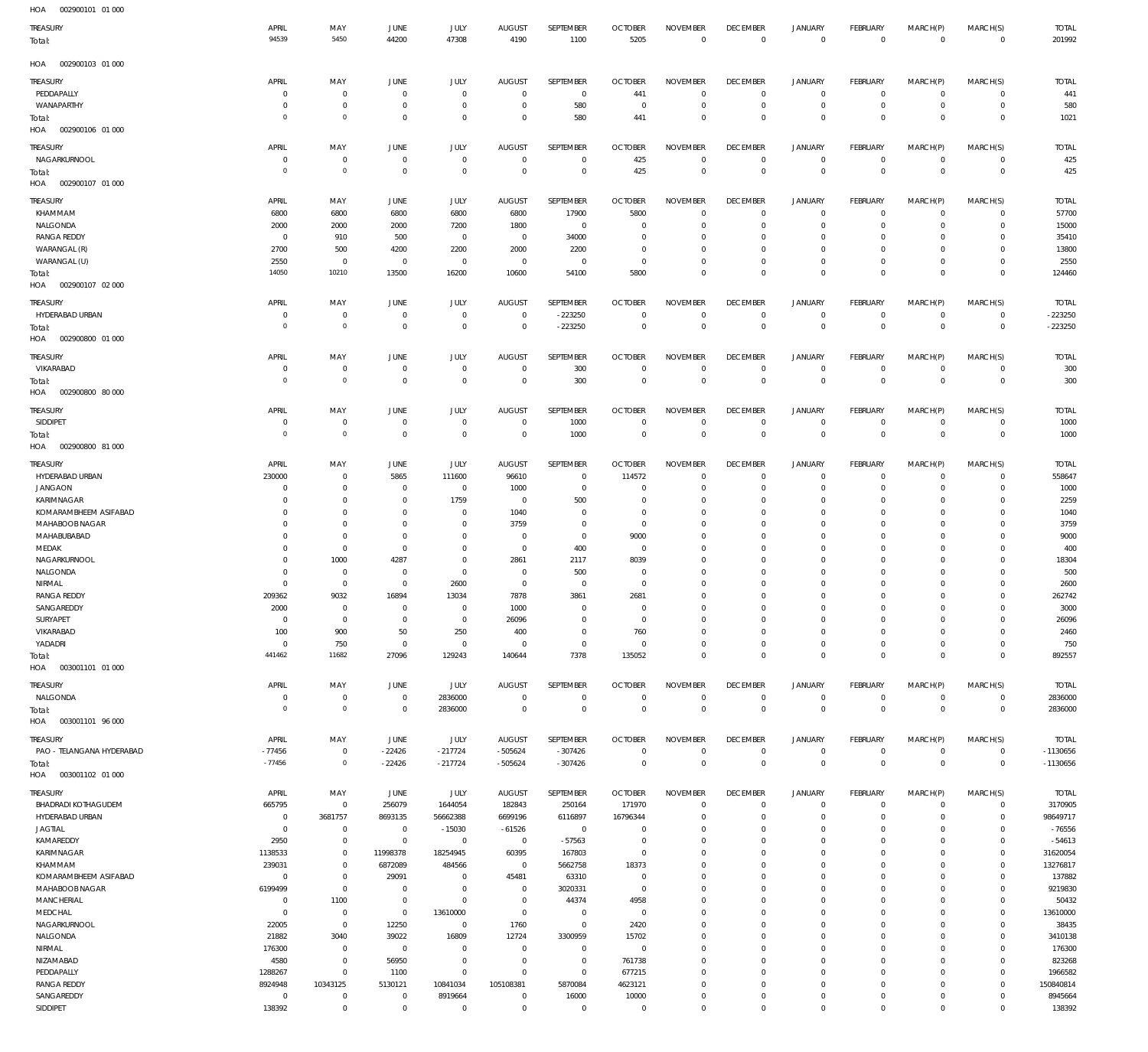| <b>TREASURY</b><br>SURYAPET       | APRIL<br>10582         | MAY<br>2424                   | JUNE<br>21562886             | JULY<br>4811651               | <b>AUGUST</b><br>2483490         | SEPTEMBER<br>1997271             | <b>OCTOBER</b><br>4777         | <b>NOVEMBER</b><br>$\mathbf{0}$  | <b>DECEMBER</b><br>$^{\circ}$     | <b>JANUARY</b><br>0           | FEBRUARY<br>$^{\circ}$        | MARCH(P)<br>$\mathbf 0$    | MARCH(S)<br>$\mathbf 0$    | <b>TOTAL</b><br>30873081   |
|-----------------------------------|------------------------|-------------------------------|------------------------------|-------------------------------|----------------------------------|----------------------------------|--------------------------------|----------------------------------|-----------------------------------|-------------------------------|-------------------------------|----------------------------|----------------------------|----------------------------|
| WARANGAL (U)                      | 12367075               | $\mathbf 0$<br>8882           | 7409269                      | 6673482                       | $\overline{0}$<br>8898           | 11                               | 7100                           | $\mathbf{0}$<br>$^{\circ}$       | $\overline{0}$<br>$\overline{0}$  | $\mathbf 0$<br>$\mathbf 0$    | $^{\circ}$<br>$^{\circ}$      | $\mathbf 0$<br>$\mathbf 0$ | 0<br>$\mathbf 0$           | 26456937<br>4600736        |
| YADADRI<br>Total:                 | 1076<br>31200915       | 14040328                      | 4240<br>62064610             | 6202<br>121909765             | 114541642                        | 5792<br>26458191                 | 4565646<br>27659364            | $\mathbf 0$                      | $^{\circ}$                        | $\mathbf 0$                   | $\mathbf 0$                   | $\mathbf 0$                | $\mathbf 0$                | 397874815                  |
| 003001102 96 000<br>HOA           |                        |                               |                              |                               |                                  |                                  |                                |                                  |                                   |                               |                               |                            |                            |                            |
| <b>TREASURY</b>                   | APRIL                  | MAY                           | JUNE                         | JULY                          | <b>AUGUST</b>                    | <b>SEPTEMBER</b>                 | <b>OCTOBER</b>                 | <b>NOVEMBER</b>                  | <b>DECEMBER</b>                   | <b>JANUARY</b>                | <b>FEBRUARY</b>               | MARCH(P)                   | MARCH(S)                   | <b>TOTAL</b>               |
| KHAMMAM<br>NALGONDA               | $\Omega$<br>$\Omega$   | $\overline{0}$<br>$\mathbf 0$ | $\Omega$<br>$^{\circ}$       | $-101578$<br>$-106120$        | $^{\circ}$<br>0                  | $\overline{0}$<br>$\mathbb O$    | $\mathbf{0}$<br>$^{\circ}$     | $\mathbf 0$<br>$\mathbf{0}$      | $^{\circ}$<br>$^{\circ}$          | $\mathbf 0$<br>$\mathbf 0$    | $^{\circ}$<br>$^{\circ}$      | $\mathbf 0$<br>$\mathbf 0$ | $\mathbf 0$<br>$\mathbf 0$ | $-101578$<br>$-106120$     |
| NIZAMABAD                         | -9360                  | $\mathbf 0$                   | $\mathbf{0}$                 | $\mathbf 0$                   | $\Omega$                         | $\overline{0}$                   | $\mathbf 0$                    | $\mathbf{0}$                     | $\overline{0}$                    | $\mathbf 0$                   | $^{\circ}$                    | $\mathbf 0$                | $\mathbf 0$                | $-9360$                    |
| Total:                            | $-9360$                | $\circ$                       | $\mathbf{0}$                 | $-207698$                     | $\Omega$                         | $\mathbb O$                      | $\Omega$                       | $\mathbb O$                      | $\mathbf{0}$                      | $\mathsf 0$                   | $\mathbf 0$                   | $\mathbf 0$                | $\mathbf 0$                | $-217058$                  |
| HOA<br>003001800 01 000           |                        |                               |                              |                               |                                  |                                  |                                |                                  |                                   |                               |                               |                            |                            |                            |
| TREASURY                          | APRIL                  | MAY                           | JUNE                         | JULY                          | <b>AUGUST</b>                    | SEPTEMBER                        | <b>OCTOBER</b>                 | <b>NOVEMBER</b>                  | <b>DECEMBER</b>                   | <b>JANUARY</b>                | <b>FEBRUARY</b>               | MARCH(P)                   | MARCH(S)                   | <b>TOTAL</b>               |
| NAGARKURNOOL<br>Total:            | $\circ$<br>$\Omega$    | $\overline{0}$<br>$\circ$     | 3195<br>3195                 | $\mathbf 0$<br>$\mathbf 0$    | 6060<br>6060                     | $\mathbb O$<br>$\mathbb O$       | $\mathbf{0}$<br>$\mathbf{0}$   | $\mathbf 0$<br>$\mathbb O$       | $\mathbf 0$<br>$\mathbf{0}$       | $\mathbf 0$<br>$\mathsf 0$    | $\circ$<br>$\overline{0}$     | $\mathbf 0$<br>$\mathbf 0$ | $\mathbf 0$<br>$\mathbf 0$ | 9255<br>9255               |
| HOA<br>003002102 01 000           |                        |                               |                              |                               |                                  |                                  |                                |                                  |                                   |                               |                               |                            |                            |                            |
| <b>TREASURY</b>                   | APRIL                  | MAY                           | JUNE                         | JULY                          | <b>AUGUST</b>                    | SEPTEMBER                        | <b>OCTOBER</b>                 | <b>NOVEMBER</b>                  | <b>DECEMBER</b>                   | <b>JANUARY</b>                | <b>FEBRUARY</b>               | MARCH(P)                   | MARCH(S)                   | <b>TOTAL</b>               |
| ADILABAD                          | 170534                 | 226477                        | 2000                         | 150546                        | 146075                           | $\overline{0}$                   | $\mathbf{0}$                   | $^{\circ}$                       | $^{\circ}$                        | $\mathbf 0$                   | $^{\circ}$                    | $\mathbf 0$                | $\mathbf 0$                | 695632                     |
| HYDERABAD URBAN<br><b>JAGTIAL</b> | 225154267              | 106329400                     | 154183461                    | 180566445                     | 199586038                        | 198581967                        | 317528477<br>$^{\circ}$        | $\mathbf{0}$                     | $\overline{0}$                    | $\mathbf 0$<br>$\mathbf 0$    | $^{\circ}$                    | $\mathbf 0$<br>$\mathbf 0$ | $\mathbf 0$<br>$\mathbf 0$ | 1381930055<br>1904740      |
| JOGULAMBA GADWAL                  | $\overline{0}$<br>3800 | $\overline{0}$<br>$\mathbf 0$ | 1904740<br>1678              | $\overline{0}$<br>745621      | $\overline{0}$<br>2802           | $\mathbf 0$<br>40187             | 6742                           | $\overline{0}$<br>$\mathbf 0$    | 0<br>0                            | $\mathbf 0$                   | $^{\circ}$<br>$^{\circ}$      | $\mathbf 0$                | $^{\circ}$                 | 800830                     |
| KARIMNAGAR                        | $\circ$                | $\mathbf 0$                   | 7996                         | $\overline{0}$                | 7195                             | 124317                           | 20251                          | $\overline{0}$                   | 0                                 | $\mathbf 0$                   | $^{\circ}$                    | $\mathbf 0$                | $\mathbf 0$                | 159759                     |
| KHAMMAM                           | $\circ$                | $\mathbf{0}$                  | $^{\circ}$                   | $\overline{0}$                | $\overline{0}$                   | $-8152$                          | 990                            | $\mathbf 0$                      | 0                                 | $\mathbf 0$                   | $^{\circ}$                    | $\mathbf 0$                | $^{\circ}$                 | $-7162$                    |
| KOMARAMBHEEM ASIFABAD             | $\circ$                | $\mathbf{0}$                  | $\mathbf{0}$                 | 969424                        | $\overline{0}$                   | 245981                           | $\overline{0}$                 | $\overline{0}$                   | 0                                 | $\mathbf 0$                   | $^{\circ}$                    | $\mathbf 0$                | $\mathbf 0$                | 1215405                    |
| MAHABOOB NAGAR                    | 2200                   | $\mathbf{0}$                  | $^{\circ}$                   | 178461                        | 241047                           | 347673                           | 702303                         | $\overline{0}$                   | 0                                 | $\mathbf 0$                   | $^{\circ}$                    | $\mathbf 0$                | $^{\circ}$                 | 1471684                    |
| MAHABUBABAD<br>MANCHERIAL         | $\Omega$<br>$\circ$    | $\mathbf{0}$<br>$\mathbf{0}$  | $\Omega$<br>$\mathbf{0}$     | $\overline{0}$<br>1663766     | $^{\circ}$<br>0                  | $\overline{0}$<br>$\overline{0}$ | 1100<br>$\overline{0}$         | $\overline{0}$<br>$\overline{0}$ | 0<br>0                            | $\mathbf 0$<br>$\mathbf 0$    | $^{\circ}$<br>$^{\circ}$      | $\mathbf 0$<br>$\mathbf 0$ | $\mathbf 0$<br>$^{\circ}$  | 1100<br>1663766            |
| MEDCHAL                           | $\Omega$               | $\mathbf{0}$                  | 4775450                      | $\mathbf 0$                   | 0                                | $\mathbf 0$                      | 0                              | $\overline{0}$                   | 0                                 | $\mathbf 0$                   | $^{\circ}$                    | $\mathbf 0$                | $^{\circ}$                 | 4775450                    |
| NAGARKURNOOL                      | $\circ$                | $\mathbf 0$                   | $\Omega$                     | $\overline{0}$                | $\overline{0}$                   | 1599954                          | $\mathbf 0$                    | $\mathbf 0$                      | 0                                 | $\mathbf 0$                   | $^{\circ}$                    | $\mathbf 0$                | $\mathbf 0$                | 1599954                    |
| NALGONDA                          | $\circ$                | $\mathbf 0$                   | $\overline{0}$               | 11                            | 121100                           | 2200                             | 0                              | $\overline{0}$                   | 0                                 | $\mathbf 0$                   | $^{\circ}$                    | $\mathbf 0$                | $\mathbf 0$                | 123311                     |
| NIRMAL                            | $^{\circ}$             | $\mathbf 0$                   | 1000                         | 1000                          | $\overline{0}$                   | $\overline{0}$                   | $\mathbf 0$                    | $\overline{0}$                   | 0                                 | $\mathbf 0$                   | $^{\circ}$                    | $\mathbf 0$                | $\mathbf 0$                | 2000                       |
| NIZAMABAD                         | 550                    | $\mathbf 0$                   | $\overline{0}$               | $\overline{0}$                | $\overline{0}$                   | $\mathbb O$                      | $\overline{0}$                 | $\overline{0}$                   | 0                                 | $\mathbf 0$                   | $^{\circ}$                    | $\mathbf 0$                | $\mathbf 0$                | 550                        |
| <b>RANGA REDDY</b><br>SANGAREDDY  | 8864255<br>1000        | 26338<br>$\overline{0}$       | 78210<br>4800                | 4412626<br>$\overline{0}$     | 102228<br>$\Omega$               | 88791<br>$\overline{0}$          | 225444<br>$^{\circ}$           | $\mathbf 0$<br>$\overline{0}$    | 0<br>0                            | $\mathbf 0$<br>$\mathbf 0$    | $^{\circ}$<br>$^{\circ}$      | $\mathbf 0$<br>$\mathbf 0$ | $\mathbf 0$<br>$\mathbf 0$ | 13797892<br>5800           |
| SIDDIPET                          | $\circ$                | $^{\circ}$                    | $\mathbf{0}$                 | 77058                         | 0                                | $\overline{0}$                   | $^{\circ}$                     | $^{\circ}$                       | 0                                 | $\mathbf 0$                   | $^{\circ}$                    | $\mathbf 0$                | $^{\circ}$                 | 77058                      |
| SURYAPET                          | $\Omega$               | $\mathbf 0$                   | $\overline{0}$               | $\overline{0}$                | 0                                | $\mathbb O$                      | 24846                          | $\overline{0}$                   | 0                                 | $\mathbf 0$                   | $^{\circ}$                    | $\mathbf 0$                | $\mathbf 0$                | 24846                      |
| VIKARABAD                         | $\circ$                | $\mathbf 0$                   | $\overline{0}$               | $\mathbf 0$                   | 0                                | 3910                             | 2600                           | $\mathbf 0$                      | 0                                 | $\mathbf 0$                   | 0                             | $\mathbf 0$                | $^{\circ}$                 | 6510                       |
| WANAPARTHY                        | 3849                   | $\mathbf 0$                   | 21900                        | 2200                          | $\Omega$                         | $\mathbb O$                      | 11                             | $\overline{0}$                   | $\mathbf 0$                       | $\mathbf 0$                   | $^{\circ}$                    | $\mathbf 0$                | $\mathbf 0$                | 27960                      |
| WARANGAL (U)                      | 1100<br>234201555      | $\mathbf 0$<br>106582215      | 2200                         | $\overline{0}$                | $\mathbf 0$                      | $\mathbb O$                      | 6600                           | $\overline{0}$                   | $^{\circ}$<br>$\mathbf{0}$        | $\mathbf 0$<br>$\mathsf 0$    | $^{\circ}$<br>$\mathbf 0$     | $\mathbf 0$<br>$\mathbf 0$ | $\mathbf 0$<br>$\mathbf 0$ | 9900                       |
| Total:                            |                        |                               | 160983435                    | 188767158                     | 200206485                        | 201026828                        | 318519364                      | $\mathbf 0$                      |                                   |                               |                               |                            |                            | 1410287040                 |
| HOA<br>003002102 96 000           |                        |                               |                              |                               |                                  |                                  |                                |                                  |                                   |                               |                               |                            |                            |                            |
| <b>TREASURY</b>                   | APRIL                  | MAY                           | JUNE                         | JULY                          | <b>AUGUST</b>                    | SEPTEMBER                        | <b>OCTOBER</b>                 | <b>NOVEMBER</b>                  | <b>DECEMBER</b>                   | <b>JANUARY</b>                | <b>FEBRUARY</b>               | MARCH(P)                   | MARCH(S)                   | <b>TOTAL</b>               |
| KARIMNAGAR                        | - 0                    | $\overline{0}$                | $-248413$                    | $\overline{0}$                | -4363626                         | $-3852796$                       | $\overline{0}$                 | $^{\circ}$                       | 0                                 | $\mathbf 0$                   | $^{\circ}$                    | $^{\circ}$                 | $\mathbf 0$                | -8464835                   |
| <b>RANGA REDDY</b>                | $\Omega$               | $\mathbf 0$                   | $\Omega$                     | $\mathbf 0$                   | 15615                            | $\overline{0}$                   | C                              | $^{\circ}$                       | 0                                 | $\mathbf 0$                   | 0                             | $\mathbf 0$                | $^{\circ}$                 | 15615                      |
| WARANGAL (U)                      | $\Omega$               | $\mathbf 0$                   | 0                            | $\mathbf 0$                   | $-649653$                        | $-164031$                        | 0                              | $^{\circ}$                       | 0                                 | $\mathbf 0$                   | $^{\circ}$                    | $\mathbf 0$                | $^{\circ}$                 | $-813684$                  |
| Total:<br>HOA<br>003002103 01 000 | $\Omega$               | $\circ$                       | $-248413$                    | $\mathbf 0$                   | -4997664                         | $-4016827$                       | $\mathbf 0$                    | $\mathbf 0$                      | $\mathbf{0}$                      | $\mathsf 0$                   | $\mathbf 0$                   | $\mathbf 0$                | $\mathbf 0$                | -9262904                   |
|                                   |                        |                               |                              |                               |                                  |                                  |                                |                                  |                                   |                               |                               |                            |                            |                            |
| <b>TREASURY</b><br>ADILABAD       | APRIL<br>1100          | MAY<br>$\mathbf 0$            | JUNE<br>$\Omega$             | <b>JULY</b><br>$\mathbf 0$    | <b>AUGUST</b><br>$\mathbf 0$     | SEPTEMBER<br>$\mathbf 0$         | <b>OCTOBER</b><br>$\mathbf{0}$ | <b>NOVEMBER</b><br>$\mathbf 0$   | <b>DECEMBER</b><br>$\mathbf{0}$   | <b>JANUARY</b><br>0           | FEBRUARY<br>$^{\circ}$        | MARCH(P)<br>$\mathbf 0$    | MARCH(S)<br>$\mathbf 0$    | <b>TOTAL</b><br>1100       |
| HYDERABAD URBAN                   | 6526567911             | 2037238633                    | 6467718945                   | 10999337425                   | 8307984953                       | 9869798662                       | 9077342941                     | $\mathbf{0}$                     | $\overline{0}$                    | $\mathbf 0$                   | $^{\circ}$                    | $\mathbf 0$                | $\mathbf 0$                | 53285989470                |
| <b>JAGTIAL</b>                    | 68640                  | $\overline{0}$                | $\Omega$                     | $\mathbf 0$                   | $\overline{0}$                   | $\overline{0}$                   | 990                            | $^{\circ}$                       | 0                                 | $\mathbf 0$                   | $^{\circ}$                    | $\mathbf 0$                | $\mathbf 0$                | 69630                      |
| <b>JANGAON</b>                    | 1100                   | $\overline{0}$                | $^{\circ}$                   | $\overline{0}$                | 1034                             | $\overline{0}$                   | 1100                           | $\mathbf 0$                      | $\circ$                           | $\mathbf 0$                   | $^{\circ}$                    | $\mathbf 0$                | $\mathbf 0$                | 3234                       |
| KARIMNAGAR                        | $\Omega$               | $\mathbf 0$                   | $^{\circ}$                   | 200                           | $^{\circ}$                       | $\mathbb O$                      | 400                            | $\overline{0}$                   | 0                                 | $\mathbf 0$                   | 0                             | $\mathbf 0$                | $\mathbf 0$                | 600                        |
| KHAMMAM<br><b>MANCHERIAL</b>      | 1200<br>75698          | $\mathbf 0$<br>$\mathbf 0$    | 100<br>$\mathbf{0}$          | 200<br>1100                   | 890<br>1100                      | 850<br>2200                      | 1350<br>$^{\circ}$             | $\mathbb O$<br>$\overline{0}$    | 0<br>0                            | $\mathbf 0$<br>$\mathbf 0$    | $^{\circ}$<br>$^{\circ}$      | $\mathbf 0$<br>$\mathbf 0$ | $\mathbf 0$<br>$\mathbf 0$ | 4590<br>80098              |
| MEDAK                             | $\circ$                | $\mathbf 0$                   | $\Omega$                     | $\mathbf 0$                   | $\overline{0}$                   | 18000                            | $\mathbf{0}$                   | $\mathbb O$                      | 0                                 | $\mathbf 0$                   | $^{\circ}$                    | $\mathbf 0$                | $\mathbf 0$                | 18000                      |
| MEDCHAL                           | $^{\circ}$             | $-2245498$                    | $\Omega$                     | $-5543191$                    | -9368074                         | $-10847234$                      | $-1755903$                     | $\overline{0}$                   | 0                                 | $\mathbf 0$                   | $^{\circ}$                    | $\mathbf 0$                | $\mathbf 0$                | $-29759900$                |
| NAGARKURNOOL                      | $^{\circ}$             | $\mathbf 0$                   | 16650                        | $\overline{0}$                | 14935                            | 19495                            | 29081                          | $\mathbf 0$                      | 0                                 | $\mathbf 0$                   | $^{\circ}$                    | $\mathbf 0$                | $\mathbf 0$                | 80161                      |
| NALGONDA                          | 6080<br>$^{\circ}$     | 1200                          | $\overline{0}$<br>$^{\circ}$ | 2960                          | 50120                            | 95710                            | 2000                           | $\mathbf 0$                      | $^{\circ}$<br>0                   | $\mathbf 0$<br>$\mathbf 0$    | $^{\circ}$<br>$^{\circ}$      | $\mathbf 0$<br>$\mathbf 0$ | $\mathbf 0$<br>$\mathbf 0$ | 158070                     |
| NIZAMABAD<br>PEDDAPALLY           | 2200                   | $\overline{0}$<br>$\mathbf 0$ | $\overline{0}$               | $\overline{0}$<br>$\mathbf 0$ | $\overline{0}$<br>$\overline{0}$ | 1815<br>$\mathbf 0$              | 1100<br>$^{\circ}$             | $\overline{0}$<br>$\mathbf 0$    | 0                                 | $\mathbf 0$                   | $^{\circ}$                    | $\mathbf 0$                | $\mathbf 0$                | 2915<br>2200               |
| <b>RANGA REDDY</b>                | 4890                   | 1000                          | 2320                         | 10591                         | 331432                           | 137263                           | 3100                           | $\overline{0}$                   | 0                                 | $\mathbf 0$                   | $^{\circ}$                    | $\mathbf 0$                | $\mathbf 0$                | 490596                     |
| SANGAREDDY                        | 37300                  | $\mathbf 0$                   | 1100                         | $-45180$                      | $-11386446$                      | $-5001806$                       | $-2648687$                     | $\mathbf 0$                      | $\mathbf 0$                       | $\mathbf 0$                   | $^{\circ}$                    | $\mathbf 0$                | $\mathbf 0$                | $-19043719$                |
| SIDDIPET                          | 5825                   | $\mathbf 0$                   | $\overline{0}$               | 1200                          | 1038419                          | $\mathbf 0$                      | 1100                           | $\overline{0}$                   | 0                                 | $\mathbf 0$                   | $^{\circ}$                    | $\mathbf 0$                | $\mathbf 0$                | 1046544                    |
| SURYAPET                          | $\circ$                | $\mathbf{0}$                  | 80                           | $\mathbf 0$                   | $\overline{0}$                   | 10007                            | 44                             | $\overline{0}$                   | 0                                 | $\mathbf 0$                   | $^{\circ}$                    | $\mathbf 0$                | $\mathbf 0$                | 10131                      |
| VIKARABAD                         | 1100<br>$^{\circ}$     | $\mathbf{0}$<br>$\mathbf{0}$  | $\mathbf{0}$                 | $\mathbf 0$<br>$\mathbf 0$    | 0<br>$\mathbf 0$                 | $\overline{0}$                   | $^{\circ}$<br>$^{\circ}$       | $\mathbb O$                      | 0<br>0                            | $\mathbf 0$<br>$\mathbf 0$    | $^{\circ}$<br>$^{\circ}$      | $\mathbf 0$<br>$\mathbf 0$ | $\mathbf 0$<br>$\mathbf 0$ | 1100                       |
| WANAPARTHY<br>WARANGAL (R)        | $\mathbf{0}$           | $\mathbf{0}$                  | 2198<br>$\Omega$             | $\mathbf 0$                   | 1100                             | $\mathbb O$<br>$\mathbb O$       | $\overline{0}$                 | $\overline{0}$<br>$\mathbb O$    | 0                                 | $\mathbf 0$                   | $^{\circ}$                    | $\mathbf 0$                | $\mathbf 0$                | 2198<br>1100               |
| WARANGAL (U)                      | 4290                   | $\mathbf{0}$                  | $\Omega$                     | $\mathbf 0$                   | $\overline{0}$                   | 3960                             | 142164                         | $\overline{0}$                   | $^{\circ}$                        | $\mathbf 0$                   | 0                             | $\mathbf 0$                | $\mathbf 0$                | 150414                     |
| YADADRI                           | 3080                   | $\overline{0}$                | $\Omega$                     | $\Omega$                      | 5000                             | 5000                             | 3058                           | $\mathbb O$                      | $^{\circ}$                        | $\mathbf 0$                   | $^{\circ}$                    | $\mathbf 0$                | $\mathbf 0$                | 16138                      |
| Total:<br>HOA<br>003002103 96 000 | 6526780414             | 2034995335                    | 6467741393                   | 10993765305                   | 8288674463                       | 9854243922                       | 9073123838                     | $\mathbb O$                      | $\mathbf 0$                       | $\mathsf 0$                   | $\mathbf 0$                   | $\mathbf 0$                | $\mathbf 0$                | 53239324670                |
|                                   | APRIL                  |                               |                              |                               |                                  |                                  |                                |                                  |                                   |                               |                               |                            |                            |                            |
| <b>TREASURY</b><br>ADILABAD       | - 0                    | MAY<br>$^{\circ}$             | JUNE<br>$^{\circ}$           | JULY<br>$-1553273$            | AUGUST<br>$-1471450$             | SEPTEMBER<br>$-236582$           | <b>OCTOBER</b><br>$-128269$    | <b>NOVEMBER</b><br>$\mathbf{0}$  | <b>DECEMBER</b><br>$\overline{0}$ | <b>JANUARY</b><br>$\mathbf 0$ | <b>FEBRUARY</b><br>$^{\circ}$ | MARCH(P)<br>0              | MARCH(S)<br>0              | <b>TOTAL</b><br>$-3389574$ |
| HYDERABAD URBAN                   | $\Omega$               | $\mathbf{0}$                  | $^{\circ}$                   | $-281772$                     | $-939004$                        | $-90000$                         | $-165150$                      | $^{\circ}$                       | 0                                 | $\mathbf 0$                   | $^{\circ}$                    | $\mathbf 0$                | $\mathbf 0$                | $-1475926$                 |
| KAMAREDDY                         |                        | $\mathbf{0}$                  | $\Omega$                     | $-221931$                     | $-243120$                        | $-512900$                        | $\overline{0}$                 | $^{\circ}$                       | 0                                 | $\mathbf 0$                   | 0                             | $\mathbf 0$                | $\mathbf 0$                | $-977951$                  |
| MAHABOOB NAGAR                    | $\Omega$               | $\mathbf{0}$                  | $\Omega$                     | $\mathbf 0$                   | $-5032080$                       | $-2416481$                       | $-12106203$                    | $\overline{0}$                   | 0                                 | $\mathbf 0$                   | $^{\circ}$                    | $\mathbf 0$                | $\mathbf 0$                | $-19554764$                |
| MEDCHAL                           | $\circ$                | $\mathbf{0}$                  | $\Omega$                     | $\mathbf 0$                   | $-3845165$                       | $-15929741$                      | $\overline{0}$                 | $\overline{0}$                   | 0                                 | $\mathbf 0$                   | $^{\circ}$                    | $\mathbf 0$                | $\mathbf 0$                | $-19774906$                |
| NALGONDA<br>NIZAMABAD             | 21330<br>$-336577$     | $^{\circ}$<br>$\mathbf{0}$    | $\Omega$                     | $\mathbf 0$<br>$-419218$      | $-8380657$<br>$-722309$          | $-7524635$<br>$-50031$           | C<br>$-34224$                  | $\overline{0}$<br>$\mathbf 0$    | 0<br>$\mathbf{0}$                 | $\mathbf 0$<br>$\mathbf 0$    | 0<br>$\mathbf 0$              | $\mathbf 0$<br>$\mathbf 0$ | $\mathbf 0$<br>$\mathbf 0$ | $-15883962$<br>$-1562359$  |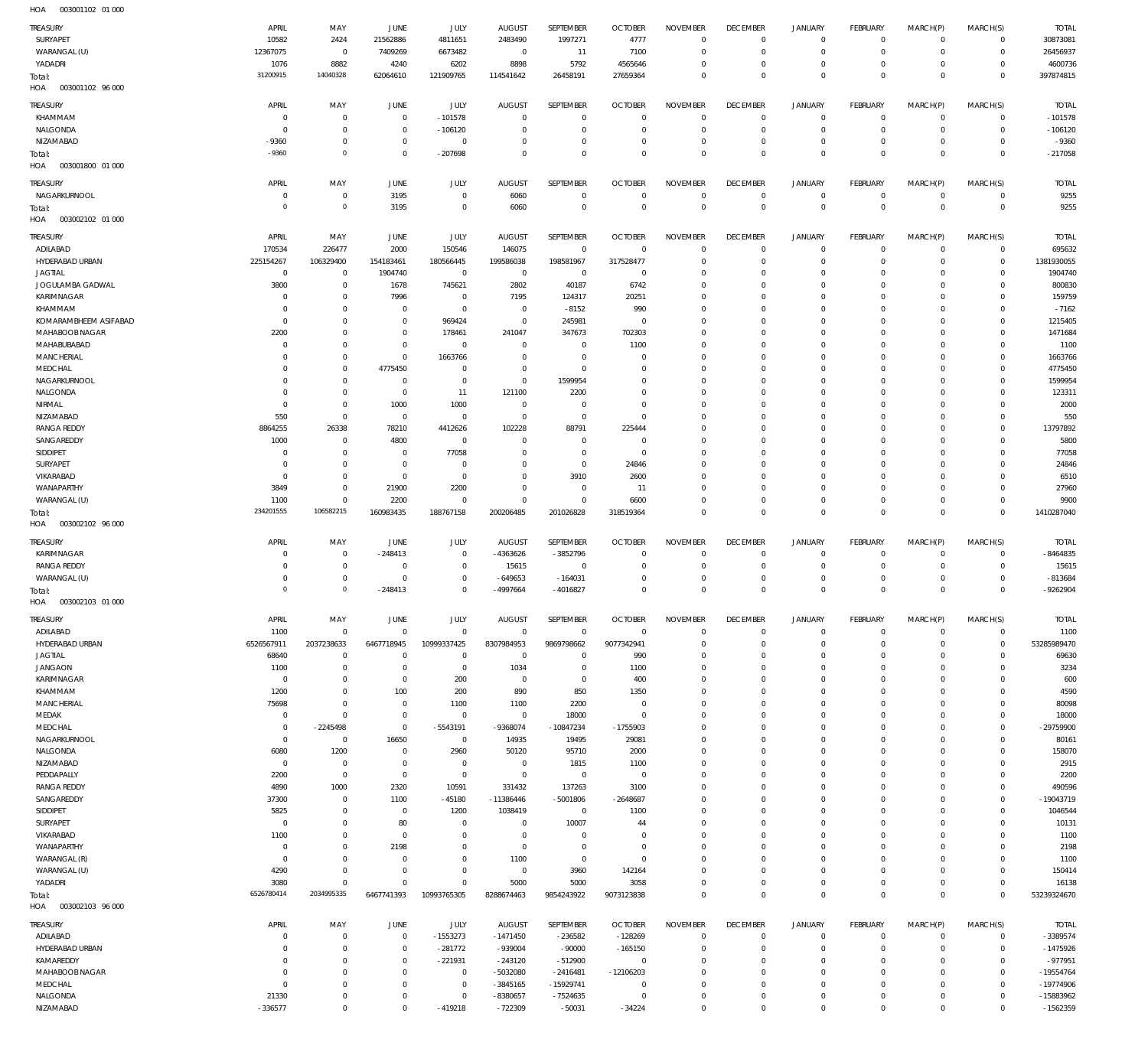003002103 96 000 HOA

| 11271                      |                |                     |                |             |                |                |                |                 |                     |                     |                 |             |                |              |
|----------------------------|----------------|---------------------|----------------|-------------|----------------|----------------|----------------|-----------------|---------------------|---------------------|-----------------|-------------|----------------|--------------|
| TREASURY                   | APRIL          | MAY                 | JUNE           | <b>JULY</b> | <b>AUGUST</b>  | SEPTEMBER      | <b>OCTOBER</b> | <b>NOVEMBER</b> | <b>DECEMBER</b>     | <b>JANUARY</b>      | <b>FEBRUARY</b> | MARCH(P)    | MARCH(S)       | <b>TOTAL</b> |
| <b>RANGA REDDY</b>         | -3034599       | $\mathbf 0$         | $-8910$        | $-3487588$  | $-36107265$    | $-22387762$    | $-2227500$     | $\mathbf 0$     | $\mathbf 0$         | $\mathbf 0$         | $\overline{0}$  | $\mathbf 0$ | $\overline{0}$ | $-67253624$  |
| Total:                     | $-3349846$     | $\mathbf 0$         | $-8910$        | -5963782    | $-56741050$    | $-49148132$    | $-14661346$    | $\overline{0}$  | $\mathbf 0$         | $\mathbf 0$         | $\overline{0}$  | $\mathbf 0$ | $\,0\,$        | -129873066   |
| HOA<br>003002800 01 000    |                |                     |                |             |                |                |                |                 |                     |                     |                 |             |                |              |
|                            |                |                     |                |             |                |                |                |                 |                     |                     |                 |             |                |              |
| TREASURY                   | APRIL          | MAY                 | JUNE           | JULY        | <b>AUGUST</b>  | SEPTEMBER      | <b>OCTOBER</b> | <b>NOVEMBER</b> | <b>DECEMBER</b>     | <b>JANUARY</b>      | FEBRUARY        | MARCH(P)    | MARCH(S)       | <b>TOTAL</b> |
| ADILABAD                   | C              | 1000                | $\overline{0}$ | $\mathbb O$ | 0              | $\mathbf 0$    | $\overline{0}$ | $^{\circ}$      | 0                   | 0                   | $\overline{0}$  | $\circ$     | $\circ$        | 1000         |
| HYDERABAD URBAN            | C              | $\mathbf 0$         | $\overline{0}$ | $\mathbb O$ | 0              | 1000           | $\overline{0}$ | $^{\circ}$      | $\mathbf 0$         | $\mathbf 0$         | $\overline{0}$  | $\circ$     | $\mathbf{0}$   | 1000         |
| KAMAREDDY                  | 0              | $\mathbf 0$         | $\overline{0}$ | 1000        | 0              | $\mathbf 0$    | 1000           | 0               | 0                   | $\mathbf 0$         | $\mathbf 0$     | 0           | $\mathbf{0}$   | 2000         |
| KARIMNAGAR                 | -C             | $\mathbf 0$         | $\overline{0}$ | 600         | 0              | $\mathbf 0$    | $^{\circ}$     | $^{\circ}$      | 0                   | $\mathbf 0$         | $^{\circ}$      | $\Omega$    | $\mathbf 0$    | 600          |
| KHAMMAM                    | $\Omega$       | $\mathbf 0$         | $\overline{0}$ | 5500        | $^{\circ}$     | $\mathbf 0$    | $^{\circ}$     | $\mathbf{0}$    | $\mathbf 0$         | $\mathbf 0$         | $^{\circ}$      | $\Omega$    | $\mathbf 0$    | 5500         |
| MEDAK                      | 0              | $\mathbf 0$         | $\overline{0}$ | 1100        | $^{\circ}$     | $\mathbb O$    | $\overline{0}$ | $\mathbf{0}$    | 0                   | $\mathbf 0$         | $\mathbf 0$     | $\Omega$    | $\mathbf 0$    | 1100         |
| MEDCHAL                    | 1000           | 1000                | 1000           | 4000        | 7000           | 3000           | 3000           | $^{\circ}$      | $\mathbf 0$         | $\mathbf 0$         | $\mathbf 0$     | 0           | $\mathbf 0$    | 20000        |
| NAGARKURNOOL               | 0              | $\mathbf 0$         | 20195          | $\mathbf 0$ | $\mathbf 0$    | $\mathbf 0$    | $\overline{0}$ | $\mathbf{0}$    | 0                   | $\mathbf 0$         | $\mathbf 0$     | $\circ$     | $\mathbf 0$    | 20195        |
|                            |                |                     |                |             |                |                |                |                 |                     |                     |                 |             |                |              |
| NALGONDA                   | 1000           | $\mathbf 0$         | 0              | $\mathbf 0$ | 200            | $\mathbb O$    | 200            | $^{\circ}$      | $\mathbf 0$         | $\mathbf 0$         | $\mathbf 0$     | 0           | $\mathbf 0$    | 1400         |
| NIZAMABAD                  | 1000           | $\mathbf 0$         | $^{\circ}$     | 1000        | $\mathbf 0$    | $\mathbf 0$    | $^{\circ}$     | $\mathbf{0}$    | 0                   | $\mathbf 0$         | $\mathbf 0$     | $\Omega$    | $\mathbf 0$    | 2000         |
| PEDDAPALLY                 | $\overline{0}$ | $\mathbf 0$         | $\overline{0}$ | 1000        | $\mathbf 0$    | $\mathbf 0$    | $\overline{0}$ | $^{\circ}$      | 0                   | $\mathbf 0$         | $\mathbf 0$     | 0           | $\mathbf 0$    | 1000         |
| <b>RANGA REDDY</b>         | 8000           | 2000                | 1000           | 6450        | 9650           | 1000           | 60310          | $\mathbf{0}$    | $\mathbf 0$         | $\mathbf 0$         | $\mathbf 0$     | $\Omega$    | $\mathbf 0$    | 88410        |
| SANGAREDDY                 | 2200           | $\mathbf 0$         | 1000           | $\mathbf 0$ | 0              | $\mathbf 0$    | 1000           | 0               | $\mathbf 0$         | $\mathbf 0$         | $^{\circ}$      | 0           | $\mathbf 0$    | 4200         |
| SURYAPET                   | 2500           | $\mathbf 0$         | 800            | $\mathbb O$ | $^{\circ}$     | 2300           | 44             | $^{\circ}$      | $\mathbf 0$         | $\mathbf 0$         | $\mathbf 0$     | $\Omega$    | $\mathbf 0$    | 5644         |
| YADADRI                    | $\mathbf 0$    | $\mathbf 0$         | $\overline{0}$ | $\mathbf 0$ | 500            | 500            | $^{\circ}$     | $\mathbf{0}$    | $\mathbf 0$         | $\mathbf 0$         | $\mathbf 0$     | $\circ$     | $\mathbf{0}$   | 1000         |
| Total:                     | 15700          | 4000                | 23995          | 20650       | 17350          | 7800           | 65554          | $\mathbf 0$     | $\mathbf 0$         | $\mathbf 0$         | $\mathbf 0$     | $\mathbf 0$ | $\mathbf 0$    | 155049       |
| HOA<br>003002800 81 000    |                |                     |                |             |                |                |                |                 |                     |                     |                 |             |                |              |
|                            |                |                     |                |             |                |                |                |                 |                     |                     |                 |             |                |              |
| <b>TREASURY</b>            | APRIL          | MAY                 | JUNE           | JULY        | <b>AUGUST</b>  | SEPTEMBER      | <b>OCTOBER</b> | <b>NOVEMBER</b> | <b>DECEMBER</b>     | <b>JANUARY</b>      | FEBRUARY        | MARCH(P)    | MARCH(S)       | <b>TOTAL</b> |
| HYDERABAD URBAN            | C              | $\mathbf 0$         | 1000           | $\mathbf 0$ | $^{\circ}$     | $^{\circ}$     | $\overline{0}$ | $\Omega$        | $\mathbf 0$         | $\mathbf 0$         | $\overline{0}$  | $\circ$     | $^{\circ}$     | 1000         |
| <b>JAGTIAL</b>             | C              | $\mathbf 0$         | $\mathbf 0$    | $\mathbf 0$ | 0              | $\mathbb O$    | 1000           | $^{\circ}$      | $\mathbf 0$         | $\mathbf 0$         | $^{\circ}$      | $\circ$     | $\mathbf 0$    | 1000         |
| MAHABOOB NAGAR             | 0              | $\mathbf{0}$        | $\overline{0}$ | 647992      | 0              | $\mathbf 0$    | $\overline{0}$ | $\Omega$        | 0                   | $\mathbf 0$         | $\mathbf 0$     | $\Omega$    | $\mathbf 0$    | 647992       |
| MEDAK                      | 1000           | $\mathbf 0$         | 0              | 0           | 0              | 1000           | 1000           | $\mathbf{0}$    | 0                   | $\mathbf 0$         | $\Omega$        | $\Omega$    | $\mathbf 0$    | 3000         |
|                            |                |                     |                |             |                |                |                |                 |                     |                     |                 |             |                |              |
| PEDDAPALLY                 | 0              | $^{\circ}$          | 0              | $\mathbf 0$ | 0              | $\mathbf 0$    | 1000           | $\Omega$        | 0                   | $\mathbf 0$         | $\mathbf 0$     | 0           | $\circ$        | 1000         |
| <b>RANGA REDDY</b>         | 1000           | $\mathbf 0$         | $\overline{0}$ | $\mathbf 0$ | $\mathbf 0$    | 4000           | $^{\circ}$     | $\mathbf{0}$    | $\mathbf 0$         | $\mathbf 0$         | $\Omega$        | $\Omega$    | $\mathbf 0$    | 5000         |
| SANGAREDDY                 | 1100           | $\mathbf{0}$        | 1100           | $\mathbf 0$ | 1100           | 6500           | 2200           | $\Omega$        | 0                   | $\mathbf 0$         | $\mathbf 0$     | $\Omega$    | $\circ$        | 12000        |
| SIDDIPET                   | C              | $\mathbf 0$         | 1000           | $\mathbf 0$ | $\mathbf 0$    | 25690          | $\overline{0}$ | $^{\circ}$      | $\mathbf 0$         | $\mathbf 0$         | $\mathbf 0$     | $\circ$     | $\mathbf 0$    | 26690        |
| Total:                     | 3100           | $\mathbf 0$         | 3100           | 647992      | 1100           | 37190          | 5200           | $\mathbf 0$     | $\mathbf 0$         | $\mathbf 0$         | $\mathbf 0$     | $\mathbf 0$ | $\mathbf 0$    | 697682       |
| HOA<br>003002901 01 000    |                |                     |                |             |                |                |                |                 |                     |                     |                 |             |                |              |
|                            |                |                     |                |             |                |                |                |                 |                     |                     |                 |             |                |              |
| <b>TREASURY</b>            | APRIL          | MAY                 | JUNE           | <b>JULY</b> | <b>AUGUST</b>  | SEPTEMBER      | <b>OCTOBER</b> | <b>NOVEMBER</b> | <b>DECEMBER</b>     | <b>JANUARY</b>      | FEBRUARY        | MARCH(P)    | MARCH(S)       | <b>TOTAL</b> |
| HYDERABAD URBAN            | C              | $\mathbf 0$         | $\overline{0}$ | $\mathbb O$ | $\mathbf 0$    | -122480386     | $\overline{0}$ | $^{\circ}$      | 0                   | 0                   | $\overline{0}$  | $\mathbf 0$ | $\circ$        | -122480386   |
| <b>JANGAON</b>             | $\Omega$       | $\mathbf 0$         | $\mathbf 0$    | $-215536$   | $-976232$      | $\mathbf 0$    | $\overline{0}$ | $^{\circ}$      | $\mathbf 0$         | $\mathbf 0$         | $\overline{0}$  | $\circ$     | $\circ$        | $-1191768$   |
| KHAMMAM                    | 0              | $\mathbf 0$         | $\overline{0}$ | $-524555$   | $\mathbf 0$    | $-217460$      | $-611598$      | $^{\circ}$      | $\mathbf 0$         | 0                   | $\mathbf 0$     | $\Omega$    | $\mathbf 0$    | $-1353613$   |
| MAHABUBABAD                | $\Omega$       | $\mathbf 0$         | $^{\circ}$     | $\mathbf 0$ | $-213574$      | $^{\circ}$     | 21604          | $^{\circ}$      | 0                   | $\mathbf 0$         | $^{\circ}$      | $\Omega$    | $\mathbf{0}$   | $-191970$    |
| Mulugu                     | $\Omega$       | $\mathbf 0$         | $\overline{0}$ | $-194596$   | $-311005$      | $\mathbf 0$    | 32405          | 0               | 0                   | $\mathbf 0$         | $^{\circ}$      | 0           | $\mathbf 0$    | $-473196$    |
| <b>RANGA REDDY</b>         | 0              | $\mathbf 0$         | $^{\circ}$     | $\mathbb O$ | 85031          | $\mathbb O$    | $^{\circ}$     | $\mathbf{0}$    | 0                   | $\mathbf 0$         | $\mathbf 0$     | $\Omega$    | $\mathbf{0}$   | 85031        |
|                            |                |                     |                |             |                |                |                |                 |                     | $\mathbf 0$         | $\mathbf 0$     |             | $\mathbf{0}$   |              |
| WARANGAL (R)               | 0              | $\mathbf 0$         | $\overline{0}$ | $-367937$   | $-187700$      | $\mathbb O$    | $^{\circ}$     | $\mathbf{0}$    | $\mathbf 0$         |                     |                 | $\circ$     |                | $-555637$    |
| WARANGAL (U)               | $\Omega$       | $\mathbf 0$         | $\overline{0}$ | $-3311508$  | $-8852885$     | -3489088       | $\overline{0}$ | $^{\circ}$      | $\mathbf 0$         | $\mathbf 0$         | $\mathbf 0$     | $\circ$     | $\mathbf{0}$   | $-15653481$  |
| Total:                     | $\circ$        | $\circ$             | $\overline{0}$ | $-4614132$  | $-10456365$    | -126186934     | -557589        | $\mathbf 0$     | $\mathbf 0$         | $\mathbf 0$         | $\overline{0}$  | $\mathbf 0$ | $\overline{0}$ | $-141815020$ |
| HOA<br>003003104 01 000    |                |                     |                |             |                |                |                |                 |                     |                     |                 |             |                |              |
| TREASURY                   | APRIL          | MAY                 | JUNE           | JULY        | <b>AUGUST</b>  | SEPTEMBER      | <b>OCTOBER</b> | <b>NOVEMBER</b> | <b>DECEMBER</b>     | <b>JANUARY</b>      | <b>FEBRUARY</b> | MARCH(P)    | MARCH(S)       | <b>TOTAL</b> |
| HYDERABAD URBAN            |                |                     |                |             |                |                |                |                 |                     |                     |                 |             | $\mathbf{0}$   |              |
|                            | 420563506      | 93952726            | 398362332      | 711096961   | 595562571      | 745364911      | 740600001      | $^{\circ}$      | $\mathbf 0$         | $\mathbf 0$         | $^{\circ}$      | $\circ$     |                | 3705503008   |
| KARIMNAGAR                 | $\mathbf 0$    | $^{\circ}$          | $-25125$       | $-127280$   | $-274540$      | $-442140$      | $\Omega$       | $\Omega$        | $\mathbf 0$         | $\mathbf 0$         | $\overline{0}$  | $\mathbf 0$ | $\mathbf{0}$   | $-869085$    |
| MAHABOOB NAGAR             | 1253068        | $\mathbf 0$         | $\mathbf 0$    | $\mathbf 0$ | 432499         | $\mathbb O$    | 1100           | $\mathbf 0$     | 0                   | $\mathbf 0$         | $\mathbf 0$     | $\mathbf 0$ | $\circ$        | 1686667      |
| MEDCHAL                    | $\mathbf 0$    | -238805             | $\mathbf 0$    | $-692729$   | $-980245$      | $-1111660$     | $-167885$      | $\mathbf 0$     | $\mathbf 0$         | $\mathbf 0$         | $\mathbf 0$     | $\Omega$    | $\mathbf 0$    | $-3191324$   |
| <b>RANGA REDDY</b>         | $-343072$      | $\mathbf 0$         | $-2000$        | $-770690$   | $-3564809$     | $-690037$      | $^{\circ}$     | $\mathbf 0$     | $\mathbf 0$         | $\mathbf 0$         | $\mathbf 0$     | $\mathbf 0$ | $\mathbf 0$    | $-5370608$   |
| SANGAREDDY                 | $\mathbf 0$    | $\mathbf 0$         | $\mathbf 0$    | $-48420$    | $-1153965$     | $-358135$      | $-264500$      | $\Omega$        | $\mathbf 0$         | $\mathbf 0$         | $\mathbf 0$     | $\Omega$    | $\mathbf 0$    | $-1825020$   |
| WARANGAL (U)               | $\mathbf{0}$   | $\mathbf 0$         | $\mathbf{0}$   | $-16655$    | $-87285$       | $\mathbf 0$    | $\mathbf 0$    | $\mathbf 0$     | $\mathbf 0$         | $\mathbf 0$         | $\mathbf 0$     | $\mathbf 0$ | $\mathbf{0}$   | $-103940$    |
| Total:                     | 421473502      | 93713921            | 398335207      | 709441187   | 589934226      | 742762939      | 740168716      | $\mathbf 0$     | $\mathbf 0$         | $\mathbf 0$         | $\overline{0}$  | $\mathbf 0$ | $\mathbf 0$    | 3695829698   |
| HOA   003003104   96   000 |                |                     |                |             |                |                |                |                 |                     |                     |                 |             |                |              |
|                            |                |                     |                |             |                |                |                |                 |                     |                     |                 |             |                |              |
| TREASURY                   | APRIL          | MAY                 | JUNE           | JULY        | AUGUST         | SEPTEMBER      | <b>OCTOBER</b> | <b>NOVEMBER</b> | <b>DECEMBER</b>     | JANUARY             | FEBRUARY        | MARCH(P)    | MARCH(S)       | <b>TOTAL</b> |
| ADILABAD                   | $^{\circ}$     | $\mathbf 0$         | $\mathbf 0$    | $-330485$   | $\overline{0}$ | $-65600$       | $-955$         | $\mathbf 0$     | $\bf 0$             | $\overline{0}$      | $\overline{0}$  | $\mathbf 0$ | $\overline{0}$ | $-397040$    |
| HYDERABAD URBAN            | 0              | $\mathbf 0$         | $-87300$       | $-1976231$  | $-11890646$    | $-7289254$     | -33783595      | $\mathbf 0$     | $\mathbf 0$         | $\mathbf 0$         | $\overline{0}$  | $\mathbf 0$ | $\overline{0}$ | $-55027026$  |
| MAHABOOB NAGAR             | $\circ$        | $\mathbf 0$         | $\mathbf 0$    | $-104786$   | $-592034$      | $-197696$      | $-770393$      | $\mathbf{0}$    | $\mathbf 0$         | $\mathsf{O}\xspace$ | $\overline{0}$  | $\circ$     | $\circ$        | $-1664909$   |
| MEDCHAL                    | $\mathbf 0$    | $\mathbf 0$         | $\mathbf 0$    | $\mathbf 0$ | $-348454$      | $-1627132$     | $\overline{0}$ | $\mathbf 0$     | $\mathbf 0$         | $\mathbf 0$         | $\mathbf 0$     | $\circ$     | $\mathbf{0}$   | $-1975586$   |
| NALGONDA                   | 2000           | $\mathbf 0$         | $\mathbf 0$    | $\mathbf 0$ | $-738140$      | $-1035840$     | $^{\circ}$     | $\mathbf 0$     | 0                   | $\mathbf 0$         | $\mathbf 0$     | $\Omega$    | $\mathbf{0}$   | $-1771980$   |
| NIZAMABAD                  | $\mathbf 0$    | $\mathbf 0$         | $\mathbf 0$    | $-17670$    | $\overline{0}$ |                | $^{\circ}$     | $\mathbf 0$     | $\mathbf 0$         | $\mathbf 0$         | $\mathbf 0$     | $\circ$     | $\mathbf{0}$   | $-17670$     |
| <b>RANGA REDDY</b>         | $\mathbf 0$    | $\mathbf 0$         | $\mathbf 0$    |             |                | $\overline{0}$ | $^{\circ}$     | $\mathbf 0$     | $\bf 0$             | $\mathbf 0$         | $\mathbf 0$     | $\circ$     | $\circ$        | $-2078135$   |
|                            |                |                     |                | $-7105$     | $-1339000$     | $-732030$      |                |                 |                     |                     |                 |             |                |              |
| WARANGAL (R)               | $\mathbf 0$    | $\mathbf 0$         | $\mathbf 0$    | $-20540$    | $-420970$      | $-66400$       | $\overline{0}$ | $\mathbf 0$     | $\bf 0$             | $\mathsf{O}\xspace$ | $\overline{0}$  | $\mathbf 0$ | $\mathbf{0}$   | $-507910$    |
| Total:                     | 2000           | $\mathsf{O}\xspace$ | $-87300$       | $-2456817$  | -15329244      | -11013952      | $-34554943$    | $\mathbf 0$     | $\mathbf 0$         | $\mathsf{O}\xspace$ | $\overline{0}$  | $\mathbf 0$ | $\overline{0}$ | $-63440256$  |
| HOA   003003800   81   001 |                |                     |                |             |                |                |                |                 |                     |                     |                 |             |                |              |
| TREASURY                   | APRIL          | MAY                 | JUNE           | JULY        | AUGUST         | SEPTEMBER      | <b>OCTOBER</b> | <b>NOVEMBER</b> | <b>DECEMBER</b>     | JANUARY             | FEBRUARY        | MARCH(P)    | MARCH(S)       | <b>TOTAL</b> |
|                            |                |                     |                |             |                |                |                | $\overline{0}$  |                     |                     | $\overline{0}$  | $\mathbf 0$ |                |              |
| HYDERABAD URBAN            | 2325977        | 41338593            | 9067200        | 23702400    | 23529500       | 22309300       | 3697662        |                 | $\,0\,$             | $\overline{0}$      |                 |             | $\overline{0}$ | 125970632    |
| <b>RANGA REDDY</b>         | $\mathbf 0$    | $\mathbf 0$         | $\mathbf 0$    | $\mathbf 0$ | $\mathbf 0$    | $\mathbf 0$    | 1000           | $\overline{0}$  | $\bf 0$             | $\mathsf{O}\xspace$ | $\overline{0}$  | $\mathbf 0$ | $\overline{0}$ | 1000         |
| Total:                     | 2325977        | 41338593            | 9067200        | 23702400    | 23529500       | 22309300       | 3698662        | $\mathbf 0$     | $\mathbf 0$         | $\mathbf 0$         | $\overline{0}$  | $\mathbf 0$ | $\,0\,$        | 125971632    |
| HOA<br>003003800 81800     |                |                     |                |             |                |                |                |                 |                     |                     |                 |             |                |              |
| TREASURY                   | APRIL          | MAY                 | JUNE           | JULY        | AUGUST         | SEPTEMBER      | <b>OCTOBER</b> | <b>NOVEMBER</b> | <b>DECEMBER</b>     | JANUARY             | FEBRUARY        | MARCH(P)    | MARCH(S)       | <b>TOTAL</b> |
|                            |                |                     |                |             |                |                |                |                 |                     |                     |                 |             |                |              |
| HYDERABAD URBAN            | 55175674       | 15703703            | 9576435        | 12674799    | 10203840       | 69662043       | 91516761       | $\mathbf 0$     | $\bf 0$             | $\overline{0}$      | $\overline{0}$  | $\circ$     | $\overline{0}$ | 264513255    |
| NALGONDA                   | 248            | $\mathbf 0$         | $\mathbf 0$    | $\mathbb O$ | 396            | 103            | $\overline{0}$ | $\overline{0}$  | $\mathbf 0$         | $\mathbf 0$         | $\overline{0}$  | $\mathbf 0$ | $\overline{0}$ | 747          |
| NIRMAL                     | 1100           | $\mathbf 0$         | $\overline{0}$ | $\mathbf 0$ | $\overline{0}$ | $\overline{0}$ | $\overline{0}$ | $\mathbf 0$     | $\mathbf 0$         | $\mathsf{O}\xspace$ | $\overline{0}$  | $\mathbf 0$ | $\overline{0}$ | 1100         |
| <b>RANGA REDDY</b>         | $\mathbf 0$    | $\mathbf 0$         | 1000           | $\mathbf 0$ | $\mathbb O$    | $\mathbf 0$    | $^{\circ}$     | $\mathbb O$     | $\bf 0$             | $\mathsf{O}\xspace$ | $\overline{0}$  | $\mathbf 0$ | $\circ$        | 1000         |
| Total:                     | 55177022       | 15703703            | 9577435        | 12674799    | 10204236       | 69662146       | 91516761       | $\mathbf 0$     | $\mathsf{O}\xspace$ | $\mathsf 0$         | $\mathbf{0}$    | $\mathbf 0$ | $\,0\,$        | 264516102    |
|                            |                |                     |                |             |                |                |                |                 |                     |                     |                 |             |                |              |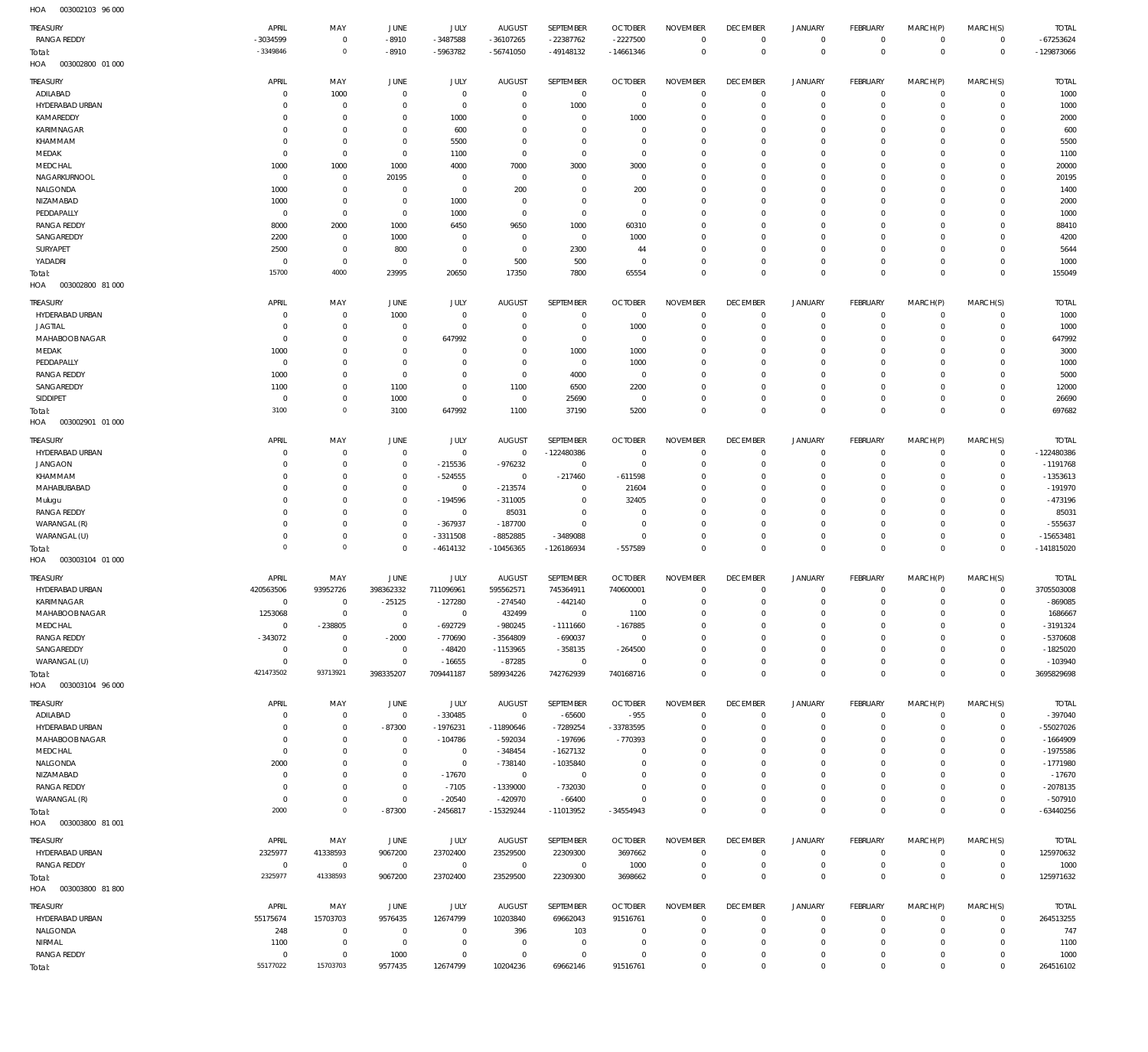003500101 01 001 HOA

| TREASURY                      | APRIL                       | MAY                    | JUNE           | JULY           | <b>AUGUST</b>  | SEPTEMBER        | <b>OCTOBER</b> | <b>NOVEMBER</b>             | <b>DECEMBER</b>            | <b>JANUARY</b>             | <b>FEBRUARY</b>        | MARCH(P)         | MARCH(S)                   | <b>TOTAL</b>  |
|-------------------------------|-----------------------------|------------------------|----------------|----------------|----------------|------------------|----------------|-----------------------------|----------------------------|----------------------------|------------------------|------------------|----------------------------|---------------|
| HYDERABAD URBAN               | $\mathbf 0$                 | $\overline{0}$         | $\mathbf 0$    | 1066           | $^{\circ}$     | $\overline{0}$   | $\overline{0}$ | $\overline{0}$              | $^{\circ}$                 | $\mathbf 0$                | $\mathbf{0}$           | $^{\circ}$       | $^{\circ}$                 | 1066          |
| MANCHERIAL                    | $\mathbf 0$                 | $\overline{0}$         | $\mathbf 0$    | 4500           | $^{\circ}$     | $\mathbf 0$      | $\overline{0}$ | $\overline{0}$              | $^{\circ}$                 | $\mathbf 0$                | $\mathbf{0}$           | 0                | $\mathbf 0$                | 4500          |
|                               |                             |                        |                |                |                |                  |                |                             |                            |                            |                        |                  |                            |               |
| MEDCHAL                       | $\mathbf 0$                 | $^{\circ}$             | 0              | $^{\circ}$     | $-303450$      | $-2132085$       | -C             | $\overline{0}$              | $^{\circ}$                 | $\mathbf 0$                | $\mathbf 0$            | 0                | $\mathbf{0}$               | $-2435535$    |
| <b>RANGA REDDY</b>            | 24750                       | $^{\circ}$             | $\mathbf 0$    | $^{\circ}$     | $^{\circ}$     | $\mathbf 0$      | $\Omega$       | $\overline{0}$              | $^{\circ}$                 | $\mathbf 0$                | $\mathbf 0$            | 0                | $^{\circ}$                 | 24750         |
| SANGAREDDY                    | $\mathbf 0$                 | $^{\circ}$             | $\Omega$       | $^{\circ}$     | $\Omega$       | $\mathbf 0$      | $\Omega$       | $\overline{0}$              | $^{\circ}$                 | $\mathbf 0$                | $\mathbf 0$            | 0                | $\Omega$                   | $\circ$       |
| SIRICILLA                     | 4834                        | $\overline{0}$         | $\mathbf 0$    | $^{\circ}$     | $\circ$        | $\mathbf 0$      | $\Omega$       | $\overline{0}$              | $^{\circ}$                 | $\mathbf 0$                | $^{\circ}$             | $\Omega$         | $^{\circ}$                 | 4834          |
| WARANGAL (R)                  | 14089                       | $\mathbf 0$            | $\mathbf 0$    | $\overline{0}$ | $\Omega$       | $\Omega$         | $\Omega$       | $\overline{0}$              | $^{\circ}$                 | $\mathbf 0$                | $^{\circ}$             | $\Omega$         | $\mathbf{0}$               | 14089         |
|                               |                             | $\overline{0}$         |                |                |                |                  |                |                             |                            |                            |                        |                  |                            |               |
| Total:                        | 43673                       |                        | $\mathbf 0$    | 5566           | $-303450$      | $-2132085$       | $^{\circ}$     | $^{\circ}$                  | $^{\circ}$                 | $\mathbf 0$                | $\overline{0}$         | $\mathbf 0$      | $\mathbf 0$                | -2386296      |
| HOA<br>003500101 01 002       |                             |                        |                |                |                |                  |                |                             |                            |                            |                        |                  |                            |               |
|                               |                             |                        |                |                |                |                  |                |                             |                            |                            |                        |                  |                            |               |
| TREASURY                      | APRIL                       | MAY                    | JUNE           | JULY           | <b>AUGUST</b>  | <b>SEPTEMBER</b> | <b>OCTOBER</b> | <b>NOVEMBER</b>             | <b>DECEMBER</b>            | <b>JANUARY</b>             | <b>FEBRUARY</b>        | MARCH(P)         | MARCH(S)                   | <b>TOTAL</b>  |
| <b>JANGAON</b>                | $\mathbf 0$                 | $\overline{0}$         | 19800          | $\mathbf 0$    | $^{\circ}$     | $\overline{0}$   | $\overline{0}$ | $^{\circ}$                  | $^{\circ}$                 | $^{\circ}$                 | $\mathbf 0$            | $^{\circ}$       | $^{\circ}$                 | 19800         |
| KAMAREDDY                     | $\mathbf 0$                 | $\overline{0}$         | 1200           | $\mathbf 0$    | $^{\circ}$     | 400              | $\overline{0}$ | $\overline{0}$              | $^{\circ}$                 | $\mathbf 0$                | $\mathbf{0}$           | $\mathbf 0$      | $\mathbf 0$                | 1600          |
| KARIMNAGAR                    | $\mathbf 0$                 | 5210                   | 7680           | 10000          | 13300          | $\overline{0}$   | $^{\circ}$     | $^{\circ}$                  | $^{\circ}$                 | $\mathbf 0$                | $\mathbf{0}$           | $\Omega$         | $\mathbf{0}$               | 36190         |
| KOMARAMBHEEM ASIFABAD         | 2790                        | $\overline{0}$         | $\mathbf 0$    | $-33750$       | $-432696$      | $\mathbf 0$      | $\overline{0}$ | $^{\circ}$                  | $^{\circ}$                 | $\mathbf 0$                | $^{\circ}$             | $\Omega$         | $\mathbf{0}$               | -463656       |
|                               |                             |                        |                |                |                |                  |                |                             |                            |                            |                        |                  |                            |               |
| MAHABUBABAD                   | $\mathbf 0$                 | $\overline{0}$         | $\mathbf 0$    | 42270          | $^{\circ}$     | 61568            | $^{\circ}$     | $^{\circ}$                  | $^{\circ}$                 | $\mathbf 0$                | $^{\circ}$             | $\Omega$         | $\mathbf{0}$               | 103838        |
| MANCHERIAL                    | 3940                        | $\overline{0}$         | $\mathbf 0$    | $\overline{0}$ | $^{\circ}$     | $\overline{0}$   | 2500           | $^{\circ}$                  | $^{\circ}$                 | $\mathbf 0$                | $\mathbf 0$            | $\Omega$         | $\mathbf{0}$               | 6440          |
| MEDAK                         | 10000                       | 12000                  | 2500           | 2500           | $^{\circ}$     | $\mathbf 0$      | $\overline{0}$ | $^{\circ}$                  | $^{\circ}$                 | $\mathbf 0$                | $^{\circ}$             | $\Omega$         | $\mathbf{0}$               | 27000         |
| NAGARKURNOOL                  | 280                         | $\overline{0}$         | $\mathbf 0$    | $-12798$       | $^{\circ}$     | $\mathbf 0$      | $\overline{0}$ | $^{\circ}$                  | $^{\circ}$                 | $\mathbf 0$                | $^{\circ}$             | $\Omega$         | $\mathbf{0}$               | $-12518$      |
|                               |                             |                        |                |                |                |                  |                |                             |                            |                            |                        |                  |                            |               |
| NIRMAL                        | 26000                       | 20000                  | 15000          | 750            | $^{\circ}$     | 4500             | $\overline{0}$ | $^{\circ}$                  | $^{\circ}$                 | $\mathbf 0$                | $^{\circ}$             | $\Omega$         | $\mathbf{0}$               | 66250         |
| <b>RANGA REDDY</b>            | 1609510                     | 649000                 | 30000          | 2654080        | $^{\circ}$     | $\overline{0}$   | 2357316        | $^{\circ}$                  | $^{\circ}$                 | $\mathbf 0$                | $^{\circ}$             | $\Omega$         | $\mathbf{0}$               | 7299906       |
| SANGAREDDY                    | $\mathbf 0$                 | $\overline{0}$         | $\mathbf 0$    | $\overline{0}$ | 210            | $\mathbf 0$      | $\mathsf{C}$   | $^{\circ}$                  | $^{\circ}$                 | $\mathbf 0$                | $\mathbf{0}$           | $\Omega$         | $\mathbf{0}$               | 210           |
| SIDDIPET                      | 1439                        | $\overline{0}$         | $\mathbf 0$    | 1050           | $\overline{0}$ | 1012             | $\overline{0}$ | $^{\circ}$                  | $^{\circ}$                 | $\mathbf 0$                | $^{\circ}$             | $\Omega$         | $\mathbf{0}$               | 3501          |
| <b>SURYAPET</b>               | $\mathbf 0$                 | 7500                   | $\mathbf 0$    | 171090         | $^{\circ}$     | $\mathbf 0$      | $\Omega$       | $^{\circ}$                  | $^{\circ}$                 | $\mathbf 0$                | $^{\circ}$             | $\Omega$         | $\mathbf{0}$               | 178590        |
|                               |                             |                        |                |                |                |                  |                |                             |                            |                            |                        |                  |                            |               |
| WANAPARTHY                    | 6075                        | $\overline{0}$         | $\mathbf 0$    | $\mathbf 0$    | $^{\circ}$     | 355              | $\overline{0}$ | $^{\circ}$                  | $^{\circ}$                 | $\mathbf 0$                | $^{\circ}$             | $\mathbf 0$      | $\mathbf{0}$               | 6430          |
| YADADRI                       | $\mathbf 0$                 | $\overline{0}$         | $\mathbf 0$    | $\mathbf 0$    | 1510           | $\overline{0}$   | $\Omega$       | $^{\circ}$                  | $^{\circ}$                 | $\mathbf 0$                | $\mathbf{0}$           | $\Omega$         | $\mathbf 0$                | 1510          |
| Total:                        | 1660034                     | 693710                 | 76180          | 2835192        | $-417676$      | 67835            | 2359816        | $\mathbf 0$                 | $\mathbf 0$                | $\mathbf 0$                | $\overline{0}$         | $\mathbf 0$      | $\mathbb O$                | 7275091       |
| 003900101 81 000<br>HOA       |                             |                        |                |                |                |                  |                |                             |                            |                            |                        |                  |                            |               |
|                               |                             |                        |                |                |                |                  |                |                             |                            |                            |                        |                  |                            |               |
| TREASURY                      | APRIL                       | MAY                    | <b>JUNE</b>    | JULY           | <b>AUGUST</b>  | SEPTEMBER        | <b>OCTOBER</b> | <b>NOVEMBER</b>             | <b>DECEMBER</b>            | <b>JANUARY</b>             | FEBRUARY               | MARCH(P)         | MARCH(S)                   | <b>TOTAL</b>  |
| <b>BHADRADI KOTHAGUDEM</b>    | 0                           | $^{\circ}$             | $\mathbf 0$    | $\overline{0}$ | $\overline{0}$ | 6000             | $^{\circ}$     | $\overline{0}$              | $^{\circ}$                 | $\mathbf 0$                | $^{\circ}$             | $\mathbf 0$      | $^{\circ}$                 | 6000          |
|                               | $\mathbf 0$                 | $\mathbf 0$            | $\mathbf 0$    | $^{\circ}$     | $^{\circ}$     | 1000             | C              | 0                           | $^{\circ}$                 | $\mathbf 0$                | $^{\circ}$             | 0                | $^{\circ}$                 | 1000          |
| Mulugu                        |                             |                        |                |                |                |                  |                |                             |                            |                            |                        |                  |                            |               |
| <b>RANGA REDDY</b>            | $\mathbf 0$                 | $\overline{0}$         | $\mathbf 0$    | $^{\circ}$     | 535            | $\overline{0}$   | $^{\circ}$     | $\overline{0}$              | $^{\circ}$                 | $\mathbf 0$                | $^{\circ}$             | $\mathbf 0$      | $\mathbf{0}$               | 535           |
| WARANGAL (R)                  | 100                         | $\overline{0}$         | 100            | $\overline{0}$ | $^{\circ}$     | $\mathbf 0$      | $\Omega$       | $\overline{0}$              | $^{\circ}$                 | $\mathbf 0$                | $\mathbf{0}$           | 0                | $\mathbf{0}$               | 200           |
| Total:                        | 100                         | $\overline{0}$         | 100            | $\mathbf 0$    | 535            | 7000             | $^{\circ}$     | $\mathbf{0}$                | $\mathbf 0$                | $\mathbf 0$                | $\overline{0}$         | $\mathbf 0$      | $\mathbf 0$                | 7735          |
| HOA<br>003900102 01 000       |                             |                        |                |                |                |                  |                |                             |                            |                            |                        |                  |                            |               |
|                               |                             |                        |                |                |                |                  |                |                             |                            |                            |                        |                  |                            |               |
| TREASURY                      | APRIL                       | MAY                    | <b>JUNE</b>    | JULY           | <b>AUGUST</b>  | SEPTEMBER        | <b>OCTOBER</b> | <b>NOVEMBER</b>             | <b>DECEMBER</b>            | <b>JANUARY</b>             | <b>FEBRUARY</b>        | MARCH(P)         | MARCH(S)                   | <b>TOTAL</b>  |
| ADILABAD                      | $\mathbf 0$                 | $\overline{0}$         | $^{\circ}$     | $\mathbf 0$    | 500            | $\overline{0}$   | C              | $\overline{0}$              | $^{\circ}$                 | $\mathbf 0$                | $^{\circ}$             | $\mathbf 0$      | $^{\circ}$                 | 500           |
|                               |                             |                        |                |                |                |                  |                |                             |                            |                            |                        |                  |                            |               |
| BHOOPALAPALLY                 | $\mathbf 0$                 | 1000                   | 500            | $\mathbf 0$    | 500            | $\overline{0}$   | $\overline{0}$ | $^{\circ}$                  | $^{\circ}$                 | $\mathbf 0$                | $\mathbf{0}$           | $\mathbf 0$      | $\mathbf{0}$               | 2000          |
| HYDERABAD URBAN               | $\mathbf 0$                 | 850                    | $\mathbf 0$    | 500            | $^{\circ}$     | $\overline{0}$   | 250            | $^{\circ}$                  | $^{\circ}$                 | $\mathbf 0$                | $^{\circ}$             | $\Omega$         | $\mathbf{0}$               | 1600          |
| <b>JAGTIAL</b>                | $\mathbf 0$                 | $\overline{0}$         | $\mathbf 0$    | $^{\circ}$     | $^{\circ}$     | $\mathbf 0$      | 50             | $^{\circ}$                  | $^{\circ}$                 | $\mathbf 0$                | $^{\circ}$             | $\mathbf 0$      | $\mathbf{0}$               | 50            |
| <b>JANGAON</b>                | $\mathbf 0$                 | $\overline{0}$         | 50             | $\mathbf 0$    | 100            | $\mathbf 0$      | C              | $^{\circ}$                  | $^{\circ}$                 | $\mathbf 0$                | $\mathbf{0}$           | $\Omega$         | $\mathbf{0}$               | 150           |
| KAMAREDDY                     | $\mathbf 0$                 | $\overline{0}$         | $\mathbf 0$    | 500            | 2000           | 6000             | $\overline{0}$ | $^{\circ}$                  | $^{\circ}$                 | $\mathbf 0$                | $^{\circ}$             | $\Omega$         | $\mathbf{0}$               | 8500          |
|                               |                             |                        |                |                |                |                  |                |                             |                            |                            |                        |                  |                            |               |
| KHAMMAM                       | 100                         | $\overline{0}$         | $\mathbf 0$    | $\mathbf 0$    | $\overline{0}$ | $\overline{0}$   | $^{\circ}$     | $^{\circ}$                  | $^{\circ}$                 | $\mathbf 0$                | $^{\circ}$             | $\Omega$         | $\mathbf{0}$               | 100           |
| MAHABOOB NAGAR                | 920                         | $^{\circ}$             | $\mathbf 0$    | 650            | 1926           | 4667             | 417            | $^{\circ}$                  | $^{\circ}$                 | $\mathbf 0$                | $\mathbf 0$            | $\mathbf 0$      | $^{\circ}$                 | 8580          |
| MAHABUBABAD                   | $\mathbf 0$                 | $^{\circ}$             | $\mathbf 0$    | $^{\circ}$     | $\circ$        | $\overline{0}$   | 800            | $^{\circ}$                  | $^{\circ}$                 | $\mathbf 0$                | $^{\circ}$             | $\Omega$         | $^{\circ}$                 | 800           |
| MEDAK                         | $\mathbf 0$                 | $\overline{0}$         | $\mathbf 0$    | 100            | $^{\circ}$     | $\mathbf 0$      | $\overline{0}$ | $^{\circ}$                  | $^{\circ}$                 | $\mathbf 0$                | $\mathbf 0$            | $\mathbf 0$      | $\mathbf{0}$               | 100           |
| MEDCHAL                       | 1800                        | 250                    | 1500           | $\mathbf 0$    | 2300           | 1900             | $\Omega$       | $\mathbf 0$                 | $\mathbf 0$                | $\mathbf 0$                | $\mathbf{0}$           | $\Omega$         | $\mathbf 0$                | 7750          |
|                               |                             |                        |                |                |                |                  |                |                             |                            |                            |                        |                  |                            |               |
| Mulugu                        | $\Omega$                    | $\Omega$               | $\Omega$       | $\overline{0}$ | $\Omega$       | $\overline{0}$   | 500            | $\mathbf{0}$                | $\Omega$                   | $\Omega$                   | $\Omega$               | $\Omega$         | $\circ$                    | 500           |
| NAGARKURNOOL                  | $\mathbf 0$                 | 50                     | 200            | 350            | $\overline{0}$ | $\mathbf 0$      | $\mathbf{0}$   | $^{\circ}$                  | $^{\circ}$                 | $\mathbf 0$                | $\mathbf{0}$           | $\mathbf 0$      | $\mathbf{0}$               | 600           |
| NALGONDA                      | 100                         | 2700                   | 50             | 6950           | 5700           | 5400             | 500            | $^{\circ}$                  | $^{\circ}$                 | $\mathbf 0$                | $\mathbf 0$            | 0                | $\mathbf{0}$               | 21400         |
| NIZAMABAD                     | $\mathbf 0$                 | $\overline{0}$         | $^{\circ}$     | 3775           | $\overline{0}$ | $\overline{0}$   | $\overline{0}$ | $^{\circ}$                  | $^{\circ}$                 | $\mathbf 0$                | $\mathbf{0}$           | $\Omega$         | $\mathbf{0}$               | 3775          |
|                               | $\mathbf 0$                 | $\overline{0}$         | 625            | 1670           | $\overline{0}$ | $\mathbf 0$      | $^{\circ}$     | $^{\circ}$                  | $^{\circ}$                 | $\mathbf 0$                | $^{\circ}$             | $\mathbf 0$      | $\mathbf{0}$               | 2295          |
| Narayanpet                    |                             |                        |                |                |                |                  |                |                             |                            |                            |                        |                  |                            |               |
| PEDDAPALLY                    | 5305                        | $\overline{0}$         | $\mathbf{0}$   | $\mathbf 0$    | 500            | 50               | $^{\circ}$     | $^{\circ}$                  | $\mathbf 0$                | $\mathbf 0$                | $^{\circ}$             | $\Omega$         | $\mathbf{0}$               | 5855          |
| <b>RANGA REDDY</b>            | 5421                        | 3800                   | 300            | 5700           | 950            | 6300             | 1850           | $^{\circ}$                  | $\mathbf 0$                | $\mathbf 0$                | $\mathbf 0$            | $\mathbf 0$      | $\mathbf{0}$               | 24321         |
| SANGAREDDY                    | 500                         | $\overline{0}$         | 100            | $^{\circ}$     | $\overline{0}$ | $\overline{0}$   | $^{\circ}$     | $^{\circ}$                  | $\mathbf 0$                | $\mathbf 0$                | $\mathbf{0}$           | $\Omega$         | $\mathbf{0}$               | 600           |
| SIDDIPET                      | $\mathbf 0$                 | $\overline{0}$         | 6080           | 50             | $\overline{0}$ | $\mathbf 0$      | $^{\circ}$     | $^{\circ}$                  | $\mathbf 0$                | $\mathbf 0$                | $\mathbf{0}$           | $\mathbf 0$      | $\mathbf{0}$               | 6130          |
| SURYAPET                      | $\mathbf 0$                 | $\overline{0}$         | 50             | 3650           | 1050           | $\mathbf 0$      | 550            | $^{\circ}$                  | $\mathbf 0$                | $\mathbf 0$                | $^{\circ}$             | $\Omega$         | $\mathbf{0}$               | 5300          |
|                               |                             |                        |                |                |                |                  |                |                             |                            |                            |                        |                  |                            |               |
| VIKARABAD                     | $\mathbf 0$                 | $\overline{0}$         | 1060           | 1650           | 3315           | 4330             | $^{\circ}$     | $^{\circ}$                  | $\mathbf 0$                | $\mathbf 0$                | $\mathbf 0$            | $\mathbf 0$      | $\mathbf{0}$               | 10355         |
| WANAPARTHY                    | 110                         | 5340                   | $\mathbf 0$    | $\overline{0}$ | 520            | 1895             | 465            | $^{\circ}$                  | $\mathbf 0$                | $\mathbf 0$                | $^{\circ}$             | $\Omega$         | $\mathbf{0}$               | 8330          |
| YADADRI                       | $\mathbf 0$                 | $\overline{0}$         | $\mathbf 0$    | 450            | $\overline{0}$ | $\mathbf 0$      | 9500           | $^{\circ}$                  | $\mathbf 0$                | $\mathbf 0$                | $\circ$                | 0                | $\mathbf 0$                | 9950          |
| Total:                        | 14256                       | 13990                  | 10515          | 25995          | 19361          | 30542            | 14882          | $\mathbf 0$                 | $\mathbf 0$                | $\mathbf 0$                | $\overline{0}$         | $\mathbf 0$      | $\mathbb O$                | 129541        |
| 003900102 02 000<br>HOA       |                             |                        |                |                |                |                  |                |                             |                            |                            |                        |                  |                            |               |
|                               |                             |                        |                |                |                |                  |                |                             |                            |                            |                        |                  |                            |               |
| TREASURY                      | APRIL                       | MAY                    | JUNE           | JULY           | <b>AUGUST</b>  | SEPTEMBER        | <b>OCTOBER</b> | <b>NOVEMBER</b>             | <b>DECEMBER</b>            | <b>JANUARY</b>             | FEBRUARY               | MARCH(P)         | MARCH(S)                   | <b>TOTAL</b>  |
| BHOOPALAPALLY                 | $\mathbf 0$                 | $\overline{0}$         | 2000           | $\mathbf 0$    | 2000           | $\overline{0}$   | $\overline{0}$ | $\overline{0}$              | $\mathbf 0$                | $\mathbf 0$                | $\circ$                | $\mathbf 0$      | $^{\circ}$                 | 4000          |
| HYDERABAD URBAN               | $\mathbf 0$                 | $\overline{0}$         | $\mathbf 0$    |                |                | $\mathbf 0$      | $^{\circ}$     | $\overline{0}$              | $^{\circ}$                 | $\mathbf 0$                | $\mathbf{0}$           | 0                | $^{\circ}$                 |               |
|                               |                             |                        |                | 2500           | $\overline{0}$ |                  |                |                             |                            |                            |                        |                  |                            | 2500          |
| MEDCHAL                       | $\mathbf 0$                 | $\overline{0}$         | $\mathbf 0$    | $^{\circ}$     | $\overline{0}$ | 500              | 150            | $\overline{0}$              | $^{\circ}$                 | $\mathbf 0$                | $\mathbf 0$            | 0                | $^{\circ}$                 | 650           |
| NALGONDA                      | 0                           | 50                     | $\mathbf 0$    | $\overline{0}$ | 100            | $\overline{0}$   | $^{\circ}$     | $\overline{0}$              | $\mathbf 0$                | $\mathbf 0$                | $^{\circ}$             | 0                | $^{\circ}$                 | 150           |
| NIZAMABAD                     | $\mathbf 0$                 | $\overline{0}$         | $\mathbf 0$    | $\mathbf 0$    | 1500           | $\mathbf 0$      | 6110           | $\overline{0}$              | $^{\circ}$                 | $\mathbf 0$                | $\mathbf 0$            | 0                | $\mathbf{0}$               | 7610          |
| SIDDIPET                      | $\mathbf 0$                 | $\overline{0}$         | 150            | 1100           | $\overline{0}$ | 250              | 150            | $\overline{0}$              | $^{\circ}$                 | $\mathbf 0$                | $\mathbf 0$            | 0                | $^{\circ}$                 | 1650          |
|                               |                             |                        |                |                |                |                  |                |                             |                            |                            |                        |                  |                            |               |
| SURYAPET                      | 650                         | $\overline{0}$         | $\mathbf 0$    | 2050           | 1350           | $\mathbf 0$      | $^{\circ}$     | $^{\circ}$                  | $\mathbf 0$                | $\mathbf 0$                | $^{\circ}$             | 0                | $\mathbf{0}$               | 4050          |
| YADADRI                       | 500                         | $\overline{0}$         | $\mathbf 0$    | 2000           | 2000           | 12350            | $\overline{0}$ | $^{\circ}$                  | $\mathbf 0$                | $\mathbf 0$                | $\mathbf{0}$           | 0                | $\mathbf 0$                | 16850         |
| Total:                        | 1150                        | $50\,$                 | 2150           | 7650           | 6950           | 13100            | 6410           | $\mathbf 0$                 | $\mathbf 0$                | $\mathbf 0$                | $\overline{0}$         | $\mathbf 0$      | $\mathbb O$                | 37460         |
| 003900102 81 000<br>HOA       |                             |                        |                |                |                |                  |                |                             |                            |                            |                        |                  |                            |               |
|                               |                             |                        |                |                |                |                  |                |                             |                            |                            |                        |                  |                            |               |
| TREASURY                      | APRIL                       | MAY                    | <b>JUNE</b>    | JULY           | <b>AUGUST</b>  | SEPTEMBER        | <b>OCTOBER</b> | <b>NOVEMBER</b>             | <b>DECEMBER</b>            | <b>JANUARY</b>             | <b>FEBRUARY</b>        | MARCH(P)         | MARCH(S)                   | <b>TOTAL</b>  |
| ADILABAD                      | 0                           | $\overline{0}$         | $^{\circ}$     | $\mathbf 0$    | 1000           | $\overline{0}$   | $^{\circ}$     | $^{\circ}$                  | $^{\circ}$                 | $\mathbf 0$                | $\circ$                | $\mathbf 0$      | $\mathbf 0$                | 1000          |
| <b>JAGTIAL</b>                | 638000                      | $\overline{0}$         | $^{\circ}$     | $\mathbf 0$    | $\overline{0}$ | 12050            | $\overline{0}$ | $^{\circ}$                  | $^{\circ}$                 | $\mathbf 0$                | $\circ$                | $\mathbf 0$      | $\mathbf 0$                | 650050        |
|                               |                             |                        |                |                |                |                  |                |                             |                            |                            |                        |                  |                            |               |
| JOGULAMBA GADWAL              | $\mathbf 0$                 | $\overline{0}$         | $\mathbf{0}$   | $\mathbf 0$    | 865            | 1500             | $^{\circ}$     | $^{\circ}$                  | $^{\circ}$                 | $\mathbf 0$                | $^{\circ}$             | $\mathbf 0$      | $\mathbf{0}$               | 2365          |
| KAMAREDDY                     |                             |                        |                | 3000           | 4000           | 19000            | 12100          | $^{\circ}$                  | $\mathbf 0$                | $\mathbf 0$                | $^{\circ}$             | $\Omega$         | $\mathbf{0}$               | 57640         |
|                               | 16340                       | 2200                   | 1000           |                |                |                  |                |                             |                            |                            |                        |                  |                            |               |
| KHAMMAM                       | $\mathbf 0$                 | $\overline{0}$         | $\mathbf 0$    | $\overline{0}$ | 500            | $\overline{0}$   | $^{\circ}$     | $^{\circ}$                  | $\mathbf 0$                | $\mathbf 0$                | $^{\circ}$             | $\mathbf 0$      | $\mathbf{0}$               | 500           |
|                               |                             |                        |                |                |                |                  |                |                             |                            |                            |                        |                  |                            |               |
| MAHABOOB NAGAR<br>MAHABUBABAD | 3450<br>$\mathsf{O}\xspace$ | 2800<br>$\overline{0}$ | 350<br>$\bf 0$ | 100<br>50      | 850<br>150     | 3950<br>1200     | 4500<br>1650   | $\mathbf{0}$<br>$\mathbf 0$ | $\mathbf 0$<br>$\mathbf 0$ | $\mathbf 0$<br>$\mathbf 0$ | $\circ$<br>$\mathbf 0$ | 0<br>$\mathbf 0$ | $\mathbf 0$<br>$\mathbb O$ | 16000<br>3050 |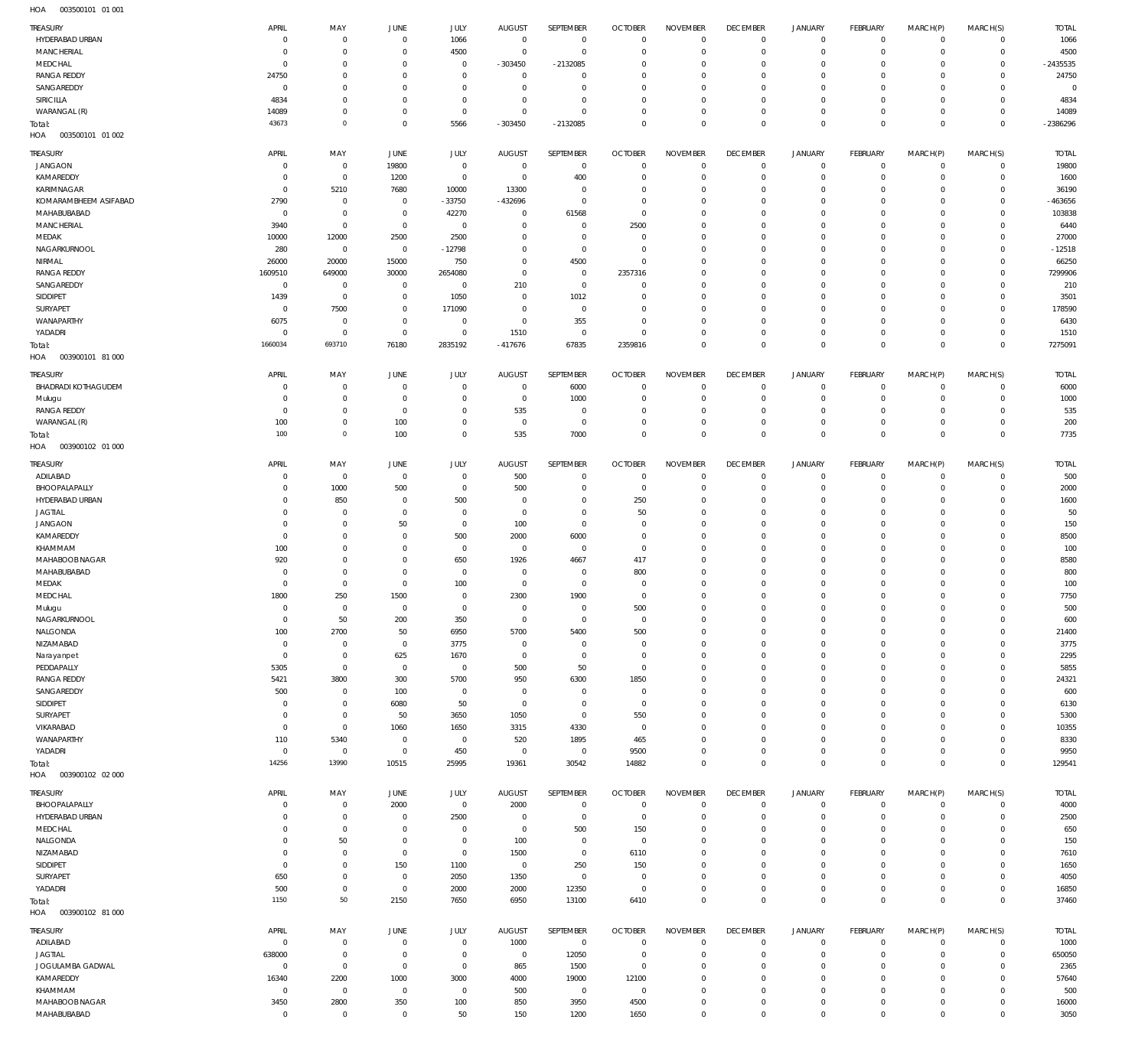003900102 81 000 HOA

| TREASURY                          | APRIL                    | MAY                       | JUNE                         | <b>JULY</b>           | <b>AUGUST</b>        | SEPTEMBER                 | <b>OCTOBER</b>      | <b>NOVEMBER</b>            | <b>DECEMBER</b>            | <b>JANUARY</b> | FEBRUARY                  | MARCH(P)             | MARCH(S)                     | <b>TOTAL</b>          |
|-----------------------------------|--------------------------|---------------------------|------------------------------|-----------------------|----------------------|---------------------------|---------------------|----------------------------|----------------------------|----------------|---------------------------|----------------------|------------------------------|-----------------------|
| MEDAK                             | 2300                     | 2400                      | 500                          | 600                   | 250                  | 5050                      | 1300                | $\Omega$                   | $^{\circ}$                 | $\mathbf 0$    | $\mathbf{0}$              | $\mathbf 0$          | $^{\circ}$                   | 12400                 |
| MEDCHAL                           | 10200                    | 1500                      | 500                          | 1000                  | 6050                 | 1200                      | 650                 | $\Omega$                   | $\mathbf 0$                | 0              | $^{\circ}$                | $\Omega$             | $\mathbf 0$                  | 21100                 |
| NAGARKURNOOL                      | 1500                     | 1300                      | 250                          | 500                   | 750                  | 500                       | 1000                | $\Omega$                   | $\Omega$                   | 0              | $^{\circ}$                | $\Omega$             | $\Omega$                     | 5800                  |
| NIRMAL<br>NIZAMABAD               | $^{\circ}$<br>1500       | $^{\circ}$<br>7500        | $\overline{0}$<br>1200       | 250<br>12450          | $^{\circ}$<br>2100   | 4000<br>9700              | 6500<br>15900       | 0<br>$\Omega$              | $\mathbf 0$<br>0           | 0<br>0         | $^{\circ}$<br>0           | 0                    | $\mathbf 0$<br>$\Omega$      | 10750<br>50350        |
| Narayanpet                        | $^{\circ}$               | 1250                      | 250                          | 1400                  | 250                  | 2650                      | 500                 | $\Omega$                   | $\mathbf 0$                | 0              | $^{\circ}$                | 0                    | $\Omega$                     | 6300                  |
| <b>RANGA REDDY</b>                | 6050                     | 600                       | 1750                         | 3220                  | 2700                 | 2985                      | 6250                | $\Omega$                   | 0                          | 0              | $^{\circ}$                | 0                    | 0                            | 23555                 |
| SANGAREDDY                        | 1100                     | 500                       | 1300                         | 2100                  | 500                  | 500                       | 1900                | $\Omega$                   | 0                          | 0              | $\Omega$                  | $\Omega$             | $\Omega$                     | 7900                  |
| SIDDIPET                          | 50                       | $\mathbf 0$               | 500                          | 800                   | 800                  | 1550                      | 2000                | $\Omega$                   | $\mathbf 0$                | 0              | $^{\circ}$                | $\Omega$             | 0                            | 5700                  |
| SIRICILLA                         | $\Omega$                 | $\mathbf 0$               | $^{\circ}$                   | $\mathbf 0$           | 300                  | $^{\circ}$                | $\circ$             | $\Omega$                   | 0                          | 0              | 0                         | 0                    | 0                            | 300                   |
| SURYAPET                          | 0                        | $\mathbf 0$               | $\overline{0}$               | 202                   | $^{\circ}$           | 353                       | 50                  | $\Omega$                   | $\Omega$                   | 0              | $\Omega$                  | $\Omega$             | $\Omega$                     | 605                   |
| VIKARABAD                         | 500                      | $\mathbf 0$               | 2000                         | 3350                  | 2500                 | 8500                      | $\circ$             | $\Omega$                   | $\mathbf 0$                | 0              | $^{\circ}$                | 0                    | $\mathbf 0$                  | 16850                 |
| WANAPARTHY                        | 50                       | 400<br>$^{\circ}$         | $\overline{0}$<br>500        | 0<br>$\mathbf 0$      | 150<br>500           | 900                       | 50<br>500           | $\Omega$<br>0              | 0<br>$\mathbf 0$           | 0<br>0         | $^{\circ}$<br>$^{\circ}$  | $\Omega$<br>$\Omega$ | $\Omega$<br>$\mathbf 0$      | 1550                  |
| WARANGAL (U)                      | 500<br>681540            | 20450                     | 10100                        | 29022                 | 24215                | 1000<br>76588             | 54850               | $\Omega$                   | $\mathbf 0$                | $\mathbf 0$    | $\circ$                   | $\Omega$             | $\mathbf 0$                  | 3000<br>896765        |
| Total:<br>HOA<br>003900103 01 000 |                          |                           |                              |                       |                      |                           |                     |                            |                            |                |                           |                      |                              |                       |
| <b>TREASURY</b>                   | APRIL                    | MAY                       | <b>JUNE</b>                  | JULY                  | <b>AUGUST</b>        | SEPTEMBER                 | <b>OCTOBER</b>      | <b>NOVEMBER</b>            | <b>DECEMBER</b>            | <b>JANUARY</b> | <b>FEBRUARY</b>           | MARCH(P)             | MARCH(S)                     | <b>TOTAL</b>          |
| HYDERABAD URBAN                   | 1802000000               | 1000000000                | 1900000000                   | 2003385500            | 1602824392           | 1000465000                | 2550000000          | $\Omega$                   | $\overline{0}$             | $\mathbf 0$    | $\overline{0}$            | 0                    | $\overline{0}$               | 11858674892           |
| <b>RANGA REDDY</b>                | 254448878                | 131608728                 | 269620063                    | 329220836             | 377055245            | 384610822                 | 382944990           | 0                          | $\mathbf 0$                | $\mathbf 0$    | $\overline{0}$            | 0                    | $\overline{0}$               | 2129509562            |
| Total:                            | 2056448878               | 1131608728                | 2169620063                   | 2332606336            | 1979879637           | 1385075822                | 2932944990          | $\mathbf 0$                | $\overline{0}$             | $\mathbf 0$    | $\overline{0}$            | $\Omega$             | $\overline{0}$               | 13988184454           |
| HOA<br>003900105 01 000           |                          |                           |                              |                       |                      |                           |                     |                            |                            |                |                           |                      |                              |                       |
| TREASURY                          | APRIL                    | MAY                       | <b>JUNE</b>                  | JULY                  | <b>AUGUST</b>        | SEPTEMBER                 | <b>OCTOBER</b>      | <b>NOVEMBER</b>            | <b>DECEMBER</b>            | <b>JANUARY</b> | <b>FEBRUARY</b>           | MARCH(P)             | MARCH(S)                     | <b>TOTAL</b>          |
| BHOOPALAPALLY                     | 15000                    | $\mathbf 0$               | $\overline{0}$               | $\mathbf 0$           | $\mathbf 0$          | $\mathbf 0$               | $\circ$             | 0                          | $\mathbf 0$                | $\mathbf 0$    | $^{\circ}$                | 0                    | $^{\circ}$                   | 15000                 |
| HYDERABAD URBAN                   | 6052312899               | 5004637949                | 6907944079                   | 6456614594            | 6355333005           | 6107657034                | 5708274554          | $\Omega$                   | 0                          | 0              | $\mathbf 0$               | $\Omega$             | $\mathbf{0}$                 | 42592774114           |
| <b>JANGAON</b>                    | $\mathbf 0$              | $\mathbf 0$               | 2805000                      | 0                     | $\mathbf 0$          | $\mathbf 0$               | 0                   | $\Omega$                   | $\mathbf 0$                | 0              | $^{\circ}$                | 0                    | $\mathbf 0$                  | 2805000               |
| MEDAK                             | $\circ$                  | $\mathbf 0$               | $^{\circ}$                   | $\Omega$              | 2000                 | $\mathbf 0$               | 0                   | 0                          | 0                          | 0              | $^{\circ}$                | 0                    | $\Omega$                     | 2000                  |
| MEDCHAL                           | 5000                     | 10000                     | $\circ$                      | $\mathbf 0$           | $\mathbf 0$          | 1168020                   | 0                   | $\Omega$                   | 0                          | 0              | $\Omega$                  | 0                    | $\Omega$                     | 1183020               |
| NAGARKURNOOL                      | 0                        | $\mathbf 0$               | $^{\circ}$                   | 5000                  | $\mathbf 0$          | $\mathbf 0$               | 0                   | $\Omega$                   | $\mathbf 0$                | 0              | $^{\circ}$                | 0                    | $\Omega$                     | 5000                  |
| NIZAMABAD                         | $\Omega$                 | $\Omega$                  | 2300                         | $\Omega$              | $\Omega$             | $\mathbf 0$               | $\Omega$            | $\Omega$                   | 0                          | 0              | $^{\circ}$                | 0                    | $\mathbf 0$                  | 2300                  |
| <b>RANGA REDDY</b><br>SANGAREDDY  | 860070326<br>$\mathbf 0$ | 1312954775<br>$\mathbf 0$ | 1692110312<br>$\overline{0}$ | 1482076987<br>0       | 2091895129<br>250000 | 1622809748<br>$\mathbf 0$ | 1840323099<br>0     | $\Omega$<br>0              | $\Omega$<br>$\mathbf 0$    | 0<br>0         | $\Omega$<br>$^{\circ}$    | $\Omega$<br>0        | $\mathbf 0$<br>$\mathbf 0$   | 10902240376<br>250000 |
| SURYAPET                          | $\mathbf 0$              | $\mathbf 0$               | 28000                        | $\mathbf 0$           | $\mathbf 0$          | $\mathbf 0$               | $^{\circ}$          | $\Omega$                   | 0                          | 0              | $^{\circ}$                | $\Omega$             | $\Omega$                     | 28000                 |
| YADADRI                           | $\Omega$                 | $\mathbf 0$               | $^{\circ}$                   | 65000                 | $\Omega$             | $\mathbf 0$               | $^{\circ}$          | 0                          | $\mathbf 0$                | 0              | $^{\circ}$                | $\Omega$             | $\mathbf 0$                  | 65000                 |
| Total:                            | 6912403225               | 6317602724                | 8602889691                   | 7938761581            | 8447480134           | 7731634802                | 7548597653          | $\Omega$                   | $\mathbf 0$                | $\mathbf 0$    | $\mathbf 0$               | $\Omega$             | $\Omega$                     | 53499369810           |
| HOA<br>003900105 02 000           |                          |                           |                              |                       |                      |                           |                     |                            |                            |                |                           |                      |                              |                       |
| TREASURY                          | APRIL                    | MAY                       | <b>JUNE</b>                  | JULY                  | <b>AUGUST</b>        | SEPTEMBER                 | <b>OCTOBER</b>      | <b>NOVEMBER</b>            | <b>DECEMBER</b>            | <b>JANUARY</b> | <b>FEBRUARY</b>           | MARCH(P)             | MARCH(S)                     | <b>TOTAL</b>          |
| ADILABAD                          | $\overline{0}$           | $^{\circ}$                | 42876000                     | $\mathbf 0$           | $\overline{0}$       | 15700000                  | 700000              | $\Omega$                   | $^{\circ}$                 | $\mathbf 0$    | $\overline{0}$            | 0                    | $\mathbf{0}$                 | 59276000              |
| <b>BHADRADI KOTHAGUDEM</b>        | 42350                    | 221260                    | 105716636                    | 66700                 | 92000                | 20823400                  | 383400              | 0                          | $^{\circ}$                 | 0              | $^{\circ}$                | 0                    | $\mathbf{0}$                 | 127345746             |
| BHOOPALAPALLY                     | $\Omega$                 | 14000                     | 45830000                     | 25000                 | $\mathbf 0$          | 4550000                   | $\circ$             | $\Omega$                   | 0                          | 0              | $^{\circ}$                | $\Omega$             | $\mathbf{0}$                 | 50419000              |
| HYDERABAD URBAN                   | 1234040734               | 1205281425                | 1950850007                   | 2225520994            | 2011256741           | 1980968466                | 2210491178          | $\Omega$                   | $\mathbf 0$                | 0              | $^{\circ}$                | $\Omega$             | $\mathbf{0}$                 | 12818409545           |
| JAGTIAL                           | $\mathbf 0$              | 1875000                   | 92921990                     | 3000                  | $\overline{0}$       | 24840000                  | 10926000            | $\Omega$                   | $\mathbf 0$                | 0              | $^{\circ}$                | $\Omega$             | $\mathbf{0}$                 | 130565990             |
| <b>JANGAON</b>                    | $\overline{0}$           | 1501000                   | 57320000                     | $\mathbf 0$           | 15000                | 8612500                   | 1687500             | $\Omega$                   | $\mathbf 0$                | 0              | $^{\circ}$                | $\Omega$             | $\mathbf{0}$                 | 69136000              |
| JOGULAMBA GADWAL                  | 720000                   | $\mathbf 0$               | 34525750                     | 200000                | 2000                 | 3270000                   | 2909000             | $\Omega$                   | $\mathbf 0$                | 0              | $^{\circ}$                | $\Omega$             | $\mathbf 0$                  | 41626750              |
| KAMAREDDY                         | $\mathbf 0$              | $\mathbf 0$               | 59976727                     | 4300                  | 1959000              | 7527000                   | 7402000             | $\Omega$                   | $\mathbf 0$                | $\Omega$       | $\Omega$                  | $\Omega$             | $\mathbf{0}$                 | 76869027              |
| KARIMNAGAR<br>KHAMMAM             | 98755<br>405000          | 2500<br>2790000           | 128570064<br>130852300       | 2435935<br>1507500    | 1628965              | 44515000                  | 2118000<br>20031905 | $\Omega$<br>$\Omega$       | $\mathbf 0$<br>$\Omega$    | 0<br>$\Omega$  | $^{\circ}$<br>$\Omega$    | 0<br>$\Omega$        | $\mathbf 0$<br>$\mathbf 0$   | 179369219             |
| KOMARAMBHEEM ASIFABAD             | $\Omega$                 | $\Omega$                  | 35500000                     | $\Omega$              | 5102575<br>$\Omega$  | 42824800<br>5250000       | $\Omega$            | $\Omega$                   | $\Omega$                   | $\Omega$       | $\Omega$                  | $\Omega$             | $\Omega$                     | 203514080<br>40750000 |
| MAHABOOB NAGAR                    | 607000                   | 303700                    | 63341500                     | 400300                | 921000               | 5825000                   | 6430500             | $\mathbf 0$                | $\mathbf 0$                | $\mathbf 0$    | $^{\circ}$                | 0                    | $\mathbf{0}$                 | 77829000              |
| MAHABUBABAD                       | $\overline{0}$           | $\overline{0}$            | 77357000                     | 683185                | 28000                | 14950000                  | 65000               | $\mathbf 0$                | $\mathbf 0$                | $\mathbf 0$    | $\mathbf{0}$              | 0                    | $\mathbf{0}$                 | 93083185              |
| <b>MANCHERIAL</b>                 | $\overline{0}$           | $\overline{0}$            | 108710000                    | 2660000               | 1540100              | 25495000                  | 3515070             | $\mathbf 0$                | $\mathbf 0$                | 0              | $\mathbf 0$               | 0                    | $\mathbf{0}$                 | 141920170             |
| MEDAK                             | 1000                     | 16000                     | 53303100                     | 9930                  | 700680               | 3600000                   | 2150000             | 0                          | $\mathbf 0$                | 0              | $^{\circ}$                | $\Omega$             | $\mathbf{0}$                 | 59780710              |
| MEDCHAL                           | 14722500                 | 712100                    | 465588382                    | 11235770              | 3717607              | 278855978                 | 26096742            | $\mathbf 0$                | $\mathbf 0$                | 0              | $^{\circ}$                | $\Omega$             | $\mathbf{0}$                 | 800929079             |
| Mulugu                            | $\overline{0}$           | $\overline{0}$            | 19045000                     | $\mathbf 0$           | 17000                | $\overline{0}$            | - 0                 | 0                          | $\mathbf 0$                | 0              | $^{\circ}$                | $\Omega$             | $\mathbf{0}$                 | 19062000              |
| NAGARKURNOOL                      | 2650000                  | $\overline{0}$            | 62250400                     | 2636534               | 503000               | 3300000                   | 2209900             | $\mathbf 0$                | $\mathbf 0$                | 0              | $\mathbf 0$               | $\Omega$             | $\mathbf{0}$                 | 73549834              |
| NALGONDA                          | 1000                     | 2000                      | 199335759                    | 334960                | 24580                | 24058100                  | 4951470             | $\mathbf 0$                | $\mathbf 0$<br>$\mathbf 0$ | 0              | $^{\circ}$                | $\Omega$<br>$\Omega$ | $\circ$<br>$\mathbf{0}$      | 228707869             |
| NIRMAL<br>NIZAMABAD               | 1100<br>3364100          | $\overline{0}$<br>420000  | 51925000<br>133163100        | 2385560<br>995950     | 1482000<br>2798290   | 10355000<br>28889000      | 1750000<br>4154910  | $\mathbf 0$<br>$\mathbf 0$ | $\mathbf 0$                | 0<br>0         | $^{\circ}$<br>$\mathbf 0$ | $\Omega$             | $\mathbf{0}$                 | 67898660<br>173785350 |
| Narayanpet                        | 2000                     | $\overline{0}$            | 34710500                     | 700000                | 1000000              | 3552000                   | 1205000             | $\mathbf 0$                | $\mathbf 0$                | 0              | $^{\circ}$                | 0                    | $\mathbf{0}$                 | 41169500              |
| PEDDAPALLY                        | 464292                   | 7100                      | 110070655                    | 139840                | 508665               | 18744500                  | 1091500             | 0                          | $\mathbf 0$                | 0              | $^{\circ}$                | $\Omega$             | $\circ$                      | 131026552             |
| <b>RANGA REDDY</b>                | 44655807                 | 11040908                  | 432153982                    | 28734863              | 39771709             | 400437867                 | 115420884           | $\mathbf 0$                | $\mathbf 0$                | 0              | $^{\circ}$                | 0                    | $\overline{0}$               | 1072216020            |
| SANGAREDDY                        | 1875951                  | 6261250                   | 161282775                    | 3874700               | 9479000              | 43561069                  | 10667650            | 0                          | $\mathbf 0$                | 0              | $^{\circ}$                | $\Omega$             | $\circ$                      | 237002395             |
| SIDDIPET                          | 2452000                  | $\overline{0}$            | 99542000                     | 135235                | 877000               | 13364500                  | 6258000             | $\mathbf 0$                | $\mathbf 0$                | 0              | $\mathbf 0$               | $\Omega$             | $\mathbf{0}$                 | 122628735             |
| SIRICILLA                         | 19605                    | $\overline{0}$            | 55750000                     | 8400                  | 5250                 | 5870000                   | 2050000             | 0                          | $\mathbf 0$                | 0              | $^{\circ}$                | $\Omega$             | $\circ$                      | 63703255              |
| SURYAPET                          | 15000                    | $\mathbf 0$               | 112895000                    | 944500                | $\overline{0}$       | 23051250                  | 9560000             | $\mathbf 0$                | $\mathbf 0$                | 0              | $^{\circ}$                | $\Omega$             | $\mathbf{0}$                 | 146465750             |
| VIKARABAD                         | 4000<br>$\overline{0}$   | $\mathbf 0$               | 67094000                     | 4842300               | 546600               | 4653000                   | 9424600             | 0                          | $\mathbf 0$<br>$\mathbf 0$ | 0              | $^{\circ}$                | $\Omega$             | $\mathbf{0}$<br>$\mathbf{0}$ | 86564500              |
| WANAPARTHY<br>WARANGAL (R)        | $\overline{0}$           | 1878000<br>$\overline{0}$ | 42410000<br>81863000         | 874300<br>$\mathbf 0$ | 1155000<br>16700     | 8862761<br>12114050       | 5020000<br>200000   | $\mathbf 0$<br>0           | $\mathbf 0$                | 0<br>0         | $^{\circ}$<br>$^{\circ}$  | 0<br>$\Omega$        | $\mathbf{0}$                 | 60200061<br>94193750  |
| WARANGAL (U)                      | 2871000                  | 719500                    | 118992500                    | $\mathbf 0$           | $\overline{0}$       | 199921510                 | 6665060             | $\mathbf 0$                | $\mathbf 0$                | 0              | $^{\circ}$                | 0                    | $\mathbf{0}$                 | 329169570             |
| YADADRI                           | 200                      | 2200                      | 96850700                     | 168000                | 3014000              | 7825400                   | 3709000             | $\mathbf 0$                | $\mathbf 0$                | $\mathbf 0$    | $\mathbf{0}$              | 0                    | $\circ$                      | 111569500             |
| Total:                            | 1309013394               | 1233047943                | 5332573827                   | 2291527756            | 2088162462           | 3296167151                | 2479244269          | $\mathbf 0$                | $\overline{0}$             | $\mathbf 0$    | $\overline{0}$            | $\mathbf 0$          | $\overline{0}$               | 18029736802           |
| 003900105 03 000<br>HOA           |                          |                           |                              |                       |                      |                           |                     |                            |                            |                |                           |                      |                              |                       |
| <b>TREASURY</b>                   | APRIL                    | MAY                       | <b>JUNE</b>                  | JULY                  | <b>AUGUST</b>        | SEPTEMBER                 | <b>OCTOBER</b>      | <b>NOVEMBER</b>            | <b>DECEMBER</b>            | <b>JANUARY</b> | FEBRUARY                  | MARCH(P)             | MARCH(S)                     | <b>TOTAL</b>          |
| MAHABOOB NAGAR                    | 0                        | $\mathbf 0$               | $\overline{0}$               | $\mathbf 0$           | 17400                | $\mathbf 0$               | $\overline{0}$      | $\mathbf 0$                | $\mathbf 0$                | $\mathbf 0$    | $\mathbf{0}$              | $\mathbf 0$          | $\mathbf{0}$                 | 17400                 |
| RANGA REDDY                       | 0                        | $\mathbf 0$               | 39130                        | 37190                 | $\overline{0}$       | $\mathbf 0$               | $\mathbf 0$         | $\mathbf 0$                | $\mathbf 0$                | $\mathbf 0$    | $\mathbf{0}$              | 0                    | $\mathbf{0}$                 | 76320                 |
| Total:                            | $\mathbf 0$              | $\mathbf 0$               | 39130                        | 37190                 | 17400                | $\mathbf 0$               | $\overline{0}$      | $\mathbf 0$                | $\overline{0}$             | $\mathbf 0$    | $\overline{0}$            | $\mathbf 0$          | $\overline{0}$               | 93720                 |
| HOA   003900106   01   000        |                          |                           |                              |                       |                      |                           |                     |                            |                            |                |                           |                      |                              |                       |
| <b>TREASURY</b>                   | APRIL                    | MAY                       | <b>JUNE</b>                  | JULY                  | <b>AUGUST</b>        | SEPTEMBER                 | <b>OCTOBER</b>      | <b>NOVEMBER</b>            | <b>DECEMBER</b>            | <b>JANUARY</b> | <b>FEBRUARY</b>           | MARCH(P)             | MARCH(S)                     | <b>TOTAL</b>          |
| <b>BHADRADI KOTHAGUDEM</b>        | $\mathbf 0$              | 10000                     | $\overline{0}$               | $\mathbf 0$           | $\overline{0}$       | $\mathbf 0$               | $\overline{0}$      | $\mathbf 0$                | $\overline{0}$             | $\mathbf 0$    | $\mathbf{0}$              | $\mathbf 0$          | $^{\circ}$                   | 10000                 |
| HYDERABAD URBAN                   | 2465920                  | 1982950                   | 1113035                      | 1581340               | 1278295              | 1778170                   | 1687455             | $\mathbf 0$                | $\overline{0}$             | $\mathbf 0$    | $\mathbf 0$               | $\mathbf 0$          | $\overline{0}$               | 11887165              |
| JAGTIAL                           | 500                      | $\,0\,$                   | $\overline{0}$               | $\mathbb O$           | $\overline{0}$       | 450                       | $\overline{0}$      | $\mathbf 0$                | $\overline{0}$             | $\mathbf 0$    | $\mathbf 0$               | $\mathbf 0$          | $\mathbf 0$                  | 950                   |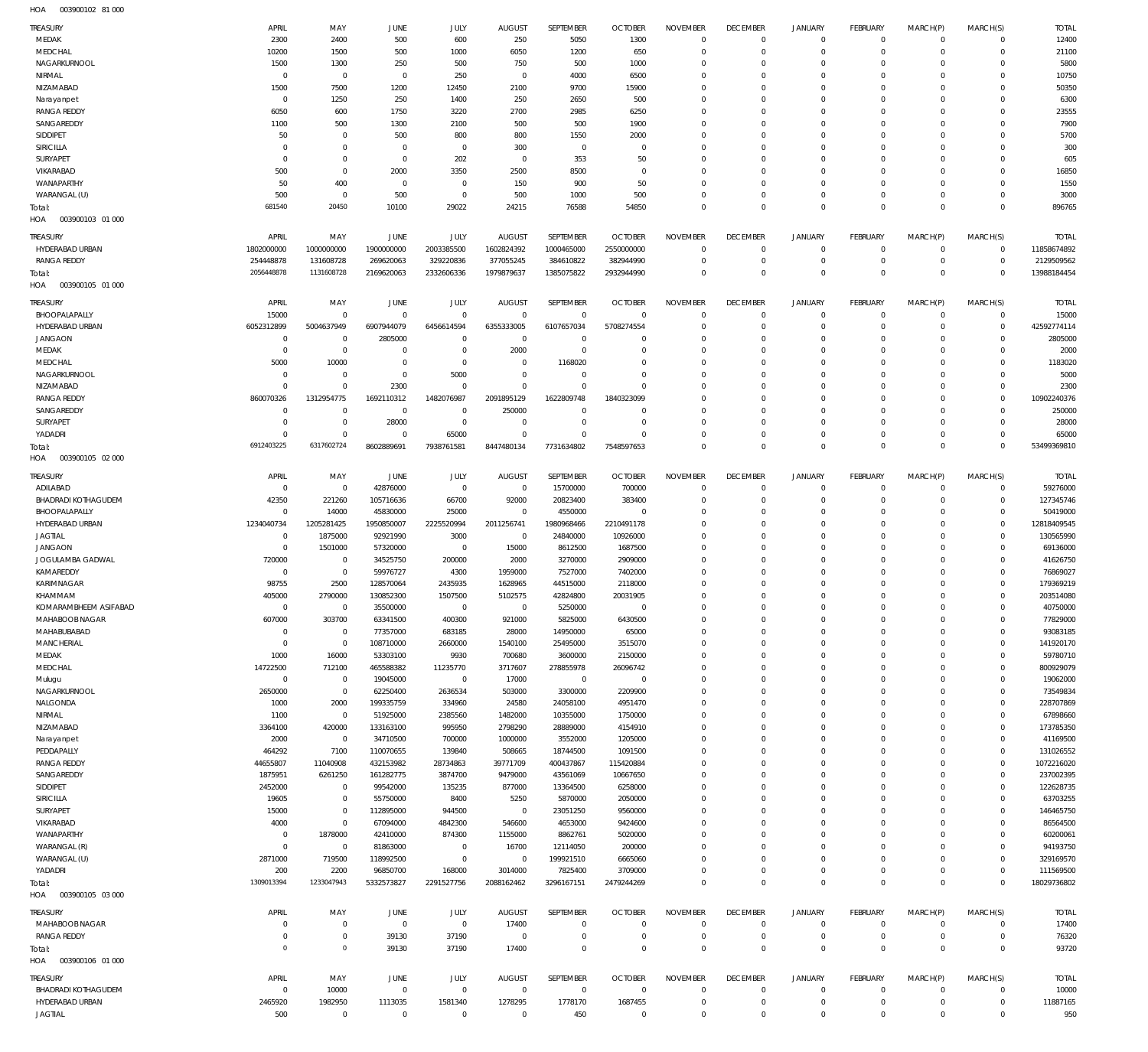| <b>TREASURY</b>            | APRIL          | MAY            | JUNE           | JULY        | <b>AUGUST</b>  | SEPTEMBER        | <b>OCTOBER</b> | <b>NOVEMBER</b> | <b>DECEMBER</b> | <b>JANUARY</b> | <b>FEBRUARY</b> | MARCH(P)   | MARCH(S)     | <b>TOTAL</b> |
|----------------------------|----------------|----------------|----------------|-------------|----------------|------------------|----------------|-----------------|-----------------|----------------|-----------------|------------|--------------|--------------|
| KAMAREDDY                  | 1500           | $\mathbf 0$    | 500            | $\mathbf 0$ | $\mathbf 0$    | 2000             | 100            | $\mathbf 0$     | $\overline{0}$  | $\overline{0}$ | $\mathbf 0$     | $\Omega$   | $\Omega$     | 4100         |
|                            |                |                |                |             |                |                  |                |                 |                 |                |                 |            |              |              |
| KARIMNAGAR                 | 500            | 20000          | 500            | 500         | 20000          | $\mathbf 0$      | $\overline{0}$ | $\Omega$        | $\overline{0}$  | $\mathbf 0$    | $\mathbf{0}$    | $\Omega$   | $\mathbf 0$  | 41500        |
| KHAMMAM                    | $\Omega$       | $\mathbf 0$    | 1250000        | $\mathbf 0$ | 1500000        | 2250000          | 750000         | $\Omega$        | $\Omega$        | $\Omega$       | $\Omega$        | $\Omega$   | $\Omega$     | 5750000      |
| MEDCHAL                    | 372775         | 252000         | 182195         | 236450      | 206773         | 351710           | 235259         | $\Omega$        | $\mathbf 0$     | $\Omega$       | $\Omega$        | $\Omega$   | $\Omega$     | 1837162      |
|                            |                |                |                |             |                |                  |                |                 |                 |                |                 |            |              |              |
| NAGARKURNOOL               | 100            | $\mathbf 0$    | $^{\circ}$     | $\mathbf 0$ | $\mathbf 0$    | $\mathbf{0}$     | $\overline{0}$ | $\Omega$        | $\Omega$        | $\Omega$       | $\Omega$        | $\Omega$   | $\Omega$     | 100          |
| <b>RANGA REDDY</b>         | 183800         | 218200         | 124200         | 297900      | 259250         | 187975           | 47500          | $\Omega$        | $\mathbf 0$     | $\Omega$       | $\Omega$        | $\Omega$   | $\Omega$     | 1318825      |
| SANGAREDDY                 | 31500          | 55000          | 63500          | 2000        | 51000          | 2000             | 25000          | $\Omega$        | $\Omega$        | $\Omega$       | $\Omega$        | $\Omega$   | $\Omega$     | 230000       |
|                            |                |                |                |             |                |                  |                |                 |                 |                |                 |            |              |              |
| SIDDIPET                   | 5100           | $\overline{0}$ | 10600          | $\mathbf 0$ | $^{\circ}$     | 5000             | $\overline{0}$ | $\Omega$        | $\Omega$        | $\Omega$       | $\Omega$        | $\Omega$   | $\Omega$     | 20700        |
| WARANGAL (U)               | 1200           | $\mathbf 0$    | $^{\circ}$     | $\mathbf 0$ | $\mathbf 0$    | 500              | $\overline{0}$ | $\Omega$        | $\mathbf 0$     | $\Omega$       | $\Omega$        | $\Omega$   | $\Omega$     | 1700         |
| YADADRI                    | 600000         | 610000         | 50100          | 350000      | 155200         | 103600           | 80000          | $\Omega$        | $\overline{0}$  | $\mathbf 0$    | $\mathbf{0}$    | $\Omega$   | $\Omega$     | 1948900      |
|                            |                |                |                |             |                |                  |                |                 |                 |                |                 |            |              |              |
| Total:                     | 3662895        | 3148150        | 2794630        | 2468190     | 3470518        | 4681405          | 2825314        | $\Omega$        | $\Omega$        | $\mathbf 0$    | $\Omega$        | $\Omega$   | $\Omega$     | 23051102     |
| 003900107 01 000<br>HOA    |                |                |                |             |                |                  |                |                 |                 |                |                 |            |              |              |
|                            |                |                |                |             |                |                  |                |                 |                 |                |                 |            |              |              |
| TREASURY                   | APRIL          | MAY            | JUNE           | JULY        | <b>AUGUST</b>  | <b>SEPTEMBER</b> | <b>OCTOBER</b> | <b>NOVEMBER</b> | <b>DECEMBER</b> | <b>JANUARY</b> | <b>FEBRUARY</b> | MARCH(P)   | MARCH(S)     | <b>TOTAL</b> |
| MAHABOOB NAGAR             | 5000           | $\,0\,$        | 5000           | $\mathbf 0$ | $\overline{0}$ | $\mathbf 0$      | $\overline{0}$ | $\mathbf 0$     | $\overline{0}$  | $\overline{0}$ | $\mathbf 0$     | $^{\circ}$ | $\mathbf 0$  | 10000        |
|                            |                |                |                |             |                |                  |                |                 |                 |                |                 |            |              |              |
| NALGONDA                   | 0              | $\,0\,$        | $\mathbf 0$    | $\mathbf 0$ | 200            | $\bf 0$          | $\overline{0}$ | $\mathbf 0$     | $\mathbf 0$     | $\mathbf 0$    | $\mathbf 0$     | $^{\circ}$ | $\mathbf 0$  | 200          |
| Total:                     | 5000           | $\mathbb O$    | 5000           | $\mathbf 0$ | 200            | $\mathbf 0$      | $\overline{0}$ | $\mathbf 0$     | $\overline{0}$  | $\mathbf 0$    | $\overline{0}$  | $\Omega$   | $\mathbf{0}$ | 10200        |
| HOA<br>003900150 01 000    |                |                |                |             |                |                  |                |                 |                 |                |                 |            |              |              |
|                            |                |                |                |             |                |                  |                |                 |                 |                |                 |            |              |              |
| <b>TREASURY</b>            | APRIL          | MAY            | JUNE           | <b>JULY</b> | <b>AUGUST</b>  | SEPTEMBER        | <b>OCTOBER</b> | <b>NOVEMBER</b> | <b>DECEMBER</b> | <b>JANUARY</b> | <b>FEBRUARY</b> | MARCH(P)   | MARCH(S)     | <b>TOTAL</b> |
|                            |                |                |                |             |                |                  |                |                 |                 |                |                 |            |              |              |
| ADILABAD                   | 325000         | $\mathbf 0$    | $^{\circ}$     | 580548      | 100000         | 120000           | $\overline{0}$ | $\Omega$        | $\overline{0}$  | $\mathbf 0$    | $\Omega$        | $\Omega$   | $\mathbf 0$  | 1125548      |
| <b>BHADRADI KOTHAGUDEM</b> | 618840         | 64700          | 163300         | 613800      | 306000         | 406300           | 659200         | $\mathbf 0$     | $\overline{0}$  | $\mathbf 0$    | $\mathbf 0$     | $\Omega$   | $\circ$      | 2832140      |
| BHOOPALAPALLY              | 122300         | $\mathbf 0$    | 144600         | 40000       | 233900         | 363600           | 10000          | $\Omega$        | $\mathbf 0$     | $\Omega$       | $\Omega$        | $\Omega$   | $\Omega$     | 914400       |
|                            |                |                |                |             |                |                  |                |                 |                 |                |                 |            |              |              |
| HYDERABAD URBAN            | 1351764        | 30000          | 1604560.74     | 1205100     | 654361         | 1095458          | 434000         | $\Omega$        | $\mathbf 0$     | $\Omega$       | $\Omega$        | $\Omega$   | $\circ$      | 6375243.74   |
| <b>JAGTIAL</b>             | 130000         | $\mathbf 0$    | $\overline{0}$ | 188500      | 50000          | 25000            | 20000          | $\Omega$        | $\Omega$        | $\Omega$       | $\Omega$        | $\Omega$   | $\Omega$     | 413500       |
|                            |                |                |                |             |                |                  |                | $\Omega$        | $\Omega$        | $\Omega$       | $\Omega$        | $\Omega$   | $\Omega$     |              |
| <b>JANGAON</b>             | 389950         | 250000         | 10000          | 35000       | 1406500        | 105000           | 15000          |                 |                 |                |                 |            |              | 2211450      |
| JOGULAMBA GADWAL           | 195000         | $\mathbf 0$    | 58000          | 823900      | 11500          | 80000            | 186000         | $\Omega$        | $\mathbf 0$     | $\Omega$       | $\Omega$        | $\Omega$   | $\Omega$     | 1354400      |
| KAMAREDDY                  | 180500         | $\mathbf 0$    | 23000          | 127300      | 193800         | 65000            | 200000         | $\Omega$        | $\Omega$        | $\Omega$       | $\Omega$        | $\Omega$   | $\Omega$     | 789600       |
|                            |                |                |                |             |                |                  |                |                 |                 |                |                 |            |              |              |
| <b>KARIMNAGAR</b>          | 170000         | 36800          | 85000          | 125000      | $\mathbf 0$    | 70000            | 221000         | $\Omega$        | $\mathbf 0$     | $\Omega$       | $\Omega$        | $\Omega$   | $\Omega$     | 707800       |
| KHAMMAM                    | 1045000        | 159900         | 93000          | 1093847     | 220000         | 549700           | 85000          | $\Omega$        | $\Omega$        | $\Omega$       | $\Omega$        | $\Omega$   | $\Omega$     | 3246447      |
| KOMARAMBHEEM ASIFABAD      | 160000         | $\overline{0}$ | $^{\circ}$     | 200000      | 50000          | 75000            | $\overline{0}$ | $\Omega$        | $\mathbf 0$     | $\Omega$       | $\Omega$        | $\Omega$   | $\Omega$     | 485000       |
|                            |                |                |                |             |                |                  |                |                 |                 |                |                 |            |              |              |
| MAHABOOB NAGAR             | 138500         | $\mathbf 0$    | 30000          | 465000      | 561630         | 70000            | 55000          | $\Omega$        | $\Omega$        | $\Omega$       | $\Omega$        | $\Omega$   | $\Omega$     | 1320130      |
| MAHABUBABAD                | 275000         | $\mathbf 0$    | 33000          | 175000      | 502680         | 55000            | 116300         | $\Omega$        | $\Omega$        | $\Omega$       | $\Omega$        | $\Omega$   | $\Omega$     | 1156980      |
|                            |                |                |                |             |                |                  |                |                 |                 |                |                 |            |              |              |
| <b>MANCHERIAL</b>          | 210600         | 500000         | $^{\circ}$     | 1389600     | 166800         | 462329           | 959000         | $\Omega$        | $\Omega$        | $\Omega$       | $\Omega$        | $\Omega$   | $\Omega$     | 3688329      |
| MEDAK                      | 667200         | 10000          | 49500          | 120000      | $\mathbf 0$    | 90000            | 5000           | $\Omega$        | $\Omega$        | $\Omega$       | $\Omega$        | $\Omega$   | $\Omega$     | 941700       |
| MEDCHAL                    | 886500         | 11000          | 200500         | 584000      | 629000         | 109000           | 5000           | $\Omega$        | $\Omega$        | $\Omega$       | $\Omega$        | $\Omega$   | $\Omega$     | 2425000      |
|                            |                |                |                |             |                |                  |                |                 |                 |                |                 |            |              |              |
| Mulugu                     | 640000         | 330000         | 135000         | 87000       | 228700         | 455800           | 46200          | $\Omega$        | $\Omega$        | $\Omega$       | $\Omega$        | $\Omega$   | $\Omega$     | 1922700      |
| NAGARKURNOOL               | 867800         | 250000         | 35000          | 1297187     | 1555725        | 1522200          | 767900         | $\Omega$        | $\mathbf 0$     | $\Omega$       | $\Omega$        | $\Omega$   | $\Omega$     | 6295812      |
| NALGONDA                   | 172540         | 16000          | 336600         | 205000      | 783256         | 1309500          | 100000         | $\Omega$        | $\Omega$        | $\Omega$       | $\Omega$        | $\Omega$   | $\Omega$     | 2922896      |
|                            |                |                |                |             |                |                  |                |                 |                 |                |                 |            |              |              |
| NIRMAL                     | 145000         | $\overline{0}$ | $^{\circ}$     | 55000       | $\overline{0}$ | 65000            | $\overline{0}$ | $\Omega$        | $\mathbf 0$     | $\Omega$       | $\Omega$        | $\Omega$   | $\Omega$     | 265000       |
| NIZAMABAD                  | 25000          | $\mathbf 0$    | 43000          | 501500      | 24300          | 260000           | 40517          | $\Omega$        | $\Omega$        | $\Omega$       | $\Omega$        | $\Omega$   | $\Omega$     | 894317       |
|                            |                |                |                |             |                |                  |                |                 |                 |                |                 |            |              |              |
| Narayanpet                 | 20000          | 60000          | 476000         | 444801      | 10000          | 31000            | 207265         | $\Omega$        | $\mathbf 0$     | $\Omega$       | $\Omega$        | $\Omega$   | $\Omega$     | 1249066      |
| PEDDAPALLY                 | 245400         | $\mathbf 0$    | 121500         | 236900      | 65000          | 185200           | 101700         | $\Omega$        | $\Omega$        | $\Omega$       | $\Omega$        | $\Omega$   | $\Omega$     | 955700       |
| <b>RANGA REDDY</b>         | 4675870        | 299000         | 262000         | 2594350     | 1022430        | 1798200          | 797190         | $\Omega$        | $\mathbf 0$     | $\Omega$       | $\Omega$        | $\Omega$   | $\circ$      | 11449040     |
|                            |                |                |                |             |                |                  |                |                 |                 |                |                 |            |              |              |
| SANGAREDDY                 | 461500         | 25000          | 55136          | 135000      | 23800          | 768000           | $\overline{0}$ | $\Omega$        | $\Omega$        | $\Omega$       | $\Omega$        | $\Omega$   | $\Omega$     | 1468436      |
| SIDDIPET                   | 389350         | 40000          | 277000         | 498285      | 102250         | 1359400          | 44000          | $\Omega$        | $\mathbf 0$     | $\Omega$       | $\Omega$        | $\Omega$   | $\Omega$     | 2710285      |
| SIRICILLA                  | 125600         | 7000           | 55500          | 61900       | 98800          | 100000           | 22000          | $\Omega$        | $\Omega$        | $\Omega$       | $\Omega$        | $\Omega$   | $\Omega$     | 470800       |
|                            |                |                |                |             |                |                  |                |                 |                 |                |                 |            |              |              |
| SURYAPET                   | 1843850        | 65000          | $-2504500$     | 1420400     | 222362         | 185103           | $^{\circ}$     | $\Omega$        | $\Omega$        | $\Omega$       | $\Omega$        | $\Omega$   | $\Omega$     | 1232215      |
| VIKARABAD                  | 95000          | 50000          | 105000         | 47200       | 30000          | 51200            | 400000         | $\Omega$        | $\Omega$        | $\Omega$       | $\Omega$        | $\Omega$   | $\Omega$     | 778400       |
| WANAPARTHY                 | 221200         | $\mathbf 0$    | 15000          | 1425050     | 257000         | 262400           | 180000         | $\mathbf 0$     | $\overline{0}$  | 0              | $\circ$         | $\Omega$   | $\circ$      | 2360650      |
|                            |                |                |                |             |                |                  |                |                 |                 |                |                 |            |              |              |
| WARANGAL (R)               | 420000         | $\mathbf 0$    | 29400          | 255000      | 703800         | 285200           | 255150         | $\Omega$        | $\mathbf 0$     | 0              | $^{\circ}$      | $\Omega$   | $\Omega$     | 1948550      |
| WARANGAL (U)               | 863672         | 5000           | 100            | 395600      | 126421         | 306650           | 82661          | $\Omega$        | $\overline{0}$  | 0              | $\circ$         | $\Omega$   | $\Omega$     | 1780104      |
|                            |                |                | $\overline{0}$ |             |                |                  |                | $\Omega$        | $\overline{0}$  | $\mathbf 0$    | $\mathbf{0}$    | $\Omega$   | $\Omega$     |              |
| YADADRI                    | 255000         | $\overline{0}$ |                | 105000      | 5000           | 125000           | 15000          |                 |                 |                |                 |            |              | 505000       |
| Total:                     | 18332936       | 2209400        | 1936196.74     | 17531768    | 10345015       | 12811240         | 6030083        | $\Omega$        | $\Omega$        | $\Omega$       | $\overline{0}$  | $\Omega$   | $\Omega$     | 69196638.74  |
| 003900800 02 001<br>HOA    |                |                |                |             |                |                  |                |                 |                 |                |                 |            |              |              |
|                            |                |                |                |             |                |                  |                |                 |                 |                |                 |            |              |              |
| <b>TREASURY</b>            | APRIL          | MAY            | JUNE           | JULY        | <b>AUGUST</b>  | SEPTEMBER        | <b>OCTOBER</b> | <b>NOVEMBER</b> | <b>DECEMBER</b> | <b>JANUARY</b> | <b>FEBRUARY</b> | MARCH(P)   | MARCH(S)     | <b>TOTAL</b> |
|                            |                |                |                |             |                |                  |                |                 |                 |                |                 |            |              |              |
| HYDERABAD URBAN            | 71500          | 54700          | 50500          | 55500       | 33000          | 37000            | 46200          | $\mathbf 0$     | $\overline{0}$  | $\overline{0}$ | $\mathbf{0}$    | $^{\circ}$ | $\mathbf 0$  | 348400       |
| <b>RANGA REDDY</b>         | $^{\circ}$     | $\,0\,$        | $\mathbf 0$    | $\mathbf 0$ | 200000         | $\overline{0}$   | $\overline{0}$ | $\mathbf 0$     | $\overline{0}$  | $\mathbf 0$    | $\mathbf 0$     | $^{\circ}$ | $\mathbf 0$  | 200000       |
| Total:                     | 71500          | 54700          | 50500          | 55500       | 233000         | 37000            | 46200          | $\mathbf 0$     | $\overline{0}$  | $\mathbf 0$    | $\overline{0}$  | $^{\circ}$ | $\mathbf 0$  | 548400       |
| 003900800 02800            |                |                |                |             |                |                  |                |                 |                 |                |                 |            |              |              |
| HOA                        |                |                |                |             |                |                  |                |                 |                 |                |                 |            |              |              |
|                            | APRIL          | MAY            |                |             |                |                  |                |                 |                 |                |                 |            |              | <b>TOTAL</b> |
| <b>TREASURY</b>            |                |                | JUNE           | JULY        | <b>AUGUST</b>  | SEPTEMBER        | <b>OCTOBER</b> | <b>NOVEMBER</b> | <b>DECEMBER</b> | <b>JANUARY</b> | <b>FEBRUARY</b> | MARCH(P)   | MARCH(S)     |              |
| <b>BHADRADI KOTHAGUDEM</b> | 100000         | 300000         | $^{\circ}$     | $\mathbf 0$ | $\mathbf 0$    | 200000           | $\overline{0}$ | $\Omega$        | $\overline{0}$  | $\mathbf 0$    | $^{\circ}$      | $\Omega$   | $\mathbf 0$  | 600000       |
| BHOOPALAPALLY              | $\overline{0}$ | $\mathbf 0$    | $\overline{0}$ | $\mathbf 0$ | $\mathbf 0$    | 300000           | $\overline{0}$ | $\Omega$        | $\mathbf 0$     | 0              | $\mathbf{0}$    | $\Omega$   | $\mathbf 0$  | 300000       |
|                            |                |                |                |             |                |                  |                |                 |                 |                |                 |            |              |              |
| HYDERABAD URBAN            | 610000         | 1265800        | 110000         | $\mathbf 0$ | 1380100        | 31140034         | 2282400        | $\Omega$        | $\Omega$        | $\Omega$       | $^{\circ}$      | $\Omega$   | $\Omega$     | 36788334     |
| <b>JAGTIAL</b>             | $\Omega$       | 200000         | 400000         | $\mathbf 0$ | $\overline{0}$ | 2100000          | 100000         | $\Omega$        | $\mathbf 0$     | 0              | $\Omega$        | $\Omega$   | $\Omega$     | 2800000      |
| JOGULAMBA GADWAL           | 300000         | $\overline{0}$ | 400000         | 1200000     | $\mathbf 0$    | 500000           | 200000         | $\Omega$        | $\Omega$        | $\Omega$       | $\Omega$        | $\Omega$   | $\Omega$     | 2600000      |
|                            |                |                |                |             |                |                  |                |                 |                 |                |                 |            |              |              |
| KAMAREDDY                  | $\Omega$       | $\mathbf 0$    | $^{\circ}$     | 200000      | 400000         | 500000           | 100000         | $\Omega$        | $\mathbf 0$     | 0              | $\Omega$        | $\Omega$   | $\Omega$     | 1200000      |
| KARIMNAGAR                 | 100000         | $\mathbf 0$    | 400000         | $\mathbf 0$ | $\mathbf 0$    | 3100000          | $\Omega$       | $\Omega$        | $\Omega$        | $\Omega$       | $\Omega$        | $\Omega$   | $\Omega$     | 3600000      |
| KHAMMAM                    | 100000         | $\mathbf 0$    | $^{\circ}$     | 400000      | $\mathbf 0$    | 3700000          | $^{\circ}$     | $\Omega$        | $\mathbf 0$     | $\Omega$       | $\Omega$        | $\Omega$   | $\Omega$     | 4200000      |
|                            |                |                |                |             |                |                  |                |                 |                 |                |                 |            |              |              |
| KOMARAMBHEEM ASIFABAD      | $\Omega$       | $\mathbf 0$    | $\Omega$       | $\mathbf 0$ | $\mathbf 0$    | 300000           | $\overline{0}$ | $\Omega$        | $\Omega$        | $\Omega$       | $\Omega$        | $\Omega$   | $\Omega$     | 300000       |
| MAHABOOB NAGAR             | $\Omega$       | 5000           | $\Omega$       | $\mathbf 0$ | 200000         | 1000000          | 200000         | $\Omega$        | $\mathbf 0$     | $\Omega$       | $\Omega$        | $\Omega$   | $\Omega$     | 1405000      |
|                            |                |                |                |             |                |                  |                |                 |                 |                |                 |            |              |              |
| MAHABUBABAD                | 400000         | $\overline{0}$ | 400000         | $\mathbf 0$ | $\mathbf 0$    | 700000           | $\Omega$       | $\Omega$        | $\mathbf 0$     | $\Omega$       | $\Omega$        | $\Omega$   | $\Omega$     | 1500000      |
| <b>MANCHERIAL</b>          | $\Omega$       | $\mathbf 0$    | $^{\circ}$     | 1400000     | 600000         | 1800000          | $\Omega$       | $\Omega$        | $\mathbf 0$     | $\Omega$       | $\Omega$        | $\Omega$   | $\Omega$     | 3800000      |
| MEDAK                      |                |                | $\Omega$       | $\mathbf 0$ | $\mathbf 0$    | 400000           | $\overline{0}$ | $\Omega$        | $\Omega$        | $\Omega$       | $\Omega$        | $\Omega$   | $\Omega$     | 400000       |
|                            |                |                |                |             |                |                  |                |                 |                 |                |                 |            |              |              |
|                            | $\Omega$       | $\mathbf 0$    |                |             | 202300         | 22009300         | 2000           | $\Omega$        | $\mathbf 0$     | $\Omega$       | $\Omega$        | $\Omega$   | $\Omega$     | 26787600     |
| MEDCHAL                    | 1928000        | 220000         | 2126000        | 300000      |                |                  |                |                 |                 |                |                 |            |              |              |
| NAGARKURNOOL               | $\Omega$       | $\overline{0}$ | $^{\circ}$     | 5000        | 200000         | 600000           | 180100         | $\Omega$        | $\mathbf 0$     | $\Omega$       | $\Omega$        | $\Omega$   | $\Omega$     | 985100       |
|                            |                |                |                |             |                |                  |                |                 |                 |                |                 |            |              |              |
| NALGONDA                   | $\Omega$       | $\mathbf 0$    | 1515000        | $\mathbf 0$ | $\overline{0}$ | 2100000          | 100000         | $\Omega$        | $\Omega$        | $\Omega$       | $\Omega$        | $\Omega$   | $\Omega$     | 3715000      |
| NIRMAL                     | $\Omega$       | $\mathbf 0$    | $\Omega$       | $\mathbf 0$ | 600000         | 800000           | $\Omega$       | $\Omega$        | $\mathbf 0$     | $\Omega$       | $\Omega$        | $\Omega$   | $\Omega$     | 1400000      |
| NIZAMABAD                  | $\Omega$       | $\mathbf 0$    | $^{\circ}$     | 400000      | 700000         | 1200000          | $\Omega$       | $\Omega$        | $\Omega$        | $\Omega$       | $\Omega$        | $\Omega$   | $\Omega$     | 2300000      |
|                            |                |                |                |             |                |                  |                |                 |                 |                |                 |            |              |              |
| Narayanpet                 | $\Omega$       | $\mathbf 0$    | $^{\circ}$     | $\mathbf 0$ | 400000         | 500000           | $\mathbf 0$    | $\Omega$        | $\mathbf 0$     | $\Omega$       | $^{\circ}$      | $\Omega$   | $\Omega$     | 900000       |
| PEDDAPALLY                 | $\Omega$       | $\mathbf 0$    | 1200000        | 200         | 200000         | 1600000          | $\Omega$       | $\Omega$        | $\mathbf 0$     | 0              | $^{\circ}$      | $\Omega$   | $\Omega$     | 3000200      |
| <b>RANGA REDDY</b>         | 44542840       | 33568185       | 41407722       | 35814328    | 39874227       | 75571927         | 44238092       | $\Omega$        | $\mathbf 0$     | $\Omega$       | $\Omega$        | $\Omega$   | $\Omega$     | 315017321    |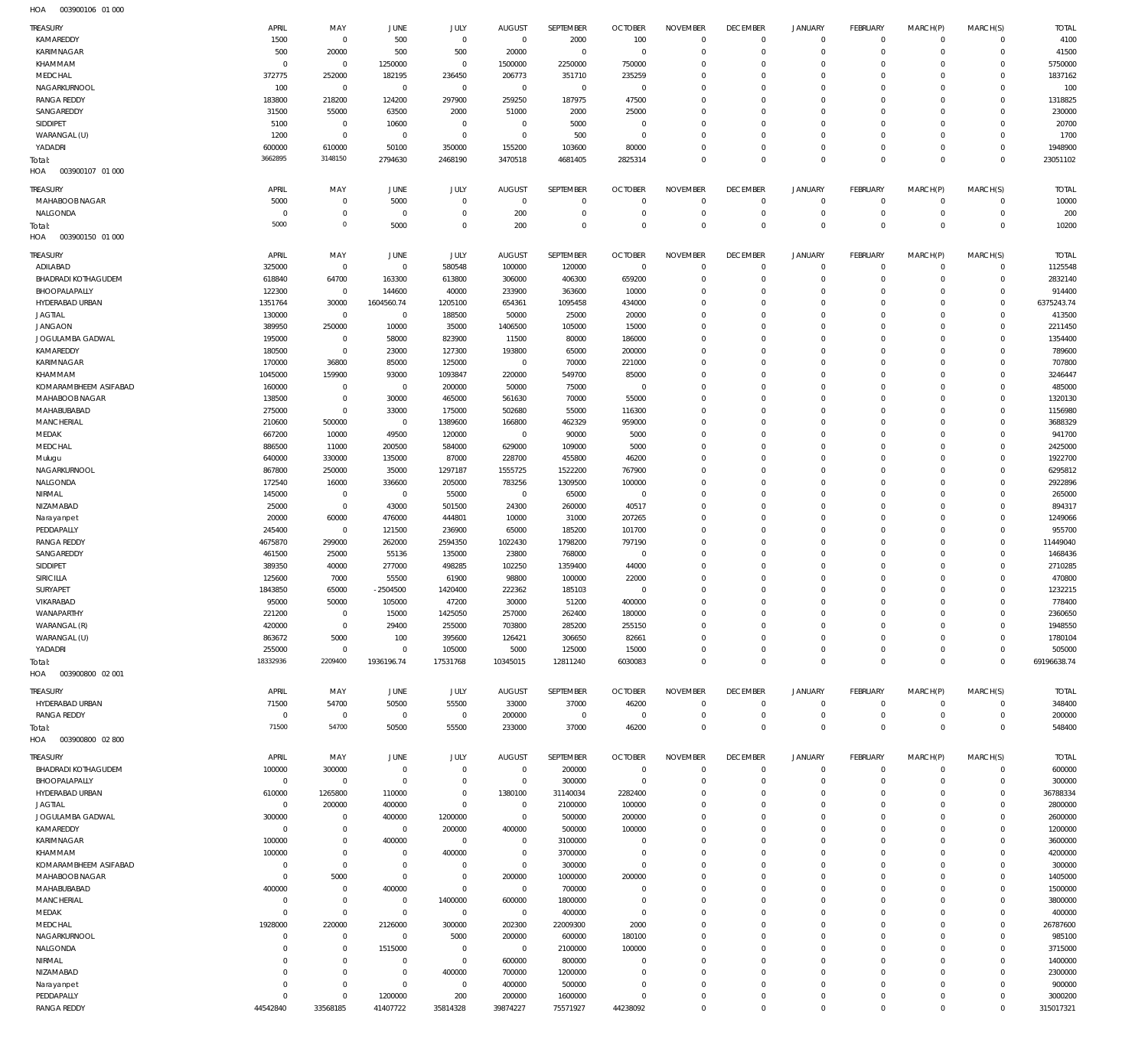003900800 02 800 HOA

| TREASURY                               | APRIL                 | MAY                    | JUNE                          | JULY                    | <b>AUGUST</b>                   | SEPTEMBER                   | <b>OCTOBER</b>                   | <b>NOVEMBER</b>                | <b>DECEMBER</b>                   | <b>JANUARY</b>             | FEBRUARY                     | MARCH(P)                 | MARCH(S)                       | <b>TOTAL</b>             |
|----------------------------------------|-----------------------|------------------------|-------------------------------|-------------------------|---------------------------------|-----------------------------|----------------------------------|--------------------------------|-----------------------------------|----------------------------|------------------------------|--------------------------|--------------------------------|--------------------------|
| SANGAREDDY                             | $\mathbf 0$           | $\mathbf 0$            | $\overline{0}$                | 800000                  | 1400000                         | 3500000                     | $\overline{0}$                   | $\Omega$                       | $\mathbf 0$                       | $\mathbf 0$                | $\circ$                      | $\mathbf 0$              | $\mathbf{0}$                   | 5700000                  |
| SIDDIPET                               | 1000                  | $\mathbf 0$            | $\overline{0}$                | $\overline{0}$          | 200000                          | 1400000                     | $\overline{0}$                   | $\mathbf 0$                    | $\mathbf 0$                       | $\mathbf 0$                | $\mathbf{0}$                 | $\Omega$                 | $\mathbf{0}$                   | 1601000                  |
| SIRICILLA                              | $\mathbf 0$           | $\mathbf 0$            | $\overline{0}$                | $\mathbf 0$             | $\overline{0}$                  | 600000                      | $^{\circ}$                       | $\Omega$                       | $\mathbf 0$<br>$\mathbf 0$        | 0<br>$\mathbf 0$           | $\mathbf 0$                  | $\Omega$<br>$\Omega$     | $\mathbf 0$<br>$\mathbf{0}$    | 600000                   |
| SURYAPET<br>VIKARABAD                  | $\mathbf 0$<br>400000 | $\bf 0$<br>$\mathbf 0$ | 300000<br>1000                | 200000<br>$\mathbf 0$   | $\overline{0}$<br>250           | 8000<br>600000              | $^{\circ}$<br>600000             | $\mathbf 0$<br>$\Omega$        | $\mathbf 0$                       | 0                          | $\mathbf 0$<br>$^{\circ}$    | $\Omega$                 | $\mathbf 0$                    | 508000<br>1601250        |
| WANAPARTHY                             | 200000                | $\mathbf 0$            | 400000                        | $\mathbf 0$             | $\overline{0}$                  | 3700000                     | 200000                           | $\mathbf 0$                    | $\mathbf 0$                       | $\mathbf 0$                | $\Omega$                     | $\Omega$                 | $\mathbf 0$                    | 4500000                  |
| WARANGAL (R)                           | $\mathbf 0$           | $\mathbf 0$            | 200000                        | $\mathbf 0$             | $\overline{0}$                  | $\overline{0}$              | $\overline{0}$                   | $\Omega$                       | $\mathbf 0$                       | 0                          | $\mathbf 0$                  | $\Omega$                 | $\mathbf 0$                    | 200000                   |
| WARANGAL (U)                           | $\mathbf 0$           | $\mathbf 0$            | 1000                          | 250000                  | 50000                           | 300000                      | $\overline{0}$                   | $\mathbf 0$                    | $\mathbf 0$                       | $\mathbf 0$                | $\mathbf 0$                  | $\Omega$                 | $\mathbf 0$                    | 601000                   |
| YADADRI                                | $\mathbf 0$           | $\mathbf 0$            | 200000                        | $\mathbf 0$             | $\,0\,$                         | 1300000                     | 100000                           | $\mathbf 0$                    | $\mathbf 0$                       | $\mathbf 0$                | $\circ$                      | $\mathbf 0$              | $\circ$                        | 1600000                  |
| Total:<br>HOA<br>003900800 03 000      | 48681840              | 35558985               | 49060722                      | 40969528                | 46406877                        | 161529261                   | 48302592                         | $\mathbf 0$                    | $\mathbf 0$                       | $\mathbf 0$                | $\overline{0}$               | $\mathbf 0$              | $\mathbf 0$                    | 430509805                |
|                                        |                       |                        |                               |                         |                                 |                             |                                  |                                |                                   |                            |                              |                          |                                |                          |
| TREASURY<br>HYDERABAD URBAN            | APRIL<br>10000000     | MAY<br>10000000        | <b>JUNE</b><br>10000000       | JULY<br>10000000        | <b>AUGUST</b><br>10000000       | SEPTEMBER<br>10000000       | <b>OCTOBER</b><br>10000000       | <b>NOVEMBER</b><br>$\mathbf 0$ | <b>DECEMBER</b><br>$\overline{0}$ | <b>JANUARY</b><br>$\circ$  | FEBRUARY<br>$\overline{0}$   | MARCH(P)<br>$\mathbf 0$  | MARCH(S)<br>$\overline{0}$     | <b>TOTAL</b><br>70000000 |
| Total:                                 | 10000000              | 10000000               | 10000000                      | 10000000                | 10000000                        | 10000000                    | 10000000                         | $\mathbf 0$                    | $\overline{0}$                    | $\mathbf 0$                | $\overline{0}$               | $\mathbf 0$              | $\overline{0}$                 | 70000000                 |
| HOA<br>003900800 80 000                |                       |                        |                               |                         |                                 |                             |                                  |                                |                                   |                            |                              |                          |                                |                          |
| TREASURY                               | APRIL                 | MAY                    | JUNE                          | JULY                    | <b>AUGUST</b>                   | SEPTEMBER                   | <b>OCTOBER</b>                   | <b>NOVEMBER</b>                | <b>DECEMBER</b>                   | <b>JANUARY</b>             | FEBRUARY                     | MARCH(P)                 | MARCH(S)                       | <b>TOTAL</b>             |
| HYDERABAD URBAN                        | 184100                | $\mathbf 0$            | $\mathbf 0$                   | 15200                   | 16500                           | 67930                       | $\overline{0}$                   | $\mathbf 0$                    | $\mathbf 0$                       | $\mathbf 0$                | $\circ$                      | $\mathbf 0$              | $\circ$                        | 283730                   |
| KAMAREDDY                              | 30445                 | 22000                  | 105500                        | 60550                   | $^{\circ}$                      | $\overline{0}$              | $\overline{0}$                   | $\Omega$                       | $\mathbf 0$                       | $\mathbf 0$                | $\mathbf{0}$                 | $\Omega$                 | $\circ$                        | 218495                   |
| KOMARAMBHEEM ASIFABAD                  | $\mathbf 0$           | $\mathbf 0$            | $\overline{0}$                | $\mathbf 0$             | $\mathbf 0$                     | 100                         | 100                              | $\mathbf 0$                    | $\mathbf 0$                       | 0                          | $\mathbf 0$                  | $\Omega$                 | $\mathbf 0$                    | 200                      |
| MEDAK                                  | 0                     | $\mathbf 0$            | 33000                         | $\mathbf 0$             | $\overline{0}$                  | $\mathbf 0$                 | 35000                            | $\Omega$                       | $\mathbf 0$                       | 0                          | $\mathbf 0$                  | $\Omega$                 | $\mathbf 0$                    | 68000                    |
| MEDCHAL                                | $\mathbf 0$           | $\bf 0$                | $\overline{0}$                | $\mathbf 0$             | 20120                           | $\mathbf 0$                 | $^{\circ}$                       | $\mathbf 0$                    | $\mathbf 0$                       | 0                          | $\mathbf 0$                  | $\Omega$                 | $\mathbf 0$                    | 20120                    |
| Mulugu                                 | $\mathbf 0$           | $\mathbf 0$            | 32200                         | $\mathbf 0$             | $\mathbf 0$                     | $\mathbf 0$                 | $^{\circ}$                       | $\Omega$                       | $\mathbf 0$                       | 0                          | $^{\circ}$                   | $\Omega$                 | $\mathbf 0$                    | 32200                    |
| NIZAMABAD                              | 2270                  | $\mathbf 0$            | $\overline{0}$                | 10000                   | $\mathbf 0$                     | $\mathbf 0$                 | $\mathbf 0$                      | $\mathbf 0$                    | $\mathbf 0$                       | $\mathbf 0$                | $\mathbf 0$                  | $\Omega$                 | $\mathbf{0}$                   | 12270                    |
| <b>RANGA REDDY</b>                     | $\mathbf 0$           | $\mathbf 0$            | 32000                         | $\mathbf 0$             | $\mathbf 0$                     | $\mathbf 0$                 | $\mathbf 0$                      | $\Omega$                       | $\mathbf 0$                       | 0                          | $\mathbf 0$                  | $\Omega$                 | $\mathbf 0$                    | 32000                    |
| VIKARABAD                              | $\mathbf 0$           | $\mathbf 0$            | $\mathbf 0$                   | $\mathbf 0$             | $\mathbf 0$                     | 122800                      | $\overline{0}$                   | $\mathbf 0$                    | $\mathbf 0$                       | $\mathbf 0$                | $\mathbf{0}$                 | $\mathbf 0$              | $\mathbf{0}$                   | 122800                   |
| Total:<br>HOA<br>003900800 81 001      | 216815                | 22000                  | 202700                        | 85750                   | 36620                           | 190830                      | 35100                            | $\mathbf 0$                    | $\mathbf 0$                       | $\mathbf 0$                | $\overline{0}$               | $\mathbf 0$              | $\overline{0}$                 | 789815                   |
|                                        |                       |                        |                               |                         |                                 |                             |                                  |                                |                                   |                            |                              |                          |                                |                          |
| TREASURY<br><b>BHADRADI KOTHAGUDEM</b> | APRIL<br>5904         | MAY<br>$\mathbf 0$     | <b>JUNE</b><br>308976         | JULY<br>1479936         | <b>AUGUST</b><br>$\overline{0}$ | SEPTEMBER<br>$\overline{0}$ | <b>OCTOBER</b><br>$\overline{0}$ | <b>NOVEMBER</b><br>0           | <b>DECEMBER</b><br>$\mathbf 0$    | <b>JANUARY</b><br>0        | FEBRUARY<br>$\circ$          | MARCH(P)<br>0            | MARCH(S)<br>$\circ$            | <b>TOTAL</b><br>1794816  |
| HYDERABAD URBAN                        | 8013                  | $\mathbf 0$            | $\overline{0}$                | 24039                   | 672000                          | 16026                       | 308013                           | $\mathbf 0$                    | $\overline{0}$                    | 0                          | $\circ$                      | 0                        | $\circ$                        | 1028091                  |
| KAMAREDDY                              | 591500                | $\mathbf 0$            | $\overline{0}$                | 397500                  | 5000                            | 156500                      | $\overline{0}$                   | $\mathbf 0$                    | $\mathbf 0$                       | 0                          | $\mathbf{0}$                 | 0                        | $\mathbf{0}$                   | 1150500                  |
| KARIMNAGAR                             | 500                   | $\mathbf 0$            | 2300                          | 1950                    | 4850                            | 1800                        | 8602                             | $\mathbf 0$                    | $\mathbf 0$                       | 0                          | $\mathbf 0$                  | $\Omega$                 | $\mathbf 0$                    | 20002                    |
| NALGONDA                               | $^{\circ}$            | $\mathbf 0$            | $\overline{0}$                | $\mathbf 0$             | $\overline{0}$                  | 500                         | 2000                             | 0                              | $\mathbf 0$                       | 0                          | $\mathbf{0}$                 | 0                        | $\mathbf{0}$                   | 2500                     |
| NIRMAL                                 | $\overline{0}$        | $\mathbf 0$            | $\overline{0}$                | $\mathbf 0$             | $\overline{0}$                  | $\overline{0}$              | 100                              | $\mathbf 0$                    | $\mathbf 0$                       | $\mathbf 0$                | $\mathbf{0}$                 | 0                        | $\mathbf{0}$                   | 100                      |
| NIZAMABAD                              | 520000                | $\mathbf 0$            | 15000                         | 325000                  | 5000                            | 290000                      | 600                              | $\mathbf 0$                    | $\overline{0}$                    | $\mathbf 0$                | $\circ$                      | 0                        | $\circ$                        | 1155600                  |
| Total:                                 | 1125917               | $\mathbf 0$            | 326276                        | 2228425                 | 686850                          | 464826                      | 319315                           | $\mathbf 0$                    | $\overline{0}$                    | $\mathbf 0$                | $\overline{0}$               | $\mathbf 0$              | $\overline{0}$                 | 5151609                  |
| HOA<br>003900800 81 800                |                       |                        |                               |                         |                                 |                             |                                  |                                |                                   |                            |                              |                          |                                |                          |
| TREASURY                               | APRIL                 | MAY                    | <b>JUNE</b>                   | JULY                    | <b>AUGUST</b>                   | SEPTEMBER                   | <b>OCTOBER</b>                   | <b>NOVEMBER</b>                | <b>DECEMBER</b>                   | <b>JANUARY</b>             | FEBRUARY                     | MARCH(P)                 | MARCH(S)                       | <b>TOTAL</b>             |
| ADILABAD                               | $\mathbf 0$           | $\mathbf 0$            | 1000                          | $\mathbf 0$             | $\mathbf 0$                     | $\overline{0}$              | 500                              | $\mathbf 0$                    | $\mathbf 0$                       | $\circ$                    | $\circ$                      | $\mathbf 0$              | $\circ$                        | 1500                     |
| NIZAMABAD                              | 255000                | $\mathbf 0$            | $\overline{0}$                | 65000                   | $\mathbf 0$                     | 35000                       | $\overline{0}$                   | $\mathbf 0$                    | $\overline{0}$                    | $\mathbf 0$                | $\overline{0}$               | $\mathbf 0$              | $\overline{0}$                 | 355000                   |
| Total:                                 | 255000                | $\mathbf 0$            | 1000                          | 65000                   | $\mathbf 0$                     | 35000                       | 500                              | $\mathbf 0$                    | $\mathbf 0$                       | $\mathbf 0$                | $\overline{0}$               | $\mathbf 0$              | $\overline{0}$                 | 356500                   |
| HOA<br>004000101 01 000                |                       |                        |                               |                         |                                 |                             |                                  |                                |                                   |                            |                              |                          |                                |                          |
| TREASURY                               | APRIL                 | MAY                    | <b>JUNE</b>                   | JULY                    | <b>AUGUST</b>                   | SEPTEMBER                   | <b>OCTOBER</b>                   | <b>NOVEMBER</b>                | <b>DECEMBER</b>                   | <b>JANUARY</b>             | FEBRUARY                     | MARCH(P)                 | MARCH(S)                       | <b>TOTAL</b>             |
| <b>BHADRADI KOTHAGUDEM</b>             | 80292                 | $\overline{0}$         | $\overline{0}$                | $\mathbf 0$             | 120637                          | $\overline{0}$              | 203966                           | $\mathbf 0$                    | $\overline{0}$                    | $\mathbf 0$                | $\overline{0}$               | $\mathbf 0$              | $\circ$                        | 404895                   |
| HYDERABAD URBAN<br><b>JAGTIAL</b>      | 5379524<br>$\Omega$   | 869774<br>$\Omega$     | 1038656<br>$\Omega$           | 2793392<br>4000         | 9805370<br>$\Omega$             | 16012019<br>$\Omega$        | 2220326<br>$\Omega$              | $\mathbf 0$<br>$\Omega$        | $\overline{0}$<br>$\Omega$        | $\mathbf 0$<br>$\Omega$    | $\mathbf{0}$<br>$\Omega$     | $\mathbf 0$<br>$\Omega$  | $\overline{0}$<br>$\Omega$     | 38119061<br>4000         |
| <b>JANGAON</b>                         | 23815                 | $\,0\,$                | $\overline{0}$                | $\mathbf 0$             | $\overline{0}$                  | 10084                       | $\overline{0}$                   | $\mathbf 0$                    | $\overline{0}$                    | $\mathbf 0$                | $\overline{0}$               | $\mathbf 0$              | $\circ$                        | 33899                    |
| JOGULAMBA GADWAL                       | 21042                 | $\mathbf 0$            | 1450                          | $\mathbf 0$             | 18705                           | 73065                       | $\overline{0}$                   | $\mathbf 0$                    | $\mathbf 0$                       | 0                          | $\circ$                      | 0                        | $\mathbf{0}$                   | 114262                   |
| KAMAREDDY                              | 1460                  | 4733                   | 30334                         | 92518                   | 60129                           | 250                         | $\overline{0}$                   | $\mathbf 0$                    | $\mathbf 0$                       | $\mathbf 0$                | $\mathbf{0}$                 | 0                        | $\mathbf{0}$                   | 189424                   |
| KARIMNAGAR                             | $\overline{0}$        | 1915937                | $\overline{0}$                | 22523                   | $\overline{0}$                  | 17176                       | $\overline{0}$                   | $\mathbf 0$                    | $\mathbf 0$                       | 0                          | $\mathbf{0}$                 | $\Omega$                 | $\mathbf 0$                    | 1955636                  |
| KHAMMAM                                | 718410                | 113000                 | 234464                        | 449015                  | 311459                          | 636125                      | 251771                           | $\mathbf 0$                    | $\mathbf 0$                       | $\mathbf 0$                | $\mathbf{0}$                 | $\Omega$                 | $\mathbf 0$                    | 2714244                  |
| MAHABOOB NAGAR                         | $\overline{0}$        | $\overline{0}$         | $\overline{0}$                | $\,0\,$                 | 25278                           | 113997                      | $\overline{0}$                   | $\mathbf 0$                    | $\mathbf 0$                       | 0                          | $\mathbf{0}$                 | 0                        | $\mathbf{0}$                   | 139275                   |
| MAHABUBABAD                            | $\overline{0}$        | 28529                  | $\overline{0}$                | 22949                   | 63029                           | $\overline{0}$              | $\overline{0}$                   | $\mathbf 0$                    | $\mathbf 0$                       | $\mathbf 0$                | $\mathbf 0$                  | $\Omega$                 | $\mathbf 0$                    | 114507                   |
| <b>MANCHERIAL</b>                      | 98051                 | $\overline{0}$         | $\overline{0}$                | $\,0\,$                 | 7037                            | $\mathbf 0$                 | 72257                            | $\mathbf 0$                    | $\mathbf 0$                       | 0                          | $\mathbf{0}$                 | $\Omega$                 | $\mathbf{0}$                   | 177345                   |
| MEDAK                                  | 109225                | $\mathbf 0$            | $\overline{0}$                | 400000                  | 406235                          | $\mathbf 0$                 | $\overline{0}$                   | $\mathbf 0$                    | $\mathbf 0$                       | $\mathbf 0$                | $\mathbf 0$                  | $\Omega$                 | $\mathbf{0}$                   | 915460                   |
| MEDCHAL<br>NALGONDA                    | 4946979<br>298175     | 630609<br>16188        | 2200607<br>16965711           | 1730564<br>$\,0\,$      | 1739801<br>109980               | 940341<br>$\overline{0}$    | 974634<br>21712                  | $\mathbf 0$<br>$\mathbf 0$     | $\mathbf 0$<br>$\mathbf 0$        | 0<br>$\mathbf 0$           | $\mathbf{0}$<br>$\mathbf{0}$ | $\Omega$<br>0            | $\mathbf{0}$<br>$\mathbf{0}$   | 13163535<br>17411766     |
| NIZAMABAD                              | 125009                | $\overline{0}$         | $\overline{0}$                | 97306                   | 79723                           | 10746                       | 3046                             | $\mathbf 0$                    | $\mathbf 0$                       | 0                          | $\mathbf{0}$                 | $\Omega$                 | $\mathbf{0}$                   | 315830                   |
| <b>RANGA REDDY</b>                     | 81462946              | 54852080               | 45939294                      | 49902712                | 69027042                        | 75387501                    | 48106939                         | $\mathbf 0$                    | $\mathbf 0$                       | $\mathbf 0$                | $\mathbf{0}$                 | 0                        | $\mathbf{0}$                   | 424678514                |
| SANGAREDDY                             | 45302                 | 155                    | 46564                         | 218162                  | 2026487                         | 602025                      | $\overline{0}$                   | $\mathbf 0$                    | $\mathbf 0$                       | 0                          | $\mathbf{0}$                 | $\Omega$                 | $\mathbf{0}$                   | 2938695                  |
| SIDDIPET                               | 119069                | $\overline{0}$         | 900                           | 31347                   | 2323                            | $\overline{0}$              | 38250                            | $\mathbf 0$                    | $\mathbf 0$                       | $\mathbf 0$                | $\mathbf{0}$                 | $\Omega$                 | $\mathbf{0}$                   | 191889                   |
| SIRICILLA                              | $\overline{0}$        | $\,0\,$                | $\overline{0}$                | 76164                   | $\overline{0}$                  | $\overline{0}$              | $\overline{0}$                   | $\mathbf 0$                    | $\mathbf 0$                       | 0                          | $\mathbf{0}$                 | 0                        | $\mathbf{0}$                   | 76164                    |
| SURYAPET                               | 9374                  | 55906                  | 76694                         | 116446                  | 56027                           | 1018169                     | 50400                            | $\mathbf 0$                    | $\mathbf 0$                       | $\mathbf 0$                | $\mathbf 0$                  | $\Omega$                 | $\mathbf 0$                    | 1383016                  |
| VIKARABAD                              | $\overline{0}$        | $\overline{0}$         | $\overline{0}$                | $\mathbf 0$             | $\overline{0}$                  | 7706                        | $\overline{0}$                   | $\mathbf 0$                    | $\mathbf 0$                       | 0                          | $\mathbf{0}$                 | $\Omega$                 | $\mathbf{0}$                   | 7706                     |
| WARANGAL (R)                           | $\overline{0}$        | 48381                  | $\overline{0}$                | $\mathbb O$             | 179234                          | 75632                       | $\overline{0}$                   | $\mathbf 0$                    | $\mathbf 0$                       | $\mathbf 0$                | $\mathbf 0$                  | $\Omega$                 | $\mathbf{0}$                   | 303247                   |
| WARANGAL (U)                           | 224622                | 1231                   | 24120                         | 441311                  | 450735                          | 81124                       | 6139                             | $\mathbf 0$                    | $\mathbf 0$                       | 0                          | $\mathbf{0}$                 | $\Omega$                 | $\mathbf{0}$                   | 1229282                  |
| YADADRI                                | 1018983<br>94682278   | 1000000<br>59536523    | $\overline{0}$<br>66558794    | $\mathbf 0$<br>56398409 | 3896<br>84493127                | 214213                      | $\overline{0}$<br>51949440       | $\mathbf 0$<br>$\mathbf 0$     | $\overline{0}$<br>$\overline{0}$  | $\mathbf 0$<br>$\mathbf 0$ | $\circ$<br>$\overline{0}$    | 0<br>$\mathbf 0$         | $\mathbf{0}$<br>$\overline{0}$ | 2237092<br>508818744     |
| Total:<br>HOA<br>004000101 02 000      |                       |                        |                               |                         |                                 | 95200173                    |                                  |                                |                                   |                            |                              |                          |                                |                          |
|                                        | APRIL                 |                        |                               |                         |                                 |                             |                                  |                                |                                   |                            |                              |                          |                                | <b>TOTAL</b>             |
| <b>TREASURY</b><br>HYDERABAD URBAN     | 38750                 | MAY<br>91894           | <b>JUNE</b><br>$\overline{0}$ | JULY<br>$\mathbf 0$     | <b>AUGUST</b><br>$\overline{0}$ | SEPTEMBER<br>7455           | <b>OCTOBER</b><br>101087         | <b>NOVEMBER</b><br>$\mathbf 0$ | <b>DECEMBER</b><br>$\overline{0}$ | <b>JANUARY</b><br>$\circ$  | FEBRUARY<br>$\overline{0}$   | MARCH(P)<br>$\mathbf{0}$ | MARCH(S)<br>$\overline{0}$     | 239186                   |
| MEDCHAL                                | $\overline{0}$        | $\overline{0}$         | $\overline{0}$                | 11169                   | $\mathbf 0$                     | $\,0\,$                     | $\overline{0}$                   | $\mathbf 0$                    | $\overline{0}$                    | $\mathbf 0$                | $\overline{0}$               | $\mathbf 0$              | $\circ$                        | 11169                    |
| Total:                                 | 38750                 | 91894                  | $\overline{0}$                | 11169                   | $\mathbf 0$                     | 7455                        | 101087                           | $\mathbf 0$                    | $\overline{0}$                    | $\mathbf 0$                | $\overline{0}$               | $\mathbf 0$              | $\overline{0}$                 | 250355                   |
| 004000101 03 000<br>HOA                |                       |                        |                               |                         |                                 |                             |                                  |                                |                                   |                            |                              |                          |                                |                          |
| <b>TREASURY</b>                        | APRIL                 | MAY                    | <b>JUNE</b>                   | JULY                    | <b>AUGUST</b>                   | SEPTEMBER                   | <b>OCTOBER</b>                   | <b>NOVEMBER</b>                | <b>DECEMBER</b>                   | <b>JANUARY</b>             | FEBRUARY                     | MARCH(P)                 | MARCH(S)                       | <b>TOTAL</b>             |
| NALGONDA                               | $\overline{0}$        | $\mathbf 0$            | 50000                         | $\mathbf 0$             | $\overline{0}$                  | $\mathbf 0$                 | $\overline{0}$                   | $\mathbf 0$                    | $\overline{0}$                    | $\circ$                    | $\overline{0}$               | $\circ$                  | $\overline{0}$                 | 50000                    |
| Total:                                 | $\mathbf 0$           | $\mathbf 0$            | 50000                         | $\mathbb O$             | $\overline{0}$                  | $\mathbb O$                 | $\overline{0}$                   | $\mathbb O$                    | $\overline{0}$                    | $\mathbb O$                | $\overline{0}$               | $\mathbf 0$              | $\,0\,$                        | 50000                    |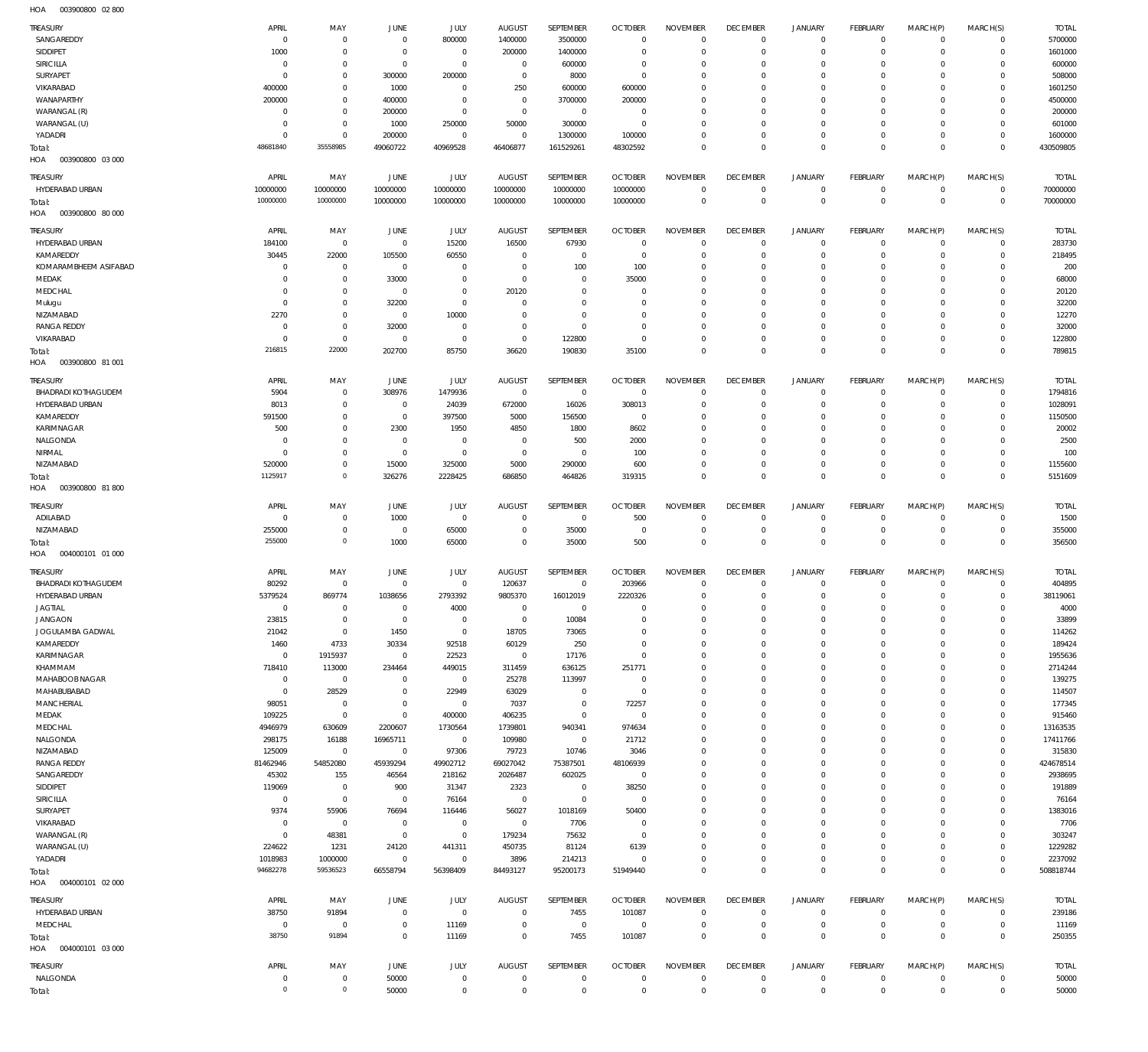| <b>TREASURY</b>                        | APRIL                   | MAY                      | JUNE                     | <b>JULY</b>                | <b>AUGUST</b>            | SEPTEMBER                  | <b>OCTOBER</b>           | <b>NOVEMBER</b>              | <b>DECEMBER</b>            | <b>JANUARY</b>             | FEBRUARY                         | MARCH(P)                   | MARCH(S)                     | <b>TOTAL</b>      |
|----------------------------------------|-------------------------|--------------------------|--------------------------|----------------------------|--------------------------|----------------------------|--------------------------|------------------------------|----------------------------|----------------------------|----------------------------------|----------------------------|------------------------------|-------------------|
| <b>BHADRADI KOTHAGUDEM</b>             | 32598                   | $^{\circ}$               | $^{\circ}$               | 40644                      | $\mathbf 0$              | 28134                      | 80856                    | $\mathbf{0}$                 | $\mathbf 0$                | $\mathbf 0$                | $\mathbf 0$                      | $\mathbf 0$                | $^{\circ}$                   | 182232            |
| HYDERABAD URBAN                        | C                       | $\mathbf 0$              | 11250                    | 1340                       | 0                        | 1000                       | 5500                     | $^{\circ}$                   | $\mathbf 0$                | $\mathbf 0$                | $\mathbf 0$                      | $\mathbf 0$                | $\mathbf 0$                  | 19090             |
| <b>JAGTIAL</b>                         | 3600                    | 1740                     | 2030                     | 8786                       | $\Omega$                 | 3480                       | 1160                     | $^{\circ}$                   | $\mathbf 0$                | $\mathbf 0$                | $\mathbf 0$                      | $\Omega$                   | $\mathbf 0$                  | 20796             |
| <b>JANGAON</b>                         | $\overline{0}$          | $^{\circ}$               | $\overline{0}$           | $^{\circ}$                 | 0                        | $\mathbf 0$                | 12830                    | $^{\circ}$                   | $\mathbf 0$                | $\mathbf 0$                | $\mathbf 0$                      | 0                          | $\mathbf 0$                  | 12830             |
| KAMAREDDY                              | 960                     | $\mathbf{0}$             | $\overline{0}$           | $\mathbf 0$                | 0                        | $\mathbf 0$                | $^{\circ}$               | 0                            | $\mathbf 0$                | 0                          | $\Omega$                         |                            | $\mathbf 0$                  | 960               |
| KARIMNAGAR                             | $\circ$                 | 75                       | $\overline{0}$           | $\mathbf 0$                | $\mathbf 0$              | 285                        | $^{\circ}$               | $\mathbf{0}$                 | $\mathbf 0$                | $\mathbf 0$                | $\mathbf 0$                      | $\Omega$                   | $\mathbf 0$                  | 360               |
| KHAMMAM                                | C                       | 10782                    | 885                      | 9524                       | $^{\circ}$               | 36450                      | $^{\circ}$               | 0                            | $\mathbf 0$                | $\Omega$                   | $\Omega$                         |                            | $\mathbf 0$                  | 57641             |
| <b>MANCHERIAL</b>                      | C                       | $^{\circ}$               | 0                        | $\mathbf 0$                | $\mathbf 0$              | 77                         | $^{\circ}$               | $\mathbf{0}$                 | $\mathbf 0$                | $\mathbf 0$                | $\Omega$                         | $\Omega$                   | $\mathbf 0$                  | 77                |
| MEDAK                                  | 0                       | $^{\circ}$               | 11260                    | $\mathbf 0$                | 15995                    | $\mathbf 0$                | 6300                     | $^{\circ}$                   | $\mathbf 0$                | $\mathbf 0$                | $\mathbf 0$                      | 0                          | $\mathbf 0$                  | 33555             |
| MEDCHAL                                | 234                     | $\mathbf{0}$             | $\overline{0}$           | 1307529                    | 3630                     | $\mathbf 0$                | $\overline{0}$           | $^{\circ}$                   | $\mathbf 0$                | $\mathbf 0$                | $\Omega$                         | $\Omega$                   | $\mathbf 0$                  | 1311393           |
| NALGONDA                               | $\overline{0}$          | $\mathbf{0}$             | 0                        | $\mathbf 0$                | $^{\circ}$               | $\mathbf 0$                | 98478                    | $^{\circ}$                   | 0                          | $\mathbf 0$                | $\mathbf 0$                      | $\Omega$                   | $\mathbf 0$                  | 98478             |
| NIZAMABAD                              | C                       | 240                      | 0                        | $\mathbf 0$                | 0                        | $\mathbf 0$                | $\overline{0}$           | $^{\circ}$                   | $\mathbf 0$                | $\mathbf 0$                | $\Omega$                         | $\Omega$                   | $\mathbf 0$                  | 240               |
| Narayanpet                             | C<br>C                  | $^{\circ}$<br>$^{\circ}$ | 0<br>$\overline{0}$      | $\mathbf 0$<br>$\mathbf 0$ | 0<br>$^{\circ}$          | $\mathbf 0$<br>$\mathbf 0$ | 35721<br>247250          | $\mathbf{0}$<br>$^{\circ}$   | $\mathbf 0$<br>$\mathbf 0$ | $\mathbf 0$<br>$\mathbf 0$ | $\mathbf 0$<br>$\mathbf 0$       | $\Omega$<br>0              | $\mathbf 0$<br>$\mathbf 0$   | 35721<br>247250   |
| PEDDAPALLY<br><b>RANGA REDDY</b>       | 47670                   | $^{\circ}$               | 5760                     | $\mathbf 0$                | $\mathbf 0$              | 35730                      | $\overline{0}$           | 0                            | $\mathbf 0$                | $\Omega$                   | $\Omega$                         | $\Omega$                   | $\Omega$                     | 89160             |
| SANGAREDDY                             | 2025                    | $\mathbf 0$              | 0                        | $\mathbf 0$                | 2009                     | $\mathbf 0$                | $\overline{0}$           | $^{\circ}$                   | $\mathbf 0$                | $\mathbf 0$                | $\mathbf 0$                      | 0                          | $\mathbf 0$                  | 4034              |
| SIDDIPET                               | 175                     | $\mathbf 0$              | $\overline{0}$           | 16740                      | $\mathbf 0$              | $^{\circ}$                 | 4680                     | 0                            | $\mathbf 0$                | $\Omega$                   | $\Omega$                         | 0                          | $\Omega$                     | 21595             |
| <b>SURYAPET</b>                        | 1641132                 | 1805971                  | 1736375                  | 1560278                    | 1408176                  | 881858                     | 667846                   | $^{\circ}$                   | $\mathbf 0$                | $\mathbf 0$                | $\mathbf 0$                      | 0                          | $\mathbf 0$                  | 9701636           |
| VIKARABAD                              | $\overline{0}$          | $\overline{0}$           | 18640                    | $^{\circ}$                 | $^{\circ}$               | 22200                      | $\overline{0}$           | 0                            | $\mathbf 0$                | $\Omega$                   | $\Omega$                         |                            | $\mathbf 0$                  | 40840             |
| WARANGAL (U)                           | 52                      | 75                       | 0                        | $\mathbf 0$                | $^{\circ}$               | 278                        | 5650                     | $^{\circ}$                   | $\mathbf 0$                | $\mathbf 0$                | $\mathbf 0$                      | $\Omega$                   | $\mathbf 0$                  | 6055              |
| YADADRI                                | 83962                   | $\mathbf{0}$             | $\overline{0}$           | $\mathbf 0$                | 51286                    | 112350                     | $^{\circ}$               | $^{\circ}$                   | $\mathbf 0$                | $\mathbf 0$                | $\mathbf 0$                      | $\mathbf 0$                | $\mathbf 0$                  | 247598            |
| Total:                                 | 1812408                 | 1818883                  | 1786200                  | 2944841                    | 1481096                  | 1121842                    | 1166271                  | $\mathbf 0$                  | $\mathbf 0$                | $\mathbf 0$                | $\overline{0}$                   | $\Omega$                   | $\Omega$                     | 12131541          |
| HOA<br>004000102 02 000                |                         |                          |                          |                            |                          |                            |                          |                              |                            |                            |                                  |                            |                              |                   |
|                                        |                         |                          |                          |                            |                          |                            |                          |                              |                            |                            |                                  |                            |                              |                   |
| <b>TREASURY</b>                        | APRIL                   | MAY                      | <b>JUNE</b>              | JULY                       | <b>AUGUST</b>            | SEPTEMBER                  | <b>OCTOBER</b>           | <b>NOVEMBER</b>              | <b>DECEMBER</b>            | JANUARY                    | <b>FEBRUARY</b>                  | MARCH(P)                   | MARCH(S)                     | <b>TOTAL</b>      |
| NAGARKURNOOL                           | 270                     | $^{\circ}$               | $\overline{0}$           | $\mathbf 0$                | $^{\circ}$               | $\mathbf 0$                | $^{\circ}$               | $\mathbf{0}$                 | $\mathbf 0$                | $\mathbf 0$                | $\overline{0}$                   | $\mathbf 0$                | $\mathbf{0}$                 | 270               |
| SIDDIPET                               | $\overline{0}$<br>270   | 763556<br>763556         | 0<br>$\overline{0}$      | $^{\circ}$<br>$\mathbf 0$  | $^{\circ}$<br>$^{\circ}$ | $\mathbf 0$<br>$\mathbf 0$ | $^{\circ}$<br>$^{\circ}$ | $^{\circ}$<br>$\mathbf 0$    | $\mathbf 0$<br>$\mathbf 0$ | $\mathbf 0$<br>$\mathbf 0$ | $\overline{0}$<br>$\overline{0}$ | $\mathbf 0$<br>$\mathbf 0$ | $\mathbf{0}$<br>$\mathbf 0$  | 763556<br>763826  |
| Total:                                 |                         |                          |                          |                            |                          |                            |                          |                              |                            |                            |                                  |                            |                              |                   |
| HOA<br>004000102 04 000                |                         |                          |                          |                            |                          |                            |                          |                              |                            |                            |                                  |                            |                              |                   |
| TREASURY                               | APRIL                   | MAY                      | <b>JUNE</b>              | JULY                       | <b>AUGUST</b>            | <b>SEPTEMBER</b>           | <b>OCTOBER</b>           | <b>NOVEMBER</b>              | <b>DECEMBER</b>            | <b>JANUARY</b>             | FEBRUARY                         | MARCH(P)                   | MARCH(S)                     | <b>TOTAL</b>      |
| HYDERABAD URBAN                        | C                       | 4500                     | 0                        | $^{\circ}$                 | $^{\circ}$               | $^{\circ}$                 | $^{\circ}$               | $^{\circ}$                   | $\mathbf 0$                | $\mathbf 0$                | $\mathbf 0$                      | $\mathbf 0$                | $\mathbf 0$                  | 4500              |
| NALGONDA                               | C                       | 157                      | - 0                      | $^{\circ}$                 | $^{\circ}$               | $\mathbf 0$                | $^{\circ}$               | $^{\circ}$                   | $\mathbf 0$                | $\mathbf 0$                | $\mathbf 0$                      | $\mathbf 0$                | $\mathbf 0$                  | 157               |
| Total:                                 | $^{\circ}$              | 4657                     | $\overline{0}$           | $\mathbf 0$                | $\mathbf 0$              | $\mathbf 0$                | $^{\circ}$               | $\mathbf 0$                  | $\mathbf 0$                | $\mathbf 0$                | $\overline{0}$                   | $\mathbf 0$                | $\mathbf 0$                  | 4657              |
| 004000102 05 000<br>HOA                |                         |                          |                          |                            |                          |                            |                          |                              |                            |                            |                                  |                            |                              |                   |
| TREASURY                               | APRIL                   | MAY                      | <b>JUNE</b>              | <b>JULY</b>                | <b>AUGUST</b>            | SEPTEMBER                  | <b>OCTOBER</b>           | <b>NOVEMBER</b>              | <b>DECEMBER</b>            | <b>JANUARY</b>             | <b>FEBRUARY</b>                  | MARCH(P)                   | MARCH(S)                     | <b>TOTAL</b>      |
| ADILABAD                               | C                       | 6839                     | 6612                     | 66292                      | 8523                     | 151879                     | 11048                    | $^{\circ}$                   | $\mathbf 0$                | $\mathbf 0$                | $\mathbf 0$                      | $\mathbf 0$                | $^{\circ}$                   | 251193            |
| <b>BHADRADI KOTHAGUDEM</b>             | $\mathbf 0$             | 12709                    | 0                        | $\mathbf 0$                | $\mathbf 0$              | $\mathbf 0$                | $^{\circ}$               | $^{\circ}$                   | $\mathbf 0$                | $\mathbf 0$                | $\mathbf 0$                      | $\mathbf 0$                | $\mathbf{0}$                 | 12709             |
| HYDERABAD URBAN                        | 15382431                | 96757                    | 1633562                  | 2085954                    | 3403972                  | 9147363                    | 2995254                  | $^{\circ}$                   | $\mathbf 0$                | $\mathbf 0$                | $\circ$                          | $\Omega$                   | $\mathbf 0$                  | 34745293          |
| <b>JAGTIAL</b>                         | 3600                    | $\mathbf{0}$             | 1740                     | 4610                       | $\mathbf 0$              | $\mathbf 0$                | $\overline{0}$           | $\mathbf{0}$                 | $\mathbf 0$                | $\mathbf 0$                | $\mathbf 0$                      | $\Omega$                   | $\mathbf 0$                  | 9950              |
| <b>JANGAON</b>                         | 181573                  | $\mathbf{0}$             | 143600                   | $\mathbf 0$                | $\mathbf 0$              | $\mathbf 0$                | 458                      | $^{\circ}$                   | $\mathbf 0$                | $\mathbf 0$                | $\circ$                          | $\Omega$                   | $^{\circ}$                   | 325631            |
| JOGULAMBA GADWAL                       | $^{\circ}$              | $\mathbf 0$              | 9000                     | 86882                      | 46031                    | $\mathbf 0$                | 58728                    | $\mathbf{0}$                 | $\mathbf 0$                | $\mathbf 0$                | $^{\circ}$                       | $\Omega$                   | $\mathbf 0$                  | 200641            |
| KAMAREDDY                              | 5557                    | 226016                   | 68863                    | 14416                      | 764135                   | $\mathbf 0$                | 50000                    | $^{\circ}$                   | $\mathbf 0$                | $\mathbf 0$                | $\mathbf 0$                      | $\Omega$                   | $\mathbf 0$                  | 1128987           |
| KARIMNAGAR                             | $\overline{0}$          | 131528                   | 44508                    | 249123                     | 202229                   | 111330                     | 3808                     | $\mathbf{0}$                 | $\mathbf 0$                | $\mathbf 0$                | $^{\circ}$                       | $\Omega$                   | $^{\circ}$                   | 742526            |
| KHAMMAM                                | 81729                   | $^{\circ}$               | 46174                    | 161679                     | 2096523                  | 269551                     | $-2036523$               | $^{\circ}$                   | $\mathbf 0$                | $\mathbf 0$                | $^{\circ}$                       | $\Omega$                   | $^{\circ}$                   | 619133            |
| KOMARAMBHEEM ASIFABAD                  | $\overline{0}$          | $\mathbf 0$              | $\overline{0}$           | $\mathbf 0$                | 78451                    | 185619                     | $^{\circ}$               | $\mathbf{0}$                 | $\mathbf 0$                | $\mathbf 0$                | $\mathbf 0$                      | $\Omega$                   | $\mathbf 0$                  | 264070            |
| MAHABOOB NAGAR                         | 34735                   | 20373                    | $\overline{0}$           | 31857                      | 139240                   | 100500                     | $^{\circ}$               | $\mathbf{0}$                 | $\mathbf 0$                | $\mathbf 0$                | $\circ$                          | $\Omega$                   | $^{\circ}$                   | 326705            |
| MAHABUBABAD                            | 1200                    | 10776                    | 272                      | $\mathbf 0$                | $\mathbf 0$              | $\mathbf 0$                | $^{\circ}$               | $\mathbf{0}$                 | $\mathbf 0$                | $\Omega$                   | $\Omega$                         | $\Omega$                   | $^{\circ}$                   | 12248             |
| <b>MANCHERIAL</b>                      | 80070                   | $\mathbf{0}$             | $\Omega$                 | $\mathbf{0}$               | $\Omega$                 | $\mathbf{0}$               | $\Omega$                 | $\mathbf{0}$                 | $\Omega$                   | $\Omega$                   | $\Omega$                         | $\Omega$                   | $\Omega$                     | 80070             |
| MEDAK                                  | $\mathbf{0}$            | $\mathbf 0$              | $^{\circ}$               | $\mathbf{0}$               | 355                      | $\mathbf{0}$               | $^{\circ}$               | $\mathbf 0$                  | $\mathbf 0$                | $\mathbf 0$                | $^{\circ}$                       | $\mathbf 0$                | $^{\circ}$                   | 355               |
| MEDCHAL                                | 3091785                 | 254743                   | 1485242                  | 1234134                    | 2040126                  | 3279326                    | 2192049                  | $\mathbf 0$                  | $\mathbf 0$                | $\mathbf 0$                | $\mathbf 0$                      | $\Omega$                   | $\mathbf 0$                  | 13577405          |
| NAGARKURNOOL                           | 141880                  | $\mathbf 0$              | $^{\circ}$               | 180900                     | 226980                   | 231884                     | 92808                    | $\mathbf{0}$                 | $\mathbf 0$                | $\mathbf 0$                | $\mathbf 0$                      | $\mathbf 0$                | $\mathbf 0$                  | 874452            |
| NALGONDA                               | 20000                   | 2320                     | 4168356                  | 15001                      | 593514                   | 109080                     | $\overline{0}$           | $\mathbf{0}$                 | $\mathbf 0$                | $\mathbf 0$                | $\mathbf 0$                      | $\Omega$                   | $\mathbf 0$                  | 4908271           |
| NIRMAL                                 | $^{\circ}$              | $\mathbf{0}$             | 31240                    | 599078                     | $\mathbf 0$              | $\mathbf 0$                | $\overline{0}$           | $\mathbf{0}$                 | $\mathbf 0$                | $\mathbf 0$                | $\mathbf 0$                      | $\Omega$                   | $\mathbf 0$                  | 630318            |
| NIZAMABAD                              | 11861<br>$\overline{0}$ | 64000<br>$\mathbf 0$     | $\overline{0}$<br>85680  | 38346<br>43860             | 6821329<br>$\mathbf 0$   | 146907<br>$\mathbf 0$      | 2009480<br>1120          | $\mathbf{0}$<br>$\mathbf{0}$ | $\mathbf 0$<br>$\mathbf 0$ | $\mathbf 0$<br>$\mathbf 0$ | $\circ$<br>$\mathbf 0$           | $\Omega$<br>$\Omega$       | $\mathbf 0$<br>$\mathbf 0$   | 9091923<br>130660 |
| Narayanpet<br>PEDDAPALLY               | $^{\circ}$              | $\mathbb O$              | 16513                    | 13346                      | $\mathbf 0$              | 8136                       | $\overline{0}$           | $\mathbf{0}$                 | $\mathbf 0$                | $\mathbf 0$                | $\mathbf 0$                      | $\Omega$                   | $\mathbf{0}$                 | 37995             |
| <b>RANGA REDDY</b>                     | 10680878864             | 9820274800               | 9298765640               | 11125296739                | 11898242496              | 11650956404                | 9984599447               | $\mathbf{0}$                 | $\mathbf 0$                | $\mathbf 0$                | $\mathbf 0$                      | $\Omega$                   | $\mathbf{0}$                 | 74459014390       |
| SANGAREDDY                             | 59349                   | $\mathbf 0$              | 568277                   | 215909                     | 18652                    | 88645                      | 28247                    | $\mathbf{0}$                 | $\mathbf 0$                | $\mathbf 0$                | $\mathbf 0$                      | $\Omega$                   | $\mathbf{0}$                 | 979079            |
| SIDDIPET                               | $\overline{0}$          | 111400                   | $^{\circ}$               | 3035                       | $\mathbf 0$              | 225839                     | $^{\circ}$               | $\mathbf{0}$                 | $\mathbf 0$                | $\mathbf 0$                | $\mathbf 0$                      | $\Omega$                   | $\mathbf 0$                  | 340274            |
| SIRICILLA                              | $\overline{0}$          | $\mathbf 0$              | $\mathbf{0}$             | 200000                     | 5460                     | 300000                     | 1100000                  | $\mathbf{0}$                 | $\mathbf 0$                | $\mathbf 0$                | $\mathbf 0$                      | $\Omega$                   | $\mathbf 0$                  | 1605460           |
| SURYAPET                               | 146560                  | 23543                    | 200000                   | 2125                       | $\mathbf 0$              | 3750                       | 300500                   | $\mathbf{0}$                 | $\mathbf 0$                | $\mathbf 0$                | $\mathbf 0$                      | $\Omega$                   | $\mathbf 0$                  | 676478            |
| WANAPARTHY                             | $^{\circ}$              | $^{\circ}$               | $\overline{0}$           | 112190                     | 29040                    | 18880                      | 13240                    | $\mathbf{0}$                 | $\mathbf 0$                | $\mathbf 0$                | $\mathbf 0$                      | $\Omega$                   | $\mathbf 0$                  | 173350            |
| WARANGAL (R)                           | 100000                  | $\mathbf 0$              | $^{\circ}$               | 9178                       | $\mathbf 0$              | $\mathbf 0$                | 76554                    | $\mathbf{0}$                 | $\mathbf 0$                | $\mathbf 0$                | $\mathbf 0$                      | $\Omega$                   | $\mathbf 0$                  | 185732            |
| WARANGAL (U)                           | 44954                   | $\mathbf 0$              | $^{\circ}$               | 55880                      | 499684                   | 398185                     | 26956                    | $\mathbf{0}$                 | $\mathbf 0$                | $\mathbf 0$                | $\mathbf 0$                      | $\Omega$                   | $\mathbf 0$                  | 1025659           |
| YADADRI                                | 350                     | 500                      | 500                      | 10125                      | 20250                    | 505586                     | 141125                   | $\mathbf{0}$                 | $\mathbf 0$                | $\mathbf 0$                | $\mathbf 0$                      | $\mathbf 0$                | $\mathbf{0}$                 | 678436            |
| Total:                                 | 10700266498             | 9821236304               | 9307275779               | 11130730659                | 11915236990              | 11666238864                | 9991664299               | $\mathbf 0$                  | $\mathbf 0$                | $\mathbf 0$                | $\overline{0}$                   | $\mathbf 0$                | $\overline{0}$               | 74532649393       |
| 004000102 06 000<br>HOA                |                         |                          |                          |                            |                          |                            |                          |                              |                            |                            |                                  |                            |                              |                   |
| TREASURY                               | APRIL                   | MAY                      | JUNE                     | <b>JULY</b>                | <b>AUGUST</b>            | SEPTEMBER                  | <b>OCTOBER</b>           | <b>NOVEMBER</b>              | <b>DECEMBER</b>            | <b>JANUARY</b>             | <b>FEBRUARY</b>                  | MARCH(P)                   | MARCH(S)                     | <b>TOTAL</b>      |
| HYDERABAD URBAN                        | 8453000000              | 9700000000               | 10600000000              | 12202780000                | 12000000000              | 10560000000                | 12000000000              | $^{\circ}$                   | $\mathbf 0$                | $\mathbf 0$                | $\mathbf 0$                      | $\mathbf 0$                | $^{\circ}$                   | 75515780000       |
| MEDCHAL                                | $\overline{0}$          | $\mathbf{0}$             | $\overline{0}$           | $\mathbf 0$                | $\mathbf 0$              | 834300                     | $\overline{0}$           | $^{\circ}$                   | $\mathbf 0$                | $\mathbf 0$                | $\mathbf 0$                      | $\mathbf 0$                | $\mathbf{0}$                 | 834300            |
| <b>RANGA REDDY</b>                     | 1200                    | $\mathbf 0$              | 1776000                  | 2085500                    | 2926313                  | 5438401                    | 1366384                  | $\mathbf{0}$                 | $\mathbf 0$                | $\mathbf 0$                | $\mathbf 0$                      | $\mathbf 0$                | $\mathbf{0}$                 | 13593798          |
| Total:                                 | 8453001200              | 9700000000               | 10601776000              | 12204865500                | 12002926313              | 10566272701                | 12001366384              | $\mathbf 0$                  | $\mathbf 0$                | $\mathbf 0$                | $\overline{0}$                   | $\mathbf 0$                | $\mathbf 0$                  | 75530208098       |
| HOA   004000102   81 000               |                         |                          |                          |                            |                          |                            |                          |                              |                            |                            |                                  |                            |                              |                   |
|                                        |                         |                          |                          |                            |                          |                            |                          |                              |                            |                            |                                  |                            |                              |                   |
| TREASURY                               | APRIL                   | MAY                      | JUNE                     | JULY                       | <b>AUGUST</b>            | SEPTEMBER                  | <b>OCTOBER</b>           | <b>NOVEMBER</b>              | <b>DECEMBER</b>            | <b>JANUARY</b>             | <b>FEBRUARY</b>                  | MARCH(P)                   | MARCH(S)                     | <b>TOTAL</b>      |
| ADILABAD                               | C                       | $\mathbf 0$              | $\overline{0}$           | $\mathbf 0$                | 9325                     | $\mathbf 0$                | $\overline{0}$           | $^{\circ}$                   | $\mathbf 0$                | $\mathbf 0$<br>$\mathbf 0$ | $\overline{0}$<br>$\overline{0}$ | $\mathbf 0$                | $\mathbf{0}$<br>$\mathbf{0}$ | 9325              |
| BHADRADI KOTHAGUDEM<br>HYDERABAD URBAN | $\overline{0}$<br>1000  | $\mathbf 0$<br>1702      | $^{\circ}$<br>$^{\circ}$ | 15590<br>$\mathbf 0$       | 35720<br>30136           | $\mathbf 0$<br>$\mathbf 0$ | $^{\circ}$<br>20500      | $\mathbf{0}$<br>$^{\circ}$   | $\mathbf 0$<br>$\mathbf 0$ | $\mathbf 0$                | $\mathbf 0$                      | $\mathbf 0$<br>$\Omega$    | $\mathbf 0$                  | 51310<br>53338    |
| JOGULAMBA GADWAL                       | $\overline{0}$          | $\mathbf{0}$             | 20000                    | 59745                      | 4277                     | $\mathbf 0$                | $^{\circ}$               | $\mathbf{0}$                 | $\mathbf 0$                | $\mathbf 0$                | $\mathbf 0$                      | $\Omega$                   | $\mathbf{0}$                 | 84022             |
| KAMAREDDY                              | 0                       | 1463                     | 19497                    | $\mathbf 0$                | $\mathbf 0$              | $\mathbf 0$                | $\overline{0}$           | $\mathbf{0}$                 | $\mathbf 0$                | $\mathbf 0$                | $\mathbf 0$                      | $\Omega$                   | $\mathbf 0$                  | 20960             |
| KARIMNAGAR                             | 0                       | $\mathbf{0}$             | $^{\circ}$               | 18882                      | $^{\circ}$               | 6373                       | 952                      | $\mathbf 0$                  | $\mathbf 0$                | $\mathbf 0$                | $\mathbf 0$                      | $\circ$                    | $\mathbf 0$                  | 26207             |
|                                        | $\Omega$                | $\mathbf 0$              | $\mathbf{0}$             | 13535                      | $\mathbf 0$              | $\mathbf 0$                | $\overline{0}$           | $\mathbf 0$                  | $\mathbf 0$                | $\mathbf 0$                | $\overline{0}$                   | $\mathbf 0$                | $\circ$                      | 13535             |
| KHAMMAM                                |                         |                          |                          |                            |                          |                            |                          |                              |                            |                            |                                  |                            |                              |                   |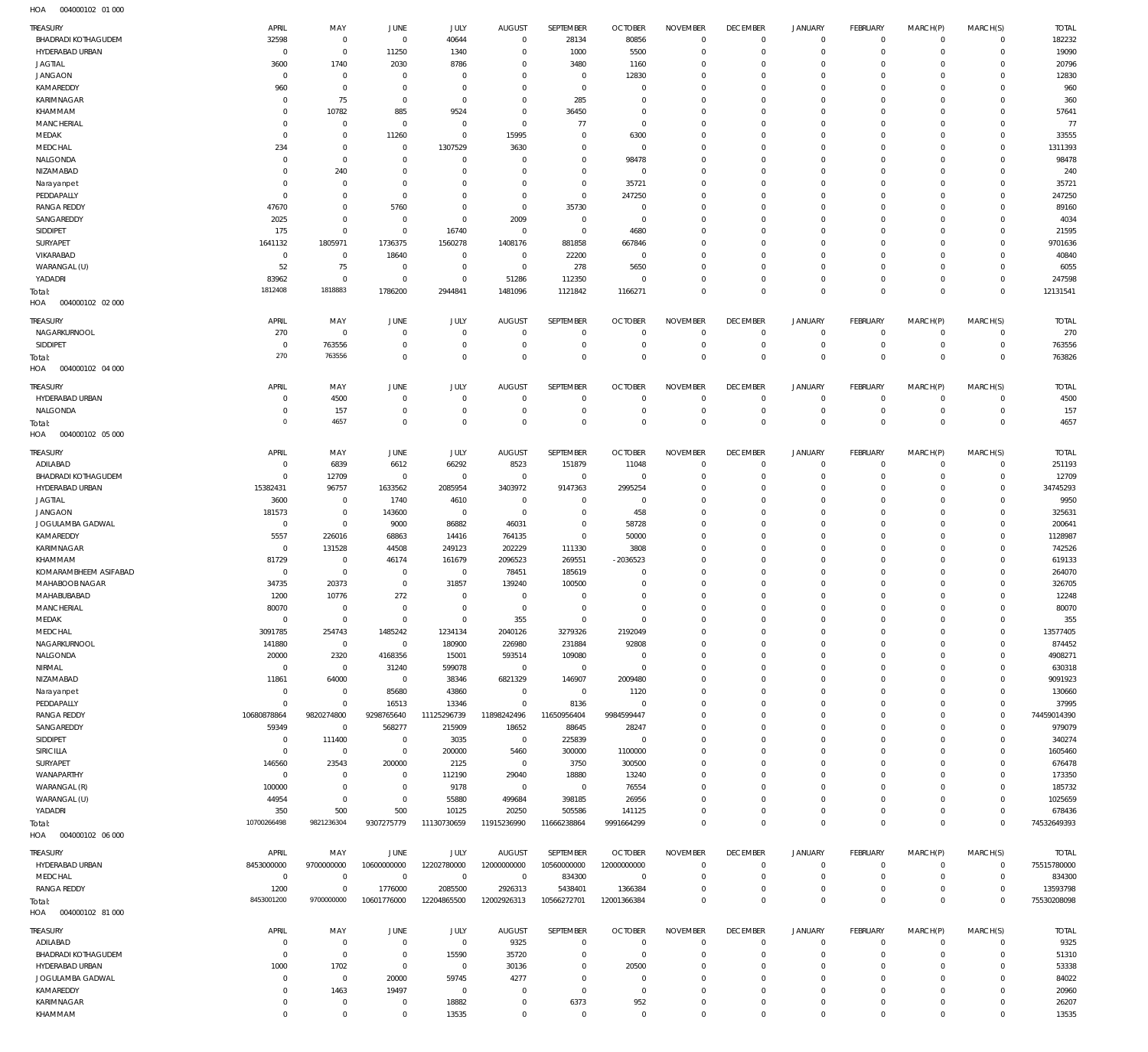004000102 81 000 HOA

| TREASURY                                      | APRIL                         | MAY                         | JUNE                       | <b>JULY</b>                | <b>AUGUST</b>              | SEPTEMBER                   | <b>OCTOBER</b>                   | <b>NOVEMBER</b>                | <b>DECEMBER</b>                   | <b>JANUARY</b>                | <b>FEBRUARY</b>                  | MARCH(P)                   | MARCH(S)                   | <b>TOTAL</b>              |
|-----------------------------------------------|-------------------------------|-----------------------------|----------------------------|----------------------------|----------------------------|-----------------------------|----------------------------------|--------------------------------|-----------------------------------|-------------------------------|----------------------------------|----------------------------|----------------------------|---------------------------|
| MAHABOOB NAGAR                                | 2946                          | $\mathbf 0$                 | $\mathbf 0$                | 87554                      | $\overline{0}$             | $\overline{0}$              | $\overline{0}$<br>$\overline{0}$ | $\Omega$<br>$\mathbf 0$        | $\overline{0}$<br>$\mathbf 0$     | $\mathbf 0$<br>$\mathbf 0$    | $\overline{0}$<br>$\mathbf{0}$   | $\mathbf 0$<br>$\mathbf 0$ | $\mathbf 0$<br>$\mathbf 0$ | 90500                     |
| MANCHERIAL<br>NIZAMABAD                       | $\mathbf 0$<br>$\overline{0}$ | $\mathbf 0$<br>63236        | $\overline{0}$<br>88753    | $\mathbb O$<br>$\mathbb O$ | 13994<br>1074              | 31526<br>$\mathbf 0$        | $\overline{0}$                   | $\Omega$                       | $\mathbf 0$                       | 0                             | $\overline{0}$                   | $\Omega$                   | $\mathbf 0$                | 45520<br>153063           |
| Total:                                        | 3946                          | 66401                       | 128250                     | 195306                     | 94526                      | 37899                       | 21452                            | $\mathbf 0$                    | $\overline{0}$                    | $\mathbf 0$                   | $\overline{0}$                   | $\mathbf 0$                | $\overline{0}$             | 547780                    |
| HOA<br>004000102 96 000                       |                               |                             |                            |                            |                            |                             |                                  |                                |                                   |                               |                                  |                            |                            |                           |
| TREASURY                                      | APRIL                         | MAY                         | JUNE                       | JULY                       | <b>AUGUST</b>              | SEPTEMBER                   | <b>OCTOBER</b>                   | <b>NOVEMBER</b>                | <b>DECEMBER</b>                   | <b>JANUARY</b>                | FEBRUARY                         | MARCH(P)                   | MARCH(S)                   | <b>TOTAL</b>              |
| ADILABAD<br>HYDERABAD URBAN                   | 0<br>$\Omega$                 | $\mathbf 0$<br>$\mathbf 0$  | $\mathbf 0$<br>$-54169765$ | $\mathbf 0$<br>$-7274640$  | $-189086$<br>-296241041    | $\mathbf{0}$<br>$-82418581$ | $\overline{0}$<br>$-8584211$     | $\Omega$<br>$\Omega$           | $\mathbf 0$<br>$\mathbf 0$        | $^{\circ}$<br>0               | $\mathbf{0}$<br>$\mathbf{0}$     | $\Omega$<br>$\Omega$       | $\mathbf 0$<br>$\mathbf 0$ | $-189086$<br>-448688238   |
| MAHABOOB NAGAR                                | $\Omega$                      | $\mathbf 0$                 | $^{\circ}$                 | $\mathbf 0$                | $\mathbf 0$                | $-963755$                   | $\overline{0}$                   | $\Omega$                       | $\Omega$                          | $\Omega$                      | $\mathbf 0$                      | $\Omega$                   | $\Omega$                   | $-963755$                 |
| MEDAK                                         | $\Omega$                      | $\mathbf 0$                 | $\mathbf 0$                | $\mathbf 0$                | $\mathbf 0$                | $-987811$                   | $\overline{0}$                   | $\Omega$                       | $\Omega$                          | 0                             | $^{\circ}$                       | $\Omega$                   | $\Omega$                   | $-987811$                 |
| NALGONDA                                      | $\Omega$                      | $\mathbf 0$                 | $-367391$                  | -423399                    | $\mathbf 0$                | $\mathbb O$                 | $\overline{0}$                   | $\Omega$                       | $\Omega$                          | $\Omega$                      | $\Omega$                         | $\Omega$                   | $\Omega$                   | $-790790$                 |
| NIZAMABAD<br><b>RANGA REDDY</b>               | $\Omega$<br>$\Omega$          | $\mathbf 0$<br>$\mathbf 0$  | $\mathbf 0$<br>$-494546$   | $-366941$<br>$\mathbf 0$   | $-1590235$<br>$-1257795$   | $\mathbf 0$<br>$-1392133$   | -9330074<br>$\Omega$             | $\Omega$<br>$\Omega$           | $\Omega$<br>$\Omega$              | $\Omega$<br>$\Omega$          | $\Omega$<br>$^{\circ}$           | $\Omega$<br>$\Omega$       | $\mathbf 0$<br>$\Omega$    | $-11287250$<br>$-3144474$ |
| SURYAPET                                      | 0                             | $\mathbf 0$                 | $\mathbf 0$                | $\mathbf 0$                | $\mathbf 0$                | $-962284$                   | $\mathbf 0$                      | $\Omega$                       | $\Omega$                          | $\Omega$                      | $\Omega$                         | $\Omega$                   | $\Omega$                   | $-962284$                 |
| WARANGAL (R)                                  | $\Omega$                      | $\mathbf 0$                 | $\mathbf 0$                | $\mathbf 0$                | $\mathbf 0$                | $-749826$                   | $\mathbf 0$                      | $\Omega$                       | $\Omega$                          | $\Omega$                      | $^{\circ}$                       | $\Omega$                   | $\Omega$                   | $-749826$                 |
| WARANGAL (U)                                  | $\circ$                       | $\mathbf 0$                 | $\mathbf 0$                | $-27039$                   | $-860679$                  | $\mathbf 0$                 | $\mathbf 0$<br>$\Omega$          | $\Omega$<br>$\Omega$           | $\Omega$<br>$\Omega$              | $\Omega$<br>$\mathbf 0$       | $\Omega$<br>$\mathbf{0}$         | $\Omega$<br>$\Omega$       | $\Omega$<br>$\mathbf 0$    | $-887718$<br>$-256188$    |
| YADADRI<br>Total:                             | 0<br>$^{\circ}$               | $\mathbf 0$<br>$\mathbf 0$  | $^{\circ}$<br>$-55031702$  | $^{\circ}$<br>$-8092019$   | $\mathbf 0$<br>-300138836  | $-256188$<br>-87730578      | $-17914285$                      | $\Omega$                       | $\mathbf 0$                       | $\mathbf 0$                   | $\overline{0}$                   | $\Omega$                   | $\overline{0}$             | $-468907420$              |
| HOA<br>004000107 01 000                       |                               |                             |                            |                            |                            |                             |                                  |                                |                                   |                               |                                  |                            |                            |                           |
| <b>TREASURY</b>                               | APRIL                         | MAY                         | JUNE                       | JULY                       | <b>AUGUST</b>              | SEPTEMBER                   | <b>OCTOBER</b>                   | <b>NOVEMBER</b>                | <b>DECEMBER</b>                   | <b>JANUARY</b>                | FEBRUARY                         | MARCH(P)                   | MARCH(S)                   | <b>TOTAL</b>              |
| <b>BHADRADI KOTHAGUDEM</b>                    | $\mathbf 0$                   | $\mathbf 0$                 | $\mathbf 0$                | 42043                      | $\overline{0}$             | 23095                       | $\overline{0}$                   | $\mathbf 0$                    | $\overline{0}$                    | $^{\circ}$                    | $\overline{0}$                   | $\mathbf 0$                | $\mathbf 0$                | 65138                     |
| NALGONDA<br><b>RANGA REDDY</b>                | 0<br>6292                     | $\mathbf 0$<br>2880         | $\mathbf 0$<br>$\mathbb O$ | $\mathbf 0$<br>60904       | 2500<br>2101               | 0<br>$\mathbb O$            | $\overline{0}$<br>13971          | $\Omega$<br>$\Omega$           | $\mathbf 0$<br>$\mathbf 0$        | 0<br>$\mathbf 0$              | $\overline{0}$<br>$\mathbf{0}$   | $\mathbf 0$<br>$\mathbf 0$ | $\mathbf 0$<br>$\mathbf 0$ | 2500<br>86148             |
| Total:                                        | 6292                          | 2880                        | $\mathbf 0$                | 102947                     | 4601                       | 23095                       | 13971                            | $\mathbf 0$                    | $\overline{0}$                    | $\mathbf 0$                   | $\overline{0}$                   | $\Omega$                   | $\overline{0}$             | 153786                    |
| HOA<br>004000800 81 001                       |                               |                             |                            |                            |                            |                             |                                  |                                |                                   |                               |                                  |                            |                            |                           |
| TREASURY                                      | APRIL                         | MAY                         | JUNE                       | JULY                       | <b>AUGUST</b>              | SEPTEMBER                   | <b>OCTOBER</b>                   | <b>NOVEMBER</b>                | <b>DECEMBER</b>                   | <b>JANUARY</b>                | <b>FEBRUARY</b>                  | MARCH(P)                   | MARCH(S)                   | <b>TOTAL</b>              |
| ADILABAD                                      | $\circ$                       | $\mathbf 0$                 | $^{\circ}$                 | $\mathbf 0$                | 900                        | $\mathbf 0$                 | $\overline{0}$                   | $\Omega$                       | $\mathbf 0$                       | $\mathbf 0$                   | $^{\circ}$                       | $\Omega$                   | $\mathbf 0$                | 900                       |
| HYDERABAD URBAN<br><b>JANGAON</b>             | $\Omega$<br>$\Omega$          | 60728<br>0                  | $^{\circ}$<br>$\mathbf 0$  | $\mathbf 0$<br>$\mathbf 0$ | $^{\circ}$<br>$\mathbf 0$  | $\mathbf 0$<br>$\mathbf 0$  | $\overline{0}$<br>458            | $\Omega$<br>$\Omega$           | $\Omega$<br>$\mathbf 0$           | $\mathbf 0$<br>0              | $\mathbf{0}$<br>$^{\circ}$       | $\Omega$<br>$\Omega$       | $\mathbf 0$<br>$\mathbf 0$ | 60728<br>458              |
| WARANGAL (U)                                  | 0                             | $\mathbf 0$                 | $\mathbf 0$                | $\mathbf 0$                | 72795                      | 6761                        | $\mathbf 0$                      | $\Omega$                       | $\mathbf 0$                       | $\mathbf 0$                   | $\mathbf{0}$                     | $\Omega$                   | $\mathbf 0$                | 79556                     |
| Total:                                        | $^{\circ}$                    | 60728                       | $\mathbf 0$                | $\mathbf 0$                | 73695                      | 6761                        | 458                              | $\Omega$                       | $\mathbf 0$                       | $\mathbf 0$                   | $\overline{0}$                   | $\Omega$                   | $\mathbf{0}$               | 141642                    |
| HOA<br>004000800 81800                        |                               |                             |                            |                            |                            |                             |                                  |                                |                                   |                               |                                  |                            |                            |                           |
| TREASURY                                      | APRIL                         | MAY                         | JUNE                       | <b>JULY</b>                | <b>AUGUST</b>              | SEPTEMBER                   | <b>OCTOBER</b>                   | <b>NOVEMBER</b>                | <b>DECEMBER</b>                   | <b>JANUARY</b>                | FEBRUARY                         | MARCH(P)                   | MARCH(S)                   | <b>TOTAL</b>              |
| HYDERABAD URBAN<br>MAHABOOB NAGAR             | - 0<br>$\Omega$               | $\mathbf 0$<br>$\mathbf 0$  | 168373<br>200              | 242912<br>$\mathbf 0$      | 75306<br>$\mathbf 0$       | 121456<br>0                 | 153067<br>$\overline{0}$         | $\Omega$<br>$\mathbf 0$        | $\mathbf 0$<br>$\mathbf 0$        | $\mathbf 0$<br>$\mathbf 0$    | $\mathbf{0}$<br>$\overline{0}$   | $\mathbf 0$<br>$\mathbf 0$ | $\mathbf 0$<br>$\mathbf 0$ | 761114<br>200             |
| WARANGAL (U)                                  | $\circ$                       | $\mathbf 0$                 | $\mathbf 0$                | $\mathbf 0$                | 5609                       | 0                           | 2696                             | $\mathbf 0$                    | $\mathbf 0$                       | $\mathbf 0$                   | $\circ$                          | $\mathbf 0$                | $\mathbf 0$                | 8305                      |
| Total:                                        | $\overline{0}$                | $\mathbf 0$                 | 168573                     | 242912                     | 80915                      | 121456                      | 155763                           | $\mathbf 0$                    | $\overline{0}$                    | $\overline{0}$                | $\overline{0}$                   | $\mathbf 0$                | $\overline{0}$             | 769619                    |
| HOA<br>004100101 01 000                       |                               |                             |                            |                            |                            |                             |                                  |                                |                                   |                               |                                  |                            |                            |                           |
| TREASURY                                      | APRIL                         | MAY                         | JUNE                       | <b>JULY</b>                | <b>AUGUST</b>              | SEPTEMBER                   | <b>OCTOBER</b>                   | <b>NOVEMBER</b>                | <b>DECEMBER</b>                   | <b>JANUARY</b>                | <b>FEBRUARY</b>                  | MARCH(P)                   | MARCH(S)                   | <b>TOTAL</b>              |
| ADILABAD                                      | 760                           | $\mathbf 0$                 | $\mathbf 0$                | $\mathbf 0$                | $\overline{0}$             | $\mathbf 0$                 | 1723<br>$\overline{0}$           | $\Omega$<br>$\Omega$           | $\mathbf 0$<br>$\mathbf 0$        | $\mathbf 0$<br>$\mathbf 0$    | $^{\circ}$<br>$\mathbf{0}$       | $\Omega$<br>$\Omega$       | $\mathbf 0$<br>$\mathbf 0$ | 2483<br>95522             |
| <b>BHADRADI KOTHAGUDEM</b><br>HYDERABAD URBAN | 47<br>846877                  | $\mathbf 0$<br>$\mathbf 0$  | $\mathbb O$<br>105032      | 95475<br>87523             | $\mathbf 0$<br>100652      | $\mathbb O$<br>180000       | 85466                            | $\Omega$                       | $\mathbf 0$                       | 0                             | $^{\circ}$                       | $\Omega$                   | $\mathbf 0$                | 1405550                   |
| <b>JANGAON</b>                                | 11625                         | $\mathbf 0$                 | $^{\circ}$                 | $^{\circ}$                 | 1000                       | $\mathbf 0$                 | $^{\circ}$                       | $\Omega$                       | $\Omega$                          | $\Omega$                      | $\Omega$                         | $\Omega$                   | $\Omega$                   | 12625                     |
| KARIMNAGAR                                    | $\Omega$                      | $\mathbf 0$                 | $^{\circ}$                 | $\mathbf 0$                | $^{\circ}$                 | $\mathbf 0$                 | 1221                             | $\Omega$                       | $\Omega$                          | 0                             | $\mathbf 0$                      | $\Omega$                   | $\Omega$                   | 1221                      |
| KHAMMAM<br>MAHABUBABAD                        | $\mathbf{0}$<br>$\Omega$      | $\mathbf 0$<br>$\mathbf{0}$ | $\mathbf 0$<br>$\Omega$    | 1474<br>1414               | $\mathbf 0$<br>$\mathbf 0$ | 8178<br>$\mathbb O$         | $\overline{0}$<br>$\bf 0$        | $\Omega$<br>$\Omega$           | $\Omega$<br>$\Omega$              | $\Omega$<br>$\Omega$          | $\Omega$<br>$\Omega$             | $\Omega$<br>$\Omega$       | $\Omega$<br>$\Omega$       | 9652<br>1414              |
| NALGONDA                                      | $^{\circ}$                    | $\mathbf 0$                 | $\mathbf 0$                | 2670                       | $\mathbf 0$                | $\mathbf 0$                 | $\mathbf 0$                      | $\Omega$                       | $\Omega$                          | 0                             | $^{\circ}$                       | $\Omega$                   | 0                          | 2670                      |
| PEDDAPALLY                                    | $^{\circ}$                    | $\mathbf 0$                 | $^{\circ}$                 | $\mathbf 0$                | $\mathbf 0$                | 617                         | $\mathbf 0$                      | $\Omega$                       | $\mathbf 0$                       | 0                             | $\mathbf{0}$                     | $\Omega$                   | $\Omega$                   | 617                       |
| <b>RANGA REDDY</b>                            | 280                           | $\mathbf 0$                 | $\mathbf 0$                | $\mathbf 0$                | 3641                       | 1520                        | $\mathbf 0$                      | $\Omega$<br>$\Omega$           | $\mathbf 0$<br>$\Omega$           | 0<br>$\Omega$                 | $\mathbf 0$<br>$\Omega$          | $\Omega$<br>$\Omega$       | 0<br>$\Omega$              | 5441                      |
| SURYAPET<br>VIKARABAD                         | $^{\circ}$<br>0               | $\mathbf 0$<br>$\mathbf 0$  | $\mathbf 0$<br>$\mathbf 0$ | 10909<br>980               | $\mathbf 0$<br>$\mathbf 0$ | $\mathbf 0$<br>$\mathbf 0$  | $\mathbf 0$<br>$\mathbf 0$       | $\Omega$                       | $\Omega$                          | 0                             | $\mathbf 0$                      | $\Omega$                   | $\Omega$                   | 10909<br>980              |
| WARANGAL (U)                                  | $^{\circ}$                    | 1064                        | 31016                      | $\mathbf 0$                | $\mathbf 0$                | $\mathbf 0$                 | $\mathbf 0$                      | $\Omega$                       | $\mathbf 0$                       | 0                             | $\Omega$                         | $\Omega$                   | $\Omega$                   | 32080                     |
| YADADRI                                       | 400                           | $\mathbf 0$                 | $\mathbf 0$                | $\mathbb O$                | $\mathbf 0$                | 57                          | $\overline{0}$                   | $\Omega$                       | $\mathbf 0$                       | $\mathbf 0$                   | $\mathbf{0}$                     | $\Omega$                   | $\mathbf 0$                | 457                       |
| Total:<br>HOA<br>004100101 02 000             | 859989                        | 1064                        | 136048                     | 200445                     | 105293                     | 190372                      | 88410                            | $\Omega$                       | $\mathbf 0$                       | $\overline{0}$                | $\overline{0}$                   | $\Omega$                   | $\Omega$                   | 1581621                   |
|                                               |                               |                             |                            |                            |                            | SEPTEMBER                   |                                  |                                |                                   |                               |                                  |                            |                            |                           |
| <b>TREASURY</b><br>ADILABAD                   | APRIL<br>$\overline{0}$       | MAY<br>77000                | JUNE<br>$\mathbf 0$        | <b>JULY</b><br>$\mathbf 0$ | AUGUST<br>$\overline{0}$   | $\mathbb O$                 | <b>OCTOBER</b><br>$\overline{0}$ | <b>NOVEMBER</b><br>$\mathbf 0$ | <b>DECEMBER</b><br>$\overline{0}$ | <b>JANUARY</b><br>$\mathbf 0$ | FEBRUARY<br>$\overline{0}$       | MARCH(P)<br>$\mathbf 0$    | MARCH(S)<br>$\mathbf 0$    | <b>TOTAL</b><br>77000     |
| <b>BHADRADI KOTHAGUDEM</b>                    | 0                             | $\mathbf 0$                 | $\mathbf 0$                | $\mathbf 0$                | 3600                       | $\mathbb O$                 | 400                              | $\mathbf 0$                    | $\mathbf 0$                       | 0                             | $\overline{0}$                   | $\mathbf 0$                | $\mathbf 0$                | 4000                      |
| HYDERABAD URBAN                               | $^{\circ}$                    | $\mathbf 0$                 | $\mathbb O$                | 20525                      | $\overline{0}$             | $\mathbf 0$                 | $\overline{0}$                   | $\mathbf 0$                    | $\mathbf 0$                       | 0                             | $\mathbf{0}$                     | $\Omega$                   | $\mathbf 0$                | 20525                     |
| SANGAREDDY<br>Total:                          | $^{\circ}$<br>$\overline{0}$  | $\mathbf 0$<br>77000        | $\mathbf 0$<br>$\mathbf 0$ | $\mathbb O$<br>20525       | 36120<br>39720             | $\mathbb O$<br>$\mathbf 0$  | $\overline{0}$<br>400            | $\mathbf 0$<br>$\mathbf 0$     | $\overline{0}$<br>$\overline{0}$  | $\mathbf 0$<br>$\overline{0}$ | $\overline{0}$<br>$\overline{0}$ | $\mathbf 0$<br>$\mathbf 0$ | $\mathbf 0$<br>$\mathbf 0$ | 36120<br>137645           |
| HOA<br>004100101 03 000                       |                               |                             |                            |                            |                            |                             |                                  |                                |                                   |                               |                                  |                            |                            |                           |
| TREASURY                                      | APRIL                         | MAY                         | JUNE                       | JULY                       | <b>AUGUST</b>              | SEPTEMBER                   | <b>OCTOBER</b>                   | <b>NOVEMBER</b>                | <b>DECEMBER</b>                   | <b>JANUARY</b>                | FEBRUARY                         | MARCH(P)                   | MARCH(S)                   | <b>TOTAL</b>              |
| ADILABAD                                      | 4212750                       | 2348375                     | 3738550                    | 5013380                    | 4348325                    | 4526550                     | 5531520                          | $\Omega$                       | $\mathbf 0$                       | $^{\circ}$                    | $\overline{0}$                   | $\mathbf 0$                | $\mathbf 0$                | 29719450                  |
| <b>BHADRADI KOTHAGUDEM</b>                    | 379360                        | 217275                      | 197285                     | 525820                     | 250800                     | 371580                      | 481075                           | $\mathbf 0$<br>$\Omega$        | $\mathbf 0$<br>$\Omega$           | $\mathbf 0$<br>$\Omega$       | $\mathbf{0}$<br>$\mathbf{0}$     | $\Omega$<br>$\Omega$       | $\mathbf 0$<br>$\mathbf 0$ | 2423195<br>514365         |
| BHOOPALAPALLY<br>HYDERABAD URBAN              | 55350<br>118851343            | 155060<br>207233750         | 105150<br>110689170        | 25<br>154316010            | 149095<br>92797534         | 18075<br>214725065          | 31610<br>221410850               | $\Omega$                       | $\mathbf 0$                       | 0                             | $^{\circ}$                       | $\Omega$                   | $\mathbf 0$                | 1120023722                |
| <b>JAGTIAL</b>                                | 195735                        | 206445                      | 182320                     | 90980                      | 112405                     | 278175                      | 167125                           | $\Omega$                       | $\Omega$                          | $\Omega$                      | $\Omega$                         | $\Omega$                   | $\Omega$                   | 1233185                   |
| <b>JANGAON</b>                                | 185015                        | 36239                       | 124300                     | 114205                     | 13150                      | 37125                       | 123220                           | $\Omega$                       | $\Omega$                          | 0                             | $\mathbf{0}$                     | $\Omega$                   | $\Omega$                   | 633254                    |
| JOGULAMBA GADWAL<br>KAMAREDDY                 | 1392635<br>1474916            | 1288175<br>1177150          | 1063160<br>1455820         | 2481700<br>1340585         | 1867300<br>1419965         | 1561060<br>1278560          | 1782200<br>1465465               | $\Omega$<br>$\Omega$           | $\Omega$<br>$\Omega$              | $\Omega$<br>$\Omega$          | $\mathbf 0$<br>$\Omega$          | $\Omega$<br>$\Omega$       | $\Omega$<br>$\Omega$       | 11436230<br>9612461       |
| KARIMNAGAR                                    | 126550                        | 169740                      | 230640                     | 249300                     | 204245                     | 96550                       | 94010                            | $\Omega$                       | $\Omega$                          | $\Omega$                      | $\mathbf 0$                      | $\Omega$                   | $\Omega$                   | 1171035                   |
| KHAMMAM                                       | 583566                        | 206500                      | 96525                      | 136715                     | 230185                     | 453830                      | 614405                           | $\Omega$                       | $\Omega$                          | $\Omega$                      | $\Omega$                         | $\Omega$                   | $\Omega$                   | 2321726                   |
| KOMARAMBHEEM ASIFABAD                         | 1496025                       | 802665                      | 391525                     | 582365                     | 566175                     | 570900                      | 573300                           | $\Omega$<br>$\Omega$           | $\Omega$<br>$\Omega$              | 0<br>$\Omega$                 | $\mathbf 0$<br>$\Omega$          | $\Omega$<br>$\Omega$       | $\Omega$<br>$\Omega$       | 4982955                   |
| MAHABOOB NAGAR<br>MAHABUBABAD                 | 1182910<br>82084              | 480670<br>23560             | 302570<br>24575            | 471610<br>7965             | 1324702<br>24650           | 264020<br>50800             | 330240<br>21000                  | $\Omega$                       | $\Omega$                          | $\Omega$                      | $\Omega$                         | $\Omega$                   | $\Omega$                   | 4356722<br>234634         |
| <b>MANCHERIAL</b>                             | 626325                        | 3299630                     | 43810                      | 188585                     | 168850                     | 412630                      | 232425                           | $\Omega$                       | $\mathbf 0$                       | 0                             | $\mathbf 0$                      | $\Omega$                   | $\Omega$                   | 4972255                   |
| MEDAK                                         | 106050                        | 67085                       | 126475                     | 120395                     | 35870                      | 113315                      | 130050                           | $\Omega$                       | $\mathbf 0$                       | $\mathbf 0$                   | $\mathbf{0}$                     | $\Omega$                   | $\mathbf 0$                | 699240                    |
| MEDCHAL                                       | 32554234                      | 29571050                    | 20386190                   | 18877650                   | 23391547                   | 40209436                    | 42773115                         | $\mathbf 0$                    | $\mathbf 0$                       | $\mathbf 0$                   | $\mathbf 0$                      | $\mathbf 0$                | $\mathbf 0$                | 207763222                 |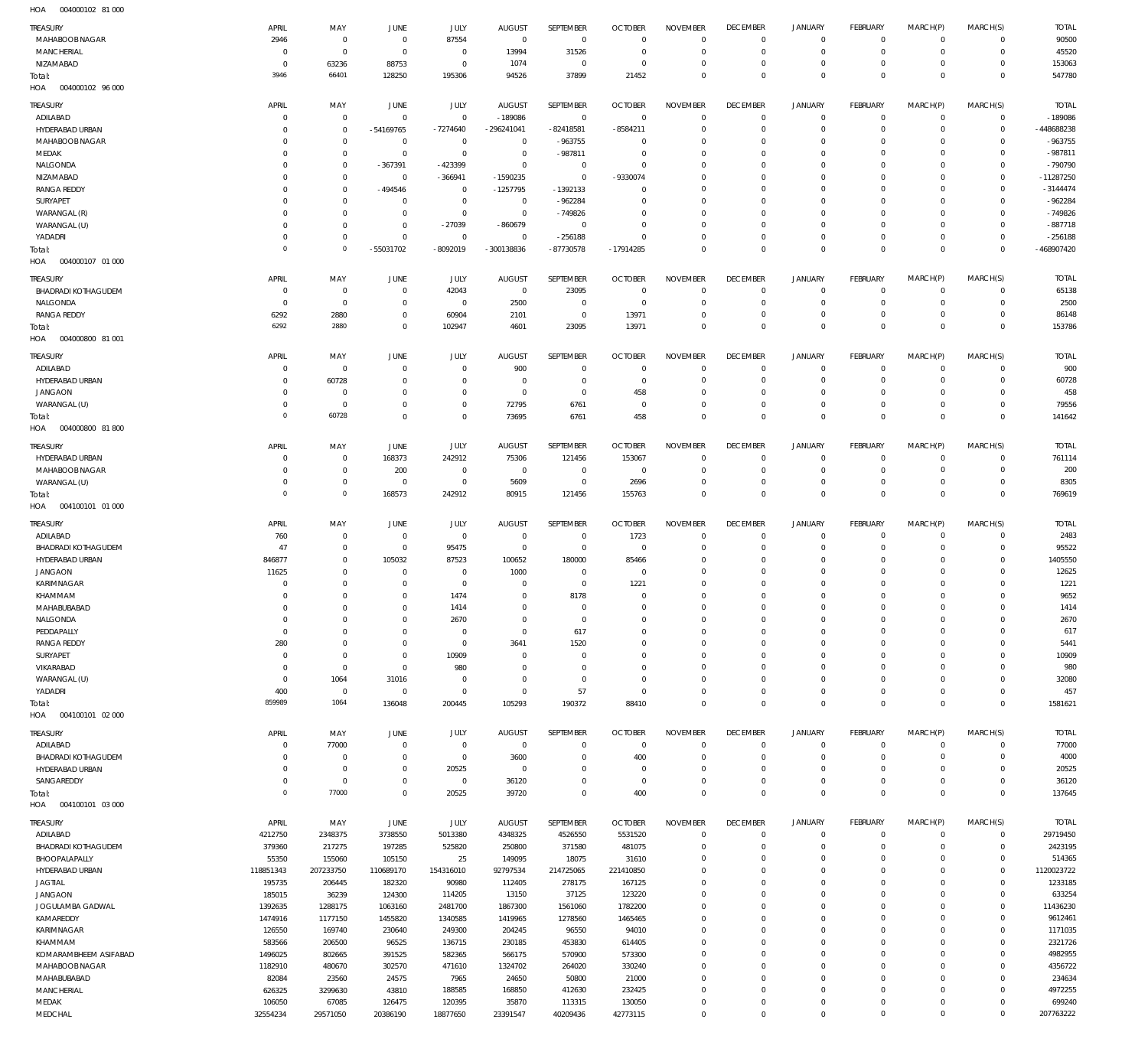| <b>HOA</b> | 004100101 03 000 |  |
|------------|------------------|--|

| <b>TREASURY</b>                  | APRIL                   | MAY                        | <b>JUNE</b>           | JULY                   | <b>AUGUST</b>            | SEPTEMBER              | <b>OCTOBER</b>                 | <b>NOVEMBER</b>             | <b>DECEMBER</b>                | JANUARY                 | <b>FEBRUARY</b>                | MARCH(P)                   | MARCH(S)                   | <b>TOTAL</b>          |
|----------------------------------|-------------------------|----------------------------|-----------------------|------------------------|--------------------------|------------------------|--------------------------------|-----------------------------|--------------------------------|-------------------------|--------------------------------|----------------------------|----------------------------|-----------------------|
| NAGARKURNOOL                     | 833120                  | 11230                      | 65800                 | 144800                 | 295200                   | 596080                 | 24400                          | $\Omega$                    | $\Omega$                       | $\circ$                 | $\mathbf 0$                    | $\mathbf 0$                | $\mathbf 0$                | 1970630               |
| NALGONDA                         | 2202215                 | 889790                     | 1184870               | 3100250                | 2208565                  | 1606495                | 1790590                        | $\Omega$                    | $\Omega$                       | $\mathbf 0$             | $\mathbf 0$                    | $\mathbf 0$                | $\mathbf 0$                | 12982775              |
| NIRMAL                           | 98260                   | 136100                     | 89525                 | 139720                 | 170627                   | 3969105                | 326550                         | $\Omega$                    | $\Omega$                       | $\circ$                 | $\mathbf 0$                    | $\mathbf 0$                | $\mathbf 0$                | 4929887               |
| NIZAMABAD                        | 338820                  | 151760                     | 2353970               | 472405                 | 541200                   | 225960                 | 276230                         | $\Omega$                    | $\Omega$                       | $\Omega$                | $\mathbf 0$                    | $\Omega$                   | $\mathbf 0$                | 4360345               |
| Narayanpet<br>PEDDAPALLY         | $\mathbf 0$<br>247550   | $\overline{0}$<br>86570    | $\mathbf 0$<br>582308 | $\mathbf 0$<br>1249276 | $\overline{0}$<br>290595 | $\mathbf 0$<br>1791140 | 105550<br>3221357              | $\Omega$<br>$\Omega$        | $\Omega$<br>$\Omega$           | $\Omega$<br>$\Omega$    | $\mathbf 0$<br>$\mathbf 0$     | $\Omega$<br>$\Omega$       | $\mathbf 0$<br>$\mathbf 0$ | 105550<br>7468796     |
| <b>RANGA REDDY</b>               | 6004169                 | 191338560                  | 97834610              | 19453935               | 17522855                 | 135032381              | 18651537                       | $\Omega$                    | $\Omega$                       | $\Omega$                | $\mathbf 0$                    | $\Omega$                   | $\mathbf 0$                | 485838047             |
| SANGAREDDY                       | 1018000                 | 612925                     | 586800                | 1293130                | 1283080                  | 1466642                | 1207765                        | $\Omega$                    | $\Omega$                       | $\Omega$                | $\mathbf 0$                    | $\mathbf 0$                | $\mathbf 0$                | 7468342               |
| SIDDIPET                         | 454515                  | 89950                      | 74700                 | 578670                 | 14160                    | 91625                  | 100310                         | $\Omega$                    | $\Omega$                       | $\Omega$                | $\mathbf 0$                    | $\Omega$                   | $\mathbf 0$                | 1403930               |
| SIRICILLA                        | 75600                   | 18340                      | 164525                | 41350                  | 60600                    | 98345                  | 48600                          | $\Omega$                    | $\Omega$                       | $\Omega$                | $\mathbf 0$                    | $\Omega$                   | $\mathbf 0$                | 507360                |
| SURYAPET                         | 299155                  | 76375                      | 136410                | 1793300                | 1839580                  | 202420                 | 228860                         | $\Omega$                    | $\Omega$                       | $\Omega$                | $\mathbf 0$                    | $\Omega$                   | $\mathbf 0$                | 4576100               |
| VIKARABAD                        | 378425                  | 295120                     | 150880                | 258240                 | 525535                   | 354680                 | 659950                         | $\Omega$                    | $\Omega$                       | $\Omega$                | $\mathbf 0$                    | $\Omega$                   | $\mathbf 0$                | 2622830               |
| WANAPARTHY                       | 46540                   | 15230                      | $\mathbf 0$           | 38220                  | 53390                    | 32810                  | 41580                          | $\Omega$                    | $\Omega$                       | $\Omega$                | $\mathbf 0$                    | $\Omega$                   | $\mathbf 0$                | 227770                |
| WARANGAL (R)                     | 80470                   | 188325                     | 216745                | 17050                  | 23575                    | 43130                  | 55500                          | $\Omega$                    | $\Omega$                       | $\Omega$                | $\mathbf 0$                    | $\Omega$                   | $\mathbf 0$                | 624795                |
| WARANGAL (U)<br>YADADRI          | 160100<br>228210        | 195885<br>268550           | 107885<br>1058760     | 35225<br>245470        | 23010<br>171320          | 17940<br>126610        | 17910<br>303130                | $\Omega$<br>$\Omega$        | $\Omega$<br>$\Omega$           | $\Omega$<br>$\Omega$    | $\mathbf 0$<br>$\mathbf 0$     | $\Omega$<br>$\Omega$       | $\mathbf 0$<br>$\mathbf 0$ | 557955<br>2402050     |
| Total:                           | 175969997               | 441658079                  | 243765853             | 213378331              | 151928090                | 410623034              | 302821429                      | $\Omega$                    | $\Omega$                       | $\mathbf 0$             | $\mathbf 0$                    | $\Omega$                   | $\mathbf 0$                | 1940144813            |
| HOA<br>004100101 04 000          |                         |                            |                       |                        |                          |                        |                                |                             |                                |                         |                                |                            |                            |                       |
|                                  |                         |                            |                       |                        |                          |                        |                                |                             |                                |                         |                                |                            |                            |                       |
| TREASURY<br>ADILABAD             | APRIL<br>$\overline{0}$ | MAY<br>500                 | <b>JUNE</b><br>9660   | JULY<br>25             | <b>AUGUST</b><br>25      | SEPTEMBER<br>255       | <b>OCTOBER</b><br>$\mathbf{0}$ | <b>NOVEMBER</b><br>$\Omega$ | <b>DECEMBER</b><br>$\mathbf 0$ | JANUARY<br>$\mathbf 0$  | <b>FEBRUARY</b><br>$\mathbf 0$ | MARCH(P)<br>$^{\circ}$     | MARCH(S)<br>0              | <b>TOTAL</b><br>10465 |
| BHADRADI KOTHAGUDEM              | 600                     | 3600                       | $\overline{0}$        | 1900                   | 450                      | 1700                   | 1000                           | $\Omega$                    | $\mathbf 0$                    | $\mathbf 0$             | $\mathbf 0$                    | $^{\circ}$                 | $\mathbf 0$                | 9250                  |
| BHOOPALAPALLY                    | 750                     | 3475                       | 150                   | 300                    | 300                      | 450                    | 9350                           | $\Omega$                    | $\Omega$                       | $\Omega$                | $\mathbf 0$                    | $\Omega$                   | $\mathbf 0$                | 14775                 |
| HYDERABAD URBAN                  | 60175                   | 16650                      | 52900                 | 126830                 | 92600                    | 81560                  | 42150                          | $\Omega$                    | $\Omega$                       | $\Omega$                | $\mathbf 0$                    | 0                          | $\mathbf 0$                | 472865                |
| <b>JAGTIAL</b>                   | 800                     | 350                        | 200                   | 150                    | 300                      | 150                    | 450                            | $\Omega$                    | $\Omega$                       | $\Omega$                | $\mathbf 0$                    | $\Omega$                   | $\mathbf 0$                | 2400                  |
| <b>JANGAON</b>                   | 8150                    | 350                        | 1800                  | 5450                   | 2300                     | 4375                   | 6100                           | $\Omega$                    | $\Omega$                       | $\Omega$                | $\mathbf 0$                    | $\Omega$                   | $\mathbf 0$                | 28525                 |
| JOGULAMBA GADWAL                 | 4600                    | 500                        | 2550                  | 900                    | 1950                     | 450                    | 1200                           | $\Omega$                    | $\Omega$                       | $\Omega$                | $\mathbf 0$                    | $\Omega$                   | $\mathbf 0$                | 12150                 |
| KAMAREDDY                        | 1025                    | 400                        | 300                   | 300                    | 2900                     | 300                    | 150                            | $\Omega$                    | $\Omega$                       | $\Omega$                | $\mathbf 0$                    | $\Omega$                   | $\mathbf 0$                | 5375                  |
| KARIMNAGAR                       | 4100                    | 300                        | 4050                  | 4375                   | 3700                     | 2900                   | 3150                           | $\Omega$                    | $\Omega$                       | $\Omega$                | $\mathbf 0$                    | $\Omega$                   | $\mathbf 0$                | 22575                 |
| KHAMMAM<br>KOMARAMBHEEM ASIFABAD | 500<br>$\overline{0}$   | 150<br>$\overline{0}$      | 750<br>1150           | 5450<br>400            | 2850<br>150              | 350<br>$\circ$         | 1450<br>$\mathbf{0}$           | $\Omega$<br>$\Omega$        | $\Omega$<br>$\Omega$           | $\Omega$<br>$\Omega$    | $\mathbf 0$<br>$\mathbf 0$     | $\Omega$<br>$\Omega$       | $\mathbf 0$<br>$\mathbf 0$ | 11500<br>1700         |
| MAHABOOB NAGAR                   | 3900                    | 17050                      | 450                   | 22230                  | 13500                    | 36975                  | 137420                         | $\Omega$                    | $\Omega$                       | $\Omega$                | $\mathbf 0$                    | $\Omega$                   | $\mathbf 0$                | 231525                |
| MAHABUBABAD                      | 750                     | 150                        | 1600                  | 1700                   | 750                      | 150                    | 500                            | $\Omega$                    | $\Omega$                       | $\Omega$                | $\mathbf 0$                    | $\Omega$                   | $\mathbf 0$                | 5600                  |
| MANCHERIAL                       | 1900                    | 4745                       | 13885                 | 10300                  | 4020                     | 5600                   | 600                            | $\Omega$                    | $\Omega$                       | $\Omega$                | $\mathbf 0$                    | $\Omega$                   | $\mathbf 0$                | 41050                 |
| MEDAK                            | 450                     | 150                        | 600                   | 7700                   | 3200                     | 750                    | 1200                           | $\Omega$                    | $\Omega$                       | $\Omega$                | $\mathbf 0$                    | $\Omega$                   | $\mathbf 0$                | 14050                 |
| MEDCHAL                          | 12275                   | 2725                       | 19275                 | 21300                  | 19550                    | 8150                   | 11375                          | $\Omega$                    | $\Omega$                       | $\Omega$                | $\mathbf 0$                    | $\Omega$                   | $\mathbf 0$                | 94650                 |
| NAGARKURNOOL                     | 1850                    | 300                        | 750                   | 1125                   | 450                      | 750                    | 450                            | $\Omega$                    | $\Omega$                       | $\Omega$                | $\mathbf 0$                    | $\Omega$                   | $\mathbf 0$                | 5675                  |
| NALGONDA                         | 7650                    | 2125                       | 5275                  | 22725                  | 7725                     | 5825                   | 5425                           | $\Omega$                    | $\Omega$                       | $\Omega$                | $\mathbf 0$                    | $\Omega$                   | $\mathbf 0$                | 56750                 |
| NIRMAL                           | 28850                   | $\mathbf 0$                | 12890                 | 49260                  | 8225                     | 6600                   | 37200                          | $\Omega$                    | $\Omega$                       | $\Omega$                | $\mathbf 0$                    | $\Omega$                   | $\mathbf 0$                | 143025                |
| NIZAMABAD                        | 1350<br>$\overline{0}$  | $\mathbf 0$<br>$\mathbf 0$ | 57370<br>$\mathbf 0$  | 4800<br>$\mathbf 0$    | 450<br>$\overline{0}$    | 4100<br>$\circ$        | 24480<br>1025                  | $\Omega$<br>$\Omega$        | $\Omega$<br>$\Omega$           | $\Omega$<br>$\Omega$    | $\mathbf 0$<br>$\mathbf 0$     | 0<br>$\Omega$              | $\mathbf 0$<br>$\mathbf 0$ | 92550<br>1025         |
| Narayanpet<br>PEDDAPALLY         | 1350                    | 150                        | 550                   | 2500                   | 675                      | 975                    | 350                            | $\Omega$                    | $\Omega$                       | $\Omega$                | $\mathbf 0$                    | $\Omega$                   | $\mathbf 0$                | 6550                  |
| <b>RANGA REDDY</b>               | 29375                   | 5150                       | 21450                 | 39850                  | 32115                    | 33635                  | 27920                          | $\Omega$                    | $\Omega$                       | $\Omega$                | $\mathbf 0$                    | $\Omega$                   | $\mathbf 0$                | 189495                |
| SANGAREDDY                       | 6010                    | 4700                       | 14535                 | 19025                  | 189850                   | 32050                  | 20750                          | $\Omega$                    | $\Omega$                       | $\Omega$                | $\mathbf 0$                    | $\Omega$                   | $\mathbf 0$                | 286920                |
| SIDDIPET                         | 1950                    | $\mathbf 0$                | 650                   | 3800                   | 2800                     | 3900                   | 1000                           | $\Omega$                    | $\Omega$                       | $\Omega$                | $\mathbf 0$                    | $\Omega$                   | $\mathbf 0$                | 14100                 |
| <b>SIRICILLA</b>                 | 350                     | $\mathbf 0$                | 200                   | $\mathbf 0$            | 1500                     | $\circ$                | 300                            | $\Omega$                    | $\Omega$                       | $\Omega$                | $\mathbf 0$                    | $\Omega$                   | $\mathbf 0$                | 2350                  |
| SURYAPET                         | 1050                    | $\mathbf 0$                | 1235                  | 1300                   | 2500                     | 150                    | 500                            | $\Omega$                    | $\Omega$                       | $\Omega$                | $\mathbf 0$                    | $\Omega$                   | 0                          | 6735                  |
| VIKARABAD                        | 750                     | 450                        | 1550                  | 2250                   | 1650                     | 8950                   | 1800                           | $\Omega$                    | $\Omega$                       | $\Omega$                | $\Omega$                       | $\Omega$                   | $\mathbf 0$                | 17400                 |
| WANAPARTHY                       | 3505                    | $\Omega$                   | 1825                  | 5425                   | 1200                     | 1425                   | 900                            | $\Omega$                    | $\Omega$<br>$\Omega$           | $\Omega$                | $\Omega$                       | $\Omega$                   | $\Omega$                   | 14280                 |
| WARANGAL (R)<br>WARANGAL (U)     | 1650<br>3225            | 2150<br>300                | $\mathsf 0$<br>3775   | $\mathbf 0$<br>24450   | 300<br>7275              | 1350<br>2400           | 5305<br>3750                   | $\Omega$<br>$\mathbf 0$     | $\mathbf 0$                    | $\Omega$<br>$\circ$     | $\mathbf 0$<br>$\mathbf 0$     | $\Omega$<br>$\mathbf 0$    | $\mathbf 0$<br>$\mathbf 0$ | 10755<br>45175        |
| YADADRI                          | 8250                    | 2650                       | 3450                  | 104100                 | 4250                     | 3000                   | 56505                          | $\mathbf 0$                 | $\mathbf 0$                    | $\mathbf 0$             | $\mathbf 0$                    | $\mathbf 0$                | $\mathbf 0$                | 182205                |
| Total:                           | 197140                  | 69070                      | 234825                | 489920                 | 409510                   | 249225                 | 403755                         | $\mathbf 0$                 | $\mathbf 0$                    | $\mathbf 0$             | $\mathbb O$                    | $\Omega$                   | $\mathbf 0$                | 2053445               |
| HOA<br>004100101 05 000          |                         |                            |                       |                        |                          |                        |                                |                             |                                |                         |                                |                            |                            |                       |
| TREASURY                         | APRIL                   | MAY                        | JUNE                  | JULY                   | <b>AUGUST</b>            | SEPTEMBER              | <b>OCTOBER</b>                 | <b>NOVEMBER</b>             | <b>DECEMBER</b>                | JANUARY                 | <b>FEBRUARY</b>                | MARCH(P)                   | MARCH(S)                   | <b>TOTAL</b>          |
| ADILABAD                         | 215575                  | 316190                     | 440575                | 784520                 | 481100                   | 1202860                | 814630                         | $\mathbf 0$                 | $\mathbf 0$                    | $\mathbf 0$             | $\mathbf 0$                    | $\mathbf 0$                | $\mathbf 0$                | 4255450               |
| BHADRADI KOTHAGUDEM              | 1632820                 | 687240                     | 8870                  | 853735                 | 573670                   | 425940                 | 953800                         | $\mathbf 0$                 | $\mathbf 0$                    | $\mathbf 0$             | $\mathbf 0$                    | $\mathbf 0$                | $\mathbf 0$                | 5136075               |
| BHOOPALAPALLY                    | 28175                   | 42825                      | 60500                 | 69300                  | 39501                    | 19350                  | 34975                          | $\mathbf 0$                 | $\mathbf 0$                    | $\mathbf 0$             | $\mathbf 0$                    | $\mathbf 0$                | $\mathbf 0$                | 294626                |
| HYDERABAD URBAN                  | 366556943               | 156361597                  | 265826342             | 315693806              | 379713685                | 333180199              | 341645914                      | $\mathbf 0$                 | $\Omega$                       | $\mathbf 0$             | $\mathbf 0$                    | $\mathbf 0$                | $\mathbf 0$                | 2158978486            |
| <b>JAGTIAL</b>                   | 791265                  | 17720                      | 569785                | 415090                 | 1571770                  | 1060095                | 711900                         | $\mathbf 0$                 | $\mathbf 0$                    | $\mathbf 0$             | $\mathbf 0$                    | 0                          | $\mathbf 0$                | 5137625               |
| <b>JANGAON</b>                   | 14105                   | 150550                     | 48000                 | 199550                 | 218526                   | 175215                 | 197830                         | $\Omega$                    | $\Omega$                       | $\Omega$                | $\mathbf 0$                    | $\Omega$                   | $\mathbf 0$                | 1003776               |
| JOGULAMBA GADWAL                 | 16900                   | 2800                       | 12650                 | 22620                  | 37675                    | 24340                  | 139910                         | $\mathbf 0$                 | $\Omega$                       | $\mathbf 0$             | $\mathbf 0$                    | $\mathbf 0$                | $\mathbf 0$                | 256895                |
| KAMAREDDY<br>KARIMNAGAR          | 1375086<br>1034168      | 287095<br>49850            | 348900<br>1086497     | 423230<br>448330       | 1204986<br>2266136       | 667455<br>189025       | 406350<br>1270475              | $\mathbf 0$<br>$\mathbf 0$  | $\mathbf 0$<br>$\Omega$        | $\Omega$<br>$\mathbf 0$ | $\mathbf 0$<br>$\mathbf 0$     | $\mathbf 0$<br>$\mathbf 0$ | $\mathbf 0$<br>$\mathbf 0$ | 4713102<br>6344481    |
| KHAMMAM                          | 175380                  | 58700                      | 93510                 | 2547108                | 565582                   | 602928                 | 556225                         | $\mathbf 0$                 | $\mathbf 0$                    | $\circ$                 | $\mathbf 0$                    | 0                          | $\mathbf 0$                | 4599433               |
| KOMARAMBHEEM ASIFABAD            | 6750                    | 190650                     | 118050                | 65225                  | 77150                    | 4025                   | 70725                          | $\mathbf 0$                 | $\Omega$                       | $\Omega$                | $\mathbf 0$                    | $\Omega$                   | $\mathbf 0$                | 532575                |
| MAHABOOB NAGAR                   | 119985                  | 1467155                    | 4489190               | 360855                 | 135160                   | 1074345                | 117110                         | $\mathbf 0$                 | $\mathbf 0$                    | $\circ$                 | $\mathbf 0$                    | 0                          | $\mathbf 0$                | 7763800               |
| MAHABUBABAD                      | 660390                  | 2950                       | 6395                  | 333560                 | 164120                   | 7450                   | 25605                          | $\mathbf 0$                 | $\Omega$                       | $\Omega$                | $\mathbf 0$                    | $\Omega$                   | $\mathbf 0$                | 1200470               |
| MANCHERIAL                       | 1327255                 | 344755                     | 50091                 | 382235                 | 9978575                  | 278250                 | 339250                         | $\Omega$                    | $\mathbf 0$                    | $\mathbf 0$             | $\mathbf 0$                    | 0                          | $\mathbf 0$                | 12700411              |
| MEDAK                            | 17520                   | 2143055                    | 711135                | 247515                 | 721400                   | 637205                 | 679800                         | $\Omega$                    | $\Omega$                       | $\Omega$                | $\mathbf 0$                    | $\Omega$                   | $\mathbf 0$                | 5157630               |
| MEDCHAL                          | 411847                  | 188035                     | 309910                | 1017030                | 409493                   | 511519                 | 381440                         | $\mathbf 0$                 | $\mathbf 0$                    | $\mathbf 0$             | $\mathbf 0$                    | $\mathbf 0$                | $\mathbf 0$                | 3229274               |
| NAGARKURNOOL                     | 45780                   | 8500                       | 30675                 | 35975                  | 51025                    | 49875                  | 33885                          | $\mathbf 0$                 | $\Omega$<br>$\Omega$           | $\Omega$                | $\mathbf 0$                    | $\Omega$                   | $\mathbf 0$                | 255715                |
| NALGONDA<br>NIRMAL               | 1788815<br>809375       | 2030330<br>17310           | 794450<br>811415      | 1624615<br>663100      | 1692460<br>57900         | 931826<br>853830       | 1756985<br>2688878             | $\Omega$<br>$\mathbf 0$     | $\mathbf 0$                    | $\mathbf 0$<br>$\Omega$ | $\mathbf 0$<br>$\mathbf 0$     | $\mathbf 0$<br>$\mathbf 0$ | $\mathbf 0$<br>$\mathbf 0$ | 10619481<br>5901808   |
| NIZAMABAD                        | 2534897                 | 11150                      | 1781760               | 2011885                | 2055750                  | 2157273                | 2627440                        | $\mathbf 0$                 | $\Omega$                       | $\mathbf 0$             | $\mathbf 0$                    | $\Omega$                   | $\mathbf 0$                | 13180155              |
| Narayanpet                       | $\overline{0}$          | $\overline{0}$             | $\overline{0}$        | $\overline{0}$         | $\mathsf 0$              | $\mathbb O$            | 30095                          | $\mathbf 0$                 | $\mathbf 0$                    | $\mathbf 0$             | $\mathbf 0$                    | 0                          | $\mathbf 0$                | 30095                 |
| PEDDAPALLY                       | 751500                  | 392650                     | 1223180               | 1700275                | 586121                   | 770520                 | 67300                          | $\Omega$                    | $\Omega$                       | $\Omega$                | $\mathbf 0$                    | $\Omega$                   | $\mathbf 0$                | 5491546               |
| <b>RANGA REDDY</b>               | 520363                  | 316050                     | 382310                | 596648                 | 688073                   | 729249                 | 519655                         | $\mathbf 0$                 | $\mathbf 0$                    | $\mathbf 0$             | $\mathbf 0$                    | $\mathbf 0$                | $\mathbf 0$                | 3752348               |
| SANGAREDDY                       | 95500                   | 3817955                    | 49595                 | 5035075                | 2434510                  | 71250                  | 1491500                        | $\Omega$                    | $\Omega$                       | $\Omega$                | $\mathbf 0$                    | $\Omega$                   | $\mathbf 0$                | 12995385              |
| SIDDIPET                         | 38279                   | 19500                      | 5567355               | 92115                  | 61815                    | 74375                  | 33125                          | $\mathbf 0$                 | $\mathbf 0$                    | $\mathbf 0$             | $\mathbf 0$                    | $\mathbf 0$                | $\mathbf 0$                | 5886564               |
| SIRICILLA                        | 12650                   | 4950                       | 6600                  | 1207980                | 84895                    | 271895                 | 6975                           | $\mathbf 0$                 | $\mathbf 0$                    | $\mathbf 0$             | $\mathbf 0$                    | 0                          | $\mathbf 0$                | 1595945               |
| SURYAPET                         | 5264125                 | 28065                      | 1603025               | 34925                  | 1694750                  | 3451620                | 52925                          | $\mathbf 0$                 | $\mathbf 0$                    | $\mathbf 0$             | $\mathbf 0$                    | $\mathbf 0$                | $\mathbf 0$                | 12129435              |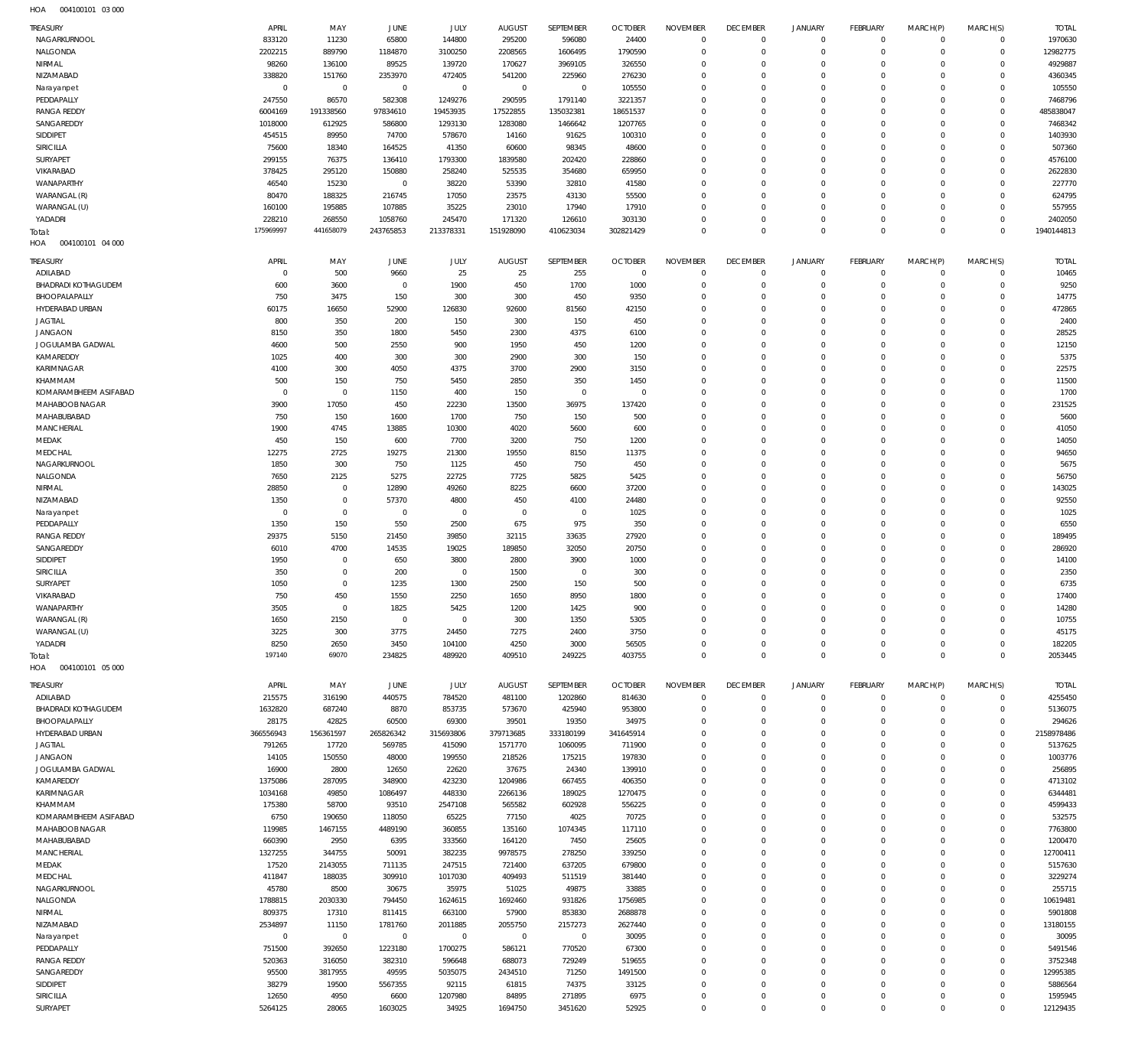004100101 05 000 HOA

| TREASURY<br>VIKARABAD<br>WANAPARTHY         | APRIL<br>14275<br>23325          | MAY<br>2400<br>5400       | JUNE<br>17600<br>1429905 | JULY<br>46451<br>31630     | <b>AUGUST</b><br>23650<br>27975 | SEPTEMBER<br>38855<br>195100 | <b>OCTOBER</b><br>24650<br>22750 | <b>NOVEMBER</b><br>$\mathbf 0$<br>$\mathbf 0$ | <b>DECEMBER</b><br>$\mathbf 0$<br>$^{\circ}$ | <b>JANUARY</b><br>$\mathbf 0$<br>$\mathsf{O}\xspace$ | <b>FEBRUARY</b><br>$\overline{0}$<br>$\overline{0}$ | MARCH(P)<br>$\mathbf 0$<br>$\mathbf 0$ | MARCH(S)<br>$\mathbf{0}$<br>$\overline{0}$ | <b>TOTAL</b><br>167881<br>1736085 |
|---------------------------------------------|----------------------------------|---------------------------|--------------------------|----------------------------|---------------------------------|------------------------------|----------------------------------|-----------------------------------------------|----------------------------------------------|------------------------------------------------------|-----------------------------------------------------|----------------------------------------|--------------------------------------------|-----------------------------------|
| WARANGAL (R)                                | 64250                            | 49775                     | 59575                    | 79157                      | 55961                           | 66000                        | 74217                            | $^{\circ}$                                    | $^{\circ}$                                   | 0<br>$\mathbf 0$                                     | $\mathbf 0$<br>$\mathbf 0$                          | $\Omega$                               | $\mathbf{0}$<br>$\mathbf{0}$               | 448935                            |
| WARANGAL (U)<br>YADADRI                     | 145950<br>911940                 | 483395<br>25860           | 596735<br>916890         | 408727<br>648676           | 675045<br>878922                | 11178745<br>763725           | 1361785<br>67876                 | $\mathbf 0$<br>$\mathbf 0$                    | $^{\circ}$<br>$\mathbf 0$                    | $\mathsf{O}\xspace$                                  | $\mathbf 0$                                         | $\mathbf 0$<br>$\mathbf 0$             | $\circ$                                    | 14850382<br>4213889               |
| Total:                                      | 387405188                        | 169524457                 | 289451470                | 338080943                  | 409227381                       | 361664339                    | 359205980                        | $\mathbf 0$                                   | $\mathbf 0$                                  | $\mathbf 0$                                          | $\overline{0}$                                      | $\mathbf 0$                            | $\overline{0}$                             | 2314559758                        |
| HOA<br>004100101 06 000                     |                                  |                           |                          |                            |                                 |                              |                                  |                                               |                                              |                                                      |                                                     |                                        |                                            |                                   |
| TREASURY                                    | APRIL                            | MAY                       | JUNE                     | JULY                       | <b>AUGUST</b>                   | SEPTEMBER                    | <b>OCTOBER</b>                   | <b>NOVEMBER</b>                               | <b>DECEMBER</b>                              | <b>JANUARY</b>                                       | <b>FEBRUARY</b>                                     | MARCH(P)                               | MARCH(S)                                   | <b>TOTAL</b>                      |
| ADILABAD                                    | 1093100                          | 325100                    | 126698                   | 249175                     | 99150                           | 353025                       | 263500                           | $^{\circ}$                                    | $^{\circ}$                                   | $\mathbf 0$                                          | $\mathbf 0$                                         | $\mathbf 0$                            | $\circ$                                    | 2509748                           |
| <b>BHADRADI KOTHAGUDEM</b><br>BHOOPALAPALLY | 232650<br>$\mathbf 0$            | 130200<br>150             | 151500<br>150            | 172430<br>900              | 132450<br>$\mathbf 0$           | 128550<br>$\,0\,$            | 155150<br>$\overline{0}$         | $^{\circ}$<br>$\mathbf 0$                     | $^{\circ}$<br>0                              | $\mathbf 0$<br>$\mathbf 0$                           | $\overline{0}$<br>$\mathbf 0$                       | $\mathbf 0$<br>$\Omega$                | $\mathbf 0$<br>$\mathbf 0$                 | 1102930<br>1200                   |
| HYDERABAD URBAN                             | 462485                           | 1513965                   | 408840                   | 860845                     | 459216                          | 441104                       | 432150                           | $\mathbf 0$                                   | $^{\circ}$                                   | $\mathbf 0$                                          | $\Omega$                                            | $\Omega$                               | $\mathbf{0}$                               | 4578605                           |
| <b>JAGTIAL</b>                              | $^{\circ}$                       | $\overline{0}$            | $^{\circ}$               | 1000                       | $\mathbf{0}$                    | $\mathbf 0$                  | - 0                              | $\mathbf 0$                                   | 0                                            | $\mathbf 0$                                          | $\mathbf 0$                                         | $\Omega$                               | $\mathbf 0$                                | 1000                              |
| <b>JANGAON</b>                              | $\mathbf 0$                      | 1000                      | $^{\circ}$               | $\overline{0}$             | $\overline{0}$                  | 1000                         | $\overline{0}$                   | $\mathbf 0$                                   | $^{\circ}$                                   | $\mathbf 0$                                          | $\Omega$                                            | $\Omega$                               | $\mathbf{0}$                               | 2000                              |
| JOGULAMBA GADWAL<br>KAMAREDDY               | 312400<br>48050                  | 138600<br>42000           | 142600<br>70850          | 282100<br>58850            | 275200<br>58600                 | 255800<br>62500              | 261700<br>86050                  | $\mathbf 0$<br>$^{\circ}$                     | 0<br>$^{\circ}$                              | $\mathbf 0$<br>$\mathbf 0$                           | $\mathbf 0$<br>$\Omega$                             | $\Omega$<br>$\Omega$                   | $\mathbf 0$<br>$\mathbf 0$                 | 1668400<br>426900                 |
| KARIMNAGAR                                  | 50                               | $\overline{0}$            | $^{\circ}$               | 1600                       | 1850                            | 1200                         | 700                              | $\mathbf 0$                                   | 0                                            | $\mathbf 0$                                          | $\mathbf 0$                                         | $\Omega$                               | $\mathbf 0$                                | 5400                              |
| KHAMMAM                                     | 125450                           | 67000                     | 76500                    | 109100                     | 117750                          | 118600                       | 163810                           | $^{\circ}$                                    | $^{\circ}$                                   | $\mathbf 0$                                          | $\Omega$                                            | $\Omega$                               | $\mathbf 0$                                | 778210                            |
| KOMARAMBHEEM ASIFABAD                       | 44000                            | 40000                     | 42400                    | 46400                      | 46600                           | 50600                        | 38600                            | $\mathbf 0$                                   | 0                                            | $\mathbf 0$                                          | $\mathbf 0$                                         | $\Omega$                               | $\mathbf 0$                                | 308600                            |
| MAHABOOB NAGAR<br>MAHABUBABAD               | 712970<br>105                    | 33340<br>$\overline{0}$   | 63800<br>$^{\circ}$      | 216500<br>$^{\circ}$       | 296590<br>2000                  | 308070<br>$\overline{0}$     | 297210<br>$\overline{0}$         | $\mathbf 0$<br>$^{\circ}$                     | $^{\circ}$<br>$^{\circ}$                     | $\mathbf 0$<br>$\mathbf 0$                           | $\Omega$<br>$\mathbf 0$                             | $\Omega$<br>$\Omega$                   | $\mathbf 0$<br>$\mathbf 0$                 | 1928480<br>2105                   |
| <b>MANCHERIAL</b>                           | 50                               | $\mathbf 0$               | 1000                     | $^{\circ}$                 | $\overline{0}$                  | 125                          | $\overline{2}$                   | $\mathbf 0$                                   | $^{\circ}$                                   | $\mathbf 0$                                          | $\Omega$                                            | $\Omega$                               | $\mathbf 0$                                | 1177                              |
| MEDAK                                       | $\mathbf 0$                      | 50                        | 250                      | 150                        | 2250                            | 150                          | 100                              | $\mathbf 0$                                   | 0                                            | $\mathbf 0$                                          | $\mathbf 0$                                         | $\Omega$                               | $\mathbf 0$                                | 2950                              |
| MEDCHAL                                     | 16260                            | 13050                     | 12305                    | 27985                      | 26400                           | 45350                        | 49200                            | $\mathbf 0$                                   | $\mathbf 0$                                  | $\mathbf 0$                                          | $\Omega$                                            | $\Omega$                               | $\mathbf 0$                                | 190550                            |
| NAGARKURNOOL<br>NALGONDA                    | $^{\circ}$<br>217820             | $\overline{0}$<br>127260  | 200<br>134450            | 2000<br>224600             | $\overline{0}$<br>239950        | 400<br>279190                | 600<br>399260                    | $\Omega$<br>$\mathbf 0$                       | $^{\circ}$<br>$\mathbf 0$                    | $\mathbf 0$<br>$\mathbf 0$                           | $\mathbf 0$<br>$\Omega$                             | $\Omega$<br>$\Omega$                   | $\mathbf 0$<br>$\mathbf{0}$                | 3200<br>1622530                   |
| NIRMAL                                      | 27800                            | 38400                     | 23000                    | 25000                      | 20800                           | 25000                        | 28400                            | $\Omega$                                      | 0                                            | $\mathbf 0$                                          | $\mathbf 0$                                         | $\Omega$                               | $\mathbf 0$                                | 188400                            |
| NIZAMABAD                                   | 962090                           | 55900                     | 329520                   | 269530                     | 106100                          | 63530                        | 201060                           | $\mathbf 0$                                   | $\mathbf 0$                                  | $\mathbf 0$                                          | $\Omega$                                            | $\Omega$                               | $\mathbf{0}$                               | 1987730                           |
| Narayanpet                                  | $\Omega$                         | $\overline{0}$            | $^{\circ}$               | $^{\circ}$                 | $\overline{0}$                  | $\overline{0}$               | 71490                            | $\Omega$                                      | 0                                            | $\mathbf 0$                                          | $\mathbf 0$                                         | $\Omega$                               | $\mathbf 0$                                | 71490                             |
| PEDDAPALLY<br><b>RANGA REDDY</b>            | 1000<br>100030                   | $\overline{0}$<br>25650   | 1000<br>32201            | 5000<br>53500              | 2400<br>53700                   | 4000<br>69350                | 6600<br>56400                    | $\mathbf 0$<br>$\mathbf 0$                    | $\mathbf 0$<br>0                             | $\mathbf 0$<br>$\mathbf 0$                           | $\Omega$<br>$\mathbf 0$                             | $\Omega$<br>$\Omega$                   | $\mathbf{0}$<br>$\mathbf 0$                | 20000<br>390831                   |
| SANGAREDDY                                  | 242650                           | 126100                    | 161200                   | 255700                     | 296150                          | 260600                       | 295900                           | $\mathbf 0$                                   | $\mathbf 0$                                  | $\mathbf 0$                                          | $\mathbf 0$                                         | $\Omega$                               | $\mathbf{0}$                               | 1638300                           |
| SIDDIPET                                    | 350                              | 50                        | 250                      | 60                         | 50                              | 450                          | 150                              | $\Omega$                                      | 0                                            | $\mathbf 0$                                          | $\Omega$                                            | $\Omega$                               | $\mathbf 0$                                | 1360                              |
| SIRICILLA                                   | $^{\circ}$                       | $\overline{0}$            | $^{\circ}$               | 100                        | 50                              | 50                           | $\overline{0}$                   | $\mathbf 0$                                   | $\mathbf 0$                                  | $\mathbf 0$                                          | $\Omega$                                            | $\Omega$                               | $\mathbf{0}$                               | 200                               |
| SURYAPET<br>VIKARABAD                       | 300150<br>12550                  | 145200<br>2730            | 168400<br>3250           | 297450<br>12100            | 363850<br>6450                  | 316400<br>8000               | 409990<br>3750                   | $\mathbf 0$<br>$\mathbf 0$                    | 0<br>$\mathbf 0$                             | $\mathbf 0$<br>$\mathbf 0$                           | $\mathbf 0$<br>$\Omega$                             | $\Omega$<br>$\Omega$                   | $\mathbf 0$<br>$\mathbf{0}$                | 2001440<br>48830                  |
| WANAPARTHY                                  | $^{\circ}$                       | $\overline{0}$            | 800                      | $^{\circ}$                 | 2700                            | 1800                         | 4600                             | $\mathbf 0$                                   | 0                                            | $\mathbf 0$                                          | $\mathbf 0$                                         | $\Omega$                               | $\mathbf 0$                                | 9900                              |
| WARANGAL (R)                                | 4000                             | 6000                      | 2000                     | $\mathbf 0$                | $\Omega$                        | $\,0\,$                      | 200                              | $\mathbf 0$                                   | $\mathbf 0$                                  | $\mathbf 0$                                          | $\Omega$                                            | $\Omega$                               | $\mathbf{0}$                               | 12200                             |
| WARANGAL (U)                                | $^{\circ}$                       | 1000                      | 450                      | 3200                       | $\mathbf 0$                     | $\mathbf 0$                  | 500                              | $\mathbf 0$                                   | $\mathbf 0$                                  | $\mathbf 0$                                          | $\mathbf 0$                                         | $\Omega$                               | $\mathbf{0}$                               | 5150                              |
| YADADRI                                     | 15400                            | 1450                      | 4150                     | 19700                      | 4950                            | 6150                         | 7400                             | $\mathbf 0$                                   | $\mathbf 0$                                  | $\mathbf 0$                                          | $\mathbf 0$                                         | $\mathbf 0$                            | $\mathbf{0}$                               | 59200                             |
|                                             |                                  |                           |                          |                            |                                 |                              |                                  |                                               |                                              |                                                      |                                                     |                                        |                                            |                                   |
| Total:                                      | 4931410                          | 2834195                   | 1957764                  | 3194975                    | 2615206                         | 2800994                      | 3234472                          | $\mathbf 0$                                   | $\mathbf 0$                                  | $\mathbf 0$                                          | $\overline{0}$                                      | $\mathbf 0$                            | $\overline{0}$                             | 21569016                          |
| HOA<br>004100101 07 000                     |                                  |                           |                          |                            |                                 |                              |                                  |                                               |                                              |                                                      |                                                     |                                        |                                            |                                   |
| TREASURY                                    | APRIL<br>$^{\circ}$              | MAY                       | JUNE                     | <b>JULY</b>                | <b>AUGUST</b>                   | SEPTEMBER                    | <b>OCTOBER</b>                   | <b>NOVEMBER</b><br>$\mathbf 0$                | <b>DECEMBER</b>                              | <b>JANUARY</b>                                       | <b>FEBRUARY</b>                                     | MARCH(P)<br>$\mathbf 0$                | MARCH(S)<br>$\mathbf{0}$                   | <b>TOTAL</b>                      |
| ADILABAD<br><b>BHADRADI KOTHAGUDEM</b>      | 4000                             | 662985<br>3000            | 136300<br>7200           | 302250<br>4000             | 362865<br>1000                  | 112300<br>$\,0\,$            | 11000<br>3000                    | $\mathbf 0$                                   | $\mathbf 0$<br>$\mathbf 0$                   | 0<br>$\mathsf{O}\xspace$                             | $\overline{0}$<br>$\overline{0}$                    | $\mathbf 0$                            | $\mathbf 0$                                | 1587700<br>22200                  |
| BHOOPALAPALLY                               | 2000                             | $\overline{0}$            | 3000                     | $\Omega$                   | 2000                            | 1000                         | 1000                             | $\mathbf 0$                                   | $^{\circ}$                                   | $\mathbf 0$                                          | $\overline{0}$                                      | $\Omega$                               | $\mathbf{0}$                               | 9000                              |
| HYDERABAD URBAN                             | 1151550                          | 710310                    | 917156                   | 1317510                    | 2702000                         | 2042000                      | 3536000                          | $\mathbf 0$                                   | $\mathbf 0$                                  | $\mathbf 0$                                          | $\mathbf 0$                                         | $\Omega$                               | $\Omega$                                   | 12376526                          |
| <b>JAGTIAL</b>                              | 767645                           | $\,0\,$                   | 490645                   | 499550                     | $\mathbf 0$                     | 10000                        | 1000                             | $\mathbf{0}$                                  | 0<br>$\mathbf 0$                             | 0                                                    | $\Omega$                                            | $\Omega$<br>$\mathbf 0$                | $\mathbf 0$<br>$\mathbf{0}$                | 1768840                           |
| <b>JANGAON</b><br>JOGULAMBA GADWAL          | 10000<br>$\overline{0}$          | 20000<br>15000            | 1000<br>4000             | 1000<br>13000              | 2000<br>13000                   | 1000<br>1000                 | 2000<br>6000                     | $\mathbb O$<br>$\mathbb O$                    | $\mathbf 0$                                  | $\mathsf{O}\xspace$<br>$\mathsf{O}\xspace$           | $\overline{0}$<br>$\overline{0}$                    | $\mathbf 0$                            | $\circ$                                    | 37000<br>52000                    |
| KAMAREDDY                                   | 314050                           | 289850                    | 311800                   | 382450                     | 752050                          | 246750                       | 577700                           | $\mathbf 0$                                   | $\mathbf 0$                                  | $\mathbf 0$                                          | $\overline{0}$                                      | $\mathbf 0$                            | $\mathbf{0}$                               | 2874650                           |
| KARIMNAGAR                                  | 15000                            | 4000                      | 15070                    | 25035                      | 2000                            | 23950                        | 7035                             | $\mathbf 0$                                   | $\mathbf 0$                                  | $\mathbf 0$                                          | $\mathbf 0$                                         | $\Omega$                               | $\mathbf{0}$                               | 92090                             |
| KHAMMAM                                     | 4000                             | 10000                     | 19000                    | 7300                       | 6300                            | 10000                        | 19000                            | $\mathbf 0$<br>$\mathbf 0$                    | $\mathbf 0$<br>$\mathbf 0$                   | $\mathbf 0$<br>$\mathbf 0$                           | $\mathbf 0$<br>$\mathbf 0$                          | $\mathbf 0$<br>$\Omega$                | $\mathbf{0}$<br>$\mathbf{0}$               | 75600                             |
| KOMARAMBHEEM ASIFABAD<br>MAHABOOB NAGAR     | 2000<br>16950                    | $\overline{0}$<br>21250   | 2000<br>23200            | 7000<br>22300              | $\overline{0}$<br>8000          | 87400<br>41550               | 1000<br>20300                    | $\mathbf 0$                                   | $\mathbf 0$                                  | $\mathbf 0$                                          | $\mathbf 0$                                         | $\mathbf 0$                            | $\mathbf{0}$                               | 99400<br>153550                   |
| MAHABUBABAD                                 | $\mathbf 0$                      | $\overline{0}$            | $\overline{0}$           | 3000                       | 2000                            | 2000                         | 2000                             | $\mathbf 0$                                   | $\mathbf 0$                                  | $\mathbf 0$                                          | $\mathbf 0$                                         | $\Omega$                               | $\mathbf{0}$                               | 9000                              |
| <b>MANCHERIAL</b>                           | 386900                           | 1066770                   | 2000                     | 921205                     | 4000                            | 17000                        | 3000                             | $\mathbf 0$                                   | $\mathbf 0$                                  | $\mathbf 0$                                          | $\mathbf 0$                                         | $\Omega$                               | $\mathbf{0}$                               | 2400875                           |
| MEDAK<br>MEDCHAL                            | 1000<br>70650                    | $\overline{0}$<br>7000    | $\overline{0}$<br>10000  | 2000<br>110625             | 4000<br>67150                   | 3000<br>81500                | 1000<br>108000                   | $\mathbf 0$<br>$\mathbf 0$                    | $\mathbf 0$<br>$\mathbf 0$                   | $\mathbf 0$<br>$\mathbf 0$                           | $\mathbf 0$<br>$\mathbf 0$                          | $\mathbf 0$<br>$\Omega$                | $\mathbf{0}$<br>$\mathbf{0}$               | 11000<br>454925                   |
| NAGARKURNOOL                                | $\overline{0}$                   | 1000                      | $\overline{0}$           | $\,0\,$                    | 1000                            | $\,0\,$                      | 2000                             | $\mathbf 0$                                   | $\mathbf 0$                                  | $\mathbf 0$                                          | $\mathbf 0$                                         | $\mathbf 0$                            | $\mathbf{0}$                               | 4000                              |
| NALGONDA                                    | 17000                            | 8000                      | 14000                    | 8220                       | 21500                           | 7000                         | 5000                             | $\mathbf 0$                                   | $\mathbf 0$                                  | $\mathbf 0$                                          | $\mathbf 0$                                         | $\Omega$                               | $\mathbf{0}$                               | 80720                             |
| NIRMAL                                      | 11000                            | $\overline{0}$            | 1000                     | 1000                       | 5100                            | $\,0\,$                      | 3000                             | $\mathbf 0$                                   | $\mathbf 0$                                  | $\mathbf 0$                                          | $\mathbf 0$                                         | $\mathbf 0$                            | $\mathbf{0}$                               | 21100                             |
| NIZAMABAD                                   | 32000<br>$\overline{0}$          | $\,0\,$                   | 62710<br>$^{\circ}$      | 6000                       | 5000                            | 34000                        | 20000                            | $\mathbf 0$<br>$\mathbf 0$                    | $\mathbf 0$<br>$\mathbf 0$                   | $\mathbf 0$<br>$\mathbf 0$                           | $\mathbf 0$<br>$\mathbf 0$                          | $\Omega$<br>$\mathbf 0$                | $\mathbf{0}$<br>$\mathbf{0}$               | 159710                            |
| Narayanpet<br>PEDDAPALLY                    | 9000                             | $\overline{0}$<br>$\,0\,$ | 5000                     | $\,0\,$<br>3000            | $\overline{0}$<br>5000          | $\,0\,$<br>100               | 150<br>3000                      | $\mathbf 0$                                   | $^{\circ}$                                   | $\mathbf 0$                                          | $\mathbf 0$                                         | $\Omega$                               | $\circ$                                    | 150<br>25100                      |
| <b>RANGA REDDY</b>                          | 38400                            | 5300                      | 40000                    | 63300                      | 73000                           | 53300                        | 29300                            | $\mathbf 0$                                   | $^{\circ}$                                   | $\mathbf 0$                                          | $\mathbf 0$                                         | $\Omega$                               | $\mathbf{0}$                               | 302600                            |
| SANGAREDDY                                  | 11000                            | 2000                      | $\overline{0}$           | 68550                      | 13000                           | 226000                       | 105200                           | $\mathbb O$                                   | $^{\circ}$                                   | $\mathbf 0$                                          | $\mathbf 0$                                         | $\Omega$                               | $\mathbf{0}$                               | 425750                            |
| SIDDIPET                                    | 4025                             | 10000                     | 3000<br>$\mathbf 0$      | 24320                      | 13000                           | 29000                        | 13320                            | $\mathbf 0$<br>$\mathbf 0$                    | $\mathbf 0$<br>$^{\circ}$                    | $\mathbf 0$<br>$\mathbf 0$                           | $\mathbf 0$<br>$\mathbf 0$                          | $\Omega$<br>$\mathbf 0$                | $\mathbf{0}$<br>$\mathbf{0}$               | 96665                             |
| <b>SIRICILLA</b><br>SURYAPET                | $\overline{0}$<br>$\overline{0}$ | $\overline{0}$<br>10000   | 7000                     | $\,0\,$<br>15000           | $\overline{0}$<br>17500         | 10000<br>11000               | 1000<br>16000                    | $\mathbf 0$                                   | $\mathbf 0$                                  | $\mathbf 0$                                          | $\mathbf 0$                                         | $\Omega$                               | $\mathbf{0}$                               | 11000<br>76500                    |
| VIKARABAD                                   | 2000                             | $\overline{0}$            | 4000                     | 13000                      | $\mathbf 0$                     | 3000                         | 6650                             | $\mathbb O$                                   | $\mathbf 0$                                  | $\mathbf 0$                                          | $\mathbf 0$                                         | $\mathbf 0$                            | $\mathbf{0}$                               | 28650                             |
| WANAPARTHY                                  | $\overline{0}$                   | 1000                      | 3000                     | 5000                       | 3000                            | 5000                         | 1000                             | $\mathbf 0$                                   | $\mathbf 0$                                  | $\mathbf 0$                                          | $\mathbf 0$                                         | $\Omega$                               | $\mathbf{0}$                               | 18000                             |
| WARANGAL (R)                                | 3175                             | 1000                      | $\mathbf 0$              | $\mathbf 0$                | 1000                            | $\,0\,$                      | 1000                             | $\mathbf 0$<br>$\mathbf 0$                    | $\mathbf 0$<br>$\mathbf 0$                   | $\mathbf 0$<br>$\mathbf 0$                           | $\mathbf 0$<br>$\mathbf 0$                          | $\mathbf 0$<br>$\Omega$                | $\mathbf{0}$<br>$\mathbf{0}$               | 6175                              |
| WARANGAL (U)<br>YADADRI                     | 21000<br>$\overline{0}$          | 11000<br>$\overline{0}$   | 3000<br>3000             | 2000<br>15000              | 10000<br>2000                   | 3500<br>5000                 | 3000<br>$\mathbf 0$              | $\mathbf 0$                                   | $\mathbb O$                                  | $\mathsf{O}\xspace$                                  | $\overline{0}$                                      | $\mathbf 0$                            | $\mathbf 0$                                | 53500<br>25000                    |
| Total:                                      | 2894345                          | 2859465                   | 2088081                  | 3842615                    | 4098465                         | 3067350                      | 4508655                          | $\mathbf 0$                                   | $\mathbf 0$                                  | $\mathsf 0$                                          | $\overline{0}$                                      | $\mathbf 0$                            | $\Omega$                                   | 23358976                          |
| HOA<br>004100102 01 000                     |                                  |                           |                          |                            |                                 |                              |                                  |                                               |                                              |                                                      |                                                     |                                        |                                            |                                   |
| TREASURY                                    | APRIL                            | MAY                       | JUNE                     | JULY                       | <b>AUGUST</b>                   | SEPTEMBER                    | <b>OCTOBER</b>                   | <b>NOVEMBER</b>                               | <b>DECEMBER</b>                              | <b>JANUARY</b>                                       | <b>FEBRUARY</b>                                     | MARCH(P)                               | MARCH(S)                                   | <b>TOTAL</b>                      |
| HYDERABAD URBAN                             | $\overline{0}$                   | 231895                    | $^{\circ}$               | $\overline{0}$             | $^{\circ}$                      | $\overline{0}$               | $^{\circ}$                       | $\mathbf 0$                                   | $\mathbf 0$                                  | $\mathbf 0$                                          | $\overline{0}$                                      | $\mathbf{0}$                           | $\mathbf 0$                                | 231895                            |
| <b>JAGTIAL</b><br>Total:                    | $\overline{0}$<br>$\mathbf 0$    | $\mathbf 0$<br>231895     | 290<br>290               | $^{\circ}$<br>$\mathbf{0}$ | 0<br>$\Omega$                   | $\,0\,$<br>$\mathbf 0$       | $^{\circ}$<br>$\mathbf{0}$       | $\mathbf 0$<br>$\mathbf 0$                    | $\mathbf 0$<br>$\mathbf 0$                   | $\mathsf{O}\xspace$<br>$\mathbf 0$                   | $\overline{0}$<br>$\overline{0}$                    | $\mathbf 0$<br>$\mathbf 0$             | $\circ$<br>$\overline{0}$                  | 290<br>232185                     |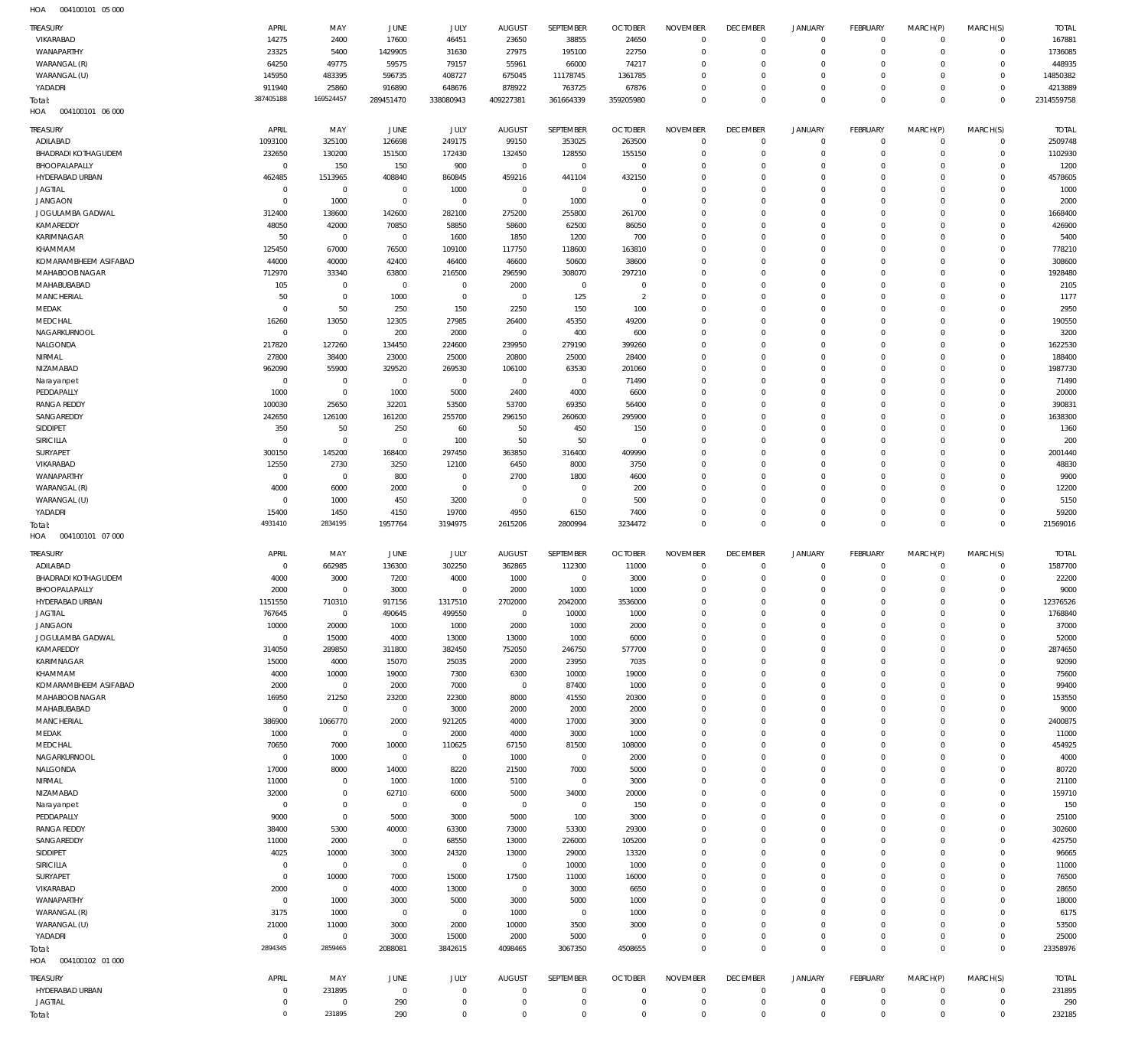004100102 02 000 HOA

| <b>TREASURY</b>                   | APRIL                  | MAY                    | JUNE                  | JULY                   | <b>AUGUST</b>           | SEPTEMBER                 | <b>OCTOBER</b>     | <b>NOVEMBER</b>            | <b>DECEMBER</b>         | <b>JANUARY</b>             | <b>FEBRUARY</b>      | MARCH(P)                | MARCH(S)                | <b>TOTAL</b>         |
|-----------------------------------|------------------------|------------------------|-----------------------|------------------------|-------------------------|---------------------------|--------------------|----------------------------|-------------------------|----------------------------|----------------------|-------------------------|-------------------------|----------------------|
| JOGULAMBA GADWAL                  | 96100                  | 81620                  | 131740                | 254650                 | 415670                  | 359040                    | 851670             | $\mathbf 0$                | $^{\circ}$              | $\mathbf 0$                | $\overline{0}$       | $\mathbf 0$             | $\mathbf 0$             | 2190490              |
| MAHABUBABAD                       | 43685                  | $\,0\,$                | $^{\circ}$            | $\,0\,$                | $^{\circ}$              | $\,0\,$                   | $\overline{0}$     | $\mathbf 0$                | $\Omega$                | $\mathbf 0$                | $\Omega$             | $\mathbf 0$             | $\mathbf 0$             | 43685                |
| MEDCHAL                           | $\Omega$               | 530                    | $\Omega$              | $\mathbf 0$            | $\Omega$                | $\mathbf 0$               | $\Omega$           | $\Omega$                   | $\Omega$                | $\mathbf 0$                | $\Omega$             | $\Omega$                | $\Omega$                | 530                  |
| PEDDAPALLY                        | $\Omega$               | $\mathbf 0$            | $\overline{0}$        | $\mathbf 0$            | $\Omega$                | $\mathbf 0$               | 600                | $\mathbf 0$                | $\mathbf 0$             | $\mathbf 0$                | $\Omega$             | $\mathbf 0$             | $\mathbf 0$             | 600                  |
| Total:                            | 139785                 | 82150                  | 131740                | 254650                 | 415670                  | 359040                    | 852270             | $\Omega$                   | $\Omega$                | $\mathbf 0$                | $\Omega$             | $\Omega$                | $\Omega$                | 2235305              |
| 004100102 03 000<br>HOA           |                        |                        |                       |                        |                         |                           |                    |                            |                         |                            |                      |                         |                         |                      |
| <b>TREASURY</b>                   | APRIL                  | MAY                    | JUNE                  | JULY                   | <b>AUGUST</b>           | SEPTEMBER                 | <b>OCTOBER</b>     | <b>NOVEMBER</b>            | <b>DECEMBER</b>         | <b>JANUARY</b>             | <b>FEBRUARY</b>      | MARCH(P)                | MARCH(S)                | <b>TOTAL</b>         |
| ADILABAD                          | 3000995                | 2682159                | 1271930               | 5480770                | 11630090                | 1819065                   | 4619865            | $\mathbf 0$                | $^{\circ}$              | $^{\circ}$                 | $\Omega$             | $\mathbf 0$             | $\circ$                 | 30504874             |
| <b>BHADRADI KOTHAGUDEM</b>        | 4159185                | 2776739                | 1230590               | 4125680                | 16776730                | 2324150                   | 3492475            | $\Omega$                   | $\Omega$                | $\mathbf 0$                | $\Omega$             | $\Omega$                | $\mathbf 0$             | 34885549             |
| BHOOPALAPALLY                     | 225190                 | 329435                 | 183370                | $\mathbf 0$            | 222650                  | 93910                     | 162540             | $\Omega$                   | $\Omega$                | $\Omega$                   | $\Omega$             | $\Omega$                | $\Omega$                | 1217095              |
| HYDERABAD URBAN                   | 110545320              | 90887075               | 38767335              | 186855200              | 461254088               | 95073200                  | 304227196          | $\Omega$                   | $\Omega$                | $\Omega$                   | $\Omega$             | $\Omega$                | $\Omega$                | 1287609414           |
| <b>JAGTIAL</b>                    | 1269300                | 997190                 | 1191980               | 973080                 | 4194240                 | 1313080                   | 1669255            | $\Omega$                   | $\Omega$                | $\Omega$                   | $\Omega$             | $\Omega$                | $\Omega$                | 11608125             |
| <b>JANGAON</b>                    | 761600                 | 836515                 | 150840                | 104720                 | 3495660                 | 774860                    | 855145             | $\Omega$                   | $\Omega$                | $\Omega$                   | $\Omega$             | $\Omega$                | $\Omega$                | 6979340              |
| JOGULAMBA GADWAL<br>KAMAREDDY     | 4029840<br>2035105     | 926570<br>1056565      | 932420<br>1360420     | 1852655<br>3135970     | 1675260<br>6972670      | 1591740<br>2001890        | 2809585<br>2691750 | $\Omega$<br>$\Omega$       | $\Omega$<br>$\Omega$    | $\Omega$<br>$\Omega$       | $\Omega$<br>$\Omega$ | $\Omega$<br>$\Omega$    | $\Omega$<br>$\Omega$    | 13818070<br>19254370 |
| KARIMNAGAR                        | 1375520                | 525040                 | 2100130               | 1305710                | 21404704                | 173810                    | 5945925            | $\Omega$                   | $\Omega$                | $\Omega$                   | $\Omega$             | $\Omega$                | $\Omega$                | 32830839             |
| KHAMMAM                           | 2026020                | 777045                 | 797360                | 8727175                | 18925080                | 3437720                   | 4042506            | $\Omega$                   | $\Omega$                | $\Omega$                   | $\Omega$             | $\Omega$                | $\Omega$                | 38732906             |
| KOMARAMBHEEM ASIFABAD             | 1064295                | 923810                 | 1502930               | 1653860                | 3832020                 | 1580420                   | 1253130            | $\Omega$                   | $\Omega$                | $\Omega$                   | $\Omega$             | $\Omega$                | $\Omega$                | 11810465             |
| MAHABOOB NAGAR                    | 1102020                | 10741215               | 609850                | 3597275                | 837710                  | 15906540                  | 2477890            | $\Omega$                   | $\Omega$                | $\Omega$                   | $\Omega$             | $\Omega$                | $\Omega$                | 35272500             |
| MAHABUBABAD                       | 1370113                | 82285                  | 103410                | 1161995                | 2234055                 | 218650                    | 288930             | $\Omega$                   | $\Omega$                | $\Omega$                   | $\Omega$             | $\Omega$                | $\Omega$                | 5459438              |
| MANCHERIAL                        | 1989220                | 1870200                | 299375                | 1168122                | 1808110                 | 1660700                   | 3130957            | $\Omega$                   | $\Omega$                | $\Omega$                   | $\Omega$             | $\Omega$                | $\Omega$                | 11926684             |
| MEDAK                             | 231890                 | 1278784                | 1075350               | 405045                 | 719850                  | 3898885                   | 1194810            | $\Omega$                   | $\Omega$                | $\Omega$                   | $\Omega$             | $\Omega$                | $\Omega$                | 8804614              |
| MEDCHAL                           | 1919180                | 5686820                | 679408                | 3897860                | 11165270                | 2432485                   | 9375062            | $\Omega$                   | $\Omega$                | $\Omega$                   | $\Omega$             | $\Omega$                | $\Omega$                | 35156085             |
| NAGARKURNOOL                      | 393750                 | 203050                 | 227950                | 173000                 | 446770                  | 411550                    | 310150             | $\Omega$                   | $\Omega$                | $\Omega$                   | $\Omega$             | $\Omega$                | $\Omega$                | 2166220              |
| NALGONDA                          | 9084125                | 4222578                | 2812885               | 7666110                | 27601098                | 3789015                   | 11627065           | $\Omega$                   | $\Omega$                | $\Omega$                   | $\Omega$             | $\Omega$                | $\Omega$                | 66802876             |
| NIRMAL                            | 731760                 | 487360                 | 1155295               | 1118900                | 613535                  | 369380                    | 1453730            | $\Omega$                   | $\Omega$                | $\Omega$                   | $\Omega$             | $\Omega$                | $\Omega$                | 5929960              |
| NIZAMABAD                         | 2255150                | 494465                 | 4591810               | 2800385                | 19467821                | 3333760                   | 5060790            | $\Omega$                   | $\Omega$                | $\Omega$                   | $\Omega$             | $\Omega$                | $\Omega$                | 38004181             |
| Narayanpet<br>PEDDAPALLY          | $\mathbf 0$<br>2161365 | $\mathbf 0$<br>3406920 | $^{\circ}$<br>2615610 | $\mathbf 0$<br>1695077 | $\mathbf 0$<br>17150854 | $\overline{0}$<br>3200014 | 602392<br>1887766  | $\Omega$<br>$\Omega$       | $\Omega$<br>$\Omega$    | $\Omega$<br>$\Omega$       | $\Omega$<br>$\Omega$ | $\Omega$<br>$\Omega$    | $\Omega$<br>$\Omega$    | 602392<br>32117606   |
| <b>RANGA REDDY</b>                | 3229270                | 3956765                | 1368035               | 3419175                | 12353290                | 3564530                   | 5115410            | $\Omega$                   | $\Omega$                | $\Omega$                   | $\Omega$             | $\Omega$                | $\Omega$                | 33006475             |
| SANGAREDDY                        | 5453455                | 29828995               | 2350860               | 7571415                | 11283875                | 2292967                   | 21232215           | $\Omega$                   | $\Omega$                | $\Omega$                   | $\Omega$             | $\Omega$                | $\Omega$                | 80013782             |
| SIDDIPET                          | 912870                 | 660645                 | 4885260               | 571060                 | 1320820                 | 348715                    | 833105             | $\Omega$                   | $\Omega$                | $\Omega$                   | $\Omega$             | $\Omega$                | $\Omega$                | 9532475              |
| <b>SIRICILLA</b>                  | 204120                 | 270480                 | 225870                | 1600035                | 603785                  | 451700                    | 148340             | $\Omega$                   | $\Omega$                | $\Omega$                   | $\Omega$             | $\Omega$                | $\Omega$                | 3504330              |
| SURYAPET                          | 13163705               | 1075490                | 4232000               | 3715035                | 4941170                 | 30473125                  | 4083610            | $\Omega$                   | $\Omega$                | $\Omega$                   | $\Omega$             | $\Omega$                | $\Omega$                | 61684135             |
| VIKARABAD                         | 398297                 | 173400                 | 162645                | 314670                 | 281532                  | 268760                    | 823670             | $\Omega$                   | $\Omega$                | $\Omega$                   | $\Omega$             | $\Omega$                | $\Omega$                | 2422974              |
| WANAPARTHY                        | 124610                 | 7680                   | 3738535               | 223340                 | 297320                  | 6304287                   | 338941             | $\Omega$                   | $\Omega$                | $\Omega$                   | $\Omega$             | $\Omega$                | $\Omega$                | 11034713             |
| WARANGAL (R)                      | 275450                 | 135520                 | 61890                 | 189115                 | 95435                   | 99100                     | 558975             | $\Omega$                   | $\Omega$                | $\Omega$                   | $\Omega$             | $\Omega$                | $\Omega$                | 1415485              |
| WARANGAL (U)                      | 826440                 | 375270                 | 3251375               | 515580                 | 2263820                 | 330840                    | 3216485            | $\Omega$                   | $\Omega$                | $\Omega$                   | $\Omega$             | $\Omega$                | $\Omega$                | 10779810             |
| YADADRI                           | 1265025                | 318490                 | 2081665               | 1202875                | 877400                  | 1773750                   | 607080             | $\Omega$                   | $\mathbf 0$             | $\mathbf 0$                | $\Omega$             | $\Omega$                | $\Omega$                | 8126285              |
| Total:                            | 177584185              | 167994555              | 86018383              | 257220889              | 666746712               | 191312598                 | 406136745          | $\Omega$                   | $\Omega$                | $\Omega$                   | $\Omega$             | $\Omega$                | $\Omega$                | 1953014067           |
|                                   |                        |                        |                       |                        |                         |                           |                    |                            |                         |                            |                      |                         |                         |                      |
| 004100102 04 000<br>HOA           |                        |                        |                       |                        |                         |                           |                    |                            |                         |                            |                      |                         |                         |                      |
| TREASURY                          | APRIL                  | MAY                    | JUNE                  | JULY                   | <b>AUGUST</b>           | SEPTEMBER                 | <b>OCTOBER</b>     | <b>NOVEMBER</b>            | <b>DECEMBER</b>         | <b>JANUARY</b>             | <b>FEBRUARY</b>      | MARCH(P)                | MARCH(S)                | <b>TOTAL</b>         |
| ADILABAD                          | 1623240                | 296710                 | 844025                | 1866940                | 2556990                 | 1943925                   | 1548275            | $^{\circ}$                 | $\mathbf 0$             | $^{\circ}$                 | $\overline{0}$       | $\mathbf 0$             | $\mathbf 0$             | 10680105             |
| <b>BHADRADI KOTHAGUDEM</b>        | 3223285                | 1566120                | 1190700               | 3774827                | 2360855                 | 1651735                   | 2079560            | $\mathbf 0$                | $\Omega$                | $\mathbf 0$                | $\Omega$             | $\mathbf 0$             | $^{\circ}$              | 15847082             |
| BHOOPALAPALLY                     | 165300                 | 680140                 | 313630                | $\mathbf 0$            | 848458                  | 1878810                   | 376420             | $\Omega$                   | $\Omega$                | $\mathbf 0$                | $\Omega$             | $\Omega$                | $\Omega$                | 4262758              |
| HYDERABAD URBAN                   | 2708843034             | 1430135013             | 1911620384            | 2207780813             | 2757819829              | 2212925794                | 2666434007         | $\mathbf 0$                | $\Omega$                | $\mathbf 0$                | $\Omega$             | $\Omega$                | $^{\circ}$              | 15895558874          |
| <b>JAGTIAL</b>                    | 722280                 | 399185                 | 456470                | 1372150                | 956220                  | 1021020                   | 1395030            | $\Omega$                   | $\Omega$                | $\Omega$                   | $\Omega$             | $\Omega$                | $\Omega$                | 6322355              |
| <b>JANGAON</b>                    | 102760                 | 103910                 | 396990                | 184130                 | 204160                  | 424491                    | 399330             | $\mathbf 0$                | -0                      | $\Omega$                   | 0                    | $\Omega$                | $\Omega$                | 1815771              |
| JOGULAMBA GADWAL                  | 1008180                | 460930                 | 2537055               | 739210                 | 873680                  | 1817804                   | 1458190            | $\mathbf 0$                | $\Omega$                | $\mathbf 0$                | $\Omega$             | $\mathbf 0$             | $\Omega$                | 8895049              |
| KAMAREDDY                         | 503866                 | 162810                 | 161020                | 269840                 | 553770                  | 903840                    | 608830             | $\mathbf 0$<br>$\mathbf 0$ | $\mathbf 0$<br>$\Omega$ | $\mathbf 0$<br>$\mathbf 0$ | $\Omega$<br>$\Omega$ | $\Omega$<br>$\Omega$    | $\Omega$<br>$\Omega$    | 3163976              |
| KARIMNAGAR<br>KHAMMAM             | 3502690<br>2243635     | 2525130<br>837155      | 2118375<br>1341683    | 2997680<br>3438820     | 4809751<br>1731441      | 5252438<br>2178680        | 3466050<br>2041070 | $\mathbf 0$                | $\Omega$                | $\mathbf 0$                | $\Omega$             | $\Omega$                | $\Omega$                | 24672114<br>13812484 |
| KOMARAMBHEEM ASIFABAD             | 197390                 | 7450                   | 237940                | 392510                 | 211130                  | 493000                    | 208669             | $\mathbf 0$                | $\Omega$                | $\mathbf 0$                | $\Omega$             | $\Omega$                | $\Omega$                | 1748089              |
| MAHABOOB NAGAR                    | 703530                 | 245710                 | 352390                | 456255                 | 831590                  | 4397170                   | 704300             | $\mathbf 0$                | $\Omega$                | $\mathbf 0$                | $\Omega$             | $\Omega$                | $\Omega$                | 7690945              |
| MAHABUBABAD                       | 278770                 | 100775                 | 333050                | 336728                 | 388930                  | 326065                    | 230345             | $\mathbf 0$                | $\Omega$                | $\mathbf 0$                | $\Omega$             | $\Omega$                | $\Omega$                | 1994663              |
| MANCHERIAL                        | 673980                 | 488870                 | 430475                | 958656                 | 1524910                 | 1635445                   | 875350             | $\mathbf 0$                | $\Omega$                | $\mathbf 0$                | $\Omega$             | $\Omega$                | $\Omega$                | 6587686              |
| MEDAK                             | 361340                 | 126410                 | 267018                | 209460                 | 388410                  | 563160                    | 614970             | $\mathbf 0$                | $\Omega$                | $\Omega$                   | $\Omega$             | $\Omega$                | $\Omega$                | 2530768              |
| MEDCHAL                           | 9639572                | 8203057                | 7717330               | 10299147               | 10817837                | 16155376                  | 8602598            | $\mathbf 0$                | $\Omega$                | $\mathbf 0$                | $\Omega$             | $\Omega$                | $\Omega$                | 71434917             |
| NAGARKURNOOL                      | 238240                 | 135640                 | 294890                | 317585                 | 515350                  | 386910                    | 240310             | $\mathbf 0$                | $\Omega$                | $\Omega$                   | $\Omega$             | $\Omega$                | $\Omega$                | 2128925              |
| NALGONDA                          | 1732650                | 1431000                | 1718100               | 3274529                | 3095130                 | 2144930                   | 1694950            | $\mathbf 0$                | $\Omega$                | $\mathbf 0$                | $\Omega$             | $\Omega$                | $\Omega$                | 15091289             |
| NIRMAL                            | 301170                 | 439535                 | 301060                | 655600                 | 654840                  | 384470                    | 367310             | $\mathbf 0$                | $\Omega$                | $\mathbf 0$                | $\Omega$             | $\Omega$                | $\Omega$                | 3103985              |
| NIZAMABAD                         | 3967635                | 205620                 | 2960435               | 3196173                | 2790198                 | 2804412                   | 2925705            | $\mathbf 0$                | $\Omega$                | $\mathbf 0$                | $\Omega$             | $\Omega$                | $\Omega$                | 18850178             |
| Narayanpet                        | $\mathbf 0$            | $\,0\,$                | $\mathbf{0}$          | $\,0\,$                | $\,0\,$                 | $\,0\,$                   | 320490             | $\mathbf 0$                | $\Omega$                | $\mathbf 0$                | $\Omega$             | $\Omega$                | $\Omega$                | 320490               |
| PEDDAPALLY<br><b>RANGA REDDY</b>  | 812510<br>17931113     | 190190                 | 578164                | 509635                 | 807309                  | 1696043                   | 326055<br>20146483 | $\mathbf 0$<br>$\mathbf 0$ | $\Omega$<br>$\Omega$    | $\mathbf 0$<br>$\Omega$    | $\Omega$<br>$\Omega$ | $\Omega$<br>$\Omega$    | $\Omega$<br>$\Omega$    | 4919906<br>110057677 |
| SANGAREDDY                        | 1705720                | 8105172<br>537180      | 4738924<br>937326     | 14503196<br>7058792    | 16033316<br>2331248     | 28599473<br>3105078       | 2094300            | $\mathbf 0$                | $\Omega$                | $\mathbf 0$                | $\Omega$             | $\Omega$                | $\Omega$                | 17769644             |
| SIDDIPET                          | 285536                 | 263080                 | 768405                | 2732349                | 491375                  | 488245                    | 592930             | $\mathbf 0$                | $\Omega$                | $\Omega$                   | $\Omega$             | $\Omega$                | $\Omega$                | 5621920              |
| SIRICILLA                         | 478060                 | 130070                 | 176930                | 1671465                | 424120                  | 959855                    | 300100             | $\mathbf 0$                | $\Omega$                | $\mathbf 0$                | $\Omega$             | $\Omega$                | $\Omega$                | 4140600              |
| SURYAPET                          | 603951                 | 224770                 | 441140                | 1064920                | 2290260                 | 1381340                   | 677320             | $\mathbf 0$                | $\Omega$                | $\Omega$                   | $\Omega$             | $\Omega$                | $\Omega$                | 6683701              |
| VIKARABAD                         | 224000                 | 6580                   | 337980                | 295440                 | 437610                  | 404190                    | 312960             | $\mathbf 0$                | $\Omega$                | $\mathbf 0$                | $\Omega$             | $\Omega$                | $\Omega$                | 2018760              |
| WANAPARTHY                        | 306445                 | 98836                  | 256940                | 98670                  | 203034                  | 167200                    | 799490             | $\mathbf 0$                | $\Omega$                | $\mathbf 0$                | $\Omega$             | $\Omega$                | $\Omega$                | 1930615              |
| WARANGAL (R)                      | 106960                 | 178140                 | 189010                | 180210                 | 195510                  | 372770                    | 720140             | $\mathbf 0$                | $\Omega$                | $\Omega$                   | $\Omega$             | $\Omega$                | $\Omega$                | 1942740              |
| WARANGAL (U)                      | 1810858                | 1655180                | 3262450               | 2069000                | 2896380                 | 1215040                   | 3572995            | $\mathbf 0$                | $\Omega$                | $\mathbf 0$                | $\Omega$             | $\Omega$                | $\Omega$                | 16481903             |
| YADADRI                           | 358100                 | 175100                 | 328820                | 1836500                | 9913100                 | 1724850                   | 575750             | $\mathbf 0$                | $\mathbf 0$             | $\mathbf 0$                | $\Omega$             | $\mathbf 0$             | $\mathbf 0$             | 14912220             |
| Total:                            | 2764655800             | 1460115468             | 1947609109            | 2274541230             | 2829956741              | 2299403559                | 2726710282         | $\mathbf 0$                | $\mathbf 0$             | $\mathbf 0$                | $\Omega$             | $\mathbf 0$             | $\Omega$                | 16302992189          |
| 004100102 05 000<br>HOA           |                        |                        |                       |                        |                         |                           |                    |                            |                         |                            |                      |                         |                         |                      |
| TREASURY                          | APRIL                  | MAY                    | JUNE                  | JULY                   | <b>AUGUST</b>           | SEPTEMBER                 | <b>OCTOBER</b>     | <b>NOVEMBER</b>            | <b>DECEMBER</b>         | <b>JANUARY</b>             | <b>FEBRUARY</b>      | MARCH(P)                | MARCH(S)                | <b>TOTAL</b>         |
| ADILABAD                          | 250                    | $\,0\,$                | 750                   | 1250                   | 400                     | 1300                      | 1200               | $\mathbf 0$                | $\mathbf 0$             | $\mathbf 0$                | $\Omega$             | $\Omega$                | $\mathbf 0$             | 5150                 |
| <b>BHADRADI KOTHAGUDEM</b>        | 27200                  | 5900                   | $\mathbf{0}$          | 21500                  | 12800                   | 6500                      | 16500              | $\mathbf 0$                | $\Omega$                | $\mathbf{0}$               | $\Omega$             | $\Omega$                | $\mathbf 0$             | 90400                |
| HYDERABAD URBAN<br><b>JAGTIAL</b> | 3827940<br>21600       | 1216450<br>$\mathbb O$ | 2884750<br>11900      | 3873180<br>12500       | 4960060<br>16150        | 4648400<br>13850          | 4854280<br>18200   | $\mathbf 0$<br>$\mathbf 0$ | 0<br>$\Omega$           | $\mathbf 0$<br>$\mathbf 0$ | 0<br>$\Omega$        | $\mathbf 0$<br>$\Omega$ | $\mathbf 0$<br>$\Omega$ | 26265060<br>94200    |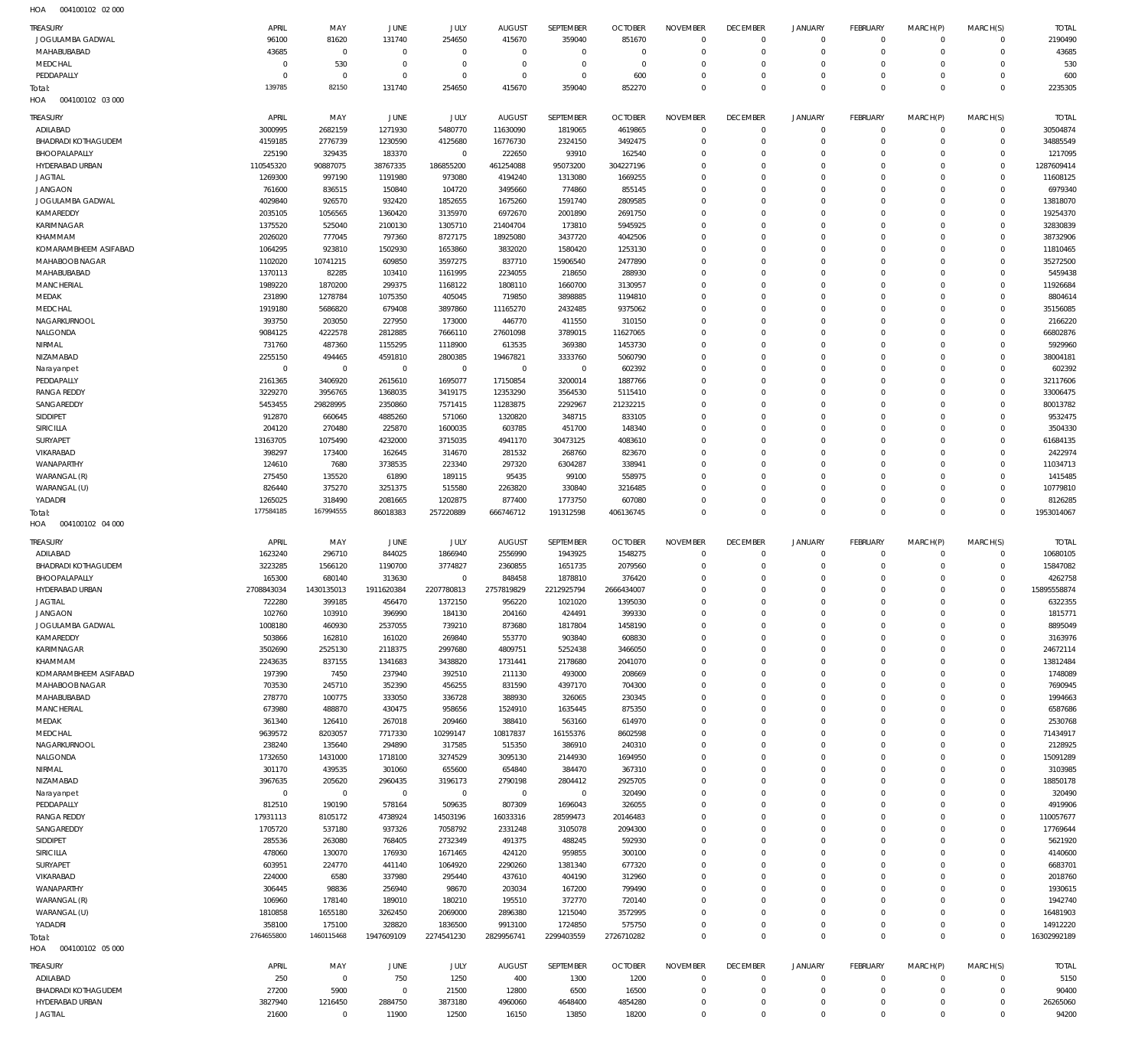004100102 05 000 HOA

| TREASURY                         | APRIL                     | MAY                         | <b>JUNE</b>                  | JULY                       | <b>AUGUST</b>              | SEPTEMBER                  | <b>OCTOBER</b>                   | <b>NOVEMBER</b>               | <b>DECEMBER</b>                  | <b>JANUARY</b>             | FEBRUARY                     | MARCH(P)             | MARCH(S)             | <b>TOTAL</b>       |
|----------------------------------|---------------------------|-----------------------------|------------------------------|----------------------------|----------------------------|----------------------------|----------------------------------|-------------------------------|----------------------------------|----------------------------|------------------------------|----------------------|----------------------|--------------------|
| <b>JANGAON</b>                   | 600                       | 800                         | 200                          | 3700                       | 4525                       | 3150                       | 4600                             | $^{\circ}$                    | $\overline{0}$                   | $\overline{0}$             | $\mathbf 0$                  | $\Omega$             | $\Omega$             | 17575              |
| JOGULAMBA GADWAL                 | $\overline{0}$            | $\overline{0}$              | $\overline{0}$               | $\mathbf 0$                | $\mathbf 0$                | $\mathbf 0$                | 14150                            | $\overline{0}$                | $\overline{0}$                   | $^{\circ}$                 | $\mathbf{0}$                 | $\Omega$             | $\Omega$             | 14150              |
| KAMAREDDY<br>KARIMNAGAR          | 11900<br>21700            | 9300<br>$\mathbf 0$         | 15500<br>8050                | 14075<br>14700             | 29700<br>46200             | 14950<br>700               | 10700<br>2300                    | $^{\circ}$<br>$\Omega$        | $\overline{0}$<br>$\Omega$       | $^{\circ}$<br>$\Omega$     | $\mathbf{0}$<br>$\mathbf{0}$ | $\Omega$             | $\Omega$<br>$\Omega$ | 106125<br>93650    |
| KHAMMAM                          | $\overline{0}$            | $\mathbf 0$                 | $\overline{0}$               | 84550                      | 15050                      | 7000                       | 10000                            | $^{\circ}$                    | $\overline{0}$                   | $^{\circ}$                 | $\mathbf 0$                  |                      | $\Omega$             | 116600             |
| KOMARAMBHEEM ASIFABAD            | 1400                      | $\mathbf 0$                 | $\overline{0}$               | $\mathbf 0$                | $\overline{0}$             | $\overline{0}$             | 900                              | $\Omega$                      | $\Omega$                         | $\Omega$                   | $\mathbf 0$                  |                      | $\Omega$             | 2300               |
| MAHABOOB NAGAR                   | 250                       | 6500                        | 83660                        | 3775                       | $\mathbf 0$                | $\mathbf 0$                | 500                              | $\Omega$                      | $\overline{0}$                   | $^{\circ}$                 | $\mathbf 0$                  | $\Omega$             | $\Omega$             | 94685              |
| MAHABUBABAD                      | 5900                      | $\mathbf 0$                 | $\overline{0}$               | 1500                       | 1650                       | $\overline{0}$             | $\overline{0}$                   | $\Omega$                      | $\Omega$                         | $\Omega$                   | $\Omega$                     |                      | $\Omega$             | 9050               |
| MANCHERIAL                       | 450                       | 250                         | 2050                         | 600                        | 200                        | 850                        | 500                              | $\Omega$                      | $\overline{0}$                   | $^{\circ}$                 | $\mathbf 0$                  | $\Omega$             | $\Omega$             | 4900               |
| MEDAK                            | $\overline{0}$            | 30550                       | 8150                         | 4400                       | 7850                       | 12100                      | 8300                             | $\mathbf 0$                   | $^{\circ}$                       | $\Omega$                   | $\mathbf{0}$                 |                      | $\Omega$             | 71350              |
| MEDCHAL                          | 1675                      | 400                         | 2200                         | 3500                       | 2600                       | 500                        | 625                              | $\Omega$                      | $\overline{0}$                   | $^{\circ}$                 | $\mathbf{0}$                 |                      | $\Omega$             | 11500              |
| NALGONDA<br>NIRMAL               | 23300<br>$\overline{0}$   | 18700<br>$\mathbf 0$        | 13450<br>4750                | 20650<br>125               | 22400<br>400               | 6200<br>$\,0\,$            | 27300<br>$\overline{0}$          | $\Omega$<br>$\Omega$          | $\Omega$<br>$\overline{0}$       | $\Omega$<br>0              | $\mathbf{0}$<br>$\mathbf{0}$ | $\Omega$             | $\Omega$<br>$\Omega$ | 132000<br>5275     |
| NIZAMABAD                        | 48100                     | $\mathbf 0$                 | 16850                        | 31350                      | 44730                      | 44300                      | 68200                            | $\mathbf 0$                   | $^{\circ}$                       | $\Omega$                   | $\mathbf{0}$                 | $\Omega$             | $\Omega$             | 253530             |
| PEDDAPALLY                       | 114950                    | 26000                       | 44650                        | 9750                       | 8450                       | 5900                       | $\overline{0}$                   | $\Omega$                      | $\overline{0}$                   | - 0                        | $\mathbf{0}$                 |                      | $\Omega$             | 209700             |
| <b>RANGA REDDY</b>               | $\overline{0}$            | $\mathbf 0$                 | $\overline{0}$               | 5050                       | 200                        | 1000                       | $\overline{0}$                   | $\Omega$                      | $\Omega$                         | $\Omega$                   | $\Omega$                     | $\Omega$             | $\Omega$             | 6250               |
| SANGAREDDY                       | $\overline{0}$            | 76100                       | 750                          | 75850                      | 34750                      | $\overline{0}$             | 19850                            | $\mathbf 0$                   | $\overline{0}$                   | $^{\circ}$                 | $\mathbf{0}$                 |                      | $\Omega$             | 207300             |
| SIDDIPET                         | 250                       | 200                         | 100100                       | 500                        | 1400                       | 600                        | 500                              | $\Omega$                      | $\Omega$                         | $\Omega$                   | $\Omega$                     |                      | $\Omega$             | 103550             |
| SIRICILLA                        | $\overline{0}$            | $\mathbf 0$                 | $\overline{0}$               | 67150                      | 900                        | 1000                       | $\overline{0}$                   | $\Omega$                      | $\overline{0}$                   | $^{\circ}$                 | $\mathbf{0}$                 | $\Omega$             | $\Omega$             | 69050              |
| SURYAPET<br>VIKARABAD            | 54050<br>25               | $\mathbf 0$<br>$\mathbf 0$  | 8300<br>$\overline{0}$       | 200<br>$\overline{0}$      | 14950<br>$\,0\,$           | 41300<br>$\mathbf 0$       | $\overline{0}$<br>$\overline{0}$ | $\Omega$<br>$\Omega$          | $\Omega$<br>$\overline{0}$       | $\Omega$<br>$^{\circ}$     | $\Omega$<br>$\mathbf{0}$     | $\Omega$             | $\Omega$<br>$\Omega$ | 118800<br>25       |
| WANAPARTHY                       | $\overline{0}$            | $\mathbf 0$                 | 13400                        | 1000                       | 200                        | $\overline{0}$             | $\overline{0}$                   | $\Omega$                      | $^{\circ}$                       | $\Omega$                   | $\mathbf{0}$                 |                      | $\Omega$             | 14600              |
| WARANGAL (R)                     | $\overline{0}$            | $\mathbf 0$                 | 14525                        | $\mathbf 0$                | $\,0\,$                    | 111160                     | 9730                             | $\Omega$                      | $\overline{0}$                   | $^{\circ}$                 | $\mathbf{0}$                 |                      | $\Omega$             | 135415             |
| WARANGAL (U)                     | 2050                      | 6600                        | 15650                        | 6350                       | 6500                       | 5900                       | 15300                            | $\Omega$                      | $^{\circ}$                       | $^{\circ}$                 | $\mathbf{0}$                 | $\Omega$             | $\Omega$             | 58350              |
| YADADRI                          | 22450                     | $\mathbf 0$                 | 18000                        | 18250                      | 27250                      | 22100                      | 1400                             | $\Omega$                      | $\overline{0}$                   | $^{\circ}$                 | $\mathbf{0}$                 | $\Omega$             | $\Omega$             | 109450             |
| Total:                           | 4186040                   | 1397750                     | 3267635                      | 4275455                    | 5259315                    | 4948760                    | 5085035                          | $\Omega$                      | $\overline{0}$                   | $\overline{0}$             | $\mathbf{0}$                 | $\Omega$             | $\Omega$             | 28419990           |
| 004100800 81 001<br>HOA          |                           |                             |                              |                            |                            |                            |                                  |                               |                                  |                            |                              |                      |                      |                    |
| TREASURY                         | APRIL                     | MAY                         | JUNE                         | JULY                       | <b>AUGUST</b>              | SEPTEMBER                  | <b>OCTOBER</b>                   | <b>NOVEMBER</b>               | <b>DECEMBER</b>                  | <b>JANUARY</b>             | FEBRUARY                     | MARCH(P)             | MARCH(S)             | <b>TOTAL</b>       |
| HYDERABAD URBAN                  | $\overline{0}$            | $\mathbf{0}$                | $\mathbf 0$                  | $\mathbf 0$                | $\overline{0}$             | 105742                     | 400                              | $\Omega$                      | $^{\circ}$                       | $^{\circ}$                 | $^{\circ}$                   | $\Omega$             | $\Omega$             | 106142             |
| KAMAREDDY                        | $\overline{0}$            | $\mathbf 0$                 | $\overline{0}$               | $^{\circ}$                 | $\mathbf 0$                | $^{\circ}$                 | 8983                             | $^{\circ}$                    | $\mathbf 0$                      | $^{\circ}$                 | $\mathbf{0}$                 | $\Omega$             | $\Omega$             | 8983               |
| MEDCHAL                          | 87520                     | $\mathbf 0$                 | $\mathbf{0}$                 | $\mathbf 0$                | $\overline{0}$             | $\mathbf 0$                | $^{\circ}$                       | $\Omega$                      | $^{\circ}$                       | $^{\circ}$                 | $^{\circ}$                   |                      | $\Omega$             | 87520              |
| Narayanpet<br>SANGAREDDY         | $\overline{0}$<br>4692    | $\mathbf 0$<br>$\mathbf{0}$ | $\mathbf{0}$<br>$\mathbf{0}$ | $\mathbf 0$<br>$\mathbf 0$ | $\mathbf 0$<br>$\mathbf 0$ | $^{\circ}$<br>$\mathbf{0}$ | 4500<br>$^{\circ}$               | $\Omega$<br>$\Omega$          | $\Omega$<br>$\Omega$             | $\Omega$<br>$\Omega$       | $\Omega$<br>$^{\circ}$       | $\Omega$<br>$\Omega$ | $\Omega$<br>$\Omega$ | 4500<br>4692       |
| SIDDIPET                         | 23425                     | 5200                        | 1708400                      | 20150                      | 18250                      | 19425                      | 20900                            | $\Omega$                      | $\Omega$                         | $\Omega$                   | $\Omega$                     | $\Omega$             | $\Omega$             | 1815750            |
| VIKARABAD                        | 600                       | 100                         | 400                          | 700                        | 800                        | 100                        | 100                              | $\Omega$                      | $\overline{0}$                   | $\overline{0}$             | $\mathbf{0}$                 | $\Omega$             | $\Omega$             | 2800               |
| Total:                           | 116237                    | 5300                        | 1708800                      | 20850                      | 19050                      | 125267                     | 34883                            | $\Omega$                      | $\Omega$                         | $\Omega$                   | $\Omega$                     | $\Omega$             | $\Omega$             | 2030387            |
| 004100800 81 800<br>HOA          |                           |                             |                              |                            |                            |                            |                                  |                               |                                  |                            |                              |                      |                      |                    |
| TREASURY                         | APRIL                     | MAY                         | JUNE                         | JULY                       | <b>AUGUST</b>              | SEPTEMBER                  | <b>OCTOBER</b>                   | <b>NOVEMBER</b>               | <b>DECEMBER</b>                  | JANUARY                    | FEBRUARY                     | MARCH(P)             | MARCH(S)             | <b>TOTAL</b>       |
|                                  |                           |                             |                              |                            |                            |                            |                                  |                               |                                  |                            |                              |                      |                      |                    |
| ADILABAD                         | 124485                    | 125585                      | 95090                        | 107180                     | 358300                     | 193445                     | 543490                           | $\overline{0}$                | $\overline{0}$                   | $^{\circ}$                 | $^{\circ}$                   | $\Omega$             | $\Omega$             | 1547575            |
| <b>BHADRADI KOTHAGUDEM</b>       | 768575                    | 375545                      | 170625                       | 492935                     | 438075                     | 257965                     | 481265                           | $^{\circ}$                    | $\overline{0}$                   | $^{\circ}$                 | $\mathbf{0}$                 | $\Omega$             | $\mathbf 0$          | 2984985            |
| BHOOPALAPALLY                    | 5100                      | 1875                        | 3250                         | 4725                       | 3175                       | 3600                       | 3725                             | $\Omega$                      | $\overline{0}$                   | $\Omega$                   | $\mathbf{0}$                 | $\Omega$             | $\Omega$             | 25450              |
| HYDERABAD URBAN                  | 104685540                 | 43158990                    | 80398006                     | 91328580                   | 111618685                  | 93320120                   | 99740585                         | $\Omega$                      | $\overline{0}$                   | $^{\circ}$                 | $\mathbf{0}$                 |                      | $\Omega$             | 624250506          |
| <b>JAGTIAL</b>                   | 517820                    | 3300                        | 374120                       | 303495                     | 415680                     | 380210                     | 378240                           | $\Omega$                      | $\Omega$                         | $\Omega$                   | $\mathbf{0}$                 |                      | $\Omega$             | 2372865            |
| <b>JANGAON</b>                   | 98570                     | 63405                       | 19535                        | 12895                      | 101240                     | 72915                      | 77700                            | $\Omega$<br>$\Omega$          | $\overline{0}$<br>$\overline{0}$ | $^{\circ}$<br>$\Omega$     | $\mathbf{0}$<br>$\mathbf{0}$ | $\Omega$             | $\Omega$<br>$\Omega$ | 446260             |
| JOGULAMBA GADWAL<br>KAMAREDDY    | 406940<br>638255          | 185665<br>249145            | 215585<br>325370             | 397825<br>357575           | 404735<br>776345           | 390580<br>322185           | 632275<br>527650                 | $\Omega$                      | $\overline{0}$                   | $^{\circ}$                 | $\mathbf 0$                  | $\Omega$             | $\Omega$             | 2633605<br>3196525 |
| KARIMNAGAR                       | 358325                    | 8100                        | 493655                       | 168950                     | 925020                     | 20100                      | 812850                           | $\Omega$                      | $\overline{0}$                   | $\overline{0}$             | $\mathbf 0$                  | $\Omega$             | $\Omega$             | 2787000            |
| KHAMMAM                          | 185425                    | 87550                       | 107285                       | 810205                     | 434860                     | 302270                     | 334390                           | 0                             | - 0                              | 0                          | $\mathbf 0$                  |                      | $\Omega$             | 2261985            |
| KOMARAMBHEEM ASIFABAD            | 55125                     | 105030                      | 94095                        | 79260                      | 111270                     | 89250                      | 71095                            | $\mathbf 0$                   | $\overline{0}$                   | $\overline{0}$             | $\mathbb O$                  | $\Omega$             | $\Omega$             | 605125             |
| MAHABOOB NAGAR                   | 74365                     | 474915                      | 1129455                      | 182220                     | 80765                      | 528840                     | 44230                            | $\overline{0}$                | $\overline{0}$                   | $^{\circ}$                 | $\mathbb O$                  | $\Omega$             | $\Omega$             | 2514790            |
| MAHABUBABAD                      | 191620                    | 4275                        | 10525                        | 109365                     | 69225                      | 16825                      | 16475                            | $\overline{0}$                | $\overline{0}$                   | $^{\circ}$                 | $\mathbf{0}$                 | $\Omega$             | $\Omega$             | 418310             |
| MANCHERIAL                       | 131670                    | 113040                      | 9570                         | 108445                     | 14860                      | 889135                     | 112175                           | $^{\circ}$<br>$\Omega$        | $\overline{0}$<br>$\overline{0}$ | $^{\circ}$<br>$\Omega$     | $\mathbf{0}$<br>$\mathbf{0}$ | $\Omega$<br>$\Omega$ | $\Omega$<br>$\Omega$ | 1378895            |
| MEDAK<br>MEDCHAL                 | 15375<br>55365            | 686550<br>14485             | 251360<br>29730              | 83315<br>88515             | 227900<br>51425            | 264055<br>54390            | 211960<br>76425                  | $^{\circ}$                    | $\overline{0}$                   | $^{\circ}$                 | $\mathbf{0}$                 | $\Omega$             | $\Omega$             | 1740515<br>370335  |
| NAGARKURNOOL                     | 66175                     | 6600                        | 20100                        | 26675                      | 25450                      | 23100                      | 20650                            | $\mathbf 0$                   | $\overline{0}$                   | $\Omega$                   | $\mathbf{0}$                 | $\Omega$             | $\Omega$             | 188750             |
| NALGONDA                         | 910705                    | 721590                      | 416780                       | 827105                     | 975750                     | 556945                     | 987565                           | $\mathbf 0$                   | $\overline{0}$                   | $^{\circ}$                 | $\mathbf{0}$                 | $\Omega$             | $\Omega$             | 5396440            |
| NIRMAL                           | 124220                    | 53600                       | 49895                        | 151005                     | 41335                      | 36690                      | 169115                           | $\Omega$                      | $\Omega$                         | $\Omega$                   | $\mathbf{0}$                 | $\Omega$             | $\Omega$             | 625860             |
| NIZAMABAD                        | 830055                    | 39720                       | 636840                       | 656170                     | 889310                     | 730130                     | 815415                           | $\Omega$                      | $\overline{0}$                   | $^{\circ}$                 | $\mathbf{0}$                 | $\Omega$             | $\Omega$             | 4597640            |
| Narayanpet                       | $\mathbf 0$               | $\overline{0}$              | $\overline{0}$               | $\overline{0}$             | $\,0\,$                    | $\,0\,$                    | 75150                            | $\mathbf 0$                   | $\overline{0}$                   | $^{\circ}$                 | $\mathbf{0}$                 | $\Omega$             | $\Omega$             | 75150              |
| PEDDAPALLY                       | 156505                    | 37190                       | 771910                       | 236325                     | 345220                     | 35495                      | 20600                            | $\Omega$                      | $\overline{0}$                   | $^{\circ}$                 | $\mathbf{0}$                 | $\Omega$<br>$\Omega$ | $\Omega$<br>$\Omega$ | 1603245            |
| <b>RANGA REDDY</b><br>SANGAREDDY | 68430<br>305575           | 24160<br>1483110            | 52840<br>209025              | 93720<br>1763930           | 82130<br>1074065           | 76295<br>320770            | 92250<br>982930                  | $\mathbf 0$<br>$\Omega$       | $\overline{0}$<br>$\overline{0}$ | $^{\circ}$<br>$^{\circ}$   | $\mathbf{0}$<br>$\mathbf{0}$ | $\Omega$             | $\Omega$             | 489825<br>6139405  |
| SIDDIPET                         | 35                        | $\overline{0}$              | 13020                        | 105                        | 35                         | 70                         | $\,0\,$                          | $\overline{0}$                | $\overline{0}$                   | $^{\circ}$                 | $\mathbf{0}$                 | $\Omega$             | $\Omega$             | 13265              |
| SIRICILLA                        | 7650                      | 5425                        | 4075                         | 348325                     | 29750                      | 101230                     | 9350                             | $\Omega$                      | $\overline{0}$                   | $^{\circ}$                 | $\mathbf{0}$                 | $\Omega$             | $\Omega$             | 505805             |
| SURYAPET                         | 1753870                   | 180990                      | 715930                       | 380295                     | 953620                     | 1638690                    | 504345                           | $\Omega$                      | $\Omega$                         | $\Omega$                   | $\mathbf{0}$                 | $\Omega$             | $\Omega$             | 6127740            |
| VIKARABAD                        | 6375                      | 975                         | 6225                         | 18425                      | 5575                       | 8685                       | 12725                            | $\mathbf 0$                   | $\overline{0}$                   | $^{\circ}$                 | $\mathbf{0}$                 | $\Omega$             | $\Omega$             | 58985              |
| WANAPARTHY                       | 11860                     | 1875                        | 353845                       | 16310                      | 9125                       | 132695                     | 13225                            | $\Omega$                      | $\overline{0}$                   | $\Omega$                   | $\mathbf{0}$                 | $\Omega$             | $\Omega$             | 538935             |
| WARANGAL (R)                     | 14635                     | 9620                        | 19630                        | 10400                      | 8150                       | 12300                      | 12975                            | $\Omega$<br>$\Omega$          | $\overline{0}$<br>$\overline{0}$ | $^{\circ}$<br>$^{\circ}$   | $\mathbf{0}$<br>$\mathbf{0}$ | $\Omega$<br>$\Omega$ | $\Omega$<br>$\Omega$ | 87710              |
| WARANGAL (U)<br>YADADRI          | 14095<br>323035           | 3775<br>4150                | 329550<br>15520              | 120180<br>237610           | 251055<br>409690           | 252730<br>278660           | 540945<br>29470                  | $\mathbf 0$                   | $\mathbf 0$                      | $\mathbf 0$                | $\mathbb O$                  | $\Omega$             | $\Omega$             | 1512330<br>1298135 |
| Total:                           | 112905775                 | 48230235                    | 87342441                     | 99522065                   | 121131820                  | 101310370                  | 108351240                        | $\overline{0}$                | $\mathbb O$                      | $\mathbf 0$                | $\overline{0}$               | $\Omega$             | $\overline{0}$       | 678793946          |
| 004200106 01 000<br>HOA          |                           |                             |                              |                            |                            |                            |                                  |                               |                                  |                            |                              |                      |                      |                    |
| <b>TREASURY</b>                  | APRIL                     | MAY                         | JUNE                         | JULY                       | AUGUST                     | SEPTEMBER                  | <b>OCTOBER</b>                   | <b>NOVEMBER</b>               | <b>DECEMBER</b>                  | JANUARY                    | FEBRUARY                     | MARCH(P)             | MARCH(S)             | <b>TOTAL</b>       |
| <b>BHADRADI KOTHAGUDEM</b>       | $\overline{0}$            | $\mathbf 0$                 | $\overline{0}$               | $\mathbf 0$                | $\,0\,$                    | $\overline{0}$             | 178176                           | $\Omega$                      | $\overline{0}$                   | $^{\circ}$                 | $^{\circ}$                   | $\Omega$             | $\mathbf 0$          | 178176             |
| HYDERABAD URBAN                  | $\overline{0}$            | 29835470                    | $\overline{0}$               | $\mathbf{0}$               | 63468                      | $\mathbf 0$                | 15640                            | $\overline{0}$                | $\mathbf 0$                      | $\mathbf 0$                | $\mathbf{0}$                 | $\Omega$             | $\mathbf 0$          | 29914578           |
| KHAMMAM                          | $\mathbf 0$               | $\overline{0}$              | $\overline{0}$               | $\mathbf 0$                | 50000                      | $^{\circ}$                 | 81500                            | $\Omega$                      | $\overline{0}$                   | $^{\circ}$                 | $\mathbf{0}$                 | $\Omega$             | $\Omega$             | 131500             |
| NIZAMABAD                        | 378845                    | $\mathbf{0}$                | $\overline{0}$               | $\mathbf{0}$               | $\overline{0}$             | $\mathbf 0$                | $\overline{0}$                   | $\Omega$                      | $\mathbf 0$                      | $\overline{0}$             | $\mathbf{0}$                 | $\Omega$             | $\Omega$             | 378845             |
| <b>RANGA REDDY</b>               | 2530278                   | 13442087                    | 847265                       | 402846                     | 612266                     | 1964349                    | 1691686                          | $\Omega$                      | $\overline{0}$                   | $^{\circ}$                 | $\mathbf{0}$                 | $\Omega$<br>$\Omega$ | $\Omega$<br>$\Omega$ | 21490777           |
| SANGAREDDY<br>Total:             | $\overline{0}$<br>2909123 | $\mathbf{0}$<br>43277557    | $\overline{0}$<br>847265     | $\mathbf 0$<br>402846      | $\,0\,$<br>725734          | 297436<br>2261785          | $^{\circ}$<br>1967002            | $\overline{0}$<br>$\mathbf 0$ | $\mathbf 0$<br>$\mathbb O$       | $\mathbf 0$<br>$\mathbf 0$ | $\mathbf 0$<br>$\mathbb O$   | $\mathbf 0$          | $\mathbf 0$          | 297436<br>52391312 |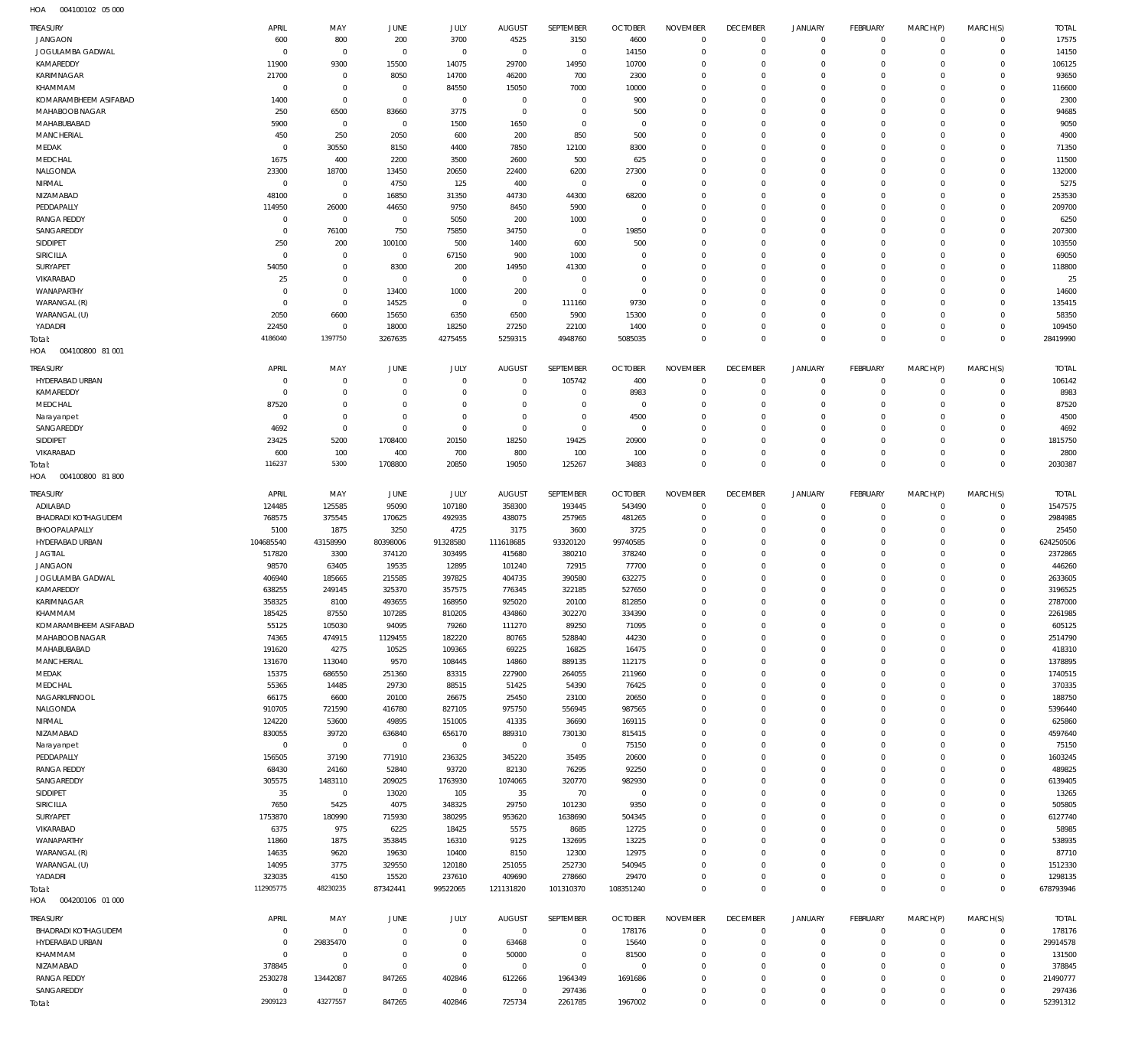| $\cdots$                   |              |                |                |             |                |                  |                |                 |                 |                     |                 |             |             |              |
|----------------------------|--------------|----------------|----------------|-------------|----------------|------------------|----------------|-----------------|-----------------|---------------------|-----------------|-------------|-------------|--------------|
| <b>TREASURY</b>            | APRIL        | MAY            | JUNE           | <b>JULY</b> | <b>AUGUST</b>  | SEPTEMBER        | <b>OCTOBER</b> | <b>NOVEMBER</b> | <b>DECEMBER</b> | <b>JANUARY</b>      | <b>FEBRUARY</b> | MARCH(P)    | MARCH(S)    | <b>TOTAL</b> |
| <b>BHADRADI KOTHAGUDEM</b> | 833393       | 949601         | 842295         | 1447334     | 595596         | 1176859          | 608972         | $\mathbf 0$     | $\overline{0}$  | $\circ$             | $\circ$         | $\Omega$    | $\Omega$    | 6454050      |
| BHOOPALAPALLY              | 214644       | 249138         | 228816         | 220896      | 228864         | 225402           | 263202         | $\Omega$        | $\mathbf 0$     | 0                   | $\mathbf{0}$    | $\Omega$    | $\mathbf 0$ | 1630962      |
|                            |              |                |                |             |                |                  |                |                 |                 |                     |                 |             |             |              |
| HYDERABAD URBAN            | 982          | 1111           | 60543          | 921         | 5022           | 1841             | 11499          | $\Omega$        | $\Omega$        | $\Omega$            | $\Omega$        | $\Omega$    | $\Omega$    | 81919        |
| <b>MANCHERIAL</b>          | 862449       | 898962         | 892604         | 907734      | 863771         | 964721           | 1001505        | $\Omega$        | $\mathbf 0$     | $\Omega$            | $\Omega$        | $\Omega$    | $\Omega$    | 6391746      |
| PEDDAPALLY                 | 1407318      | 1420313        | 1409772        | 1467675     | 1329744        | 1388491          | 1280994        | $\Omega$        | $\Omega$        | $\Omega$            | $\Omega$        | $\Omega$    | $\Omega$    | 9704307      |
| SIRICILLA                  | $\Omega$     | $\overline{0}$ | 10951556       | $\mathbf 0$ | $^{\circ}$     | $\mathbf 0$      | $^{\circ}$     | $\Omega$        | $\mathbf 0$     | $\Omega$            | $\Omega$        | $\Omega$    | $\Omega$    | 10951556     |
|                            |              |                |                |             |                |                  |                |                 |                 |                     |                 |             |             |              |
| SURYAPET                   | $\Omega$     | $\mathbf 0$    | $\overline{0}$ | 1346145     | $^{\circ}$     | $\mathbf 0$      | $\overline{0}$ | $\Omega$        | $\Omega$        | $\Omega$            | $\Omega$        | $\Omega$    | $\Omega$    | 1346145      |
| VIKARABAD                  | $\Omega$     | $\mathbf 0$    | $^{\circ}$     | $\mathbf 0$ | $\mathbf 0$    | $\mathbf 0$      | 6816           | $\Omega$        | $\mathbf 0$     | 0                   | $\mathbf{0}$    | $\Omega$    | $\Omega$    | 6816         |
| Total:                     | 3318786      | 3519125        | 14385586       | 5390705     | 3022997        | 3757314          | 3172988        | $\Omega$        | $\Omega$        | $\Omega$            | $\Omega$        | $\Omega$    | $\Omega$    | 36567501     |
| HOA<br>004300102 01 000    |              |                |                |             |                |                  |                |                 |                 |                     |                 |             |             |              |
|                            |              |                |                |             |                |                  |                |                 |                 |                     |                 |             |             |              |
| TREASURY                   | APRIL        | MAY            | JUNE           | JULY        | <b>AUGUST</b>  | SEPTEMBER        | <b>OCTOBER</b> | <b>NOVEMBER</b> | <b>DECEMBER</b> | <b>JANUARY</b>      | <b>FEBRUARY</b> | MARCH(P)    | MARCH(S)    | <b>TOTAL</b> |
| ADILABAD                   | $^{\circ}$   | $\,0\,$        | $\mathbf 0$    | $\mathbf 0$ | 3600           | $\overline{0}$   | $\overline{0}$ | $\mathbf 0$     | $\overline{0}$  | $\overline{0}$      | $\circ$         | $^{\circ}$  | $\mathbf 0$ | 3600         |
|                            |              |                |                |             |                |                  |                |                 |                 |                     |                 |             |             |              |
| <b>BHADRADI KOTHAGUDEM</b> | 1500         | 2500           | 11200          | 11150       | 5600           | 2950             | 106000         | $\Omega$        | $\mathbf 0$     | $\mathbf 0$         | $\mathbf{0}$    | $\Omega$    | $\circ$     | 140900       |
| HYDERABAD URBAN            | 2711148      | 6317555        | 5166794        | 6545413     | 8352234        | 7572031          | 8650979        | $\Omega$        | $\overline{0}$  | 0                   | $\mathbf{0}$    | $\Omega$    | $\circ$     | 45316154     |
| KARIMNAGAR                 | 17900        | 3200           | 500            | $\mathbf 0$ | 5400           | $\,0\,$          | $\overline{0}$ | $\Omega$        | $\mathbf 0$     | 0                   | $\mathbf{0}$    | $\Omega$    | $\circ$     | 27000        |
| KHAMMAM                    | $^{\circ}$   | $\,0\,$        | 0              | 3000        | 21300          | $\mathbf 0$      | $\overline{0}$ | $\Omega$        | $\mathbf 0$     | $\Omega$            | $\mathbf{0}$    | $\Omega$    | $\Omega$    | 24300        |
|                            |              |                |                |             |                |                  |                |                 |                 |                     |                 |             | $\Omega$    |              |
| MAHABOOB NAGAR             | 142500       | 547800         | 472100         | 401820      | 487100         | 407900           | 803200         | $\Omega$        | $\mathbf 0$     | 0                   | $\mathbf{0}$    | $\Omega$    |             | 3262420      |
| <b>MANCHERIAL</b>          | 2000         | $\mathbf 0$    | $\overline{0}$ | $\mathbf 0$ | $^{\circ}$     | 3000             | $\overline{0}$ | $\Omega$        | $\Omega$        | $\Omega$            | $\Omega$        | $\Omega$    | $\Omega$    | 5000         |
| MEDAK                      | $\Omega$     | $\,0\,$        | $\overline{0}$ | $\mathbb O$ | $\overline{0}$ | 80000            | $\overline{0}$ | $\Omega$        | $\mathbf 0$     | 0                   | $\mathbf{0}$    | $\Omega$    | $\Omega$    | 80000        |
| MEDCHAL                    | $\Omega$     | $\mathbf 0$    | $\overline{0}$ | $\mathbf 0$ | 500            | $\mathbf 0$      | 1250           | $\Omega$        | $\Omega$        | $\Omega$            | $\Omega$        | $\Omega$    | $\Omega$    | 1750         |
|                            | $\Omega$     |                |                |             |                |                  |                | $\Omega$        | $\mathbf 0$     | 0                   | $\mathbf{0}$    | $\Omega$    | $\Omega$    |              |
| NALGONDA                   |              | 573900         | 403800         | 225700      | 255200         | 402700           | 791700         |                 |                 |                     |                 |             |             | 2653000      |
| NIRMAL                     | $\Omega$     | 5400           | $\overline{0}$ | $\mathbf 0$ | $\mathbf 0$    | $\mathbf 0$      | 6700           | $\Omega$        | $\Omega$        | $\Omega$            | $\Omega$        | $\Omega$    | $\Omega$    | 12100        |
| NIZAMABAD                  | 145020       | 458700         | 325400         | 797100      | 676611         | 1136850          | 425990         | $\Omega$        | $^{\circ}$      | 0                   | $\mathbf{0}$    | $\Omega$    | $\Omega$    | 3965671      |
| PEDDAPALLY                 | $\Omega$     | 150000         | $^{\circ}$     | 1500        | $\mathbf 0$    | $\mathbf 0$      | 1000           | $\Omega$        | $\Omega$        | $\Omega$            | $\Omega$        | $\Omega$    | $\Omega$    | 152500       |
| <b>RANGA REDDY</b>         | $\mathsf{C}$ | $\overline{0}$ | 46200          | $\mathbf 0$ | $^{\circ}$     | 5400             | $\overline{0}$ | $\Omega$        | $\mathbf 0$     | 0                   | $\mathbf{0}$    | $\Omega$    | $\Omega$    | 51600        |
|                            |              |                |                |             |                |                  |                |                 | $\Omega$        |                     | $\Omega$        |             | $\Omega$    |              |
| SANGAREDDY                 | $\Omega$     | $\mathbf 0$    | 5200           | $\mathbf 0$ | $\Omega$       | $\mathbf 0$      | $\overline{0}$ | $\Omega$        |                 | $\Omega$            |                 | $\Omega$    |             | 5200         |
| SIRICILLA                  | 10800        | $\,0\,$        | $\overline{0}$ | $\mathbf 0$ | $\Omega$       | $\mathbf 0$      | $\overline{0}$ | $\Omega$        | $\overline{0}$  | 0                   | $\mathbf{0}$    | $\Omega$    | $\Omega$    | 10800        |
| SURYAPET                   | $^{\circ}$   | 8100           | $\overline{0}$ | $\mathbf 0$ | $^{\circ}$     | $\mathbf 0$      | $\overline{0}$ | $\Omega$        | $\mathbf 0$     | $\Omega$            | $\Omega$        | $\Omega$    | $\Omega$    | 8100         |
| WARANGAL (R)               | $\Omega$     | $\,0\,$        | $\Omega$       | $\mathbf 0$ | 500            | $\mathbf 0$      | $\overline{0}$ | $\Omega$        | $\mathbf 0$     | $\Omega$            | $\Omega$        | $\Omega$    | $\Omega$    | 500          |
|                            |              |                |                |             |                |                  |                | $\Omega$        | $\mathbf 0$     |                     | $\Omega$        | $\Omega$    | $\circ$     |              |
| WARANGAL (U)               | 9100         | 353600         | 218600         | 217600      | 500100         | 442500           | 377080         |                 |                 | 0                   |                 |             |             | 2118580      |
| YADADRI                    | $^{\circ}$   | $\mathbf 0$    | 26400          | 5000        | $\mathbf 0$    | 350              | $\overline{0}$ | $\Omega$        | $\overline{0}$  | $\mathbf 0$         | $\mathbf 0$     | $\Omega$    | $\circ$     | 31750        |
| Total:                     | 3039968      | 8420755        | 6676194        | 8208283     | 10308145       | 10053681         | 11163899       | $\mathbf 0$     | $\overline{0}$  | $\mathbf 0$         | $\overline{0}$  | $\mathbf 0$ | $\mathbf 0$ | 57870925     |
| HOA<br>004300103 01 000    |              |                |                |             |                |                  |                |                 |                 |                     |                 |             |             |              |
|                            |              |                |                |             |                |                  |                |                 |                 |                     |                 |             |             |              |
| <b>TREASURY</b>            | APRIL        | MAY            | JUNE           | <b>JULY</b> | <b>AUGUST</b>  | SEPTEMBER        | <b>OCTOBER</b> | <b>NOVEMBER</b> | <b>DECEMBER</b> | <b>JANUARY</b>      | <b>FEBRUARY</b> | MARCH(P)    | MARCH(S)    | <b>TOTAL</b> |
| <b>BHADRADI KOTHAGUDEM</b> | $\Omega$     | $\mathbf 0$    | $^{\circ}$     | $\mathbf 0$ | $\mathbf 0$    | $^{\circ}$       | 7500           | $\Omega$        | $\overline{0}$  | $\mathbf 0$         | $^{\circ}$      | $\Omega$    | $\mathbf 0$ | 7500         |
|                            |              |                |                |             |                |                  |                |                 |                 |                     |                 |             |             |              |
| HYDERABAD URBAN            | 1550         | 500            | $^{\circ}$     | 13250       | 5500           | 1000             | 300            | $\mathbf 0$     | $\mathbf 0$     | 0                   | $\mathbf{0}$    | $\Omega$    | $\Omega$    | 22100        |
| JOGULAMBA GADWAL           | $\Omega$     | $\overline{0}$ | 7500           | $\mathbf 0$ | $\mathbf 0$    | $\mathbf 0$      | $^{\circ}$     | $\Omega$        | $\Omega$        | $\Omega$            | $\Omega$        | $\Omega$    | $\Omega$    | 7500         |
| KARIMNAGAR                 | 800          | $\mathbb O$    | 0              | $\mathbf 0$ | $\mathbf 0$    | 300              | 600            | $\Omega$        | $\mathbf 0$     | $\Omega$            | $\Omega$        | $\Omega$    | $\Omega$    | 1700         |
| MAHABOOB NAGAR             | 300          | $\mathbb O$    | $\Omega$       | 8500        | 7500           | 12500            | $\Omega$       | $\Omega$        | $\Omega$        | $\Omega$            | $\Omega$        | $\Omega$    | $\Omega$    | 28800        |
|                            | $\Omega$     |                | $\Omega$       | $^{\circ}$  | $^{\circ}$     | $\mathbf 0$      | $\overline{0}$ | $\Omega$        | $\mathbf 0$     | $\Omega$            | $\Omega$        | $\Omega$    | $\Omega$    |              |
| <b>MANCHERIAL</b>          |              | 7500           |                |             |                |                  |                |                 |                 |                     |                 |             |             | 7500         |
| NALGONDA                   | 3700         | $\mathbb O$    | $\Omega$       | $\Omega$    | $\mathbf 0$    | $\mathbf 0$      | 8750           | $\Omega$        | $\Omega$        | $\Omega$            | $\Omega$        | $\Omega$    | $\Omega$    | 12450        |
| NIZAMABAD                  | 7500         | 250            | $\Omega$       | $\mathbf 0$ | 7500           | 9000             | $^{\circ}$     | $\Omega$        | $^{\circ}$      | $\Omega$            | $\Omega$        | $\Omega$    | $\Omega$    | 24250        |
| SURYAPET                   | $\Omega$     | 5000           | $\Omega$       | 5000        | $\Omega$       | $\mathbf 0$      | $\Omega$       | $\Omega$        | $\Omega$        | $\Omega$            | $\Omega$        | $\Omega$    | $\Omega$    | 10000        |
| WARANGAL (U)               | 52300        | $\overline{0}$ | 7750           | 7500        | $^{\circ}$     | $\Omega$         | $\Omega$       | $\Omega$        | $\mathbf 0$     | 0                   | $\mathbf 0$     | $\Omega$    | $\Omega$    | 67550        |
|                            |              |                |                |             |                |                  |                |                 |                 |                     |                 |             |             |              |
| Total:                     | 66150        | 13250          | 15250          | 34250       | 20500          | 22800            | 17150          | $\Omega$        | $\Omega$        | $\Omega$            | $\Omega$        | $\Omega$    | $\Omega$    | 189350       |
| 004500101 01 000<br>HOA    |              |                |                |             |                |                  |                |                 |                 |                     |                 |             |             |              |
|                            |              |                |                |             |                |                  |                |                 |                 |                     |                 |             |             |              |
| <b>TREASLIRY</b>           | APRIL        | MAY            | <b>JUNE</b>    | JULY.       | <b>AUGUST</b>  | <b>SFPTFMBFR</b> | <b>OCTORER</b> | <b>NOVEMBER</b> | <b>DECEMBER</b> | <b>JANUARY</b>      | <b>FFRRUARY</b> | MARCH(P)    | MARCH(S)    | <b>TOTAL</b> |
| HYDERABAD URBAN            | $^{\circ}$   | $\mathbf 0$    | $\overline{0}$ | $\mathbf 0$ | $^{\circ}$     | 0                | 1691128        | $\mathbf 0$     | $\overline{0}$  | $\mathbf 0$         | $\circ$         | $\circ$     | $\mathbf 0$ | 1691128      |
| VIKARABAD                  | $\Omega$     | $\,0\,$        | $^{\circ}$     | $\mathbf 0$ | 5160           | $\mathbf 0$      | 5160           | $\mathbf 0$     | $\mathbf 0$     | $\mathsf{O}\xspace$ | $\mathbf 0$     | $\Omega$    | $\mathbf 0$ | 10320        |
| WARANGAL (U)               | $^{\circ}$   | $\,0\,$        | $^{\circ}$     | 84593       | $\overline{0}$ | $\mathbf 0$      | $\overline{0}$ | $\mathbf 0$     | $\overline{0}$  | $\mathbf 0$         | $\mathbb O$     | $\Omega$    | $\mathbf 0$ | 84593        |
|                            |              |                |                |             |                |                  |                |                 |                 |                     |                 |             |             |              |
| Total:                     | $^{\circ}$   | $\mathbb O$    | $^{\circ}$     | 84593       | 5160           | $\mathbf 0$      | 1696288        | $\mathbf 0$     | $\overline{0}$  | $\mathbf 0$         | $\mathbb O$     | $\mathbf 0$ | $\mathbb O$ | 1786041      |
| HOA<br>004500107 01 000    |              |                |                |             |                |                  |                |                 |                 |                     |                 |             |             |              |
|                            |              |                |                |             |                |                  |                |                 |                 |                     |                 |             |             |              |
| TREASURY                   | APRIL        | MAY            |                |             |                |                  |                |                 |                 |                     |                 |             |             |              |
| WARANGAL (U)               |              |                | JUNE           | JULY        | <b>AUGUST</b>  | SEPTEMBER        | <b>OCTOBER</b> | <b>NOVEMBER</b> | <b>DECEMBER</b> | <b>JANUARY</b>      | <b>FEBRUARY</b> | MARCH(P)    | MARCH(S)    | <b>TOTAL</b> |
|                            | 10891        | 54933          | $\mathbf 0$    | $\mathbb O$ | $\mathbf 0$    | $\bf 0$          | $\overline{0}$ | $\mathbf 0$     | $\overline{0}$  | $\mathsf 0$         | $\mathbb O$     | $\mathbf 0$ | $\mathbf 0$ | 65824        |
| Total:                     | 10891        | 54933          | $\mathbf 0$    | $\mathbf 0$ | $\overline{0}$ | $\mathbf 0$      | $\overline{0}$ | $\overline{0}$  | $\overline{0}$  | $\overline{0}$      | $\mathbb O$     | $\mathbf 0$ | $\mathbb O$ | 65824        |
|                            |              |                |                |             |                |                  |                |                 |                 |                     |                 |             |             |              |
| 004500800 02 000<br>HOA    |              |                |                |             |                |                  |                |                 |                 |                     |                 |             |             |              |
| TREASURY                   | APRIL        | MAY            | JUNE           | JULY        | <b>AUGUST</b>  | SEPTEMBER        | <b>OCTOBER</b> | <b>NOVEMBER</b> | <b>DECEMBER</b> | <b>JANUARY</b>      | FEBRUARY        | MARCH(P)    | MARCH(S)    | <b>TOTAL</b> |
|                            |              |                |                |             |                |                  |                |                 |                 |                     |                 |             |             |              |
| KHAMMAM                    | 401000       | 61500          | 496000         | 854000      | 498500         | 478000           | 531500         | $\mathbf 0$     | $\overline{0}$  | $\mathsf 0$         | $\mathbb O$     | 0           | $\circ$     | 3320500      |
| Total:                     | 401000       | 61500          | 496000         | 854000      | 498500         | 478000           | 531500         | $\mathbf 0$     | $\mathbf 0$     | $\mathbf 0$         | $\mathbb O$     | $\mathbf 0$ | $\mathbb O$ | 3320500      |
| 004904195 01 000<br>HOA    |              |                |                |             |                |                  |                |                 |                 |                     |                 |             |             |              |
|                            |              |                |                |             |                |                  |                |                 |                 |                     |                 |             |             |              |
| <b>TREASURY</b>            | APRIL        | MAY            | JUNE           | <b>JULY</b> | <b>AUGUST</b>  | SEPTEMBER        | <b>OCTOBER</b> | <b>NOVEMBER</b> | <b>DECEMBER</b> | <b>JANUARY</b>      | FEBRUARY        | MARCH(P)    | MARCH(S)    | <b>TOTAL</b> |
| MAHABOOB NAGAR             | C            | $\mathbf 0$    | $^{\circ}$     | $\mathbf 0$ | $\mathbf 0$    | 284878           | $\overline{0}$ | $\mathbf 0$     | $\overline{0}$  | $\mathbf 0$         | 0               | $\circ$     | $\mathbf 0$ | 284878       |
| NIZAMABAD                  | $\Omega$     | $\mathbb O$    | $^{\circ}$     | $\mathbf 0$ | $\mathbf 0$    | $\mathbf{0}$     | 870            | $\Omega$        | $\overline{0}$  | $\mathbf 0$         | $\mathbf 0$     | $\Omega$    | $\mathbf 0$ | 870          |
|                            | 29208        | $\mathbb O$    | $^{\circ}$     | $\mathbf 0$ | $\mathbf 0$    | $\bf 0$          | $\overline{0}$ | $\mathbf 0$     | $\overline{0}$  | $\mathsf{O}\xspace$ | $\mathbf 0$     | $^{\circ}$  | $\mathbf 0$ |              |
| WANAPARTHY                 |              |                |                |             |                |                  |                |                 |                 |                     |                 |             |             | 29208        |
| Total:                     | 29208        | $\mathbb O$    | $\Omega$       | $\mathbf 0$ | $\mathbf 0$    | 284878           | 870            | $\mathbf 0$     | $\overline{0}$  | $\mathbf 0$         | $\,0\,$         | $\mathbf 0$ | $\mathbf 0$ | 314956       |
| HOA   004904800   01   001 |              |                |                |             |                |                  |                |                 |                 |                     |                 |             |             |              |
|                            |              |                |                |             |                |                  |                |                 |                 |                     |                 |             |             |              |
| <b>TREASURY</b>            | APRIL        | MAY            | JUNE           | JULY        | <b>AUGUST</b>  | SEPTEMBER        | <b>OCTOBER</b> | <b>NOVEMBER</b> | <b>DECEMBER</b> | <b>JANUARY</b>      | FEBRUARY        | MARCH(P)    | MARCH(S)    | <b>TOTAL</b> |
| ADILABAD                   | 79931        | 43274          | 43274          | 55424       | 52074          | 52074            | 42074          | 0               | $\overline{0}$  | 0                   | $\circ$         | $^{\circ}$  | $\mathbf 0$ | 368125       |
| <b>BHADRADI KOTHAGUDEM</b> | 6147         | 175548         | 6147           | 6147        | 6147           | 3936             | 253535         | $\mathbf 0$     | $\overline{0}$  | $\mathbf 0$         | $\mathbb O$     | $^{\circ}$  | $\mathbf 0$ | 457607       |
| BHOOPALAPALLY              | 9594         |                |                | 78946       | 4842           | 4842             | 4842           | $\mathbf 0$     | $\overline{0}$  | 0                   | $\circ$         | $\Omega$    | $\mathbf 0$ |              |
|                            |              | 4842           | 4842           |             |                |                  |                |                 |                 |                     |                 |             |             | 112750       |
| HYDERABAD URBAN            | 643147       | 493308         | 619692         | 1078768     | 270351         | 1569383          | 402893         | $\mathbf 0$     | $\mathbf 0$     | 0                   | $\mathbf{0}$    | $\Omega$    | $\Omega$    | 5077542      |
| <b>JAGTIAL</b>             | 11950        | 11950          | 11950          | 78033       | 66735          | 11735            | 17464          | $\mathbf 0$     | $\mathbf 0$     | 0                   | $\mathbf 0$     | $\Omega$    | $\Omega$    | 209817       |
| JANGAON                    | 158917       | 8917           | 8917           | 8917        | 8917           | 76417            | 59213          | $\mathbf 0$     | $\mathbf 0$     | 0                   | $\mathbf{0}$    | $\Omega$    | $\Omega$    | 330215       |
| JOGULAMBA GADWAL           | 8993         | 8993           | 8993           | 8993        | 8993           | 8993             | $\overline{0}$ | $\mathbf 0$     | $\overline{0}$  | 0                   | $\mathbf{0}$    | $\Omega$    | $\Omega$    | 53958        |
|                            |              |                |                |             |                |                  |                |                 |                 |                     |                 |             |             |              |
| KAMAREDDY                  | 5811         | 5811           | 11449          | 11449       | 5811           | 5811             | 5811           | $\mathbf 0$     | $\mathbf 0$     | 0                   | $\mathbf{0}$    | $\Omega$    | $\Omega$    | 51953        |
| KARIMNAGAR                 | 37758        | 37758          | 37758          | 31624       | 23558          | 23558            | 133482         | $\mathbf 0$     | $\overline{0}$  | 0                   | $\mathbf 0$     | $\Omega$    | $\mathbf 0$ | 325496       |
| KHAMMAM                    | 31346        | 29346          | 33346          | 37001       | 36379          | 33394            | 50594          | $\mathbf 0$     | $\overline{0}$  | 0                   | $\mathbf{0}$    | $\Omega$    | $\Omega$    | 251406       |
| KOMARAMBHEEM ASIFABAD      | 15742        | 15742          | 15742          | 26484       | 15742          | 15742            | 15742          | 0               | $\overline{0}$  | $\mathbf 0$         | $\mathbb O$     | $^{\circ}$  | $\mathbf 0$ | 120936       |
| MAHABOOB NAGAR             | 119977       | 171486         | 39677          | 25571       | 31690          | 1577             | 28002          | $\mathbf 0$     | $\overline{0}$  | $\mathbf 0$         | $\mathbb O$     | $\mathbf 0$ | $\mathbf 0$ | 417980       |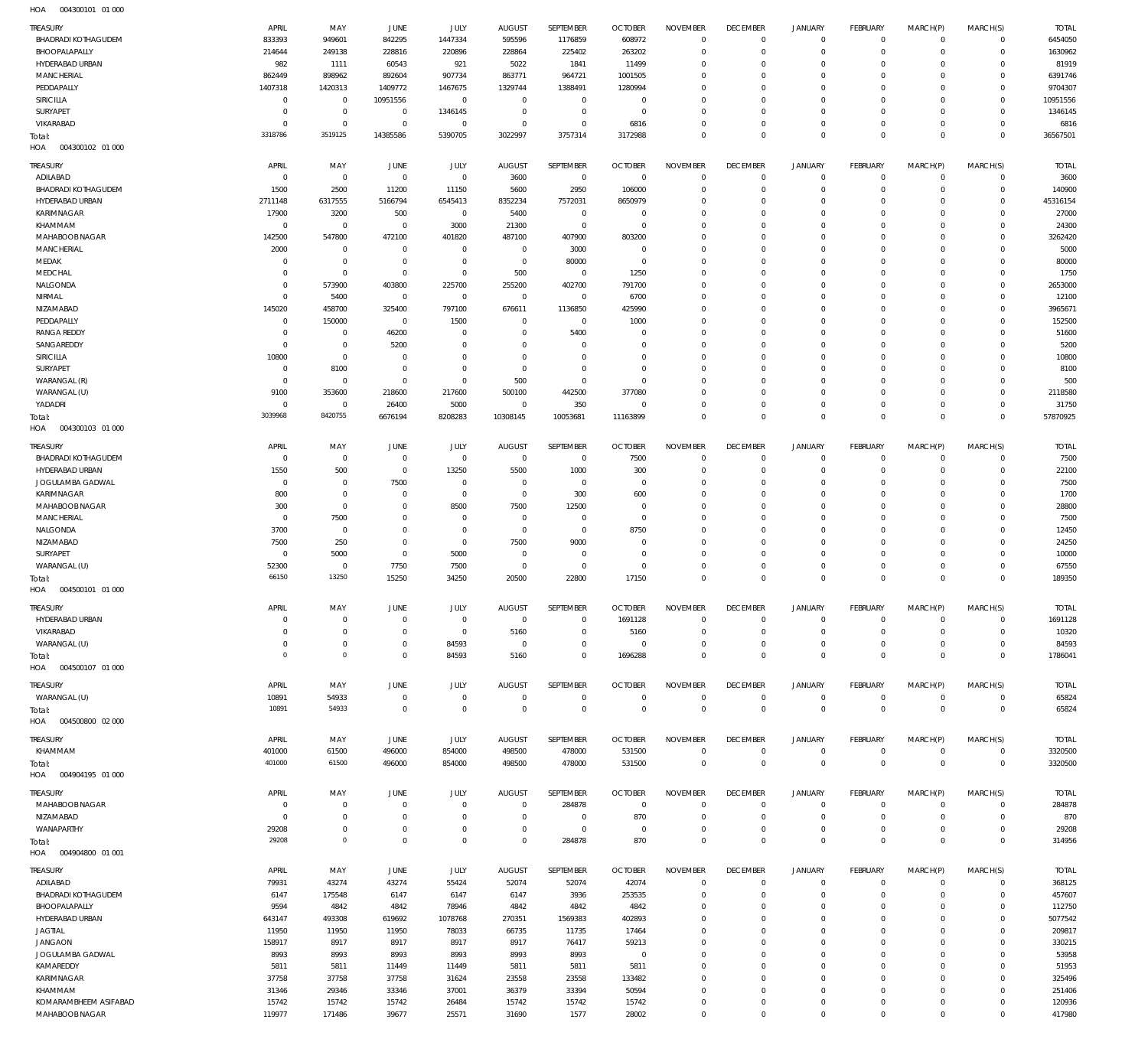004904800 01 001 HOA

| TREASURY                                                 | APRIL                  | MAY                      | JUNE                     | JULY                   | <b>AUGUST</b>       | SEPTEMBER            | <b>OCTOBER</b>       | <b>NOVEMBER</b>               | <b>DECEMBER</b>               | <b>JANUARY</b>                | <b>FEBRUARY</b>                | MARCH(P)               | MARCH(S)                   | <b>TOTAL</b>      |
|----------------------------------------------------------|------------------------|--------------------------|--------------------------|------------------------|---------------------|----------------------|----------------------|-------------------------------|-------------------------------|-------------------------------|--------------------------------|------------------------|----------------------------|-------------------|
| MAHABUBABAD                                              | 8200                   | 42694                    | 5200                     | 32884                  | 14371               | 12323                | 34582                | $^{\circ}$                    | $\mathbf 0$                   | $\mathbf 0$                   | $\overline{0}$                 | $\Omega$               | $\mathbf 0$                | 150254            |
| MANCHERIAL<br>MEDAK                                      | 8021<br>$\overline{0}$ | 8021<br>10120            | 8021<br>10120            | 8021<br>10120          | 8021<br>10120       | 8021<br>10120        | 8021<br>10120        | $\Omega$<br>$\Omega$          | $\mathbf{0}$<br>$\Omega$      | $\Omega$<br>$\Omega$          | $\mathbf 0$<br>$\Omega$        | $\Omega$<br>$\Omega$   | $\mathbf 0$<br>$\Omega$    | 56147<br>60720    |
| MEDCHAL                                                  | 28900                  | 13900                    | 8000                     | 20656                  | 16900               | 16900                | 17106                | $\Omega$                      | $^{\circ}$                    | $\Omega$                      | $\mathbf 0$                    | $\Omega$               | $\Omega$                   | 122362            |
| Mulugu                                                   | $\overline{0}$         | $\overline{0}$           | $\overline{0}$           | $\overline{0}$         | $\overline{0}$      | 11448                | 11448                | $\Omega$                      | $\Omega$                      | $\Omega$                      | $\Omega$                       |                        | $\Omega$                   | 22896             |
| NAGARKURNOOL                                             | 10094                  | 10094                    | 10094                    | 10094                  | 7094                | 7094                 | 7094                 | $\Omega$                      | $\Omega$                      | $\Omega$                      | $\Omega$                       | $\Omega$               | $\Omega$                   | 61658             |
| NALGONDA                                                 | 33641                  | 44742                    | 57977                    | 50477                  | 57727               | 79352                | 84241                | $\Omega$                      | $\Omega$                      | $\Omega$                      | $\Omega$                       | $\Omega$               | $\Omega$                   | 408157            |
| NIRMAL                                                   | 5931                   | 5931                     | 45671                    | 5931                   | 5931                | 5931                 | 5931                 | $\Omega$                      | $\Omega$                      | $\Omega$                      | $\Omega$                       | $\Omega$               | $\Omega$                   | 81257             |
| NIZAMABAD<br>PAO - TELANGANA HYDERABAD                   | 75034<br>1457744       | 35470<br>1395780         | 90821                    | 88230<br>1259702       | 78689               | 210776<br>1319620    | 61234<br>1424484     | $\Omega$<br>$\Omega$          | $\Omega$<br>$\Omega$          | $\Omega$<br>$\Omega$          | $\Omega$<br>$\Omega$           | $\Omega$               | $\Omega$<br>$\Omega$       | 640254<br>9429192 |
| PEDDAPALLY                                               | 7012                   | 7012                     | 1342627<br>9190          | 29834                  | 1229235<br>12012    | 5000                 | 7484                 | $\Omega$                      | $\Omega$                      | $\Omega$                      | $\Omega$                       | $\Omega$               | $\Omega$                   | 77544             |
| PPO - MOTIGALLY (TELANGANA)                              | $\overline{0}$         | 149141                   | $\overline{0}$           | $\overline{0}$         | 89476               | $\mathbf 0$          | $\overline{0}$       | $\Omega$                      | $\Omega$                      | $\Omega$                      | $\Omega$                       |                        | $\Omega$                   | 238617            |
| <b>RANGA REDDY</b>                                       | 12617                  | 12617                    | 12617                    | 25588                  | 25584               | 34242                | 35236                | $\Omega$                      | $\Omega$                      | $\Omega$                      | $\Omega$                       | $\Omega$               | $\Omega$                   | 158501            |
| SANGAREDDY                                               | 28007                  | 28007                    | 30961                    | 36708                  | 14368               | 9925                 | 39837                | $\Omega$                      | $^{\circ}$                    | $\Omega$                      | $\Omega$                       | $\Omega$               | $\Omega$                   | 187813            |
| SIDDIPET                                                 | 28750                  | 27500                    | 28750                    | 31250                  | 18000               | 38466                | 18000                | $\Omega$                      | $\Omega$                      | $\Omega$                      | $\Omega$                       | $\Omega$               | $\Omega$                   | 190716            |
| SURYAPET<br>VIKARABAD                                    | 13749<br>5000          | 22484<br>7663            | 23749<br>12620           | 13749                  | 13749<br>5000       | 13749<br>7620        | 13749<br>7620        | $\Omega$<br>$\Omega$          | $\Omega$<br>$\Omega$          | $\Omega$<br>$\Omega$          | $\Omega$<br>$\Omega$           | $\Omega$               | $\Omega$<br>$\Omega$       | 114978<br>53143   |
| WANAPARTHY                                               | 9177                   | 4167                     | 13344                    | 7620<br>14328          | 9177                | 9177                 | 9177                 | $\Omega$                      | $\Omega$                      | $\Omega$                      | $\Omega$                       | $\Omega$               | $\Omega$                   | 68547             |
| WARANGAL (R)                                             | 10448                  | 23948                    | 4948                     | 4948                   | 3948                | 7073                 | 30598                | $\Omega$                      | $\Omega$                      | $\Omega$                      | $\Omega$                       | $\Omega$               | $\Omega$                   | 85911             |
| WARANGAL (U)                                             | 89025                  | 52921                    | 52921                    | 48754                  | 48088               | 45768                | 45168                | $\Omega$                      | $^{\circ}$                    | $\Omega$                      | $\Omega$                       | $\Omega$               | $\Omega$                   | 382645            |
| YADADRI                                                  | 15419                  | 24419                    | 24497                    | 15419                  | 12250               | 81603                | 11919                | $\Omega$                      | $^{\circ}$                    | $\Omega$                      | $\mathbf 0$                    | $\Omega$               | $\mathbf 0$                | 185526            |
| Total:                                                   | 2976082                | 2933606                  | 2633915                  | 3161670                | 2210979             | 3741670              | 2896701              | $\Omega$                      | $\mathbb O$                   | $\mathbf 0$                   | $\overline{0}$                 | $\Omega$               | $\Omega$                   | 20554623          |
| HOA<br>004904800 01 002                                  |                        |                          |                          |                        |                     |                      |                      |                               |                               |                               |                                |                        |                            |                   |
| TREASURY                                                 | APRIL                  | MAY                      | JUNE                     | <b>JULY</b>            | <b>AUGUST</b>       | SEPTEMBER            | <b>OCTOBER</b>       | <b>NOVEMBER</b>               | <b>DECEMBER</b>               | <b>JANUARY</b>                | <b>FEBRUARY</b>                | MARCH(P)               | MARCH(S)                   | <b>TOTAL</b>      |
| ADILABAD                                                 | $\Omega$               | $\mathbf 0$              | $\overline{0}$           | $\mathbf 0$            | $\overline{0}$      | 5000                 | 8355                 | $\Omega$                      | $\Omega$                      | $\Omega$                      | $\mathbf 0$                    | $\Omega$               | $\Omega$                   | 13355             |
| <b>BHADRADI KOTHAGUDEM</b>                               | 4200                   | 4200                     | 4200                     | 4200                   | 4200                | 4200                 | 4200                 | $\Omega$                      | $^{\circ}$                    | $\Omega$                      | $\mathbf 0$                    | $\Omega$               | $\mathbf 0$                | 29400             |
| HYDERABAD URBAN<br><b>JANGAON</b>                        | 1896<br>10000          | 23983<br>10000           | 59411<br>10000           | 164516<br>10000        | 169908<br>10000     | 874097<br>4000       | 33300<br>$^{\circ}$  | $\Omega$<br>$\Omega$          | $\Omega$<br>$\Omega$          | $\Omega$<br>$\Omega$          | $\Omega$<br>$\Omega$           | $\Omega$<br>$\Omega$   | $\Omega$<br>$\Omega$       | 1327111<br>54000  |
| KARIMNAGAR                                               | $^{\circ}$             | $\mathbf 0$              | 5185                     | 5185                   | 13577               | 24055                | 24055                | $\Omega$                      | $\Omega$                      | $\Omega$                      | $\Omega$                       | $\Omega$               | $\Omega$                   | 72057             |
| KHAMMAM                                                  | 538                    | 538                      | 538                      | $\overline{0}$         | $\overline{0}$      | $\overline{0}$       | $^{\circ}$           | $\Omega$                      | $\Omega$                      | $\Omega$                      | $\Omega$                       | $\Omega$               | $\Omega$                   | 1614              |
| MAHABOOB NAGAR                                           | $\Omega$               | $\overline{0}$           | $\mathbf 0$              | 12645                  | $\overline{0}$      | 20000                | 20000                | $\Omega$                      | $\Omega$                      | $\Omega$                      | $\Omega$                       | $\Omega$               | $\Omega$                   | 52645             |
| MANCHERIAL                                               | 16775                  | 16775                    | $\mathbf 0$              | $\overline{0}$         | $\overline{0}$      | $^{\circ}$           | $\Omega$             | $\Omega$                      | $\Omega$                      | $\Omega$                      | $\Omega$                       |                        | $\Omega$                   | 33550             |
| MEDCHAL                                                  | $\overline{0}$         | $\mathbf 0$              | $\mathbf 0$              | $\mathbf 0$            | $\mathbf 0$         | 9814                 | $\overline{0}$       | $\Omega$                      | $\Omega$                      | $\Omega$                      | $\Omega$                       | $\Omega$               | $\Omega$                   | 9814              |
| NAGARKURNOOL                                             | $\mathbf 0$            | $\overline{0}$           | $\mathbf 0$              | 7550                   | 30200               | 7550                 | 7550                 | $\Omega$<br>$\Omega$          | $\Omega$<br>$\Omega$          | $\Omega$<br>$\Omega$          | $\Omega$<br>$\Omega$           | $\Omega$               | $\Omega$<br>$\Omega$       | 52850             |
| PAO - TELANGANA HYDERABAD<br>PPO - MOTIGALLY (TELANGANA) | 250583<br>$^{\circ}$   | 219431<br>$\overline{0}$ | 249942<br>$\overline{0}$ | 297389<br>8063         | 373343<br>58163     | 417402<br>$^{\circ}$ | 479162<br>$^{\circ}$ | $\Omega$                      | $\Omega$                      | $\Omega$                      | $\Omega$                       | $\Omega$               | $\Omega$                   | 2287252<br>66226  |
| <b>RANGA REDDY</b>                                       | $\Omega$               | $\mathbf 0$              | $\mathbf 0$              | $\overline{0}$         | $\overline{0}$      | 2330                 | 2330                 | $\Omega$                      | $\Omega$                      | $\Omega$                      | $\Omega$                       | $\Omega$               | $\Omega$                   | 4660              |
| SANGAREDDY                                               | $^{\circ}$             | $\overline{0}$           | $\overline{0}$           | $\mathbf 0$            | $\mathbf 0$         | 5592                 | 5592                 | $\Omega$                      | $\Omega$                      | $\Omega$                      | $\Omega$                       | $\Omega$               | $\Omega$                   | 11184             |
| SIDDIPET                                                 | $\Omega$               | $\mathbf 0$              | 10000                    | 8000                   | 8000                | 8000                 | 8000                 | $\Omega$                      | $\Omega$                      | $\Omega$                      | $\Omega$                       | $\Omega$               | $\Omega$                   | 42000             |
| <b>SIRICILLA</b>                                         | 8676                   | $\mathbf 0$              | $\overline{0}$           | $\overline{0}$         | $\mathbf 0$         | $^{\circ}$           | $\Omega$             | $\Omega$                      | $\Omega$                      | $\Omega$                      | $\Omega$                       | $\Omega$               | $\Omega$                   | 8676              |
| WARANGAL (U)                                             | $\Omega$               | $\mathbf 0$              | 8717                     | 20412                  | 20412               | 20412                | 20412                | $\Omega$                      | $\mathbf 0$                   | $\Omega$                      | $\mathbf 0$                    | $\Omega$<br>$\Omega$   | $\Omega$                   | 90365             |
|                                                          |                        |                          |                          |                        |                     |                      |                      | $\Omega$                      | $\Omega$                      |                               |                                |                        | $\Omega$                   |                   |
| Total:                                                   | 292668                 | 274927                   | 347993                   | 537960                 | 687803              | 1402452              | 612956               |                               |                               | $\mathbf 0$                   | $\Omega$                       |                        |                            | 4156759           |
| HOA<br>004904800 01 003                                  |                        |                          |                          |                        |                     |                      |                      |                               |                               |                               |                                |                        |                            |                   |
| TREASURY                                                 | APRIL                  | MAY                      | JUNE                     | <b>JULY</b>            | <b>AUGUST</b>       | SEPTEMBER            | <b>OCTOBER</b>       | <b>NOVEMBER</b>               | <b>DECEMBER</b>               | <b>JANUARY</b>                | <b>FEBRUARY</b>                | MARCH(P)               | MARCH(S)                   | <b>TOTAL</b>      |
| ADILABAD                                                 | $^{\circ}$             | $\mathbf 0$              | $\overline{0}$           | $\overline{0}$         | $\overline{0}$      | 10180                | 48855                | $\Omega$                      | $\circ$                       | $\circ$                       | $\mathbf 0$                    | $\Omega$               | $\mathbf 0$                | 59035             |
| <b>BHADRADI KOTHAGUDEM</b>                               | 375                    | 375                      | 375                      | 375                    | 375                 | 375                  | 375                  | $\circ$<br>$\Omega$           | $\mathbf{0}$                  | $\Omega$<br>$\Omega$          | $\Omega$                       | $\Omega$<br>$\Omega$   | $\mathbf 0$                | 2625              |
| HYDERABAD URBAN<br><b>JAGTIAL</b>                        | $\overline{0}$<br>1000 | 3312<br>1000             | 458<br>1000              | 124840<br>1000         | $\mathbf 0$<br>1000 | 22229<br>1000        | 57392<br>1000        |                               | $\mathbf{0}$<br>$\cap$        |                               | $\mathbf 0$<br>$\cap$          | $\cap$                 | $\mathbf 0$<br>$\Omega$    | 208231<br>7000    |
| KARIMNAGAR                                               | 529                    | 529                      | 529                      | 529                    | 529                 | 1212                 | 2097                 | $\Omega$                      | $\Omega$                      | $\Omega$                      | $\Omega$                       | $\Omega$               | $\Omega$                   | 5954              |
| KHAMMAM                                                  | 1696                   | $\mathbf 0$              | $\overline{0}$           | $\overline{0}$         | 2000                | $^{\circ}$           | $\mathbf{0}$         | $\circ$                       | $^{\circ}$                    | $\Omega$                      | $\mathbf 0$                    | $\Omega$               | $\Omega$                   | 3696              |
| KOMARAMBHEEM ASIFABAD                                    | 5643                   | 3693                     | 3694                     | 0                      | $\overline{0}$      | $\overline{0}$       | $\mathbf{0}$         | $\Omega$                      | $^{\circ}$                    | $\Omega$                      | $\mathbf 0$                    |                        | $\Omega$                   | 13030             |
| MAHABOOB NAGAR                                           | $\overline{0}$         | $\overline{0}$           | $\overline{0}$           | $\overline{0}$         | 1000                | 1000                 | 6845                 | $\Omega$                      | $\Omega$                      | $\Omega$                      | $\Omega$                       | $\Omega$               | $\Omega$                   | 8845              |
| MEDAK                                                    | 1007                   | 1007                     | 1007                     | 0                      | $\overline{0}$      | $\mathbf 0$          | $\mathbf 0$          | $\Omega$                      | $^{\circ}$                    | $\Omega$                      | $\mathbf 0$                    | $\Omega$               | $\Omega$                   | 3021              |
| MEDCHAL                                                  | 380                    | 380                      | 380                      | $\overline{0}$         | $\mathbf 0$         | $^{\circ}$           | $\mathbf{0}$         | $\Omega$<br>$\Omega$          | $\Omega$<br>$^{\circ}$        | $\Omega$<br>$\Omega$          | $\Omega$<br>$\Omega$           | $\Omega$               | $\Omega$<br>$\Omega$       | 1140              |
| NALGONDA<br>NIZAMABAD                                    | 6638<br>1000           | 6496<br>1000             | 19042<br>21697           | 7193<br>1000           | 5496<br>1000        | 5496<br>1000         | 7496<br>1000         | $\Omega$                      | $\Omega$                      | $\Omega$                      | $\Omega$                       |                        | $\Omega$                   | 57857<br>27697    |
| PAO - TELANGANA HYDERABAD                                | 84593                  | 90467                    | 90407                    | 77192                  | 75713               | 94804                | 159968               | $\Omega$                      | $^{\circ}$                    | $\Omega$                      | $\Omega$                       | $\Omega$               | $\Omega$                   | 673144            |
| PEDDAPALLY                                               | 538                    | 538                      | 538                      | 538                    | 538                 | 538                  | 538                  | $\Omega$                      | $\Omega$                      | $\Omega$                      | $\Omega$                       |                        | $\Omega$                   | 3766              |
| PPO - MOTIGALLY (TELANGANA)                              | $\overline{0}$         | $\overline{0}$           | $\overline{0}$           | 0                      | $\overline{0}$      | 1884                 | $\mathbf{0}$         | $\Omega$                      | $^{\circ}$                    | $\Omega$                      | $\Omega$                       |                        | $\Omega$                   | 1884              |
| <b>RANGA REDDY</b>                                       | 2114                   | 2114                     | 2114                     | $\overline{0}$         | 750                 | 750                  | 750                  | $\Omega$                      | $\Omega$                      | $\Omega$                      | $\Omega$                       | $\Omega$               | $\Omega$                   | 8592              |
| SANGAREDDY                                               | 925                    | 6187                     | $\overline{0}$           | 0                      | $\overline{0}$      | $^{\circ}$           | $\mathbf 0$          | $\Omega$                      | $^{\circ}$                    | $\Omega$                      | $\mathbf 0$                    |                        | $\Omega$                   | 7112              |
| <b>SIRICILLA</b>                                         | $\overline{0}$         | $\overline{0}$           | 5977                     | $\overline{0}$         | $\overline{0}$      | $\circ$              | $\mathbf{0}$         | $\Omega$<br>$\Omega$          | $\Omega$<br>$^{\circ}$        | $\Omega$<br>$\Omega$          | $\Omega$<br>$\Omega$           | $\Omega$<br>$\Omega$   | $\Omega$<br>$\Omega$       | 5977              |
| SURYAPET<br>WARANGAL (U)                                 | 876<br>14632           | 876<br>1864              | 1752<br>8116             | 876<br>2781            | 876<br>2506         | 876<br>2506          | 876<br>642           | $\Omega$                      | $\mathbf 0$                   | $\Omega$                      | $\Omega$                       | $\Omega$               | $\Omega$                   | 7008<br>33047     |
| Total:<br>004904800 01 004<br>HOA                        | 121946                 | 119838                   | 157086                   | 216324                 | 91783               | 143850               | 287834               | $\Omega$                      | $\mathbf 0$                   | $\mathbf 0$                   | $\mathbf 0$                    | $\Omega$               | $\Omega$                   | 1138661           |
|                                                          |                        |                          |                          |                        |                     |                      |                      |                               |                               |                               |                                |                        |                            |                   |
| TREASURY                                                 | APRIL<br>$^{\circ}$    | MAY<br>$^{\circ}$        | JUNE                     | JULY                   | <b>AUGUST</b>       | SEPTEMBER            | <b>OCTOBER</b>       | <b>NOVEMBER</b><br>$^{\circ}$ | <b>DECEMBER</b><br>$^{\circ}$ | <b>JANUARY</b><br>$\mathbf 0$ | <b>FEBRUARY</b><br>$\mathbf 0$ | MARCH(P)<br>$\Omega$   | MARCH(S)<br>$\mathbf 0$    | <b>TOTAL</b>      |
| <b>BHADRADI KOTHAGUDEM</b><br>NALGONDA                   | 4132                   | 7264                     | 3760<br>4132             | 3760<br>4132           | 3760<br>4132        | 3760<br>1000         | 3760<br>1000         | $\Omega$                      | $\Omega$                      | $\Omega$                      | $\mathbf 0$                    | $\Omega$               | $\mathbf 0$                | 18800<br>25792    |
| PAO - TELANGANA HYDERABAD                                | 34830                  | 40535                    | 38508                    | 30399                  | 32428               | 58333                | 59611                | $\Omega$                      | $\Omega$                      | $\Omega$                      | $\Omega$                       | $\Omega$               | $\Omega$                   | 294644            |
| <b>RANGA REDDY</b>                                       | 1108                   | 1108                     | 1108                     | 1108                   | 1108                | $\circ$              | $^{\circ}$           | $\Omega$                      | $\Omega$                      | $\Omega$                      | $\Omega$                       |                        | $\Omega$                   | 5540              |
| SANGAREDDY                                               | $^{\circ}$             | $\overline{0}$           | $\overline{0}$           | $\overline{0}$         | $\overline{0}$      | $\overline{0}$       | 500                  | $\Omega$                      | $^{\circ}$                    | $\Omega$                      | $\Omega$                       | $\Omega$               | $\Omega$                   | 500               |
| SURYAPET                                                 | $\overline{0}$         | $\overline{0}$           | $\overline{0}$           | $\overline{0}$         | $\overline{0}$      | 5346                 | $^{\circ}$           | $\Omega$                      | $\Omega$                      | $\Omega$                      | $\Omega$                       |                        | $\Omega$                   | 5346              |
| WARANGAL (U)                                             | 1540                   | 1540                     | 1540                     | 1540                   | 1540                | 1540                 | 1540                 | $\Omega$                      | $\mathbf 0$                   | $\Omega$                      | $\overline{0}$                 | $\Omega$               | $\Omega$                   | 10780             |
| Total:<br>004904800 01 005<br>HOA                        | 41610                  | 50447                    | 49048                    | 40939                  | 42968               | 69979                | 66411                | $\Omega$                      | $\mathbf{0}$                  | $\mathbb O$                   | $\mathbf{0}$                   | $\Omega$               | $\mathbf{0}$               | 361402            |
| TREASURY                                                 | APRIL                  | MAY                      | JUNE                     | JULY                   | <b>AUGUST</b>       | SEPTEMBER            | <b>OCTOBER</b>       | <b>NOVEMBER</b>               | <b>DECEMBER</b>               | <b>JANUARY</b>                | <b>FEBRUARY</b>                | MARCH(P)               | MARCH(S)                   | <b>TOTAL</b>      |
| <b>BHADRADI KOTHAGUDEM</b>                               | 1937                   | 1937                     | 1937                     | 1937                   | $\overline{0}$      | 0                    | $\mathbf 0$          | $\circ$                       | $^{\circ}$                    | $\circ$                       | $\mathbf 0$                    | $\Omega$               | $\Omega$                   | 7748              |
| HYDERABAD URBAN<br>MAHABOOB NAGAR                        | $\overline{0}$<br>1646 | $\mathbf 0$<br>1646      | 12970<br>1646            | $\overline{0}$<br>1646 | $\,0\,$<br>1646     | $^{\circ}$<br>1646   | $\mathbf{0}$<br>1646 | $^{\circ}$<br>$^{\circ}$      | $\mathbf{0}$<br>$\,0\,$       | $\mathbf 0$<br>$\mathbf 0$    | $\mathbf 0$<br>$\mathbf 0$     | $\circ$<br>$\mathbf 0$ | $\mathbf 0$<br>$\mathbf 0$ | 12970<br>11522    |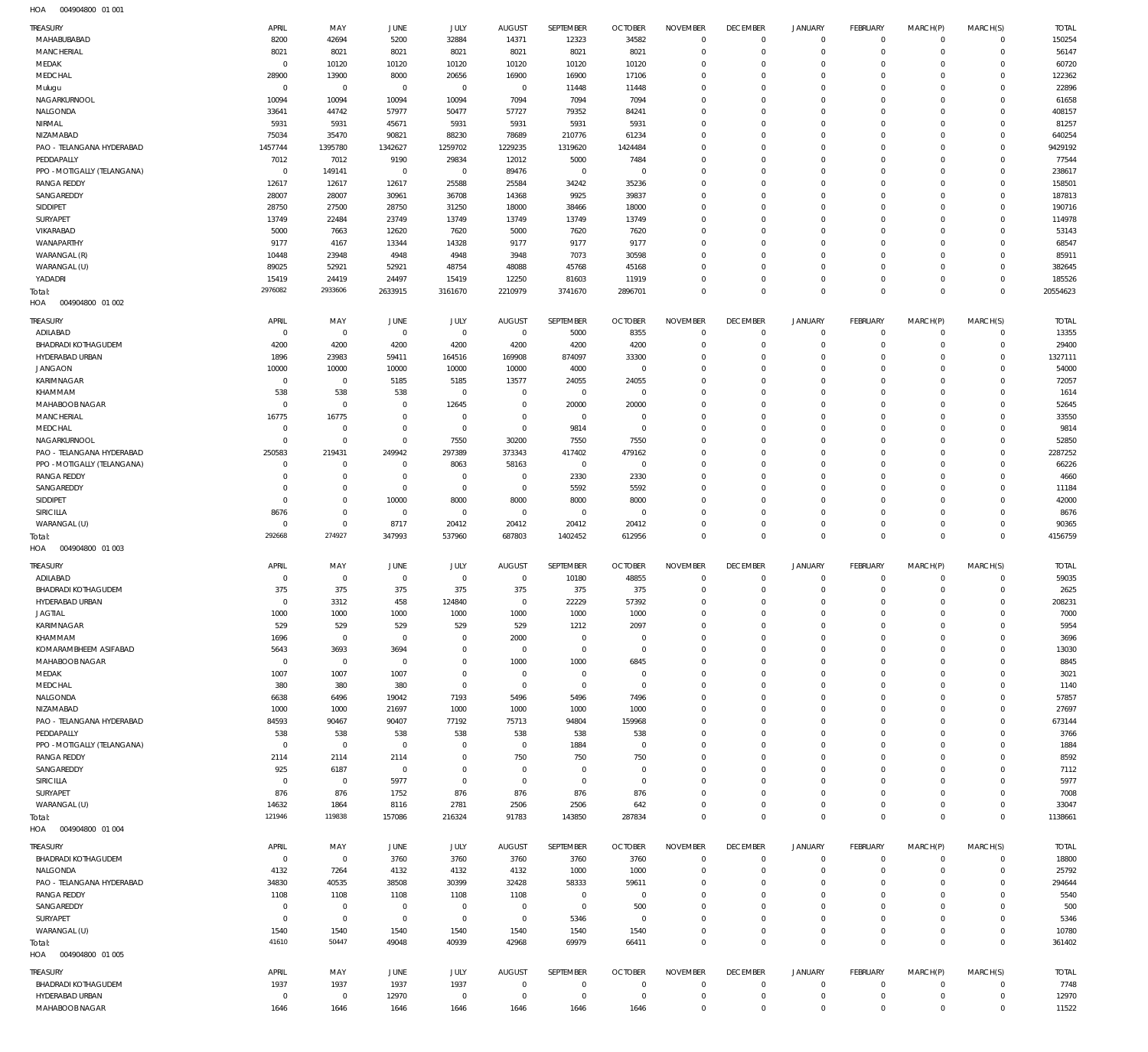004904800 01 005 HOA

| $\cdots$                              |                         |                               |                         |                            |                            |                            |                              |                                |                                   |                           |                             |                        |                               |                        |
|---------------------------------------|-------------------------|-------------------------------|-------------------------|----------------------------|----------------------------|----------------------------|------------------------------|--------------------------------|-----------------------------------|---------------------------|-----------------------------|------------------------|-------------------------------|------------------------|
| TREASURY<br>PAO - TELANGANA HYDERABAD | APRIL<br>30998          | MAY<br>16232                  | JUNE<br>13639           | <b>JULY</b><br>12951       | <b>AUGUST</b><br>12801     | SEPTEMBER<br>18912         | <b>OCTOBER</b><br>19858      | <b>NOVEMBER</b><br>$\mathbf 0$ | <b>DECEMBER</b><br>$\overline{0}$ | <b>JANUARY</b><br>$\circ$ | <b>FEBRUARY</b><br>$\circ$  | MARCH(P)<br>$\Omega$   | MARCH(S)<br>$\circ$           | <b>TOTAL</b><br>125391 |
| WARANGAL (U)                          | 1806                    | $\,0\,$                       | 5418                    | $\mathbf 0$                | $\mathbf 0$                | $^{\circ}$                 | $\overline{0}$               | $\Omega$                       | $\mathbf 0$                       | 0                         | $\circ$                     | $\Omega$               | $\circ$                       | 7224                   |
| YADADRI                               | $\mathsf{C}$            | $\mathbb O$                   | $\overline{0}$          | $\mathbf 0$                | $\mathbf 0$                | 1566                       | 783                          | $\Omega$                       | $\overline{0}$                    | 0                         | $\circ$                     | $\Omega$               | $\Omega$                      | 2349                   |
| Total:                                | 36387                   | 19815                         | 35610                   | 16534                      | 14447                      | 22124                      | 22287                        | $\mathbf 0$                    | $\overline{0}$                    | $\mathbf 0$               | $\mathbf 0$                 | $\Omega$               | $\mathbb O$                   | 167204                 |
| HOA<br>004904800 21 000               |                         |                               |                         |                            |                            |                            |                              |                                |                                   |                           |                             |                        |                               |                        |
| TREASURY                              | APRIL                   | MAY                           | JUNE                    | <b>JULY</b>                | <b>AUGUST</b>              | SEPTEMBER                  | <b>OCTOBER</b>               | <b>NOVEMBER</b>                | <b>DECEMBER</b>                   | <b>JANUARY</b>            | FEBRUARY                    | MARCH(P)               | MARCH(S)                      | <b>TOTAL</b>           |
| ADILABAD                              | -C                      | $\overline{0}$                | $\overline{0}$          | $\mathbb O$                | $\overline{0}$             | 3563                       | $\overline{0}$               | $\Omega$                       | $\overline{0}$                    | $\overline{0}$            | $\mathbf 0$                 | $\Omega$               | $\Omega$                      | 3563                   |
| BHOOPALAPALLY                         | -C                      | $\mathbf 0$                   | $\mathbf 0$             | 2556                       | $\overline{0}$             | $\mathbf 0$                | $\overline{0}$               | 0                              | $\overline{0}$                    | 0                         | $\mathbf{0}$                | $\Omega$               | $\circ$                       | 2556                   |
| HYDERABAD URBAN<br>KHAMMAM            | $\Omega$<br>$\Omega$    | $\mathbf 0$<br>$\mathbf 0$    | 2500<br>$\overline{0}$  | $\mathbf 0$<br>$\mathbf 0$ | 1049<br>$\overline{0}$     | 15464<br>12255             | 12592<br>$\overline{0}$      | $\Omega$<br>$\Omega$           | $\overline{0}$<br>$\overline{0}$  | 0<br>0                    | $\mathbf 0$<br>$^{\circ}$   | $\Omega$<br>$\Omega$   | $\Omega$<br>$\Omega$          | 31605<br>12255         |
| MAHABOOB NAGAR                        | $\Omega$                | $\mathbf 0$                   | 9595                    | $\mathbf 0$                | 32946                      | 41545                      | $\overline{0}$               | $\Omega$                       | $\mathbf 0$                       | 0                         | $\mathbf 0$                 | $\Omega$               | $\circ$                       | 84086                  |
| MAHABUBABAD                           | 2285                    | $\mathbf 0$                   | - 0                     | $\mathbf 0$                | $\mathbf 0$                | $\mathbf 0$                | $\overline{0}$               | $\Omega$                       | $\mathbf 0$                       | 0                         | $^{\circ}$                  | $\Omega$               | $\Omega$                      | 2285                   |
| MEDCHAL                               | $\Omega$                | $\mathbf 0$                   | $\Omega$                | $\mathbf 0$                | $^{\circ}$                 | $\mathbf 0$                | 5053                         | $\Omega$                       | $\mathbf 0$                       | 0                         | $\mathbf 0$                 | $\Omega$               | $\Omega$                      | 5053                   |
| NALGONDA                              | $\Omega$                | $\mathbf 0$                   | $\Omega$                | $\mathbf 0$                | 9708                       | $\mathbf 0$                | 67923                        | $\Omega$                       | $\mathbf 0$                       | $\Omega$                  | $\mathbf{0}$                | $\Omega$               | $\Omega$                      | 77631                  |
| NIZAMABAD                             | $\Omega$                | $\mathbf 0$                   | $\Omega$                | $\mathbf 0$                | $^{\circ}$                 | $\mathbf 0$                | 14000                        | $\Omega$                       | $\mathbf 0$                       | 0                         | $\mathbf{0}$                | $\Omega$               | $\Omega$                      | 14000                  |
| Narayanpet<br>SIDDIPET                | 7799<br>$\mathsf{C}$    | $\overline{0}$<br>$\mathbf 0$ | $\Omega$<br>$\Omega$    | $\mathbf 0$                | 225<br>$^{\circ}$          | $\mathbf 0$<br>$\mathbf 0$ | $^{\circ}$<br>$\overline{0}$ | $\Omega$<br>$\Omega$           | $\overline{0}$<br>$\mathbf 0$     | $\Omega$<br>0             | $^{\circ}$<br>$\mathbf{0}$  | $\Omega$<br>$\Omega$   | $\Omega$<br>$\Omega$          | 8024                   |
| SIRICILLA                             | $\Omega$                | $\mathbf 0$                   | $\Omega$                | 1266<br>$\mathbf 0$        | 654                        | $\mathbf 0$                | $\overline{0}$               | $\Omega$                       | $\overline{0}$                    | 0                         | $\mathbf 0$                 | $\Omega$               | $\circ$                       | 1266<br>654            |
| WARANGAL (U)                          | 14408                   | 981                           | $\overline{0}$          | $\mathbb O$                | $^{\circ}$                 | $\mathbf 0$                | $\overline{0}$               | $\mathbf 0$                    | $\overline{0}$                    | $\mathbf 0$               | $\mathbf 0$                 | $\Omega$               | $\mathbf 0$                   | 15389                  |
| Total:                                | 24492                   | 981                           | 12095                   | 3822                       | 44582                      | 72827                      | 99568                        | $\Omega$                       | $\overline{0}$                    | $\mathbf 0$               | $\mathbf 0$                 | $^{\circ}$             | $\mathbf 0$                   | 258367                 |
| HOA<br>004904800 22 000               |                         |                               |                         |                            |                            |                            |                              |                                |                                   |                           |                             |                        |                               |                        |
| TREASURY                              | APRIL                   | MAY                           | JUNE                    | JULY                       | <b>AUGUST</b>              | <b>SEPTEMBER</b>           | <b>OCTOBER</b>               | <b>NOVEMBER</b>                | <b>DECEMBER</b>                   | <b>JANUARY</b>            | <b>FEBRUARY</b>             | MARCH(P)               | MARCH(S)                      | <b>TOTAL</b>           |
| HYDERABAD URBAN                       | $\Omega$                | $\mathbf 0$                   | $\overline{0}$          | $\mathbf 0$                | $\mathbf 0$                | 231714                     | $\overline{0}$               | $\Omega$                       | $\overline{0}$                    | $\mathbf 0$               | $^{\circ}$                  | $\Omega$               | $\mathbf 0$                   | 231714                 |
| <b>MANCHERIAL</b>                     | $\Omega$                | $\mathbf 0$                   | $\Omega$                | $\Omega$                   | $\mathbf 0$                | $^{\circ}$                 | 9240                         | $\Omega$                       | $\overline{0}$                    | $\mathbf 0$               | $\circ$                     | $\Omega$               | $\circ$                       | 9240                   |
| <b>RANGA REDDY</b>                    | $\Omega$                | 3406                          | 235878                  | $\Omega$                   | $\mathbf 0$                | 0                          | $\overline{0}$               | $\mathbf 0$                    | $\overline{0}$                    | 0                         | $\circ$                     | $^{\circ}$             | $\mathbf 0$                   | 239284                 |
| Total:                                | 0                       | 3406                          | 235878                  | $\mathbf 0$                | $\Omega$                   | 231714                     | 9240                         | $\Omega$                       | $\Omega$                          | $\mathbf 0$               | $\overline{0}$              | $\Omega$               | $\overline{0}$                | 480238                 |
| HOA<br>005000200 02 000               |                         |                               |                         |                            |                            |                            |                              |                                |                                   |                           |                             |                        |                               |                        |
| TREASURY                              | APRIL                   | MAY                           | JUNE                    | JULY                       | <b>AUGUST</b>              | SEPTEMBER                  | <b>OCTOBER</b>               | <b>NOVEMBER</b>                | <b>DECEMBER</b>                   | <b>JANUARY</b>            | <b>FEBRUARY</b>             | MARCH(P)               | MARCH(S)                      | <b>TOTAL</b>           |
| HYDERABAD URBAN                       | $\mathsf{C}$            | $\,0\,$                       | $\overline{0}$          | $\mathbf 0$                | 536900                     | $\bf 0$                    | $\overline{0}$               | $\mathbf 0$                    | $\overline{0}$                    | $\mathbf 0$               | $\mathbf 0$                 | $^{\circ}$             | $\mathbf 0$                   | 536900                 |
| Total:                                | $\circ$                 | $\mathbb O$                   | $^{\circ}$              | $\mathbf 0$                | 536900                     | $\mathsf{O}\xspace$        | $\overline{0}$               | $\overline{0}$                 | $\overline{0}$                    | $\mathbf{0}$              | $\,0\,$                     | $\mathbf 0$            | $\mathbf 0$                   | 536900                 |
| 005100105 81 001<br>HOA               |                         |                               |                         |                            |                            |                            |                              |                                |                                   |                           |                             |                        |                               |                        |
| TREASURY                              | APRIL                   | MAY                           | JUNE                    | JULY                       | <b>AUGUST</b>              | SEPTEMBER                  | <b>OCTOBER</b>               | <b>NOVEMBER</b>                | <b>DECEMBER</b>                   | <b>JANUARY</b>            | <b>FEBRUARY</b>             | MARCH(P)               | MARCH(S)                      | <b>TOTAL</b>           |
| HYDERABAD URBAN                       | $\Omega$                | 600                           | 3020                    | 1800                       | 600                        | 8400                       | 4540                         | $\mathbf 0$                    | $\overline{0}$                    | $\mathbf 0$               | $\circ$                     | $^{\circ}$             | $\mathbf 0$                   | 18960                  |
| Total:<br>HOA<br>005500102 81 001     | $\circ$                 | 600                           | 3020                    | 1800                       | 600                        | 8400                       | 4540                         | $\mathbf 0$                    | $\overline{0}$                    | $\mathbf{0}$              | $\,0\,$                     | $\mathbf 0$            | $\mathbf 0$                   | 18960                  |
|                                       |                         |                               |                         |                            |                            |                            |                              |                                |                                   |                           |                             |                        |                               |                        |
| TREASURY                              | APRIL                   | MAY                           | JUNE                    | JULY                       | <b>AUGUST</b>              | SEPTEMBER                  | <b>OCTOBER</b>               | <b>NOVEMBER</b>                | <b>DECEMBER</b>                   | <b>JANUARY</b>            | <b>FEBRUARY</b>             | MARCH(P)               | MARCH(S)                      | <b>TOTAL</b>           |
| HYDERABAD URBAN                       | 66755995                | 89530277                      | 85116293                | 86538896                   | 76829978                   | 41109756                   | 88875772                     | $\Omega$                       | $\overline{0}$                    | $\mathbf 0$               | $^{\circ}$                  | $\Omega$               | $\circ$                       | 534756967              |
| KAMAREDDY<br>MEDAK                    | $^{\circ}$<br>19216     | $\,0\,$<br>$\,0\,$            | $\overline{0}$<br>19216 | $\mathbf 0$<br>$\mathbb O$ | $\mathbf 0$<br>$\mathbf 0$ | $\mathbf 0$<br>19216       | 828000<br>$\overline{0}$     | $\mathbf 0$<br>$\mathbf 0$     | $\overline{0}$<br>$\overline{0}$  | $\mathbf 0$<br>0          | $\mathbf 0$<br>$\mathbf 0$  | $\Omega$<br>$\Omega$   | $\circ$<br>$\Omega$           | 828000<br>57648        |
| NALGONDA                              | 15939                   | $\mathbf 0$                   | 6575                    | 110020                     | $\mathbf 0$                | $^{\circ}$                 | 74617                        | $\Omega$                       | $\overline{0}$                    | 0                         | $\circ$                     | $\Omega$               | $\Omega$                      | 207151                 |
| NIZAMABAD                             | $\Omega$                | $\,0\,$                       | 84000                   | $\mathbf 0$                | $\mathbf 0$                | 52500                      | $\overline{0}$               | $\Omega$                       | $\mathbf 0$                       | 0                         | $\mathbf 0$                 | $\Omega$               | $\mathbf 0$                   | 136500                 |
| SURYAPET                              | $\Omega$                | $\mathbf 0$                   | $\overline{0}$          | $\mathbf 0$                | $\mathbf 0$                | 27473                      | 301230                       | $\mathbf 0$                    | $\overline{0}$                    | $\mathbf 0$               | $\mathbf 0$                 | $\Omega$               | $\circ$                       | 328703                 |
| Total:                                | 66791150                | 89530277                      | 85226084                | 86648916                   | 76829978                   | 41208945                   | 90079619                     | $\mathbf 0$                    | $\overline{0}$                    | $\mathbf 0$               | $\,0\,$                     | $^{\circ}$             | $\mathbf 0$                   | 536314969              |
| 005500103 01 001<br>HOA               |                         |                               |                         |                            |                            |                            |                              |                                |                                   |                           |                             |                        |                               |                        |
| TREASURY                              | APRIL                   | MAY                           | <b>JUNE</b>             | JULY                       | <b>AUGUST</b>              | <b>SEPTEMBER</b>           | <b>OCTOBER</b>               | <b>NOVEMBER</b>                | <b>DECEMBER</b>                   | <b>JANUARY</b>            | <b>FEBRUARY</b>             | MARCH(P)               | MARCH(S)                      | <b>TOTAL</b>           |
| <b>BHADRADI KOTHAGUDEM</b>            | $\overline{0}$          | $\overline{0}$                | $\Omega$                | $\mathbf 0$                | 1000                       | $\mathbf 0$                | 10500                        | $\mathbf 0$                    | $\overline{0}$                    | $\mathbf 0$               | $\circ$                     | $\mathbf{0}$           | $\circ$                       | 11500                  |
| KOMARAMBHEEM ASIFABAD                 | $\Omega$                | $\mathbf 0$                   | $\Omega$                | $\Omega$                   | $^{\circ}$                 | $\mathbf 0$                | 3000                         | $\mathbf 0$                    | $\mathbf 0$                       | 0                         | $\mathbf 0$                 | $\Omega$               | $\Omega$                      | 3000                   |
| MAHABUBABAD                           | $^{\circ}$              | $\mathbf 0$<br>$\mathbf 0$    | $\Omega$<br>$\Omega$    | $\Omega$<br>$\Omega$       | $\Omega$<br>$\Omega$       | $\mathbf 0$<br>$\mathbf 0$ | 10400                        | $\Omega$<br>$\Omega$           | $\overline{0}$<br>$\mathbf 0$     | 0<br>0                    | $\mathbf 0$<br>$\mathbf 0$  | $\Omega$<br>$\Omega$   | $\circ$<br>$\Omega$           | 10400<br>2500          |
| <b>MANCHERIAL</b><br>NALGONDA         | $\overline{0}$<br>8200  | $\mathbf 0$                   | $\Omega$                | $\Omega$                   | $\Omega$                   | $\mathbf 0$                | 2500<br>$\overline{0}$       | $\Omega$                       | $\mathbf 0$                       | $\Omega$                  | $\circ$                     | $\Omega$               | $\Omega$                      | 8200                   |
| NIRMAL                                | $\Omega$                | $\overline{0}$                | $\Omega$                | $\mathbf 0$                | 100                        | $\mathbf 0$                | 200                          | $\Omega$                       | $\mathbf 0$                       | $\Omega$                  | $^{\circ}$                  | $\Omega$               | $\Omega$                      | 300                    |
| <b>RANGA REDDY</b>                    | $\Omega$                | $\mathbf 0$                   | $\Omega$                | 25000                      | $\Omega$                   | $\Omega$                   | 500                          | $\Omega$                       | $\mathbf 0$                       | $\Omega$                  | $\circ$                     | $\Omega$               | $\circ$                       | 25500                  |
| SANGAREDDY                            | $\Omega$                | $\mathbf 0$                   | $\Omega$                | 500                        | $^{\circ}$                 | $\mathbf 0$                | $^{\circ}$                   | $\Omega$                       | $\mathbf 0$                       | 0                         | $\mathbf 0$                 | $\Omega$               | $\Omega$                      | 500                    |
| SURYAPET                              | $\Omega$                | $\mathbf 0$                   | $^{\circ}$              | $^{\circ}$                 | $^{\circ}$                 | 72000                      | $\overline{0}$               | $\Omega$                       | $\overline{0}$                    | $\mathbf 0$               | $\mathbf 0$                 | $\Omega$               | $\circ$                       | 72000                  |
| Total:                                | 8200                    | $\mathbb O$                   | $\mathbf 0$             | 25500                      | 1100                       | 72000                      | 27100                        | $\Omega$                       | $\overline{0}$                    | $\mathbf 0$               | $\mathbf 0$                 | $\overline{0}$         | $\mathbf 0$                   | 133900                 |
| HOA   005500104   01   000            |                         |                               |                         |                            |                            |                            |                              |                                |                                   |                           |                             |                        |                               |                        |
| TREASURY                              | APRIL                   | MAY                           | JUNE                    | JULY                       | <b>AUGUST</b>              | SEPTEMBER                  | <b>OCTOBER</b>               | <b>NOVEMBER</b>                | <b>DECEMBER</b>                   | <b>JANUARY</b>            | FEBRUARY                    | MARCH(P)               | MARCH(S)                      | <b>TOTAL</b>           |
| <b>BHADRADI KOTHAGUDEM</b>            | $\Omega$                | $\,0\,$                       | $\mathbf 0$             | $\mathbf 0$                | $\overline{0}$             | $\overline{0}$             | 2500                         | $\Omega$                       | $\overline{0}$                    | $\overline{0}$            | $\mathbf 0$                 | $\Omega$               | $\Omega$                      | 2500                   |
| MEDAK<br>NIZAMABAD                    | $\Omega$<br>$\Omega$    | $\,0\,$<br>2000               | $\mathbf 0$<br>1500     | 1500<br>2000               | 750<br>6000                | 1500<br>2000               | $\overline{0}$<br>5000       | $\mathbf 0$<br>$\Omega$        | $\overline{0}$<br>$\overline{0}$  | $\mathbf 0$<br>0          | $\mathbf 0$<br>$\mathbf 0$  | $\Omega$<br>$\Omega$   | $\mathbf 0$<br>$\circ$        | 3750<br>18500          |
| SANGAREDDY                            | 1500                    | 750                           | 2250                    | 750                        | 3000                       | 3000                       | 750                          | $\mathbf 0$                    | $\overline{0}$                    | $\mathbf 0$               | $\mathbf 0$                 | $\Omega$               | $\circ$                       | 12000                  |
| SIDDIPET                              | 2500                    | 1000                          | 7500                    | $\mathbf 0$                | 3000                       | $\overline{0}$             | 5000                         | $\mathbf 0$                    | $\overline{0}$                    | $\mathsf{O}\xspace$       | $\mathbf 0$                 | $\Omega$               | $\mathbf 0$                   | 19000                  |
| Total:                                | 4000                    | 3750                          | 11250                   | 4250                       | 12750                      | 6500                       | 13250                        | $\mathbf 0$                    | $\overline{0}$                    | $\mathbf 0$               | $\,0\,$                     | $\mathbf 0$            | $\mathbf 0$                   | 55750                  |
| HOA   005500105   04   800            |                         |                               |                         |                            |                            |                            |                              |                                |                                   |                           |                             |                        |                               |                        |
| TREASURY                              | APRIL                   | MAY                           | JUNE                    | JULY                       | <b>AUGUST</b>              | SEPTEMBER                  | <b>OCTOBER</b>               | <b>NOVEMBER</b>                | <b>DECEMBER</b>                   | <b>JANUARY</b>            | FEBRUARY                    | MARCH(P)               | MARCH(S)                      | <b>TOTAL</b>           |
| HYDERABAD URBAN                       | 1171906                 | 615472                        | 979208                  | 1604412                    | 1185758                    | 1179708                    | 4075741                      | $\mathbf 0$                    | $\overline{0}$                    | $\overline{0}$            | $\mathbf 0$                 | $\mathbf 0$            | $\circ$                       | 10812205               |
| Total:                                | 1171906                 | 615472                        | 979208                  | 1604412                    | 1185758                    | 1179708                    | 4075741                      | $\overline{0}$                 | $\overline{0}$                    | $\mathbb O$               | $\,0\,$                     | $\mathbf 0$            | $\overline{0}$                | 10812205               |
| HOA<br>005500800 01 000               |                         |                               |                         |                            |                            |                            |                              |                                |                                   |                           |                             |                        |                               |                        |
| TREASURY                              | APRIL                   | MAY                           | JUNE                    | JULY                       | <b>AUGUST</b>              | SEPTEMBER                  | <b>OCTOBER</b>               | <b>NOVEMBER</b>                | <b>DECEMBER</b>                   | <b>JANUARY</b>            | FEBRUARY                    | MARCH(P)               | MARCH(S)                      | <b>TOTAL</b>           |
| ADILABAD                              | $\Omega$                | $\,0\,$                       | $\mathbf{0}$            | $\mathbf 0$                | 300                        | $\overline{0}$             | $\overline{0}$               | $\mathbf 0$                    | $\overline{0}$                    | $\overline{0}$            | $\mathbf 0$                 | $\mathbf 0$            | $\circ$                       | 300                    |
| MEDCHAL                               | -C                      | $\mathbf 0$                   | $^{\circ}$              | 12000                      | $\mathbf 0$                | 12000                      | $\overline{0}$               | $\Omega$                       | $\overline{0}$                    | $\mathbf 0$               | $\mathbf 0$                 | $\Omega$               | $\mathbf 0$                   | 24000                  |
|                                       |                         |                               |                         |                            |                            |                            |                              |                                |                                   |                           |                             |                        |                               |                        |
| NIZAMABAD                             | $\Omega$                | $\mathbf 0$                   | $^{\circ}$              | $\mathbf 0$                | $\mathbf 0$                | $\,0\,$                    | 4500                         | $\mathbf 0$                    | $\overline{0}$                    | 0                         | $\mathbf 0$                 | $\Omega$               | $\circ$                       | 4500                   |
| <b>RANGA REDDY</b>                    | $\Omega$                | $\mathbf 0$                   | $^{\circ}$              | $\mathbf 0$                | $\mathbf 0$                | 3500                       | 70600                        | $\mathbf 0$                    | $\overline{0}$                    | $\mathbf 0$               | $\mathbf 0$                 | $\Omega$               | $\mathbf 0$                   | 74100                  |
| SANGAREDDY<br>Total:                  | $\Omega$<br>$\mathbf 0$ | $\,0\,$<br>$\mathbb O$        | $^{\circ}$<br>$\Omega$  | $\mathbb O$<br>12000       | $\mathbf 0$<br>300         | $\mathbf 0$<br>15500       | 600<br>75700                 | $\mathbf 0$<br>$\mathbf 0$     | $\overline{0}$<br>$\overline{0}$  | $\mathsf{O}\xspace$<br>0  | $\mathbf 0$<br>$\mathbf{0}$ | $^{\circ}$<br>$\Omega$ | $\mathbf 0$<br>$\overline{0}$ | 600<br>103500          |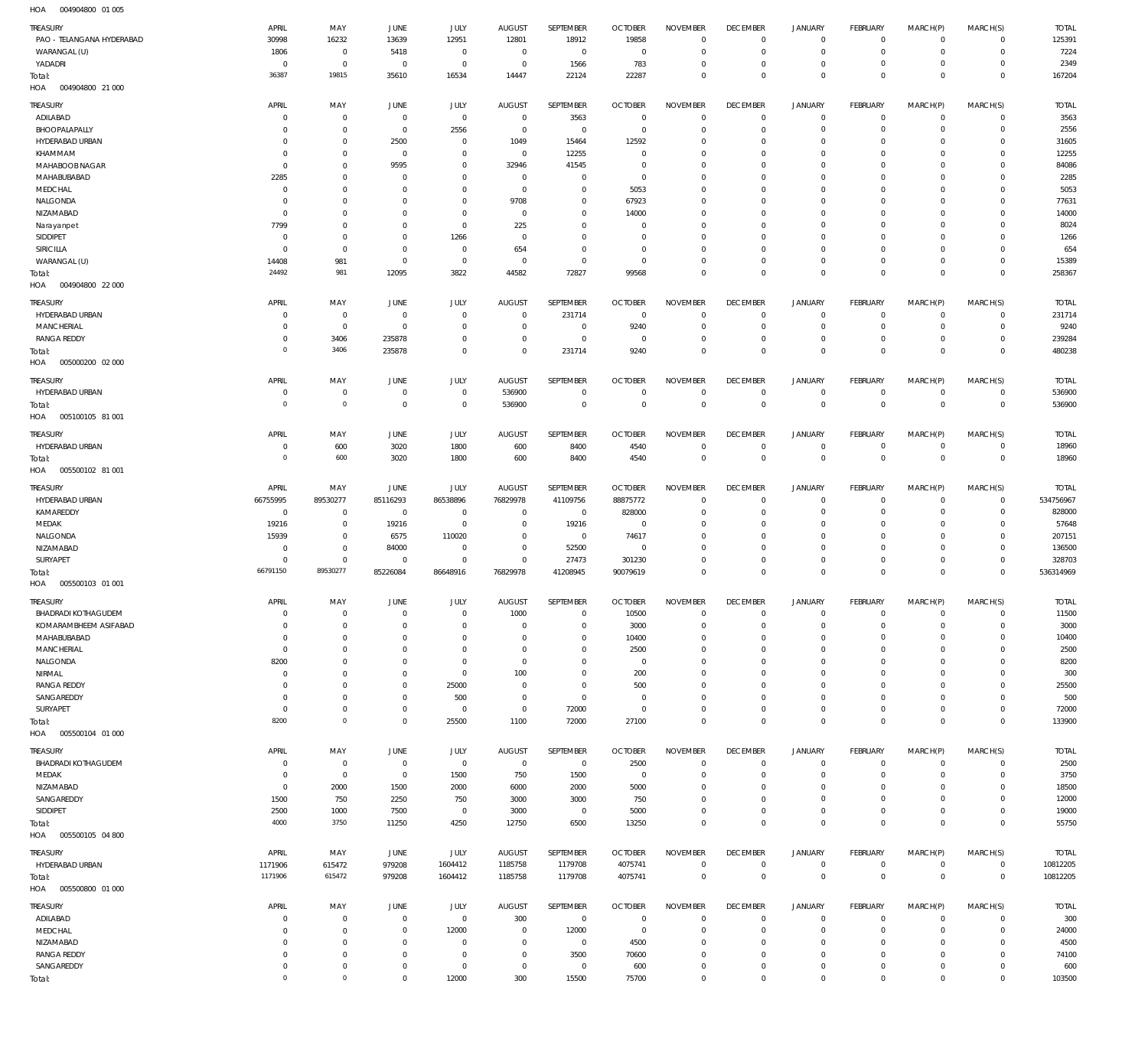| HOA<br>005500800 05 001    |                |                      |                |             |                |                |                |                 |                 |                |                 |                |                |              |
|----------------------------|----------------|----------------------|----------------|-------------|----------------|----------------|----------------|-----------------|-----------------|----------------|-----------------|----------------|----------------|--------------|
| TREASURY                   | APRIL          | MAY                  | JUNE           | <b>JULY</b> | <b>AUGUST</b>  | SEPTEMBER      | <b>OCTOBER</b> | <b>NOVEMBER</b> | <b>DECEMBER</b> | <b>JANUARY</b> | <b>FEBRUARY</b> | MARCH(P)       | MARCH(S)       | <b>TOTAL</b> |
| BHADRADI KOTHAGUDEM        | 3000           | 5000                 | 2000           | 3000        | 1000           | 11500          | 30000          | $\overline{0}$  | $\overline{0}$  | $\circ$        | $\circ$         | $^{\circ}$     | $\circ$        | 55500        |
| HYDERABAD URBAN            | $^{\circ}$     | 3442600              | 3550218        | 1880688     | 2674064        | 167300         | 2778405        | $\mathbf 0$     | $\overline{0}$  | $\overline{0}$ | $\mathbf 0$     | $^{\circ}$     | $\mathbf 0$    | 14493275     |
| JOGULAMBA GADWAL           | 3362           | 26804                | $\mathbf 0$    | 6160        | 17237          | 20152          | 21243          | $\Omega$        | $\mathbf{0}$    | $\mathbf 0$    | $\mathbf{0}$    | $\Omega$       | $\mathbf 0$    | 94958        |
| KARIMNAGAR                 | $^{\circ}$     | $\mathbf 0$          | 8000           | $\mathbf 0$ | $\mathbf 0$    | $\mathbf{0}$   | $\overline{0}$ | $\mathbf 0$     | $\mathbf{0}$    | $\mathbf 0$    | $\mathbf 0$     | $\Omega$       | $\Omega$       | 8000         |
| NAGARKURNOOL               | 0              | $\mathbf 0$          | $^{\circ}$     | $\mathbf 0$ | $\mathbf 0$    | 61500          | $\overline{0}$ | $\Omega$        | $\mathbf 0$     | $\mathbf 0$    | $\mathbf{0}$    | $\Omega$       | $\Omega$       | 61500        |
|                            |                |                      |                |             |                |                |                | $\Omega$        |                 |                |                 |                | $\Omega$       |              |
| NALGONDA                   | 0              | 1000                 | $\mathbf 0$    | $\mathbf 0$ | $\mathbf 0$    | $\mathbf 0$    | 243500         |                 | $\mathbf 0$     | $\mathbf 0$    | $\mathbf 0$     | $\Omega$       |                | 244500       |
| PEDDAPALLY                 | $\Omega$       | $\mathbf 0$          | $^{\circ}$     | $\mathbf 0$ | $\mathbf 0$    | 500            | $^{\circ}$     | $\Omega$        | $\mathbf 0$     | $\mathbf 0$    | $\mathbf{0}$    | $\Omega$       | $\Omega$       | 500          |
| <b>RANGA REDDY</b>         | $^{\circ}$     | $\mathbf 0$          | $^{\circ}$     | $\mathbf 0$ | 3097634        | $\mathbf 0$    | $\overline{0}$ | $\Omega$        | $\mathbf 0$     | $\mathbf 0$    | $\mathbf 0$     | $\Omega$       | $\Omega$       | 3097634      |
| SANGAREDDY                 | $^{\circ}$     | $\mathbf 0$          | 5000           | $\mathbf 0$ | $\mathbf 0$    | 32877          | $\overline{0}$ | $\Omega$        | $\mathbf 0$     | $\mathbf 0$    | $\mathbf{0}$    | $\Omega$       | $\Omega$       | 37877        |
| SIRICILLA                  | 4000           | $\mathbf 0$          | $\mathbf 0$    | $\mathbf 0$ | $\mathbf 0$    | $\mathbf 0$    | $\overline{0}$ | $\Omega$        | $\mathbf 0$     | $\mathbf 0$    | $\mathbf 0$     | $\Omega$       | $\Omega$       | 4000         |
| SURYAPET                   | $^{\circ}$     | $\mathbf 0$          | $\mathbf 0$    | $\mathbf 0$ | $\mathbf 0$    | $\mathbf 0$    | 1000           | $\Omega$        | $\mathbf 0$     | $\mathbf 0$    | $\mathbf 0$     | $\Omega$       | $\Omega$       | 1000         |
| WARANGAL (U)               | $\Omega$       | $\mathbf 0$          | $^{\circ}$     | 13050       | 2610           | $\mathbf 0$    | $^{\circ}$     | $\Omega$        | $\mathbf 0$     | $\mathbf 0$    | $\mathbf 0$     | $\Omega$       | $\Omega$       | 15660        |
| Total:                     | 10362          | 3475404              | 3565218        | 1902898     | 5792545        | 293829         | 3074148        | $\Omega$        | $\overline{0}$  | $\mathbf 0$    | $\mathbf 0$     | $\Omega$       | $\mathbf 0$    | 18114404     |
| HOA<br>005500800 05 800    |                |                      |                |             |                |                |                |                 |                 |                |                 |                |                |              |
|                            |                |                      |                |             |                |                |                |                 |                 |                |                 |                |                |              |
| TREASURY                   | APRIL          | MAY                  | JUNE           | JULY        | <b>AUGUST</b>  | SEPTEMBER      | <b>OCTOBER</b> | <b>NOVEMBER</b> | <b>DECEMBER</b> | <b>JANUARY</b> | <b>FEBRUARY</b> | MARCH(P)       | MARCH(S)       | <b>TOTAL</b> |
| ADILABAD                   | $\overline{0}$ | 1000                 | 3000           | 176200      | 3500           | 10700          | 30000          | $\mathbf 0$     | $\mathbf 0$     | $\mathsf 0$    | $\circ$         | $\circ$        | $\Omega$       | 224400       |
| BHADRADI KOTHAGUDEM        | 2900           | 2000                 | 500            | 5509        | 4576           | 35286          | 26500          | $\mathbf 0$     | $\overline{0}$  | $\overline{0}$ | $\mathbb O$     | $^{\circ}$     | $\mathbf 0$    | 77271        |
| BHOOPALAPALLY              | C              | $\mathbf 0$          | 2700           | 33450       | $\mathbf 0$    | $\overline{0}$ | $\overline{0}$ | $\mathbf 0$     | $\mathbf 0$     | $\mathbf 0$    | $\mathbf 0$     | $\Omega$       | $\Omega$       | 36150        |
| HYDERABAD URBAN            | $^{\circ}$     | $\mathbf 0$          | 1500           | 202200      | 1500           | $\mathbf 0$    | $\overline{0}$ | $\mathbf 0$     | $\mathbf 0$     | $\mathbf 0$    | $\mathbf 0$     | $\Omega$       | $\Omega$       | 205200       |
| <b>JAGTIAL</b>             | 8660           | 5000                 | $\mathbf 0$    | 5200        | 14500          | 23900          | 54500          | $\mathbf 0$     | $\mathbf 0$     | $\mathbf 0$    | $\mathbf{0}$    | $\Omega$       | $\Omega$       | 111760       |
| <b>JANGAON</b>             | $\overline{0}$ | $\mathbf 0$          | $\mathbf 0$    | $\mathbb O$ | $\overline{0}$ | 2500           | 3000           | $\mathbf 0$     | $\mathbf{0}$    | $\mathbf 0$    | $\mathbf 0$     | $\Omega$       | $\Omega$       | 5500         |
| JOGULAMBA GADWAL           | $\overline{0}$ | $\mathbf 0$          | $\mathbf 0$    | $\mathbf 0$ | 11970          | $\,0\,$        | $\overline{0}$ | $\mathbf 0$     | $\mathbf{0}$    | $\mathbf 0$    | $\mathbf 0$     | $\Omega$       | $\Omega$       | 11970        |
| KAMAREDDY                  | $\overline{0}$ | 1000                 | $\mathbf 0$    | 33000       | $\mathbf 0$    | 2000           | 1000           | $\Omega$        | $\mathbf 0$     | $\mathbf 0$    | $\mathbf 0$     | $\Omega$       | $\Omega$       | 37000        |
| KARIMNAGAR                 | 9800           | 3000                 | 7925           | 10700       | 4500           | 1155219        | 125400         | $\mathbf 0$     | $\mathbf{0}$    | $\mathbf 0$    | $\mathbf 0$     | $\Omega$       | $\Omega$       | 1316544      |
|                            |                |                      | 36500          |             |                |                |                | $\mathbf 0$     | $\mathbf 0$     | $\mathbf 0$    | $\mathbf{0}$    | $\Omega$       | $\Omega$       | 453952       |
| KHAMMAM                    | 14500          | 16500<br>$\mathbf 0$ |                | 11000       | 10000          | 94452          | 271000         | $\mathbf 0$     | $\mathbf{0}$    | $\mathbf 0$    | $\mathbf 0$     | $\Omega$       | $\Omega$       | 14900        |
| KOMARAMBHEEM ASIFABAD      | 3100           |                      | 0              | 100         | 1800           | 700            | 9200           |                 |                 |                |                 |                |                |              |
| MAHABOOB NAGAR             | 10500          | $\mathbf 0$          | $\mathbf 0$    | 21000       | $\overline{0}$ | 10500          | $\overline{0}$ | $\mathbf 0$     | $\mathbf 0$     | $\mathbf 0$    | $\mathbf{0}$    | $\Omega$       | $\Omega$       | 42000        |
| MAHABUBABAD                | 50247          | $\mathbf 0$          | $\mathbf 0$    | 26199       | 63394          | 16000          | $\overline{0}$ | $\mathbf 0$     | $\mathbf{0}$    | $\mathbf 0$    | $\mathbf 0$     | $\Omega$       | $\Omega$       | 155840       |
| <b>MANCHERIAL</b>          | 7000           | 5000                 | $\mathbf 0$    | 7300        | 15700          | 35384          | 68645          | $\mathbf 0$     | $\mathbf{0}$    | $\mathbf 0$    | $\mathbf{0}$    | $\Omega$       | $\Omega$       | 139029       |
| MEDAK                      | 5000           | 5000                 | 5000           | 10000       | 0              | 1500           | 48244          | $\Omega$        | $\mathbf 0$     | $\mathbf 0$    | $\mathbf 0$     | $\Omega$       | $\Omega$       | 74744        |
| Mulugu                     | $^{\circ}$     | 4084                 | 16300          | 24800       | $\mathbf 0$    | 2042           | $\overline{0}$ | $\mathbf 0$     | $\mathbf{0}$    | $\mathbf 0$    | $\mathbf 0$     | $\Omega$       | $\Omega$       | 47226        |
| NALGONDA                   | 9500           | 100                  | $\circ$        | 3400        | 4800           | 6750           | 2800           | $\mathbf 0$     | $\mathbf 0$     | $\mathbf 0$    | $\mathbf 0$     | $\Omega$       | $\Omega$       | 27350        |
| NIRMAL                     | $\mathbf 0$    | $\mathbf 0$          | $\overline{0}$ | 6900        | 100            | $\,0\,$        | 26500          | $\mathbf 0$     | $\mathbf 0$     | $\mathbf 0$    | $\mathbf 0$     | $\Omega$       | $\Omega$       | 33500        |
| NIZAMABAD                  | 15590          | 6000                 | 25980          | 32000       | 17298          | 90000          | 128800         | $\mathbf 0$     | $\mathbf 0$     | $\mathbf 0$    | $\mathbf 0$     | $\Omega$       | $\Omega$       | 315668       |
| PEDDAPALLY                 | 7100           | $\mathbf 0$          | 7000           | 4500        | 2000           | 3500           | 33500          | $\mathbf 0$     | $\mathbf 0$     | $\mathbf 0$    | $\mathbf 0$     | $\Omega$       | $\Omega$       | 57600        |
| <b>RANGA REDDY</b>         | 1500           | $\mathbf 0$          | $\mathbf 0$    | $\mathbf 0$ | $\mathbf 0$    | $\,0\,$        | $\overline{0}$ | $\mathbf 0$     | $\mathbf 0$     | $\mathbf 0$    | $\mathbf 0$     | $\Omega$       | $\Omega$       | 1500         |
| SANGAREDDY                 | 10000          | 20000                | 10500          | 10000       | 19216          | 39389          | 15500          | $\mathbf 0$     | $\mathbf{0}$    | $\mathbf 0$    | $\mathbf 0$     | $\Omega$       | $\Omega$       | 124605       |
| SIDDIPET                   | 20000          | $\mathbf 0$          | 16000          | 5000        | 5000           | 46500          | 8500           | $\mathbf 0$     | $\mathbf{0}$    | $\mathbf 0$    | $\mathbf 0$     | $\Omega$       | $\Omega$       | 101000       |
|                            |                |                      |                |             |                |                |                | $\Omega$        | $\mathbf 0$     | $\mathbf 0$    |                 | $\Omega$       | $\Omega$       |              |
| SIRICILLA                  | 3500           | 1500                 | 8000           | 300         | 141830         | 1000           | 56000          |                 |                 |                | $\mathbf 0$     |                |                | 212130       |
| SURYAPET                   | 700            | $\mathbf 0$          | $\overline{0}$ | $\mathbb O$ | 2000           | 1000           | 1000           | $\mathbf 0$     | $\mathbf 0$     | $\mathbf 0$    | $\mathbf 0$     | $\Omega$       | $\Omega$       | 4700         |
| VIKARABAD                  | 61530          | $\mathbf 0$          | 1000           | 223290      | 50605          | 29015          | 18625          | $\mathbf 0$     | $\mathbf 0$     | $\mathbf 0$    | $\mathbf{0}$    | $\Omega$       | $\Omega$       | 384065       |
| WANAPARTHY                 | $\mathbf 0$    | $\mathbf 0$          | $\circ$        | $\mathbf 0$ | 8000           | $\,0\,$        | $\overline{0}$ | $\mathbf 0$     | $\mathbf{0}$    | $\mathbf 0$    | $\mathbf 0$     | $\Omega$       | $\Omega$       | 8000         |
| WARANGAL (R)               | 200            | $\mathbf 0$          | $\mathbf 0$    | $\mathbb O$ | $\mathbf 0$    | 2500           | 3500           | $\Omega$        | $\mathbf 0$     | $\mathbf 0$    | $\mathbf{0}$    | $\Omega$       | $\Omega$       | 6200         |
| WARANGAL (U)               | 38538          | 48190                | 133741         | 103651      | 104910         | 169993         | 244760         | $\mathbf 0$     | $\mathbf{0}$    | $\mathbf 0$    | $\mathbf 0$     | $\Omega$       | $\Omega$       | 843783       |
| YADADRI                    | $\overline{0}$ | $\mathbf 0$          | 0              | 5000        | $\mathbf 0$    | 600            | 10800          | $\mathbf 0$     | $\mathbf 0$     | $\mathbf 0$    | $\mathbf{0}$    | $\Omega$       | $\Omega$       | 16400        |
| Total:                     | 279865         | 118374               | 275646         | 960699      | 487199         | 1780430        | 1187774        | $\mathbf 0$     | $\mathbf{0}$    | $\mathbf 0$    | $\mathbb O$     | $\Omega$       | $\overline{0}$ | 5089987      |
| HOA<br>005500800 06 001    |                |                      |                |             |                |                |                |                 |                 |                |                 |                |                |              |
|                            |                |                      |                |             |                |                |                |                 |                 |                |                 |                |                |              |
| TREASURY                   | APRIL          | MAY                  | JUNE           | JULY        | <b>AUGUST</b>  | SEPTEMBER      | <b>OCTOBER</b> | <b>NOVEMBER</b> | <b>DECEMBER</b> | <b>JANUARY</b> | FEBRUARY        | MARCH(P)       | MARCH(S)       | <b>TOTAL</b> |
| <b>BHADRADI KOTHAGUDEM</b> | 90200          | 39000                | 48000          | 76000       | 85100          | 66350          | 46000          | $\mathbf 0$     | $\mathbf 0$     | $\mathsf 0$    | 0               | $^{\circ}$     | $\mathbf 0$    | 450650       |
| HYDERABAD URBAN            | 21000          | 10500                | 50000          | 49000       | 29000          | 39000          | 43000          | $\Omega$        | $\mathbf 0$     | $\overline{0}$ | $\mathbf 0$     | $\Omega$       | $\mathbf 0$    | 241500       |
| <b>JAGTIAL</b>             | 6000           | $\mathbf 0$          | 1000           | 8000        | 6000           | 15000          | 19000          | $\mathbf 0$     | $\mathbf 0$     | $\mathbf 0$    | $\circ$         | $\Omega$       | $\Omega$       | 55000        |
| KAMAREDDY                  | 1000           | $\mathbf 0$          | $\mathbf 0$    | $^{\circ}$  | $\mathbf 0$    | 1000           | 2000           | $\Omega$        | $\mathbf 0$     | $\mathbf 0$    | $^{\circ}$      | $\Omega$       | $\Omega$       | 4000         |
| KARIMNAGAR                 | 48330          | 1000                 | 32050          | 62000       | 48000          | 52500          | 32000          | $\mathbf 0$     | $\mathbf 0$     | $\mathbf 0$    | $\mathbf 0$     | $\Omega$       | $\Omega$       | 275880       |
| KHAMMAM                    | $\mathbf{0}$   | 1000                 | $\mathbf 0$    | $\mathbf 0$ | 0              | $\overline{0}$ | $\overline{0}$ | $\Omega$        | $\mathbf 0$     | 0              | $^{\circ}$      | $\Omega$       | $\Omega$       | 1000         |
| <b>MANCHERIAL</b>          | 2000           | $\mathbf 0$          | $\overline{0}$ | $\mathbf 0$ | $^{\circ}$     | 2000           | 1000           | $\mathbf 0$     | $\mathbf 0$     | $\mathbf 0$    | $\mathbf 0$     | $\Omega$       | $\Omega$       | 5000         |
| MEDCHAL                    | $^{\circ}$     | $\mathbf 0$          | $\mathbb O$    | $\mathbf 0$ | $\mathbf 0$    | $\mathbf 0$    | 3000           | $\Omega$        | $\mathbf 0$     | 0              | $^{\circ}$      | $\Omega$       | $\Omega$       | 3000         |
| PEDDAPALLY                 | 163000         | 9500                 | 9000           | 17000       | 8000           | 5000           | 9000           | $\Omega$        | $\mathbf{0}$    | $\mathbf 0$    | $\mathbf 0$     | $\Omega$       | $\Omega$       | 220500       |
| <b>RANGA REDDY</b>         | 46160          | 86000                | 309007         | 535006      | 543020         | 620009         | 513017         | $\Omega$        | $\mathbf 0$     | 0              | $^{\circ}$      | $\Omega$       | $\Omega$       | 2652219      |
| SIRICILLA                  | 25000          | 2000                 | 12000          | 11000       | 14000          | 15000          | 18000          | $\Omega$        | $\mathbf{0}$    | $\mathbf 0$    | $\mathbf 0$     | $\Omega$       | $\Omega$       | 97000        |
| SURYAPET                   | $\mathbf{0}$   | $\mathbf 0$          | $\mathbb O$    | $\mathbb O$ | $\overline{0}$ | 1000           | $\overline{0}$ | $\mathbf 0$     | $\mathbf 0$     | $\mathbf 0$    | $\mathbb O$     | $\Omega$       | $\mathbf 0$    | 1000         |
| Total:                     | 402690         | 149000               | 461057         | 758006      | 733120         | 816859         | 686017         | $\mathbf 0$     | $\overline{0}$  | $\overline{0}$ | $\mathbf 0$     | $\Omega$       | $\overline{0}$ | 4006749      |
| HOA<br>005500800 06 800    |                |                      |                |             |                |                |                |                 |                 |                |                 |                |                |              |
|                            |                |                      |                |             |                |                |                |                 |                 |                |                 |                |                |              |
| TREASURY                   | APRIL          | MAY                  | JUNE           | <b>JULY</b> | <b>AUGUST</b>  | SEPTEMBER      | <b>OCTOBER</b> | <b>NOVEMBER</b> | <b>DECEMBER</b> | <b>JANUARY</b> | <b>FEBRUARY</b> | MARCH(P)       | MARCH(S)       | <b>TOTAL</b> |
| HYDERABAD URBAN            | 1000           | $\mathbf 0$          | $\mathbf 0$    | $\mathbb O$ | $\overline{0}$ | $\,0\,$        | 1000           | $\overline{0}$  | $\overline{0}$  | $\overline{0}$ | $\mathbb O$     | $^{\circ}$     | $\mathbf 0$    | 2000         |
| KARIMNAGAR                 | $\overline{0}$ | $\mathbf 0$          | $\mathbf 0$    | $\mathbb O$ | 0              | 1000           | $\overline{0}$ | $\mathbf 0$     | $\mathbf 0$     | $\mathsf 0$    | $\mathbb O$     | $\circ$        | $\mathbf 0$    | 1000         |
| MANCHERIAL                 | $^{\circ}$     | $\mathbf 0$          | $\mathbf 0$    | 100         | 0              | $\mathbf 0$    | $\overline{0}$ | $\mathbf 0$     | $\mathbf 0$     | $\circ$        | $\mathbf 0$     | $\circ$        | $\Omega$       | 100          |
| <b>RANGA REDDY</b>         | 13267          | $\mathbf 0$          | $\mathbf 0$    | $\mathbf 0$ | $\mathbf 0$    | $\mathbf 0$    | $\overline{0}$ | $\mathbf 0$     | $\mathbf 0$     | $\mathbf 0$    | $\mathbb O$     | $\circ$        | $\mathbf 0$    | 13267        |
|                            | 14267          | $\circ$              | $\mathbf 0$    | 100         | $\mathbf 0$    | 1000           | 1000           | $\mathbf 0$     | $\overline{0}$  | $\mathbf 0$    | $\,0\,$         | $\mathbf 0$    | $\mathbf 0$    | 16367        |
| Total:                     |                |                      |                |             |                |                |                |                 |                 |                |                 |                |                |              |
| HOA<br>005500800 08 001    |                |                      |                |             |                |                |                |                 |                 |                |                 |                |                |              |
| TREASURY                   | APRIL          | MAY                  | JUNE           | <b>JULY</b> | <b>AUGUST</b>  | SEPTEMBER      | <b>OCTOBER</b> | <b>NOVEMBER</b> | <b>DECEMBER</b> | JANUARY        | FEBRUARY        | MARCH(P)       | MARCH(S)       | <b>TOTAL</b> |
| HYDERABAD URBAN            | 0              | $\mathbf 0$          | $\mathbf 0$    | $\mathbb O$ | 5750           | $\overline{0}$ | 1200           | $\overline{0}$  | $\overline{0}$  | $\mathsf 0$    | $\mathbf 0$     | $\mathbf 0$    | $\mathbf 0$    | 6950         |
| Total:                     | $^{\circ}$     | $\circ$              | $\mathbf 0$    | $\mathbf 0$ | 5750           | $\mathbf 0$    | 1200           | $\overline{0}$  | $\mathbb O$     | $\mathbb O$    | $\,0\,$         | $\mathbf 0$    | $\mathbf 0$    | 6950         |
| 005500800 08 800<br>HOA    |                |                      |                |             |                |                |                |                 |                 |                |                 |                |                |              |
|                            |                |                      |                |             |                |                |                |                 |                 |                |                 |                |                |              |
| TREASURY                   | APRIL          | MAY                  | JUNE           | JULY        | <b>AUGUST</b>  | SEPTEMBER      | <b>OCTOBER</b> | <b>NOVEMBER</b> | <b>DECEMBER</b> | <b>JANUARY</b> | FEBRUARY        | MARCH(P)       | MARCH(S)       | <b>TOTAL</b> |
| HYDERABAD URBAN            | 43600          | $\mathbf 0$          | $\mathbb O$    | 48300       | $\mathbf 0$    | $\mathbf 0$    | 43600          | $\overline{0}$  | $\overline{0}$  | $\overline{0}$ | $\mathbb O$     | $\mathbf 0$    | $\mathbf 0$    | 135500       |
| Total:                     | 43600          | $\mathsf{O}\xspace$  | $\mathbf 0$    | 48300       | $\mathbf 0$    | $\bf 0$        | 43600          | $\overline{0}$  | $\mathbf 0$     | $\overline{0}$ | $\,0\,$         | $\overline{0}$ | $\,0\,$        | 135500       |
|                            |                |                      |                |             |                |                |                |                 |                 |                |                 |                |                |              |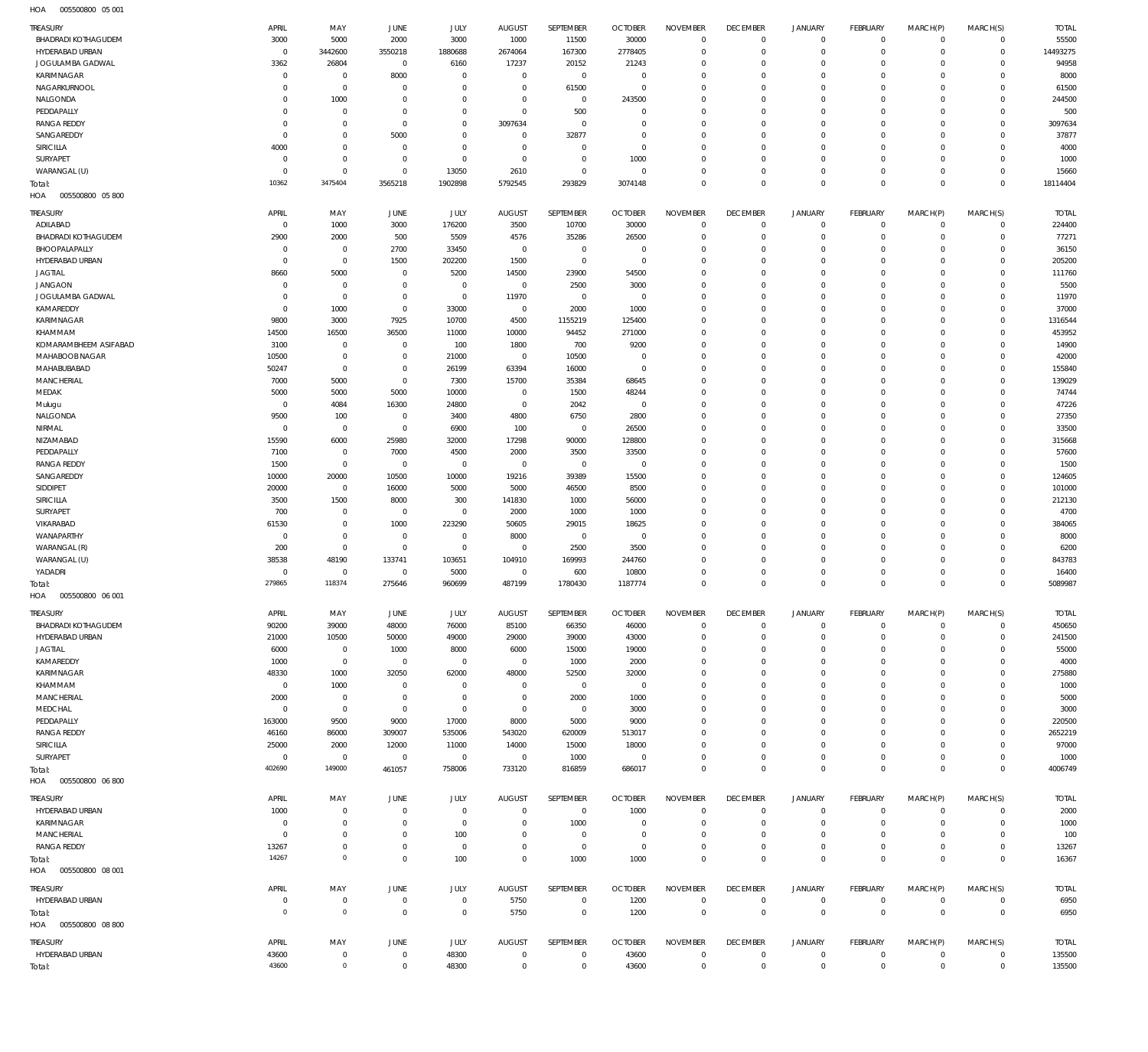005500800 09 001 HOA

| <b>TREASURY</b><br>MEDCHAL                    | APRIL<br>$^{\circ}$              | MAY<br>$\mathbf 0$         | JUNE<br>$\circ$            | <b>JULY</b><br>$\mathbf 0$ | <b>AUGUST</b><br>$\mathbf 0$ | SEPTEMBER<br>$\overline{0}$ | <b>OCTOBER</b><br>5600           | <b>NOVEMBER</b><br>$\mathbf 0$ | <b>DECEMBER</b><br>$\overline{0}$ | <b>JANUARY</b><br>0        | FEBRUARY<br>$\circ$                | MARCH(P)<br>$\Omega$   | MARCH(S)<br>$\mathbf 0$    | <b>TOTAL</b><br>5600  |
|-----------------------------------------------|----------------------------------|----------------------------|----------------------------|----------------------------|------------------------------|-----------------------------|----------------------------------|--------------------------------|-----------------------------------|----------------------------|------------------------------------|------------------------|----------------------------|-----------------------|
| <b>RANGA REDDY</b>                            | $\Omega$                         | $\mathbf 0$                | $^{\circ}$                 | $\mathbb O$                | $\mathbf 0$                  | $\bf 0$                     | 298362                           | $\mathbf 0$                    | $\overline{0}$                    | $\mathbf 0$                | $\mathbf 0$                        | $\Omega$               | $\mathbf 0$                | 298362                |
| SANGAREDDY                                    | 0<br>$^{\circ}$                  | $\mathbf 0$<br>$\circ$     | $^{\circ}$                 | $\mathbf 0$                | $\mathbf 0$                  | $\mathbf 0$                 | 1000                             | $\mathbf 0$                    | $\overline{0}$                    | $^{\circ}$                 | $\mathbf 0$                        | $\Omega$               | $\mathbf 0$                | 1000                  |
| Total:<br>HOA<br>005500800 10 001             |                                  |                            | $\mathbf 0$                | $\mathbf 0$                | $\mathbf 0$                  | $\mathbf 0$                 | 304962                           | $\mathbf 0$                    | $\overline{0}$                    | $\mathbf 0$                | $\mathbf 0$                        | $\Omega$               | $\mathbf 0$                | 304962                |
| <b>TREASURY</b>                               | APRIL                            | MAY                        | <b>JUNE</b>                | <b>JULY</b>                | <b>AUGUST</b>                | SEPTEMBER                   | <b>OCTOBER</b>                   | <b>NOVEMBER</b>                | <b>DECEMBER</b>                   | <b>JANUARY</b>             | FEBRUARY                           | MARCH(P)               | MARCH(S)                   | <b>TOTAL</b>          |
| HYDERABAD URBAN<br>MEDCHAL                    | $\mathbf 0$<br>546300            | $\mathbf 0$<br>1271769     | $\mathbf 0$<br>531775      | $\mathbf 0$<br>1278228     | $\mathbf 0$<br>487454        | $\,0\,$<br>398901           | 600<br>799750                    | $\Omega$<br>$\mathbf 0$        | $\mathbf{0}$<br>$\overline{0}$    | $^{\circ}$<br>$\mathbf 0$  | $\mathbf 0$<br>$\mathbf 0$         | $\Omega$<br>$\Omega$   | $\mathbf 0$<br>$\mathbf 0$ | 600<br>5314177        |
| <b>RANGA REDDY</b>                            | 369720                           | 127500                     | 211700                     | 770701                     | 603054                       | 544601                      | 922369                           | $\mathbf 0$                    | $\mathbf{0}$                      | $\circ$                    | $\mathbf 0$                        | $\Omega$               | $\mathbf 0$                | 3549645               |
| YADADRI                                       | $\overline{0}$                   | $\mathbf 0$                | $\mathbb O$                | $\mathbb O$                | $\mathbf 0$                  | $\overline{0}$              | 4600                             | $\mathbf 0$                    | $\overline{0}$                    | $\mathbf 0$                | $\mathbf 0$                        | $\Omega$               | $\mathbf 0$                | 4600                  |
| Total:                                        | 916020                           | 1399269                    | 743475                     | 2048929                    | 1090508                      | 943502                      | 1727319                          | $\Omega$                       | $\mathbf{0}$                      | $\mathbf 0$                | $\mathbf 0$                        | $\Omega$               | $\mathbf 0$                | 8869022               |
| HOA<br>005500800 80 000                       |                                  |                            |                            |                            |                              |                             |                                  |                                |                                   |                            |                                    |                        |                            |                       |
| <b>TREASURY</b>                               | APRIL                            | MAY                        | JUNE                       | <b>JULY</b>                | <b>AUGUST</b>                | SEPTEMBER                   | <b>OCTOBER</b>                   | <b>NOVEMBER</b>                | <b>DECEMBER</b>                   | JANUARY                    | FEBRUARY                           | MARCH(P)               | MARCH(S)                   | <b>TOTAL</b>          |
| <b>BHADRADI KOTHAGUDEM</b><br>HYDERABAD URBAN | $\overline{0}$<br>$\overline{0}$ | $\mathbf 0$<br>711000      | 319100<br>61757            | $\mathbb O$<br>9394        | $\mathbf 0$<br>6371          | 56500<br>2558               | $\overline{0}$<br>$\overline{0}$ | $\mathbf{0}$<br>$\mathbf 0$    | $\overline{0}$<br>$\overline{0}$  | 0<br>$^{\circ}$            | $\mathbf 0$<br>$\mathbf 0$         | $\Omega$<br>$\Omega$   | $\mathbf 0$<br>$\mathbf 0$ | 375600<br>791080      |
| JOGULAMBA GADWAL                              | 6500                             | $\mathbf 0$                | $\mathbf 0$                | 195370                     | $\bf 0$                      | 362150                      | $\overline{0}$                   | $\mathbf 0$                    | $\mathbf{0}$                      | $\circ$                    | $\mathbf 0$                        | $\Omega$               | $\mathbf 0$                | 564020                |
| KHAMMAM                                       | 17000                            | 128200                     | $\mathbf 0$                | 34098                      | $\mathbf 0$                  | $\overline{0}$              | $\overline{0}$                   | $\mathbf 0$                    | $\mathbf{0}$                      | $^{\circ}$                 | $\mathbf 0$                        | $\Omega$               | $\mathbf 0$                | 179298                |
| KOMARAMBHEEM ASIFABAD                         | $\overline{0}$                   | $\mathbf 0$                | $^{\circ}$                 | 60300                      | $\mathbf 0$                  | 175200                      | $\overline{0}$                   | $\mathbf 0$                    | $\mathbf{0}$                      | $\circ$                    | $\mathbf 0$                        | $\Omega$               | $\mathbf 0$                | 235500                |
| MAHABOOB NAGAR                                | 370500                           | $\mathbf 0$                | $^{\circ}$                 | $\mathbf 0$                | $\mathbf 0$                  | $\mathbf 0$                 | $\overline{0}$                   | $\mathbf 0$                    | $\mathbf{0}$                      | $^{\circ}$                 | $\mathbf 0$                        | $\Omega$               | $\mathbf 0$                | 370500                |
| MAHABUBABAD<br>MANCHERIAL                     | 10500<br>$\overline{0}$          | $\mathbf 0$<br>$\mathbf 0$ | $\mathbf 0$<br>25200       | $\mathbf 0$<br>$\mathbf 0$ | $\mathbf 0$<br>$\mathbf 0$   | $\mathbf 0$<br>$\mathbf 0$  | $\overline{0}$<br>$\overline{0}$ | $\Omega$<br>$\mathbf 0$        | $\mathbf{0}$<br>$\mathbf{0}$      | $^{\circ}$<br>$^{\circ}$   | $\mathbf 0$<br>$\mathbf 0$         | $\Omega$<br>$\Omega$   | $\mathbf 0$<br>$\mathbf 0$ | 10500<br>25200        |
| MEDAK                                         | 54350                            | $\mathbf 0$                | 33200                      | $\mathbf 0$                | $\mathbf 0$                  | 34750                       | $\overline{0}$                   | $\Omega$                       | $\mathbf{0}$                      | $^{\circ}$                 | $\mathbf 0$                        | $\Omega$               | $\mathbf 0$                | 122300                |
| MEDCHAL                                       | $\overline{0}$                   | 310000                     | $\mathbf 0$                | $\mathbb O$                | $\mathbf 0$                  | $\mathbf 0$                 | $\overline{0}$                   | $\mathbf 0$                    | $\mathbf{0}$                      | $^{\circ}$                 | $\mathbf 0$                        | $\Omega$               | $\mathbf 0$                | 310000                |
| Mulugu                                        | $\Omega$                         | $\mathbf 0$                | $^{\circ}$                 | $\mathbf 0$                | 46500                        | $\mathbf 0$                 | $\overline{0}$                   | $\Omega$                       | $\mathbf{0}$                      | $^{\circ}$                 | $\mathbf 0$                        |                        | $\Omega$                   | 46500                 |
| NALGONDA                                      | $\Omega$                         | $\mathbf 0$                | $\mathbf 0$                | 54600                      | $\mathbf 0$                  | $\mathbf 0$                 | $\overline{0}$                   | $\mathbf 0$                    | $\mathbf{0}$                      | $^{\circ}$                 | $\mathbf 0$                        | $\Omega$               | $\mathbf 0$                | 54600                 |
| NIZAMABAD<br>Narayanpet                       | $\Omega$<br>$\Omega$             | $\mathbf 0$<br>$\mathbf 0$ | $\mathbf 0$<br>$\mathbf 0$ | 92700<br>78200             | $\mathbf 0$<br>$\mathbf 0$   | $\mathbf 0$<br>$\bf 0$      | $\overline{0}$<br>$\overline{0}$ | $\Omega$<br>$\mathbf 0$        | $\mathbf{0}$<br>$\mathbf{0}$      | $^{\circ}$<br>$^{\circ}$   | $\mathbf 0$<br>$\Omega$            | $\Omega$               | $\mathbf 0$<br>$\mathbf 0$ | 92700<br>78200        |
| <b>RANGA REDDY</b>                            | $\Omega$                         | $\mathbf 0$                | $\mathbb O$                | 375000                     | $\bf 0$                      | 3127500                     | 85200                            | $\mathbf 0$                    | $\mathbf{0}$                      | $^{\circ}$                 | $\mathbf 0$                        |                        | $\mathbf 0$                | 3587700               |
| SANGAREDDY                                    | $\Omega$                         | $\mathbf 0$                | 5000                       | 2100                       | $\mathbf 0$                  | $\mathbf 0$                 | $\overline{0}$                   | $\mathbf 0$                    | $\mathbf{0}$                      | $^{\circ}$                 | $\mathbf 0$                        | $\Omega$               | $\Omega$                   | 7100                  |
| SIDDIPET                                      | 0                                | $\mathbf 0$                | 22500                      | $\mathbf 0$                | $\mathbf 0$                  | $\mathbf 0$                 | $\overline{0}$                   | $\mathbf 0$                    | $\mathbf{0}$                      | $^{\circ}$                 | $\mathbf 0$                        |                        | $\mathbf 0$                | 22500                 |
| SIRICILLA                                     | $\Omega$                         | 54700                      | $\mathbf 0$                | 29500                      | $\mathbf 0$                  | $\mathbf 0$                 | $\overline{0}$                   | $\mathbf 0$                    | $\mathbf{0}$                      | $\Omega$                   | $\Omega$                           | $\Omega$               | $\mathbf 0$                | 84200                 |
| SURYAPET<br>VIKARABAD                         | $\mathbf 0$<br>$\overline{0}$    | $\mathbf 0$<br>115000      | $\mathbf 0$<br>$\mathbf 0$ | 6800<br>$\mathbf 0$        | $\mathbf 0$<br>$\mathbf 0$   | $\mathbf 0$<br>$\mathbf 0$  | $\overline{0}$<br>$\overline{0}$ | $\mathbf 0$<br>$\mathbf 0$     | $\mathbf{0}$<br>$\mathbf{0}$      | $^{\circ}$<br>$\circ$      | $\mathbf 0$<br>$\mathbf 0$         | $\Omega$               | $\mathbf 0$<br>$\mathbf 0$ | 6800<br>115000        |
| WANAPARTHY                                    | 6500                             | $\mathbf 0$                | $\mathbf 0$                | $\mathbb O$                | $\mathbf 0$                  | $\mathbf 0$                 | $\overline{0}$                   | $\mathbf 0$                    | $\overline{0}$                    | 0                          | $\mathbf 0$                        | $\Omega$               | $\mathbf 0$                | 6500                  |
| Total:                                        | 465350                           | 1318900                    | 466757                     | 938062                     | 52871                        | 3758658                     | 85200                            | $\mathbf 0$                    | $\mathbb O$                       | $\mathbf 0$                | $\mathbb O$                        | $\Omega$               | $\mathbf 0$                | 7085798               |
| HOA<br>005500800 81 001                       |                                  |                            |                            |                            |                              |                             |                                  |                                |                                   |                            |                                    |                        |                            |                       |
| <b>TREASURY</b>                               | APRIL                            | MAY                        | <b>JUNE</b>                | JULY                       | <b>AUGUST</b>                | SEPTEMBER                   | <b>OCTOBER</b>                   | <b>NOVEMBER</b>                | <b>DECEMBER</b>                   | <b>JANUARY</b>             | FEBRUARY                           | MARCH(P)               | MARCH(S)                   | <b>TOTAL</b>          |
| ADILABAD                                      | $\overline{0}$                   | 188208                     | 293582                     | 27381                      | 26886                        | 13465                       | 10122                            | $\mathbf 0$                    | $\mathbf{0}$                      | $^{\circ}$                 | $\mathbf 0$                        | $\Omega$               | $\mathbf 0$                | 559644                |
| <b>BHADRADI KOTHAGUDEM</b>                    | 4430                             | 2856                       | 2773                       | 5000                       | 21086                        | 5000                        | 48975                            | $\mathbf 0$                    | $\overline{0}$                    | $\mathbf 0$                | $\mathbf 0$                        | $\Omega$               | $\mathbf 0$                | 90120                 |
| HYDERABAD URBAN<br><b>JAGTIAL</b>             | 3376145<br>288000                | 8233332<br>$\mathbf 0$     | 2900670<br>$\mathbf 0$     | 20702559<br>14676          | 3202966<br>$\,0\,$           | 4567553<br>8600             | 5515647<br>$\overline{0}$        | $\mathbf 0$<br>$\Omega$        | $\mathbf{0}$<br>$\mathbf{0}$      | $\circ$<br>$\circ$         | $\mathbf 0$<br>$\Omega$            | $\Omega$<br>$\Omega$   | $\mathbf 0$<br>$\Omega$    | 48498872<br>311276    |
| JOGULAMBA GADWAL                              | 2500                             | 47500                      | 23000                      | 4000                       | 27300                        | 23000                       | 22500                            | $\mathbf 0$                    | $\mathbf{0}$                      | $\circ$                    | $\mathbf 0$                        | $\Omega$               | $\mathbf 0$                | 149800                |
| KARIMNAGAR                                    | 1866000                          | $\mathbf 0$                | $\mathbf 0$                | $\mathbf 0$                | 0                            | $\overline{0}$              | $^{\circ}$                       | $\Omega$                       | $\mathbf{0}$                      | $\Omega$                   | $\Omega$                           | $\Omega$               | $\Omega$                   | 1866000               |
| KHAMMAM                                       | 20000                            | 30074                      | 22030                      | 2291                       | 46715                        | 27912                       | 22960                            | $\Omega$                       | $\mathbf{0}$                      | $\circ$                    | $\mathbf 0$                        | $\Omega$               | $\mathbf 0$                | 171982                |
| MAHABOOB NAGAR                                | 6000                             | $\mathbf 0$                | 2000                       | 4500                       | $\mathbf 0$                  | 8500                        | $^{\circ}$                       | $\Omega$                       | $\mathbf{0}$                      | $\Omega$                   | $\Omega$                           |                        |                            |                       |
|                                               |                                  |                            |                            |                            |                              |                             |                                  |                                | $\mathbf{0}$                      |                            |                                    | $\Omega$               | $\Omega$                   | 21000                 |
| MANCHERIAL                                    | $\Omega$                         | $\mathbf 0$                | 4444                       | 1971                       | $\mathbf 0$                  | 12613                       | 40746                            | $\Omega$                       |                                   | $\circ$                    | $\circ$                            | $\Omega$               | $\circ$                    | 59774                 |
| MEDAK<br>NAGARKURNOOL                         | 8718<br>2500                     | $\mathbf 0$<br>$\mathbf 0$ | 10885<br>8500              | $\Omega$<br>2500           | 0<br>2500                    | 13633<br>1000               | 3855<br>3500                     | $\Omega$<br>$\mathbf 0$        | $\mathbf 0$<br>$\mathbf{0}$       | $\mathbb O$<br>$\mathbf 0$ | $\mathsf{O}\xspace$<br>$\mathbf 0$ | $\Omega$<br>$\Omega$   | $\mathbb O$<br>$\Omega$    | 37091<br>20500        |
| NALGONDA                                      | 29400                            | 21000                      | 31282                      | 32561                      | 22029                        | 24000                       | 13800                            | $\mathbf 0$                    | $\overline{0}$                    | $\mathbf 0$                | $\mathbf 0$                        | $\Omega$               | $\Omega$                   | 174072                |
| NIRMAL                                        | $\overline{0}$                   | 149624                     | $\mathbf 0$                | 95100                      | $\overline{0}$               | $^{\circ}$                  | $\overline{0}$                   | $\mathbf 0$                    | $\mathbf{0}$                      | $\circ$                    | $\mathbf 0$                        | $\Omega$               | $\Omega$                   | 244724                |
| Narayanpet                                    | $\overline{0}$                   | $\mathbf 0$                | $\mathbf 0$                | 2000                       | 4500                         | $\mathbf 0$                 | 200                              | $\mathbf 0$                    | $\mathbf{0}$                      | $\circ$                    | $\mathbf 0$                        | $\Omega$               | $\Omega$                   | 6700                  |
| PEDDAPALLY                                    | $\mathbf 0$                      | $\mathbf 0$                | 56000                      | $\mathbb O$                | $\mathbf 0$                  | $\mathbf 0$                 | $\overline{0}$                   | $\Omega$<br>$\mathbf 0$        | $\mathbf{0}$<br>$\mathbf{0}$      | $\circ$                    | $\mathbf 0$<br>$\mathbf 0$         | $\Omega$<br>$\Omega$   | $\Omega$                   | 56000                 |
| <b>RANGA REDDY</b><br>SANGAREDDY              | 104767<br>9500                   | 4663684<br>$\mathbf 0$     | 2332200<br>$\mathbf 0$     | 135185<br>16500            | 385578<br>$\mathbf 0$        | 3259270<br>$\overline{0}$   | 442190<br>3500                   | $\Omega$                       | $\mathbf{0}$                      | $\circ$<br>$\circ$         | $\mathbf 0$                        | $\Omega$               | $\mathbf 0$<br>$\Omega$    | 11322874<br>29500     |
| SIDDIPET                                      | 4484                             | 3830                       | 3830                       | 3830                       | 3830                         | 3830                        | 3830                             | $\mathbf 0$                    | $\overline{0}$                    | $\circ$                    | $\mathbf 0$                        | $\Omega$               | $\circ$                    | 27464                 |
| SIRICILLA                                     | $\mathbf 0$                      | $\mathbf 0$                | $\mathbf 0$                | $\mathbf 0$                | $\mathbf 0$                  | 2021                        | $\overline{0}$                   | $\Omega$                       | $\mathbf 0$                       | $^{\circ}$                 | $\mathbf 0$                        |                        | $\Omega$                   | 2021                  |
| SURYAPET                                      | 200                              | $\mathbf 0$                | $\,0\,$                    | $\mathbb O$                | 500                          | 2000                        | 4200                             | $\mathbf 0$                    | $\overline{0}$                    | $\circ$                    | $\mathbf 0$                        | $\Omega$<br>$\Omega$   | $\Omega$                   | 6900                  |
| WANAPARTHY<br>WARANGAL (U)                    | 2500<br>7315                     | $\mathbf 0$<br>23208       | 2600<br>5460               | 4200<br>20538              | 1200<br>3899                 | 2900<br>27719               | 4500<br>23171                    | $\Omega$<br>$\mathbf 0$        | $\mathbf 0$<br>$\overline{0}$     | $\circ$<br>$\mathbf 0$     | $\mathbf 0$<br>$\mathbf 0$         | $\Omega$               | $\Omega$<br>$\mathbf 0$    | 17900<br>111310       |
| Total:<br>HOA   005500800   81 800            | 5732459                          | 13363316                   | 5699256                    | 21074792                   | 3748989                      | 8003016                     | 6163696                          | $\mathbf 0$                    | $\mathbb O$                       | $\mathbf 0$                | $\mathbf 0$                        | $\Omega$               | $\mathbf 0$                | 63785524              |
|                                               |                                  |                            |                            |                            |                              |                             |                                  |                                |                                   |                            |                                    |                        |                            |                       |
| <b>TREASURY</b><br>BHOOPALAPALLY              | APRIL<br>$\overline{0}$          | MAY<br>30000               | JUNE<br>$\mathbf 0$        | <b>JULY</b><br>$\mathbb O$ | <b>AUGUST</b><br>10000       | SEPTEMBER<br>$\overline{0}$ | <b>OCTOBER</b><br>$\overline{0}$ | <b>NOVEMBER</b><br>$\mathbf 0$ | <b>DECEMBER</b><br>$\overline{0}$ | <b>JANUARY</b><br>0        | FEBRUARY<br>$\mathsf{O}\xspace$    | MARCH(P)<br>$\Omega$   | MARCH(S)<br>$\mathbf 0$    | <b>TOTAL</b><br>40000 |
| KARIMNAGAR                                    | $\Omega$                         | $\mathbf 0$                | $\mathbf 0$                | $\mathbb O$                | $\mathbf 0$                  | $\bf 0$                     | 1000                             | $\mathbf 0$                    | $\overline{0}$                    | $\circ$                    | $\mathbf 0$                        | $\Omega$               | $\mathbf 0$                | 1000                  |
| KHAMMAM                                       | 0                                | $\mathbf 0$                | $\mathbf 0$                | $\mathbb O$                | 5000                         | $\bf 0$                     | $\overline{0}$                   | $\mathbf{0}$                   | $\overline{0}$                    | $\circ$                    | $\mathbf 0$                        | $\Omega$               | $\mathbf 0$                | 5000                  |
| NALGONDA                                      | $\Omega$                         | $\mathbf 0$                | $\mathbf 0$                | $\mathbb O$                | 100                          | $\bf 0$                     | 200                              | $\mathbf 0$                    | $\mathbf{0}$                      | $^{\circ}$                 | $\mathbf 0$                        | $\Omega$               | $\mathbf 0$                | 300                   |
| NIRMAL                                        | $\Omega$                         | $\mathbf 0$                | $\mathbf 0$                | $\mathbb O$                | $\overline{0}$               | 645                         | 2500                             | $\mathbf 0$                    | $\mathbf{0}$                      | $\circ$                    | $\mathbf 0$                        | $\Omega$<br>$\Omega$   | $\mathbf 0$                | 3145                  |
| PEDDAPALLY<br>SIDDIPET                        | $\Omega$<br>0                    | $\mathbf 0$<br>$\mathbf 0$ | $\mathbb O$<br>19216       | 278784<br>$\mathbb O$      | $\mathbf 0$<br>19216         | $\mathbf 0$<br>34036        | $\overline{0}$<br>$\overline{0}$ | $\mathbf 0$<br>$\mathbf 0$     | $\mathbf{0}$<br>$\mathbf{0}$      | $^{\circ}$<br>$\circ$      | $\mathbf 0$<br>$\mathbf 0$         | $\Omega$               | $\mathbf 0$<br>$\mathbf 0$ | 278784<br>72468       |
| SIRICILLA                                     | 0                                | $\mathbf 0$                | $\mathbb O$                | $\mathbb O$                | $\mathbf 0$                  | $\,0\,$                     | 9000                             | $\mathbf 0$                    | $\mathbf{0}$                      | $^{\circ}$                 | $\mathbf 0$                        | $\Omega$               | $\mathbf 0$                | 9000                  |
| SURYAPET                                      | $\overline{0}$                   | $\mathbf 0$                | $\mathbb O$                | $\mathbf 0$                | 700                          | 500                         | $\overline{0}$                   | $\mathbf 0$                    | $\mathbf{0}$                      | $\circ$                    | $\mathbf 0$                        | $\Omega$               | $\mathbf 0$                | 1200                  |
| WARANGAL (U)                                  | 6361                             | 2911                       | 2911                       | 3450                       | 5822                         | 6900                        | $\overline{0}$                   | $\mathbf 0$                    | $\overline{0}$                    | $\circ$                    | $\mathbf 0$                        | $\Omega$               | $\mathbf 0$                | 28355                 |
| YADADRI                                       | 2200<br>8561                     | $\mathbf 0$<br>32911       | $\mathbb O$                | 2200                       | 5600                         | 6800                        | 300                              | $\mathbf 0$<br>$\mathbf 0$     | $\overline{0}$                    | $\mathbf 0$                | $\mathbf 0$                        | $\Omega$<br>$^{\circ}$ | $\mathbf 0$                | 17100                 |
| Total:<br>HOA<br>005600800 01 000             |                                  |                            | 22127                      | 284434                     | 46438                        | 48881                       | 13000                            |                                | $\mathbb O$                       | $\mathbf 0$                | $\mathbb O$                        |                        | $\mathbf 0$                | 456352                |
|                                               |                                  |                            |                            |                            |                              |                             |                                  |                                |                                   |                            |                                    |                        |                            |                       |
| TREASURY<br>KARIMNAGAR                        | APRIL<br>$\overline{0}$          | MAY<br>$\mathbf 0$         | JUNE<br>130                | JULY<br>$\mathbf 0$        | <b>AUGUST</b><br>$\mathbf 0$ | SEPTEMBER<br>$\overline{0}$ | <b>OCTOBER</b><br>$\overline{0}$ | <b>NOVEMBER</b><br>$\mathbf 0$ | <b>DECEMBER</b><br>$\overline{0}$ | <b>JANUARY</b><br>$\circ$  | FEBRUARY<br>$\mathbf 0$            | MARCH(P)<br>$\Omega$   | MARCH(S)<br>$\circ$        | <b>TOTAL</b><br>130   |
| WARANGAL (U)                                  | $\overline{0}$<br>$\mathbf 0$    | 625<br>625                 | $\,0\,$<br>130             | $\mathbb O$                | 0                            | $\bf 0$<br>$\mathbf 0$      | $\overline{0}$                   | $\mathbf 0$                    | $\overline{0}$<br>$\mathbf 0$     | $\mathbb O$                | $\mathsf{O}\xspace$                | $\mathbf 0$            | $\mathbf 0$                | 625                   |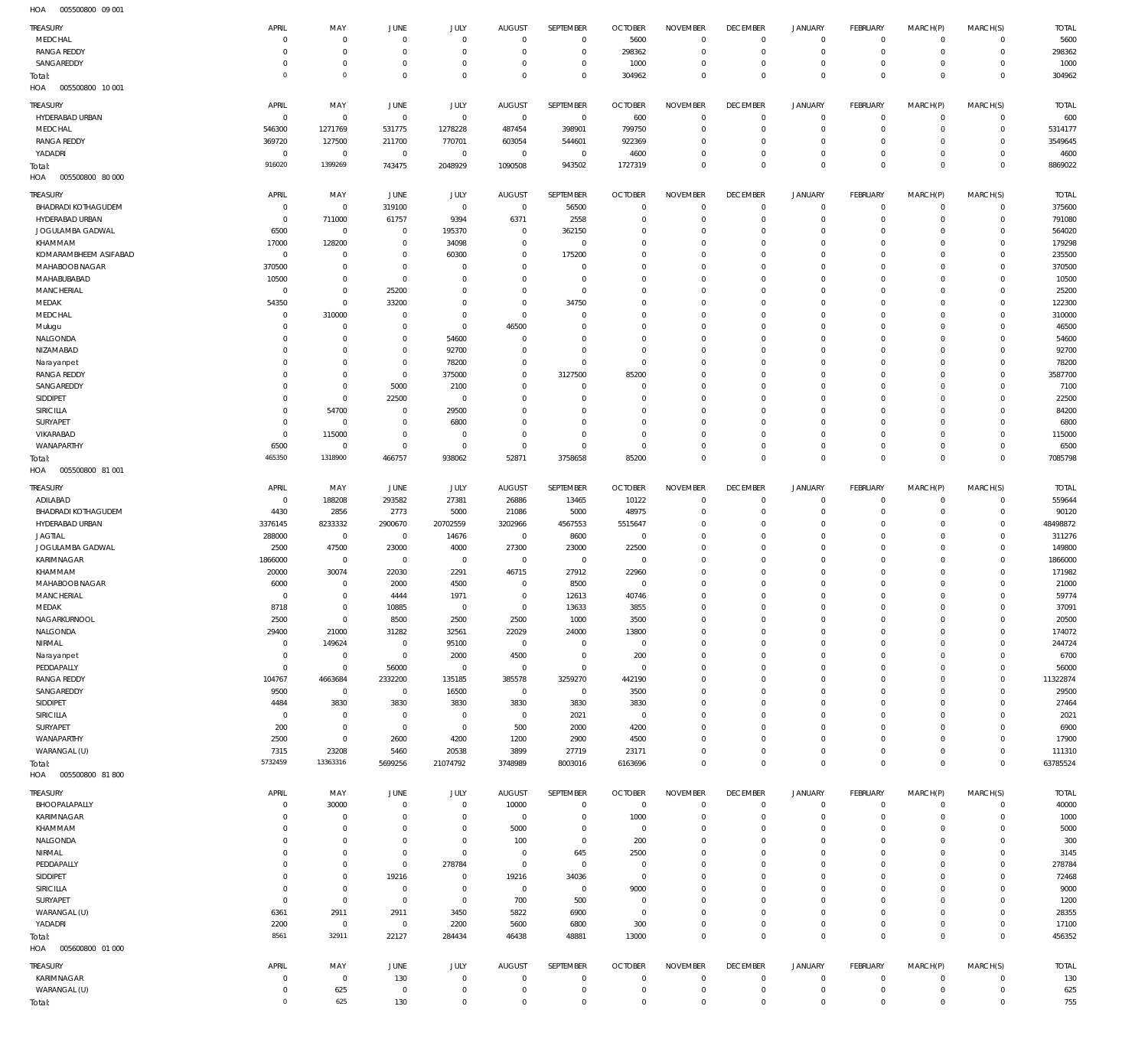005600800 81 001 HOA

| TREASURY                           | APRIL                  | MAY                           | JUNE                       | <b>JULY</b>                | <b>AUGUST</b>                | SEPTEMBER                  | <b>OCTOBER</b>            | <b>NOVEMBER</b>                | <b>DECEMBER</b>                | <b>JANUARY</b>                | FEBRUARY                       | MARCH(P)                   | MARCH(S)                   | <b>TOTAL</b>           |
|------------------------------------|------------------------|-------------------------------|----------------------------|----------------------------|------------------------------|----------------------------|---------------------------|--------------------------------|--------------------------------|-------------------------------|--------------------------------|----------------------------|----------------------------|------------------------|
| ADILABAD                           | 0                      | $\mathbf 0$                   | 400                        | $\mathbb O$                | $\mathbf 0$                  | 4101                       | $\overline{0}$            | $\mathbf 0$                    | $^{\circ}$                     | 0                             | $^{\circ}$                     | $^{\circ}$                 | $\mathbf 0$                | 4501                   |
| HYDERABAD URBAN                    | 0                      | $\mathbf 0$<br>$\mathbf 0$    | 750<br>$\mathbf 0$         | 26815                      | 0                            | $\mathbf 0$<br>$\mathbf 0$ | 1000                      | $^{\circ}$<br>$^{\circ}$       | $^{\circ}$                     | $^{\circ}$<br>$^{\circ}$      | $^{\circ}$                     | $^{\circ}$                 | $\mathbf 0$<br>$\mathbf 0$ | 28565                  |
| <b>JAGTIAL</b><br><b>JANGAON</b>   | 0<br>$\mathbf 0$       | $\mathbf 0$                   | 517                        | 1764<br>$\mathbf 0$        | 0<br>$\mathbf 0$             | $\mathbf 0$                | 0<br>$^{\circ}$           | $\mathbf 0$                    | 0<br>0                         | $\mathbf 0$                   | 0<br>$^{\circ}$                | 0<br>0                     | $\mathbf 0$                | 1764<br>517            |
| KARIMNAGAR                         | 110                    | 795                           | $\mathbf 0$                | 130                        | 110                          | 5780                       | 80                        | $\mathbf 0$                    | 0                              | $\mathbf 0$                   | 0                              | 0                          | $\mathbf 0$                | 7005                   |
| KHAMMAM                            | $\mathbf 0$            | $\mathbf 0$                   | 8850                       | 900                        | $\mathbf 0$                  | $\mathbf 0$                | $^{\circ}$                | $\mathbf 0$                    | 0                              | $\mathbf 0$                   | 0                              | 0                          | $\mathbf 0$                | 9750                   |
| MAHABOOB NAGAR                     | 0                      | $\mathbf 0$                   | $\mathbf 0$                | $\mathbf 0$                | $\mathbf 0$                  | 26848                      | $^{\circ}$                | $\mathbf 0$                    | 0                              | $\mathbf 0$                   | $^{\circ}$                     | $\Omega$                   | $\mathbf 0$                | 26848                  |
| MANCHERIAL                         | 0                      | $\mathbf 0$                   | 1531                       | $\mathbf 0$                | 600                          | $\mathbf 0$                | $^{\circ}$                | $\mathbf 0$                    | 0                              | $\mathbf 0$                   | $^{\circ}$                     | 0                          | $\mathbf 0$                | 2131                   |
| MEDAK<br>MEDCHAL                   | $\mathbf{0}$<br>447078 | $\mathbf 0$<br>32000          | $\mathbf 0$<br>28400       | $\mathbf 0$<br>40400       | 2524<br>232142               | $\mathbf 0$<br>132460      | $^{\circ}$<br>108500      | $\mathbf 0$<br>$\mathbf 0$     | 0<br>0                         | $\mathbf 0$<br>$\mathbf 0$    | $^{\circ}$<br>$^{\circ}$       | 0<br>0                     | $\mathbf 0$<br>$\mathbf 0$ | 2524<br>1020980        |
| NALGONDA                           | $\mathbf 0$            | 1475                          | $^{\circ}$                 | $\mathbf 0$                | $\mathbf 0$                  | 3771                       | $^{\circ}$                | $\mathbf 0$                    | 0                              | $\mathbf 0$                   | $^{\circ}$                     | 0                          | $\mathbf 0$                | 5246                   |
| SANGAREDDY                         | $\mathbf 0$            | 1397                          | $^{\circ}$                 | $\mathbf 0$                | 383                          | $\mathbf 0$                | $^{\circ}$                | $\mathbf 0$                    | 0                              | $\mathbf 0$                   | $^{\circ}$                     | 0                          | $\mathbf 0$                | 1780                   |
| SURYAPET                           | 510                    | $\mathbf 0$                   | $\mathbf 0$                | $\mathbf 0$                | 0                            | $\mathbf 0$                | $^{\circ}$                | $\mathbf 0$                    | 0                              | $\mathbf 0$                   | 0                              | 0                          | $\mathbf 0$                | 510                    |
| WANAPARTHY                         | $^{\circ}$             | $\mathbf 0$                   | $^{\circ}$                 | $\mathbf 0$                | 500                          | 500                        | 0                         | $\mathbf 0$                    | $\mathbf 0$                    | $\mathbf 0$                   | $^{\circ}$                     | 0                          | $\mathbf 0$                | 1000                   |
| WARANGAL (U)                       | 55500<br>503198        | 5778<br>41445                 | 1171000<br>1211448         | $\mathbf 0$<br>70009       | $\mathbf 0$<br>236259        | $\mathbf 0$<br>173460      | 56500<br>166080           | $\mathbf 0$<br>$\mathbf 0$     | $\mathbf 0$<br>$\mathbf 0$     | $\mathbf 0$<br>$\mathbf 0$    | $^{\circ}$<br>$\overline{0}$   | $\mathbf 0$<br>$\mathbf 0$ | $\mathbf 0$<br>$\mathbf 0$ | 1288778<br>2401899     |
| Total:<br>005800102 01 000<br>HOA  |                        |                               |                            |                            |                              |                            |                           |                                |                                |                               |                                |                            |                            |                        |
| TREASURY                           | APRIL                  | MAY                           | JUNE                       | JULY                       | <b>AUGUST</b>                | SEPTEMBER                  | <b>OCTOBER</b>            | <b>NOVEMBER</b>                | <b>DECEMBER</b>                | <b>JANUARY</b>                | <b>FEBRUARY</b>                | MARCH(P)                   | MARCH(S)                   | <b>TOTAL</b>           |
| HYDERABAD URBAN                    | 38250                  | 32201                         | 54044                      | 86875                      | 114994                       | 223550                     | 121208                    | $\mathbf 0$                    | $\mathbf 0$                    | $\mathbf 0$                   | $^{\circ}$                     | $^{\circ}$                 | $\mathbf 0$                | 671122                 |
| MEDCHAL                            | 550                    | $\mathbf 0$                   | 1100                       | $\mathbf{0}$               | 1650                         | 2750                       | - 0                       | $^{\circ}$                     | $^{\circ}$                     | $\mathbf 0$                   | $\mathbf 0$                    | $^{\circ}$                 | $\mathbf 0$                | 6050                   |
| <b>RANGA REDDY</b>                 | 4400                   | $\mathbf 0$                   | 4950                       | 3300                       | 1650                         | 5550                       | - 0                       | $\mathbf 0$                    | $\mathbf 0$                    | $\mathbf 0$                   | $^{\circ}$                     | $\mathbf 0$                | $\mathbf 0$                | 19850                  |
| Total:                             | 43200                  | 32201                         | 60094                      | 90175                      | 118294                       | 231850                     | 121208                    | $\mathbf 0$                    | $\mathbf 0$                    | $\mathbf 0$                   | $\mathbf 0$                    | $\mathbf 0$                | $\mathbf 0$                | 697022                 |
| HOA<br>005800200 01 000            |                        |                               |                            |                            |                              |                            |                           |                                |                                |                               |                                |                            |                            |                        |
| TREASURY                           | APRIL                  | MAY                           | JUNE                       | <b>JULY</b>                | <b>AUGUST</b>                | SEPTEMBER                  | <b>OCTOBER</b>            | <b>NOVEMBER</b>                | <b>DECEMBER</b>                | <b>JANUARY</b>                | <b>FEBRUARY</b>                | MARCH(P)                   | MARCH(S)                   | <b>TOTAL</b>           |
| MEDAK                              | 0                      | $\mathbb O$                   | $^{\circ}$                 | $\mathbf 0$                | 50                           | $\mathbf 0$                | $^{\circ}$                | $^{\circ}$                     | $\overline{0}$                 | $\mathbf 0$                   | $^{\circ}$                     | 0                          | $\mathbf 0$                | 50                     |
| SANGAREDDY                         | 50<br>50               | $\mathbf 0$<br>$\mathbf 0$    | $\mathbf 0$<br>$\mathbf 0$ | $\mathbf 0$<br>$\mathbf 0$ | $\mathbf 0$<br>50            | $\mathbf 0$<br>$\mathbf 0$ | $^{\circ}$<br>$\mathbf 0$ | $\mathbf 0$<br>$\mathbf 0$     | $\mathbf 0$<br>$\mathbf 0$     | $\mathbf 0$<br>$\mathbf 0$    | $\mathbf 0$<br>$\overline{0}$  | $\mathbf 0$<br>$\mathbf 0$ | $\mathbf 0$<br>$\mathbf 0$ | 50<br>100              |
| Total:<br>005800800 01 000<br>HOA  |                        |                               |                            |                            |                              |                            |                           |                                |                                |                               |                                |                            |                            |                        |
|                                    |                        |                               |                            |                            |                              |                            |                           |                                |                                |                               |                                |                            |                            |                        |
| TREASURY<br>HYDERABAD URBAN        | APRIL<br>4900          | MAY<br>$\mathbf 0$            | JUNE<br>8985               | JULY<br>$\mathbf 0$        | <b>AUGUST</b><br>$\mathbf 0$ | SEPTEMBER<br>388           | <b>OCTOBER</b><br>110972  | <b>NOVEMBER</b><br>$\mathbf 0$ | <b>DECEMBER</b><br>$\mathbf 0$ | <b>JANUARY</b><br>$\mathbf 0$ | <b>FEBRUARY</b><br>$\mathbf 0$ | MARCH(P)<br>$^{\circ}$     | MARCH(S)<br>$\mathbf 0$    | <b>TOTAL</b><br>125245 |
| Total:                             | 4900                   | $\mathbb O$                   | 8985                       | $\mathbf 0$                | $\mathbf 0$                  | 388                        | 110972                    | $\mathbf 0$                    | $\mathbf 0$                    | $\mathbf 0$                   | $\overline{0}$                 | $\mathbf 0$                | $\mathbf{0}$               | 125245                 |
| HOA<br>005980011 01 000            |                        |                               |                            |                            |                              |                            |                           |                                |                                |                               |                                |                            |                            |                        |
| TREASURY                           | APRIL                  | MAY                           | JUNE                       | <b>JULY</b>                | <b>AUGUST</b>                | SEPTEMBER                  | <b>OCTOBER</b>            | <b>NOVEMBER</b>                | <b>DECEMBER</b>                | <b>JANUARY</b>                | <b>FEBRUARY</b>                | MARCH(P)                   | MARCH(S)                   | <b>TOTAL</b>           |
| HYDERABAD URBAN                    | 0                      | $\mathbb O$                   | 300000                     | 300000                     | $^{\circ}$                   | $\mathbf 0$                | 300000                    | $^{\circ}$                     | $\mathbf 0$                    | 0                             | $^{\circ}$                     | $^{\circ}$                 | $\mathbf 0$                | 900000                 |
| Total:                             | $\circ$                | $\mathbf 0$                   | 300000                     | 300000                     | $\mathbf 0$                  | $\mathbf 0$                | 300000                    | $\mathbf 0$                    | $\mathbf 0$                    | $\mathbf 0$                   | $\overline{0}$                 | $\mathbf 0$                | $\mathbb O$                | 900000                 |
| HOA<br>005980011 02 000            |                        |                               |                            |                            |                              |                            |                           |                                |                                |                               |                                |                            |                            |                        |
| TREASURY                           | APRIL                  | MAY                           | JUNE                       | JULY                       | <b>AUGUST</b>                | SEPTEMBER                  | <b>OCTOBER</b>            | <b>NOVEMBER</b>                | <b>DECEMBER</b>                | <b>JANUARY</b>                | FEBRUARY                       | MARCH(P)                   | MARCH(S)                   | <b>TOTAL</b>           |
| HYDERABAD URBAN                    | 118000                 | 162000                        | 57300                      | 1046313                    | 740000                       | 355800                     | 128916                    | $^{\circ}$                     | 0                              | $^{\circ}$                    | $\mathbf 0$                    | $^{\circ}$                 | $\mathbf 0$                | 2608329                |
| PAO -LEGISLATURE (TELANGANA)       | 618968                 | 793000                        | 863000                     | 1223597                    | 888000                       | 1003000                    | 964300                    | $\mathbf 0$                    | $\mathbf 0$                    | $\mathbf 0$                   | $\mathbf 0$                    | $\mathbf 0$                | 0                          | 6353865                |
| Total:<br>005980800 81 000<br>HOA  | 736968                 | 955000                        | 920300                     | 2269910                    | 1628000                      | 1358800                    | 1093216                   | $\mathbf 0$                    | $\mathbf 0$                    | $\mathbf 0$                   | $\overline{0}$                 | $\mathbf 0$                | $\mathbf 0$                | 8962194                |
|                                    |                        |                               |                            |                            |                              |                            |                           |                                |                                |                               |                                |                            |                            |                        |
| TREASURY                           | APRIL                  | MAY                           | JUNE                       | JULY                       | <b>AUGUST</b>                | SEPTEMBER                  | <b>OCTOBER</b>            | <b>NOVEMBER</b>                | <b>DECEMBER</b>                | <b>JANUARY</b>                | FEBRUARY                       | MARCH(P)                   | MARCH(S)                   | <b>TOTAL</b>           |
| HYDERABAD URBAN<br>Total:          | 41075<br>41075         | 40525<br>40525                | 386965<br>386965           | 373058<br>373058           | 130525<br>130525             | 660525<br>660525           | 31225<br>31225            | 0<br>$\mathbf 0$               | $\overline{0}$<br>$\mathbf 0$  | $\mathbf 0$<br>$\mathbf 0$    | 0<br>$\overline{0}$            | 0<br>$\mathbf 0$           | $\mathbf 0$<br>$\mathbf 0$ | 1663898<br>1663898     |
| HOA<br>007001102 01 000            |                        |                               |                            |                            |                              |                            |                           |                                |                                |                               |                                |                            |                            |                        |
| TREASURY                           | APRIL                  | MAY                           | JUNE                       | JULY                       | <b>AUGUST</b>                | SEPTEMBER                  | <b>OCTOBER</b>            | <b>NOVEMBER</b>                | <b>DECEMBER</b>                | <b>JANUARY</b>                | FEBRUARY                       | MARCH(P)                   | MARCH(S)                   | <b>TOTAL</b>           |
| ADILABAD                           | 781082                 | 13000                         | 25200                      | 914570                     | 48005                        | 612170                     | 24750                     | $\mathbf 0$                    | $\mathbf 0$                    | 0                             | $\mathbf 0$                    | $\mathbf 0$                | $\mathbf 0$                | 2418777                |
| <b>BHADRADI KOTHAGUDEM</b>         | 2367870                | 17012                         | 6900                       | 1828700                    | 89300                        | 1762060                    | 190136                    | $\mathbf 0$                    | $\mathbf 0$                    | $\mathbf 0$                   | $\mathbf 0$                    | $\mathbf 0$                | $\mathbf 0$                | 6261978                |
| HYDERABAD URBAN                    | 4578405                | 58118785                      | 13834133                   | 24558359                   | 11262310                     | 21663585                   | 12179422                  | $\mathbf 0$                    | $\mathbf 0$                    | $\mathbf 0$                   | $\mathbf 0$                    | $\mathbf 0$                | $\mathbf 0$                | 146194999              |
| <b>JAGTIAL</b>                     | 411700                 | 11500                         | 19880                      | 1048090                    | 672130                       | 982840                     | 846320                    | $\mathbf 0$                    | $\mathbf 0$                    | $\mathbf 0$                   | $\mathbf 0$                    | $\mathbf 0$                | $\mathbf 0$                | 3992460                |
| <b>JANGAON</b><br>JOGULAMBA GADWAL | 104160<br>141800       | $\overline{0}$<br>$\mathsf 0$ | $\mathbf 0$<br>100         | 778410<br>436220           | 229280<br>357490             | 3786869<br>2468469         | 81250<br>451740           | $\mathbf 0$<br>$\mathbf 0$     | $\mathbf 0$<br>$\mathbf 0$     | $\mathbf 0$<br>$\mathbf 0$    | $\mathbf 0$<br>$\mathbf 0$     | $\Omega$<br>$\mathbf 0$    | $\mathbf 0$<br>$\mathbf 0$ | 4979969<br>3855819     |
| KAMAREDDY                          | 487440                 | 8300                          | 3300                       | 1440460                    | 113560                       | 321640                     | 342900                    | $\mathbf 0$                    | $\mathbf 0$                    | $\mathbf 0$                   | $\mathbf 0$                    | $\Omega$                   | $\mathbf 0$                | 2717600                |
| KARIMNAGAR                         | 385310                 | 81900                         | 348520                     | 4055775                    | 805565                       | 3290320                    | 356186                    | $\mathbf 0$                    | $\mathbf 0$                    | $\mathbf 0$                   | $\mathbf 0$                    | $\circ$                    | $\mathbf 0$                | 9323576                |
| KHAMMAM                            | 3004350                | 2500                          | 200                        | 2485150                    | 728666                       | 3381210                    | 470370                    | $\mathbf 0$                    | $\mathbf 0$                    | $\mathbf 0$                   | $\mathbf 0$                    | $\mathbf 0$                | $\mathbf 0$                | 10072446               |
| KOMARAMBHEEM ASIFABAD              | 1566460                | 415314                        | 70000                      | 1421833                    | 292330                       | 660126                     | 215340                    | $\mathbf 0$                    | $\mathbf 0$                    | $\mathbf 0$                   | $\mathbf 0$                    | $\mathbf 0$                | $\mathbf 0$                | 4641403                |
| MAHABOOB NAGAR                     | 319710                 | 13800                         | 56410                      | 721440                     | 847280                       | 1276930                    | 811100                    | $\mathbf 0$<br>$\mathbf 0$     | $\mathbf 0$<br>$\mathbf 0$     | $\mathbf 0$<br>$\mathbf 0$    | $\mathbf 0$<br>$\mathbf 0$     | $\mathbf 0$<br>$\mathbf 0$ | 0<br>$\mathbf 0$           | 4046670                |
| MAHABUBABAD<br>MANCHERIAL          | 10050<br>1908990       | $\mathbb O$<br>2500           | 280<br>21470               | 1264300<br>1449480         | 19300<br>77658               | 1706110<br>1680600         | 72500<br>159750           | $\mathbf 0$                    | $^{\circ}$                     | $\mathbf 0$                   | $\mathbf 0$                    | $\Omega$                   | 0                          | 3072540<br>5300448     |
| MEDAK                              | 597550                 | 115780                        | 61310                      | 1530940                    | 150430                       | 381560                     | 219800                    | $\mathbf 0$                    | $\mathbf 0$                    | $\mathbf 0$                   | $\mathbf 0$                    | $\mathbf 0$                | $\mathbf 0$                | 3057370                |
| MEDCHAL                            | 3985914                | 161250                        | 1117808                    | 9925015                    | 5984773                      | 7808692                    | 3052692                   | $\mathbf 0$                    | $\mathbf 0$                    | $\mathbf 0$                   | $\mathbf 0$                    | $\Omega$                   | $\mathbf 0$                | 32036144               |
| Mulugu                             | 102000                 | $\overline{0}$                | $\,0\,$                    | 212200                     | $\overline{0}$               | 658375                     | 200000                    | $\mathbf 0$                    | $\mathbf 0$                    | $\mathbf 0$                   | $\mathbf 0$                    | $\mathbf 0$                | $\mathbf 0$                | 1172575                |
| NAGARKURNOOL                       | 303490                 | 3000                          | 42200                      | 602173                     | 969420                       | 2461800                    | 277890                    | $\mathbf 0$                    | $\mathbf 0$                    | $\mathbf 0$                   | $\mathbf 0$                    | $\Omega$                   | $\mathbf 0$                | 4659973                |
| NALGONDA<br>NIRMAL                 | 1285800<br>1286790     | 91354<br>2000                 | 1296960<br>30200           | 3112370<br>1402840         | 992863                       | 2028068                    | 1222322<br>59880          | $\mathbf 0$<br>$\mathbf 0$     | $\mathbf 0$<br>$^{\circ}$      | $\mathbf 0$<br>$\mathbf 0$    | $\mathbf 0$<br>$\mathbf 0$     | $\mathbf 0$<br>$\mathbf 0$ | $\mathbf 0$<br>$\mathbf 0$ | 10029737<br>5613250    |
| NIZAMABAD                          | 2893100                | 166150                        | 167800                     | 2450750                    | 1127100<br>1623000           | 1704440<br>2377450         | 1485500                   | $\mathbf 0$                    | $\mathbf 0$                    | $\mathbf 0$                   | $\mathbf 0$                    | $\mathbf 0$                | $\mathbf 0$                | 11163750               |
| Narayanpet                         | 41200                  | $\overline{0}$                | $\mathbf 0$                | $\mathbf 0$                | 3400                         | 74500                      | 45900                     | $\mathbf 0$                    | $^{\circ}$                     | $\mathbf 0$                   | $\mathbf 0$                    | $\mathbf 0$                | $\mathbf 0$                | 165000                 |
| PEDDAPALLY                         | 299070                 | 26440                         | 65400                      | 1172890                    | 473820                       | 1843390                    | 411540                    | $\mathbf 0$                    | $\mathbf 0$                    | $\mathbf 0$                   | $\mathbf 0$                    | $\mathbf 0$                | $\mathbf 0$                | 4292550                |
| <b>RANGA REDDY</b>                 | 9309722                | 1473170                       | 2685206                    | 18610019                   | 9596818                      | 7287190                    | 3523876                   | $\mathbf 0$                    | $^{\circ}$                     | $\mathbf 0$                   | $\mathbf 0$                    | $\Omega$                   | $\mathbf 0$                | 52486001               |
| SANGAREDDY                         | 2160620                | 1500                          | 5300                       | 4079265                    | 564710                       | 1821520                    | 709390                    | $\mathbf 0$                    | $\mathbf 0$                    | $\mathbf 0$                   | $\mathbf 0$                    | $\mathbf 0$                | $\mathbf 0$                | 9342305                |
| SIDDIPET<br>SIRICILLA              | 1436560<br>155450      | 350<br>$\mathbf 0$            | 1200<br>1200               | 2158170<br>837690          | 473100<br>64210              | 2714750<br>749210          | 663190<br>25300           | $\mathbf 0$<br>$\mathbf 0$     | $\mathbf 0$<br>$\mathbf 0$     | $\mathbf 0$<br>$\mathbf 0$    | $\mathbf 0$<br>$\mathbf 0$     | $\Omega$<br>$\mathbf 0$    | $\mathbf 0$<br>$\mathbf 0$ | 7447320<br>1833060     |
| SURYAPET                           | 18700                  | $\mathsf 0$                   | 158600                     | 434950                     | 159270                       | 257010                     | 666480                    | $\mathbf 0$                    | $\mathbf 0$                    | $\mathbf 0$                   | $\mathbf 0$                    | $\Omega$                   | 0                          | 1695010                |
| VIKARABAD                          | 736620                 | 147600                        | 555190                     | 2950480                    | 342774                       | 594470                     | 270720                    | $\mathbf 0$                    | $\mathbf 0$                    | $\mathbf 0$                   | $\mathbf 0$                    | $\circ$                    | $\mathbf 0$                | 5597854                |
| WANAPARTHY                         | 582106                 | 530                           | 500                        | 678024                     | 349992                       | 368922                     | 334                       | $\mathbf 0$                    | $\mathbf 0$                    | $\mathbf 0$                   | $\mathbf 0$                    | $\mathbf 0$                | 0                          | 1980408                |
| WARANGAL (R)                       | 587490                 | $\mathbf 0$                   | 11000                      | 867230                     | 89000                        | 1210030                    | 653720                    | $\mathbf 0$                    | $\mathbf 0$                    | $\mathbf 0$                   | $\mathbf 0$                    | $\mathbf 0$                | $\mathbf 0$                | 3418470                |
| WARANGAL (U)<br>YADADRI            | 1084640<br>1505039     | 1100<br>117300                | 20765<br>272900            | 3193058<br>1223758         | 250000<br>945550             | 5331390<br>1295760         | 2738015<br>545250         | $\mathbf 0$<br>$\mathbf 0$     | $\mathbf 0$<br>$\mathbf 0$     | $\mathbf 0$<br>$\mathbf 0$    | $\mathbf 0$<br>$\mathbf 0$     | $\mathbf 0$<br>$\mathbf 0$ | $\mathbf 0$<br>$\mathbf 0$ | 12618968<br>5905557    |
|                                    |                        | 60992135                      | 20879932                   | 97844609                   | 39703104                     | 84561456                   | 32973563                  | $\mathbf 0$                    | $\mathbf 0$                    | $\mathbf 0$                   | $\mathbf 0$                    | $\mathbf 0$                | $\mathbf 0$                | 381393987              |
| Total:                             | 44439188               |                               |                            |                            |                              |                            |                           |                                |                                |                               |                                |                            |                            |                        |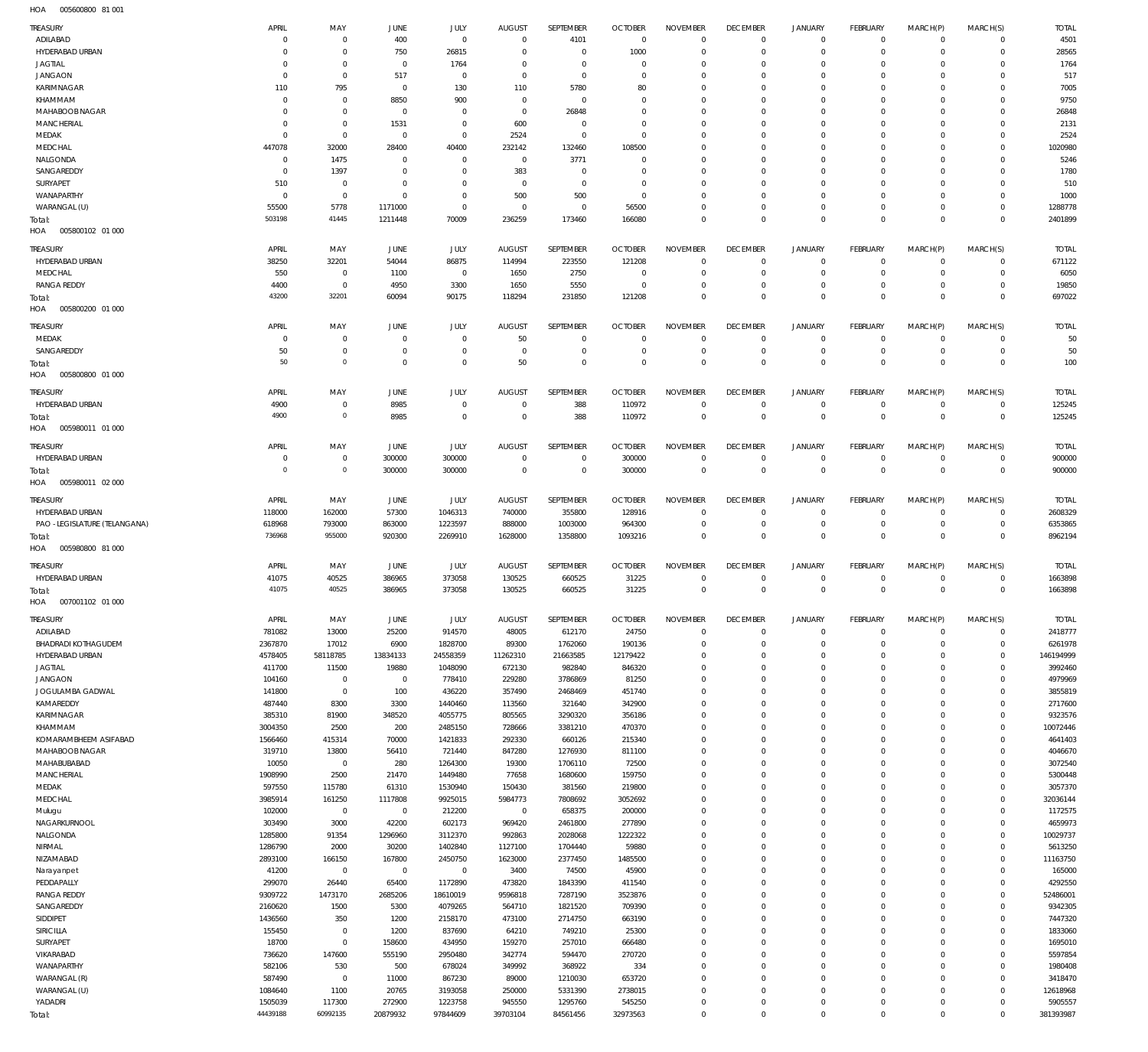| <b>TREASURY</b>            | APRIL          | MAY            | <b>JUNE</b>    | JULY           | <b>AUGUST</b>  | SEPTEMBER    | <b>OCTOBER</b> | <b>NOVEMBER</b> | <b>DECEMBER</b> | <b>JANUARY</b>      | FEBRUARY       | MARCH(P)     | MARCH(S)       | <b>TOTAL</b> |
|----------------------------|----------------|----------------|----------------|----------------|----------------|--------------|----------------|-----------------|-----------------|---------------------|----------------|--------------|----------------|--------------|
| HYDERABAD URBAN            | 29465          | $\overline{0}$ | 44923          | 18750          | 7832           | 66512        | 47446          | $\mathbf 0$     | $\mathbf 0$     | $\mathbf 0$         | $\mathbf{0}$   | $\mathbf{0}$ | $\mathbf 0$    | 214928       |
| KARIMNAGAR                 | 500            | $\overline{0}$ | $\overline{0}$ | $\overline{0}$ | $\Omega$       | $\mathbf 0$  | $\mathbf 0$    | $\mathbf 0$     | $\mathbf 0$     | $\mathbf 0$         | $\mathbf{0}$   | $\Omega$     | $\mathbf 0$    | 500          |
| PEDDAPALLY                 | 1000           | $\overline{0}$ | $\overline{0}$ | $\mathbf 0$    | $\Omega$       | $\mathbf 0$  | $\mathbf 0$    | $^{\circ}$      | $^{\circ}$      | $\mathbf 0$         | $\mathbf 0$    | $\Omega$     | $\mathbf 0$    | 1000         |
| <b>RANGA REDDY</b>         | 1000           | $\overline{0}$ | 6000           | $\mathbf 0$    | $\Omega$       | 5000         | 2000           | $\mathbf 0$     | $\mathbf{0}$    | $\mathbf 0$         | $\mathbf 0$    | $\Omega$     | $\mathbf 0$    | 14000        |
| SANGAREDDY                 | 1000           | $\overline{0}$ | 8000           | 1000           | $\mathbf 0$    | $\mathbf{0}$ | 3000           | $\mathbf 0$     | $\mathbf{0}$    | $\mathbf 0$         | $\mathbf 0$    | $\Omega$     | $\mathbf 0$    | 13000        |
| SIDDIPET                   | $^{\circ}$     | 1000           | $\overline{0}$ | 1000           | 1000           | $\mathbf 0$  | $\mathbf 0$    | $\mathbf 0$     | $\mathbf 0$     | $\mathbf 0$         | $\mathbf{0}$   | $\Omega$     | $\mathbf 0$    | 3000         |
| WARANGAL (U)               | $\Omega$       | $\overline{0}$ | $\overline{0}$ | 1000           | $\overline{0}$ | $\mathbf 0$  | $\mathbf 0$    | $\mathbf 0$     | $\mathbf 0$     | $\mathbf 0$         | $\mathbf 0$    | $\Omega$     | $\mathbf 0$    | 1000         |
|                            | 32965          | 1000           | 58923          | 21750          | 8832           | 71512        | 52446          | $\mathbf 0$     | $\mathbf 0$     | $\mathbf 0$         | $\Omega$       | $\Omega$     | $\Omega$       | 247428       |
| Total:                     |                |                |                |                |                |              |                |                 |                 |                     |                |              |                |              |
| HOA<br>007001501 02 000    |                |                |                |                |                |              |                |                 |                 |                     |                |              |                |              |
| TREASURY                   | APRIL          | MAY            | JUNE           | JULY           | <b>AUGUST</b>  | SEPTEMBER    | <b>OCTOBER</b> | <b>NOVEMBER</b> | <b>DECEMBER</b> | JANUARY             | FEBRUARY       | MARCH(P)     | MARCH(S)       | <b>TOTAL</b> |
| WARANGAL (U)               | 4613           | $\overline{0}$ | $^{\circ}$     | 28800          | 9226           | 4613         | 448            | $\mathbf 0$     | $\mathbf 0$     | $\mathbf 0$         | $\circ$        | $\circ$      | $\overline{0}$ | 47700        |
|                            | 4613           | $\circ$        | $\mathbf 0$    | 28800          | 9226           | 4613         | 448            | $\mathbf 0$     | $\overline{0}$  | $\bf 0$             | $\overline{0}$ | $\mathbf 0$  | $\overline{0}$ | 47700        |
| Total:                     |                |                |                |                |                |              |                |                 |                 |                     |                |              |                |              |
| HOA<br>007001501 81 000    |                |                |                |                |                |              |                |                 |                 |                     |                |              |                |              |
| TREASURY                   | APRIL          | MAY            | JUNE           | <b>JULY</b>    | <b>AUGUST</b>  | SEPTEMBER    | <b>OCTOBER</b> | <b>NOVEMBER</b> | <b>DECEMBER</b> | <b>JANUARY</b>      | FEBRUARY       | MARCH(P)     | MARCH(S)       | <b>TOTAL</b> |
| ADILABAD                   | $^{\circ}$     | $\Omega$       | 2000           | 1000           | $\mathbb O$    | $\mathbf 0$  | 6000           | $\mathbf 0$     | $\mathbf 0$     | $\mathbf 0$         | $\mathbf{0}$   | $\mathbf 0$  | $\mathbf 0$    | 9000         |
| HYDERABAD URBAN            | 60288          | 73081          | 88448          | 112872         | 95821          | 91276        | 64287          | $\mathbf 0$     | $^{\circ}$      | $\mathbf 0$         | $\mathbf{0}$   | $\Omega$     | $\mathbf 0$    | 586073       |
| <b>JAGTIAL</b>             | 3000           | 1000           | 2000           | 2000           | 5500           | 1000         | 9000           | $\mathbf 0$     | $\mathbf{0}$    | $\mathbf 0$         | $^{\circ}$     | $\Omega$     | $\mathbf 0$    | 23500        |
|                            |                |                |                |                |                |              |                |                 |                 |                     |                |              |                |              |
| KARIMNAGAR                 | 2000           | 1000           | 7300           | 2000           | $\Omega$       | 2000         | 1000           | $\mathbf 0$     | $\mathbf{0}$    | $\mathbf 0$         | $\mathbf 0$    | $\Omega$     | $\mathbf 0$    | 15300        |
| KOMARAMBHEEM ASIFABAD      | $^{\circ}$     | $\overline{0}$ | $\mathbf 0$    | 2705           | $\Omega$       | $\mathbf 0$  | $\mathbf 0$    | $\mathbf 0$     | $\mathbf{0}$    | $\mathbf 0$         | $\mathbf 0$    | $\Omega$     | $\mathbf 0$    | 2705         |
| MAHABOOB NAGAR             | 1000           | $\overline{0}$ | $\Omega$       | $\Omega$       | $\Omega$       | 1000         | $\mathbf 0$    | $\mathbf 0$     | $\mathbf{0}$    | $\mathbf 0$         | $\Omega$       | $\Omega$     | $\mathbf 0$    | 2000         |
| MANCHERIAL                 | 1000           | $\overline{0}$ | $\overline{0}$ | $\mathbf 0$    | $\Omega$       | $\mathbf 0$  | $\mathbf 0$    | $\mathbf 0$     | $\mathbf{0}$    | $\mathbf 0$         | $\mathbf 0$    | $\Omega$     | $\mathbf 0$    | 1000         |
| NAGARKURNOOL               | $^{\circ}$     | $\overline{0}$ | $\Omega$       | $\mathbf 0$    | $\Omega$       | $\mathbf 0$  | 1000           | $\mathbf 0$     | $^{\circ}$      | $\mathbf 0$         | $\mathbf 0$    | $\Omega$     | $\mathbf 0$    | 1000         |
| NALGONDA                   | 3000           | $\overline{0}$ | 3000           | 7500           | $\mathbf{0}$   | 3000         | 1000           | $\mathbf 0$     | $\mathbf{0}$    | $\mathbf 0$         | $\Omega$       | $\Omega$     | $\mathbf 0$    | 17500        |
| NIRMAL                     | $^{\circ}$     | 2000           | 1000           | 1000           | $\mathbf 0$    | 1000         | 1000           | $^{\circ}$      | $^{\circ}$      | $\mathbf 0$         | $\circ$        | $\Omega$     | $\mathbf 0$    | 6000         |
|                            |                | 1000           |                |                | 500            | $\mathbf 0$  |                | $^{\circ}$      | $\mathbf{0}$    | $\mathbf 0$         | $\Omega$       | $\Omega$     | $\mathbf 0$    | 11500        |
| NIZAMABAD                  | 1000           |                | 2000           | 3000           |                |              | 4000           |                 |                 |                     |                |              |                |              |
| PEDDAPALLY                 | $^{\circ}$     | 1000           | 9000           | 8000           | 1000           | 7000         | 4000           | $^{\circ}$      | $^{\circ}$      | $\mathbf 0$         | $\mathbf 0$    | $\Omega$     | $\mathbf 0$    | 30000        |
| <b>RANGA REDDY</b>         | 5500           | $\overline{0}$ | 5000           | 9000           | 2000           | 3000         | 8000           | $\mathbf 0$     | $\mathbf{0}$    | $\mathbf 0$         | $\Omega$       | $\Omega$     | $\mathbf 0$    | 32500        |
| SANGAREDDY                 | $^{\circ}$     | $\overline{0}$ | 2000           | $\overline{0}$ | $^{\circ}$     | $\mathbf 0$  | 1000           | $^{\circ}$      | $\mathbf{0}$    | $\mathbf 0$         | $\mathbf 0$    | $\Omega$     | $\mathbf 0$    | 3000         |
| SIDDIPET                   | 500            | $\mathbf{0}$   | 1000           | 2500           | $\Omega$       | $\mathbf 0$  | $^{\circ}$     | $^{\circ}$      | $\mathbf{0}$    | $\mathbf 0$         | $\Omega$       | $\Omega$     | $\mathbf 0$    | 4000         |
| SIRICILLA                  | $\circ$        | $\overline{0}$ | $\mathbf 0$    | 5000           | $\Omega$       | $\mathbf 0$  | 1000           | $^{\circ}$      | $^{\circ}$      | $\mathbf 0$         | $\mathbf 0$    | $\Omega$     | $\mathbf 0$    | 6000         |
| VIKARABAD                  | $^{\circ}$     | $\overline{0}$ | $\Omega$       | 1000           | $\Omega$       | $\mathbf 0$  | $^{\circ}$     | $^{\circ}$      | $\mathbf{0}$    | $\mathbf 0$         | $\Omega$       | $\Omega$     | $\mathbf 0$    | 1000         |
| WARANGAL (U)               | $^{\circ}$     | 1000           | $\Omega$       | $\overline{0}$ | $\mathbf{0}$   | 1000         | 1000           | $^{\circ}$      | $\mathbf{0}$    | $\mathbf 0$         | $\mathbf 0$    | $\Omega$     | $\mathbf 0$    | 3000         |
|                            |                |                |                |                |                |              |                |                 |                 |                     |                |              |                |              |
| YADADRI                    | $\Omega$       | $\overline{0}$ | $\Omega$       | $\mathbf 0$    | $\overline{0}$ | 1000         | $^{\circ}$     | $^{\circ}$      | $\mathbf{0}$    | $\mathbf 0$         | $\mathbf 0$    | $\mathbf 0$  | $\mathbf 0$    | 1000         |
| Total:                     | 77288          | 80081          | 122748         | 157577         | 104821         | 111276       | 102287         | $\mathbf 0$     | $\mathbf 0$     | $\mathbf 0$         | $\overline{0}$ | $\Omega$     | $\overline{0}$ | 756078       |
| HOA<br>007001800 01 000    |                |                |                |                |                |              |                |                 |                 |                     |                |              |                |              |
| <b>TREASURY</b>            | APRIL          | MAY            | <b>JUNE</b>    | JULY           | <b>AUGUST</b>  | SEPTEMBER    | <b>OCTOBER</b> | <b>NOVEMBER</b> | <b>DECEMBER</b> | <b>JANUARY</b>      | FEBRUARY       | MARCH(P)     | MARCH(S)       | <b>TOTAL</b> |
|                            |                |                |                |                |                |              |                |                 |                 |                     |                |              |                |              |
| <b>BHADRADI KOTHAGUDEM</b> | $\circ$        | $\overline{0}$ | $^{\circ}$     | 2000           | $\,0\,$        | $\mathbf 0$  | $^{\circ}$     | $^{\circ}$      | $\overline{0}$  | $\mathbf 0$         | $\circ$        | $\mathbf 0$  | $\mathbf 0$    | 2000         |
| HYDERABAD URBAN            | $\Omega$       | $\overline{0}$ | $\Omega$       | $\mathbf 0$    | 35749          | 1475732      | $^{\circ}$     | $\mathbf 0$     | $\overline{0}$  | $\mathbf 0$         | $\circ$        | $\mathbf 0$  | $\mathbf 0$    | 1511481      |
| <b>JAGTIAL</b>             | $^{\circ}$     | $\overline{0}$ | $\Omega$       | $\overline{0}$ | 300            | 150          | $^{\circ}$     | $\mathbf 0$     | $\overline{0}$  | $\mathbf 0$         | $\circ$        | 0            | $\mathbf 0$    | 450          |
| KARIMNAGAR                 | 30             | $\overline{0}$ | $\Omega$       | $\mathbf 0$    | $\mathbf 0$    | 15           | 15             | $\mathbf 0$     | $^{\circ}$      | $\mathbf 0$         | $\mathbf{0}$   | $\Omega$     | $\circ$        | 60           |
| KHAMMAM                    | 134920         | 128100         | $\Omega$       | 45450          | 31320          | 191030       | 239700         | $\mathbf 0$     | $^{\circ}$      | $\mathbf 0$         | $\mathbf{0}$   | $\Omega$     | $\mathbf 0$    | 770520       |
| MAHABOOB NAGAR             | 768            | $\overline{0}$ | 116            | $\overline{0}$ | $\mathbf 0$    | $\mathbf 0$  | $\circ$        | $\mathbf 0$     | $^{\circ}$      | $\mathbf 0$         | $\mathbf 0$    | $\Omega$     | $\mathbf 0$    | 884          |
| NAGARKURNOOL               | 978            | 1430           | 20028          | 29178          | 1348           | 998          | 602            | $\mathbf 0$     | $^{\circ}$      | $\mathbf 0$         | $\mathbf{0}$   | $\Omega$     | $\mathbf 0$    | 54562        |
|                            |                |                |                |                |                |              |                |                 |                 |                     |                |              |                |              |
| NALGONDA                   | $\circ$        | $\overline{0}$ | $^{\circ}$     | $\mathbf 0$    | 10800          | $\mathbf 0$  | $^{\circ}$     | $\mathbf 0$     | $^{\circ}$      | $\mathbf 0$         | $\mathbf 0$    | $\Omega$     | $\mathbf 0$    | 10800        |
| NIZAMABAD                  | 54380          | 33975          | 326048         | 116260         | 375685         | 116226       | 98830          | $\mathbf 0$     | $^{\circ}$      | $\mathbf 0$         | $\mathbf{0}$   | $\Omega$     | $\mathbf 0$    | 1121404      |
| Narayanpet                 | $^{\circ}$     | $\overline{0}$ | 2330           | $\mathbf 0$    | $^{\circ}$     | $\mathbf 0$  | $\mathbf 0$    | $\mathbf 0$     | $\mathbf 0$     | $\mathbf 0$         | $\mathbf 0$    | $\Omega$     | $\mathbf 0$    | 2330         |
| <b>RANGA REDDY</b>         | $\Omega$       | $\Omega$       | $\Omega$       | $\Omega$       | $\Omega$       | 1000         | $\Omega$       | $\Omega$        | $\Omega$        | $\Omega$            | $\Omega$       | $\Omega$     | $\Omega$       | 1000         |
| SANGAREDDY                 | $^{\circ}$     | $\overline{0}$ | $\mathbf 0$    | 81380          | $\mathbf 0$    | 5000         | $\mathbf 0$    | $\mathbf 0$     | $\mathbf 0$     | $\mathsf{O}\xspace$ | $\mathbf{0}$   | $\mathbf 0$  | $\mathbf 0$    | 86380        |
| SIRICILLA                  | $^{\circ}$     | $\overline{0}$ | $\overline{0}$ | 3100           | $\overline{0}$ | $\mathbf 0$  | $\mathbf 0$    | $\mathbf 0$     | $\overline{0}$  | $\mathbf 0$         | $\circ$        | $\mathbf 0$  | $\mathbf 0$    | 3100         |
| VIKARABAD                  | 3258           | 734            | $\mathbf 0$    | 776            | 1615           | 584          | 1794           | $\mathbf 0$     | $\mathbf{0}$    | $\mathbf 0$         | $\mathbf{0}$   | 0            | $\mathbf 0$    | 8761         |
| WANAPARTHY                 | 656            | 378            | 110            | 49988          | 16444          | 1060         | 648            | $\mathbf 0$     | $\mathbf 0$     | $\mathbf 0$         | $\mathbf{0}$   | 0            | $\mathbf 0$    | 69284        |
|                            |                |                |                |                |                |              |                |                 |                 |                     |                | $\mathbf 0$  |                |              |
| YADADRI                    | 66006          | $\overline{0}$ | 5000           | 19960          | 131508         | $\mathbf 0$  | 7710           | $\mathbb O$     | $\mathbf 0$     | $\mathsf{O}\xspace$ | $\circ$        |              | $\circ$        | 230184       |
| Total:                     | 260996         | 164617         | 353632         | 348092         | 604769         | 1791795      | 349299         | $\mathbf 0$     | $\mathbf 0$     | $\mathsf{O}\xspace$ | $\overline{0}$ | $\mathbf 0$  | $\overline{0}$ | 3873200      |
| HOA<br>007001800 04 000    |                |                |                |                |                |              |                |                 |                 |                     |                |              |                |              |
| TREASURY                   | APRIL          | MAY            | JUNE           | JULY           | <b>AUGUST</b>  | SEPTEMBER    | <b>OCTOBER</b> | <b>NOVEMBER</b> | <b>DECEMBER</b> | <b>JANUARY</b>      | FEBRUARY       | MARCH(P)     | MARCH(S)       | <b>TOTAL</b> |
| <b>BHADRADI KOTHAGUDEM</b> | 60500          | $\overline{0}$ | $\mathbf 0$    | 405434         | 41390          | 106300       | 54000          | $\mathbf 0$     | $\mathbf 0$     | $\mathbf 0$         | $\overline{0}$ | $\mathbf{0}$ | $\overline{0}$ | 667624       |
| KHAMMAM                    | $^{\circ}$     | 165025         | $\mathbf 0$    | 185000         | 170401         | 85350        | $^{\circ}$     | $^{\circ}$      | $^{\circ}$      | $\mathbf 0$         | $\circ$        | $\mathbf 0$  | $\circ$        | 605776       |
|                            |                |                |                |                |                |              |                |                 |                 |                     |                |              |                |              |
| NALGONDA                   | 24334          | 2200           | 23116          | 17200          | 207100         | 89201        | $^{\circ}$     | $\mathbf 0$     | $\mathbf{0}$    | $\mathbf 0$         | $\mathbf 0$    | $\Omega$     | $\mathbf 0$    | 363151       |
| SANGAREDDY                 | 117560         | $\overline{0}$ | 500            | 30600          | 19210          | 57780        | 22320          | $\mathbf 0$     | $\mathbf{0}$    | $\mathbf 0$         | $\mathbf 0$    | $\Omega$     | $\circ$        | 247970       |
| SURYAPET                   | $\mathbf 0$    | $\overline{0}$ | 30580          | 46948          | 27619          | $\mathbf 0$  | $\mathbf{0}$   | $\mathbf 0$     | $\mathbf 0$     | $\mathbf 0$         | $\mathbf 0$    | $\mathbf 0$  | $\mathbf 0$    | 105147       |
| Total:                     | 202394         | 167225         | 54196          | 685182         | 465720         | 338631       | 76320          | $\mathbf 0$     | $\mathbf 0$     | $\mathbf 0$         | $\overline{0}$ | $\mathbf 0$  | $\overline{0}$ | 1989668      |
| HOA<br>007001800 80 000    |                |                |                |                |                |              |                |                 |                 |                     |                |              |                |              |
|                            | APRIL          |                | JUNE           | JULY           | <b>AUGUST</b>  | SEPTEMBER    | <b>OCTOBER</b> | <b>NOVEMBER</b> | <b>DECEMBER</b> | JANUARY             | FEBRUARY       |              | MARCH(S)       |              |
| <b>TREASURY</b>            |                | MAY            |                |                |                |              |                |                 |                 |                     |                | MARCH(P)     |                | <b>TOTAL</b> |
| <b>BHADRADI KOTHAGUDEM</b> | 65760          | $\overline{0}$ | $\mathbf 0$    | 41410          | $\mathbb O$    | 72350        | 0              | $\circ$         | $\mathbf 0$     | $\mathbf 0$         | $\circ$        | $\mathbf 0$  | $\circ$        | 179520       |
| HYDERABAD URBAN            | $^{\circ}$     | 7500           | $\overline{0}$ | 61000          | $^{\circ}$     | $\mathbf 0$  | $\mathbf 0$    | $\mathbb O$     | $\mathbf 0$     | $\mathsf{O}\xspace$ | $\overline{0}$ | $\mathbf 0$  | $\overline{0}$ | 68500        |
| KAMAREDDY                  | $^{\circ}$     | $\overline{0}$ | $\Omega$       | $\overline{0}$ | $^{\circ}$     | 2140         | $\mathbf 0$    | $\mathbf 0$     | $\overline{0}$  | $\mathbf 0$         | $\mathbf{0}$   | 0            | $\mathbf 0$    | 2140         |
| KOMARAMBHEEM ASIFABAD      | 50             | $\overline{0}$ | $\Omega$       | $\mathbf 0$    | $\Omega$       | $\mathbf 0$  | 425            | $\mathbf 0$     | $\mathbf{0}$    | $\mathbf 0$         | $\mathbf{0}$   | 0            | $\mathbf 0$    | 475          |
| NAGARKURNOOL               | $^{\circ}$     | $\overline{0}$ | $\overline{0}$ | $\overline{0}$ | $\overline{0}$ | $\mathbf 0$  | 160            | $\mathbf 0$     | $\mathbf 0$     | $\mathbf 0$         | $\mathbf{0}$   | 0            | $\mathbf 0$    | 160          |
| NIZAMABAD                  | $^{\circ}$     | $\overline{0}$ | 730            | $\mathbf 0$    | 132            | 2625         | $\mathbf 0$    | $\mathbf 0$     | $\mathbf{0}$    | $\mathbf 0$         | $\mathbf{0}$   | $\mathbf 0$  | $\mathbf 0$    | 3487         |
| Narayanpet                 | $\overline{0}$ | $\overline{0}$ | $\,0\,$        | 1176           | $\,0\,$        | $\mathbf 0$  | $\mathbf 0$    | $\mathbb O$     | $\mathbf 0$     | $\mathsf{O}\xspace$ | $\circ$        | $\mathbf 0$  | $\circ$        | 1176         |
|                            | 65810          | 7500           | 730            | 103586         | 132            |              | 585            | $\mathbb O$     | $\mathbf 0$     | $\mathsf{O}\xspace$ | $\overline{0}$ | $\mathbf 0$  | $\overline{0}$ |              |
| Total:                     |                |                |                |                |                | 77115        |                |                 |                 |                     |                |              |                | 255458       |
| HOA<br>007001800 81 000    |                |                |                |                |                |              |                |                 |                 |                     |                |              |                |              |
| <b>TREASURY</b>            | APRIL          | MAY            | JUNE           | JULY           | <b>AUGUST</b>  | SEPTEMBER    | <b>OCTOBER</b> | <b>NOVEMBER</b> | <b>DECEMBER</b> | JANUARY             | FEBRUARY       | MARCH(P)     | MARCH(S)       | <b>TOTAL</b> |
| ADILABAD                   | 77500          | $\overline{0}$ | 32049          | 54470          | 3343           | 21785        | 4288           | $^{\circ}$      | $^{\circ}$      | $\mathbf 0$         | $\circ$        | $\mathbf 0$  | $\circ$        | 193435       |
| <b>BHADRADI KOTHAGUDEM</b> | 898900         | 11780          | 7950           |                | 21700          | 791130       | 640400         | $\mathbf 0$     | $\mathbf{0}$    | $\mathbf 0$         | $\mathbf{0}$   | $\mathbf 0$  | $\circ$        | 3387810      |
|                            |                |                |                | 1015950        |                |              |                |                 |                 |                     |                |              |                |              |
| HYDERABAD URBAN            | 17864          | 150851         | 24304          | 57448          | 3245554        | 921103       | 1133573        | $\mathbf 0$     | $\mathbf{0}$    | $\mathsf{O}\xspace$ | $\mathbf{0}$   | $\Omega$     | $\circ$        | 5550697      |
| <b>JAGTIAL</b>             | 73362          | $\overline{0}$ | 33200          | 340740         | 150141         | 171840       | 72860          | $\mathbf 0$     | $\mathbf{0}$    | $\mathbf 0$         | $^{\circ}$     | $\Omega$     | $\mathbf 0$    | 842143       |
| KAMAREDDY                  | 40130          | $\overline{0}$ | 180            | 106422         | 61780          | 199298       | $\mathbf 0$    | $\mathbf 0$     | $\mathbf 0$     | $\mathsf{O}\xspace$ | $\circ$        | $\mathbf 0$  | $\circ$        | 407810       |
| KARIMNAGAR                 | 31318          | 2773           | 300508         | 264679         | 95452          | 47438        | 3713           | $\mathbf 0$     | $\mathbf 0$     | $\mathbf 0$         | $\mathbf 0$    | $\mathbf 0$  | $\circ$        | 745881       |
|                            |                |                |                |                |                |              |                |                 |                 |                     |                |              |                |              |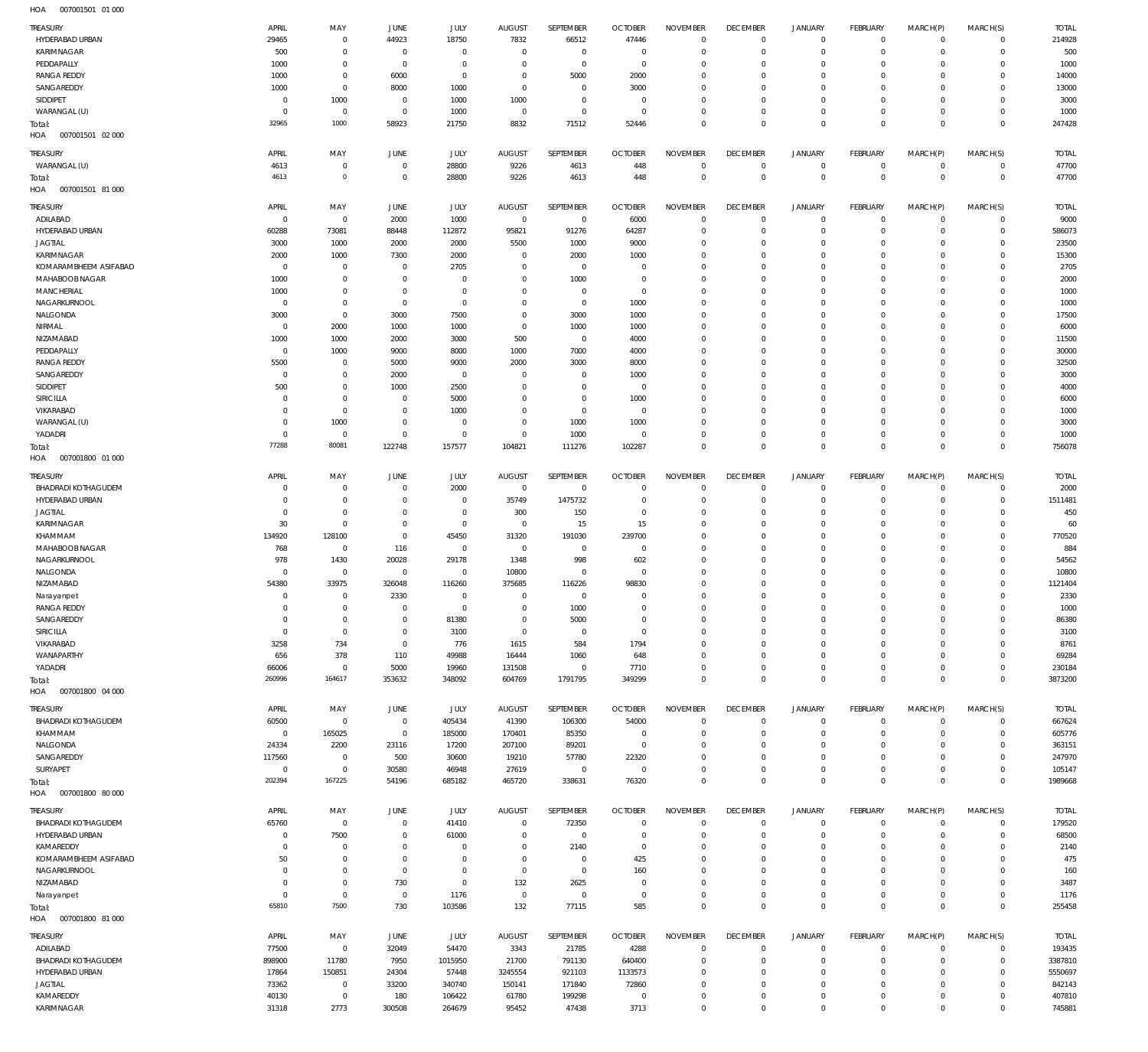007001800 81 000 HOA

| <b>TREASURY</b>                         | APRIL                   | MAY                        | JUNE                | JULY                  | <b>AUGUST</b>                | SEPTEMBER                  | <b>OCTOBER</b>               | <b>NOVEMBER</b>            | <b>DECEMBER</b>                 | <b>JANUARY</b>                | <b>FEBRUARY</b>               | MARCH(P)                | MARCH(S)                   | <b>TOTAL</b>      |
|-----------------------------------------|-------------------------|----------------------------|---------------------|-----------------------|------------------------------|----------------------------|------------------------------|----------------------------|---------------------------------|-------------------------------|-------------------------------|-------------------------|----------------------------|-------------------|
| KHAMMAM<br>MAHABOOB NAGAR               | $\overline{0}$<br>15078 | $\mathbf{0}$               | 50                  | $\mathbf 0$           | $\mathbf{0}$<br>12109858     | $\overline{0}$<br>19282    | $\overline{0}$               | $\mathbf 0$<br>$\mathbf 0$ | $\mathbf{0}$<br>$\mathbf{0}$    | $\overline{0}$<br>$\mathbf 0$ | $\circ$<br>$\mathbf 0$        | $^{\circ}$<br>$\Omega$  | $\mathbf 0$<br>$\mathbf 0$ | 50                |
| <b>MANCHERIAL</b>                       | 42140                   | 5202<br>$^{\circ}$         | 12045<br>4960       | 12878<br>17770        | $^{\circ}$                   | $\overline{0}$             | 14626449<br>$^{\circ}$       | $\mathbf 0$                | $\mathbf 0$                     | 0                             | $^{\circ}$                    | $\Omega$                | $\Omega$                   | 26800792<br>64870 |
| MEDAK                                   | 1780                    | $^{\circ}$                 | $^{\circ}$          | 142394                | 201936                       | 13580                      | 2610                         | $\Omega$                   | $\mathbf 0$                     | 0                             | $^{\circ}$                    |                         | $\Omega$                   | 362300            |
| MEDCHAL                                 | $\overline{0}$          | $\mathbf 0$                | $^{\circ}$          | 11300                 | $^{\circ}$                   | $\overline{0}$             | $\overline{0}$               | $\mathbf 0$                | $\mathbf 0$                     | 0                             | $^{\circ}$                    | $\Omega$                | $\Omega$                   | 11300             |
| NAGARKURNOOL                            | 6848                    | 3450                       | 37809               | 6840                  | 8408                         | 10948                      | 6490                         | $\Omega$                   | 0                               | 0                             | $^{\circ}$                    |                         | $\Omega$                   | 80793             |
| NALGONDA                                | 0                       | $^{\circ}$                 | $^{\circ}$          | 30400                 | 15000                        | 19800                      | 9000                         | $\mathbf 0$                | $\mathbf 0$                     | 0                             | $^{\circ}$                    | $\Omega$                | $\Omega$                   | 74200             |
| NIRMAL                                  | C                       | 50                         | 50                  | $^{\circ}$            | $^{\circ}$                   | $\mathbf 0$                | $\overline{0}$               | $\Omega$                   | 0                               | 0                             | $^{\circ}$                    |                         | $\Omega$                   | 100               |
| NIZAMABAD                               | 43850                   | $^{\circ}$                 | $^{\circ}$          | 46470                 | 37630                        | 14650                      | 6420                         | $\mathbf 0$                | $\mathbf 0$                     | 0                             | $^{\circ}$                    | $\Omega$                | $\Omega$                   | 149020            |
| Narayanpet                              | $\overline{0}$          | $\mathbf 0$                | $\mathbf 0$         | $\mathbf 0$           | $^{\circ}$                   | 2696                       | 568                          | $\Omega$                   | $\mathbf 0$                     | 0                             | $^{\circ}$                    |                         | $\Omega$                   | 3264              |
| PEDDAPALLY                              | 104901                  | 23420                      | 7130                | 95440                 | 13065                        | 226006                     | 11510                        | 0                          | $\mathbf 0$                     | 0                             | $^{\circ}$                    | $\Omega$                | $\Omega$                   | 481472            |
| <b>RANGA REDDY</b>                      | 302000                  | $\overline{0}$             | 68000               | $\mathbf 0$           | 3000                         | $\overline{0}$             | $\overline{0}$               | 0                          | $\mathbf 0$                     | 0                             | $^{\circ}$                    | $\Omega$                | $\Omega$                   | 373000            |
| SIDDIPET                                | 23958                   | $^{\circ}$                 | 8810                | 144529                | 395678                       | 92618                      | 229398                       | $\Omega$                   | $\mathbf 0$                     | 0                             | $^{\circ}$                    |                         | $\Omega$                   | 894991            |
| SIRICILLA                               | 41820                   | $^{\circ}$                 | $\mathbf 0$         | 72580                 | 4870                         | 3200                       | $^{\circ}$                   | $\mathbf 0$                | $\mathbf 0$                     | 0                             | $^{\circ}$                    | $\Omega$                | $\Omega$                   | 122470            |
| VIKARABAD                               | 21240                   | $\mathbf{0}$               | $^{\circ}$          | $^{\circ}$            | $\mathbf 0$                  | $\mathbf 0$                | $^{\circ}$                   | $\mathbf 0$                | $\mathbf 0$                     | 0                             | $^{\circ}$                    | $\Omega$                | $\Omega$                   | 21240             |
| YADADRI                                 | C                       | $\mathbf{0}$               | $\mathbf 0$         | $\mathbf 0$           | $\mathbf 0$                  | 250                        | $\overline{0}$               | $\mathbf 0$                | $\mathbf 0$                     | 0                             | $\mathbf{0}$                  | $\Omega$                | $\mathbf 0$                | 250               |
| Total:                                  | 1742689                 | 197526                     | 537045              | 2420310               | 16367415                     | 2555624                    | 16747279                     | $\mathbf 0$                | $\overline{0}$                  | $\mathbf 0$                   | $\mathbb O$                   | $\Omega$                | $\Omega$                   | 40567888          |
| 007001900 01 000<br>HOA                 |                         |                            |                     |                       |                              |                            |                              |                            |                                 |                               |                               |                         |                            |                   |
| TREASURY                                | APRIL                   | MAY                        | JUNE                | <b>JULY</b>           | <b>AUGUST</b>                | SEPTEMBER                  | <b>OCTOBER</b>               | <b>NOVEMBER</b>            | <b>DECEMBER</b>                 | <b>JANUARY</b>                | <b>FEBRUARY</b>               | MARCH(P)                | MARCH(S)                   | <b>TOTAL</b>      |
| <b>SURYAPET</b>                         | -48900                  | $\mathbf{0}$               | $\mathbf 0$         | $-39676$              | $-70578$                     | $-22004$                   | 21826                        | $\mathbf 0$                | $\overline{0}$                  | $\circ$                       | $^{\circ}$                    | $^{\circ}$              | $\mathbf 0$                | $-159332$         |
| Total:                                  | $-48900$                | $\mathsf{O}\xspace$        | $\mathbf 0$         | $-39676$              | $-70578$                     | $-22004$                   | 21826                        | $\mathbf 0$                | $\mathbb O$                     | $\overline{0}$                | $\overline{0}$                | $\overline{0}$          | $\mathbb O$                | $-159332$         |
| HOA<br>007002104 01 000                 |                         |                            |                     |                       |                              |                            |                              |                            |                                 |                               |                               |                         |                            |                   |
| TREASURY                                | APRIL                   | MAY                        | JUNE                | <b>JULY</b>           | <b>AUGUST</b>                | <b>SEPTEMBER</b>           | <b>OCTOBER</b>               | <b>NOVEMBER</b>            | <b>DECEMBER</b>                 | <b>JANUARY</b>                | <b>FEBRUARY</b>               | MARCH(P)                | MARCH(S)                   | <b>TOTAL</b>      |
| NALGONDA                                | $\overline{0}$          | 555000                     | 270000              | $\mathbf 0$           | $\mathbf 0$                  | $\mathbf 0$                | $\overline{0}$               | $\mathbf 0$                | $\mathbf{0}$                    | $\circ$                       | $\circ$                       | $^{\circ}$              | $\mathbf 0$                | 825000            |
| Total:                                  | $^{\circ}$              | 555000                     | 270000              | $\mathbf 0$           | $\mathbf 0$                  | $\mathbf 0$                | $\overline{0}$               | $\mathbf 0$                | $\overline{0}$                  | $\overline{0}$                | $\mathbb O$                   | $\overline{0}$          | $\mathbb O$                | 825000            |
| 007002800 81 000<br>HOA                 |                         |                            |                     |                       |                              |                            |                              |                            |                                 |                               |                               |                         |                            |                   |
|                                         |                         |                            |                     |                       |                              |                            |                              |                            |                                 |                               |                               |                         |                            |                   |
| TREASURY<br>HYDERABAD URBAN             | APRIL<br>$\overline{0}$ | MAY<br>$^{\circ}$          | JUNE<br>$^{\circ}$  | JULY<br>$\mathbf 0$   | <b>AUGUST</b><br>$\mathbf 0$ | <b>SEPTEMBER</b>           | <b>OCTOBER</b><br>$^{\circ}$ | <b>NOVEMBER</b><br>0       | <b>DECEMBER</b><br>$\mathbf{0}$ | <b>JANUARY</b>                | <b>FEBRUARY</b><br>$^{\circ}$ | MARCH(P)<br>$\Omega$    | MARCH(S)<br>$\mathbf 0$    | <b>TOTAL</b>      |
| <b>RANGA REDDY</b>                      | C                       | $\mathbf 0$                | $^{\circ}$          | $\mathbf 0$           | $\mathbf 0$                  | 100<br>2000                | $\overline{0}$               | $\mathbf 0$                | $\overline{0}$                  | $\circ$<br>$\mathbf 0$        | $\mathbf{0}$                  | $^{\circ}$              | $\mathbf 0$                | 100<br>2000       |
|                                         | $^{\circ}$              | $\mathsf{O}\xspace$        | $\mathbf 0$         | $\mathbf 0$           | $\mathbf 0$                  | 2100                       | $\overline{0}$               | $\mathbf 0$                | $\overline{0}$                  | $\overline{0}$                | $\mathbb O$                   | $\Omega$                | $\mathbb O$                | 2100              |
| Total:<br>007060101 01 000<br>HOA       |                         |                            |                     |                       |                              |                            |                              |                            |                                 |                               |                               |                         |                            |                   |
|                                         |                         |                            |                     |                       |                              |                            |                              |                            |                                 |                               |                               |                         |                            |                   |
| TREASURY                                | APRIL                   | MAY                        | <b>JUNE</b>         | <b>JULY</b>           | <b>AUGUST</b>                | SEPTEMBER                  | <b>OCTOBER</b>               | <b>NOVEMBER</b>            | <b>DECEMBER</b>                 | <b>JANUARY</b>                | <b>FEBRUARY</b>               | MARCH(P)                | MARCH(S)                   | <b>TOTAL</b>      |
| ADILABAD                                | C                       | $\overline{0}$             | $^{\circ}$          | $^{\circ}$            | $\mathbf 0$                  | $\mathbf 0$                | 26000                        | $\mathbf 0$                | $\mathbf 0$                     | $\mathbf 0$                   | $\circ$                       | $\circ$                 | $\circ$                    | 26000             |
| BHADRADI KOTHAGUDEM                     | C                       | $^{\circ}$                 | $^{\circ}$          | $\mathbf 0$           | $\mathbf 0$                  | $\mathbf 0$                | 63000                        | $\Omega$                   | $\mathbf 0$                     | $\mathbf 0$                   | $\mathbf{0}$                  | $\Omega$                | $\Omega$                   | 63000             |
| <b>JAGTIAL</b>                          | $\Omega$                | $^{\circ}$                 | $^{\circ}$          | $^{\circ}$            | $\mathbf 0$                  | $\mathbf 0$                | 21800                        | $\mathbf 0$                | $\mathbf 0$                     | 0                             | $^{\circ}$                    | $\Omega$                | $\mathbf 0$                | 21800             |
| JOGULAMBA GADWAL                        | C                       | $^{\circ}$                 | $^{\circ}$          | $^{\circ}$            | $\mathbf 0$                  | $\mathbf 0$                | 6000                         | $\Omega$                   | $\mathbf 0$                     | 0                             | $^{\circ}$                    |                         | $\Omega$                   | 6000              |
| KAMAREDDY                               | $\Omega$                | $^{\circ}$                 | $^{\circ}$          | $\mathbf 0$           | 400                          | 600                        | 28000                        | $\mathbf 0$                | $\mathbf 0$                     | 0                             | $^{\circ}$                    | $\Omega$                | $\Omega$                   | 29000             |
| KARIMNAGAR                              | C                       | $^{\circ}$                 | $^{\circ}$          | $\mathbf 0$           | $\mathbf 0$                  | 500                        | 63900                        | $\Omega$                   | 0                               | 0                             | $^{\circ}$                    |                         | $\Omega$<br>$\Omega$       | 64400             |
| KOMARAMBHEEM ASIFABAD<br>MAHABOOB NAGAR | $\Omega$<br>C           | $^{\circ}$<br>$\mathbf{0}$ | $\mathbf 0$<br>1500 | $\mathbf 0$<br>3000   | $\mathbf 0$<br>3000          | $\mathbf 0$<br>$\mathbf 0$ | 1500                         | $\mathbf 0$<br>$\Omega$    | $\mathbf 0$<br>$\mathbf 0$      | 0<br>0                        | $^{\circ}$<br>$^{\circ}$      | $\Omega$                | $\Omega$                   | 1500              |
| MAHABUBABAD                             | $\Omega$                | $^{\circ}$                 | $^{\circ}$          | $^{\circ}$            | $\mathbf 0$                  | $\mathbf 0$                | 2500<br>18600                | $\mathbf 0$                | $\mathbf 0$                     | 0                             | $^{\circ}$                    | $\Omega$                | $\Omega$                   | 10000<br>18600    |
| NAGARKURNOOL                            | C                       | $\mathbf{0}$               | $^{\circ}$          | $^{\circ}$            | $\mathbf 0$                  | $\mathbf 0$                | 3500                         | $\Omega$                   | $\mathbf 0$                     | 0                             | $^{\circ}$                    |                         | $\Omega$                   | 3500              |
| NALGONDA                                | 1000                    | 2500                       | 1000                | $^{\circ}$            | $\mathbf 0$                  | 16500                      | 15500                        | 0                          | $\mathbf 0$                     | 0                             | $^{\circ}$                    |                         | $\Omega$                   | 36500             |
| NIRMAL                                  | C                       | $\overline{0}$             | $^{\circ}$          | $^{\circ}$            | $\mathbf 0$                  | $\mathbf 0$                | 34000                        | 0                          | $\mathbf 0$                     | 0                             | $^{\circ}$                    | $\Omega$                | $\Omega$                   | 34000             |
| Narayanpet                              | C                       | $^{\circ}$                 | 500                 | $\mathbf{0}$          | $\mathbf 0$                  | $\mathbf 0$                | $^{\circ}$                   | $\mathbf 0$                | $\mathbf 0$                     | 0                             | $^{\circ}$                    |                         | $\Omega$                   | 500               |
| SIDDIPET                                | $\Omega$                | $\mathbf 0$                | $^{\circ}$          | $\mathbf 0$           | $\mathbf 0$                  | $\mathbf 0$                | 1000                         | $\Omega$                   | $\mathbf 0$                     | $\mathbf 0$                   | $\mathbf 0$                   | $\Omega$                | $\Omega$                   | 1000              |
| SIRICILLA                               | 0                       | $\circ$                    | 0                   | 0                     | 0                            | 0                          | 43000                        | $\mathbf 0$                | $\mathbf 0$                     | 0                             | $\circ$                       | 0                       | $\circ$                    | 43000             |
| <b>SURYAPET</b>                         | $\overline{0}$          | $\mathbf{0}$               | $\mathbf 0$         | $\mathbf 0$           | $\mathbf 0$                  | $\mathbf 0$                | 40500                        | $\mathbf 0$                | $^{\circ}$                      | $\mathbf 0$                   | $\mathbf 0$                   | $\Omega$                | $\Omega$                   | 40500             |
| VIKARABAD                               | $^{\circ}$              | $\mathbf 0$                | $\mathbf 0$         | $\mathbf 0$           | $\mathbf 0$                  | $\mathbf 0$                | 15500                        | $\mathbf 0$                | $\mathbf 0$                     | $\mathbf 0$                   | $\mathbf 0$                   | $\mathbf 0$             | $\mathbf 0$                | 15500             |
| YADADRI                                 | 222842                  | $\mathbf 0$                | $\mathbf 0$         | $\mathbf 0$           | $\mathbf 0$                  | $\mathbf 0$                | $\overline{0}$               | $\mathbf 0$                | $\mathbf 0$                     | $\mathbf 0$                   | $\mathbf 0$                   | $^{\circ}$              | $\mathbf 0$                | 222842            |
| Total:                                  | 223842                  | 2500                       | 3000                | 3000                  | 3400                         | 17600                      | 384300                       | $\mathbf 0$                | $\mathbb O$                     | $\overline{0}$                | $\,0\,$                       | $\mathbf 0$             | $\mathbf 0$                | 637642            |
| 007060101 03 000<br>HOA                 |                         |                            |                     |                       |                              |                            |                              |                            |                                 |                               |                               |                         |                            |                   |
| TREASURY                                | APRIL                   | MAY                        | <b>JUNE</b>         | JULY                  | <b>AUGUST</b>                | SEPTEMBER                  | <b>OCTOBER</b>               | <b>NOVEMBER</b>            | <b>DECEMBER</b>                 | JANUARY                       | FEBRUARY                      | MARCH(P)                | MARCH(S)                   | <b>TOTAL</b>      |
| ADILABAD                                | $^{\circ}$              | 3500                       | 1500                | 500                   | 500                          | $\overline{0}$             | 500                          | $\overline{0}$             | $\overline{0}$                  | $\overline{0}$                | $\mathbf 0$                   | $^{\circ}$              | $\mathbf 0$                | 6500              |
| <b>BHADRADI KOTHAGUDEM</b>              | 1500                    | 1650                       | 1650                | 1000                  | 1000                         | 1000                       | 500                          | $\mathbf 0$                | $\mathbf 0$                     | $\mathbf 0$                   | $\mathbf 0$                   | $^{\circ}$              | $\mathbf 0$                | 8300              |
| BHOOPALAPALLY                           | $^{\circ}$              | $\mathbf 0$                | 1000                | $\mathbf 0$           | $\mathbf{0}$                 | $\mathbf{0}$               | $\overline{0}$               | $\mathbf 0$                | $\mathbf{0}$                    | $\mathbf 0$                   | $\mathbf{0}$                  | $\Omega$                | $\mathbf 0$                | 1000              |
| HYDERABAD URBAN                         | 163800                  | 69300                      | 259300              | 249650                | 201700                       | 317100                     | 1015600                      | $\mathbf 0$                | $\mathbf{0}$                    | $\mathbf 0$                   | $\mathbf 0$                   | $\Omega$                | $\mathbf 0$                | 2276450           |
| <b>JAGTIAL</b>                          | 5000                    | $\mathbf 0$                | $\mathbf 0$         | $\mathbf 0$           | $\overline{0}$               | 1500                       | 3000                         | $\mathbf 0$                | $\mathbf{0}$                    | $\mathbf 0$                   | $\mathbf{0}$                  | $\Omega$                | $\Omega$                   | 9500              |
| JOGULAMBA GADWAL                        | 1000                    | $\mathbf 0$                | $^{\circ}$          | $\mathbf 0$           | 1500                         | $\overline{0}$             | $\overline{0}$               | $\mathbf 0$                | $\mathbf{0}$                    | $\mathbf 0$                   | $\mathbf 0$                   | $\Omega$                | $\mathbf 0$                | 2500              |
| KAMAREDDY                               | $\overline{0}$          | 1500                       | 1000                | 3500                  | 2500                         | 1500                       | $\overline{0}$               | $\mathbf 0$                | $\mathbf 0$                     | $\mathbf 0$                   | $\mathbf{0}$                  | $\Omega$                | $\mathbf 0$                | 10000             |
| KARIMNAGAR                              | 3500                    | 13000                      | 26500               | 8500                  | 18500                        | 17300                      | 17500                        | $\mathbf 0$                | $\mathbf{0}$                    | $\mathbf 0$                   | $\mathbf 0$                   | $\Omega$                | $\mathbf 0$                | 104800            |
| KHAMMAM                                 | $\overline{0}$          | $\mathbf 0$                | $^{\circ}$          | $\mathbf 0$           | $\overline{0}$               | $\mathbf 0$                | 2500                         | $\mathbf 0$                | $\mathbf 0$                     | $\mathbf 0$                   | $\mathbf{0}$                  | $\Omega$                | $\mathbf 0$                | 2500              |
| KOMARAMBHEEM ASIFABAD                   | $\overline{0}$          | $\mathbf 0$                | 1500                | $\mathbf 0$           | 3000                         | 1500                       | $\overline{0}$               | $\mathbf 0$                | $\mathbf{0}$                    | 0                             | $\mathbf{0}$                  | $\Omega$                | $\mathbf 0$                | 6000              |
| MAHABOOB NAGAR                          | 1500                    | $\mathbf 0$                | $^{\circ}$          | $\mathbf 0$           | 1500                         | 3000                       | 1000                         | $\mathbf 0$                | $\mathbf 0$                     | $\mathbf 0$                   | $\mathbf{0}$                  | $\Omega$                | $\mathbf 0$                | 7000              |
| MAHABUBABAD                             | $\mathbf 0$             | $\mathbf 0$                | 2000                | 4000                  | $\overline{0}$               | 4000                       | $\overline{0}$               | $\mathbf 0$                | $\mathbf 0$                     | 0                             | $\mathbf{0}$                  | $\Omega$                | $\mathbf 0$                | 10000             |
| <b>MANCHERIAL</b>                       | 500                     | $\mathbf 0$                | $\mathbf 0$         | 2600                  | $^{\circ}$                   | $\mathbf 0$                | $\overline{0}$               | $\mathbf 0$                | $\mathbf 0$                     | $\mathbf 0$                   | $\mathbf 0$                   | $\Omega$                | $\mathbf 0$                | 3100              |
| MEDAK                                   | $\overline{0}$          | $\mathbf 0$                | 300                 | $\mathbf 0$           | 600                          | $\mathbf 0$                | $\overline{0}$               | $\mathbf 0$                | $\mathbf 0$                     | 0                             | $\mathbf{0}$                  | $\Omega$                | $\mathbf 0$                | 900               |
| NAGARKURNOOL                            | 2500                    | 500                        | $^{\circ}$          | $\mathbf 0$           | 3500                         | 2500                       | 500                          | $\mathbf 0$                | $\mathbf 0$                     | $\mathbf 0$                   | $\mathbf{0}$                  | $\Omega$                | $\mathbf 0$                | 9500              |
| NALGONDA                                | 7500                    | $\mathbf 0$                | 6500                | 6000                  | 10400                        | 44500                      | 98000                        | $\mathbf 0$                | $\mathbf 0$                     | 0                             | $\mathbf{0}$                  | $\Omega$                | $\mathbf 0$                | 172900            |
| NIRMAL                                  | $^{\circ}$              | $\mathbf 0$                | 1000                | $\mathbf 0$           | 500                          | $\mathbf 0$                | $\overline{0}$               | $\mathbf 0$                | $\mathbf{0}$                    | $\mathbf 0$                   | $\mathbf 0$                   | $\Omega$                | $\Omega$                   | 1500              |
| Narayanpet                              | $\overline{0}$          | $\mathbf 0$                | $\overline{0}$      | $\mathbf 0$           | $\overline{0}$               | 1000                       | $\overline{0}$               | $\mathbf 0$                | $\mathbf 0$                     | $\mathbf 0$                   | $\mathbf{0}$                  | $\Omega$                | $\mathbf 0$                | 1000              |
| PEDDAPALLY                              | 4500                    | 7500                       | 6100                | 2500                  | 3600                         | 2500                       | 2500                         | $\mathbf 0$                | $\mathbf{0}$                    | $\mathbf 0$                   | $\mathbf{0}$                  | $\Omega$                | $\Omega$                   | 29200             |
| SANGAREDDY                              | 2500                    | $\mathbf{0}$               | 1500                | 1500                  | 5500                         | 3150                       | 1000                         | $\mathbf 0$                | $\mathbf 0$                     | $\mathbf 0$                   | $\mathbf 0$                   | $\Omega$                | $\mathbf 0$                | 15150             |
| SIRICILLA                               | $\overline{0}$          | $\mathbf 0$                | $^{\circ}$          | $\mathbf 0$           | 7000                         | 3500                       | 2650                         | $\mathbf 0$                | $\mathbf 0$                     | $\mathbf 0$                   | $\mathbf{0}$                  | $\Omega$                | $\Omega$                   | 13150             |
| SURYAPET                                | 2500                    | 10000                      | 2500                | 11500                 | 1000                         | 5500                       | 10000                        | $\mathbf 0$                | $\mathbf{0}$                    | $\mathbf 0$                   | $\mathbf 0$                   | $\Omega$                | $\mathbf 0$                | 43000             |
| VIKARABAD                               | 18500                   | 5000                       | 19000               | 14500                 | 27500                        | $^{\circ}$                 | 17000                        | $\mathbf 0$                | $\mathbf{0}$                    | $\mathbf 0$                   | $\mathbf{0}$                  | $\Omega$                | $\mathbf 0$                | 101500            |
| WANAPARTHY                              | 2000<br>216800          | $\mathbf{0}$<br>111950     | 500<br>331850       | $\mathbf 0$<br>305750 | $^{\circ}$<br>289800         | $\mathbf{0}$<br>409550     | 1800<br>1174050              | $\mathbf 0$<br>$\mathbf 0$ | $\mathbf{0}$<br>$\overline{0}$  | $\mathbf 0$<br>$\mathbf 0$    | $\mathbf 0$<br>$\mathbb O$    | $\Omega$<br>$\mathbf 0$ | $\mathbf 0$<br>$\mathbb O$ | 4300<br>2839750   |
| Total:                                  |                         |                            |                     |                       |                              |                            |                              |                            |                                 |                               |                               |                         |                            |                   |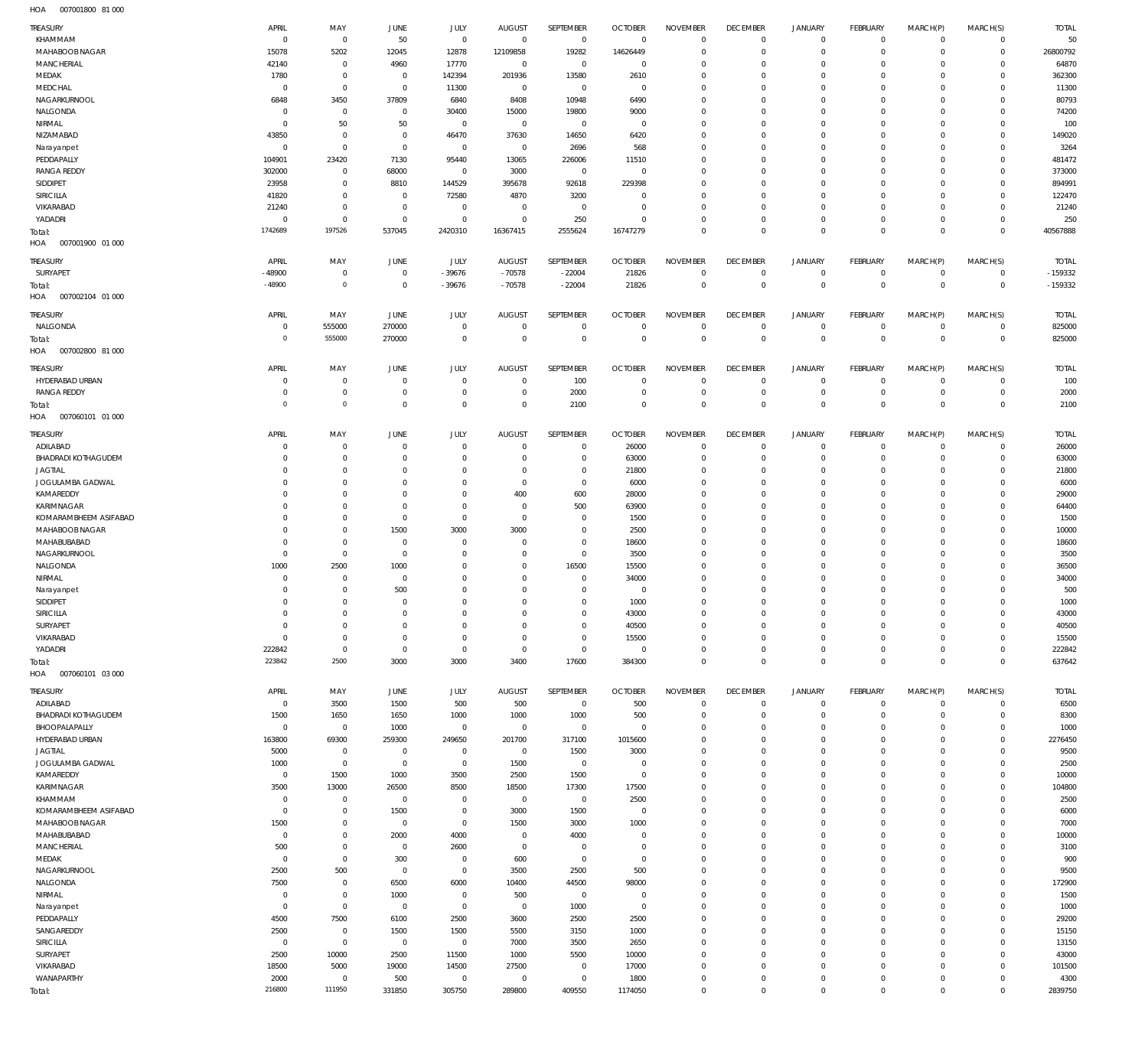007060101 05 000 HOA

| TREASURY                             | APRIL                      | MAY                        | JUNE                          | JULY                       | <b>AUGUST</b>                    | SEPTEMBER                  | <b>OCTOBER</b>                   | <b>NOVEMBER</b>                | <b>DECEMBER</b>                | <b>JANUARY</b>                             | <b>FEBRUARY</b>                   | MARCH(P)                   | MARCH(S)                   | <b>TOTAL</b>            |
|--------------------------------------|----------------------------|----------------------------|-------------------------------|----------------------------|----------------------------------|----------------------------|----------------------------------|--------------------------------|--------------------------------|--------------------------------------------|-----------------------------------|----------------------------|----------------------------|-------------------------|
| <b>BHADRADI KOTHAGUDEM</b>           | $\overline{0}$             | $\mathbf 0$                | 1000                          | 4100                       | 3000                             | 2000                       | 1000                             | $\Omega$                       | $\mathbf 0$                    | $\mathbf 0$                                | $\mathbf 0$                       | $\mathbf 0$                | $\mathbf 0$                | 11100                   |
| KAMAREDDY                            | $\overline{0}$             | $\mathbf 0$                | $\overline{0}$                | $\mathbf 0$                | 1000                             | $\mathbf 0$                | 26500                            | $\Omega$                       | $\mathbf 0$                    | $\mathbf 0$                                | $^{\circ}$                        | $\Omega$                   | $\mathbf 0$                | 27500                   |
| MAHABOOB NAGAR                       | 1000                       | $\mathbf 0$                | $\overline{0}$                | $\Omega$                   | $\mathbf 0$                      | $\mathbf 0$                | $\overline{0}$                   | $\Omega$                       | $\mathbf 0$                    | $\mathbf 0$                                | $\mathbf 0$                       | $\Omega$                   | $\mathbf 0$                | 1000                    |
| MEDAK<br>NAGARKURNOOL                | $\overline{0}$<br>1000     | $\mathbf 0$<br>$\mathbf 0$ | $\overline{0}$<br>$\mathbf 0$ | $\Omega$<br>$\Omega$       | $\Omega$<br>$\Omega$             | $\mathbf 0$<br>$\mathbf 0$ | 1000<br>$^{\circ}$               | $\Omega$<br>$\Omega$           | $\mathbf 0$<br>$\mathbf 0$     | $\mathbf 0$<br>$\mathbf 0$                 | $\mathbf 0$<br>0                  | $\Omega$<br>$\Omega$       | $\Omega$<br>$\mathbf 0$    | 1000<br>1000            |
| NALGONDA                             | $\overline{0}$             | $\mathbf 0$                | $\mathbf 0$                   | $\Omega$                   | $\Omega$                         | $\mathbf 0$                | 5000                             | $\Omega$                       | $\mathbf 0$                    | $\mathbf 0$                                | $\Omega$                          | $\Omega$                   | $\Omega$                   | 5000                    |
| NIRMAL                               | $\overline{0}$             | 230                        | $\mathbf 0$                   | $\Omega$                   | $\Omega$                         | $\mathbf 0$                | $\overline{0}$                   | $\Omega$                       | $\mathbf 0$                    | $\mathbf 0$                                | $\mathbf 0$                       | $\Omega$                   | $\mathbf 0$                | 230                     |
| Narayanpet                           | 2000                       | $\mathbf 0$                | $\mathbf 0$                   | $\Omega$                   | $\Omega$                         | $\mathbf 0$                | 800                              | $\Omega$                       | $\mathbf 0$                    | $\mathbf 0$                                | $\Omega$                          | $\Omega$                   | $\Omega$                   | 2800                    |
| SANGAREDDY                           | $\overline{0}$             | $\mathbf 0$                | $\overline{0}$                | $\Omega$                   | $\mathbf 0$                      | $\mathbf 0$                | 2500                             | $\Omega$                       | $\mathbf 0$                    | $\mathbf 0$                                | $\mathbf 0$                       | $\Omega$                   | $\mathbf 0$                | 2500                    |
| VIKARABAD                            | $\mathbf 0$<br>4000        | $\mathbf 0$<br>230         | $\overline{0}$<br>1000        | $\mathbf 0$<br>4100        | $\mathbf 0$<br>4000              | 5000<br>7000               | $\overline{0}$<br>36800          | $\Omega$<br>$\Omega$           | $\mathbf 0$<br>$\mathbf 0$     | $\mathbf 0$<br>$\mathbf 0$                 | $\mathbf 0$<br>$\mathbf 0$        | $\mathbf 0$<br>$\Omega$    | $\mathbf 0$<br>$\mathbf 0$ | 5000<br>57130           |
| Total:<br>HOA   007060101   07   000 |                            |                            |                               |                            |                                  |                            |                                  |                                |                                |                                            |                                   |                            |                            |                         |
| TREASURY                             | APRIL                      | MAY                        | JUNE                          | JULY                       | <b>AUGUST</b>                    | SEPTEMBER                  | <b>OCTOBER</b>                   | <b>NOVEMBER</b>                | <b>DECEMBER</b>                | <b>JANUARY</b>                             | <b>FEBRUARY</b>                   | MARCH(P)                   | MARCH(S)                   | <b>TOTAL</b>            |
| HYDERABAD URBAN                      | 10000                      | $\mathbf 0$                | $\overline{0}$                | 25000                      | $\overline{0}$                   | 3635000                    | $\overline{0}$                   | $\mathbf 0$                    | $\overline{0}$                 | $\overline{0}$                             | $\overline{0}$                    | $\mathbf 0$                | $\overline{0}$             | 3670000                 |
| Total:                               | 10000                      | $\mathbf 0$                | $\overline{0}$                | 25000                      | $\overline{0}$                   | 3635000                    | $\overline{0}$                   | $\mathbf 0$                    | $\mathbf 0$                    | $\bf 0$                                    | $\overline{0}$                    | $\mathbf 0$                | $\mathbf 0$                | 3670000                 |
| HOA<br>007060103 00 000              |                            |                            |                               |                            |                                  |                            |                                  |                                |                                |                                            |                                   |                            |                            |                         |
| TREASURY                             | APRIL                      | MAY                        | JUNE                          | JULY                       | <b>AUGUST</b>                    | SEPTEMBER                  | <b>OCTOBER</b>                   | <b>NOVEMBER</b>                | <b>DECEMBER</b>                | <b>JANUARY</b>                             | <b>FEBRUARY</b>                   | MARCH(P)                   | MARCH(S)                   | <b>TOTAL</b>            |
| SANGAREDDY                           | $\overline{0}$             | $\mathbf 0$                | $\overline{0}$                | $\mathbf 0$                | $\overline{0}$                   | 1000                       | $\overline{0}$                   | $\mathbf 0$                    | $\overline{0}$                 | $\mathbf 0$                                | $\overline{0}$                    | $\mathbf 0$                | $\mathbf 0$                | 1000                    |
| Total:                               | $\mathbf 0$                | $\mathbf 0$                | $\overline{0}$                | $\mathbf 0$                | $\overline{0}$                   | 1000                       | $\overline{0}$                   | $\mathbf 0$                    | $\mathbf 0$                    | $\mathbf 0$                                | $\mathbf 0$                       | $\mathbf 0$                | $\mathbf 0$                | 1000                    |
| 007060109 01 800<br>HOA              |                            |                            |                               |                            |                                  |                            |                                  |                                |                                |                                            |                                   |                            |                            |                         |
| TREASURY                             | APRIL                      | MAY                        | JUNE                          | JULY                       | <b>AUGUST</b>                    | SEPTEMBER                  | <b>OCTOBER</b>                   | <b>NOVEMBER</b>                | <b>DECEMBER</b>                | <b>JANUARY</b>                             | <b>FEBRUARY</b>                   | MARCH(P)                   | MARCH(S)                   | <b>TOTAL</b>            |
| HYDERABAD URBAN                      | 45000                      | $\mathbf 0$                | 92510                         | $\mathbf 0$                | $\overline{0}$                   | 43320                      | $\overline{0}$                   | $\mathbf 0$                    | 0                              | $\mathbf 0$                                | $\mathbf 0$                       | $\mathbf 0$                | $\overline{0}$             | 180830                  |
| MEDCHAL<br>NIRMAL                    | 2500<br>$\overline{0}$     | $\bf 0$<br>$\mathbf 0$     | 2500<br>$\overline{0}$        | $\bf 0$<br>283000          | $\overline{0}$<br>$\overline{0}$ | $\mathbf 0$<br>$\mathbf 0$ | $\overline{0}$<br>$\overline{0}$ | $\mathbf 0$<br>$\mathbf 0$     | $\mathbf 0$<br>$\mathbf 0$     | $\mathbf 0$<br>$\mathbf 0$                 | $\mathbf 0$<br>$\mathbf 0$        | $\mathbf 0$<br>$\mathbf 0$ | $\mathbf 0$<br>$\mathbf 0$ | 5000<br>283000          |
| <b>RANGA REDDY</b>                   | 94880                      | 13120                      | 184400                        | 83440                      | 170240                           | 51140                      | 664540                           | $\mathbf 0$                    | $\mathbf 0$                    | $\mathsf{O}\xspace$                        | $\mathbf 0$                       | $\mathbf 0$                | $\mathbf 0$                | 1261760                 |
| Total:                               | 142380                     | 13120                      | 279410                        | 366440                     | 170240                           | 94460                      | 664540                           | $\mathbf 0$                    | $\mathbf 0$                    | $\mathbf 0$                                | $\mathbf 0$                       | $\mathbf 0$                | $\mathbf 0$                | 1730590                 |
| HOA<br>007060109 02 001              |                            |                            |                               |                            |                                  |                            |                                  |                                |                                |                                            |                                   |                            |                            |                         |
| TREASURY                             | APRIL                      | MAY                        | JUNE                          | JULY                       | <b>AUGUST</b>                    | SEPTEMBER                  | <b>OCTOBER</b>                   | <b>NOVEMBER</b>                | <b>DECEMBER</b>                | <b>JANUARY</b>                             | <b>FEBRUARY</b>                   | MARCH(P)                   | MARCH(S)                   | <b>TOTAL</b>            |
| HYDERABAD URBAN                      | $\overline{0}$             | 0                          | $\overline{0}$                | $\mathbf 0$                | 10000                            | $\mathbf 0$                | $\overline{0}$                   | $\Omega$                       | $\mathbf 0$                    | $\mathbf 0$                                | $\mathbf 0$                       | $\Omega$                   | $\mathbf 0$                | 10000                   |
| KHAMMAM                              | $\overline{0}$             | $\mathbf 0$                | 10000                         | $\mathbf 0$                | $\overline{0}$                   | $\mathbf 0$                | 2000                             | $\mathbf 0$                    | $\mathbf 0$                    | $\mathbf 0$                                | $\mathbf 0$                       | $\Omega$                   | $\mathbf 0$                | 12000                   |
| NALGONDA                             | $\mathbf 0$                | $\mathbf 0$                | $\overline{0}$                | $\mathbf 0$                | $\mathbf 0$                      | $\mathbf 0$                | 1000                             | $\Omega$<br>$\Omega$           | $\mathbf 0$                    | $\mathbf 0$<br>$\mathbf 0$                 | $\mathbf 0$                       | $\Omega$<br>$\Omega$       | $\mathbf 0$<br>$\mathbf 0$ | 1000                    |
| <b>RANGA REDDY</b><br>SANGAREDDY     | 30008534<br>$\overline{0}$ | 28404134<br>$\overline{0}$ | 18100639<br>$\overline{0}$    | 38458434<br>$\mathbf 0$    | 24288173<br>$\overline{0}$       | 23982731<br>$\overline{0}$ | 18495457<br>2850                 | $\Omega$                       | $\mathbf 0$<br>$\mathbf 0$     | $\mathbf 0$                                | $\mathbf 0$<br>$\mathbf 0$        | $\Omega$                   | $\mathbf 0$                | 181738102<br>2850       |
| SURYAPET                             | $\mathbf 0$                | $\mathbf 0$                | $\overline{0}$                | $\mathbf 0$                | $\mathbf 0$                      | $\mathbf 0$                | 5500                             | $\Omega$                       | $\mathbf 0$                    | $\mathbf 0$                                | $\mathbf 0$                       | $\Omega$                   | $\mathbf 0$                | 5500                    |
| Total:                               | 30008534                   | 28404134                   | 18110639                      | 38458434                   | 24298173                         | 23982731                   | 18506807                         | $\Omega$                       | $\mathbf 0$                    | $\mathbf 0$                                | $\mathbf 0$                       | $\Omega$                   | $\mathbf 0$                | 181769452               |
| HOA<br>007060109 81 000              |                            |                            |                               |                            |                                  |                            |                                  |                                |                                |                                            |                                   |                            |                            |                         |
| TREASURY                             | APRIL                      | MAY                        | JUNE                          | JULY                       | <b>AUGUST</b>                    | SEPTEMBER                  | <b>OCTOBER</b>                   | <b>NOVEMBER</b>                | <b>DECEMBER</b>                | <b>JANUARY</b>                             | <b>FEBRUARY</b>                   | MARCH(P)                   | MARCH(S)                   | <b>TOTAL</b>            |
| KOMARAMBHEEM ASIFABAD                | $\overline{0}$             | $\overline{0}$             | $\overline{0}$                | $\bf 0$                    | $\overline{0}$                   | $\mathbf 0$                | 8500                             | $\mathbf 0$                    | 0                              | 0                                          | $\mathbf 0$                       | 0                          | $\mathbf 0$                | 8500                    |
| <b>RANGA REDDY</b>                   | 5000                       | 10000                      | 12500                         | 2500                       | 11000                            | 44500                      | 2563508                          | $\mathbf 0$                    | $\mathbf 0$                    | $\mathbf 0$                                | $\mathbf 0$                       | $\mathbf 0$                | $\mathbf 0$                | 2649008                 |
| SURYAPET                             | $\mathbf 0$                | $\overline{0}$             | $\overline{0}$                | 0                          | $\overline{0}$                   | $\mathbf 0$                | 1500                             | $\mathbf 0$                    | 0                              | $\mathbf 0$                                | $\overline{0}$                    | $\mathbf 0$                | $\mathbf 0$                | 1500                    |
| YADADRI<br>Total:                    | $\overline{0}$<br>5000     | $\mathbf 0$<br>10000       | $\overline{0}$<br>12500       | 100<br>2600                | 100<br>11100                     | 400<br>44900               | 500<br>2574008                   | $\mathbf 0$<br>$\mathbf 0$     | $\mathbf 0$<br>$\mathbf 0$     | $\mathsf{O}\xspace$<br>$\mathsf{O}\xspace$ | $\mathbf 0$<br>$\overline{0}$     | $\mathbf 0$<br>$\mathbf 0$ | $\mathbf 0$<br>$\mathbf 0$ | 1100<br>2660108         |
| HOA<br>007060110 01 000              |                            |                            |                               |                            |                                  |                            |                                  |                                |                                |                                            |                                   |                            |                            |                         |
|                                      |                            |                            |                               |                            |                                  |                            |                                  |                                |                                |                                            |                                   |                            |                            |                         |
|                                      |                            |                            |                               |                            |                                  |                            |                                  |                                |                                |                                            |                                   |                            |                            |                         |
| TREASURY<br>ADILABAD                 | <b>APRIL</b><br>487523     | MAY<br>75000               | JUNE<br>136168                | JULY<br>$\mathbf 0$        | <b>AUGUST</b><br>$\overline{0}$  | SEPTEMBER<br>587368        | <b>OCTOBER</b><br>9155           | <b>NOVEMBER</b><br>$\mathbf 0$ | <b>DECEMBER</b><br>$\mathbf 0$ | <b>JANUARY</b><br>$\mathbf 0$              | <b>FEBRUARY</b><br>$\mathbf 0$    | MARCH(P)<br>$\mathbf 0$    | MARCH(S)<br>$\Omega$       | <b>TOTAL</b><br>1295214 |
| <b>BHADRADI KOTHAGUDEM</b>           | 298800                     | O                          | 0                             | 53259                      | 0                                | 0                          | -C                               |                                |                                |                                            |                                   |                            |                            | 352059                  |
| HYDERABAD URBAN                      | $\mathbf 0$                | 538505                     | 49209                         | $\mathbf 0$                | 2038018                          | 421763                     | 969736                           | $\mathbf 0$                    | $\mathbf 0$                    | $\mathbf 0$                                | $\mathbf 0$                       | $\mathbf 0$                | $\mathbf 0$                | 4017231                 |
| JAGTIAL                              | 54342                      | 77180                      | 73517                         | $\mathbf 0$                | $\mathbf 0$                      | $\mathbf 0$                | $\mathbf 0$                      | $\mathbf 0$                    | $\mathbf 0$                    | $\mathbf 0$                                | $\mathbf 0$                       | $\Omega$                   | $\mathbf 0$                | 205039                  |
| <b>JANGAON</b>                       | $\overline{0}$             | 45331                      | $\overline{0}$                | $\mathbf 0$                | $\mathbf 0$                      | $\mathbf 0$                | $\overline{0}$                   | $\mathbf 0$                    | $\mathbf 0$                    | $\mathbf 0$                                | $\mathbf 0$                       | $\Omega$                   | 0                          | 45331                   |
| JOGULAMBA GADWAL                     | $\overline{0}$             | 362949                     | $\overline{0}$                | $\mathbf 0$                | 0                                | $\mathbf 0$                | $\mathbf 0$                      | $\Omega$                       | $\mathbf 0$                    | $\mathbf 0$                                | $\mathbf 0$                       | $\Omega$<br>$\Omega$       | $\mathbf 0$                | 362949                  |
| KAMAREDDY<br>KARIMNAGAR              | 183277<br>805755           | $\overline{0}$<br>29660    | $\overline{0}$<br>109872      | $\mathbf 0$<br>216486      | $\mathbf 0$<br>101914            | 132676<br>44799            | $\overline{0}$<br>131988         | $\mathbf 0$<br>$\Omega$        | $\mathbf 0$<br>$\mathbf 0$     | $\mathbf 0$<br>$\mathbf 0$                 | $\mathbf 0$<br>$\mathbf 0$        | $\Omega$                   | $\mathbf 0$<br>$\mathbf 0$ | 315953<br>1440474       |
| KHAMMAM                              | 116846                     | 47344                      | 74026                         | 152443                     | 246093                           | 1107371                    | 47450                            | $\mathbf 0$                    | $\mathbf 0$                    | $\mathbf 0$                                | $\mathbf 0$                       | $\Omega$                   | 0                          | 1791573                 |
| KOMARAMBHEEM ASIFABAD                | 25345                      | $\overline{0}$             | $\overline{0}$                | $\mathbf 0$                | $^{\circ}$                       | $\mathbf 0$                | $\overline{0}$                   | $\Omega$                       | $\mathbf 0$                    | $\mathbf 0$                                | $\mathbf 0$                       | $\Omega$                   | $\mathbf 0$                | 25345                   |
| MAHABOOB NAGAR                       | $\overline{0}$             | 19511                      | $\overline{0}$                | $\mathbf 0$                | $\mathbf 0$                      | $\mathbf 0$                | $\mathbf 0$                      | $\mathbf 0$                    | $\mathbf 0$                    | $\mathbf 0$                                | $\mathbf 0$                       | $\Omega$                   | $\mathbf 0$                | 19511                   |
| MANCHERIAL                           | 110570                     | 118851                     | $\overline{0}$                | $\mathbf 0$                | $\mathbf 0$                      | $\bf 0$                    | $\mathbf 0$                      | $\Omega$                       | $\mathbf 0$                    | $\mathbf 0$                                | $\mathbf 0$                       | $\Omega$                   | $\mathbf 0$                | 229421                  |
| MEDAK                                | 116816                     | $\overline{0}$             | $\overline{0}$                | $\mathbf 0$<br>$\mathbf 0$ | $\mathbf 0$<br>$\mathbf 0$       | 60202<br>$\mathbf 0$       | $\mathbf 0$<br>$\overline{0}$    | $\mathbf 0$<br>$\Omega$        | $\mathbf 0$<br>$\mathbf 0$     | $\mathbf 0$<br>$\mathbf 0$                 | $\mathbf 0$<br>$\mathbf 0$        | $\Omega$<br>$\Omega$       | $\mathbf 0$<br>$\mathbf 0$ | 177018                  |
| NAGARKURNOOL<br>NALGONDA             | $\mathbf 0$<br>326816      | 44625<br>618675            | $\overline{0}$<br>73550       | 48572                      | $\mathbf 0$                      | $\mathbf 0$                | 158744                           | $\mathbf 0$                    | $\mathbf 0$                    | $\mathbf 0$                                | $\mathbf 0$                       | $\Omega$                   | $\mathbf 0$                | 44625<br>1226357        |
| NIRMAL                               | $\mathbf 0$                | 148160                     | $\,0\,$                       | $\mathbf 0$                | $\mathbf 0$                      | $\mathbf 0$                | $\overline{0}$                   | $\Omega$                       | $\mathbf 0$                    | $\mathbf 0$                                | $\mathbf 0$                       | $\Omega$                   | $\mathbf 0$                | 148160                  |
| NIZAMABAD                            | 211064                     | 235467                     | 20999                         | 127092                     | 708053                           | $\mathbf 0$                | 172329                           | $\mathbf 0$                    | $\mathbf 0$                    | $\mathbf 0$                                | $\mathbf 0$                       | $\Omega$                   | 0                          | 1475004                 |
| PEDDAPALLY                           | $\,0\,$                    | $\overline{0}$             | $\overline{0}$                | $\bf 0$                    | 10193                            | $\mathbf 0$                | $^{\circ}$                       | $\Omega$                       | $\mathbf 0$                    | $\mathbf 0$                                | $\mathbf 0$                       | $\Omega$                   | $\mathbf 0$                | 10193                   |
| <b>RANGA REDDY</b>                   | 652763                     | 364985                     | 51863                         | 282373                     | 79141                            | 619830                     | 62755                            | $\Omega$                       | $\mathbf 0$                    | $\mathbf 0$                                | $\mathbf 0$                       | $\Omega$                   | $\mathbf 0$                | 2113710                 |
| SANGAREDDY                           | 540105<br>$\overline{0}$   | 148596<br>874959           | 89557<br>$\overline{0}$       | $\mathbf 0$<br>$\mathbf 0$ | $\overline{0}$<br>$\overline{0}$ | 219630<br>0                | $\overline{0}$<br>126451         | $\Omega$<br>$\mathbf 0$        | $\mathbf 0$<br>$\mathbf 0$     | $\mathbf 0$<br>$\mathbf 0$                 | $\mathbf 0$<br>$\Omega$           | $\Omega$<br>$\Omega$       | $\mathbf 0$<br>$\mathbf 0$ | 997888<br>1001410       |
| SIDDIPET<br>SIRICILLA                | 105006                     | $\overline{0}$             | $\overline{0}$                | $\mathbf 0$                | 88000                            | $\mathbf 0$                | $\overline{0}$                   | $\Omega$                       | $\mathbf 0$                    | $\mathbf 0$                                | $\mathbf 0$                       | $\Omega$                   | $\mathbf 0$                | 193006                  |
| SURYAPET                             | 59701                      | $\mathbf 0$                | $\mathbf 0$                   | $\mathbf 0$                | $\mathbf 0$                      | $\mathbf 0$                | $\overline{0}$                   | $\mathbf 0$                    | $\mathbf 0$                    | $\mathbf 0$                                | $\mathbf 0$                       | $\Omega$                   | $\mathbf 0$                | 59701                   |
| VIKARABAD                            | 62981                      | 200066                     | $\overline{0}$                | $\Omega$                   | $\mathbf 0$                      | $\mathbf 0$                | $\overline{0}$                   | $\Omega$                       | $\mathbf 0$                    | $\mathbf 0$                                | $\mathbf 0$                       | $\Omega$                   | $\mathbf 0$                | 263047                  |
| WANAPARTHY                           | 216557                     | $\mathbf 0$                | $\overline{0}$                | $\mathbf 0$                | $\mathbf{0}$                     | 183198                     | 13643                            | $\mathbf 0$                    | $\mathbf 0$                    | $\mathbf 0$                                | $\mathbf 0$                       | $\Omega$                   | 0                          | 413398                  |
| WARANGAL (R)                         | $\overline{0}$             | $\overline{0}$             | 132878                        | $\mathbf 0$                | $\bf 0$                          | $\mathbf 0$                | $\overline{0}$                   | $\Omega$                       | $\mathbf 0$                    | $\mathbf 0$                                | $\mathbf 0$                       | $\Omega$                   | $\mathbf 0$                | 132878                  |
| WARANGAL (U)                         | 2907<br>4377174            | 66369<br>4016233           | $\overline{0}$                | 128721                     | 820833                           | 610894                     | 347091                           | $\mathbf 0$<br>$\mathbf 0$     | $\mathbf 0$<br>$\mathbf 0$     | $\mathbf 0$<br>$\mathbf 0$                 | $\mathbf 0$<br>$\mathbf 0$        | $\mathbf 0$<br>$\mathbf 0$ | $\mathbf 0$<br>$\mathbf 0$ | 1976815                 |
| Total:<br>HOA   007060115   01   800 |                            |                            | 811639                        | 1008946                    | 4092245                          | 3987731                    | 2039342                          |                                |                                |                                            |                                   |                            |                            | 20333310                |
|                                      |                            |                            |                               |                            |                                  |                            |                                  |                                |                                |                                            |                                   |                            |                            |                         |
| TREASURY<br>PAO - TS NEW DELHI       | APRIL<br>82000             | MAY<br>15900               | JUNE<br>821312                | JULY<br>244041             | <b>AUGUST</b><br>412489          | SEPTEMBER<br>233700        | <b>OCTOBER</b><br>182300         | <b>NOVEMBER</b><br>0           | <b>DECEMBER</b><br>$\mathbf 0$ | <b>JANUARY</b><br>$\mathbf 0$              | <b>FEBRUARY</b><br>$\overline{0}$ | MARCH(P)<br>0              | MARCH(S)<br>$\mathbf 0$    | <b>TOTAL</b><br>1991742 |
| Total:                               | 82000                      | 15900                      | 821312                        | 244041                     | 412489                           | 233700                     | 182300                           | $\mathsf{O}\xspace$            | $\mathbf 0$                    | $\mathsf{O}\xspace$                        | $\mathbf 0$                       | $\mathsf{O}\xspace$        | $\mathbb O$                | 1991742                 |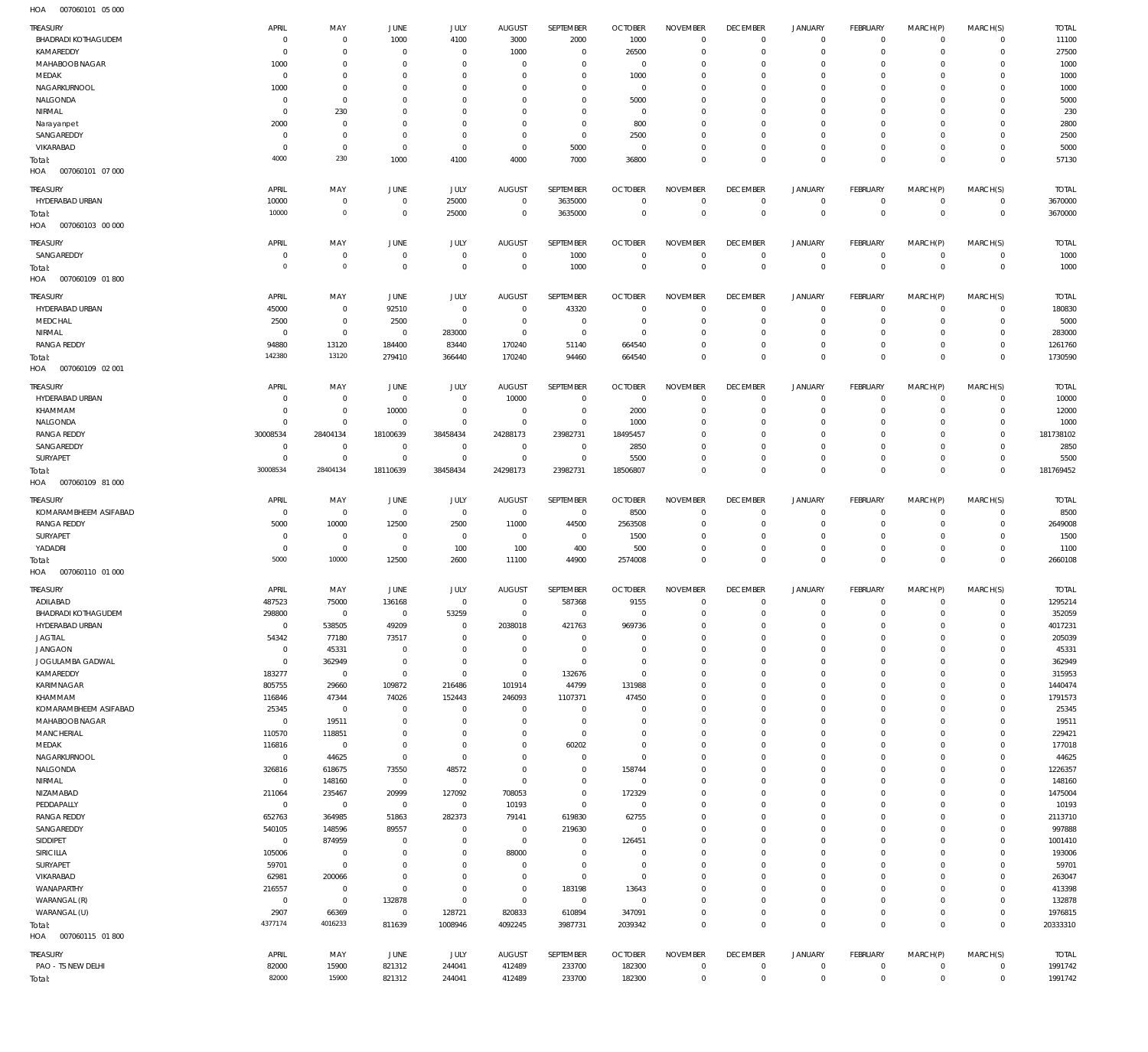| HOA<br>007060115 02 001     |                               |                        |                |                |                |                |                |                                    |                               |                                |                           |                            |                                  |                |
|-----------------------------|-------------------------------|------------------------|----------------|----------------|----------------|----------------|----------------|------------------------------------|-------------------------------|--------------------------------|---------------------------|----------------------------|----------------------------------|----------------|
| TREASURY                    | APRIL                         | MAY                    | <b>JUNE</b>    | <b>JULY</b>    | <b>AUGUST</b>  | SEPTEMBER      | <b>OCTOBER</b> | <b>NOVEMBER</b>                    | <b>DECEMBER</b>               | <b>JANUARY</b>                 | FEBRUARY                  | MARCH(P)                   | MARCH(S)                         | <b>TOTAL</b>   |
| HYDERABAD URBAN             | $^{\circ}$                    | $\mathbf 0$            | $\mathbf 0$    | $\mathbf 0$    | $\mathbf 0$    | $\mathbf 0$    | 11400          | $\mathbf 0$                        | $\mathbf 0$                   | $\overline{0}$                 | $\circ$                   | $\mathbf 0$                | $\circ$                          | 11400          |
| Total:                      | $\overline{0}$                | $\mathbf 0$            | $\mathbf 0$    | $\mathbf 0$    | $\mathbf 0$    | $\mathbf 0$    | 11400          | $\mathbf 0$                        | $\overline{0}$                | $\mathbf 0$                    | $\overline{0}$            | $\mathbf 0$                | $\overline{0}$                   | 11400          |
| HOA<br>007060117 01 000     |                               |                        |                |                |                |                |                |                                    |                               |                                |                           |                            |                                  |                |
|                             |                               |                        |                |                |                |                |                |                                    |                               |                                |                           |                            |                                  |                |
| TREASURY                    | APRIL                         | MAY                    | <b>JUNE</b>    | <b>JULY</b>    | <b>AUGUST</b>  | SEPTEMBER      | <b>OCTOBER</b> | <b>NOVEMBER</b>                    | <b>DECEMBER</b>               | <b>JANUARY</b>                 | FEBRUARY                  | MARCH(P)                   | MARCH(S)                         | <b>TOTAL</b>   |
| HYDERABAD URBAN             | 500                           | 600                    | 300            | 200            | 100            | 300            | $\overline{0}$ | 0                                  | 0                             | $\overline{0}$                 | $\circ$                   | 0                          | $\circ$                          | 2000           |
| RANGA REDDY                 | 0                             | $\overline{0}$         | $\overline{0}$ | $\mathbf 0$    | $\mathbf 0$    | 50             | $\mathbf 0$    | $\mathbf 0$                        | $\mathbf 0$                   | $\mathbf 0$                    | $\overline{0}$            | 0                          | $\overline{0}$                   | 50             |
| Total:                      | 500                           | 600                    | 300            | 200            | 100            | 350            | 0              | $\bf 0$                            | $\mathbf 0$                   | $\mathbf 0$                    | $\overline{0}$            | $\mathbf 0$                | $\overline{0}$                   | 2050           |
| HOA<br>007060117 01 001     |                               |                        |                |                |                |                |                |                                    |                               |                                |                           |                            |                                  |                |
| TREASURY                    | APRIL                         | MAY                    | <b>JUNE</b>    | <b>JULY</b>    | <b>AUGUST</b>  | SEPTEMBER      | <b>OCTOBER</b> | <b>NOVEMBER</b>                    | <b>DECEMBER</b>               | <b>JANUARY</b>                 | FEBRUARY                  | MARCH(P)                   | MARCH(S)                         | <b>TOTAL</b>   |
| HYDERABAD URBAN             | 12700                         | 400                    | 2100           | 1500           | 3800           | 2900           | 2900           | $\Omega$                           | $\overline{0}$                | $\mathbf 0$                    | $\circ$                   | $\mathbf 0$                | $\mathbf{0}$                     | 26300          |
| <b>RANGA REDDY</b>          |                               |                        |                |                |                |                |                | $\mathbf 0$                        | $\mathbf 0$                   | $\mathbf 0$                    | $\circ$                   | $\mathbf 0$                | $\circ$                          |                |
|                             | 0<br>12700                    | $\mathbf 0$<br>400     | 0              | 1500           | 0              | 1000           | 500            |                                    |                               |                                |                           |                            |                                  | 3000           |
| Total:                      |                               |                        | 2100           | 3000           | 3800           | 3900           | 3400           | $\mathbf 0$                        | $\mathbf 0$                   | $\mathbf 0$                    | $\overline{0}$            | $\mathbf 0$                | $\overline{0}$                   | 29300          |
| HOA<br>007060117 01 800     |                               |                        |                |                |                |                |                |                                    |                               |                                |                           |                            |                                  |                |
| TREASURY                    | APRIL                         | MAY                    | <b>JUNE</b>    | <b>JULY</b>    | <b>AUGUST</b>  | SEPTEMBER      | <b>OCTOBER</b> | <b>NOVEMBER</b>                    | <b>DECEMBER</b>               | <b>JANUARY</b>                 | FEBRUARY                  | MARCH(P)                   | MARCH(S)                         | <b>TOTAL</b>   |
| HYDERABAD URBAN             | 5000                          | 1000                   | 2000           | 1500           | 1500           | 0              | 1000           | $\mathbf 0$                        | 0                             | $\overline{0}$                 | $\overline{0}$            | $\circ$                    | $\circ$                          | 12000          |
| <b>JAGTIAL</b>              | 3500                          | $\mathbb O$            | 0              | $\mathbf 0$    | $\overline{0}$ | $\mathbb O$    | $\mathbf 0$    | $\mathbf 0$                        | $\mathbf 0$                   | $\mathbf 0$                    | $\circ$                   | $\circ$                    | $\mathbf{0}$                     | 3500           |
| KAMAREDDY                   | 500                           | $\mathbb O$            | $\circ$        | $\mathbf 0$    | $\mathbf 0$    | 0              | $\mathbf 0$    | $\mathbf 0$                        | $\mathbf 0$                   | 0                              | $\circ$                   | 0                          | $\circ$                          | 500            |
| KARIMNAGAR                  | 500                           | $\mathbb O$            | $\circ$        | $\mathbb O$    | 500            | $\mathbb O$    | $\overline{0}$ | $\mathbf 0$                        | $\mathbf 0$                   | $\mathbf 0$                    | $\mathbf 0$               | $\Omega$                   | $\mathbf{0}$                     | 1000           |
| KHAMMAM                     | 7000                          | $\mathbf 0$            | 7000           | 20000          | 24100          | 44000          | 20000          | 0                                  | $\mathbf 0$                   | $\mathbf 0$                    | $\mathbf{0}$              | 0                          | $\mathbf{0}$                     | 122100         |
| MEDCHAL                     | 0                             | $\mathbb O$            | 0              | $\mathbf 0$    | 500            | 200            | 500            | $\mathbf 0$                        | $\mathbf 0$                   | $\mathbf 0$                    | $\mathbf 0$               | $\circ$                    | $\mathbf 0$                      | 1200           |
| NAGARKURNOOL                | $^{\circ}$                    | $\mathbb O$            | 0              | $\mathbb O$    | 1000           | 0              | $\overline{0}$ | $\mathbf 0$                        | $\mathbf 0$                   | $\mathbf 0$                    | $\mathbf{0}$              | $\circ$                    | $\mathbf{0}$                     | 1000           |
| NIZAMABAD                   | 5500                          | $\mathbf 0$            | 0              | 500            | $\overline{0}$ | $\mathbb O$    | $\mathbf 0$    | $\mathbf 0$                        | $\mathbf 0$                   | $\mathbf 0$                    | $\mathbf 0$               | $\circ$                    | $\mathbf{0}$                     | 6000           |
| PEDDAPALLY                  | 1500                          | 500                    | 0              | $\mathbf 0$    | $\mathbf 0$    | $\mathbb O$    | $\overline{0}$ | $\mathbf 0$                        | $\mathbf 0$                   | $\mathbf 0$                    | $\mathbf 0$               | $\Omega$                   | $\mathbf 0$                      | 2000           |
| <b>RANGA REDDY</b>          | 27500                         | 54500                  | 43502          | 39506          | 58507          | 68509          | 61257          | $\mathbf 0$                        | $\mathbf 0$                   | $\mathbf 0$                    | $\mathbf{0}$              | $\circ$                    | $\mathbf{0}$                     | 353281         |
| SIDDIPET                    | 500                           | $\mathbf 0$            | 0              | $\mathbf 0$    | $\overline{0}$ | 0              | $\mathbf 0$    | $\mathbf 0$                        | 0                             | $\mathbf 0$                    | $\mathbf{0}$              | $\circ$                    | $\mathbf{0}$                     | 500            |
| SIRICILLA                   | 500                           | 2000                   | $\overline{0}$ | 500            | 1000           | $\mathbb O$    | $\overline{0}$ | $\mathbf 0$                        | $\mathbf 0$                   | $\mathbf 0$                    | $\circ$                   | $\circ$                    | $\mathbf{0}$                     | 4000           |
| Total:                      | 52000                         | 58000                  | 52502          | 62006          | 87107          | 112709         | 82757          | $\mathbf 0$                        | $\mathbf 0$                   | $\bf 0$                        | $\overline{0}$            | $\mathbf 0$                | $\overline{0}$                   | 507081         |
| HOA<br>007060118 01 000     |                               |                        |                |                |                |                |                |                                    |                               |                                |                           |                            |                                  |                |
|                             |                               |                        |                |                |                |                |                |                                    |                               |                                |                           |                            |                                  |                |
| TREASURY                    | APRIL                         | MAY                    | <b>JUNE</b>    | JULY           | <b>AUGUST</b>  | SEPTEMBER      | <b>OCTOBER</b> | <b>NOVEMBER</b>                    | <b>DECEMBER</b>               | <b>JANUARY</b>                 | <b>FEBRUARY</b>           | MARCH(P)                   | MARCH(S)                         | <b>TOTAL</b>   |
| HYDERABAD URBAN             | 22290                         | 14275                  | 65301          | 55457          | 11268          | 12791          | 117408         | $\mathbf 0$                        | $\mathbf 0$                   | 0                              | $^{\circ}$                | $\mathbf 0$                | $\mathbf{0}$                     | 298790         |
| MEDCHAL                     | $^{\circ}$                    | $\mathbf 0$            | 0              | 60             | $^{\circ}$     | $\mathbf 0$    | $\mathbf 0$    | $\Omega$                           | $\mathbf 0$                   | $\mathbf 0$                    | $^{\circ}$                | $\mathbf 0$                | $\circ$                          | 60             |
| NAGARKURNOOL                | 1500                          | $\mathbb O$            | $^{\circ}$     | $\mathbf 0$    | $\mathbf{0}$   | $\mathbf 0$    | $\mathbf 0$    | $\mathbf 0$                        | $\mathbf 0$                   | $\mathbf 0$                    | $\mathbf 0$               | $\Omega$                   | $\mathbf 0$                      | 1500           |
| NALGONDA                    | 0                             | $\mathbf 0$            | $\mathbf 0$    | $\mathbf 0$    | 1000           | $\mathbf 0$    | $\mathbf 0$    | $\mathbf 0$                        | $\mathbf 0$                   | 0                              | $\mathbf 0$               | $\Omega$                   | $\mathbf 0$                      | 1000           |
| <b>RANGA REDDY</b>          | 0                             | $\mathbb O$            | $^{\circ}$     | $\mathbf 0$    | 190            | $\mathbf 0$    | 0              | $\mathbf 0$                        | $\mathbf 0$                   | $\mathbf 0$                    | $\mathbf 0$               | $\Omega$                   | $\mathbf 0$                      | 190            |
| SIDDIPET                    | 0                             | 2060                   | $^{\circ}$     | $\mathbf 0$    | $\mathbf{0}$   | 50             | $\mathbf 0$    | $\Omega$                           | $\mathbf 0$                   | $\mathbf 0$                    | $\mathbf 0$               | $\Omega$                   | $\mathbf 0$                      | 2110           |
| SURYAPET                    | 0                             | $\mathbf 0$            | 1000           | $\mathbf 0$    | $\mathbf{0}$   | $\mathbf 0$    | $\mathbf 0$    | $\mathbf 0$                        | $\mathbf 0$                   | $\mathbf 0$                    | $\mathbf 0$               | $\mathbf 0$                | $\mathbf{0}$                     | 1000           |
| Total:                      | 23790                         | 16335                  | 66301          | 55517          | 12458          | 12841          | 117408         | $\mathbf 0$                        | $\mathbf 0$                   | $\mathbf 0$                    | $\overline{0}$            | $\mathbf 0$                | $\mathbf 0$                      | 304650         |
| HOA<br>007060118 25 000     |                               |                        |                |                |                |                |                |                                    |                               |                                |                           |                            |                                  |                |
|                             |                               |                        |                |                |                |                |                |                                    |                               |                                |                           |                            |                                  |                |
| TREASURY                    | APRIL                         | MAY                    | <b>JUNE</b>    | <b>JULY</b>    | <b>AUGUST</b>  | SEPTEMBER      | <b>OCTOBER</b> | <b>NOVEMBER</b>                    | <b>DECEMBER</b>               | <b>JANUARY</b>                 | FEBRUARY                  | MARCH(P)                   | MARCH(S)                         | <b>TOTAL</b>   |
| HYDERABAD URBAN             | 850                           | 8096                   | 2478           | 545            | 3398           | 1872           | 570            | 0                                  | 0                             | 0                              | $\mathbf 0$               | 0                          | $\circ$                          | 17809          |
| MAHABOOB NAGAR              | 0                             | $\mathbf 0$            | 448            | $\mathbf 0$    | $\overline{0}$ | $\mathbb O$    | $\overline{0}$ | $\mathbf 0$                        | $\mathbf 0$                   | $\mathbf 0$                    | $\circ$                   | $\mathbf 0$                | $\mathbf{0}$                     | 448            |
|                             |                               |                        |                |                |                |                |                | 0                                  | 0                             | 0                              | $\circ$                   | 0                          | $\circ$                          | 6000           |
| MEDCHAL                     | 0                             | $\mathbf 0$            | $\circ$        | $\mathbf 0$    | $\mathbf 0$    | 500            | 5500           |                                    |                               |                                |                           |                            |                                  |                |
| NIZAMABAD                   | 0                             | $\mathbb O$            | 0              | 500            | 550            | 0              | 0              | $\mathbf 0$                        | $\mathbf 0$                   | $\mathbf 0$                    | $\mathbf 0$               | 0                          | $\mathbf{0}$                     | 1050           |
| Narayanpet                  | $^{\circ}$                    | $\mathbb O$            | $^{\circ}$     | $\mathbf 0$    | $^{\circ}$     | 12             | $\mathbf 0$    | $\mathbf 0$                        | $\mathbf 0$                   | $\mathbf 0$                    | $\mathbf{0}$              | 0                          | $\mathbf{0}$                     | 12             |
| <b>RANGA REDDY</b>          | 180                           | $\mathbf 0$            | $\mathbf 0$    | $\mathbf 0$    | $\mathbf 0$    | $\mathbf 0$    | $\mathbf 0$    | $\mathbf 0$                        | $\mathbf 0$                   | $\mathbf 0$                    | $\mathbf{0}$              | $\mathbf 0$                | $\mathbf{0}$                     | 180            |
| SANGAREDDY                  | 0                             | $\mathbb O$            | $\overline{0}$ | 1676           | $\mathbf 0$    | $\mathbb O$    | 60             | 0                                  | 0                             | 0                              | $\mathbf 0$               | $\Omega$                   | $\mathbf 0$                      | 1736           |
| SIRICILLA                   | 868                           | $\mathbf 0$            | 788            | 788            | 6274           | 4121           | 412            | $\bf 0$                            | $\overline{0}$                | $\mathbf 0$                    | $\circ$                   | $\mathbf 0$                | $\circ$                          | 13251          |
| WARANGAL (U)                | $\overline{0}$                | $\mathbf 0$            | 122            | $\overline{0}$ | $\overline{0}$ | 732            | 120            | $\bf 0$                            | $\overline{0}$                | $\mathsf{O}\xspace$            | $\circ$                   | $\mathbf 0$                | $\overline{0}$                   | 974            |
| Total:                      | 1898                          | 8096                   | 3836           | 3509           | 10222          | 7237           | 6662           | $\mathsf{O}\xspace$                | $\mathbf 0$                   | $\mathsf{O}\xspace$            | $\overline{0}$            | $\mathbf 0$                | $\overline{0}$                   | 41460          |
| HOA<br>007060800 01 000     |                               |                        |                |                |                |                |                |                                    |                               |                                |                           |                            |                                  |                |
|                             |                               |                        |                |                |                |                |                |                                    |                               |                                |                           |                            |                                  |                |
| TREASURY                    | APRIL                         | MAY                    | JUNE           | JULY           | <b>AUGUST</b>  | SEPTEMBER      | <b>OCTOBER</b> | <b>NOVEMBER</b>                    | <b>DECEMBER</b>               | <b>JANUARY</b>                 | FEBRUARY                  | MARCH(P)                   | MARCH(S)                         | <b>TOTAL</b>   |
| HYDERABAD URBAN             | 70754                         | 105008                 | 20702          | 34576          | 726502         | 43729          | 36326          | $\mathbf 0$                        | $\bf 0$                       | $\overline{0}$                 | $\circ$                   | $\mathbf 0$                | $\circ$                          | 1037597        |
| MAHABOOB NAGAR              | 550                           | $\mathbf 0$            | $\overline{0}$ | $\mathbf 0$    | $\mathbf 0$    | $\mathbb O$    | $\overline{0}$ | $\mathbf 0$                        | $\mathbf 0$                   | $\mathbf 0$                    | $\circ$                   | $\mathbf 0$                | $\circ$                          | 550            |
| MEDCHAL                     | $\mathbf 0$                   | $\mathbb O$            | $\mathbf 0$    | $\mathbf 0$    | $\mathbf{0}$   | 600            | 0              | $\mathbf 0$                        | $\mathbf 0$                   | $\mathbf 0$                    | $\mathbf 0$               | $\mathbf 0$                | $\mathbf 0$                      | 600            |
| NALGONDA                    | 2475                          | $\mathbb O$            | $\mathbf 0$    | $\mathbf 0$    | $\mathbf{0}$   | $\mathbf 0$    | $\mathbf 0$    | $\mathbf 0$                        | $\mathbf 0$                   | $\mathbf 0$                    | $^{\circ}$                | $\Omega$                   | $\mathbf 0$                      | 2475           |
| PAO - TS NEW DELHI          | $\mathbf 0$                   | $\mathbf 0$            | $\mathbf 0$    | $\mathbf 0$    | $\mathbf{0}$   | $\mathbf 0$    | $\mathbf 0$    | $\mathbf 0$                        | $\mathbf 0$                   | $\mathbf 0$                    | $^{\circ}$                | $\Omega$                   | $\mathbf 0$                      | $\Omega$       |
| PPO - MOTIGALLY (TELANGANA) | $\mathbf 0$                   | 1282753                | $\overline{0}$ | $\mathbf 0$    | $\mathbf{0}$   | $\mathbf 0$    | $\mathbf 0$    | $\mathbf 0$                        | $\mathbf 0$                   | $\mathbf 0$                    | $^{\circ}$                | $\Omega$                   | $\mathbf 0$                      | 1282753        |
| SIDDIPET                    | 150                           | 100                    | 350            | 150            | 250            | 350            | 150            | $\Omega$                           | $\mathbf 0$                   | $\mathbf 0$                    | $^{\circ}$                | $\mathbf 0$                | $\mathbf 0$                      | 1500           |
| WANAPARTHY                  | $\mathbf 0$                   | $\mathbb O$            | $\overline{0}$ | 50             | $\mathbf 0$    | 50             | 50             | $\mathbf 0$                        | $\bf 0$                       | $\mathsf{O}\xspace$            | $\mathbf 0$               | $\mathbf 0$                | $\circ$                          | 150            |
| Total:                      | 73929                         | 1387861                | 21052          | 34776          | 726752         | 44729          | 36526          | $\mathbf 0$                        | $\mathbf 0$                   | $\mathbf 0$                    | $\overline{0}$            | $\mathbf 0$                | $\overline{0}$                   | 2325625        |
| HOA<br>007060800 02 000     |                               |                        |                |                |                |                |                |                                    |                               |                                |                           |                            |                                  |                |
| TREASURY                    | APRIL                         | MAY                    | JUNE           | JULY           | <b>AUGUST</b>  | SEPTEMBER      | <b>OCTOBER</b> | <b>NOVEMBER</b>                    | <b>DECEMBER</b>               | <b>JANUARY</b>                 | FEBRUARY                  | MARCH(P)                   | MARCH(S)                         | <b>TOTAL</b>   |
| HYDERABAD URBAN             | 0                             | $\mathbb O$            | $\overline{0}$ | 5000           | $\mathbf 0$    | $\mathbb O$    | $\overline{0}$ | $\mathbf 0$                        | $\mathbf 0$                   | $\overline{0}$                 | $\overline{0}$            | $\mathbf 0$                | $\circ$                          | 5000           |
|                             | 0                             |                        | $\overline{0}$ | $\mathbb O$    | $^{\circ}$     | $\mathbb O$    |                | 0                                  | $\mathbf 0$                   | $\mathbf 0$                    | $\circ$                   | $\mathbf 0$                | $\circ$                          |                |
| MEDAK                       | $\mathbf 0$                   | $\mathbf 0$            |                |                | $\mathbf{0}$   | 0              | 2000           | 0                                  | 0                             | $\mathbf 0$                    | $\circ$                   | $\mathbf 0$                | $\circ$                          | 2000           |
| MEDCHAL                     |                               | $\mathbf 0$            | $\overline{0}$ | 5100           | $\mathbf{0}$   |                | 1200           |                                    |                               |                                |                           | $\mathbf 0$                |                                  | 6300           |
| <b>RANGA REDDY</b>          | $\mathbf 0$<br>$\overline{0}$ | $\mathbf 0$<br>$\circ$ | $\mathbb O$    | 5000           |                | $\mathbb O$    | $\overline{0}$ | $\bf 0$                            | $\mathbf 0$                   | $\mathbf 0$                    | $\circ$                   |                            | $\circ$                          | 5000           |
| Total:                      |                               |                        | $\overline{0}$ | 15100          | $\mathbf 0$    | $\mathbf 0$    | 3200           | $\mathbf 0$                        | $\mathbf{0}$                  | $\mathsf{O}\xspace$            | $\overline{0}$            | $\mathbf 0$                | $\overline{0}$                   | 18300          |
| HOA<br>007060800 08 000     |                               |                        |                |                |                |                |                |                                    |                               |                                |                           |                            |                                  |                |
| TREASURY                    | APRIL                         | MAY                    | <b>JUNE</b>    | <b>JULY</b>    | <b>AUGUST</b>  | SEPTEMBER      | <b>OCTOBER</b> | <b>NOVEMBER</b>                    | <b>DECEMBER</b>               | <b>JANUARY</b>                 | FEBRUARY                  | MARCH(P)                   | MARCH(S)                         | <b>TOTAL</b>   |
| SIDDIPET                    | 0                             | $\mathbb O$            | $\overline{0}$ | $\mathbf 0$    | $\mathbf 0$    | 100            | $\mathbf 0$    | 0                                  | $\mathbf 0$                   | $\overline{0}$                 | $\circ$                   | 0                          | $\circ$                          | 100            |
| Total:                      | $\overline{0}$                | $\circ$                | $\overline{0}$ | $\mathbb O$    | $\mathbf 0$    | 100            | $\mathbf 0$    | $\mathbf 0$                        | $\mathbf 0$                   | $\mathbf 0$                    | $\overline{0}$            | $\overline{0}$             | $\overline{0}$                   | 100            |
| HOA<br>007060800 14 000     |                               |                        |                |                |                |                |                |                                    |                               |                                |                           |                            |                                  |                |
|                             |                               |                        |                |                |                |                |                |                                    |                               |                                |                           |                            |                                  |                |
| TREASURY                    | APRIL                         | MAY                    | JUNE           | JULY           | <b>AUGUST</b>  | SEPTEMBER      | <b>OCTOBER</b> | <b>NOVEMBER</b>                    | <b>DECEMBER</b>               | <b>JANUARY</b>                 | FEBRUARY                  | MARCH(P)                   | MARCH(S)                         | <b>TOTAL</b>   |
| HYDERABAD URBAN<br>Total:   | 12750<br>12750                | 4500<br>4500           | 10212<br>10212 | 20710<br>20710 | 10500<br>10500 | 17550<br>17550 | 23400<br>23400 | $\mathbf 0$<br>$\mathsf{O}\xspace$ | $\overline{0}$<br>$\mathbf 0$ | $\circ$<br>$\mathsf{O}\xspace$ | $\overline{0}$<br>$\,0\,$ | $\mathbf 0$<br>$\mathbf 0$ | $\overline{0}$<br>$\overline{0}$ | 99622<br>99622 |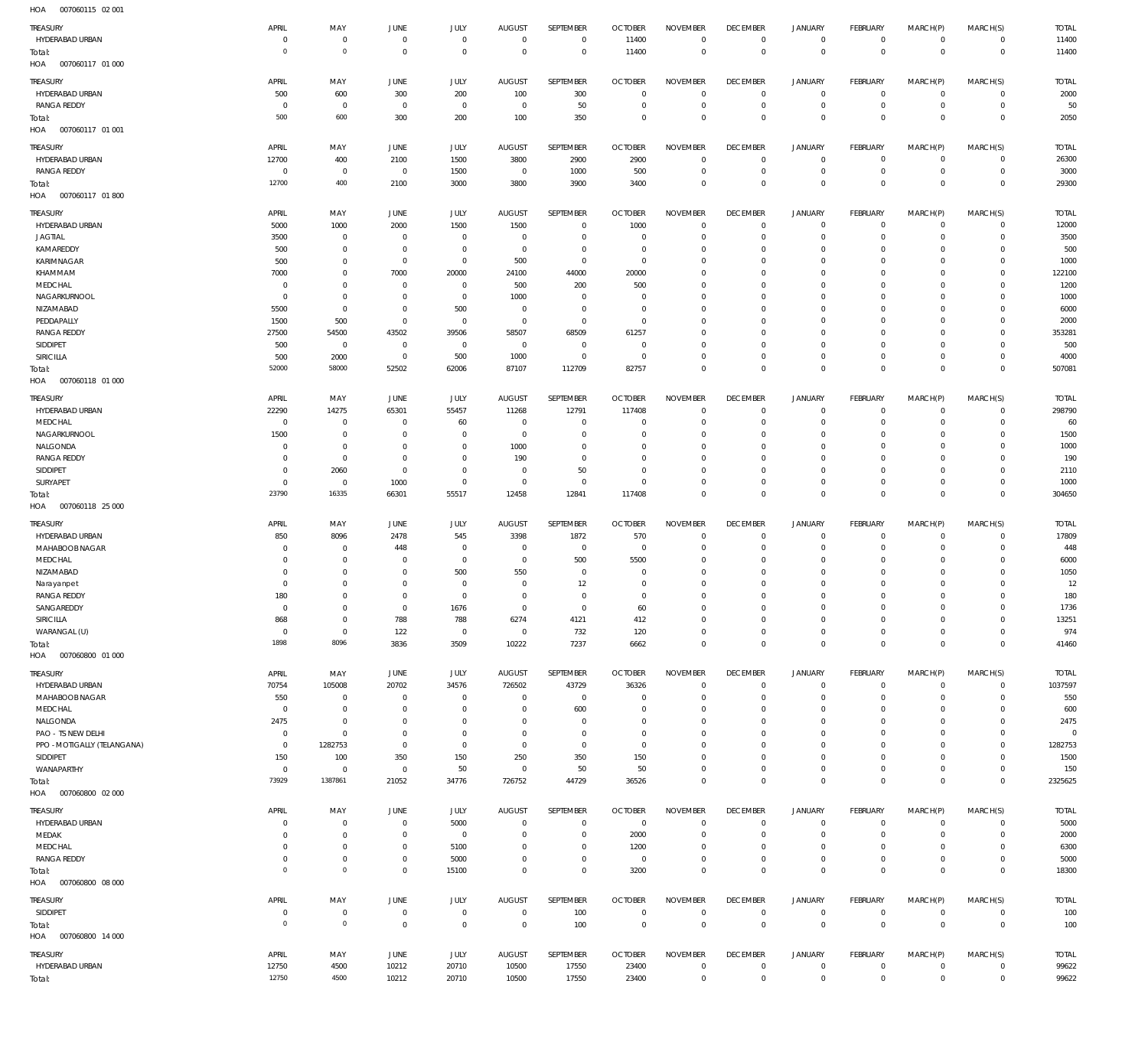007060800 16 000 HOA

| TREASURY                          | APRIL                      | MAY                              | <b>JUNE</b>                      | JULY                             | <b>AUGUST</b>        | SEPTEMBER                     | <b>OCTOBER</b>       | <b>NOVEMBER</b>            | <b>DECEMBER</b>            | <b>JANUARY</b>             | <b>FEBRUARY</b>            | MARCH(P)                | MARCH(S)                     | <b>TOTAL</b>         |
|-----------------------------------|----------------------------|----------------------------------|----------------------------------|----------------------------------|----------------------|-------------------------------|----------------------|----------------------------|----------------------------|----------------------------|----------------------------|-------------------------|------------------------------|----------------------|
| ADILABAD                          | $\overline{0}$             | $\overline{0}$                   | $\mathbf 0$                      | 991                              | $\overline{0}$       | $\mathbf 0$                   | $\mathbf{0}$         | $\mathbf 0$                | $\mathbf 0$                | $\mathbf 0$                | $\overline{0}$             | $\overline{0}$          | $\mathbf 0$                  | 991                  |
| HYDERABAD URBAN                   | 29577                      | 1265822                          | 25792                            | 1812375                          | 194649               | 112106                        | 113365               | $\circ$                    | $\mathbf 0$                | $\mathbf 0$                | $\mathbf 0$                | $\Omega$                | $\mathbf 0$                  | 3553686              |
| KARIMNAGAR                        | $\overline{0}$             | $\overline{0}$                   | $\overline{0}$                   | $\overline{0}$                   | 810                  | $\overline{0}$                | 1080                 | $^{\circ}$                 | $\mathbf 0$                | $\mathbf 0$                | $\mathbf 0$                | $\Omega$                | $\mathbf 0$                  | 1890                 |
| MAHABOOB NAGAR                    | 250                        | $\overline{0}$                   | 250                              | $\overline{0}$                   | $\overline{0}$       | 250                           | $\overline{0}$       | $\mathbf 0$                | $\mathbf 0$                | $\mathbf 0$                | $\mathbf 0$                | $\Omega$                | $\circ$                      | 750                  |
| NIRMAL<br>Narayanpet              | 250<br>250                 | 250<br>250                       | 250<br>250                       | 250<br>250                       | 250<br>250           | 250<br>250                    | 250<br>250           | $\mathbf 0$<br>$\mathbf 0$ | $\mathbf 0$<br>$\mathbf 0$ | $\mathbf 0$<br>$\mathbf 0$ | $^{\circ}$<br>$\mathbf 0$  | $\Omega$<br>$\Omega$    | $\circ$<br>$\Omega$          | 1750<br>1750         |
| PAO - TELANGANA HYDERABAD         | 10865                      | 11091                            | 10615                            | 10865                            | 10615                | 10615                         | 10115                | $\mathbf 0$                | $\mathbf 0$                | $\mathbf 0$                | $\mathbf 0$                | $\Omega$                | $\mathbf 0$                  | 74781                |
| Total:                            | 41192                      | 1277413                          | 37157                            | 1824731                          | 206574               | 123471                        | 125060               | $\mathbf 0$                | $\mathbf 0$                | $\mathbf 0$                | $\overline{0}$             | $\Omega$                | $\mathbf 0$                  | 3635598              |
| HOA<br>007060800 20 000           |                            |                                  |                                  |                                  |                      |                               |                      |                            |                            |                            |                            |                         |                              |                      |
| TREASURY                          | APRIL                      | MAY                              | JUNE                             | JULY                             | <b>AUGUST</b>        | SEPTEMBER                     | <b>OCTOBER</b>       | <b>NOVEMBER</b>            | <b>DECEMBER</b>            | <b>JANUARY</b>             | FEBRUARY                   | MARCH(P)                | MARCH(S)                     | <b>TOTAL</b>         |
| ADILABAD                          | $\mathbf 0$                | $\overline{0}$                   | $\Omega$                         | $\overline{0}$                   | $\overline{0}$       | $\overline{0}$                | 5100                 | $\Omega$                   | $\mathbf 0$                | $\mathbf 0$                | $\mathbf 0$                | $\Omega$                | $\mathbf 0$                  | 5100                 |
| HYDERABAD URBAN                   | $\Omega$                   | $\mathbf{0}$                     | $\Omega$                         | 5000                             | 11200                | $\mathbf 0$                   | $\mathsf{C}$         | $\Omega$                   | $\mathbf 0$                | $\mathbf 0$                | $\mathbf 0$                | $\Omega$                | $\circ$                      | 16200                |
| KARIMNAGAR                        | $\Omega$                   | $\overline{0}$                   | $\Omega$                         | $\Omega$                         | $\Omega$             | 18000                         | $\overline{0}$       | $\Omega$                   | $\Omega$                   | $\mathbf 0$                | $^{\circ}$                 | $\Omega$                | $\mathbf{0}$                 | 18000                |
| KHAMMAM                           | $\Omega$                   | $\overline{0}$                   | $\Omega$                         | $\Omega$                         | $\Omega$             | $\overline{0}$                | 10200                | $\Omega$                   | $\Omega$                   | $\Omega$                   | $\Omega$                   | $\Omega$                | $\circ$                      | 10200                |
| <b>MANCHERIAL</b><br>MEDCHAL      | $\Omega$<br>$\Omega$       | 1000<br>$^{\circ}$               | $\Omega$<br>$\Omega$             | $\Omega$<br>$\Omega$             | $\Omega$<br>$\Omega$ | $\mathbf 0$<br>7100           | $\Omega$<br>$\Omega$ | $\Omega$<br>$\Omega$       | $\Omega$<br>$\Omega$       | $\mathbf 0$<br>$\Omega$    | $^{\circ}$<br>$\Omega$     | $\Omega$<br>$\Omega$    | $\Omega$<br>$\Omega$         | 1000<br>7100         |
| NALGONDA                          | $\Omega$                   | $\overline{0}$                   | $\Omega$                         | $\Omega$                         | 4000                 | $\overline{0}$                | $\Omega$             | $\Omega$                   | $\Omega$                   | $\Omega$                   | $^{\circ}$                 | $\Omega$                | $\Omega$                     | 4000                 |
| NIRMAL                            | $\Omega$                   | $\mathbf{0}$                     | $\Omega$                         | $\Omega$                         | $\overline{0}$       | $\overline{0}$                | 5100                 | $\Omega$                   | $\Omega$                   | $\Omega$                   | $\Omega$                   | $\Omega$                | $\Omega$                     | 5100                 |
| NIZAMABAD                         | $\Omega$                   | $\mathbf{0}$                     | 2000                             | $\mathbf{0}$                     | 3320                 | 3000                          | 11800                | $\Omega$                   | $\Omega$                   | $\Omega$                   | $\mathbf 0$                | $\Omega$                | $\Omega$                     | 20120                |
| PEDDAPALLY                        | $\Omega$                   | $\mathbf{0}$                     | $\Omega$                         | $\mathbf{0}$                     | $\Omega$             | 3500                          | 5100                 | $\Omega$                   | $\mathbf 0$                | $\Omega$                   | $\Omega$                   | 0                       | $\Omega$                     | 8600                 |
| <b>RANGA REDDY</b>                | 3000                       | $\mathbf{0}$                     | $\Omega$                         | $\mathbf{0}$                     | 13000                | $\overline{0}$                | $\overline{0}$       | $\Omega$                   | $\Omega$                   | $\Omega$                   | $\mathbf 0$                | $\Omega$                | $\mathbf{0}$                 | 16000                |
| SIDDIPET                          | $\mathbf 0$                | $\overline{0}$<br>1000           | $\overline{0}$                   | $\overline{0}$                   | $\overline{0}$       | $\mathbf 0$                   | 10200                | $\Omega$                   | $\mathbf 0$                | $\mathbf 0$                | $\mathbf 0$                | $\Omega$                | $\circ$                      | 10200                |
| Total:<br>HOA<br>007060800 25 000 | 3000                       |                                  | 2000                             | 5000                             | 31520                | 31600                         | 47500                | $\Omega$                   | $\Omega$                   | $\mathbf 0$                | $\overline{0}$             | $\Omega$                | $\mathbf 0$                  | 121620               |
|                                   |                            |                                  |                                  |                                  |                      |                               |                      |                            |                            |                            |                            |                         |                              |                      |
| TREASURY                          | APRIL                      | MAY                              | JUNE                             | JULY                             | <b>AUGUST</b>        | SEPTEMBER                     | <b>OCTOBER</b>       | <b>NOVEMBER</b>            | <b>DECEMBER</b>            | <b>JANUARY</b>             | FEBRUARY                   | MARCH(P)                | MARCH(S)                     | <b>TOTAL</b>         |
| MAHABUBABAD<br>NALGONDA           | $\mathbf 0$<br>$\mathbf 0$ | $\overline{0}$<br>$\overline{0}$ | $\mathbf 0$<br>$\overline{0}$    | $\mathbb O$<br>$\overline{0}$    | 50<br>2106           | 100<br>$\mathbf 0$            | C<br>C               | $^{\circ}$<br>$\mathbf 0$  | 0<br>$\mathbf 0$           | 0<br>$\mathbf 0$           | $\circ$<br>$\mathbf 0$     | $\mathbf 0$<br>$\Omega$ | $\mathbf 0$<br>$\mathbf 0$   | 150<br>2106          |
| WARANGAL (U)                      | $\Omega$                   | $\overline{0}$                   | $\Omega$                         | $\mathbf 0$                      | $\Omega$             | 74                            | C                    | $\mathbf 0$                | $\mathbf 0$                | $\mathbf 0$                | $\mathbf 0$                | $\Omega$                | $\mathbf 0$                  | 74                   |
| YADADRI                           | $\mathbf 0$                | $\overline{0}$                   | $\overline{0}$                   | 320                              | $\Omega$             | $\mathbf 0$                   | $\overline{0}$       | $\mathbf 0$                | $\mathbf 0$                | 0                          | $\overline{0}$             | $\mathbf 0$             | $\mathbf 0$                  | 320                  |
| Total:                            | $\mathbf 0$                | $\mathbb O$                      | $\mathbf 0$                      | 320                              | 2156                 | 174                           | $\Omega$             | $\mathbf 0$                | $\mathbf 0$                | $\mathbf 0$                | $\overline{0}$             | $\Omega$                | $\mathbf 0$                  | 2650                 |
| 007060800 25 001<br>HOA           |                            |                                  |                                  |                                  |                      |                               |                      |                            |                            |                            |                            |                         |                              |                      |
| TREASURY                          | APRIL                      | MAY                              | JUNE                             | JULY                             | <b>AUGUST</b>        | SEPTEMBER                     | <b>OCTOBER</b>       | <b>NOVEMBER</b>            | <b>DECEMBER</b>            | <b>JANUARY</b>             | <b>FEBRUARY</b>            | MARCH(P)                | MARCH(S)                     | <b>TOTAL</b>         |
| ADILABAD                          | $\mathbf 0$                | $\overline{0}$                   | $\mathbf 0$                      | $\overline{0}$                   | $\Omega$             | $\overline{0}$                | 11232                | $^{\circ}$                 | $\mathbf 0$                | $\mathbf 0$                | $\circ$                    | $\Omega$                | $\mathbf 0$                  | 11232                |
| BHOOPALAPALLY                     | 80                         | $\mathbf{0}$                     | $\overline{0}$                   | $\overline{0}$                   | $\Omega$             | 100                           | 60                   | $\Omega$                   | $\mathbf 0$                | $\mathbf 0$                | $\mathbf 0$                | $\Omega$                | $\circ$                      | 240                  |
| HYDERABAD URBAN                   | 1120                       | $\overline{0}$                   | 1370                             | 2820                             | $\Omega$             | 80                            | 130                  | $^{\circ}$                 | $\mathbf 0$                | $\mathbf 0$                | $\mathbf 0$                | $\Omega$                | $\Omega$                     | 5520                 |
| <b>JAGTIAL</b>                    | $\mathbf 0$                | $\mathbf{0}$                     | 20                               | $\Omega$                         | 10                   | $^{\circ}$                    | $\mathsf{C}$         | $\Omega$                   | $\Omega$                   | $\Omega$                   | $\Omega$                   | $\Omega$                | $\Omega$                     | 30                   |
| KARIMNAGAR<br>KHAMMAM             | $\mathbf 0$<br>$\Omega$    | $\overline{0}$<br>$\overline{0}$ | $\Omega$<br>$\Omega$             | $\Omega$<br>$\Omega$             | $\Omega$<br>$\Omega$ | 27<br>$\overline{2}$          | $\Omega$<br>$\Omega$ | $\Omega$<br>$\Omega$       | $\mathbf 0$<br>$\Omega$    | $\Omega$<br>$\Omega$       | $\mathbf 0$<br>$\Omega$    | $\Omega$<br>O           | $\Omega$<br>$\Omega$         | 27<br>$\overline{2}$ |
| MAHABOOB NAGAR                    | $\Omega$                   | 3060                             | $\Omega$                         | $\mathbf{0}$                     | $\Omega$             | $\overline{0}$                | $\Omega$             | $\Omega$                   | $\mathbf 0$                | $\Omega$                   | $\mathbf 0$                | $\Omega$                | $\Omega$                     | 3060                 |
| MAHABUBABAD                       | $\Omega$                   | $\mathbf{0}$                     | $\Omega$                         | $\Omega$                         | $\Omega$             | $^{\circ}$                    | 772                  | $\Omega$                   | $\Omega$                   | $\Omega$                   | $\Omega$                   | O                       | $\Omega$                     | 772                  |
| <b>MANCHERIAL</b>                 | $\Omega$                   | 50                               | $\Omega$                         | $\mathbf{0}$                     | 10                   | $^{\circ}$                    | $\Omega$             | $\Omega$                   | $\mathbf 0$                | $\Omega$                   | $\mathbf 0$                | $\Omega$                | $\Omega$                     | 60                   |
| MEDCHAL                           | 10                         | $\overline{0}$                   | $\Omega$                         | 10 <sup>10</sup>                 | $\Omega$             | $\overline{0}$                | $\Omega$             | $\Omega$                   | $\Omega$                   | $\Omega$                   | $\Omega$                   | O                       | $\Omega$                     | $20\,$               |
| NAGARKURNOOL                      | $^{\circ}$                 | 102                              | $\Omega$                         | $\overline{0}$                   | $\Omega$             | $\overline{0}$                | $\Omega$             | $\Omega$                   | $\Omega$                   | $\Omega$                   | $\mathbf 0$                | $\Omega$                | $\Omega$                     | 102                  |
| NALGONDA                          | 460                        | 758                              | 3950                             | 7662                             | 1700                 | 3050                          | 970                  | $\Omega$                   | $\Omega$                   | $\Omega$                   | $\Omega$                   | O                       | $\Omega$                     | 18550                |
| NIRMAL<br>NIZAMABAD               | $\Omega$<br>$\Omega$       | $\overline{0}$                   | $\Omega$<br>$\Omega$             | 600<br>30                        | $\Omega$<br>$\Omega$ | $\overline{0}$<br>110         | 46<br>355            | $\Omega$<br>$\Omega$       | $\Omega$<br>$\Omega$       | $\Omega$<br>$\Omega$       | $\Omega$<br>$\Omega$       | $\Omega$<br>$\Omega$    | $\Omega$<br>$\circ$          | 646<br>815           |
| PEDDAPALLY                        | 65                         | 320<br>$\Omega$                  | $\Omega$                         | $\overline{0}$                   | $\Omega$             | $\overline{0}$                | $\Omega$             | $\Omega$                   | $\Omega$                   | $\Omega$                   | $\Omega$                   | $\Omega$                | $\circ$                      | 65                   |
| <b>RANGA REDDY</b>                | $\mathbf 0$                | $\mathbf 0$                      | 370                              | $^{\circ}$                       | $\Omega$             | $\overline{0}$                | $\overline{0}$       | $\Omega$                   | $\mathbf 0$                | $\circ$                    | $\mathbf 0$                | $\Omega$                | $^{\circ}$                   | 370                  |
| SANGAREDDY                        | $\mathbf 0$                | $\overline{0}$                   | $\overline{0}$                   | $\overline{0}$                   | $\Omega$             | $\mathbf 0$                   | 10                   | $\mathbf 0$                | $\mathbf 0$                | $\circ$                    | $\mathbf 0$                | $\Omega$                | $\mathbf{0}$                 | 10                   |
| SIRICILLA                         | 1200                       | $\mathbf 0$                      | $\mathbf 0$                      | $\Omega$                         | $\Omega$             | 3100                          | $\overline{0}$       | $\Omega$                   | $\mathbf 0$                | $\circ$                    | $\mathbf 0$                | $\Omega$                | $^{\circ}$                   | 4300                 |
| SURYAPET                          | 700                        | $\overline{0}$                   | 1050                             | $\mathbf{0}$                     | $\Omega$             | $\mathbf 0$                   | 50                   | $\Omega$                   | $\mathbf 0$                | $\circ$                    | $\mathbf 0$                | $\Omega$                | $\mathbf{0}$                 | 1800                 |
| VIKARABAD                         | 492                        | $\mathbf 0$                      | $\mathbf 0$                      | $^{\circ}$                       | $\Omega$             | 130                           | $\overline{0}$       | $\Omega$                   | $\mathbf 0$                | $\circ$                    | $\mathbf 0$                | $\Omega$                | $^{\circ}$                   | 622                  |
| WANAPARTHY<br>WARANGAL (U)        | $\mathbf 0$<br>$\mathbf 0$ | $\overline{0}$<br>$\overline{0}$ | $\overline{0}$<br>$\overline{0}$ | $\overline{0}$<br>$\mathbf 0$    | $\Omega$<br>$\Omega$ | 350<br>$\overline{0}$         | 1250<br>10           | $\Omega$<br>$\Omega$       | $\mathbf 0$<br>$\mathbf 0$ | $\circ$<br>$\mathbf 0$     | $\mathbf 0$<br>$\circ$     | $\Omega$<br>$\Omega$    | $\mathbf{0}$<br>$\mathbf 0$  | 1600<br>10           |
| Total:                            | 4127                       | 4290                             | 6760                             | 11122                            | 1720                 | 6949                          | 14885                | $\mathbf 0$                | $\mathbf 0$                | $\mathbf 0$                | $\overline{0}$             | $\Omega$                | $\mathbf 0$                  | 49853                |
| HOA<br>007060800 80 000           |                            |                                  |                                  |                                  |                      |                               |                      |                            |                            |                            |                            |                         |                              |                      |
| TREASURY                          | APRIL                      | MAY                              | JUNE                             | JULY                             | <b>AUGUST</b>        | SEPTEMBER                     | <b>OCTOBER</b>       | <b>NOVEMBER</b>            | <b>DECEMBER</b>            | <b>JANUARY</b>             | FEBRUARY                   | MARCH(P)                | MARCH(S)                     | <b>TOTAL</b>         |
| <b>BHADRADI KOTHAGUDEM</b>        | $\mathbf 0$                | $\overline{0}$                   | $\,0\,$                          | 3640                             | $\overline{0}$       | $\overline{0}$                | $\mathbf 0$          | $\mathbf 0$                | $\mathbf 0$                | $\mathbf 0$                | $\overline{0}$             | $\mathbf 0$             | $\mathbf 0$                  | 3640                 |
| HYDERABAD URBAN                   | 18382                      | $\overline{0}$                   | 200                              | 6750                             | $\Omega$             | 405                           | 1125                 | $^{\circ}$                 | $\mathbf 0$                | $\circ$                    | $\overline{0}$             | $\mathbf 0$             | $\mathbf 0$                  | 26862                |
| KARIMNAGAR                        | $\mathbf 0$                | $\overline{0}$                   | $\overline{0}$                   | $\mathbf 0$                      | $\Omega$             | $\mathbf 0$                   | 31100                | $\mathbf 0$                | $\mathbf 0$                | $\circ$                    | $\circ$                    | 0                       | $\mathbf 0$                  | 31100                |
| KHAMMAM                           | 60060                      | $\overline{0}$                   | $\overline{0}$                   | $\mathbf 0$                      | $\overline{0}$       | $\overline{0}$                | $\overline{0}$       | $\mathbf 0$                | $\mathbf 0$                | $\circ$                    | $\circ$                    | $\Omega$                | $\mathbf 0$                  | 60060                |
| MAHABOOB NAGAR                    | $\mathbf 0$                | $\mathbf 0$                      | 2724                             | $\mathbf 0$                      | 26840                | $\overline{0}$                | 0                    | $\mathbf 0$                | $\mathbf 0$                | $\circ$                    | $\mathbf 0$                | $\Omega$                | $\mathbf 0$                  | 29564                |
| NALGONDA<br>PEDDAPALLY            | 2834013<br>0               | $\overline{0}$<br>$\mathbf 0$    | $\overline{0}$<br>36400          | $\mathbf 0$<br>$\overline{0}$    | $\Omega$<br>$\Omega$ | $\overline{0}$<br>$\mathbf 0$ | $\Omega$<br>$\Omega$ | $\mathbf 0$<br>$\mathbf 0$ | $\mathbf 0$<br>$\mathbf 0$ | $\circ$<br>$\circ$         | $\mathbf 0$<br>$\mathbf 0$ | $\Omega$<br>$\Omega$    | $\mathbf 0$<br>$\mathbf 0$   | 2834013<br>36400     |
| <b>RANGA REDDY</b>                | $\mathbf 0$                | $\overline{0}$                   | $\overline{0}$                   | 6370                             | $\Omega$             | $\overline{0}$                | $\Omega$             | $\mathbf 0$                | $\mathbf 0$                | $\circ$                    | $\mathbf 0$                | $\Omega$                | $\mathbf 0$                  | 6370                 |
| SANGAREDDY                        | 490                        | $\overline{0}$                   | $\overline{0}$                   | $\overline{0}$                   | $\Omega$             | $\mathbf 0$                   | $\overline{0}$       | $\mathbf 0$                | $\mathbf 0$                | $\circ$                    | $\mathbf 0$                | $\circ$                 | $\mathbf 0$                  | 490                  |
| SIDDIPET                          | $\mathbf 0$                | $\overline{0}$                   | $\mathbf 0$                      | $\overline{0}$                   | $\overline{0}$       | 100                           | $^{\circ}$           | $\mathbf 0$                | $\mathbf 0$                | $\mathbf 0$                | $\overline{0}$             | $\mathbf 0$             | $\mathbf 0$                  | 100                  |
| Total:                            | 2912945                    | $\,0\,$                          | 39324                            | 16760                            | 26840                | 505                           | 32225                | $\mathbb O$                | $\mathbf 0$                | $\mathbf 0$                | $\overline{0}$             | $\mathbf{0}$            | $\mathbf 0$                  | 3028599              |
| HOA<br>007060800 81 000           |                            |                                  |                                  |                                  |                      |                               |                      |                            |                            |                            |                            |                         |                              |                      |
| TREASURY                          | APRIL                      | MAY                              | JUNE                             | JULY                             | <b>AUGUST</b>        | SEPTEMBER                     | <b>OCTOBER</b>       | <b>NOVEMBER</b>            | <b>DECEMBER</b>            | <b>JANUARY</b>             | FEBRUARY                   | MARCH(P)                | MARCH(S)                     | <b>TOTAL</b>         |
| ADILABAD                          | 6000                       | 50                               | $\,0\,$                          | 26375                            | 6930                 | $\mathbf 0$                   | $\overline{0}$       | $\Omega$                   | $\mathbf 0$                | $\mathbf 0$                | $\overline{0}$             | $\mathbf 0$             | $\mathbf 0$                  | 39355                |
| <b>BHADRADI KOTHAGUDEM</b>        | 50                         | $\overline{0}$                   | 300                              | 900                              | 100                  | 2290                          | 50                   | $\Omega$                   | $\mathbf 0$                | $\circ$                    | $\mathbf 0$                | $\Omega$                | $\mathbf 0$                  | 3690                 |
| HYDERABAD URBAN                   | 852100                     | 100150                           | 44300                            | 156049                           | 2531660              | 35930                         | 133589               | $\Omega$<br>$\Omega$       | $\mathbf 0$                | $\circ$                    | $\mathbf 0$                | $\Omega$                | $\mathbf 0$                  | 3853778              |
| JAGTIAL<br><b>JANGAON</b>         | $\mathbf 0$<br>$\mathbf 0$ | $\mathbf 0$<br>$\overline{0}$    | $\mathbf 0$<br>$\overline{0}$    | $\overline{0}$<br>$\overline{0}$ | 50<br>$\Omega$       | $\mathbf 0$<br>140            | 2500<br>$\Omega$     | $\Omega$                   | $\mathbf 0$<br>$\mathbf 0$ | $\circ$<br>$\circ$         | $\mathbf 0$<br>$\mathbf 0$ | $\Omega$<br>$\Omega$    | $\mathbf{0}$<br>$\mathbf{0}$ | 2550<br>140          |
| JOGULAMBA GADWAL                  | $\mathbf 0$                | $\overline{0}$                   | $\mathbf 0$                      | 102                              | 10                   | $\overline{0}$                | $^{\circ}$           | $\Omega$                   | $\mathbf 0$                | $\mathbf 0$                | $\mathbf 0$                | $\Omega$                | $\mathbf{0}$                 | 112                  |
| KAMAREDDY                         | $\Omega$                   | 14259                            | $\mathbf 0$                      | $\overline{0}$                   | 100                  | 50                            | 50                   | $\Omega$                   | $\Omega$                   | $\Omega$                   | $\mathbf 0$                | $\Omega$                | $\mathbf 0$                  | 14459                |
| KARIMNAGAR                        | $\mathbf 0$                | 50                               | 365700                           | 100                              | $\overline{0}$       | $\mathbf 0$                   | 1560                 | $^{\circ}$                 | $\mathbf 0$                | $\mathbf 0$                | $\mathbf 0$                | $\Omega$                | $\mathbf 0$                  | 367410               |
| KHAMMAM                           | 50                         | $\overline{0}$                   | 150                              | 200                              | 50                   | 250                           | 50                   | $^{\circ}$                 | $\mathbf 0$                | $\mathbf 0$                | $\mathbf 0$                | $\mathbf 0$             | $\mathbf 0$                  | 750                  |
| KOMARAMBHEEM ASIFABAD             | 50                         | $\mathbf 0$                      | $\,0\,$                          | $\mathbf 0$                      | 14687                | $\mathbf 0$                   | $\mathbf 0$          | $\mathbf 0$                | $\mathsf{O}\xspace$        | $\mathbf 0$                | $\mathbf 0$                | $\mathbf 0$             | $\mathbf 0$                  | 14737                |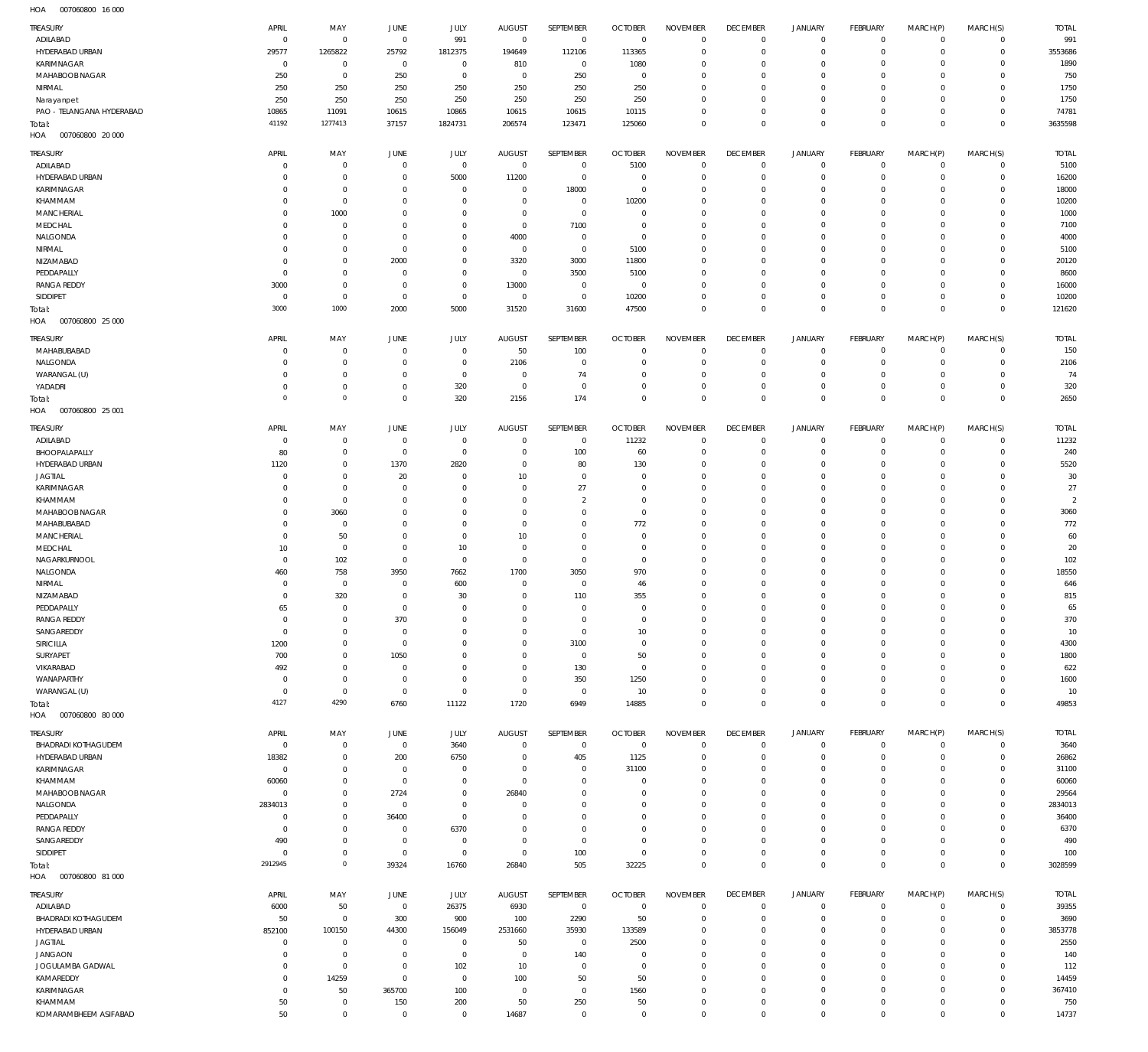007060800 81 000 HOA

| <b>TREASURY</b>                               | APRIL                  | MAY                              | JUNE                    | JULY                             | <b>AUGUST</b>                    | SEPTEMBER                     | <b>OCTOBER</b>                 | <b>NOVEMBER</b>             | <b>DECEMBER</b>                | <b>JANUARY</b>                | <b>FEBRUARY</b>               | MARCH(P)                   | MARCH(S)                       | <b>TOTAL</b>           |
|-----------------------------------------------|------------------------|----------------------------------|-------------------------|----------------------------------|----------------------------------|-------------------------------|--------------------------------|-----------------------------|--------------------------------|-------------------------------|-------------------------------|----------------------------|--------------------------------|------------------------|
| MAHABUBABAD                                   | 2000                   | $\overline{0}$                   | 50                      | $\mathbf 0$                      | 113581                           | $\,0\,$                       | $\overline{0}$                 | $\overline{0}$              | $^{\circ}$                     | $\mathbf 0$                   | $\mathbf 0$                   | $\mathbf 0$                | $\mathbf{0}$                   | 115631                 |
| MANCHERIAL                                    | 47178                  | 40061                            | 21976                   | $\overline{0}$                   | 50                               | $\mathbf 0$                   | $\overline{0}$                 | $\overline{0}$              | $\Omega$                       | $\mathbf 0$                   | $\mathbf 0$                   | $\Omega$                   | $\mathbf 0$                    | 109265                 |
| MEDCHAL                                       | 11719                  | 4356                             | 10526                   | 19710                            | 16614                            | 19780                         | 18549                          | $^{\circ}$                  | $\Omega$<br>$\Omega$           | $\mathbf 0$<br>$\mathbf 0$    | $^{\circ}$                    | $\Omega$<br>$\Omega$       | $\mathbf 0$<br>$\Omega$        | 101254                 |
| NAGARKURNOOL<br>NALGONDA                      | 100<br>50              | $\overline{0}$<br>$\overline{0}$ | 305<br>$\overline{0}$   | 204<br>50                        | $\overline{0}$<br>50             | $\mathbf 0$<br>1768           | 51<br>100                      | $^{\circ}$<br>$\Omega$      | $\Omega$                       | $\mathbf 0$                   | $^{\circ}$<br>$\Omega$        | $\Omega$                   | $\Omega$                       | 660<br>2018            |
| NIRMAL                                        | 12550                  | $\overline{0}$                   | 22050                   | $\mathbf 0$                      | 100                              | 50                            | 1550                           | $^{\circ}$                  | $\Omega$                       | $\mathbf 0$                   | $^{\circ}$                    | $\Omega$                   | $\mathbf 0$                    | 36300                  |
| NIZAMABAD                                     | 776                    | 771                              | 9424                    | 3675                             | 36929                            | 17905                         | 36350                          | $\Omega$                    | $\Omega$                       | $\mathbf 0$                   | $\Omega$                      | $\Omega$                   | $\Omega$                       | 105830                 |
| Narayanpet                                    | $^{\circ}$             | $\overline{0}$                   | 100                     | 100                              | 106612                           | 50                            | 100                            | $^{\circ}$                  | $\Omega$                       | $\mathbf 0$                   | $^{\circ}$                    | $\Omega$                   | $\mathbf 0$                    | 106962                 |
| PEDDAPALLY                                    | 150                    | $\overline{0}$                   | $\overline{0}$          | 50                               | $\mathbf 0$                      | 827                           | $\overline{0}$                 | $\Omega$                    | $\Omega$                       | $\mathbf 0$                   | $\Omega$                      | $\Omega$                   | $\Omega$                       | 1027                   |
| <b>RANGA REDDY</b>                            | 4956                   | 1934                             | 41338                   | 53067                            | 38074                            | 126625                        | 26690                          | $^{\circ}$                  | $\Omega$                       | $\mathbf 0$                   | $^{\circ}$                    | $\Omega$                   | $\mathbf 0$                    | 292684                 |
| SANGAREDDY<br>SIDDIPET                        | 922900<br>1300         | $\overline{0}$<br>400            | $\overline{0}$<br>2200  | $\overline{0}$<br>194050         | $\overline{0}$<br>69000          | $\,0\,$<br>3200               | $\overline{0}$<br>4999         | $^{\circ}$<br>$^{\circ}$    | $\Omega$<br>$\Omega$           | $\mathbf 0$<br>$\Omega$       | $^{\circ}$<br>$\Omega$        | $\Omega$<br>$\Omega$       | $\mathbf 0$<br>$\Omega$        | 922900<br>275149       |
| SIRICILLA                                     | $\circ$                | $\overline{0}$                   | $\overline{0}$          | $\overline{0}$                   | $\overline{0}$                   | 50                            | $\overline{0}$                 | $^{\circ}$                  | $\Omega$                       | $\mathbf 0$                   | $^{\circ}$                    | $\Omega$                   | $\mathbf 0$                    | 50                     |
| SURYAPET                                      | 50                     | 50                               | 410                     | 300                              | 100                              | 75670                         | 50                             | $^{\circ}$                  | $\Omega$                       | $\mathbf 0$                   | $\Omega$                      | $\Omega$                   | $\Omega$                       | 76630                  |
| VIKARABAD                                     | $^{\circ}$             | $\overline{0}$                   | $\overline{0}$          | $\overline{0}$                   | $\overline{0}$                   | $\,0\,$                       | 50                             | $^{\circ}$                  | $\Omega$                       | $\mathbf 0$                   | $^{\circ}$                    | $\Omega$                   | $\mathbf 0$                    | 50                     |
| WARANGAL (U)                                  | 777757                 | $\mathbf 0$                      | 700                     | 100                              | 400                              | 900                           | 500                            | $^{\circ}$                  | $\Omega$                       | $\mathbf 0$                   | $\Omega$                      | $\Omega$                   | $\Omega$                       | 780357                 |
| YADADRI                                       | $^{\circ}$<br>2639736  | $\overline{0}$<br>162081         | 150                     | 50                               | $\overline{0}$                   | 56100                         | $\overline{0}$                 | $^{\circ}$<br>$\mathbf{0}$  | $\mathbf 0$<br>$\mathbf 0$     | $\mathbf 0$<br>$\mathbf 0$    | $\mathbf 0$<br>$\overline{0}$ | $\Omega$<br>$\mathbf 0$    | $\mathbf{0}$<br>$\mathbf 0$    | 56300                  |
| Total:<br>HOA<br>007101101 01 000             |                        |                                  | 519679                  | 455082                           | 2935097                          | 341585                        | 226788                         |                             |                                |                               |                               |                            |                                | 7280048                |
| TREASURY                                      | APRIL                  | MAY                              | <b>JUNE</b>             | JULY                             | <b>AUGUST</b>                    | SEPTEMBER                     | <b>OCTOBER</b>                 | <b>NOVEMBER</b>             | <b>DECEMBER</b>                | <b>JANUARY</b>                | FEBRUARY                      | MARCH(P)                   | MARCH(S)                       | <b>TOTAL</b>           |
| HYDERABAD URBAN                               | 353621                 | 284439                           | 1556018                 | 348762                           | 1691987                          | 4640306                       | 127126                         | $\Omega$                    | $\mathbf 0$                    | $^{\circ}$                    | $^{\circ}$                    | $\Omega$                   | $\mathbf 0$                    | 9002259                |
| <b>KARIMNAGAR</b>                             | $\Omega$               | 153636                           | $\Omega$                | $\overline{0}$                   | $\overline{0}$                   | 381384                        | $^{\circ}$                     | $\Omega$                    | $\Omega$                       | $\mathbf 0$                   | $^{\circ}$                    | $\Omega$                   | $\mathbf 0$                    | 535020                 |
| KHAMMAM                                       | $\Omega$               | 236256                           | $\Omega$                | $\overline{0}$                   | $\Omega$                         | 149088                        | $^{\circ}$                     | $\Omega$                    | $\Omega$                       | $\Omega$                      | $^{\circ}$                    | $\Omega$                   | $\Omega$                       | 385344                 |
| NIZAMABAD                                     | $\Omega$               | 68219                            | $\Omega$                | 84970                            | $\Omega$                         | $\overline{0}$                | 63842                          | $\Omega$                    | $\Omega$                       | $^{\circ}$                    | $\Omega$                      | $\Omega$                   | $\Omega$                       | 217031                 |
| SANGAREDDY                                    | $\Omega$               | 208512                           | $\Omega$                | $\overline{0}$                   | $\Omega$                         | $\mathbf 0$                   | 134613                         | $\Omega$                    | $\Omega$                       | $\Omega$                      | $\Omega$                      | $\Omega$                   | $\Omega$                       | 343125                 |
| SIRICILLA                                     | $\Omega$<br>353621     | $^{\circ}$<br>951062             | 329594<br>1885612       | $\overline{0}$<br>433732         | $\Omega$<br>1691987              | $\mathbf 0$<br>5170778        | $\Omega$<br>325581             | $\Omega$<br>$\Omega$        | $\mathbf 0$<br>$\Omega$        | $\mathbf 0$<br>$\Omega$       | $^{\circ}$<br>$\Omega$        | $\Omega$<br>$\Omega$       | $\mathbf 0$<br>$\Omega$        | 329594<br>10812373     |
| Total:<br>007101101 81 000<br>HOA             |                        |                                  |                         |                                  |                                  |                               |                                |                             |                                |                               |                               |                            |                                |                        |
| TREASURY                                      | APRIL                  | MAY                              | JUNE                    | JULY                             | <b>AUGUST</b>                    | SEPTEMBER                     | <b>OCTOBER</b>                 | <b>NOVEMBER</b>             | <b>DECEMBER</b>                | <b>JANUARY</b>                | FEBRUARY                      | MARCH(P)                   | MARCH(S)                       | <b>TOTAL</b>           |
| ADILABAD                                      | $\circ$                | $\overline{0}$                   | $\Omega$                | $\overline{0}$                   | $^{\circ}$                       | 138231                        | C                              | 0                           | $^{\circ}$                     | 0                             | $\mathbf 0$                   | $\mathbf 0$                | $\circ$                        | 138231                 |
| NIRMAL                                        | $\Omega$               | 50838                            | $\Omega$                | $\overline{0}$                   | $\Omega$                         | $\,0\,$                       | $\overline{0}$                 | $\mathbf 0$                 | $\mathbf 0$                    | $\mathbf 0$                   | $\mathbf 0$                   | $\mathbf 0$                | $\mathbf{0}$                   | 50838                  |
| Total:                                        | $\circ$                | 50838                            | $\Omega$                | $\mathbf 0$                      | $\Omega$                         | 138231                        | $^{\circ}$                     | $\mathbf{0}$                | $\mathbf 0$                    | $\mathbf 0$                   | $\overline{0}$                | $\mathbf 0$                | $\overline{0}$                 | 189069                 |
| 007500101 01 000<br>HOA                       |                        |                                  |                         |                                  |                                  |                               |                                |                             |                                |                               |                               |                            |                                |                        |
| TREASURY                                      | <b>APRIL</b>           | MAY                              | JUNE                    | JULY                             | AUGUST                           | SEPTEMBER                     | <b>OCTOBER</b>                 | <b>NOVEMBER</b>             | <b>DECEMBER</b>                | <b>JANUARY</b>                | FEBRUARY                      | MARCH(P)                   | MARCH(S)                       | <b>TOTAL</b>           |
| KARIMNAGAR                                    | $\Omega$               | $^{\circ}$                       | $\Omega$                | $-26116$                         | $-657392$                        | $-589704$                     | $\Omega$                       | $\Omega$                    | $\mathbf 0$                    | $^{\circ}$                    | $^{\circ}$                    | $\Omega$                   | $\mathbf 0$                    | $-1273212$             |
| NIRMAL                                        | $\Omega$<br>$\Omega$   | $\overline{0}$<br>$\mathbf 0$    | 30349<br>$\Omega$       | $\overline{0}$<br>$\overline{0}$ | $^{\circ}$                       | 78570                         | 308016                         | $\Omega$<br>$\Omega$        | $\Omega$<br>$\Omega$           | $^{\circ}$<br>$\mathbf 0$     | $^{\circ}$<br>$^{\circ}$      | $\Omega$<br>$\Omega$       | $\mathbf 0$<br>$\Omega$        | 416935<br>$-571524$    |
| PEDDAPALLY<br>SIRICILLA                       | $\Omega$               | $\overline{0}$                   | $\overline{0}$          | $\mathbf 0$                      | $\overline{0}$<br>$\overline{0}$ | -559198<br>$-89250$           | $-12326$<br>$^{\circ}$         | $^{\circ}$                  | $\mathbf 0$                    | $\mathbf 0$                   | $^{\circ}$                    | $\Omega$                   | $\mathbf 0$                    | $-89250$               |
| Total:                                        | $\circ$                | $\circ$                          | 30349                   | $-26116$                         | $-657392$                        | $-1159582$                    | 295690                         | $\Omega$                    | $\mathbf 0$                    | $\mathbf 0$                   | $\Omega$                      | $\Omega$                   | $\mathbf 0$                    | $-1517051$             |
| 007500105 01 000<br>HOA                       |                        |                                  |                         |                                  |                                  |                               |                                |                             |                                |                               |                               |                            |                                |                        |
| TREASURY                                      | APRIL                  | MAY                              | JUNE                    | JULY                             | <b>AUGUST</b>                    | SEPTEMBER                     | <b>OCTOBER</b>                 | <b>NOVEMBER</b>             | <b>DECEMBER</b>                | <b>JANUARY</b>                | <b>FEBRUARY</b>               | MARCH(P)                   | MARCH(S)                       | <b>TOTAL</b>           |
| <b>BHADRADI KOTHAGUDEM</b>                    | 12873                  | 46882                            | $\overline{0}$          | 1478                             | 31512                            | 165125                        | $\overline{0}$                 | $\overline{0}$              | $^{\circ}$                     | $\mathbf 0$                   | $\mathbf 0$                   | $\Omega$                   | $\circ$                        | 257870                 |
| HYDERABAD URBAN                               | 478458                 | $\overline{0}$                   | $\Omega$                | 8083122000                       | $\overline{0}$                   | 1820368370                    | 1459376632                     | $\overline{0}$              | $^{\circ}$                     | $\mathbf 0$                   | $^{\circ}$                    | $\mathbf 0$                | $\circ$                        | 11363345460            |
| MEDCHAL                                       | $\Omega$               | $\overline{0}$                   | 39000                   | 391450                           | 12569250                         | 241000                        | 303250                         | $^{\circ}$                  | $\Omega$                       | $\mathbf 0$                   | $^{\circ}$                    | $\Omega$                   | $\Omega$                       | 13543950               |
| NIZAMABAD                                     | $\Omega$<br>484000     | $\mathbf 0$<br>1100000           | 67500<br>$\Omega$       | $\Omega$<br>$\overline{0}$       | $\Omega$<br>$\Omega$             | $\overline{0}$<br>$\mathbf 0$ | -C<br>$\Omega$                 | $^{\circ}$<br>$\mathbf 0$   | $\Omega$<br>$\Omega$           | $\mathbf 0$<br>$\Omega$       | $^{\circ}$<br>$\Omega$        | $\Omega$<br>$\Omega$       | $\mathbf 0$<br>$\Omega$        | 67500<br>1584000       |
| <b>RANGA REDDY</b><br>Total:                  | 975331                 | 1146882                          | 106500                  | 8083514928                       | 12600762                         | 1820774495                    | 1459679882                     | $\mathbf 0$                 | $\mathbf 0$                    | $\mathbf 0$                   | $\mathbf 0$                   | $\overline{0}$             | $\overline{0}$                 | 11378798780            |
| HOA<br>007500105 01 001                       |                        |                                  |                         |                                  |                                  |                               |                                |                             |                                |                               |                               |                            |                                |                        |
|                                               |                        |                                  |                         |                                  |                                  |                               |                                |                             |                                |                               |                               |                            |                                |                        |
| <b>TREASURY</b><br><b>BHADRADI KOTHAGUDEM</b> | APRIL<br>30552         | MAY<br>241581                    | JUNE<br>85603           | JULY<br>44409                    | <b>AUGUST</b><br>106919          | SEPTEMBER<br>137608           | <b>OCTOBER</b><br>$\mathbf{0}$ | <b>NOVEMBER</b><br>$\Omega$ | <b>DECEMBER</b><br>$\mathbf 0$ | <b>JANUARY</b><br>$\mathbf 0$ | FEBRUARY<br>$\mathbf 0$       | MARCH(P)<br>$\Omega$       | MARCH(S)<br>$\circ$            | <b>TOTAL</b><br>646672 |
| HYDERABAD URBAN                               | 42817907               | $\overline{0}$                   | 5000                    | 3000                             | 12000                            | 4000                          | 2000                           | $\Omega$                    | $\Omega$                       | $\mathbf 0$                   | $^{\circ}$                    | $\Omega$                   | $\mathbf 0$                    | 42843907               |
| MANCHERIAL                                    | $^{\circ}$             | $\overline{0}$                   | $\Omega$                | $\overline{0}$                   | 6525                             | $\mathbf 0$                   | $\Omega$                       | $\Omega$                    | $\Omega$                       | $\mathbf 0$                   | $\Omega$                      | $\Omega$                   | $\Omega$                       | 6525                   |
| MEDCHAL                                       | 2364630                | $\overline{0}$                   | 295937                  | 12029913                         | 11354640                         | 1989069                       | 4553265                        | $\Omega$                    | $\Omega$                       | $\Omega$                      | $^{\circ}$                    | $\Omega$                   | $\mathbf 0$                    | 32587454               |
| <b>RANGA REDDY</b>                            | 1224262                | $\mathbf{0}$                     | 14676832                | 780000                           | 1237500                          | $\overline{0}$                | 250902500                      | $\Omega$                    | $\mathbf 0$                    | $\mathbf 0$                   | $^{\circ}$                    | $\Omega$                   | $\mathbf 0$                    | 268821094              |
| Total:<br>HOA  007500800  14 000              | 46437351               | 241581                           | 15063372                | 12857322                         | 12717584                         | 2130677                       | 255457765                      | $\Omega$                    | $\Omega$                       | $\mathbf 0$                   | $\Omega$                      | $\Omega$                   | $\mathbf{0}$                   | 344905652              |
|                                               |                        |                                  |                         |                                  |                                  |                               |                                |                             |                                |                               |                               |                            |                                |                        |
| <b>TREASURY</b>                               | APRIL                  | MAY                              | JUNE                    | JULY                             | <b>AUGUST</b>                    | SEPTEMBER                     | <b>OCTOBER</b>                 | <b>NOVEMBER</b>             | <b>DECEMBER</b>                | <b>JANUARY</b>                | FEBRUARY                      | MARCH(P)                   | MARCH(S)                       | <b>TOTAL</b>           |
| HYDERABAD URBAN                               | $^{\circ}$             | $\overline{0}$                   | 425000                  | $\mathbf 0$                      | 4168125                          | $\,0\,$                       | C                              | $\overline{0}$              | $\mathbf 0$                    | 0<br>$\mathbf 0$              | $\mathbf 0$<br>$\mathbf 0$    | $\mathbf 0$                | $\mathbf 0$                    | 4593125                |
| MEDCHAL<br><b>RANGA REDDY</b>                 | 3180838<br>1099250     | $\overline{0}$<br>7411500        | $\overline{0}$<br>31500 | $\overline{0}$<br>11542000       | $\mathbf 0$<br>450000            | 708750<br>$\,0\,$             | $^{\circ}$<br>$\mathbf 0$      | $^{\circ}$<br>$\mathbf 0$   | $\mathbf 0$<br>$\mathbf 0$     | $\mathsf{O}$                  | $\overline{0}$                | $\mathbf 0$<br>$\mathbf 0$ | $\overline{0}$<br>$\mathbf{0}$ | 3889588<br>20534250    |
| Total:                                        | 4280088                | 7411500                          | 456500                  | 11542000                         | 4618125                          | 708750                        | $\Omega$                       | $\mathbf 0$                 | $\mathbf 0$                    | $\mathbf 0$                   | $\overline{0}$                | $\mathbf 0$                | $\overline{0}$                 | 29016963               |
| HOA  007500800  79 000                        |                        |                                  |                         |                                  |                                  |                               |                                |                             |                                |                               |                               |                            |                                |                        |
| TREASURY                                      | APRIL                  | MAY                              | JUNE                    | JULY                             | <b>AUGUST</b>                    | SEPTEMBER                     | <b>OCTOBER</b>                 | <b>NOVEMBER</b>             | <b>DECEMBER</b>                | <b>JANUARY</b>                | FEBRUARY                      | MARCH(P)                   | MARCH(S)                       | <b>TOTAL</b>           |
| NALGONDA                                      | $^{\circ}$             | $\overline{0}$                   | $\overline{0}$          | 109848                           | $\Omega$                         | $\overline{0}$                | $^{\circ}$                     | $\overline{0}$              | $\mathbf 0$                    | $\mathbf 0$                   | $\mathbf 0$                   | $\mathbf 0$                | $\mathbf 0$                    | 109848                 |
| Total:                                        | $\circ$                | $\circ$                          | $\mathbf{0}$            | 109848                           | $\overline{0}$                   | $\mathbb O$                   | $\mathbf 0$                    | $\mathbf 0$                 | $\mathbf 0$                    | $\mathbf 0$                   | $\mathbf 0$                   | $\mathbf 0$                | $\mathbf 0$                    | 109848                 |
| 007500800 81 000<br>HOA                       |                        |                                  |                         |                                  |                                  |                               |                                |                             |                                |                               |                               |                            |                                |                        |
| <b>TREASURY</b>                               | APRIL                  | MAY                              | JUNE                    | JULY                             | <b>AUGUST</b>                    | SEPTEMBER                     | <b>OCTOBER</b>                 | <b>NOVEMBER</b>             | <b>DECEMBER</b>                | <b>JANUARY</b>                | FEBRUARY                      | MARCH(P)                   | MARCH(S)                       | <b>TOTAL</b>           |
| <b>BHADRADI KOTHAGUDEM</b><br>BHOOPALAPALLY   | $^{\circ}$<br>$\Omega$ | $\overline{0}$<br>$\mathbf 0$    | $\overline{0}$          | 10657<br>$\mathbf 0$             | $^{\circ}$                       | $\mathbf 0$<br>$\mathbf 0$    | $\overline{0}$<br>$\mathsf{C}$ | $\mathbf 0$<br>$\Omega$     | $\mathbf 0$<br>$^{\circ}$      | 0<br>$\mathbf 0$              | $\overline{0}$<br>$\mathbf 0$ | $\mathbf 0$<br>$\Omega$    | $\circ$<br>$\mathbf{0}$        | 10657                  |
| HYDERABAD URBAN                               | $^{\circ}$             | 15552000                         | 596625<br>2700          | 6064                             | $\overline{0}$<br>23696          | $\mathbf 0$                   | $\Omega$                       | $^{\circ}$                  | $^{\circ}$                     | $\mathbf 0$                   | $^{\circ}$                    | $\Omega$                   | $\mathbf{0}$                   | 596625<br>15584460     |
| <b>JAGTIAL</b>                                | $^{\circ}$             | $^{\circ}$                       | $\Omega$                | 11856                            | $\Omega$                         | $\mathbf 0$                   | $\Omega$                       | $^{\circ}$                  | $^{\circ}$                     | $\mathbf 0$                   | $^{\circ}$                    | $\Omega$                   | $\mathbf 0$                    | 11856                  |
| KARIMNAGAR                                    | $\Omega$               | $\mathbf 0$                      | $\Omega$                | 8157                             | $\Omega$                         | $\mathbf 0$                   | $\Omega$                       | $^{\circ}$                  | $\Omega$                       | $\mathbf 0$                   | $^{\circ}$                    | $\Omega$                   | $\mathbf 0$                    | 8157                   |
| MEDAK                                         | $\Omega$               | $\mathbf 0$                      | $\Omega$                | $\overline{0}$                   | $\Omega$                         | 1047                          | $\Omega$                       | $^{\circ}$                  | $\Omega$                       | $\mathbf 0$                   | $^{\circ}$                    | $\Omega$                   | $\mathbf 0$                    | 1047                   |
| NALGONDA                                      | $\Omega$               | $\mathbf 0$                      | $\Omega$                | 140                              | $\Omega$                         | $\mathbf 0$                   | $\Omega$                       | $^{\circ}$                  | $\Omega$                       | $\Omega$                      | $\Omega$                      | $\Omega$                   | $\mathbf{0}$                   | 140                    |
| NIRMAL                                        | $\Omega$<br>$\Omega$   | $\mathbf 0$<br>$\mathbf 0$       | $\Omega$<br>$\Omega$    | 195688<br>$\overline{0}$         | $\Omega$<br>$\Omega$             | $\mathbf 0$<br>21972          | $\Omega$<br>$\Omega$           | $^{\circ}$                  | $^{\circ}$<br>$\Omega$         | $\mathbf 0$<br>$\mathbf 0$    | $^{\circ}$<br>$^{\circ}$      | $\Omega$<br>$\Omega$       | $\mathbf 0$<br>$\Omega$        | 195688                 |
| NIZAMABAD<br>PEDDAPALLY                       | $^{\circ}$             | $\overline{0}$                   | $\Omega$                | 365                              | $^{\circ}$                       | $\mathbf 0$                   | $\circ$                        | $\mathbf{0}$<br>$\mathbf 0$ | $\mathbf 0$                    | $\mathsf{O}$                  | $\mathbf 0$                   | $\mathbf 0$                | $\mathbf{0}$                   | 21972<br>365           |
| <b>RANGA REDDY</b>                            | $\mathbf 0$            | $\mathbf 0$                      | 17                      | 1963055                          | $\Omega$                         | $\mathbf 0$                   | $\overline{0}$                 | $\mathbf 0$                 | $\mathbf 0$                    | $\mathbf 0$                   | $\mathbf 0$                   | $\mathbf 0$                | $\circ$                        | 1963072                |
|                                               |                        |                                  |                         |                                  |                                  |                               |                                |                             |                                |                               |                               |                            |                                |                        |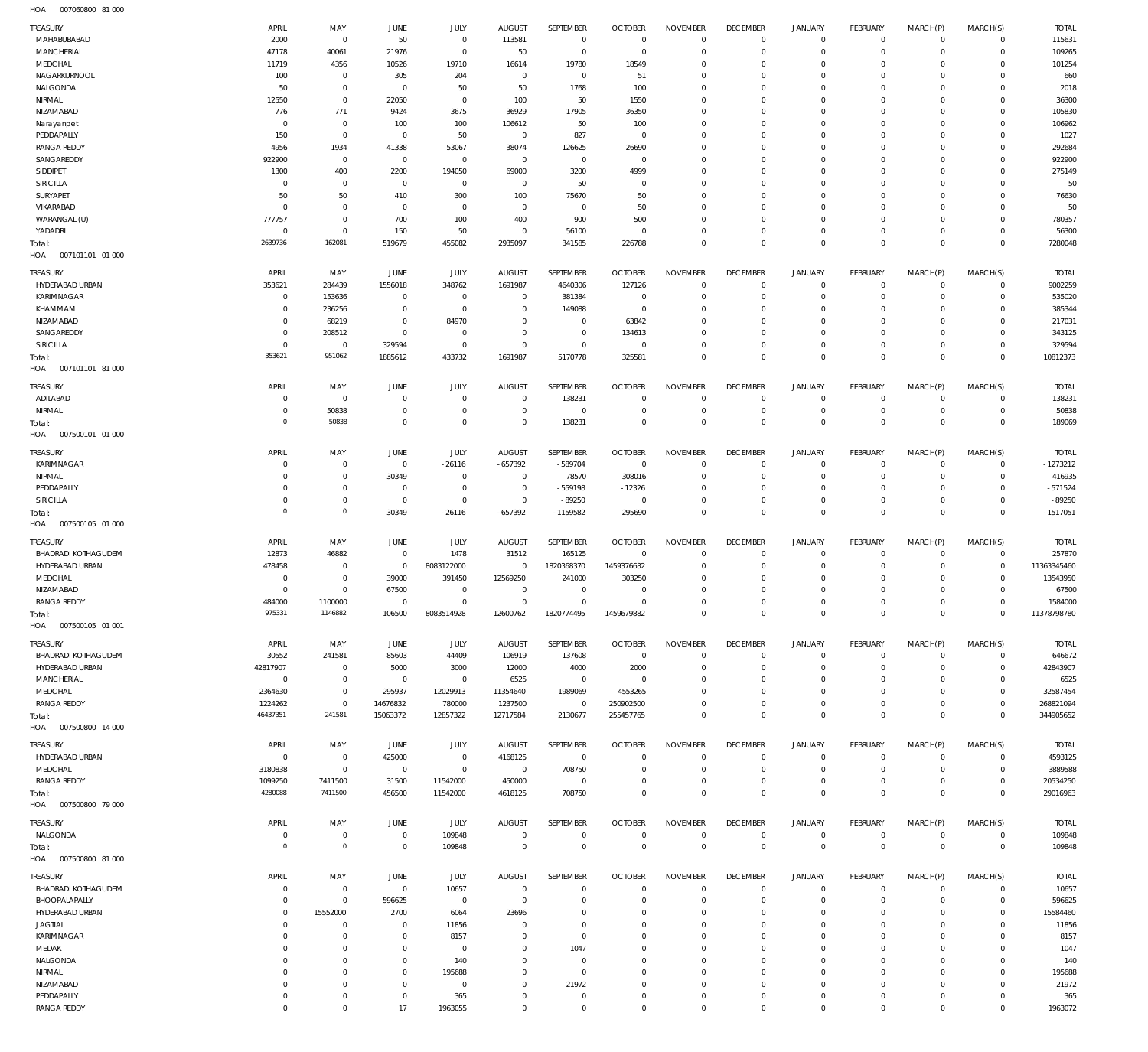| HOA<br>007500800 81 000           |                           |                            |                        |                       |                    |                            |                         |                            |                          |                            |                          |                          |                            |                    |
|-----------------------------------|---------------------------|----------------------------|------------------------|-----------------------|--------------------|----------------------------|-------------------------|----------------------------|--------------------------|----------------------------|--------------------------|--------------------------|----------------------------|--------------------|
| TREASURY                          | APRIL                     | MAY                        | JUNE                   | <b>JULY</b>           | <b>AUGUST</b>      | SEPTEMBER                  | <b>OCTOBER</b>          | <b>NOVEMBER</b>            | <b>DECEMBER</b>          | <b>JANUARY</b>             | FEBRUARY                 | MARCH(P)                 | MARCH(S)                   | <b>TOTAL</b>       |
| SANGAREDDY                        | $^{\circ}$                | $\mathbf 0$                | $\mathbf 0$            | 2501                  | $\mathbb O$        | $\mathbf 0$                | $^{\circ}$              | $\mathbf 0$                | $\mathbf 0$              | 0                          | $\mathbf 0$              | $\mathbf 0$              | $\mathbf 0$                | 2501               |
| Total:                            | $\circ$                   | 15552000                   | 599342                 | 2198483               | 23696              | 23019                      | $\mathbf 0$             | $\mathbf 0$                | $\mathbf 0$              | $\mathbf 0$                | $\overline{0}$           | $\mathbf 0$              | $\mathbf 0$                | 18396540           |
| HOA<br>020201101 01 000           |                           |                            |                        |                       |                    |                            |                         |                            |                          |                            |                          |                          |                            |                    |
|                                   |                           |                            |                        |                       |                    |                            |                         |                            |                          |                            |                          |                          |                            |                    |
| TREASURY                          | APRIL                     | MAY                        | JUNE                   | <b>JULY</b>           | <b>AUGUST</b>      | SEPTEMBER                  | <b>OCTOBER</b>          | <b>NOVEMBER</b>            | <b>DECEMBER</b>          | <b>JANUARY</b>             | FEBRUARY                 | MARCH(P)                 | MARCH(S)                   | <b>TOTAL</b>       |
| MAHABUBABAD                       | $^{\circ}$                | $\mathbb O$                | 0                      | $\mathbb O$           | $^{\circ}$         | $\mathbf 0$                | 2500                    | $\circ$                    | $\overline{0}$           | 0                          | $\mathbf 0$              | $\mathbf 0$              | $\mathbf 0$                | 2500               |
| SANGAREDDY                        | 0                         | $\mathbf 0$                | $^{\circ}$             | $^{\circ}$            | 0                  | $\mathbb O$                | 2500                    | $^{\circ}$                 | $^{\circ}$               | $\mathbf 0$                | $^{\circ}$               | $^{\circ}$               | $\mathbf 0$                | 2500               |
| WANAPARTHY                        | 0                         | $\mathbf 0$                | $^{\circ}$             | $\mathbf 0$           | 0                  | $\mathbf 0$                | 66200                   | $\mathbf 0$                | $\overline{0}$           | $\mathbf 0$                | $\mathbf 0$              | $^{\circ}$               | 0                          | 66200              |
| WARANGAL (R)                      | 300                       | $\mathbf 0$                | $^{\circ}$             | $\mathbf 0$           | $^{\circ}$         | $\mathbb O$                | $\overline{0}$          | $^{\circ}$                 | $\overline{0}$           | $\mathsf{O}$               | $\mathbf 0$              | $\mathbf 0$              | $\mathbf 0$                | 300                |
| Total:                            | 300                       | $\mathbf 0$                | $\mathbf 0$            | $\mathbb O$           | $^{\circ}$         | $\mathbb O$                | 71200                   | $\mathbf 0$                | $\mathbf 0$              | $\mathbf 0$                | $\overline{0}$           | $\mathbf 0$              | $\mathbf 0$                | 71500              |
| HOA<br>020201101 02 000           |                           |                            |                        |                       |                    |                            |                         |                            |                          |                            |                          |                          |                            |                    |
| TREASURY                          | APRIL                     | MAY                        | JUNE                   | JULY                  | <b>AUGUST</b>      | SEPTEMBER                  | <b>OCTOBER</b>          | <b>NOVEMBER</b>            | <b>DECEMBER</b>          | <b>JANUARY</b>             | FEBRUARY                 | MARCH(P)                 | MARCH(S)                   | <b>TOTAL</b>       |
| KHAMMAM                           | 0                         | $\mathbf 0$                | 0                      | $^{\circ}$            | $^{\circ}$         | $\mathbf 0$                | 10000                   | $^{\circ}$                 | $\mathbf 0$              | $\mathbf 0$                | $^{\circ}$               | $^{\circ}$               | 0                          | 10000              |
| SANGAREDDY                        | 0                         | $\mathbf 0$                | $\mathbf 0$            | $\mathbf 0$           | $^{\circ}$         | $\mathbb O$                | 10000                   | $\circ$                    | $\mathbf 0$              | $\mathbf 0$                | $\mathbf 0$              | $\mathbf 0$              | $\mathbf 0$                | 10000              |
| Total:                            | $\circ$                   | $\mathbf 0$                | $\mathbf 0$            | $\mathbf 0$           | $\mathbf 0$        | $\mathbb O$                | 20000                   | $\mathbf 0$                | $\mathbf 0$              | $\mathbf 0$                | $\overline{0}$           | $\mathbf 0$              | $\bf 0$                    | 20000              |
| HOA<br>020201101 81 001           |                           |                            |                        |                       |                    |                            |                         |                            |                          |                            |                          |                          |                            |                    |
|                                   |                           |                            |                        |                       |                    |                            |                         |                            |                          |                            |                          |                          |                            |                    |
| TREASURY                          | APRIL                     | MAY                        | JUNE                   | JULY                  | <b>AUGUST</b>      | SEPTEMBER                  | <b>OCTOBER</b>          | <b>NOVEMBER</b>            | <b>DECEMBER</b>          | <b>JANUARY</b>             | FEBRUARY                 | MARCH(P)                 | MARCH(S)                   | <b>TOTAL</b>       |
| ADILABAD                          | 0                         | $\mathbb O$                | $\mathbf 0$            | $\mathbf 0$           | $\mathbf 0$        | 1500000                    | 0                       | $^{\circ}$                 | $\overline{0}$           | $\mathbf 0$                | $\mathbf 0$              | $^{\circ}$               | 0                          | 1500000            |
| BHOOPALAPALLY                     | 5000                      | $\mathbf 0$                | 5000                   | $\mathbb O$           | $\mathbf 0$        | $\overline{0}$             | $\circ$                 | $\mathbf 0$                | $\mathbf 0$              | $\mathsf{O}$               | $\mathbf 0$              | $\mathbf 0$              | $\mathbf 0$                | 10000              |
| HYDERABAD URBAN                   | 0                         | $\mathbf 0$                | $\mathbf 0$            | $\mathbf 0$           | $\mathbf 0$        | 199811                     | 0                       | $^{\circ}$                 | $\overline{0}$           | 0                          | $^{\circ}$               | $^{\circ}$               | $\mathbf 0$                | 199811             |
| <b>JAGTIAL</b>                    | 300                       | $\mathbf 0$                | 300                    | 600                   | $\mathbf 0$        | 600                        | 900                     | $\mathbf 0$                | $\mathbf 0$              | $\mathbf 0$                | $^{\circ}$               | $\mathbf 0$              | $\mathbf 0$                | 2700               |
| <b>JANGAON</b>                    | 900                       | $\mathbf 0$                | 1200                   | 900                   | 2000               | 3800                       | 1366994                 | $\mathbf 0$                | $^{\circ}$               | $\mathbf 0$<br>$\mathbf 0$ | $^{\circ}$               | $^{\circ}$               | $\mathbf 0$                | 1375794            |
| JOGULAMBA GADWAL                  | $\mathbf 0$               | $\mathbf 0$                | 1548670                | 233053                | 7500               | $\mathbb O$                | $^{\circ}$              | $\mathbf 0$<br>$\mathbf 0$ | $^{\circ}$<br>$^{\circ}$ | $\mathbf 0$                | $^{\circ}$<br>$^{\circ}$ | $^{\circ}$<br>$^{\circ}$ | $\mathbf 0$<br>$\mathbf 0$ | 1789223<br>3046470 |
| KAMAREDDY<br>KARIMNAGAR           | $\mathbf 0$<br>100        | $\mathbf 0$<br>$\mathbf 0$ | 0<br>$\mathbf 0$       | 3046470<br>600        | $\mathbf 0$<br>900 | $\mathbf 0$<br>$\mathbb O$ | $\overline{0}$<br>10000 | $\mathbf 0$                | $^{\circ}$               | $\mathbf 0$                | $^{\circ}$               | $^{\circ}$               | $\mathbf 0$                | 11600              |
| KOMARAMBHEEM ASIFABAD             |                           |                            |                        |                       |                    |                            |                         |                            |                          | $\mathbf 0$                |                          |                          |                            |                    |
| MAHABOOB NAGAR                    | $\mathbf 0$<br>$^{\circ}$ | $\mathbf 0$<br>$\mathbf 0$ | $\mathbf 0$<br>1232844 | 649092<br>$\mathbb O$ | 0<br>$\mathbf 0$   | $\mathbb O$<br>$\mathbb O$ | 0<br>1774105            | $\mathbf 0$<br>$^{\circ}$  | $^{\circ}$<br>$^{\circ}$ | $\mathbf 0$                | $^{\circ}$<br>$^{\circ}$ | $^{\circ}$<br>$^{\circ}$ | $\mathbf 0$<br>$\mathbf 0$ | 649092<br>3006949  |
| MAHABUBABAD                       | $^{\circ}$                | 300                        | $\mathbf 0$            | 1500                  | 900                | 1200                       | 3400                    | $^{\circ}$                 | $^{\circ}$               | $\mathbf 0$                | $^{\circ}$               | $^{\circ}$               | $\mathbf 0$                | 7300               |
| MEDAK                             | 890571                    | 2500                       | 2500                   | $\mathbf 0$           | $\mathbf 0$        | 2650                       | 10000                   | $^{\circ}$                 | $^{\circ}$               | $\mathbf 0$                | $^{\circ}$               | $^{\circ}$               | $\mathbf 0$                | 908221             |
| MEDCHAL                           | 0                         | $\mathbb O$                | 1924594                | $\mathbb O$           | $\mathbf 0$        | $\mathbf 0$                | 10000                   | $^{\circ}$                 | $^{\circ}$               | $\mathbf 0$                | $^{\circ}$               | $^{\circ}$               | $\mathbf 0$                | 1934594            |
|                                   | $^{\circ}$                | $\mathbf 0$                | $\mathbf 0$            | 10000                 | 2500               | $\mathbf 0$                | 22500                   | $^{\circ}$                 | $^{\circ}$               | $\mathbf 0$                | $^{\circ}$               | $^{\circ}$               | $\mathbf 0$                | 35000              |
| Mulugu<br>NAGARKURNOOL            | 258438                    | 2000                       | 6000                   | 4000                  | 4000               | 34121                      | 4300                    | $^{\circ}$                 | $^{\circ}$               | $\mathbf 0$                | $^{\circ}$               | $^{\circ}$               | $\mathbf 0$                | 312859             |
| NALGONDA                          | $^{\circ}$                | $\mathbb O$                | 0                      | $\mathbf 0$           |                    | $\mathbb O$                | $\circ$                 | $^{\circ}$                 | $^{\circ}$               | $\mathbf 0$                | $^{\circ}$               | $^{\circ}$               | $\mathbf 0$                | 2696032            |
| NIRMAL                            | $^{\circ}$                | $\mathbf 0$                | $^{\circ}$             | $\mathbb O$           | 2696032<br>350000  | 400000                     | 300000                  | $^{\circ}$                 | $^{\circ}$               | $\mathbf 0$                | $^{\circ}$               | $^{\circ}$               | $\mathbf 0$                | 1050000            |
| NIZAMABAD                         | 35000                     | $\mathbf 0$                | $^{\circ}$             | $\mathbb O$           | $\mathbf 0$        | 54959                      | 0                       | $^{\circ}$                 | $^{\circ}$               | $\mathbf 0$                | $^{\circ}$               | $^{\circ}$               | $\mathbf 0$                | 89959              |
|                                   | 492000                    | $\mathbf 0$                | $^{\circ}$             | $\mathbb O$           | $\mathbf 0$        | $\mathbb O$                | $^{\circ}$              | $\mathbf 0$                | $^{\circ}$               | $\mathbf 0$                | $^{\circ}$               | $^{\circ}$               | $\mathbf 0$                | 492000             |
| Narayanpet<br>PEDDAPALLY          | 0                         | $\mathbf 0$                | 0                      | $\mathbf 0$           | 15900              | 500                        | 0                       | $\mathbf 0$                | $^{\circ}$               | $\mathbf 0$                | $^{\circ}$               | $^{\circ}$               | $\mathbf 0$                | 16400              |
| <b>RANGA REDDY</b>                | $^{\circ}$                | $\mathbf 0$                | $^{\circ}$             | $\mathbb O$           | 3520398            |                            | $\circ$                 | $\mathbf 0$                | $^{\circ}$               | $\mathbf 0$                | $^{\circ}$               | $^{\circ}$               | $\mathbf 0$                | 3520398            |
| SANGAREDDY                        | 2500                      | 12500                      | 10000                  | $\mathbb O$           | 7500               | $\mathbf 0$<br>25000       | 244822                  | $\mathbf 0$                | $^{\circ}$               | $\mathbf 0$                | $^{\circ}$               | $\mathbf 0$              | $\mathbf 0$                | 302322             |
|                                   | 2500                      | $\mathbb O$                |                        | $\mathbb O$           | 2500               | 15000                      | 27500                   | $\mathbf 0$                | $^{\circ}$               | $\mathbf 0$                | $^{\circ}$               | $^{\circ}$               | $\mathbf 0$                | 52500              |
| SIDDIPET<br>SIRICILLA             | 300                       | $\mathbf 0$                | 5000<br>0              | 300                   | $\mathbf 0$        | 400                        | 900                     | $\mathbf 0$                | $^{\circ}$               | $\mathbf 0$                | $^{\circ}$               | $^{\circ}$               | $\mathbf 0$                | 1900               |
| SURYAPET                          | $\mathbf 0$               | $\mathbf 0$                | 1373984                | $\mathbf 0$           | $\mathbf 0$        | $\mathbf 0$                | $\circ$                 | $\mathbf 0$                | $^{\circ}$               | $\mathbf 0$                | $^{\circ}$               | $^{\circ}$               | $\mathbf 0$                | 1373984            |
| VIKARABAD                         | 3269250                   | $\mathbf 0$                | $^{\circ}$             | $\mathbb O$           | $\mathbf 0$        | $\mathbf 0$                | $\circ$                 | $\mathbf 0$                | $^{\circ}$               | $\mathbf 0$                | $^{\circ}$               | $^{\circ}$               | $\mathbf 0$                | 3269250            |
| WANAPARTHY                        | 1280000                   | $\mathbf 0$                | 156120                 | 0                     | $\mathbf 0$        | $\mathbf 0$                | $\overline{0}$          | $\mathbf 0$                | $^{\circ}$               | $\mathbf 0$                | $^{\circ}$               | $\mathbf 0$              | $\mathbf 0$                | 1436120            |
| WARANGAL (R)                      | $\mathbf 0$               | 2500                       | 600                    | 600                   | 700                | 5000                       | 24000                   | $\mathbf 0$                | $^{\circ}$               | $\mathbf 0$                | $^{\circ}$               | $^{\circ}$               | $\mathbf 0$                | 33400              |
| WARANGAL (U)                      | 7100                      | 300                        | 5300                   | 5000                  | 1259714            | 5000                       | 8100                    | $\mathbf 0$                | $^{\circ}$               | $\mathbf 0$                | $^{\circ}$               | $\mathbf 0$              | $\mathbf 0$                | 1290514            |
| YADADRI                           | $\mathbf 0$               | $\mathbf 0$                | 1640368                | $\mathbb O$           | $\mathbf 0$        | $\mathbf 0$                | 1282082                 | $\mathbf 0$                | $\mathbf 0$              | $\mathbf 0$                | $\mathbf 0$              | $\mathbf 0$              | $\mathbf 0$                | 2922450            |
|                                   | 6243959                   | 20100                      | 7912480                | 3952115               | 7870544            | 2248041                    | 5089603                 | $\mathbb O$                | $\mathbb O$              | $\mathbf 0$                | $\mathbf 0$              | $\mathbf 0$              | $\,0\,$                    | 33336842           |
| Total:<br>HOA<br>020201102 01 000 |                           |                            |                        |                       |                    |                            |                         |                            |                          |                            |                          |                          |                            |                    |
|                                   |                           |                            |                        |                       |                    |                            |                         |                            |                          |                            |                          |                          |                            |                    |
| TREASURY                          | APRIL                     | MAY                        | <b>JUNE</b>            | JULY                  | AUGUST             | SEPTEMBER                  | <b>OCTOBER</b>          | <b>NOVEMBER</b>            | <b>DECEMBER</b>          | <b>JANUARY</b>             | FEBRUARY                 | MARCH(P)                 | MARCH(S)                   | <b>TOTAL</b>       |
| BHADRADI KOTHAGUDEM               | $\mathbf 0$               | $\mathbf 0$                | 2500                   | 2800                  | 300                | 7500                       | 25200                   | $\mathbf 0$                | $\mathbb O$              | $\mathsf{O}$               | $\mathbf 0$              | $\mathbf 0$              | $\mathbf 0$                | 38300              |
| <b>JANGAON</b>                    | $\mathbf 0$               | $\mathbb O$                | $\mathbf 0$            | $\mathbf 0$           | 0                  | 7500                       | 0                       | $^{\circ}$                 | $^{\circ}$               | $\mathbf 0$                | $\mathbf 0$              | $^{\circ}$               | 0                          | 7500               |
| KHAMMAM                           | 2100                      | $\mathbf 0$                | 300                    | 300                   | 0                  | 300                        | $\overline{0}$          | $\mathbf 0$                | $\mathbf 0$              | $\mathbf 0$                | $^{\circ}$               | $^{\circ}$               | 0                          | 3000               |
| MAHABUBABAD                       | 0                         | $\mathbf 0$                | $\mathbf 0$            | 0                     | 0                  | $\mathbf 0$                | 5000                    | $\mathbf 0$                | $\mathbf 0$              | $^{\circ}$                 | 0                        | $\Omega$                 | $\mathbf 0$                | 5000               |
| MEDAK                             | 0                         | $\mathbf 0$                | $\mathbf 0$            | $\mathbf 0$           | $\Omega$           | 300                        | $\mathbf 0$             | $\mathbf 0$                | $\mathbf 0$              | $\mathbf 0$                | $^{\circ}$               | $\Omega$                 | 0                          | 300                |
| Mulugu                            | 0                         | $\mathbf 0$                | 2500                   | $\mathbf 0$           | 0                  | $\mathbf 0$                | $^{\circ}$              | $\mathbf 0$                | $\mathbf 0$              | $\mathbf 0$                | $^{\circ}$               | $\Omega$                 | $\mathbf 0$                | 2500               |
| NAGARKURNOOL                      | 0                         | 8000                       | 0                      | 8000                  | $\Omega$           | $\mathbf 0$                | $^{\circ}$              | $\mathbf 0$                | $\mathbf 0$              | $\mathbf 0$                | 0                        | $\Omega$                 | $\mathbf 0$                | 16000              |
| Narayanpet                        | 0                         | $\mathbb O$                | $\mathbf 0$            | $\mathbf 0$           | 0                  | $\mathbf 0$                | 5000                    | $\Omega$                   | $\mathbf 0$              | $\mathbf 0$                | $^{\circ}$               | $\Omega$                 | $\mathbf 0$                | 5000               |
| SANGAREDDY                        | 10000                     | $\mathbf 0$                | $\mathbf 0$            | $\mathbf 0$           | $\mathbf 0$        | 300                        | $^{\circ}$              | $\mathbf 0$                | $\mathbf 0$              | $\mathbf 0$                | $^{\circ}$               | $\mathbf 0$              | 0                          | 10300              |
| SIDDIPET                          | $\mathbf 0$               | $\mathbf 0$                | $\mathbb O$            | $\mathbf 0$           | $\mathbf 0$        | 5000                       | $\overline{0}$          | $\mathbf 0$                | $\mathbf 0$              | $\mathbf 0$                | $^{\circ}$               | $\mathbf 0$              | 0                          | 5000               |
| Total:                            | 12100                     | 8000                       | 5300                   | 11100                 | 300                | 20900                      | 35200                   | $\mathbf 0$                | $\mathbf 0$              | $\mathbf 0$                | $\mathbf 0$              | $\mathbf 0$              | $\mathbf 0$                | 92900              |
| HOA<br>020201102 02 000           |                           |                            |                        |                       |                    |                            |                         |                            |                          |                            |                          |                          |                            |                    |
| TREASURY                          | APRIL                     | MAY                        | JUNE                   | <b>JULY</b>           | <b>AUGUST</b>      | SEPTEMBER                  | <b>OCTOBER</b>          | <b>NOVEMBER</b>            | <b>DECEMBER</b>          | <b>JANUARY</b>             | FEBRUARY                 | MARCH(P)                 | MARCH(S)                   | <b>TOTAL</b>       |
| HYDERABAD URBAN                   | $^{\circ}$                | $\mathbf 0$                | $\mathbf 0$            | $\mathbf 0$           | $\mathbf 0$        | 500                        | $\circ$                 | $\mathbf 0$                | $\overline{0}$           | 0                          | $\mathbf 0$              | $\mathbf 0$              | $\mathbf 0$                | 500                |
| KAMAREDDY                         | 0                         | $\mathbf 0$                | $\mathbf 0$            | 300                   | $\mathbf 0$        | $\overline{0}$             | $^{\circ}$              | $\mathbf 0$                | $\mathbf 0$              | $\mathsf{O}$               | $\mathbf 0$              | 0                        | $\mathbf 0$                | 300                |
| NALGONDA                          | 0                         | $\mathbf 0$                | $\mathbb O$            | $\mathbf 0$           | $\mathbf 0$        | 346000                     | 0                       | $\mathbf 0$                | $\mathbf 0$              | $\mathsf{O}$               | $\mathbf 0$              | 0                        | $\mathbf 0$                | 346000             |
| Total:                            | $\circ$                   | $\circ$                    | $\mathbf 0$            | 300                   | $\mathbf 0$        | 346500                     | $\mathbf 0$             | $\mathbb O$                | $\mathbf 0$              | $\mathbf 0$                | $\mathbf 0$              | $\mathbf 0$              | $\mathbf 0$                | 346800             |
| HOA<br>020201102 05 800           |                           |                            |                        |                       |                    |                            |                         |                            |                          |                            |                          |                          |                            |                    |
|                                   |                           |                            |                        |                       |                    |                            |                         |                            |                          |                            |                          |                          |                            |                    |
| TREASURY                          | APRIL                     | MAY                        | JUNE                   | <b>JULY</b>           | <b>AUGUST</b>      | SEPTEMBER                  | <b>OCTOBER</b>          | <b>NOVEMBER</b>            | <b>DECEMBER</b>          | <b>JANUARY</b>             | FEBRUARY                 | MARCH(P)                 | MARCH(S)                   | <b>TOTAL</b>       |
| HYDERABAD URBAN                   | 245000                    | 46000                      | 299886                 | 860271                | 299252             | 12844115                   | 1786880                 | $^{\circ}$                 | $\mathbf 0$              | 0                          | $\mathbf 0$              | $\mathbf 0$              | $\mathbf 0$                | 16381404           |
| <b>JAGTIAL</b>                    | 5000                      | $\mathbf 0$                | $\mathbf 0$            | $\mathbf 0$           | $\mathbf 0$        | $\mathbf 0$                | 0                       | $^{\circ}$                 | $\mathbf 0$              | $\mathbf 0$                | $\mathbf 0$              | $^{\circ}$               | 0                          | 5000               |
| JOGULAMBA GADWAL                  | 0                         | $\mathbf 0$                | $\mathbf 0$            | $\mathbb O$           | $\mathbf 0$        | 250                        | 0                       | $^{\circ}$                 | $\mathbf 0$              | $\mathsf{O}$               | $\mathbf 0$              | $\mathbf 0$              | $\mathbf 0$                | 250                |
| Total:                            | 250000                    | 46000                      | 299886                 | 860271                | 299252             | 12844365                   | 1786880                 | $\mathbf 0$                | $\mathbf 0$              | $\mathbf 0$                | $\mathbf 0$              | $\mathbf 0$              | $\mathbf 0$                | 16386654           |
| HOA<br>020201102 06 001           |                           |                            |                        |                       |                    |                            |                         |                            |                          |                            |                          |                          |                            |                    |
| TREASURY                          | APRIL                     | MAY                        | JUNE                   | <b>JULY</b>           | <b>AUGUST</b>      | SEPTEMBER                  | <b>OCTOBER</b>          | <b>NOVEMBER</b>            | <b>DECEMBER</b>          | <b>JANUARY</b>             | FEBRUARY                 | MARCH(P)                 | MARCH(S)                   | <b>TOTAL</b>       |
| BHADRADI KOTHAGUDEM               | 600                       | $\mathbf 0$                | $\mathbf 0$            | $\mathbb O$           | $\mathbf 0$        | $\mathbb O$                | $\overline{0}$          | $^{\circ}$                 | $\mathbf 0$              | 0                          | $\mathbf 0$              | $^{\circ}$               | $\mathbf 0$                | 600                |
| <b>JANGAON</b>                    |                           | $\mathbf 0$                | $\mathbf 0$            | $\mathbb O$           | $\mathbf 0$        | $\mathbf 0$                | 250                     | $\mathbf 0$                | $\mathbf 0$              | $\mathsf{O}$               | $\mathbf 0$              | 0                        | $\mathbf 0$                | 250                |
|                                   | $\mathbf 0$               |                            |                        |                       |                    |                            |                         |                            |                          |                            |                          |                          |                            |                    |
| KARIMNAGAR                        |                           | $\mathbf 0$                | $\mathbf 0$            | $\mathbf 0$           | $\mathbf 0$        | $\mathbb O$                | 100                     | $\mathbf 0$                | $\mathbf 0$              | 0                          | $\mathbf 0$              | $\mathbf 0$              | $\mathbf 0$                |                    |
| MAHABUBABAD                       | 250<br>$\mathbf 0$        | $\mathbf 0$                | $\mathbf 0$            | $\mathbb O$           | $\mathbf 0$        | $\mathbb O$                | 400                     | $\mathbf 0$                | $\mathbf 0$              | $\mathsf{O}$               | $\mathbf 0$              | $\mathbf 0$              | $\mathbf 0$                | 350                |
| NALGONDA                          | $\mathbf 0$               | $\mathsf 0$                | $\mathbf 0$            | $\mathbf 0$           | 7625               | $\mathbf 0$                | $\overline{0}$          | $\mathbf 0$                | $\mathbf 0$              | $\mathbf 0$                | $\mathbf 0$              | $\mathbf 0$              | $\mathbf 0$                | 400<br>7625        |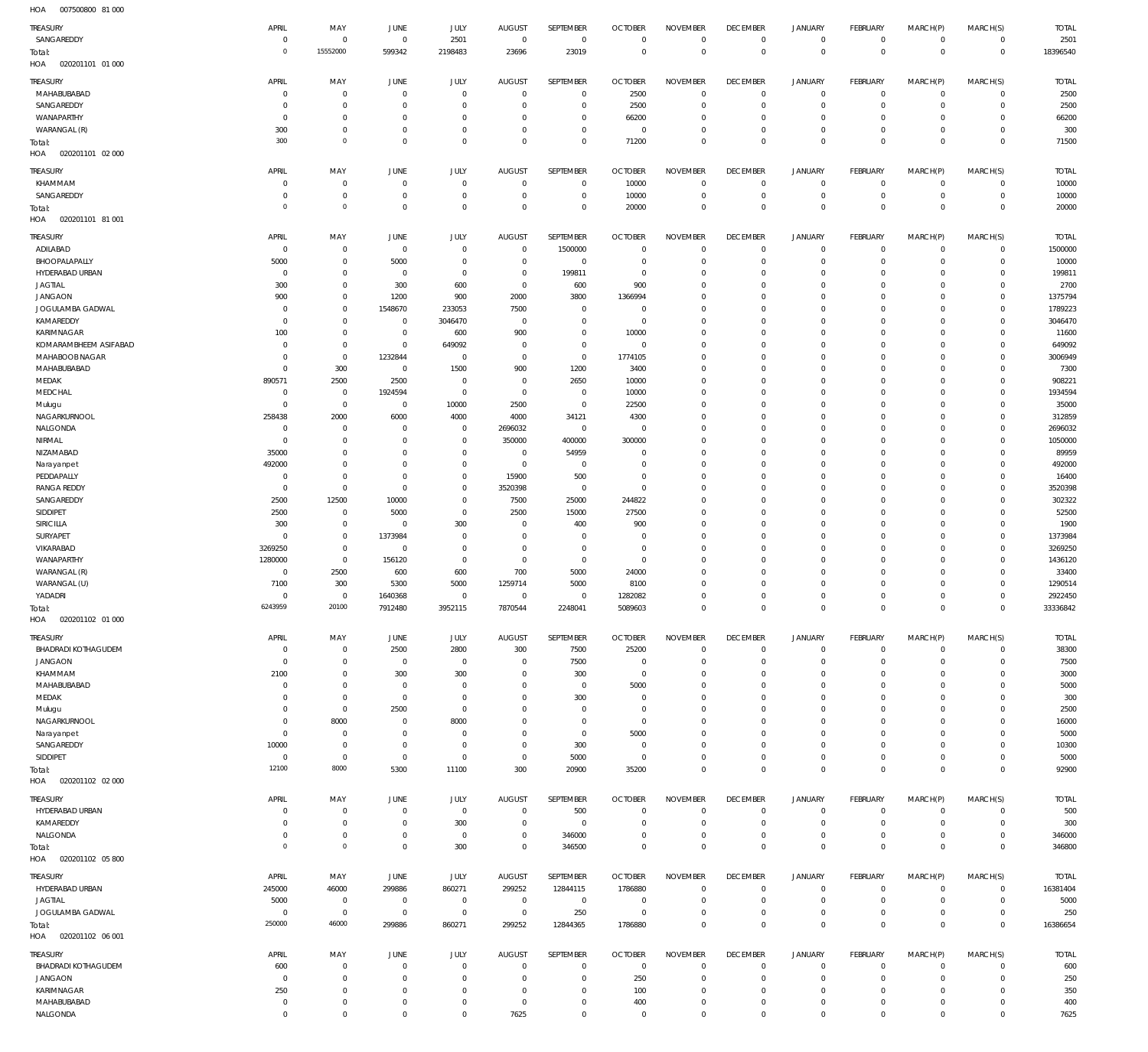020201102 06 001 HOA

| <b>TREASURY</b>                 | APRIL               | MAY                                |                           | JULY                  | <b>AUGUST</b>           | SEPTEMBER                  | <b>OCTOBER</b>                   | <b>NOVEMBER</b>            | <b>DECEMBER</b>              | <b>JANUARY</b>             | <b>FEBRUARY</b>             |                            | MARCH(S)                   | <b>TOTAL</b>       |
|---------------------------------|---------------------|------------------------------------|---------------------------|-----------------------|-------------------------|----------------------------|----------------------------------|----------------------------|------------------------------|----------------------------|-----------------------------|----------------------------|----------------------------|--------------------|
| <b>RANGA REDDY</b>              | $\overline{0}$      | $\mathbf{0}$                       | JUNE<br>250               | 330                   | 80                      | $\overline{0}$             | 250                              | $\mathbf{0}$               | $\mathbf 0$                  | $\mathbf 0$                | $\circ$                     | MARCH(P)<br>$^{\circ}$     | $\mathbf 0$                | 910                |
| SANGAREDDY                      | 8150                | 6450                               | 6300                      | 6300                  | 4800                    | 6550                       | 6800                             | $\mathbf 0$                | $\overline{0}$               | $\mathbf 0$                | $\mathbf 0$                 | $^{\circ}$                 | $\mathbf 0$                | 45350              |
| YADADRI                         | $\overline{0}$      | $^{\circ}$                         | $^{\circ}$                | $\mathbf 0$           | $\overline{0}$          | $^{\circ}$                 | 200                              | 0                          | $^{\circ}$                   | $\mathbf 0$                | $\mathbf 0$                 | $\Omega$                   | $\mathbf 0$                | 200                |
| Total:                          | 9000                | 6450                               | 6550                      | 6630                  | 12505                   | 6550                       | 8000                             | $\mathbf 0$                | $\overline{0}$               | $^{\circ}$                 | $\mathbf{0}$                | $\Omega$                   | $\mathbf 0$                | 55685              |
| HOA<br>020201102 06 800         |                     |                                    |                           |                       |                         |                            |                                  |                            |                              |                            |                             |                            |                            |                    |
| <b>TREASURY</b>                 | APRIL               | MAY                                | <b>JUNE</b>               | JULY                  | <b>AUGUST</b>           | <b>SEPTEMBER</b>           | <b>OCTOBER</b>                   | <b>NOVEMBER</b>            | <b>DECEMBER</b>              | <b>JANUARY</b>             | <b>FEBRUARY</b>             | MARCH(P)                   | MARCH(S)                   | <b>TOTAL</b>       |
| ADILABAD                        | 8100                | 200                                | 1000                      | 62150                 | 18780                   | 3150                       | 5050                             | $\mathbf 0$                | $\overline{0}$               | $\mathbf 0$                | $\circ$                     | $^{\circ}$                 | $\mathbf 0$                | 98430              |
| <b>BHADRADI KOTHAGUDEM</b>      | 10300               | 8700                               | 8500                      | 30400                 | 35780                   | 15630                      | 34580                            | $\overline{0}$             | $\overline{0}$               | $\mathbf 0$                | $\mathbf 0$                 | $\mathbf 0$                | $\mathbf 0$                | 143890             |
| BHOOPALAPALLY                   | 5500                | 250                                | 250                       | 550                   | 19400                   | 6150                       | 23800                            | 0                          | $\overline{0}$               | $\mathbf 0$                | $\mathbf 0$                 | $\Omega$                   | $\mathbf 0$                | 55900              |
| HYDERABAD URBAN                 | 165714              | 434819                             | 49450                     | 182930                | 91565                   | 139950                     | 159265                           | $\mathbf 0$                | $\overline{0}$               | $\Omega$                   | $\mathbf 0$                 | $\Omega$                   | $\mathbf 0$                | 1223693            |
| <b>JAGTIAL</b>                  | 2260                | 1500                               | 1700                      | 7175                  | 8900                    | 4075                       | 4725                             | 0                          | $\overline{0}$               | $\mathbf 0$                | $\mathbf 0$                 | $\Omega$                   | $\mathbf 0$                | 30335              |
| <b>JANGAON</b>                  | 3050                | 400                                | 5300                      | 2300                  | 14100                   | 1300                       | 16750                            | 0                          | $\overline{0}$               | $\Omega$                   | $\mathbf 0$                 | $\Omega$                   | $\mathbf 0$                | 43200              |
| JOGULAMBA GADWAL                | 2850                | $\mathbf{0}$                       | 250                       | 5250                  | 8560                    | 580                        | 2920                             | 0                          | $\overline{0}$               | $\mathbf 0$                | $\mathbf 0$                 | $\Omega$                   | $\mathbf 0$                | 20410              |
| KAMAREDDY                       | 12250               | $\mathbf 0$                        | 19400                     | 28825                 | 2875                    | 5600                       | 33560                            | 0                          | $\overline{0}$               | $\Omega$                   | $\mathbf 0$                 | $\Omega$                   | $\mathbf 0$                | 102510             |
| KARIMNAGAR                      | 21243               | 3375                               | 4925                      | 41900                 | 99277                   | 14580                      | 18100                            | 0                          | $^{\circ}$                   | $\mathbf 0$                | $\mathbf 0$                 | $\Omega$                   | $\mathbf 0$                | 203400             |
| KHAMMAM                         | 11275               | 24000                              | 24630                     | 56100                 | 74492                   | 17980                      | 132780                           | 0                          | $\overline{0}$               | $\Omega$                   | $\mathbf 0$                 | $\Omega$                   | $\mathbf 0$                | 341257             |
| KOMARAMBHEEM ASIFABAD           | 4875                | $\mathbf{0}$                       | 2500                      | 1150                  | 12050                   | 12600                      | 82050                            | 0                          | $\overline{0}$               | $\mathbf 0$                | $\mathbf 0$                 | $\Omega$                   | $\mathbf 0$                | 115225             |
| MAHABOOB NAGAR<br>MAHABUBABAD   | 2830<br>3650        | $\mathbf 0$<br>$\mathbf 0$         | 700                       | 38850                 | 49125<br>11250          | 4110<br>22750              | 7525<br>16700                    | 0<br>0                     | $\overline{0}$<br>$^{\circ}$ | $\Omega$<br>$\mathbf 0$    | $\mathbf 0$<br>$\mathbf 0$  | $\Omega$<br>$\Omega$       | $\mathbf 0$<br>$\mathbf 0$ | 103140<br>66110    |
| <b>MANCHERIAL</b>               | 9850                | 9327                               | 1600<br>4425              | 10160<br>21935        | 15800                   | 6050                       | 51750                            | 0                          | $\overline{0}$               | $\Omega$                   | $\mathbf 0$                 | $\Omega$                   | $\mathbf 0$                | 119137             |
| MEDAK                           | 1000                | $\mathbf{0}$                       | 1000                      | 39150                 | 2325                    | 1250                       | 8450                             | 0                          | $\overline{0}$               | $\Omega$                   | $\mathbf 0$                 | $\Omega$                   | $\mathbf 0$                | 53175              |
| MEDCHAL                         | 5380                | 350                                | 5500                      | 51475                 | 114580                  | 4180                       | 42760                            | 0                          | $\overline{0}$               | $\Omega$                   | $\mathbf 0$                 | $\Omega$                   | $\mathbf 0$                | 224225             |
| Mulugu                          | 750                 | $\mathbf{0}$                       | 5100                      | 1150                  | 1450                    | 650                        | 40500                            | 0                          | $\overline{0}$               | $\Omega$                   | $\mathbf 0$                 | $\Omega$                   | $\mathbf 0$                | 49600              |
| NAGARKURNOOL                    | 4750                | 4250                               | 3450                      | 9350                  | 16635                   | 3680                       | 5150                             | 0                          | $\overline{0}$               | $\Omega$                   | $\mathbf 0$                 | $\Omega$                   | $\mathbf 0$                | 47265              |
| NALGONDA                        | 7475                | 2900                               | 1780                      | 29655                 | 16000                   | 8050                       | 8550                             | 0                          | $\overline{0}$               | $\Omega$                   | $\mathbf 0$                 | $\Omega$                   | $\mathbf 0$                | 74410              |
| NIRMAL                          | 2250                | 250                                | 1800                      | 20125                 | 2000                    | 1000                       | 3750                             | $\mathbf 0$                | $^{\circ}$                   | $\Omega$                   | $\mathbf 0$                 | $\Omega$                   | $\mathbf 0$                | 31175              |
| NIZAMABAD                       | 6900                | 1000                               | 26900                     | 82085                 | 16275                   | 9680                       | 11450                            | 0                          | $\overline{0}$               | $\mathbf 0$                | $\mathbf 0$                 | $\Omega$                   | $\mathbf 0$                | 154290             |
| Narayanpet                      | 1200                | $\mathbf 0$                        | $\overline{0}$            | 13525                 | 5125                    | 500                        | 950                              | $\mathbf 0$                | $\overline{0}$               | $\Omega$                   | $\mathbf 0$                 | $\Omega$                   | $\mathbf 0$                | 21300              |
| PEDDAPALLY                      | 2050                | 1050                               | 3600                      | 21475                 | 15275                   | 22075                      | 29100                            | 0                          | $\overline{0}$               | $\Omega$                   | $\mathbf 0$                 | $\Omega$                   | $\mathbf 0$                | 94625              |
| <b>RANGA REDDY</b>              | 17275               | 11350                              | 350                       | 41575                 | 10770                   | 7080                       | 11330                            | $\mathbf 0$                | $^{\circ}$                   | $\Omega$                   | $\mathbf 0$                 | $\Omega$                   | $\mathbf 0$                | 99730              |
| SANGAREDDY                      | 3680                | 7750                               | $\overline{0}$            | 34375                 | 4100                    | 4650                       | 3380                             | 0                          | $\overline{0}$               | $\mathbf 0$                | $\mathbf 0$                 | $\Omega$                   | $\mathbf 0$                | 57935              |
| SIDDIPET                        | 4600                | 3100                               | 2950                      | 22200                 | 4750                    | 4225                       | 31800                            | $\mathbf 0$                | $\overline{0}$               | $\Omega$                   | $\mathbf 0$                 | $\Omega$                   | $\mathbf 0$                | 73625              |
| SIRICILLA                       | 3800                | $^{\circ}$                         | 3500                      | 18475                 | 680                     | 3785                       | 7180                             | 0                          | $\overline{0}$               | $\mathbf 0$                | $\mathbf 0$                 | $\Omega$                   | $\mathbf 0$                | 37420              |
| SURYAPET                        | 18130               | 17100                              | 3100                      | 13230                 | 12800                   | 3700                       | 40050                            | $\mathbf 0$                | $\overline{0}$               | $\Omega$                   | $\mathbf 0$                 | $\Omega$                   | $\mathbf 0$                | 108110             |
| VIKARABAD                       | 23225               | 2600                               | 2850                      | 80450                 | 13500                   | 4350                       | 10575                            | 0                          | $^{\circ}$                   | $\circ$                    | $\mathbf 0$                 | $\Omega$                   | $\mathbf 0$                | 137550             |
| WANAPARTHY                      | 18700               | $\mathbf{0}$                       | 650                       | 36975                 | 5525                    | 4350                       | 2950                             | 0                          | $\overline{0}$               | $\Omega$                   | $\mathbf 0$                 | $\Omega$                   | $\mathbf 0$                | 69150              |
| WARANGAL (R)                    | 3600                | 5500                               | 14650                     | 22475                 | 18625                   | 10500                      | 109990                           | 0                          | $\overline{0}$               | $\mathbf 0$                | $\mathbf 0$                 | $\Omega$                   | $\mathbf 0$                | 185340             |
| WARANGAL (U)                    | 17650               | 5800                               | 28050                     | 56980                 | 40075                   | 37330                      | 114880                           | 0                          | $\overline{0}$               | $\Omega$                   | $\mathbf 0$<br>$\mathbf 0$  | $\Omega$<br>$\mathbf 0$    | $\mathbf 0$<br>$\mathbf 0$ | 300765<br>19555    |
|                                 |                     |                                    |                           |                       |                         |                            |                                  |                            |                              |                            |                             |                            |                            |                    |
| YADADRI                         | 1450                | 250                                | 100                       | 580                   | 16225                   | 250                        | 700                              | $\mathbf 0$                | $\overline{0}$               | $\circ$                    |                             |                            |                            |                    |
| Total:                          | 407612              | 545821                             | 229960                    | 1084980               | 778669                  | 385790                     | 1073050                          | $\mathbf 0$                | $\mathbb O$                  | $\mathbf{0}$               | $\overline{0}$              | $\Omega$                   | $\mathbf 0$                | 4505882            |
| HOA<br>020201102 81 000         |                     |                                    |                           |                       |                         |                            |                                  |                            |                              |                            |                             |                            |                            |                    |
| TREASURY                        | APRIL               | MAY                                | JUNE                      | JULY                  | <b>AUGUST</b>           | SEPTEMBER                  | <b>OCTOBER</b>                   | <b>NOVEMBER</b>            | <b>DECEMBER</b>              | <b>JANUARY</b>             | <b>FEBRUARY</b>             | MARCH(P)                   | MARCH(S)                   | <b>TOTAL</b>       |
| <b>BHADRADI KOTHAGUDEM</b>      | C                   | $^{\circ}$                         | 5000                      | $\mathbf 0$           | $\mathbf 0$             | $^{\circ}$                 | $\mathbf{0}$                     | $\mathbf 0$                | $^{\circ}$                   | $\circ$                    | $\mathbf 0$                 | $\mathbf 0$                | $\circ$                    | 5000               |
| BHOOPALAPALLY                   | C                   | $^{\circ}$                         | 0                         | $\mathbf 0$           | $\mathbf 0$             | 600                        | $^{\circ}$                       | $\mathbf 0$                | $^{\circ}$                   | $\mathbf 0$                | $\mathbf 0$                 | $\Omega$                   | $\mathbf 0$                | 600                |
| HYDERABAD URBAN                 | C                   | $\mathbf{0}$                       | 3885                      | $\mathbf 0$           | $\mathbf 0$             | $^{\circ}$                 | $\mathbf 0$                      | $\mathbf 0$                | $^{\circ}$                   | $\circ$                    | $\mathbf 0$                 | $\Omega$                   | $\mathbf 0$                | 3885               |
| KAMAREDDY                       | C                   | $\mathbf 0$                        | 18000                     | $\mathbf 0$           | 8970                    | $\mathbf 0$                | $\mathbf 0$                      | 0                          | $^{\circ}$                   | $\Omega$                   | $\Omega$                    | -C                         | $\Omega$                   | 26970              |
| KHAMMAM                         | 3600                | 600                                | 1800                      | 3000                  | 600                     | 8700                       | $\mathbf{0}$                     | $\Omega$                   | $\mathbf 0$                  | $\Omega$                   | $\Omega$                    | $\Omega$                   | $\Omega$                   | 18300              |
| KOMARAMBHEEM ASIFABAD           | 0                   | $^{\circ}$                         | 0                         | 2500                  | $^{\circ}$              | $\overline{0}$             | $\overline{0}$                   | 0                          | $\mathbf{0}$                 | $\circ$                    | $\circ$                     | $\Omega$                   | 0                          | 2500               |
| MEDAK                           | $^{\circ}$          | $\mathbf 0$                        | $^{\circ}$                | $\mathbf 0$           | 4800                    | 1500                       | 1200                             | $\mathbf 0$                | $^{\circ}$                   | $\circ$                    | $\mathbf 0$                 | $\mathbf 0$                | $\mathbf 0$                | 7500               |
| NAGARKURNOOL                    | 1000                | 1000<br>$^{\circ}$                 | 1000                      | 1000                  | 1000                    | 1000                       | 1000                             | 0<br>0                     | $\overline{0}$<br>$^{\circ}$ | $\mathbf 0$<br>$\Omega$    | $\mathbf 0$<br>$\mathbf 0$  | $\Omega$<br>$\Omega$       | $\mathbf 0$<br>$\mathbf 0$ | 7000               |
| NIZAMABAD<br><b>RANGA REDDY</b> | 74000<br>$^{\circ}$ | $\mathbf 0$                        | 41000<br>$^{\circ}$       | 60000<br>2500         | 55000<br>$\mathbf 0$    | 161000<br>$\overline{0}$   | 30000<br>$\overline{0}$          | 0                          | $^{\circ}$                   | $\circ$                    | $\mathbf 0$                 | $\Omega$                   | $\mathbf 0$                | 421000<br>2500     |
| SANGAREDDY                      | 900                 | $\mathbf 0$                        | 5300                      | 8300                  | 16900                   | 67500                      | 155400                           | $\Omega$                   | $^{\circ}$                   | $\Omega$                   | $\Omega$                    | $\Omega$                   | $\mathbf 0$                | 254300             |
| SIDDIPET                        | 20000               | $\mathbf 0$                        | $\mathbf 0$               | 7500                  | $\overline{0}$          | 20300                      | 77500                            | 0                          | $^{\circ}$                   | $\circ$                    | $\mathbf 0$                 | $\Omega$                   | $\mathbf 0$                | 125300             |
| SURYAPET                        | $^{\circ}$          | 10000                              | $\mathbf 0$               | $\mathbf 0$           | $\overline{0}$          | $\mathbf 0$                | $\overline{0}$                   | $\Omega$                   | $^{\circ}$                   | $\Omega$                   | $\Omega$                    | $\Omega$                   | $\mathbf 0$                | 10000              |
| VIKARABAD                       | 5000                | 2500                               | $\mathbf 0$               | 5000                  | 12500                   | $\mathbf 0$                | 92500                            | 0                          | $\overline{0}$               | $\circ$                    | $\mathbf 0$                 | $\Omega$                   | $\mathbf 0$                | 117500             |
| WARANGAL (U)                    | $\overline{0}$      | $^{\circ}$                         | $\mathbf 0$               | 900                   | $\overline{0}$          | $\mathbf 0$                | $\overline{0}$                   | 0                          | $\overline{0}$               | $\mathbf 0$                | $\mathbf 0$                 | $^{\circ}$                 | $\mathbf 0$                | 900                |
| Total:                          | 104500              | 14100                              | 75985                     | 90700                 | 99770                   | 260600                     | 357600                           | $\mathbf 0$                | $\mathbb O$                  | $\mathbb O$                | $\overline{0}$              | $\Omega$                   | $\mathbb O$                | 1003255            |
| 020201103 01 000<br>HOA         |                     |                                    |                           |                       |                         |                            |                                  |                            |                              |                            |                             |                            |                            |                    |
| <b>TREASURY</b>                 | APRIL               | MAY                                |                           |                       | <b>AUGUST</b>           | <b>SEPTEMBER</b>           | <b>OCTOBER</b>                   | <b>NOVEMBER</b>            | <b>DECEMBER</b>              | <b>JANUARY</b>             | <b>FEBRUARY</b>             |                            |                            | <b>TOTAL</b>       |
| <b>BHADRADI KOTHAGUDEM</b>      | $\overline{0}$      |                                    | <b>JUNE</b><br>$^{\circ}$ | JULY<br>$\mathbf 0$   | $\overline{0}$          | $\mathbf 0$                | $\overline{0}$                   | $^{\circ}$                 | $\overline{0}$               | $\mathbf 0$                | $\mathbf 0$                 | MARCH(P)<br>$^{\circ}$     | MARCH(S)<br>$\circ$        |                    |
| KHAMMAM                         | 0                   | 10000<br>$\mathbf{0}$              | 10000                     | $\mathbf 0$           | $\mathbf 0$             | $\mathbf 0$                | $\overline{0}$                   | $\mathbf 0$                | $\overline{0}$               | $\mathbf 0$                | $\mathbf 0$                 | $^{\circ}$                 | $\mathbf 0$                | 10000<br>10000     |
| SANGAREDDY                      | $\mathbf 0$         | $\mathbf 0$                        | $^{\circ}$                | $\mathbf 0$           | $\mathbf 0$             | $\mathbf 0$                | 100                              | $\mathbf 0$                | $\overline{0}$               | $\Omega$                   | $\mathbf 0$                 | $\Omega$                   | $\mathbf 0$                | 100                |
| SIDDIPET                        | $\mathbf 0$         | $\mathbf 0$                        | 10000                     | $\mathbf 0$           | $\mathbf 0$             | $\mathbf 0$                | $\overline{0}$                   | $\mathbf 0$                | $\overline{0}$               | $\circ$                    | $\mathbf 0$                 | $\mathbf 0$                | $\mathbf 0$                | 10000              |
| SURYAPET                        | $\mathbf 0$         | $\mathbf 0$                        | 10000                     | $\mathbf 0$           | $\mathbf 0$             | $\mathbf 0$                | $\overline{0}$                   | $\mathbf 0$                | $\overline{0}$               | $\mathbf 0$                | $\mathbf 0$                 | $\mathbf 0$                | $\mathbf 0$                | 10000              |
| Total:                          | $\mathbf 0$         | 10000                              | 30000                     | $\mathbf 0$           | $\overline{0}$          | $\overline{0}$             | 100                              | $\mathbf{0}$               | $\mathbb O$                  | $\mathbb O$                | $\mathbb O$                 | $\overline{0}$             | $\mathbb O$                | 40100              |
| 020201103 02 000<br>HOA         |                     |                                    |                           |                       |                         |                            |                                  |                            |                              |                            |                             |                            |                            |                    |
|                                 |                     |                                    |                           |                       |                         |                            |                                  |                            |                              |                            |                             |                            |                            |                    |
| <b>TREASURY</b>                 | APRIL               | MAY                                | <b>JUNE</b>               | JULY                  | <b>AUGUST</b>           | SEPTEMBER                  | <b>OCTOBER</b>                   | <b>NOVEMBER</b>            | <b>DECEMBER</b>              | <b>JANUARY</b>             | <b>FEBRUARY</b>             | MARCH(P)                   | MARCH(S)                   | <b>TOTAL</b>       |
| <b>BHADRADI KOTHAGUDEM</b>      | $\mathbf 0$<br>0    | $\mathbf{0}$                       | $\overline{0}$            | 500                   | 22500<br>$\overline{0}$ | $\mathbf 0$<br>$\mathbf 0$ | $\overline{0}$                   | $\mathbf 0$<br>$\mathbf 0$ | $\mathbf 0$<br>$^{\circ}$    | $\mathbf 0$<br>$\mathbf 0$ | $\circ$<br>$\mathbf 0$      | $\mathbf 0$<br>$\mathbf 0$ | $\mathbf 0$                | 23000              |
| HYDERABAD URBAN                 | 0                   | $\mathbf{0}$<br>$\mathbf 0$        | $\overline{0}$            | 622000<br>$\mathbf 0$ | $\mathbf 0$             | $\mathbf 0$                | $\overline{0}$<br>$\overline{0}$ | 0                          | $\overline{0}$               | $\mathbf 0$                | $\mathbf 0$                 | -C                         | $\mathbf 0$<br>$\mathbf 0$ | 622000             |
| <b>JANGAON</b><br>KAMAREDDY     | $^{\circ}$          | $\mathbf 0$                        | 594000<br>237500          | $\mathbf 0$           | $\overline{0}$          | 76500                      | 37500                            | $\Omega$                   | $^{\circ}$                   | $\Omega$                   | $\mathbf 0$                 | $\Omega$                   | $\mathbf 0$                | 594000<br>351500   |
| KHAMMAM                         | 145780              | $\mathbf 0$                        | 254570                    | 4500                  | 2500                    | 259570                     | 286800                           | 0                          | $^{\circ}$                   | 0                          | $\mathbf 0$                 | $\Omega$                   | $\mathbf 0$                | 953720             |
| MAHABOOB NAGAR                  | $^{\circ}$          | $\mathbf 0$                        | $\mathbf 0$               | 2000                  | $\mathbf 0$             | 50                         | $\overline{0}$                   | 0                          | $^{\circ}$                   | $\Omega$                   | $\mathbf 0$                 | $\Omega$                   | $\mathbf 0$                | 2050               |
| MAHABUBABAD                     | 1070                | $\mathbf 0$                        | $^{\circ}$                | $\mathbf 0$           | $\mathbf 0$             | 500                        | $\overline{0}$                   | 0                          | $^{\circ}$                   | 0                          | $\mathbf 0$                 | $\Omega$                   | $\mathbf 0$                | 1570               |
| <b>MANCHERIAL</b>               | $\overline{0}$      | $\mathbf 0$                        | 125000                    | $\mathbf 0$           | $\mathbf 0$             | $\mathbf 0$                | 86500                            | 0                          | $^{\circ}$                   | $\Omega$                   | $\mathbf 0$                 | $\Omega$                   | $\mathbf 0$                | 211500             |
| NIZAMABAD                       | 802410<br>949260    | $\mathbf 0$<br>$\mathsf{O}\xspace$ | $^{\circ}$<br>1211070     | $\mathbf 0$<br>629000 | $\overline{0}$<br>25000 | $\mathbf 0$<br>336620      | 350500<br>761300                 | 0<br>$\mathbf 0$           | $\mathbf 0$<br>$\mathbb O$   | $\circ$<br>$\mathbf 0$     | $\mathbf 0$<br>$\mathbf{0}$ | $\Omega$                   | $\mathbf 0$<br>$\mathbf 0$ | 1152910<br>3912250 |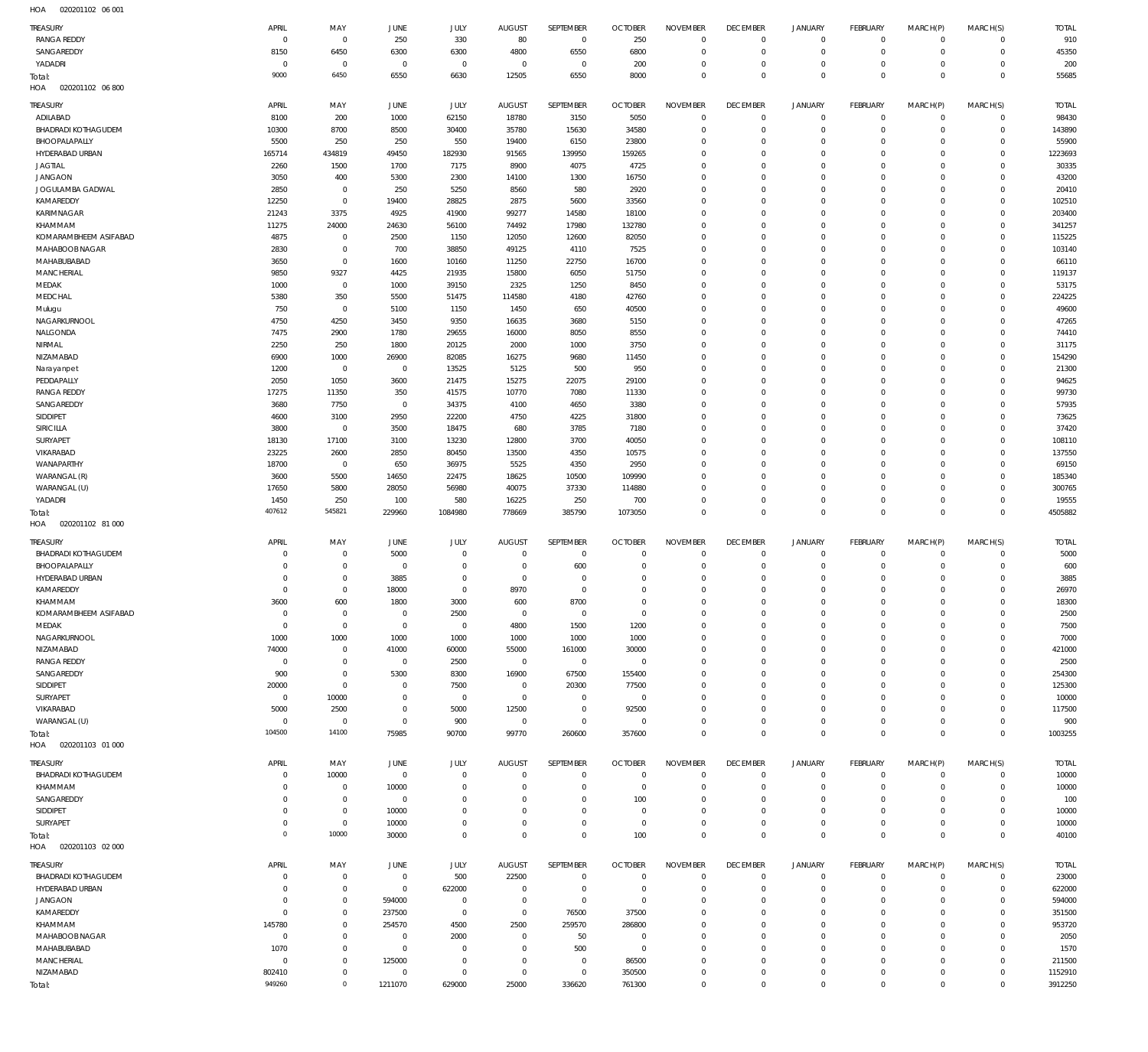020201103 05 800 HOA

| TREASURY                     | APRIL                | MAY                           | <b>JUNE</b>                   | JULY                    | <b>AUGUST</b>        | SEPTEMBER             | <b>OCTOBER</b>          | <b>NOVEMBER</b>    | <b>DECEMBER</b>            | <b>JANUARY</b>                     | FEBRUARY                   | MARCH(P)                   | MARCH(S)               | <b>TOTAL</b>    |
|------------------------------|----------------------|-------------------------------|-------------------------------|-------------------------|----------------------|-----------------------|-------------------------|--------------------|----------------------------|------------------------------------|----------------------------|----------------------------|------------------------|-----------------|
| <b>JAGTIAL</b>               | 2860                 | $\overline{0}$                | $\mathbf{0}$                  | $\mathbf{0}$            | $\overline{0}$       | $^{\circ}$            | $\Omega$                | $\Omega$           | $^{\circ}$                 | $\mathbf 0$                        | $^{\circ}$                 | $\Omega$                   | $\mathbf 0$            | 2860            |
| PEDDAPALLY                   | $\Omega$             | $\overline{0}$                | $^{\circ}$                    | $\Omega$                | $\Omega$             | $\overline{0}$        | 7500                    | $\overline{0}$     | $\overline{0}$             | $\mathbf 0$                        | $\mathbf 0$                | $\mathbf 0$                | $\overline{0}$         | 7500            |
| Total:                       | 2860                 | $\overline{0}$                | $\Omega$                      | $\Omega$                | $\Omega$             | $\overline{0}$        | 7500                    | $\Omega$           | $\Omega$                   | $\mathbf 0$                        | $\Omega$                   | $\Omega$                   | $\Omega$               | 10360           |
| 020201103 06 800<br>HOA      |                      |                               |                               |                         |                      |                       |                         |                    |                            |                                    |                            |                            |                        |                 |
|                              |                      |                               |                               |                         |                      |                       |                         |                    |                            |                                    |                            |                            |                        |                 |
| TREASURY                     | APRIL                | MAY                           | <b>JUNE</b>                   | JULY                    | <b>AUGUST</b>        | SEPTEMBER             | <b>OCTOBER</b>          | <b>NOVEMBER</b>    | <b>DECEMBER</b>            | <b>JANUARY</b>                     | <b>FEBRUARY</b>            | MARCH(P)                   | MARCH(S)               | <b>TOTAL</b>    |
| <b>BHADRADI KOTHAGUDEM</b>   | 7000                 | $\overline{0}$                | $\Omega$                      | $\overline{0}$          | $\overline{0}$       | $\mathbf 0$           | 1500                    | $^{\circ}$         | $\overline{0}$             | 0                                  | $\mathbf 0$                | $\mathbf 0$                | $\overline{0}$         | 8500            |
| HYDERABAD URBAN              | $^{\circ}$           | $\mathbf 0$                   | $\Omega$                      | 250                     | $\Omega$             | $^{\circ}$            | $\mathsf{C}$            | $^{\circ}$         | $\Omega$                   | $\mathbf 0$                        | $^{\circ}$                 | $\Omega$                   | $\overline{0}$         | 250             |
| <b>JANGAON</b>               | $^{\circ}$           | $\mathbf 0$                   | $\Omega$                      | 300                     | $\Omega$             | $^{\circ}$            | $\Omega$                | $\overline{0}$     | $\Omega$                   | $\mathbf 0$                        | $^{\circ}$                 | $\Omega$                   | $\overline{0}$         | 300             |
| KARIMNAGAR                   | 125                  | $\mathbf 0$                   | $\Omega$                      | $\Omega$                | 341970               | $\Omega$              | $\Omega$                | $\overline{0}$     | $\Omega$                   | $\mathbf 0$                        | $^{\circ}$                 | $\Omega$                   | $\mathbf 0$            | 342095          |
| KHAMMAM                      | 2500                 | $\mathbf 0$                   | $\Omega$                      | $\overline{0}$          | $\overline{0}$       | $\overline{0}$        | $\Omega$                | $\overline{0}$     | $\Omega$                   | $\mathbf 0$                        | $^{\circ}$                 | $\Omega$                   | $\overline{0}$         | 2500            |
| Total:                       | 9625                 | $\circ$                       | $\Omega$                      | 550                     | 341970               | $\mathbf 0$           | 1500                    | $\mathbf 0$        | $\mathbb O$                | $\mathbf 0$                        | $\Omega$                   | $\Omega$                   | $\mathbf 0$            | 353645          |
| 020201103 81 000<br>HOA      |                      |                               |                               |                         |                      |                       |                         |                    |                            |                                    |                            |                            |                        |                 |
| TREASURY                     | APRIL                | MAY                           | <b>JUNE</b>                   | JULY                    | <b>AUGUST</b>        | SEPTEMBER             | <b>OCTOBER</b>          | <b>NOVEMBER</b>    | <b>DECEMBER</b>            | <b>JANUARY</b>                     | FEBRUARY                   | MARCH(P)                   | MARCH(S)               | <b>TOTAL</b>    |
| HYDERABAD URBAN              | 5550                 | 17800                         | $\overline{0}$                | 250                     | $\overline{0}$       | 13250                 | 2842396                 | $\Omega$           | $^{\circ}$                 | $\mathbf 0$                        | $\overline{0}$             | $\Omega$                   | $\circ$                | 2879246         |
|                              | $\Omega$             |                               |                               | $\Omega$                | $\Omega$             | $^{\circ}$            | $\overline{0}$          | $\Omega$           | -0                         | $\mathbf 0$                        | $^{\circ}$                 | $\Omega$                   | $\mathbf 0$            |                 |
| <b>JAGTIAL</b>               | $\mathbf 0$          | $\overline{0}$<br>$\mathbf 0$ | 10000                         | $\Omega$                | $\Omega$             | $\mathbf 0$           |                         | $\Omega$           | $\Omega$                   | $\Omega$                           | $\Omega$                   | $\Omega$                   | $\Omega$               | 10000           |
| MEDCHAL                      | $^{\circ}$           | $\mathbf 0$                   | 10000                         | $\Omega$                | 1000                 | $\Omega$              | 10000<br>$\overline{0}$ | $\Omega$           | $\Omega$                   | $\mathbf 0$                        | $^{\circ}$                 | $\Omega$                   | $\Omega$               | 20000           |
| NALGONDA                     |                      |                               | $\overline{0}$                | $\Omega$                |                      | $\overline{0}$        |                         | $\Omega$           |                            | $\Omega$                           | $\Omega$                   | $\Omega$                   | $\Omega$               | 1000            |
| <b>RANGA REDDY</b>           | 10000                | $\mathbf 0$                   | 10000                         |                         | $\overline{0}$       |                       | 20000                   |                    | $\Omega$                   |                                    |                            |                            |                        | 40000           |
| SANGAREDDY                   | 300                  | $\mathbf 0$                   | 600                           | 1400                    | 600                  | 100                   | $\Omega$                | $\Omega$           | $\Omega$                   | $\Omega$                           | $\Omega$                   | $\Omega$                   | $\Omega$               | 3000            |
| SIRICILLA                    | $\Omega$             | $\mathbf 0$                   | $\Omega$                      | 10000                   | $\overline{0}$       | $\overline{0}$        | 10000                   | $\Omega$           | $\Omega$                   | $\mathbf 0$                        | $\Omega$                   | $\Omega$                   | $\Omega$               | 20000           |
| Total:                       | 15850                | 17800                         | 30600                         | 11650                   | 1600                 | 13350                 | 2882396                 | $\Omega$           | $\Omega$                   | $\mathbf 0$                        | $\Omega$                   | $\Omega$                   | $\Omega$               | 2973246         |
| HOA<br>020201600 04 800      |                      |                               |                               |                         |                      |                       |                         |                    |                            |                                    |                            |                            |                        |                 |
| TREASURY                     | APRIL                | MAY                           | JUNE                          | JULY                    | <b>AUGUST</b>        | SEPTEMBER             | <b>OCTOBER</b>          | <b>NOVEMBER</b>    | <b>DECEMBER</b>            | <b>JANUARY</b>                     | FEBRUARY                   | MARCH(P)                   | MARCH(S)               | <b>TOTAL</b>    |
| HYDERABAD URBAN              | $\mathbf 0$          | $\mathbf 0$                   | $\overline{0}$                | 7150                    | $\Omega$             | $\overline{0}$        | $\overline{0}$          | $\overline{0}$     | $\overline{0}$             | 0                                  | $^{\circ}$                 | $\mathbf 0$                | $\mathbf 0$            | 7150            |
| JOGULAMBA GADWAL             | $\mathbf 0$          | $\mathbf 0$                   | 4050                          | $\Omega$                | $\Omega$             | $\overline{0}$        | $\overline{0}$          | $\overline{0}$     | $\Omega$                   | $\mathbf 0$                        | $\overline{0}$             | $\mathbf 0$                | $\overline{0}$         | 4050            |
| NALGONDA                     | $\mathbf 0$          | $\mathbf 0$                   | $^{\circ}$                    | $\Omega$                | $\Omega$             | $\Omega$              | 1600                    | $^{\circ}$         | $\overline{0}$             | $\mathbf 0$                        | $^{\circ}$                 | $\Omega$                   | $\mathbf 0$            | 1600            |
| NIZAMABAD                    | $\mathbf 0$          | $\mathbf 0$                   | 1000                          | $\Omega$                | $\Omega$             | $^{\circ}$            | 1300                    | $\overline{0}$     | $\Omega$                   | $\mathbf 0$                        | $^{\circ}$                 | $\Omega$                   | $\Omega$               | 2300            |
| WARANGAL (U)                 | $\mathbf 0$          | $\overline{0}$                | $^{\circ}$                    | 150                     | $\Omega$             | $\mathbf 0$           | $\overline{0}$          | $\overline{0}$     | $\overline{0}$             | $\mathsf{O}$                       | $^{\circ}$                 | $\mathbf 0$                | $\mathbf 0$            | 150             |
| Total:                       | $\mathbf 0$          | $\circ$                       | 5050                          | 7300                    | $\Omega$             | $\mathbf 0$           | 2900                    | $\mathbf 0$        | $\Omega$                   | $\mathbf 0$                        | $\overline{0}$             | $\mathbf 0$                | $\overline{0}$         | 15250           |
| HOA<br>020201600 81 001      |                      |                               |                               |                         |                      |                       |                         |                    |                            |                                    |                            |                            |                        |                 |
|                              |                      |                               |                               |                         |                      |                       |                         |                    |                            |                                    |                            |                            |                        |                 |
| TREASURY                     | APRIL                | MAY                           | JUNE                          | JULY                    | <b>AUGUST</b>        | SEPTEMBER             | <b>OCTOBER</b>          | <b>NOVEMBER</b>    | <b>DECEMBER</b>            | <b>JANUARY</b>                     | FEBRUARY                   | MARCH(P)                   | MARCH(S)               | <b>TOTAL</b>    |
| ADILABAD                     | $^{\circ}$           | 10000                         | 10000                         | 7500                    | 7500                 | 17500                 | 62500                   | $\Omega$           | $\overline{0}$             | $^{\circ}$                         | $^{\circ}$                 | $\Omega$                   | $\mathbf 0$            | 115000          |
| <b>BHADRADI KOTHAGUDEM</b>   | 600                  | 2500                          | $\Omega$                      | 900                     | 177250               | $\overline{0}$        | 5300                    | $\Omega$           | $\Omega$                   | $\mathbf 0$                        | $\Omega$                   | $\Omega$                   | $\mathbf 0$            | 186550          |
| BHOOPALAPALLY                | $\Omega$             | $\overline{0}$                | $\overline{0}$                | $\overline{0}$          | $\overline{0}$       | $\overline{0}$        | 2500                    | $\Omega$           | $\Omega$                   | $\mathbf 0$                        | $^{\circ}$                 | $\Omega$                   | $\mathbf 0$            | 2500            |
| HYDERABAD URBAN              | 21000                | 43060                         | 95560                         | 96940                   | 258390               | 207500                | 573710                  | $\Omega$           | $\Omega$                   | $\Omega$                           | $\Omega$                   | $\Omega$                   | $\Omega$               | 1296160         |
| <b>JAGTIAL</b>               | 6200                 | 22800                         | 17050                         | 14400                   | 52800                | 122100                | 144600                  | $\Omega$           | $\Omega$                   | $\Omega$                           | $\Omega$                   | $\Omega$                   | $\Omega$               | 379950          |
| JOGULAMBA GADWAL             | $\Omega$             | $\overline{0}$                | 2800                          | $\overline{0}$          | 600                  | 10000                 | 65000                   | $\Omega$           | $\Omega$                   | $\Omega$                           | $\Omega$                   | $\Omega$                   | $\Omega$               | 78400           |
| KAMAREDDY                    | 3300                 | 300                           | 37900                         | 8700                    | 5800                 | 7700                  | 123700                  | $\Omega$           | $\Omega$                   | $\Omega$                           | $\Omega$                   | $\Omega$                   | $\Omega$               | 187400          |
| KARIMNAGAR                   | 6700                 | $\overline{0}$                | 22500                         | 16500                   | 13100                | 16500                 | 76600                   | $\Omega$           | $\Omega$                   | $\Omega$                           | $\Omega$                   | $\Omega$                   | $\Omega$               | 151900          |
| KHAMMAM                      | $\mathbf{0}$         | 300                           | $\Omega$                      | $\overline{0}$          | $\overline{0}$       | $\overline{0}$        | $\Omega$                | $\Omega$           | $\Omega$                   | $\Omega$                           | $\Omega$                   | $\Omega$                   | $\Omega$               | 300             |
| KOMARAMBHEEM ASIFABAD        | $\Omega$             | $\overline{0}$                | $^{\circ}$                    | $\overline{0}$          | 2500                 | 5300                  | 15000                   | $\Omega$           | $\Omega$                   | $\Omega$                           | $\Omega$                   | $\Omega$                   | $\mathbf 0$            | 22800           |
| MAHABOOB NAGAR               | $\Omega$             | $\mathbf 0$                   | 12500                         | 7500                    | 100000               | $\overline{0}$        | 87500                   | $\Omega$           | $\Omega$                   | $\Omega$                           | $\Omega$                   | $\Omega$                   | $\Omega$               | 207500          |
| MAHABUBABAD                  | $\overline{0}$       | $\overline{0}$                | 300                           | $\overline{0}$          | $\overline{0}$       | 300                   | $\overline{0}$          | $\mathbf{0}$       | $\Omega$                   | $\Omega$                           | $\Omega$                   | $\Omega$                   | $\Omega$               | 600             |
| <b>MANCHERIAL</b>            | 9075                 | $\mathbf 0$                   | 5075                          | 2500                    | 2500                 | 5075                  | 50000                   | $\Omega$           | $\Omega$                   | $\Omega$                           | $\Omega$                   | $\Omega$                   | $\Omega$               | 74225           |
| MEDAK                        | $\Omega$             | $\overline{0}$                | $\Omega$                      | 5000                    | $\Omega$             | $^{\circ}$            | $\Omega$                | $\Omega$           | $\Omega$                   | $\Omega$                           | $\Omega$                   | $\Omega$                   | $\Omega$               | 5000            |
| MEDCHAL                      | 27500                | 30000                         | 27500                         | 52500                   | 30000                | 160000                | 472500                  | $\Omega$           | $\Omega$                   | $\Omega$                           | $\Omega$                   | $\Omega$                   | $\Omega$               | 800000          |
| NAGARKURNOOL                 | 2500                 | $\overline{0}$                | 10000                         | 22500                   | 2500                 | 7500                  | 17500                   | $\overline{0}$     | $\circ$                    | $\mathbf 0$                        | $\mathbf 0$                | $\mathbf 0$                | $\mathbf 0$            | 62500           |
| NALGONDA                     | 9600                 | 22800                         | 8500                          | 25200                   | 29400                | 39400                 | 127800                  | $^{\circ}$         | $\Omega$                   | $\mathbf 0$                        | $\mathbf 0$                | $\Omega$                   | $\mathbf 0$            | 262700          |
| NIRMAL                       | 300                  | $\overline{0}$                | 3400                          | 5000                    | 20000                | 10000                 | 57500                   | $\mathbf 0$        | $\Omega$                   | $\mathbf 0$                        | $\Omega$                   | $\Omega$                   | $\Omega$               | 96200           |
| NIZAMABAD                    | 6500                 | $\overline{0}$                | 63900                         | 27400                   | 31700                | 74100                 | 111200                  | $^{\circ}$         | $\Omega$                   | $\mathbf 0$                        | $^{\circ}$                 | $\Omega$                   | $\mathbf 0$            | 314800          |
| Narayanpet                   | 5000                 | 10000                         | 5000                          | 2500                    | 10000                | $\mathbf 0$           | 17500                   | $\overline{0}$     | $\Omega$                   | $\mathbf 0$                        | $\Omega$                   | $\Omega$                   | $\Omega$               | 50000           |
| PEDDAPALLY                   | 3200                 | 900                           | $\mathbf 0$                   | 4900                    | 400                  | 2950                  | 68100                   | $\Omega$           | $\Omega$                   | $\mathbf 0$                        | $^{\circ}$                 | $\Omega$                   | $\mathbf 0$            | 80450           |
| <b>RANGA REDDY</b>           | 15000                | 12500                         | 65000                         | 75300                   | 70000                | 162580                | 748500                  | $\Omega$           | $\Omega$                   | $\mathbf 0$                        | $\Omega$                   | $\Omega$                   | $\Omega$               | 1148880         |
| SANGAREDDY                   | $\overline{0}$       | $\overline{0}$                | $\mathbf 0$                   | $\overline{0}$          | $\mathbf{0}$         | $\mathbf 0$           | 30000                   | $^{\circ}$         | $\Omega$                   | $\mathbf 0$                        | $^{\circ}$                 | $\Omega$                   | $\Omega$               | 30000           |
| SIDDIPET                     | 1500                 | 900                           | 4200                          | 4500                    | 10800                | 11000                 | 4200                    | $\mathbf 0$        | $\Omega$                   | $\mathbf 0$                        | $^{\circ}$                 | $\Omega$                   | $\Omega$               | 37100           |
| <b>SIRICILLA</b>             | 1200                 | $\overline{0}$                | $\mathbf 0$                   | 7500                    | 8100                 | 2800                  | 35300                   | $\Omega$           | $\Omega$                   | $\Omega$                           | $\Omega$                   | $\Omega$                   | $\Omega$               | 54900           |
| SURYAPET                     | $\mathbf 0$          | $\overline{0}$                | 2500                          | 3100                    | 5600                 | 53400                 | 67500                   | $\mathbf 0$        | $\Omega$                   | $\mathbf 0$                        | $^{\circ}$                 | $\Omega$                   | $\mathbf 0$            | 132100          |
| VIKARABAD                    | $\mathbf 0$          | $\mathbf 0$                   | $\mathbf 0$                   | 9600                    | 900                  | 300                   | 20000                   | $\Omega$           | $\Omega$                   | $\Omega$                           | $\Omega$                   | $\Omega$                   | $\Omega$               | 30800           |
| WANAPARTHY                   |                      |                               | 5000                          | 7500                    | 10300                | 10000                 | 17500                   | $\mathbf 0$        | $^{\circ}$                 | $\mathbf 0$                        | $^{\circ}$                 | $\Omega$                   | $\mathbf 0$            | 52800           |
| YADADRI                      | 2500                 | $\mathbf 0$                   |                               |                         |                      |                       |                         |                    | $\overline{0}$             |                                    | $\mathbf 0$                | $\Omega$                   | $\mathbf 0$            | 110000          |
|                              | 2500                 | $\,0\,$                       | $\overline{0}$                | 2500                    | 10000                | 7500                  | 87500                   | $\Omega$           |                            | $\mathbf 0$                        |                            |                            |                        |                 |
| Total:                       | 124175               | 156060                        | 398685                        | 409940                  | 860140               | 933505                | 3089010                 | $\mathbf 0$        | $\mathbf 0$                | $\mathsf 0$                        | $\Omega$                   | $\Omega$                   | $\mathbf 0$            | 5971515         |
| HOA<br>020202101 01 000      |                      |                               |                               |                         |                      |                       |                         |                    |                            |                                    |                            |                            |                        |                 |
|                              |                      |                               |                               |                         |                      |                       |                         |                    |                            |                                    |                            |                            |                        |                 |
| TREASURY                     | APRIL                | MAY                           | JUNE                          | JULY                    | <b>AUGUST</b>        | SEPTEMBER             | <b>OCTOBER</b>          | <b>NOVEMBER</b>    | <b>DECEMBER</b>            | <b>JANUARY</b>                     | FEBRUARY                   | MARCH(P)                   | MARCH(S)               | <b>TOTAL</b>    |
| ADILABAD                     | 372100               | $\overline{0}$                | $\,0\,$                       | $\overline{0}$          | 2000                 | 176000                | 46000                   | $\,0\,$            | $\mathbf 0$                | $\mathsf{O}$                       | $\mathbf 0$                | $\mathbf 0$                | $\circ$                | 596100          |
| HYDERABAD URBAN              | $\,0\,$              | 1407500                       | $\overline{0}$                | 114                     | 124000               | 28300                 | 194100                  | $\mathbf 0$        | 0                          | $\mathsf{O}$                       | $\mathbf 0$                | $\mathbf 0$                | $\overline{0}$         | 1754014         |
| <b>JAGTIAL</b>               | 8000                 | $\overline{0}$                | 4000                          | $\overline{0}$          | 180000               | 94000                 | 14000                   | $\mathbf 0$        | $\Omega$                   | $\mathbf 0$                        | $\mathbf 0$                | $\mathbf 0$                | $\mathbf 0$            | 300000          |
| <b>JANGAON</b>               | 66000                | $\overline{0}$                | $^{\circ}$                    | $\mathbf 0$             | $\mathbf 0$          | $\overline{0}$        | $\overline{0}$          | $\mathbf 0$        | $\overline{0}$             | $\mathbf 0$                        | $^{\circ}$                 | $\Omega$                   | $\overline{0}$         | 66000           |
| JOGULAMBA GADWAL             | 6000                 | $\,0\,$                       | $^{\circ}$                    | $\mathbf 0$             | 34100                | $\overline{0}$        | $\overline{0}$          | $\mathbf 0$        | $\Omega$                   | $\mathbf 0$                        | $\mathbf 0$                | $\mathbf 0$                | $\mathbf 0$            | 40100           |
| KARIMNAGAR                   | $\mathbf 0$          | $\mathbb O$                   | 14000                         | $\overline{0}$          | 8000                 | 22000                 | 58800                   | $\mathbf 0$        | $\Omega$                   | $\mathbf 0$                        | $\mathbf 0$                | $\Omega$                   | $\mathbf 0$            | 102800          |
| KHAMMAM                      | 38000                | $\mathbb O$                   | $\overline{0}$                | $\overline{0}$          | $\mathbf 0$          | $\mathbf 0$           | 20000                   | $\mathbf 0$        | $\Omega$                   | $\mathbf 0$                        | $\mathbf 0$                | $\mathbf 0$                | $\mathbf 0$            | 58000           |
| <b>MANCHERIAL</b>            | $\overline{0}$       | $\mathbb O$                   | $^{\circ}$                    | 29176                   | 20000                | 3670                  | $\overline{0}$          | $\mathbf 0$        | $\Omega$                   | $\mathbf 0$                        | $\mathbf 0$                | $\Omega$                   | $\mathbf 0$            | 52846           |
| MEDAK                        | $\mathbf 0$          | $\mathbb O$                   | $\overline{0}$                | $\overline{0}$          | $\mathbf 0$          | $\mathbf 0$           | 20000                   | $\mathbf 0$        | $\overline{0}$             | $\mathbf 0$                        | $\mathbf 0$                | $\mathbf 0$                | $\mathbf 0$            | 20000           |
| MEDCHAL                      | $\mathbf 0$          | $\,0\,$                       | $\Omega$                      | $\overline{0}$          | 214000               | $\mathbf 0$           | 138300                  | $\mathbf 0$        | $\overline{0}$             | $\mathbf 0$                        | $\mathbf 0$                | $\Omega$                   | $\mathbf 0$            | 352300          |
| NALGONDA                     | $\overline{0}$       | $\mathbf 0$                   | $\mathbf 0$                   | 20000                   | $\overline{0}$       | 4000                  | $\overline{0}$          | $\mathbf 0$        | $\Omega$                   | $\mathbf 0$                        | $\mathbf 0$                | $\Omega$                   | $\overline{0}$         | 24000           |
| NIRMAL                       | 2100                 | $\overline{0}$                | $\mathbb O$                   | 5000                    | 10000                | 15000                 | 67500                   | $\mathbb O$        | $\overline{0}$             | $\mathbf 0$                        | $\mathbf 0$                | $\Omega$                   | $\mathbf 0$            | 99600           |
| NIZAMABAD                    | 944900               | $\overline{0}$                | 2000                          | $\mathbf{0}$            | $\overline{0}$       | $\mathbf 0$           | 1220000                 | $\mathbb O$        | $\Omega$                   | $\mathbf 0$                        | $\mathbf 0$                | $\Omega$                   | $\overline{0}$         | 2166900         |
| Narayanpet                   | 146000               | $\overline{0}$                | $\overline{0}$                | $\mathbf{0}$            | $\Omega$             | $\mathbf 0$           | $\overline{0}$          | $\mathbb O$        | $\overline{0}$             | $\mathbf 0$                        | $\mathbf 0$                | $\Omega$                   | $\mathbf 0$            | 146000          |
| SANGAREDDY                   | 415900               | $\mathbb O$                   | 161500                        | $\mathbf{0}$            | $\Omega$             | $\mathbf 0$           | 993100                  | $\mathbb O$        | $\Omega$                   | $\mathbf 0$                        | $\mathbf 0$                | $\Omega$                   | $\overline{0}$         | 1570500         |
| SIDDIPET<br><b>SIRICILLA</b> | 61000<br>$\mathbb O$ | $\overline{0}$<br>$\,0\,$     | $\overline{0}$<br>$\mathbb O$ | $\overline{0}$<br>21708 | $\Omega$<br>$\Omega$ | 752000<br>$\mathbf 0$ | 32200<br>$\,0\,$        | $\,0\,$<br>$\,0\,$ | $\mathbf 0$<br>$\mathbf 0$ | $\mathbf 0$<br>$\mathsf{O}\xspace$ | $\mathbf 0$<br>$\mathbf 0$ | $\mathbf 0$<br>$\mathbf 0$ | $\circ$<br>$\mathbb O$ | 845200<br>21708 |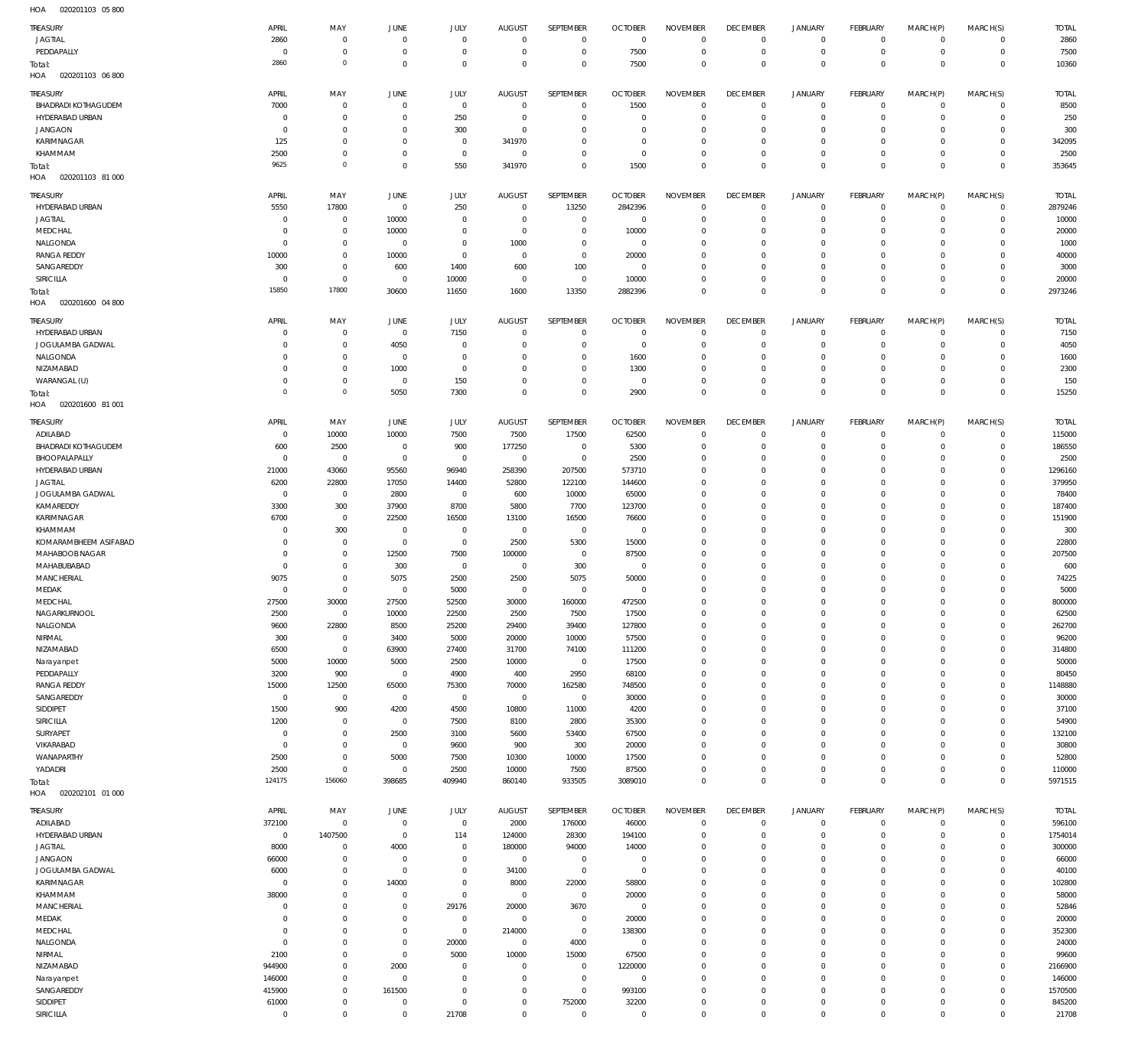| TREASURY                                          | APRIL                      | MAY                            | JUNE                             | <b>JULY</b>                | <b>AUGUST</b>            | SEPTEMBER                  | <b>OCTOBER</b>                  | <b>NOVEMBER</b>                     | <b>DECEMBER</b>                              | <b>JANUARY</b>                        | FEBRUARY                                        | MARCH(P)                           | MARCH(S)                                | <b>TOTAL</b>             |
|---------------------------------------------------|----------------------------|--------------------------------|----------------------------------|----------------------------|--------------------------|----------------------------|---------------------------------|-------------------------------------|----------------------------------------------|---------------------------------------|-------------------------------------------------|------------------------------------|-----------------------------------------|--------------------------|
| SURYAPET                                          | $^{\circ}$                 | $\overline{0}$                 | 154000                           | $\mathbf 0$                | $\mathbf 0$              | $\overline{0}$             | $\overline{0}$                  | $\mathbf 0$                         | $\overline{0}$                               | $\circ$                               | $\mathsf 0$                                     | $^{\circ}$                         | $\Omega$                                | 154000                   |
| WANAPARTHY                                        | 292600                     | $\overline{0}$                 | $\overline{0}$                   | $\,0\,$                    | 30200                    | 36100                      | 28400                           | $\mathbf 0$                         | $\overline{0}$                               | $\mathbf 0$                           | $\overline{0}$                                  | $^{\circ}$                         | $\mathbf{0}$                            | 387300                   |
| WARANGAL (R)                                      | $\circ$                    | 26400                          | $\overline{0}$                   | $\,0\,$                    | $\mathbf 0$              | 106000                     | 2000                            | $\mathbf 0$                         | $\mathbf 0$                                  | 0                                     | $\overline{0}$                                  | $\Omega$                           | $^{\circ}$                              | 134400                   |
| WARANGAL (U)<br>Total:<br>HOA<br>020202800 01 000 | 8000<br>2360600            | 264600<br>1698500              | 2000<br>337500                   | 344000<br>419998           | 946000<br>1568300        | $\,0\,$<br>1237070         | 14000<br>2848400                | $\mathbf 0$<br>$\mathbf 0$          | $\overline{0}$<br>$\overline{0}$             | $\mathbf 0$<br>$\mathbf 0$            | $\overline{0}$<br>$\mathbb O$                   | $^{\circ}$<br>$\Omega$             | $\mathbf 0$<br>$\mathbb O$              | 1578600<br>10470368      |
| TREASURY                                          | APRIL                      | MAY                            | JUNE                             | <b>JULY</b>                | <b>AUGUST</b>            | SEPTEMBER                  | <b>OCTOBER</b>                  | <b>NOVEMBER</b>                     | <b>DECEMBER</b>                              | <b>JANUARY</b>                        | FEBRUARY                                        | MARCH(P)                           | MARCH(S)                                | <b>TOTAL</b>             |
| <b>BHADRADI KOTHAGUDEM</b>                        | $\circ$                    | $\overline{0}$                 | $\overline{0}$                   | 5000                       | $^{\circ}$               | $\mathbf 0$                | $\overline{0}$                  | $\mathbf 0$                         | $\overline{0}$                               | $\circ$                               | $\overline{0}$                                  | $^{\circ}$                         | $^{\circ}$                              | 5000                     |
| WARANGAL (R)                                      | $\Omega$                   | $\overline{0}$                 | $\overline{0}$                   | $\overline{0}$             | 0                        | 32                         | $^{\circ}$                      | $\Omega$                            | $\mathbf 0$                                  | $\mathbf 0$                           | $\overline{0}$                                  | $\Omega$                           | $\mathbf{0}$                            | 32                       |
| WARANGAL (U)<br>Total:<br>HOA  020202800  81 001  | $\overline{0}$<br>$\Omega$ | 3595<br>3595                   | 7690<br>7690                     | $\mathbf 0$<br>5000        | $\Omega$<br>$\Omega$     | $\mathbf 0$<br>32          | $^{\circ}$<br>$\overline{0}$    | $\Omega$<br>$\Omega$                | $\mathbf 0$<br>$\mathbf 0$                   | $\mathbf 0$<br>$\mathbf 0$            | $\overline{0}$<br>$\overline{0}$                | $\Omega$<br>$\Omega$               | $\mathbf 0$<br>$\mathbf 0$              | 11285<br>16317           |
| TREASURY                                          | APRIL                      | MAY                            | <b>JUNE</b>                      | JULY                       | <b>AUGUST</b>            | SEPTEMBER                  | <b>OCTOBER</b>                  | <b>NOVEMBER</b>                     | <b>DECEMBER</b>                              | <b>JANUARY</b>                        | FEBRUARY                                        | MARCH(P)                           | MARCH(S)                                | <b>TOTAL</b>             |
| HYDERABAD URBAN                                   | $^{\circ}$                 | 3000                           | 1000                             | 4150                       | $\mathbf 0$              | 31192                      | $\overline{0}$                  | $\mathbf 0$                         | $\overline{0}$                               | $\circ$                               | $\mathsf 0$                                     | $^{\circ}$                         | $^{\circ}$                              | 39342                    |
| KARIMNAGAR                                        | 2730                       | $\overline{0}$                 | 5460                             | $\,0\,$                    | 5960                     | 1050                       | $\overline{0}$                  | $\mathbf 0$                         | $\overline{0}$                               | $\mathbf 0$                           | $\overline{0}$                                  | $^{\circ}$                         | $\mathbf{0}$                            | 15200                    |
| NALGONDA                                          | $^{\circ}$                 | $\overline{0}$                 | $\,0\,$                          | 1340                       | $\circ$                  | 5508                       | $\overline{0}$                  | $\mathbf 0$                         | $\mathbf 0$                                  | 0                                     | $\overline{0}$                                  | $\Omega$                           | $\Omega$                                | 6848                     |
| PEDDAPALLY                                        | $\Omega$                   | $\overline{0}$                 | 2500                             | $\overline{0}$             | $\Omega$                 | $\,0\,$                    | 5000                            | $\mathbf 0$                         | $\mathbf 0$                                  | $\mathbf 0$                           | $\overline{0}$                                  | $\Omega$                           | $\Omega$                                | 7500                     |
| <b>RANGA REDDY</b>                                | $\circ$                    | $\overline{0}$                 | $^{\circ}$                       | $\mathbf 0$                | $\Omega$                 | 2022                       | $^{\circ}$                      | $\mathbf 0$                         | $\mathbf 0$                                  | $\mathbf 0$                           | $\overline{0}$                                  | $\Omega$                           | $\Omega$                                | 2022                     |
| SIDDIPET                                          | $\circ$                    | 3730                           | $\overline{0}$                   | $\mathbf 0$                | $\Omega$                 | $\mathbb O$                | $^{\circ}$                      | $\mathbf 0$                         | $\mathbf 0$                                  | $\mathbf 0$                           | $\overline{0}$                                  | $\Omega$                           | $\Omega$                                | 3730                     |
| SIRICILLA                                         | 19608                      | $\overline{0}$                 | $\Omega$                         | 50875                      | $\Omega$                 | $\mathbf 0$                | $^{\circ}$                      | $\mathbf 0$                         | $\mathbf 0$                                  | $\mathbf 0$                           | $\overline{0}$                                  | $\Omega$                           | $\Omega$                                | 70483                    |
| VIKARABAD                                         | 222200                     | $\overline{0}$                 | $\overline{0}$                   | $\,0\,$                    | $\Omega$                 | $\mathbb O$                | $^{\circ}$                      | $\mathbf 0$                         | $\mathbf 0$                                  | $\mathbf 0$                           | $\overline{0}$                                  | $\circ$                            | $\Omega$                                | 222200                   |
| WANAPARTHY                                        | 4169                       | $\overline{0}$                 | $\overline{0}$                   | $\mathbf 0$                | $^{\circ}$               | 672                        | 90                              | $\mathbf 0$                         | $\overline{0}$                               | $\mathbf 0$                           | $\overline{0}$                                  | $\Omega$                           | $\mathbf{0}$                            | 4931                     |
| Total:<br>HOA<br>020202800 81 800                 | 248707                     | 6730                           | 8960                             | 56365                      | 5960                     | 40444                      | 5090                            | $\mathbf 0$                         | $\overline{0}$                               | $\mathbf 0$                           | $\mathbb O$                                     | $\mathbf 0$                        | $\mathbb O$                             | 372256                   |
| TREASURY                                          | APRIL                      | MAY                            | JUNE                             | JULY                       | <b>AUGUST</b>            | SEPTEMBER                  | <b>OCTOBER</b>                  | <b>NOVEMBER</b>                     | <b>DECEMBER</b>                              | <b>JANUARY</b>                        | <b>FEBRUARY</b>                                 | MARCH(P)                           | MARCH(S)                                | <b>TOTAL</b>             |
| <b>BHADRADI KOTHAGUDEM</b>                        | $\circ$                    | 5000                           | $\overline{0}$                   | $\overline{0}$             | $^{\circ}$               | $\mathbf 0$                | 5000                            | $\Omega$                            | $\mathbf 0$                                  | $\mathbf 0$                           | $\overline{0}$                                  | $\Omega$                           | $^{\circ}$                              | 10000                    |
| KHAMMAM<br>Total:<br>HOA<br>020203101 02 000      | $\circ$<br>$\circ$         | $\overline{0}$<br>5000         | $\overline{0}$<br>$\overline{0}$ | $\mathbf 0$<br>$\mathbf 0$ | $\circ$<br>$^{\circ}$    | 2500<br>2500               | 5000<br>10000                   | $\mathbf 0$<br>$\mathbf 0$          | $\mathbf 0$<br>$\mathbf 0$                   | $\mathbf 0$<br>$\mathbf 0$            | $\overline{0}$<br>$\overline{0}$                | $^{\circ}$<br>$\overline{0}$       | $\mathbf{0}$<br>$\mathbf 0$             | 7500<br>17500            |
| TREASURY                                          | APRIL                      | MAY                            | JUNE                             | JULY                       | <b>AUGUST</b>            | SEPTEMBER                  | <b>OCTOBER</b>                  | <b>NOVEMBER</b>                     | <b>DECEMBER</b>                              | <b>JANUARY</b>                        | FEBRUARY                                        | MARCH(P)                           | MARCH(S)                                | <b>TOTAL</b>             |
| HYDERABAD URBAN                                   | 38771                      | $\overline{0}$                 | $\mathbf 0$                      | 301823                     | $^{\circ}$               | 9623                       | $\overline{0}$                  | $\mathbf 0$                         | $\overline{0}$                               | $\circ$                               | $\mathsf 0$                                     | $^{\circ}$                         | $^{\circ}$                              | 350217                   |
| Total:<br>HOA<br>020204101 01 001                 | 38771                      | $\overline{0}$                 | $\mathbf 0$                      | 301823                     | $^{\circ}$               | 9623                       | $\overline{0}$                  | $\mathbf 0$                         | $\overline{0}$                               | $\overline{0}$                        | $\mathbb O$                                     | $\mathbf 0$                        | $\mathbf 0$                             | 350217                   |
| TREASURY                                          | APRIL                      | MAY                            | JUNE                             | <b>JULY</b>                | <b>AUGUST</b>            | SEPTEMBER                  | <b>OCTOBER</b>                  | <b>NOVEMBER</b>                     | <b>DECEMBER</b>                              | <b>JANUARY</b>                        | <b>FEBRUARY</b>                                 | MARCH(P)                           | MARCH(S)                                | <b>TOTAL</b>             |
| HYDERABAD URBAN                                   | 19496                      | $\overline{0}$                 | $\mathbf 0$                      | 6202                       | 21466                    | 6853                       | 36924                           | $\mathbf 0$                         | $\mathbf 0$                                  | $\circ$                               | $\overline{0}$                                  | $^{\circ}$                         | $^{\circ}$                              | 90941                    |
| Total:<br>HOA<br>020204101 81 000                 | 19496                      | $\circ$                        | $\mathbf 0$                      | 6202                       | 21466                    | 6853                       | 36924                           | $\mathbf 0$                         | $\overline{0}$                               | $\overline{0}$                        | $\mathbb O$                                     | $\mathbf 0$                        | $\mathbf 0$                             | 90941                    |
| TREASURY                                          | APRIL                      | MAY                            | JUNE                             | <b>JULY</b>                | <b>AUGUST</b>            | SEPTEMBER                  | <b>OCTOBER</b>                  | <b>NOVEMBER</b>                     | <b>DECEMBER</b>                              | <b>JANUARY</b>                        | <b>FEBRUARY</b>                                 | MARCH(P)                           | MARCH(S)                                | <b>TOTAL</b>             |
| HYDERABAD URBAN                                   | $\circ$                    | $\overline{0}$                 | $\overline{0}$                   | $\,0\,$                    | $^{\circ}$               | 167950                     | 126100                          | 0                                   | $\overline{0}$                               | $\circ$                               | $\mathsf 0$                                     | $^{\circ}$                         | $^{\circ}$                              | 294050                   |
| Total:                                            | $\Omega$                   | $\circ$                        | $\mathbf 0$                      | $\,0\,$                    | $^{\circ}$               | 167950                     | 126100                          | $\mathbf 0$                         | $\overline{0}$                               | $\overline{0}$                        | $\mathbb O$                                     | $\mathbf 0$                        | $\overline{0}$                          | 294050                   |
| HOA<br>020204102 01 000                           |                            |                                |                                  |                            |                          |                            |                                 |                                     |                                              |                                       |                                                 |                                    |                                         |                          |
| TREASURY                                          | APRIL                      | MAY                            | JUNE                             | <b>JULY</b>                | <b>AUGUST</b>            | SEPTEMBER                  | <b>OCTOBER</b>                  | <b>NOVEMBER</b>                     | <b>DECEMBER</b>                              | <b>JANUARY</b>                        | <b>FEBRUARY</b>                                 | MARCH(P)                           | MARCH(S)                                | <b>TOTAL</b>             |
| HYDERABAD URBAN                                   | 1777                       | 113                            | $\Omega$                         | 313                        | $\Omega$                 | 1256                       | 569                             | $\mathbf 0$                         | $\mathbf 0$                                  | $\mathbf 0$                           | $\circ$                                         | $\Omega$                           | $^{\circ}$                              | 4028                     |
| Total:                                            | 1777                       | 113                            | $\overline{0}$                   | 313                        | $\mathbf{0}$             | 1256                       | 569                             | $\mathbf 0$                         | $\overline{0}$                               | $\overline{0}$                        | $\overline{0}$                                  | $\mathbf 0$                        | $\mathbf 0$                             | 4028                     |
| HOA<br>020204800 01 001<br>TREASURY               | APRIL                      | MAY                            | <b>JUNE</b>                      | JULY                       | <b>AUGUST</b>            | SEPTEMBER                  | <b>OCTOBER</b>                  | <b>NOVEMBER</b>                     | <b>DECEMBER</b>                              | <b>JANUARY</b>                        | <b>FEBRUARY</b>                                 | MARCH(P)                           | MARCH(S)                                | <b>TOTAL</b>             |
| <b>HYDERABAD URBAN</b>                            | 37581                      | $\overline{0}$                 | $\mathbf 0$                      | 25401                      | 11088                    | $\mathbb O$                | 10581                           | $\mathbf 0$                         | $\mathbf 0$                                  | $\circ$                               | $\mathsf 0$                                     | $^{\circ}$                         | $\Omega$                                | 84651                    |
| JOGULAMBA GADWAL                                  | $^{\circ}$                 | $\overline{0}$                 | 250                              | 671                        | 510                      | $\mathbb O$                | $\overline{0}$                  | $\mathbf 0$                         | $\overline{0}$                               | $\mathbf 0$                           | $\mathsf 0$                                     | $^{\circ}$                         | $\mathbf{0}$                            | 1431                     |
| KARIMNAGAR                                        | $\Omega$                   | $\overline{0}$                 | $\mathbf 0$                      | 37000                      | $\circ$                  | $\mathbb O$                | $\mathbf 0$                     | $\mathbf 0$                         | $\mathbf 0$                                  | 0                                     | $\overline{0}$                                  | $\Omega$                           | $\mathbf{0}$                            | 37000                    |
| MAHABOOB NAGAR                                    | $\circ$                    | $\overline{0}$                 | $\mathbf 0$                      | 976                        | $^{\circ}$               | $\mathbf 0$                | $\overline{0}$                  | $\mathbf 0$                         | $\overline{0}$                               | $\mathbf 0$                           | $\mathsf 0$                                     | $^{\circ}$                         | $\mathbf{0}$                            | 976                      |
| Total:                                            | 37581                      | $\overline{0}$                 | 250                              | 64048                      | 11598                    | $\mathbf 0$                | 10581                           | $\mathbf 0$                         | $\overline{0}$                               | $\mathbf 0$                           | $\mathbb O$                                     | $\mathbf 0$                        | $\mathbf 0$                             | 124058                   |
| 020204800 01 800<br>HOA<br>TREASURY               | APRIL                      | MAY                            | JUNE                             | JULY                       | <b>AUGUST</b>            | SEPTEMBER                  | <b>OCTOBER</b>                  | <b>NOVEMBER</b>                     | <b>DECEMBER</b>                              | <b>JANUARY</b>                        | FEBRUARY                                        | MARCH(P)                           | MARCH(S)                                | <b>TOTAL</b>             |
| HYDERABAD URBAN<br>JOGULAMBA GADWAL<br>KARIMNAGAR | 132315<br>7635             | 10190<br>1745                  | 36515<br>210<br>290              | 138920<br>6985<br>15550    | 221815<br>4315           | 189356<br>7505             | 204740<br>6505                  | $\mathbf 0$<br>$\Omega$<br>$\Omega$ | $\overline{0}$<br>$\mathbf 0$<br>$\mathbf 0$ | $\circ$<br>$\mathbf 0$<br>$\mathbf 0$ | $\mathsf 0$<br>$\overline{0}$<br>$\overline{0}$ | $^{\circ}$<br>$\Omega$<br>$\Omega$ | $\mathbf 0$<br>$\mathbf{0}$<br>$\Omega$ | 933851<br>34900<br>81690 |
| NALGONDA<br>WARANGAL (U)                          | 10280<br>4985<br>265       | 3075<br>1150<br>$\overline{0}$ | 160<br>$\mathbf 0$               | 520<br>$\,0\,$             | 23095<br>2900<br>615     | 15090<br>1810<br>610       | 14310<br>1545<br>$\overline{0}$ | $\Omega$<br>$\Omega$                | $\mathbf 0$<br>$\mathbf 0$                   | 0<br>$\mathbf 0$                      | $\overline{0}$<br>$\overline{0}$                | $\Omega$<br>$\Omega$               | $^{\circ}$<br>$\Omega$                  | 13070<br>1490            |
| YADADRI<br>Total:<br>HOA<br>020204800 81 000      | 22280<br>177760            | 5860<br>22020                  | 2675<br>39850                    | 48395<br>210370            | 62930<br>315670          | 51535<br>265906            | 50805<br>277905                 | $\Omega$<br>$\Omega$                | $\mathbf 0$<br>$\mathbf 0$                   | $\mathbf 0$<br>$\overline{0}$         | $\mathsf 0$<br>$\mathbb O$                      | $\Omega$<br>$\overline{0}$         | $\mathbf 0$<br>$\mathbf 0$              | 244480<br>1309481        |
| TREASURY                                          | APRIL                      | MAY                            | JUNE                             | JULY                       | <b>AUGUST</b>            | SEPTEMBER                  | <b>OCTOBER</b>                  | <b>NOVEMBER</b>                     | <b>DECEMBER</b>                              | <b>JANUARY</b>                        | FEBRUARY                                        | MARCH(P)                           | MARCH(S)                                | <b>TOTAL</b>             |
| NIZAMABAD                                         | $\mathbf 0$                | $\overline{0}$                 | $\overline{0}$                   | $\,0\,$                    | $\mathbf 0$              | 42000                      | 19000                           | $\mathbf 0$                         | $\overline{0}$                               | $\circ$                               | $\mathsf 0$                                     | $^{\circ}$                         | $\mathbf{0}$                            | 61000                    |
| WARANGAL (U)                                      | $^{\circ}$                 | $\overline{0}$                 | $\overline{0}$                   | $\,0\,$                    | 34500                    | 12820                      | 24550                           | $\mathbf 0$                         | $\overline{0}$                               | $\mathbf 0$                           | $\mathsf 0$                                     | $^{\circ}$                         | $\mathbf 0$                             | 71870                    |
| Total:                                            | $\circ$                    | $\circ$                        | $\mathbf 0$                      | $\,0\,$                    | 34500                    | 54820                      | 43550                           | $\mathbf 0$                         | $\overline{0}$                               | $\mathbf 0$                           | $\mathbb O$                                     | $\mathbf 0$                        | $\mathbf 0$                             | 132870                   |
| HOA<br>021001101 01 000<br><b>TREASURY</b>        | APRIL                      | MAY                            | JUNE                             | <b>JULY</b>                | <b>AUGUST</b>            | SEPTEMBER                  | <b>OCTOBER</b>                  | <b>NOVEMBER</b>                     | <b>DECEMBER</b>                              | <b>JANUARY</b>                        | <b>FEBRUARY</b>                                 | MARCH(P)                           | MARCH(S)                                | <b>TOTAL</b>             |
| HYDERABAD URBAN                                   | $\overline{0}$             | $\overline{0}$                 | 1625645565                       | $\mathbf 0$                | $^{\circ}$               | $\mathbf 0$                | $\overline{0}$                  | $\Omega$                            | $\overline{0}$                               | $\circ$                               | $\overline{0}$                                  | $\Omega$                           | $\mathbf 0$                             | 1625645565               |
| KOMARAMBHEEM ASIFABAD                             | $^{\circ}$                 | 3550                           | $\Omega$                         | $\,0\,$                    | 0                        | $\mathbf 0$                | $^{\circ}$                      | $\mathbf 0$                         | $\mathbf 0$                                  | $\mathbf 0$                           | $\overline{0}$                                  | $\Omega$                           | $\mathbf 0$                             | 3550                     |
| SANGAREDDY<br>Total:<br>HOA<br>021003101 01 000   | $\overline{0}$<br>$\circ$  | $\overline{0}$<br>3550         | $\Omega$<br>1625645565           | 12500<br>12500             | $\Omega$<br>$\mathbf{0}$ | $\mathbb O$<br>$\mathsf 0$ | $^{\circ}$<br>$\mathbf 0$       | $\mathbf 0$<br>$\mathbf 0$          | $\mathbf 0$<br>$\overline{0}$                | $\mathbf 0$<br>$\mathbf 0$            | $\mathsf 0$<br>$\overline{0}$                   | $^{\circ}$<br>$\mathbf 0$          | $\mathbf 0$<br>$\mathbb O$              | 12500<br>1625661615      |
| <b>TREASURY</b>                                   | APRIL                      | MAY                            | JUNE                             | <b>JULY</b>                | <b>AUGUST</b>            | SEPTEMBER                  | <b>OCTOBER</b>                  | <b>NOVEMBER</b>                     | <b>DECEMBER</b>                              | <b>JANUARY</b>                        | <b>FEBRUARY</b>                                 | MARCH(P)                           | MARCH(S)                                | <b>TOTAL</b>             |
| HYDERABAD URBAN                                   | $\mathbf 0$                | $\overline{0}$                 | 179191                           | $\,0\,$                    | $^{\circ}$               | $\mathbb O$                | $\overline{0}$                  | $\mathbf 0$                         | $\overline{0}$                               | $\overline{0}$                        | $\mathsf 0$                                     | $^{\circ}$                         | $^{\circ}$                              | 179191                   |
| WARANGAL (U)                                      | $^{\circ}$                 | $\overline{0}$                 | 176841                           | $\,0\,$                    | 0                        | $\mathbb O$                | $\overline{0}$                  | 0                                   | $\overline{0}$                               | $\mathbf 0$                           | $\mathsf 0$                                     | $\mathbf 0$                        | $\mathbf 0$                             | 176841                   |
| Total:                                            | $\mathbf 0$                | $\circ$                        | 356032                           | $\mathbf 0$                | $\mathbf{0}$             | $\mathbf 0$                | $\mathbf 0$                     | $\mathsf{O}\xspace$                 | $\overline{0}$                               | $\mathbf 0$                           | $\mathbf 0$                                     | $\mathbf 0$                        | $\,0\,$                                 | 356032                   |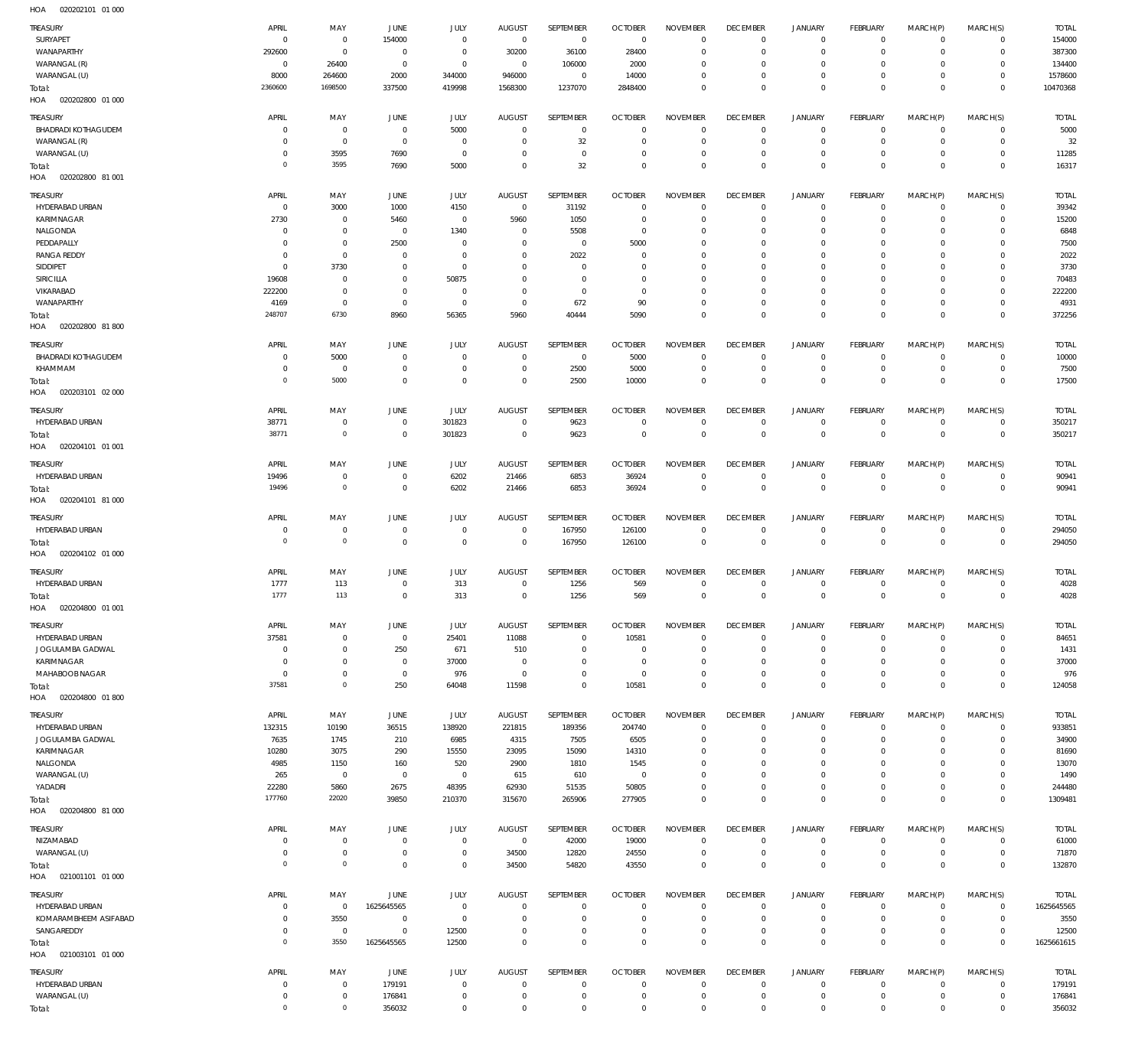021003103 81 000 HOA

| <b>TREASURY</b>                        | APRIL                         | MAY                           | JUNE                         | JULY                          | <b>AUGUST</b>                    | SEPTEMBER                        | <b>OCTOBER</b>               | <b>NOVEMBER</b>               | <b>DECEMBER</b>               | JANUARY                        | FEBRUARY                    | MARCH(P)                   | MARCH(S)                   | <b>TOTAL</b>       |
|----------------------------------------|-------------------------------|-------------------------------|------------------------------|-------------------------------|----------------------------------|----------------------------------|------------------------------|-------------------------------|-------------------------------|--------------------------------|-----------------------------|----------------------------|----------------------------|--------------------|
| HYDERABAD URBAN                        | 10<br>10                      | $^{\circ}$<br>$\circ$         | $^{\circ}$<br>$^{\circ}$     | $\mathbf{0}$<br>$^{\circ}$    | 100000                           | 20<br>20                         | $^{\circ}$<br>$^{\circ}$     | $\mathbf 0$<br>$\mathbb O$    | $^{\circ}$<br>$\mathbf{0}$    | $\circ$<br>$\mathbb O$         | $\mathbf 0$<br>$\mathbf{0}$ | $^{\circ}$<br>$\mathbf{0}$ | $\mathbf 0$<br>$^{\circ}$  | 100030<br>100030   |
| Total:<br>021003105 01 000<br>HOA      |                               |                               |                              |                               | 100000                           |                                  |                              |                               |                               |                                |                             |                            |                            |                    |
| <b>TREASURY</b>                        | APRIL                         | MAY                           | JUNE                         | <b>JULY</b>                   | <b>AUGUST</b>                    | <b>SEPTEMBER</b>                 | <b>OCTOBER</b>               | <b>NOVEMBER</b>               | <b>DECEMBER</b>               | <b>JANUARY</b>                 | FEBRUARY                    | MARCH(P)                   | MARCH(S)                   | <b>TOTAL</b>       |
| HYDERABAD URBAN                        | 356052                        | 352533                        | 743556                       | 344761                        | 52786                            | 84461                            | 267751                       | $^{\circ}$                    | $^{\circ}$                    | $\circ$                        | O                           | $^{\circ}$                 | $^{\circ}$                 | 2201900            |
| <b>JANGAON</b><br>KARIMNAGAR           | $\Omega$<br>$\Omega$          | $^{\circ}$<br>$^{\circ}$      | $^{\circ}$<br>$^{\circ}$     | $\overline{0}$<br>$\mathbf 0$ | 7000<br>$\overline{0}$           | $\mathbf 0$<br>7000              | $^{\circ}$<br>$^{\circ}$     | $^{\circ}$<br>$\mathbf 0$     | $\mathbf{0}$<br>$^{\circ}$    | $\mathbf 0$<br>$\circ$         | $^{\circ}$<br>O             | $^{\circ}$<br>$\mathbf 0$  | $^{\circ}$<br>$^{\circ}$   | 7000<br>7000       |
| NIZAMABAD                              | 91000                         | $^{\circ}$                    | 7000                         | 77000                         | 178500                           | 521500                           | 45500                        | $\mathbf 0$                   | $^{\circ}$                    | $\mathbf 0$                    | O                           | $\mathbf 0$                | $\circ$                    | 920500             |
| SIRICILLA                              | $\Omega$                      | $^{\circ}$                    | $^{\circ}$                   | $\overline{0}$                | $\overline{0}$                   | 7000                             | $^{\circ}$                   | $\mathbf 0$                   | $\mathbf{0}$                  | $\circ$                        | O                           | $\mathbf 0$                | $^{\circ}$                 | 7000               |
| WARANGAL (U)<br>Total:                 | 21000<br>468052               | $^{\circ}$<br>352533          | $^{\circ}$<br>750556         | 1582250<br>2004011            | 826500<br>1064786                | 182000<br>801961                 | 7000<br>320251               | $\mathbf 0$<br>$\mathbf 0$    | $\mathbf{0}$<br>$^{\circ}$    | $\circ$<br>$\mathbb O$         | C<br>$\Omega$               | $\mathbf 0$<br>$\mathbf 0$ | $^{\circ}$<br>$^{\circ}$   | 2618750<br>5762150 |
| 021003105 81 001<br>HOA                |                               |                               |                              |                               |                                  |                                  |                              |                               |                               |                                |                             |                            |                            |                    |
| <b>TREASURY</b>                        | APRIL                         | MAY                           | JUNE                         | JULY                          | <b>AUGUST</b>                    | SEPTEMBER                        | <b>OCTOBER</b>               | <b>NOVEMBER</b>               | <b>DECEMBER</b>               | JANUARY                        | FEBRUARY                    | MARCH(P)                   | MARCH(S)                   | <b>TOTAL</b>       |
| <b>BHADRADI KOTHAGUDEM</b>             | $\circ$                       | $\overline{0}$                | $^{\circ}$                   | $\overline{0}$                | 8400                             | 3000                             | 0                            | $^{\circ}$                    | $^{\circ}$                    | $\mathbf 0$                    | 0                           | -0                         | $\mathbf 0$                | 11400              |
| HYDERABAD URBAN<br>KAMAREDDY           | 29600<br>$\Omega$             | 21000<br>$\circ$              | 59600<br>$\Omega$            | 84750<br>$\overline{0}$       | 354050<br>$\overline{0}$         | 92400<br>200                     | 42000<br>0                   | $\Omega$<br>$^{\circ}$        | $\Omega$<br>0                 | $\mathbf 0$<br>$\mathbf 0$     | O<br>O                      | $\mathbf 0$<br>0           | $^{\circ}$<br>0            | 683400<br>200      |
| <b>KARIMNAGAR</b>                      |                               | $^{\circ}$                    | $\Omega$                     | 1450                          | 14000                            | 2000                             | -C                           | $\Omega$                      | $\Omega$                      | $\mathbf 0$                    | C.                          | $\Omega$                   | 0                          | 17450              |
| KHAMMAM                                | $\Omega$                      | $^{\circ}$                    | $\Omega$                     | $\overline{0}$                | 23600                            | $\overline{0}$                   | $\Omega$                     | $\mathbf 0$                   | $\Omega$                      | $\mathbf 0$                    | O                           | 0                          | 0                          | 23600              |
| MAHABOOB NAGAR<br>MANCHERIAL           | $\Omega$<br>$\Omega$          | $\circ$<br>$\Omega$           |                              | 500<br>$\Omega$               | 58450<br>1400                    | $\mathbf 0$<br>$\mathbf 0$       | -C<br>$\Omega$               | $\Omega$<br>$\Omega$          | $\Omega$<br>$\Omega$          | $\mathbf 0$<br>$\mathbf 0$     | C.<br>O                     | $\Omega$<br>$\Omega$       | 0<br>0                     | 58950<br>1400      |
| NAGARKURNOOL                           | $\Omega$                      | $\circ$                       |                              | $^{\circ}$                    | 5250                             | $\mathbf 0$                      | $\Omega$                     | $^{\circ}$                    | $\Omega$                      | 0                              | O                           | 0                          | 0                          | 5250               |
| NALGONDA                               |                               | $\Omega$                      |                              | $\Omega$                      | 22400                            | $\mathbf 0$                      | $\Omega$                     | $\Omega$                      | $\Omega$                      | $\mathbf 0$                    | C.                          | $\Omega$                   | 0                          | 22400              |
| NIRMAL<br>NIZAMABAD                    | $\Omega$<br>$\Omega$          | $\Omega$<br>$\circ$           |                              | $\Omega$<br>$\Omega$          | 6650<br>23100                    | $\mathbf 0$<br>$\mathbf 0$       | $\Omega$<br>-C               | $\Omega$<br>$\Omega$          | $\Omega$<br>$\Omega$          | 0<br>$\mathbf 0$               | O<br>C.                     | 0<br>$\Omega$              | 0<br>0                     | 6650<br>23100      |
| PEDDAPALLY                             | $\Omega$                      | $\Omega$                      |                              | $\Omega$                      | 1750                             | $\mathbf 0$                      | $\Omega$                     | $\Omega$                      | $\Omega$                      | $\mathbf 0$                    | O                           | $\Omega$                   | 0                          | 1750               |
| SANGAREDDY                             | $\Omega$                      | $\circ$                       |                              | $^{\circ}$                    | 10500                            | $\mathbf 0$                      | $\Omega$                     | $\mathbf 0$                   | $\Omega$                      | $\mathbf 0$                    | C.                          | 0                          | 0                          | 10500              |
| SIDDIPET<br>SURYAPET                   | $\Omega$<br>1900              | $\Omega$<br>$\circ$           | $\Omega$                     | $^{\circ}$<br>4100            | 2800<br>15750                    | $\Omega$<br>$\mathbf 0$          | -C<br>$\Omega$               | $\Omega$<br>$\mathbf 0$       | -C<br>$^{\circ}$              | $\mathbf 0$<br>$\mathbf 0$     | O<br>C.                     | $\Omega$<br>0              | 0<br>0                     | 2800<br>21750      |
| WANAPARTHY                             |                               | $\Omega$                      |                              | $^{\circ}$                    | 15750                            | $\Omega$                         | -C                           | $\Omega$                      | $\Omega$                      | $\mathbf 0$                    | C.                          | $\Omega$                   | 0                          | 15750              |
| WARANGAL (U)                           |                               | $^{\circ}$                    | $\Omega$                     | 100                           | 22950                            | $\overline{0}$                   | $\Omega$                     | $\mathbf 0$                   | $^{\circ}$                    | $\mathbf 0$                    | O                           | $^{\circ}$                 | 0                          | 23050              |
| YADADRI                                | 31500                         | $^{\circ}$<br>21000           | $\Omega$                     | $^{\circ}$                    | 700<br>587500                    | $\overline{0}$<br>97600          | $^{\circ}$<br>42000          | $\Omega$<br>$\mathbf 0$       | $^{\circ}$<br>$^{\circ}$      | $\mathbf 0$<br>$\mathbb O$     | O<br>$\Omega$               | $\mathbf 0$<br>$\mathbf 0$ | 0<br>$\mathbf 0$           | 700                |
| Total:<br>021003200 81 001<br>HOA      |                               |                               | 59600                        | 90900                         |                                  |                                  |                              |                               |                               |                                |                             |                            |                            | 930100             |
| <b>TREASURY</b>                        | APRIL                         | MAY                           | JUNE                         | <b>JULY</b>                   | <b>AUGUST</b>                    | SEPTEMBER                        | <b>OCTOBER</b>               | <b>NOVEMBER</b>               | <b>DECEMBER</b>               | <b>JANUARY</b>                 | FEBRUARY                    | MARCH(P)                   | MARCH(S)                   | <b>TOTAL</b>       |
| HYDERABAD URBAN                        | 11400                         | 4750                          | 29200                        | 12250                         | 27800                            | 8550                             | 11000                        | $^{\circ}$                    | $^{\circ}$                    | $\circ$                        | $^{\circ}$                  | $^{\circ}$                 | $^{\circ}$                 | 104950             |
| KHAMMAM                                | $\Omega$                      | $^{\circ}$                    | $\Omega$                     | $^{\circ}$                    | 250                              | $\overline{0}$                   | 0                            | $^{\circ}$                    | $^{\circ}$                    | $\mathbf 0$                    | O                           | $^{\circ}$                 | $\mathbf 0$                | 250                |
| MEDCHAL<br><b>RANGA REDDY</b>          | $\Omega$<br>$^{\circ}$        | $\overline{0}$<br>$\mathbf 0$ | $\overline{0}$<br>$^{\circ}$ | 1000<br>$\overline{0}$        | $\overline{0}$<br>$\overline{0}$ | $\overline{0}$<br>$\overline{0}$ | $^{\circ}$<br>12600          | $\overline{0}$<br>$\mathbf 0$ | $^{\circ}$<br>$^{\circ}$      | $\circ$<br>$\circ$             | 0<br>0                      | $\mathbf 0$<br>$\mathbf 0$ | $\mathbf 0$<br>$\mathbf 0$ | 1000<br>12600      |
| Total:                                 | 11400                         | 4750                          | 29200                        | 13250                         | 28050                            | 8550                             | 23600                        | $\mathbf 0$                   | $\mathbf 0$                   | $\mathbb O$                    | $^{\circ}$                  | $\mathbf 0$                | $^{\circ}$                 | 118800             |
| HOA<br>021004104 01 000                |                               |                               |                              |                               |                                  |                                  |                              |                               |                               |                                |                             |                            |                            |                    |
| <b>TREASURY</b>                        | APRIL                         | MAY                           | JUNE                         | JULY                          | <b>AUGUST</b>                    | SEPTEMBER                        | <b>OCTOBER</b>               | <b>NOVEMBER</b>               | <b>DECEMBER</b>               | <b>JANUARY</b>                 | FEBRUARY                    | MARCH(P)                   | MARCH(S)                   | <b>TOTAL</b>       |
| ADILABAD<br><b>BHADRADI KOTHAGUDEM</b> | $\Omega$<br>$\Omega$          | $^{\circ}$<br>$\overline{0}$  | 7500<br>$\Omega$             | $\overline{0}$<br>6600        | $\Omega$<br>$\mathbf{0}$         | $\mathbf 0$<br>$\overline{0}$    | $^{\circ}$<br>3360           | $\mathbf 0$<br>$\mathbf 0$    | 0<br>$\overline{0}$           | $\mathbf 0$<br>$\mathbf 0$     | C<br>O                      | $\circ$<br>$\mathbf 0$     | $\mathbf 0$<br>0           | 7500<br>9960       |
| BHOOPALAPALLY                          | $\Omega$                      | 7500                          | $^{\circ}$                   | $^{\circ}$                    | $\mathbf{0}$                     | $\overline{0}$                   | 0                            | $\Omega$                      | $^{\circ}$                    | $\mathbf 0$                    | C                           | 0                          | 0                          | 7500               |
| HYDERABAD URBAN                        | 112300                        | 64700                         | 114300                       | 104900                        | 243000                           | 145900                           | 111500                       | $\Omega$                      | $\Omega$                      | 0                              | C.                          | 0                          | 0                          | 896600             |
| <b>JAGTIAL</b><br>KAMAREDDY            | 10560                         | $^{\circ}$<br>50              | $\Omega$                     | 7800                          | $\Omega$                         | 450<br>$\overline{0}$            | $\Omega$                     | $^{\circ}$<br>$\mathbf 0$     | $\Omega$<br>$^{\circ}$        | $\mathbf 0$<br>$\circ$         | $\Omega$<br>0               | 0<br>0                     | $\mathbf 0$<br>$\circ$     | 18810<br>28700     |
| KARIMNAGAR                             | 6780<br>300                   | 3000                          | 230<br>$\Omega$              | 3760<br>7500                  | 6920<br>$\overline{0}$           | 7500                             | 10960<br>$^{\circ}$          | $\overline{0}$                | $\mathbf{0}$                  | $\circ$                        | $\mathbf 0$                 | $\mathbf 0$                | $\mathbf 0$                | 18300              |
| KHAMMAM                                | $\overline{0}$                | $\overline{0}$                | $\circ$                      | 6720                          | 14220                            | 13620                            | 10080                        | $\mathbf 0$                   | $^{\circ}$                    | $\mathbf 0$                    | 0                           | $\mathbf 0$                | $\mathbf 0$                | 44640              |
| MAHABOOB NAGAR<br><b>MANCHERIAL</b>    | $^{\circ}$<br>$\overline{0}$  | 8500<br>8000                  | $^{\circ}$<br>$^{\circ}$     | $^{\circ}$<br>$\overline{0}$  | $\overline{0}$<br>3060           | $\mathbf 0$<br>$\mathbf 0$       | $^{\circ}$<br>$^{\circ}$     | $\mathbf 0$<br>$\overline{0}$ | $\mathbf{0}$<br>$^{\circ}$    | $\mathbf 0$<br>$\circ$         | O<br>0                      | $\mathbf 0$<br>$\mathbf 0$ | $\mathbf 0$<br>$\mathbf 0$ | 8500<br>11060      |
| MEDCHAL                                | 600                           | 1800                          | 8000                         | 1000                          | 500                              | 10500                            | 3500                         | $\mathbf 0$                   | $\Omega$                      | 0                              | O                           | $\mathbf 0$                | $\mathbf 0$                | 25900              |
| NALGONDA                               | 500                           | 4100                          | 1500                         | $\overline{0}$                | $\overline{0}$                   | 2500                             | $^{\circ}$                   | $\overline{0}$                | $^{\circ}$                    | $\circ$                        | 0                           | $\mathbf 0$                | $\mathbf 0$                | 8600               |
| NIRMAL<br>NIZAMABAD                    | $^{\circ}$<br>3660            | 980<br>600                    | 300<br>10180                 | $^{\circ}$<br>150             | $\mathbf 0$<br>$\mathbf 0$       | 240<br>3460                      | $\mathbf 0$<br>$\Omega$      | $\mathbf 0$                   | $\mathbf{0}$<br>$\mathbf{0}$  | 0<br>$\mathbf 0$               | O                           | $\mathbf 0$<br>$\mathbf 0$ | $\mathbf 0$<br>$\mathbf 0$ | 1520               |
| <b>RANGA REDDY</b>                     | 4188986                       | 3517954                       | 4416558                      | 4675751                       | 4421870                          | 4368060                          | 4120294                      | $\overline{0}$<br>$^{\circ}$  | $\mathbf{0}$                  | $\mathbf 0$                    | O<br>O                      | $\mathbf 0$                | $\mathbf 0$                | 18050<br>29709473  |
| SANGAREDDY                             | $^{\circ}$                    | $\overline{0}$                | 7800                         | $\mathbf 0$                   | $\mathbf 0$                      | $\overline{0}$                   | $\Omega$                     | $\overline{0}$                | $\mathbf{0}$                  | $\mathbf 0$                    | O                           | 0                          | $\mathbf 0$                | 7800               |
| SIDDIPET                               | 3500                          | 7800                          | $\Omega$                     | 7500                          | $\mathbf{0}$                     | $\mathbf 0$                      | $^{\circ}$                   | $\overline{0}$                | $\mathbf{0}$                  | $\mathbf 0$                    | O                           | $\mathbf 0$                | $\mathbf 0$                | 18800              |
| SIRICILLA<br>SURYAPET                  | $\circ$<br>$^{\circ}$         | $^{\circ}$<br>$\mathbf 0$     | $\Omega$<br>$\Omega$         | $\overline{0}$<br>3240        | $\Omega$<br>$\Omega$             | 7500<br>$\overline{0}$           | $\Omega$<br>$^{\circ}$       | $\mathbf 0$<br>$\overline{0}$ | $\mathbf{0}$<br>$\mathbf{0}$  | $\mathbf 0$<br>$\mathbf 0$     | O<br>O                      | $\mathbf 0$<br>$\mathbf 0$ | $^{\circ}$<br>$^{\circ}$   | 7500<br>3240       |
| VIKARABAD                              | $^{\circ}$                    | $\overline{0}$                | $\Omega$                     | $^{\circ}$                    | $\mathbf 0$                      | $\mathbf 0$                      | 7500                         | $\overline{0}$                | $\mathbf{0}$                  | $\mathbf 0$                    | O                           | $\mathbf 0$                | $^{\circ}$                 | 7500               |
| WARANGAL (R)                           | $^{\circ}$                    | $\overline{0}$                | $\Omega$                     | $^{\circ}$                    | $\mathbf 0$                      | 1600                             | 0                            | $\overline{0}$                | $\mathbf{0}$                  | $\mathbf 0$                    | O                           | $\mathbf 0$                | $^{\circ}$                 | 1600               |
| WARANGAL (U)<br>Total:                 | 1000<br>4328186               | 3300<br>3628284               | $\Omega$<br>4566368          | $\mathbf 0$<br>4824921        | 600<br>4690170                   | $\overline{0}$<br>4561330        | $^{\circ}$<br>4267194        | $\overline{0}$<br>$\mathbf 0$ | $^{\circ}$<br>$\overline{0}$  | $\mathbf 0$<br>$\mathbb O$     | 0<br>$\mathbf 0$            | $\mathbf 0$<br>$\mathbf 0$ | $\mathbf 0$<br>$^{\circ}$  | 4900<br>30866453   |
| HOA  021004105  01  000                |                               |                               |                              |                               |                                  |                                  |                              |                               |                               |                                |                             |                            |                            |                    |
| <b>TREASURY</b>                        | APRIL                         | MAY                           | JUNE                         | <b>JULY</b>                   | <b>AUGUST</b>                    | SEPTEMBER                        | <b>OCTOBER</b>               | <b>NOVEMBER</b>               | <b>DECEMBER</b>               | <b>JANUARY</b>                 | FEBRUARY                    | MARCH(P)                   | MARCH(S)                   | <b>TOTAL</b>       |
| <b>BHADRADI KOTHAGUDEM</b>             | 2000                          | $\overline{0}$                | $^{\circ}$                   | $\overline{0}$                | $\mathbf 0$                      | $\mathbf 0$                      | $\mathbf 0$                  | $\overline{0}$                | $^{\circ}$                    | $\circ$                        | $^{\circ}$                  | $\mathbf 0$                | $\mathbf 0$                | 2000               |
| HYDERABAD URBAN<br><b>JAGTIAL</b>      | 12200<br>$^{\circ}$           | $\mathbf 0$<br>$\mathbf 0$    | $^{\circ}$<br>36000          | 14080<br>$\overline{0}$       | 2100<br>$\overline{0}$           | 2000<br>$\overline{0}$           | 10000<br>$^{\circ}$          | $\overline{0}$<br>$\mathbf 0$ | $\overline{0}$<br>$^{\circ}$  | $\mathbf 0$<br>$\mathbf 0$     | $^{\circ}$<br>O             | $\mathbf 0$<br>$\mathbf 0$ | $\mathbf 0$<br>$^{\circ}$  | 40380<br>36000     |
| <b>JANGAON</b>                         | 3400                          | $\mathbf 0$                   | $^{\circ}$                   | 2000                          | $\mathbf 0$                      | $\mathbf 0$                      | $^{\circ}$                   | $\mathbf 0$                   | $\mathbf{0}$                  | $\mathbf 0$                    | O                           | $\mathbf 0$                | $^{\circ}$                 | 5400               |
| JOGULAMBA GADWAL                       | $^{\circ}$                    | $\mathbf 0$                   | $\Omega$                     | 2000                          | $\overline{0}$                   | $\mathbf 0$                      | $\mathbf 0$                  | $\mathbf 0$                   | $\mathbf{0}$                  | $\circ$                        | O                           | $\mathbf 0$                | $^{\circ}$                 | 2000               |
| KAMAREDDY                              |                               |                               |                              | $\overline{0}$                | 2000                             | 2000                             | 2000                         | $\mathbf 0$                   | $\mathbf{0}$                  | $\circ$                        | O                           | $\mathbf 0$                | $^{\circ}$                 | 6000               |
|                                        | $\circ$                       | $\mathbf 0$                   | $^{\circ}$<br>$\Omega$       |                               |                                  |                                  |                              |                               |                               |                                |                             |                            |                            |                    |
| KARIMNAGAR<br>KHAMMAM                  | $^{\circ}$<br>2100            | $\mathbf 0$<br>$\mathbf 0$    | $\Omega$                     | $\mathbf 0$<br>$\mathbf 0$    | 2000<br>$\overline{0}$           | $\overline{0}$<br>$\mathbf 0$    | $^{\circ}$<br>$\overline{0}$ | $\mathbf 0$<br>$\mathbf 0$    | $\mathbf{0}$<br>$^{\circ}$    | $\mathbf 0$<br>$\mathbf 0$     | O<br>$^{\circ}$             | $\mathbf 0$<br>$\mathbf 0$ | $^{\circ}$<br>$\mathbf 0$  | 2000<br>2100       |
| <b>MANCHERIAL</b>                      | $\overline{0}$                | $\mathbb O$                   | $\Omega$                     | 2000                          | $\mathbf 0$                      | $\mathbf 0$                      | 31000                        | $\mathbf 0$                   | $\mathbf{0}$                  | $\circ$                        | O                           | $\mathbf 0$                | $^{\circ}$                 | 33000              |
| MEDCHAL                                | 500                           | $\mathbb O$                   | $\Omega$                     | 2000                          | $\mathbf 0$                      | 2000                             | $^{\circ}$                   | $\mathbf 0$                   | $^{\circ}$                    | $\circ$                        | $^{\circ}$                  | $\mathbf 0$                | $^{\circ}$                 | 4500               |
| NALGONDA<br>NIRMAL                     | $\circ$<br>$^{\circ}$         | $\overline{0}$<br>200         | 100000<br>$\Omega$           | $^{\circ}$<br>$^{\circ}$      | $\mathbf 0$<br>$\Omega$          | 31080<br>$\mathbf 0$             | 145500<br>$^{\circ}$         | $\mathbf 0$<br>$\mathbf 0$    | $\mathbf{0}$<br>$^{\circ}$    | $\circ$<br>$\circ$             | O<br>$\mathbf 0$            | $\mathbf 0$<br>$\mathbf 0$ | $^{\circ}$<br>$\mathbf 0$  | 276580<br>200      |
| PEDDAPALLY<br>SURYAPET                 | $\overline{0}$<br>$\mathbf 0$ | $\overline{0}$<br>$\mathbb O$ | $\overline{0}$<br>4000       | $^{\circ}$<br>$\mathbf{0}$    | $\overline{0}$<br>$\Omega$       | 4000<br>$\mathbf 0$              | $^{\circ}$<br>$\overline{0}$ | $\mathbf 0$<br>$\mathbf 0$    | $\overline{0}$<br>$\mathbf 0$ | $\circ$<br>$\mathsf{O}\xspace$ | $\mathbf 0$<br>0            | $\circ$<br>$\mathsf{O}$    | $\mathbf 0$<br>$\mathbf 0$ | 4000<br>4000       |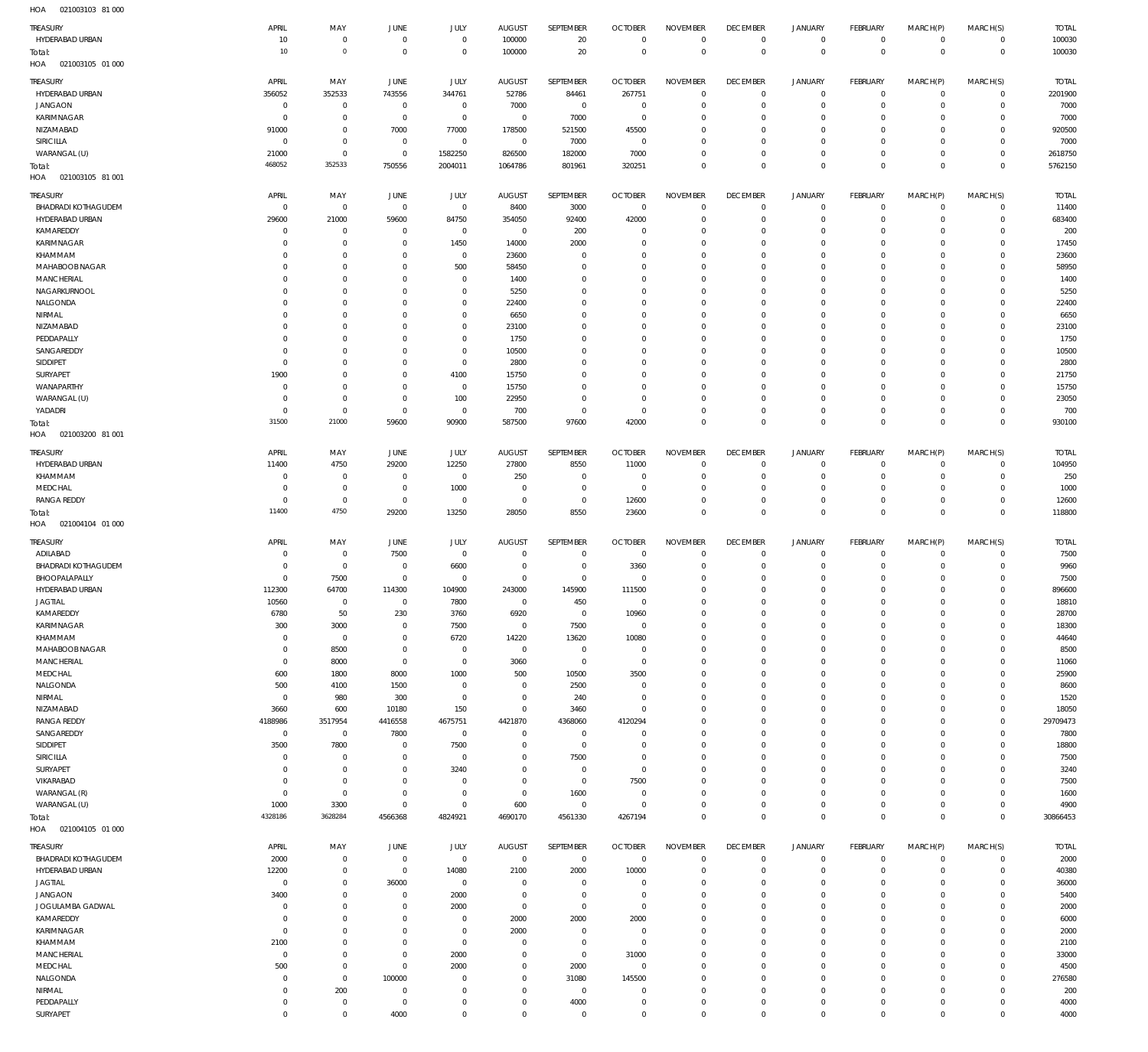| HOA | 021004105 01 000 |  |
|-----|------------------|--|

| <b>TREASURY</b>                                   | APRIL                  | MAY            | JUNE                  | JULY                    | <b>AUGUST</b>         | SEPTEMBER          | <b>OCTOBER</b>          | <b>NOVEMBER</b>             | <b>DECEMBER</b>                   | <b>JANUARY</b>               | FEBRUARY                     | MARCH(P)                   | MARCH(S)                      | <b>TOTAL</b>           |
|---------------------------------------------------|------------------------|----------------|-----------------------|-------------------------|-----------------------|--------------------|-------------------------|-----------------------------|-----------------------------------|------------------------------|------------------------------|----------------------------|-------------------------------|------------------------|
| WARANGAL (U)                                      | 2000                   | 3490           | 7540                  | $\,0\,$                 | 11210                 | 32910              | 16040                   | $\mathbf 0$                 | $\overline{0}$                    | $\circ$                      | $\overline{0}$               | $\mathbf 0$                | $\overline{0}$                | 73190                  |
| Total:                                            | 22200                  | 3690           | 147540                | 22080                   | 17310                 | 73990              | 204540                  | $\mathbf 0$                 | $\overline{0}$                    | $\mathbf 0$                  | $\overline{0}$               | $\mathbf 0$                | $\mathbf 0$                   | 491350                 |
| HOA<br>021004800 01 000                           |                        |                |                       |                         |                       |                    |                         |                             |                                   |                              |                              |                            |                               |                        |
| TREASURY                                          | APRIL                  | MAY            | JUNE                  | JULY                    | <b>AUGUST</b>         | <b>SEPTEMBER</b>   | <b>OCTOBER</b>          | <b>NOVEMBER</b>             | <b>DECEMBER</b>                   | <b>JANUARY</b>               | FEBRUARY                     | MARCH(P)                   | MARCH(S)                      | <b>TOTAL</b>           |
| HYDERABAD URBAN                                   | 500                    | $\overline{0}$ | $\overline{0}$        | $\overline{0}$          | $\mathbf 0$           | $\overline{0}$     | $\overline{0}$          | $\mathbf 0$                 | $\overline{0}$                    | $\mathbf 0$                  | $\overline{0}$               | $\mathbf 0$                | $\overline{0}$                | 500                    |
| <b>RANGA REDDY</b>                                | $\Omega$               | $\overline{0}$ | $\overline{0}$        | $\overline{0}$          | $\mathbf 0$           | 2000               | $\overline{0}$          | $\mathbf 0$                 | $\overline{0}$                    | $\mathbf 0$                  | $\mathbf{0}$                 | $\mathbf 0$                | $\overline{0}$                | 2000                   |
| Total:                                            | 500                    | $\circ$        | $\overline{0}$        | $\mathbf 0$             | $\mathbf 0$           | 2000               | $\overline{0}$          | $\Omega$                    | $\overline{0}$                    | $\mathbf 0$                  | $\overline{0}$               | $\mathbf 0$                | $\mathbf{0}$                  | 2500                   |
| HOA  021004800  81 001                            |                        |                |                       |                         |                       |                    |                         |                             |                                   |                              |                              |                            |                               |                        |
| <b>TREASURY</b>                                   | APRIL                  | MAY            | JUNE                  | JULY                    | <b>AUGUST</b>         | SEPTEMBER          | <b>OCTOBER</b>          | <b>NOVEMBER</b>             | <b>DECEMBER</b>                   | <b>JANUARY</b>               | FEBRUARY                     | MARCH(P)                   | MARCH(S)                      | <b>TOTAL</b>           |
| ADILABAD                                          | $\circ$                | $\mathbf 0$    | $\overline{0}$        | 500                     | $^{\circ}$            | $\overline{0}$     | $\overline{0}$          | $\mathbf 0$                 | $\overline{0}$                    | $\mathbf 0$                  | $\overline{0}$               | $\mathbf 0$                | $\overline{0}$                | 500                    |
| <b>BHADRADI KOTHAGUDEM</b>                        | $\Omega$               | 1000           | $\overline{0}$        | $\overline{0}$          | $\,0\,$               | $\,0\,$            | $\overline{0}$          | $\mathbf 0$                 | $\overline{0}$                    | $\mathbf 0$                  | $\overline{0}$               | $\circ$                    | $\overline{0}$                | 1000                   |
| HYDERABAD URBAN                                   | 81800                  | 18200          | 26700                 | 30100                   | 63900                 | 38200              | 49200                   | 0                           | $\overline{0}$                    | $\mathbf 0$                  | $\mathbf{0}$                 | 0                          | $\mathbf 0$                   | 308100                 |
| MAHABOOB NAGAR                                    | $\Omega$               | 0              | $\overline{0}$        | 53000                   | $\overline{0}$        | $\mathbf 0$        | $\overline{0}$          | $\mathbf 0$                 | $\overline{0}$                    | 0                            | $^{\circ}$                   | 0                          | $\mathbf 0$                   | 53000                  |
| <b>MANCHERIAL</b>                                 | $\Omega$               | $\overline{0}$ | $\overline{0}$        | $\overline{0}$          | 50                    | $\mathbf 0$        | $\overline{0}$          | $\Omega$                    | $\mathbf 0$                       | 0                            | $\mathbf{0}$                 | $\Omega$                   | $\mathbf 0$                   | 50                     |
| MEDCHAL<br>NAGARKURNOOL                           | $\Omega$<br>$^{\circ}$ | 0<br>3500      | 200<br>$\overline{0}$ | 11700<br>$\overline{0}$ | 34800<br>$\mathbf 0$  | 14500<br>$\,0\,$   | 6500<br>$\overline{0}$  | $\mathbf 0$<br>$\Omega$     | $^{\circ}$<br>$\mathbf 0$         | 0<br>0                       | $\mathbf{0}$<br>$\mathbf{0}$ | $\circ$<br>$\Omega$        | $\mathbf 0$<br>$\mathbf 0$    | 67700<br>3500          |
| <b>RANGA REDDY</b>                                | 468500                 | 748510         | 1054800               | 1476650                 | 1379650               | 606903             | 1175650                 | $\Omega$                    | $\mathbf 0$                       | 0                            | $\mathbf{0}$                 | 0                          | $^{\circ}$                    | 6910663                |
| SANGAREDDY                                        | $\circ$                | $\overline{0}$ | $\overline{0}$        | $^{\circ}$              | $\overline{0}$        | $\overline{0}$     | 300                     | 0                           | $\overline{0}$                    | 0                            | $\mathbf{0}$                 | 0                          | $^{\circ}$                    | 300                    |
| WARANGAL (U)                                      | 500                    | $\overline{0}$ | $\overline{0}$        | $\mathbf 0$             | $\mathbf 0$           | $\mathbf 0$        | 300                     | $\mathbf 0$                 | $\overline{0}$                    | $\mathbf 0$                  | $\mathbf{0}$                 | $\circ$                    | $\mathbf 0$                   | 800                    |
| Total:                                            | 550800                 | 771210         | 1081700               | 1571950                 | 1478400               | 659603             | 1231950                 | $\mathbf 0$                 | $\overline{0}$                    | $\mathbf 0$                  | $\overline{0}$               | $\mathbf 0$                | $\mathbf 0$                   | 7345613                |
| HOA<br>021080800 01 000                           |                        |                |                       |                         |                       |                    |                         |                             |                                   |                              |                              |                            |                               |                        |
| TREASURY                                          | APRIL                  | MAY            | JUNE                  | <b>JULY</b>             | <b>AUGUST</b>         | SEPTEMBER          | <b>OCTOBER</b>          | <b>NOVEMBER</b>             | <b>DECEMBER</b>                   | <b>JANUARY</b>               | FEBRUARY                     | MARCH(P)                   | MARCH(S)                      | <b>TOTAL</b>           |
| HYDERABAD URBAN                                   | $\circ$                | $\overline{0}$ | 43950                 | $\overline{0}$          | $\overline{0}$        | 2733               | $\mathbf 0$             | $\mathbf 0$                 | $\overline{0}$                    | $\circ$                      | $\circ$                      | $\circ$                    | $\overline{0}$                | 46683                  |
| Total:                                            | $\circ$                | $\circ$        | 43950                 | $\mathbf 0$             | $\mathbf 0$           | 2733               | $\overline{0}$          | $\mathbf 0$                 | $\overline{0}$                    | $\mathbf 0$                  | $\overline{0}$               | $\mathbf 0$                | $\mathbf 0$                   | 46683                  |
| HOA  021080800  80  000                           |                        |                |                       |                         |                       |                    |                         |                             |                                   |                              |                              |                            |                               |                        |
| <b>TREASURY</b>                                   | APRIL                  | MAY            | JUNE                  | JULY                    | <b>AUGUST</b>         | SEPTEMBER          | <b>OCTOBER</b>          | <b>NOVEMBER</b>             | <b>DECEMBER</b>                   | <b>JANUARY</b>               | FEBRUARY                     | MARCH(P)                   | MARCH(S)                      | <b>TOTAL</b>           |
| HYDERABAD URBAN                                   | $\circ$                | $\overline{0}$ | 4436                  | $\mathbf 0$             | $\overline{0}$        | $\,0\,$            | $\overline{0}$          | $\mathbf{0}$                | $\overline{0}$                    | $\circ$                      | $\overline{0}$               | $\mathbf 0$                | $\overline{0}$                | 4436                   |
| Total:                                            | $\circ$                | $\circ$        | 4436                  | $\mathbf 0$             | $\overline{0}$        | $\mathbf{0}$       | $\mathbb O$             | $\mathbf{0}$                | $\overline{0}$                    | $\mathbf 0$                  | $\overline{0}$               | $\mathbf 0$                | $\overline{0}$                | 4436                   |
| HOA<br>021080800 81 000                           |                        |                |                       |                         |                       |                    |                         |                             |                                   |                              |                              |                            |                               |                        |
|                                                   |                        |                |                       |                         |                       |                    |                         |                             |                                   |                              |                              |                            |                               |                        |
| TREASURY<br>HYDERABAD URBAN                       | APRIL<br>13835         | MAY<br>10736   | JUNE<br>90761         | JULY<br>13193           | <b>AUGUST</b><br>1372 | SEPTEMBER<br>34969 | <b>OCTOBER</b><br>79848 | <b>NOVEMBER</b><br>$\Omega$ | <b>DECEMBER</b><br>$\overline{0}$ | <b>JANUARY</b><br>$^{\circ}$ | FEBRUARY<br>$^{\circ}$       | MARCH(P)<br>$\circ$        | MARCH(S)<br>$\mathbf 0$       | <b>TOTAL</b><br>244714 |
| NALGONDA                                          | $\Omega$               | 900            | 450                   | 1200                    | 150                   | $\overline{0}$     | 300                     | $\mathbf 0$                 | $\overline{0}$                    | $\mathbf 0$                  | $^{\circ}$                   | $\circ$                    | $\mathbf 0$                   | 3000                   |
| PPO - MOTIGALLY (TELANGANA)                       | $\Omega$               | $\mathbf{0}$   | $\overline{0}$        | $^{\circ}$              | $\overline{0}$        | $\mathbf 0$        | 800000                  | $\Omega$                    | $\mathbf 0$                       | $\mathbf 0$                  | $^{\circ}$                   | $\mathbf 0$                | $\mathbf 0$                   | 800000                 |
| WARANGAL (U)                                      | $\Omega$               | $\overline{0}$ | 312                   | 400                     | 340                   | $^{\circ}$         | 290                     | $\mathbf 0$                 | $\overline{0}$                    | $\mathbf 0$                  | $\mathbf{0}$                 | $\mathbf 0$                | $\mathbf 0$                   | 1342                   |
| lotal:                                            | 13835                  | 11636          | 91523                 | 14793                   | 1862                  | 34969              | 880438                  | $\Omega$                    | $\overline{0}$                    | $\mathbf 0$                  | $\overline{0}$               | $\mathbf 0$                | $\mathbf{0}$                  | 1049056                |
| HOA   021100800   01 000                          |                        |                |                       |                         |                       |                    |                         |                             |                                   |                              |                              |                            |                               |                        |
| <b>TREASURY</b>                                   | APRIL                  | MAY            | JUNE                  | JULY                    | <b>AUGUST</b>         | SEPTEMBER          | <b>OCTOBER</b>          | <b>NOVEMBER</b>             | <b>DECEMBER</b>                   | <b>JANUARY</b>               | FEBRUARY                     | MARCH(P)                   | MARCH(S)                      | <b>TOTAL</b>           |
| HYDERABAD URBAN                                   | $\circ$                | $\overline{0}$ | 126294                | $\overline{0}$          | $\overline{0}$        | 54796              | $\overline{0}$          | $\mathbf 0$                 | $\overline{0}$                    | $\circ$                      | $\overline{0}$               | $\mathbf 0$                | $\overline{0}$                | 181090                 |
| Total:                                            | $\mathbf{0}$           | $\circ$        | 126294                | $\,0\,$                 | $\mathbf 0$           | 54796              | $\mathbf 0$             | $\mathbf{0}$                | $\mathbf 0$                       | $\overline{0}$               | $\overline{0}$               | $\overline{0}$             | $\overline{0}$                | 181090                 |
| HOA<br>021100800 81 000                           |                        |                |                       |                         |                       |                    |                         |                             |                                   |                              |                              |                            |                               |                        |
| TREASURY                                          | APRIL                  | MAY            | JUNE                  | JULY                    | <b>AUGUST</b>         | SEPTEMBER          | <b>OCTOBER</b>          | <b>NOVEMBER</b>             | <b>DECEMBER</b>                   | <b>JANUARY</b>               | FEBRUARY                     | MARCH(P)                   | MARCH(S)                      | <b>TOTAL</b>           |
| ADILABAD                                          | $\Omega$               | $\overline{0}$ | $^{\circ}$            | $^{\circ}$              | $\overline{0}$        | 64120              | $\overline{0}$          | $\mathbf 0$                 | $\overline{0}$                    | $\mathbf 0$                  | $^{\circ}$                   | $\mathbf 0$                | $\mathbf 0$                   | 64120                  |
| HYDERABAD URBAN                                   | $\Omega$               | 1160           | $\overline{0}$        | $^{\circ}$              | $\overline{0}$        | $^{\circ}$         | $\mathbf{0}$            | $\mathbf 0$                 | $\overline{0}$                    | $\mathbf 0$                  | $\mathbf{0}$                 | $\mathbf 0$                | $\mathbf 0$                   | 1160                   |
| Total:                                            | $\Omega$               | 1160           | $\mathbf 0$           | $\overline{0}$          | $\mathbf 0$           | 64120              | $\mathbf{0}$            | $\Omega$                    | $\overline{0}$                    | $\mathbf 0$                  | $\overline{0}$               | $\Omega$                   | $\mathbf{0}$                  | 65280                  |
| HOA  021501102  01  000                           |                        |                |                       |                         |                       |                    |                         |                             |                                   |                              |                              |                            |                               |                        |
| <b>TREASURY</b>                                   | APRIL                  | MAY            | JUNE                  | JULY                    | <b>AUGUST</b>         | SEPTEMBER          | <b>OCTOBER</b>          | <b>NOVEMBER</b>             | <b>DECEMBER</b>                   | <b>JANUARY</b>               | FEBRUARY                     | MARCH(P)                   | MARCH(S)                      | <b>TOTAL</b>           |
| PEDDAPALLY                                        | 10000                  | 0              | $\overline{0}$        | $\,0\,$                 | $\mathbf 0$           | $\mathbf 0$        | $\overline{0}$          | $\mathbf 0$                 | $\overline{0}$                    | $\circ$                      | $\overline{0}$               | $\circ$                    | $\overline{0}$                | 10000                  |
| Total:                                            | 10000                  | $\circ$        | $\,0\,$               | $\mathbf 0$             | $\mathbf 0$           | $\overline{0}$     | $\mathbb O$             | $\mathbf 0$                 | $\overline{0}$                    | $\mathbf 0$                  | $\overline{0}$               | $\mathbf 0$                | $\overline{0}$                | 10000                  |
| HOA<br>021601106 01 000                           |                        |                |                       |                         |                       |                    |                         |                             |                                   |                              |                              |                            |                               |                        |
| <b>TREASURY</b>                                   | APRIL                  | MAY            | JUNE                  | JULY                    | <b>AUGUST</b>         | SEPTEMBER          | <b>OCTOBER</b>          | <b>NOVEMBER</b>             | <b>DECEMBER</b>                   | <b>JANUARY</b>               | FEBRUARY                     | MARCH(P)                   | MARCH(S)                      | <b>TOTAL</b>           |
| ADILABAD                                          | 541                    | 541            | 639                   | 1750                    | 1995                  | 1670               | 1670                    | $\mathbf{0}$                | $\overline{0}$                    | $\circ$                      | $\overline{0}$               | $\mathbf 0$                | $\overline{0}$                | 8806                   |
| BHADRADI KOTHAGUDEM                               | 581                    | 581            | 581                   | 528                     | 634                   | 581                | 581                     | $\mathbf 0$                 | $\mathbf 0$                       | $\mathbf 0$                  | $\mathbf{0}$                 | $\mathbf 0$                | $\mathbf 0$                   | 4067                   |
| HYDERABAD URBAN                                   | 341050                 | 1130459        | 895790                | 959176                  | 354246                | 1177012            | 1412364                 | $\mathbf 0$                 | $\mathbf 0$                       | $\mathbf 0$                  | $\mathbf{0}$                 | $\Omega$                   | $\mathbf 0$                   | 6270097                |
| <b>JAGTIAL</b>                                    | 352                    | 352            | 352                   | 352                     | 352                   | 352                | 352                     | $\mathbf 0$                 | $\mathbf 0$                       | $\mathbf 0$                  | $\mathbf 0$                  | $\Omega$                   | $\mathbf 0$                   | 2464                   |
| JOGULAMBA GADWAL                                  | 13205                  | 13473          | 13545                 | 13545                   | 13493                 | 17317              | 17421                   | $\Omega$                    | $\mathbf 0$                       | $\mathbf 0$                  | $\mathbf 0$                  | $\Omega$                   | $\mathbf 0$                   | 101999                 |
| KAMAREDDY                                         | 529                    | 652            | 529                   | 529                     | 529                   | 529                | 529                     | $\mathbf 0$                 | $\overline{0}$                    | $\mathbf 0$                  | $\mathbf{0}$                 | $\Omega$                   | $\mathbf 0$                   | 3826                   |
| KARIMNAGAR                                        | 90                     | 90             | 90                    | 90                      | 2276                  | 2276               | 2276                    | $\Omega$                    | $\mathbf 0$                       | $\mathbf 0$                  | $\mathbf 0$                  | $\Omega$                   | $\mathbf 0$                   | 7188                   |
| KHAMMAM                                           | 21109                  | 10239          | 14335                 | 16631<br>1050           | 12745                 | 1039               | 1039                    | $\mathbf 0$<br>$\Omega$     | $\mathbf 0$<br>$\mathbf 0$        | $\mathbf 0$<br>$\mathbf 0$   | $\mathbf{0}$<br>$\mathbf{0}$ | $\Omega$<br>$\Omega$       | $\mathbf 0$<br>$\mathbf 0$    | 77137<br>25185         |
| KOMARAMBHEEM ASIFABAD<br>MAHABOOB NAGAR           | 1107<br>1859           | 1107<br>1829   | 1107<br>1811          | 1705                    | 4599<br>1705          | 8091<br>1855       | 8124<br>1855            | $\mathbf 0$                 | $\mathbf 0$                       | $\mathbf 0$                  | $\mathbf 0$                  | $\Omega$                   | $\mathbf 0$                   | 12619                  |
| MAHABUBABAD                                       | 355                    | 320            | 320                   | 320                     | 320                   | 320                | 410                     | $\Omega$                    | $\mathbf 0$                       | $\mathbf 0$                  | $\mathbf 0$                  | $\Omega$                   | $\mathbf 0$                   | 2365                   |
| <b>MANCHERIAL</b>                                 | 8430                   | 8773           | 8015                  | 11979                   | 12962                 | 13119              | 13830                   | $\mathbf 0$                 | $\mathbf 0$                       | $\mathbf 0$                  | $\mathbf 0$                  | $\Omega$                   | $\mathbf 0$                   | 77108                  |
| MEDCHAL                                           |                        |                |                       |                         | 1229                  | 1113               | 1166                    | $\Omega$                    | $\mathbf 0$                       | $\mathbf 0$                  | $\mathbf 0$                  | $\Omega$                   | $\mathbf 0$                   | 7942                   |
|                                                   | 989                    | 895            | 895                   | 1655                    |                       |                    |                         |                             |                                   |                              |                              |                            |                               | 6209                   |
| Mulugu                                            | 887                    | 887            | 887                   | 887                     | 887                   | 887                | 887                     | $\mathbf 0$                 | $\overline{0}$                    | $\mathbf 0$                  | $\mathbf{0}$                 | $\Omega$                   | $\mathbf 0$                   |                        |
| NAGARKURNOOL                                      | 50                     | 50             | 50                    | 50                      | 50                    | 50                 | 50                      | $\Omega$                    | $\mathbf 0$                       | $\mathbf 0$                  | $\mathbf 0$                  | $\Omega$                   | $\mathbf 0$                   | 350                    |
| NALGONDA                                          | 3950                   | 10255          | 13000                 | 12654                   | 8506                  | 3017               | 2842                    | $\mathbf 0$                 | $\mathbf 0$                       | $\mathbf 0$                  | $\mathbf{0}$                 | $\Omega$                   | $\mathbf 0$                   | 54224                  |
| NIRMAL                                            | 15258                  | 7629           | 7629                  | 7629                    | 7629                  | 7629               | 7629                    | $\Omega$                    | $\mathbf 0$                       | $\mathbf 0$                  | $\mathbf 0$                  | $\Omega$                   | $\mathbf 0$                   | 61032                  |
| NIZAMABAD                                         | 1163                   | 1091           | 1091                  | 1091                    | 427811                | 1091               | 1091                    | $\mathbf 0$                 | $\mathbf 0$                       | $\mathbf 0$                  | $\mathbf 0$                  | $\Omega$                   | $\mathbf 0$                   | 434429                 |
| Narayanpet                                        | 45                     | 45             | 45                    | 45                      | $\,0\,$               | $\,0\,$            | $\overline{0}$          | $\Omega$                    | $\mathbf 0$                       | $\mathbf 0$                  | $\mathbf{0}$                 | $\Omega$                   | $\mathbf 0$                   | 180                    |
| PAO - TELANGANA HYDERABAD                         | 97492                  | 97972          | 96940                 | 93218                   | 100540                | 102397             | 117848                  | $\mathbf 0$<br>$\Omega$     | $\mathbf 0$<br>$\mathbf 0$        | $\mathbf 0$<br>$\mathbf 0$   | $\mathbf 0$<br>$\mathbf 0$   | $\Omega$<br>$\Omega$       | $\mathbf 0$<br>$\mathbf 0$    | 706407                 |
| PPO - MOTIGALLY (TELANGANA)<br><b>RANGA REDDY</b> | 10000<br>15189         | 10000<br>14972 | 10000<br>8831         | 10000<br>4132           | 10000<br>3982         | 10000<br>3642      | 10000<br>3950           | $\mathbf 0$                 | $\overline{0}$                    | $\mathbf 0$                  | $\mathbf{0}$                 | $\Omega$                   | $\mathbf 0$                   | 70000<br>54698         |
| SANGAREDDY                                        | 10687                  | 472            | 472                   | 10472                   | 472                   | 472                | 472                     | $\mathbf 0$                 | $\mathbf 0$                       | $\mathbf 0$                  | $\mathbf 0$                  | $\Omega$                   | $\mathbf 0$                   | 23519                  |
| SIDDIPET                                          | 380                    | 380            | 380                   | 380                     | 380                   | 320                | 380                     | $\mathbf 0$                 | $\overline{0}$                    | $\mathbf 0$                  | $\mathbf{0}$                 | $\Omega$                   | $\mathbf 0$                   | 2600                   |
| SURYAPET                                          | 150                    | 493            | 493                   | 493                     | 493                   | 493                | 493                     | $\mathbf 0$                 | $\mathbf 0$                       | $\mathbf 0$                  | $\mathbf 0$                  | $\Omega$                   | $\mathbf 0$                   | 3108                   |
| VIKARABAD                                         | 62                     | 62             | 62                    | 62                      | 62                    | 62                 | 62                      | $\mathbf 0$                 | $\overline{0}$                    | $\mathbf 0$                  | $\mathbf 0$                  | $\Omega$                   | $\mathbf 0$                   | 434                    |
| WANAPARTHY<br>WARANGAL (U)                        | 452<br>3364            | 452<br>49252   | 452<br>3514           | 109<br>4842             | 109<br>4014           | 109<br>3816        | 109<br>4266             | $\mathbf 0$<br>$\mathbf 0$  | $\overline{0}$<br>$\overline{0}$  | $\mathbf 0$<br>$\mathbf 0$   | $\circ$<br>$\mathbf 0$       | $\mathbf 0$<br>$\mathbf 0$ | $\overline{0}$<br>$\mathbf 0$ | 1792<br>73068          |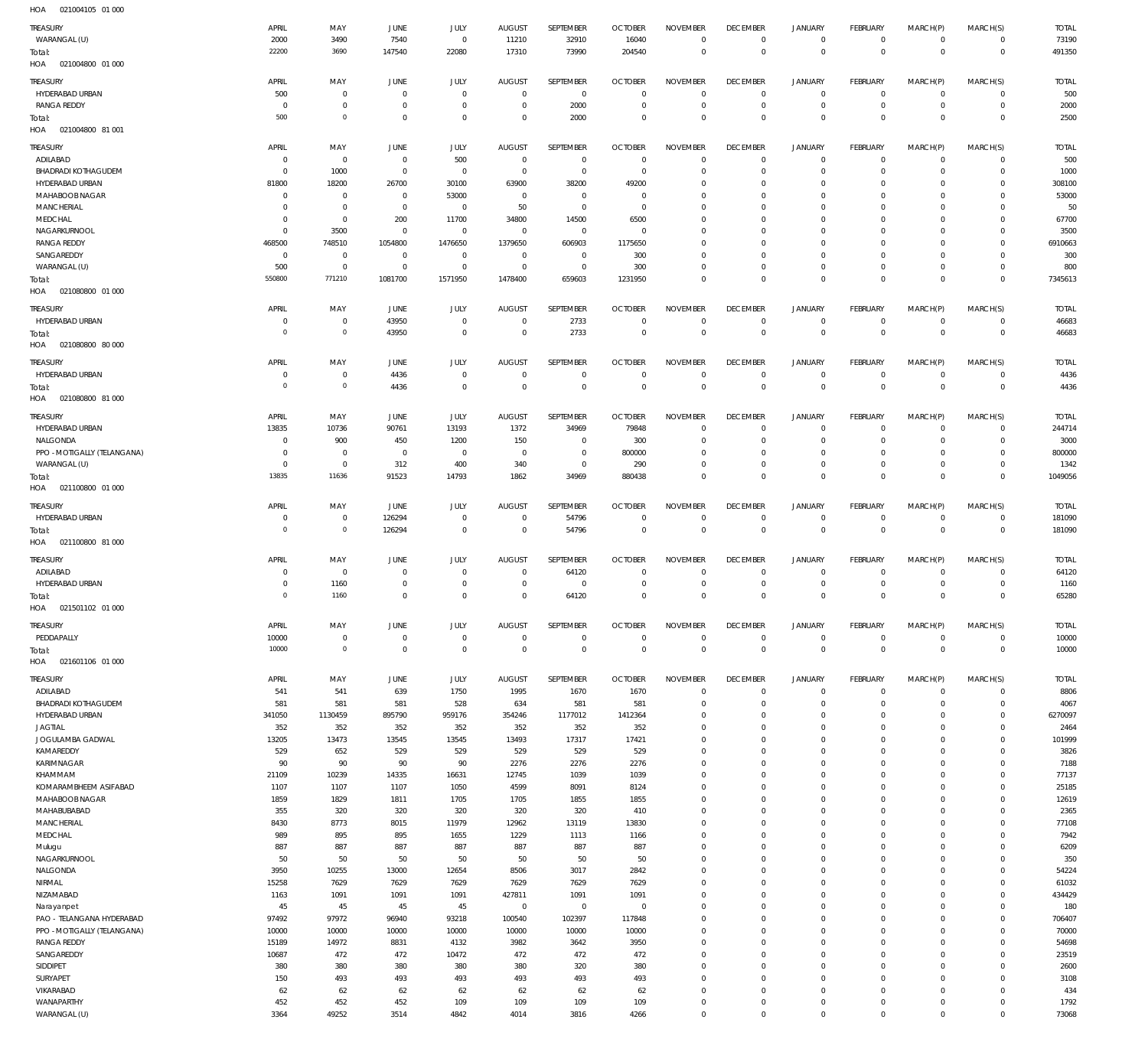| $H \cap \Delta$ | 021601106 01 000 |  |
|-----------------|------------------|--|

| HOA<br>021601106 01 000           |                |                |                |                     |                |                |                |                 |                 |                |                 |                |                     |              |
|-----------------------------------|----------------|----------------|----------------|---------------------|----------------|----------------|----------------|-----------------|-----------------|----------------|-----------------|----------------|---------------------|--------------|
| <b>TREASURY</b>                   | APRIL          | MAY            | JUNE           | JULY                | <b>AUGUST</b>  | SEPTEMBER      | <b>OCTOBER</b> | <b>NOVEMBER</b> | <b>DECEMBER</b> | <b>JANUARY</b> | <b>FEBRUARY</b> | MARCH(P)       | MARCH(S)            | <b>TOTAL</b> |
| YADADRI                           | 6329           | 679            | 10679          | 4243                | 6323           | 16323          | 22208          | $\mathbf{0}$    | $\overline{0}$  | 0              | $\mathbf 0$     | $^{\circ}$     | $\mathbf 0$         | 66784        |
| Total:                            | 555655         | 1364002        | 1092534        | 1159617             | 978343         | 1375582        | 1633904        | $\mathbf{0}$    | $\mathbb O$     | $\mathbb O$    | $\mathbb O$     | $\mathbf 0$    | $\mathbb O$         | 8159637      |
| HOA<br>021601106 81 000           |                |                |                |                     |                |                |                |                 |                 |                |                 |                |                     |              |
|                                   |                |                |                |                     |                |                |                |                 |                 |                |                 |                |                     |              |
| TREASURY                          | APRIL          | MAY            | JUNE           | JULY                | <b>AUGUST</b>  | SEPTEMBER      | <b>OCTOBER</b> | <b>NOVEMBER</b> | <b>DECEMBER</b> | <b>JANUARY</b> | <b>FEBRUARY</b> | MARCH(P)       | MARCH(S)            | <b>TOTAL</b> |
| HYDERABAD URBAN                   | 17395          | 8139           | 18631          | 62965               | 2674           | 9770           | 1636           | $\mathbf 0$     | $\overline{0}$  | $\mathbb O$    | $\mathbf 0$     | $^{\circ}$     | $\mathbf 0$         | 121210       |
| Total:                            | 17395          | 8139           | 18631          | 62965               | 2674           | 9770           | 1636           | $\mathbf 0$     | $\mathbb O$     | $\,0\,$        | $\mathbb O$     | $\overline{0}$ | $\mathbf{0}$        | 121210       |
| HOA<br>021760800 01 000           |                |                |                |                     |                |                |                |                 |                 |                |                 |                |                     |              |
| <b>TREASURY</b>                   | APRIL          | MAY            | <b>JUNE</b>    | JULY                | <b>AUGUST</b>  | SEPTEMBER      | <b>OCTOBER</b> | <b>NOVEMBER</b> | <b>DECEMBER</b> | <b>JANUARY</b> | <b>FEBRUARY</b> | MARCH(P)       | MARCH(S)            | <b>TOTAL</b> |
| ADILABAD                          | $\mathbf 0$    | 6000           | $\mathbf{0}$   | $\mathbf 0$         | $\overline{0}$ | $\mathbf 0$    | $\overline{0}$ | $\mathbf 0$     | $\overline{0}$  | $\mathbf 0$    | $\mathbf 0$     | $\Omega$       | $\Omega$            | 6000         |
| BHADRADI KOTHAGUDEM               | $\mathbf 0$    | $\mathbb O$    | 20000          | $\mathbf 0$         | $\overline{0}$ | $\mathbf 0$    | $\overline{0}$ | $\mathbf 0$     | $\overline{0}$  | $\mathbf 0$    | $\mathbf{0}$    | $\Omega$       | $\mathbf 0$         | 20000        |
| <b>JAGTIAL</b>                    | 10000          | $\mathbf 0$    | $\mathbf 0$    | $\Omega$            | $\overline{0}$ | $\mathbf 0$    | $\overline{0}$ | $\Omega$        | $\mathbf{0}$    | $\circ$        | $\mathbf{0}$    | $\Omega$       | $\Omega$            | 10000        |
| KAMAREDDY                         | $\mathbf 0$    | 18000          | $\mathbf 0$    | $\Omega$            | 18000          | $\mathbf 0$    | 6000           | $\Omega$        | $\mathbf{0}$    | $\circ$        | $\mathbf{0}$    | $\Omega$       | $\Omega$            | 42000        |
| KARIMNAGAR                        | 0              | $\mathbf 0$    | $\mathbf 0$    | $\Omega$            | $\overline{0}$ | 10000          | $\overline{0}$ | $\Omega$        | $\mathbf{0}$    | $\mathbf 0$    | $\Omega$        | $\Omega$       | $\Omega$            | 10000        |
| MAHABUBABAD                       | 20000          | $\mathbf 0$    | $\mathbf 0$    | $\Omega$            | $\overline{0}$ | $\overline{0}$ | $\overline{0}$ | $\Omega$        | $\mathbf{0}$    | $\mathbf 0$    | $\mathbf{0}$    | $\Omega$       | $\Omega$            | 20000        |
| MANCHERIAL                        | $^{\circ}$     | 6000           | $\overline{0}$ | $\Omega$            | $\mathbf 0$    | $\mathbf 0$    | $\overline{0}$ | $\mathbf 0$     | $\mathbf{0}$    | $\mathbf 0$    | $\mathbf{0}$    | $\Omega$       | $\Omega$            | 6000         |
| NIRMAL                            | $^{\circ}$     | $\mathbf 0$    | 6000           | $\Omega$            | $\overline{0}$ | 12000          | 6000           | $\Omega$        | $\mathbf{0}$    | $\mathbf 0$    | $\mathbf{0}$    | $\Omega$       | $\Omega$            | 24000        |
| NIZAMABAD                         | 12000          | 10000          | $\overline{0}$ | $\mathbf 0$         | $\overline{0}$ | $\overline{0}$ | 24000          | $\mathbf 0$     | $\mathbf{0}$    | $\mathbf 0$    | $\mathbf{0}$    | $\Omega$       | $\Omega$            | 46000        |
| PEDDAPALLY                        | 7000           | $\mathbb O$    | $\mathbf 0$    | 1400                | 5900           | 18000          | $\overline{0}$ | $\Omega$        | $\mathbf 0$     | $\mathbf 0$    | $\mathbf{0}$    | $\Omega$       | $\Omega$            | 32300        |
| SIRICILLA                         | $^{\circ}$     | $\mathbb O$    | 10000          | $\mathbf 0$         | $\overline{0}$ | $^{\circ}$     | $\overline{0}$ | $\mathbf 0$     | $\overline{0}$  | $\mathbf 0$    | $\mathbf 0$     | $\Omega$       | $\Omega$            | 10000        |
| Total:                            | 49000          | 40000          | 36000          | 1400                | 23900          | 40000          | 36000          | $\Omega$        | $\mathbf 0$     | $\mathbf 0$    | $\mathbf 0$     | $\Omega$       | $\mathbb O$         | 226300       |
| HOA<br>021760800 79 000           |                |                |                |                     |                |                |                |                 |                 |                |                 |                |                     |              |
|                                   |                |                |                |                     |                |                |                |                 |                 |                |                 |                |                     |              |
| <b>TREASURY</b>                   | APRIL          | MAY            | <b>JUNE</b>    | JULY                | <b>AUGUST</b>  | SEPTEMBER      | <b>OCTOBER</b> | <b>NOVEMBER</b> | <b>DECEMBER</b> | <b>JANUARY</b> | <b>FEBRUARY</b> | MARCH(P)       | MARCH(S)            | <b>TOTAL</b> |
| KHAMMAM                           | 0              | $\mathbb O$    | $\overline{0}$ | 3413866             | $\overline{0}$ | $\overline{0}$ | $\overline{0}$ | $\mathbf 0$     | $\overline{0}$  | $\mathbb O$    | $\circ$         | $^{\circ}$     | $\mathbf 0$         | 3413866      |
| Total:                            | $\circ$        | $\mathbf 0$    | $\overline{0}$ | 3413866             | $\overline{0}$ | $\mathbf 0$    | $\overline{0}$ | $\mathbf 0$     | $\mathbb O$     | $\mathbf 0$    | $\mathbb O$     | $^{\circ}$     | $\mathbb O$         | 3413866      |
| HOA<br>021760800 81 000           |                |                |                |                     |                |                |                |                 |                 |                |                 |                |                     |              |
| TREASURY                          | APRIL          | MAY            | <b>JUNE</b>    | JULY                | <b>AUGUST</b>  | SEPTEMBER      | <b>OCTOBER</b> | <b>NOVEMBER</b> | <b>DECEMBER</b> | <b>JANUARY</b> | <b>FEBRUARY</b> | MARCH(P)       | MARCH(S)            | <b>TOTAL</b> |
| ADILABAD                          | 52000          | 16000          | 73000          | 18000               | 12000          | 36000          | 24000          | $\mathbf 0$     | $\overline{0}$  | $\circ$        | $^{\circ}$      | $\Omega$       | $\mathbf 0$         | 231000       |
| <b>BHADRADI KOTHAGUDEM</b>        | 38000          | 46000          | 60000          | 18000               | 34000          | 36000          | 18000          | $\mathbf 0$     | $\overline{0}$  | $\mathbf 0$    | $\mathbf{0}$    | $\Omega$       | $\Omega$            | 250000       |
| BHOOPALAPALLY                     | 10000          | $\mathbf 0$    | $\mathbf 0$    | $\mathsf{O}\xspace$ | $\,0\,$        | $\overline{0}$ | $\overline{0}$ | $\mathbf 0$     | $\mathbf{0}$    | $\circ$        | $\mathbf{0}$    | $\Omega$       | $\Omega$            | 10000        |
| HYDERABAD URBAN                   | 349000         | 246500         | 306540         | 304400              | 253919         | 403752         | 227900         | $\mathbf 0$     | $\mathbf{0}$    | $\mathbf 0$    | $\mathbf{0}$    | $\Omega$       | $\Omega$            | 2092011      |
| <b>JAGTIAL</b>                    | 63335          | 52000          | 83000          | 100776              | 49000          | 42649          | 67830          | $\Omega$        | $\mathbf{0}$    | $\circ$        | $\mathbf{0}$    | $\Omega$       | $\Omega$            | 458590       |
| <b>JANGAON</b>                    | $\mathbf 0$    | $\mathbf 0$    | $\mathbf 0$    | 12000               | 6000           | 7200           | 6000           | $\mathbf 0$     | $\mathbf{0}$    | $\mathbf 0$    | $\mathbf{0}$    | $\Omega$       | $\Omega$            | 31200        |
| JOGULAMBA GADWAL                  | 98000          | 60000          | 52000          | 54000               | 36000          | 36000          | 12000          | $\Omega$        | $\mathbf 0$     | $\mathbf 0$    | $\mathbf{0}$    | $\Omega$       | $\Omega$            | 348000       |
| KAMAREDDY                         | 130000         | 61000          | 12100          | 35000               | 37400          | 26100          | 14050          | $\mathbf 0$     | $\mathbf 0$     | $\mathbf 0$    | $\mathbf{0}$    | $\Omega$       | $\Omega$            | 315650       |
| KARIMNAGAR                        | 165865         | 42000          | 60000          | 106000              | 50000          | 20000          | 10000          | $\Omega$        | $\mathbf 0$     | $\mathbf 0$    | $\mathbf{0}$    | $\Omega$       | $\Omega$            | 453865       |
| KHAMMAM                           | 112000         | 90000          | 70000          | 36000               | 11000          | 36000          | 107000         | $\mathbf 0$     | $\mathbf 0$     | $\mathbf 0$    | $\mathbf 0$     | $\Omega$       | $\Omega$            | 462000       |
| KOMARAMBHEEM ASIFABAD             | 12000          | $\mathbf 0$    | 18000          | 0                   | 5000           | 12400          | 6000           | $\Omega$        | $\mathbf 0$     | $\mathbf 0$    | $\mathbf{0}$    | $\Omega$       | $\Omega$            | 53400        |
| MAHABOOB NAGAR                    | 62010          | 54000          | 106000         | 84000               | 94200          | 98500          | 84000          | $\mathbf 0$     | $\mathbf 0$     | $\mathbf 0$    | $\mathbf 0$     | $\Omega$       | $\Omega$            | 582710       |
| MAHABUBABAD                       | 32000          | 6000           | 32000          | 24000               | 12100          | 12000          | 6000           | $\Omega$        | $\mathbf 0$     | $\mathbf 0$    | $\mathbf{0}$    | $\Omega$       | $\Omega$            | 124100       |
| MANCHERIAL                        | 48582          | 22000          | 30000          | $\mathbf 0$         | 18000          | 22000          | 18000          | $\Omega$        | $\mathbf 0$     | $\mathbf 0$    | $\mathbf 0$     | $\Omega$       | $\Omega$            | 158582       |
| MEDAK                             | 44811          | 12000          | 22000          | 31000               | 12000          | 36000          | 12000          | $\mathbf 0$     | $\mathbf 0$     | $\mathbf 0$    | $\mathbf{0}$    | $\Omega$       | $\Omega$            | 169811       |
| Mulugu                            | $^{\circ}$     | $\mathbf 0$    | 12000          | $\mathsf{O}\xspace$ | $\,0\,$        | $^{\circ}$     | $\overline{0}$ | $\Omega$        | $\mathbf 0$     | $\mathbf 0$    | $\mathbf{0}$    | $\Omega$       | $\Omega$            | 12000        |
| NAGARKURNOOL                      | 12000          | 59044          | 54000          | 12000               | 54000          | 44800          | $\overline{0}$ | $\mathbf 0$     | $\mathbf 0$     | $\mathbf 0$    | $\mathbf{0}$    | $\Omega$       | $\Omega$            | 235844       |
| NALGONDA                          | 114800         | 69600          | 38000          | 46800               | 42700          | 155300         | 72000          | $\mathbf 0$     | $\mathbf{0}$    | $\Omega$       | $\Omega$        | $\Omega$       | $\Omega$            | 539200       |
| NIRMAL                            | 84000          | 44841          | 24122          | 36000               | 24000          | 24741          | 40798          | $\Omega$        | $\mathbf{0}$    | $\circ$        | $\circ$         | $\mathbf{0}$   | $\circ$             | 278502       |
| NIZAMABAD                         | 181000         | 110000         | 62000          | 154000              | 42000          | 60000          | 62000          | $\Omega$        | $\mathbf 0$     | $\mathbb O$    | $\mathbf 0$     | 0              | $\mathsf{O}\xspace$ | 671000       |
| PEDDAPALLY                        | 63000          | 26000          | 32339          | 24000               | 6000           | 21000          | 22000          | $\mathbf 0$     | $\mathbf{0}$    | $\mathbf 0$    | $\mathbf 0$     | $\Omega$       | $\Omega$            | 194339       |
| <b>RANGA REDDY</b>                | 18638          | $\mathbb O$    | $\,0\,$        | 7000                | 7000           | 14000          | $\overline{0}$ | $\mathbf 0$     | $\mathbf{0}$    | $\mathbf 0$    | $\mathbf 0$     | $\Omega$       | $\Omega$            | 46638        |
| SANGAREDDY                        | 73940          | 16000          | 93000          | 18000               | 24500          | 66000          | 44100          | $\Omega$        | $\mathbf{0}$    | $\mathbf 0$    | $\mathbf{0}$    | $\Omega$       | $\Omega$            | 335540       |
| SIDDIPET                          | 71200          | 42000          | 38000          | 46000               | 32000          | 48000          | 42000          | $\mathbf 0$     | $\mathbf{0}$    | $\mathbf 0$    | $\mathbf{0}$    | $\Omega$       | $\Omega$            | 319200       |
| SIRICILLA                         | 12000          | 6000           | 20000          | 18000               | 10000          | 24000          | 28000          | $\Omega$        | $\mathbf{0}$    | $\mathbf 0$    | $\mathbf{0}$    | $\Omega$       | $\Omega$            | 118000       |
| SURYAPET                          | 68000          | 34000          | 46000          | 26000               | 14000          | 30000          | 12000          | $\mathbf 0$     | $\mathbf{0}$    | $\mathbf 0$    | $\mathbf{0}$    | $\Omega$       | $\Omega$            | 230000       |
| VIKARABAD                         | 12800          | 6000           | 36417          | 12000               | 24000          | 12000          | $\overline{0}$ | $\Omega$        | $\mathbf 0$     | $\mathbf 0$    | $\mathbf{0}$    | $\Omega$       | $\Omega$            | 103217       |
| WANAPARTHY                        | 42000          | 18000          | 18000          | 72100               | 60000          | 36000          | 36000          | $\mathbf 0$     | $\mathbf{0}$    | $\mathbf 0$    | $\mathbf{0}$    | $\Omega$       | $\Omega$            | 282100       |
| WARANGAL (R)                      | 16000          | 22000          | 68000          | 24000               | 26000          | 16000          | 34000          | $\Omega$        | $\mathbf{0}$    | $\mathbf 0$    | $^{\circ}$      | $\Omega$       | $\Omega$            | 206000       |
| WARANGAL (U)                      | 6000           | $\mathbf 0$    | 10000          | 16000               | 6000           | $\overline{0}$ | 6000           | $\mathbf 0$     | $\mathbf{0}$    | $\mathbf 0$    | $\mathbf{0}$    | $\Omega$       | $\Omega$            | 44000        |
| YADADRI                           | 62000          | 30000          | 12000          | 36000               | 18000          | 7510           | 24000          | $\mathbf 0$     | $\mathbf{0}$    | $\mathbf 0$    | $\mathbf{0}$    | $\Omega$       | $\mathbf 0$         | 189510       |
| Total:                            | 2054981        | 1190985        | 1488518        | 1371076             | 1020819        | 1383952        | 1035678        | $\Omega$        | $\overline{0}$  | $\mathbf 0$    | $\overline{0}$  | $\overline{0}$ | $\overline{0}$      | 9546009      |
| HOA<br>022060113 02 000           |                |                |                |                     |                |                |                |                 |                 |                |                 |                |                     |              |
|                                   |                |                |                |                     |                |                |                |                 |                 |                |                 |                |                     |              |
| <b>TREASURY</b>                   | APRIL          | MAY            | JUNE           | JULY                | AUGUST         | SEPTEMBER      | <b>OCTOBER</b> | <b>NOVEMBER</b> | <b>DECEMBER</b> | <b>JANUARY</b> | FEBRUARY        | MARCH(P)       | MARCH(S)            | <b>TOTAL</b> |
| HYDERABAD URBAN                   | 880            | $\mathbb O$    | $\mathbf 0$    | $\bf 0$             | $\overline{0}$ | $\overline{0}$ | 3080           | $\mathbf 0$     | $\overline{0}$  | $\mathbb O$    | $\mathbf 0$     | $\mathbf 0$    | $\mathbf 0$         | 3960         |
| Total:                            | 880            | $\mathbf 0$    | $\overline{0}$ | $\bf 0$             | $\overline{0}$ | $\mathbf 0$    | 3080           | $\bf 0$         | $\mathbb O$     | $\mathbb O$    | $\mathbb O$     | $\overline{0}$ | $\mathbb O$         | 3960         |
| HOA<br>022060800 81 000           |                |                |                |                     |                |                |                |                 |                 |                |                 |                |                     |              |
| TREASURY                          | APRIL          | MAY            | <b>JUNE</b>    | JULY                | <b>AUGUST</b>  | SEPTEMBER      | <b>OCTOBER</b> | <b>NOVEMBER</b> | <b>DECEMBER</b> | <b>JANUARY</b> | <b>FEBRUARY</b> | MARCH(P)       | MARCH(S)            | <b>TOTAL</b> |
| HYDERABAD URBAN                   | 1000           | $\mathbb O$    | $\,0\,$        | $\mathbf 0$         | $\overline{0}$ | $\overline{0}$ | 10800          | $\mathbf{0}$    | $\overline{0}$  | $\mathbb O$    | $\mathbf 0$     | $^{\circ}$     | $\mathbf 0$         | 11800        |
| VIKARABAD                         | $\mathbf 0$    | $\mathbb O$    | $\mathbf 0$    | $\mathbf 0$         | 1240           | $\mathbf 0$    | $\overline{0}$ | $\mathbf 0$     | $\overline{0}$  | $\mathbb O$    | $\mathbf 0$     | $^{\circ}$     | $\mathbf 0$         | 1240         |
|                                   | 1000           | $\mathbf 0$    | $\mathbf 0$    | $\mathbf 0$         | 1240           | $\mathbf 0$    | 10800          | $\mathbf 0$     | $\mathbb O$     | $\mathbb O$    | $\mathbb O$     | $\Omega$       | $\mathbf{0}$        |              |
| Total:<br>HOA<br>023000101 01 001 |                |                |                |                     |                |                |                |                 |                 |                |                 |                |                     | 13040        |
|                                   |                |                |                |                     |                |                |                |                 |                 |                |                 |                |                     |              |
| <b>TREASURY</b>                   | APRIL          | MAY            | JUNE           | JULY                | <b>AUGUST</b>  | SEPTEMBER      | <b>OCTOBER</b> | <b>NOVEMBER</b> | <b>DECEMBER</b> | <b>JANUARY</b> | <b>FEBRUARY</b> | MARCH(P)       | MARCH(S)            | <b>TOTAL</b> |
| ADILABAD                          | 600            | 505            | $\overline{0}$ | 150                 | 4500           | 100            | $\overline{0}$ | $\mathbf{0}$    | $\overline{0}$  | 0              | $\mathbf 0$     | $^{\circ}$     | $\mathbf 0$         | 5855         |
| <b>BHADRADI KOTHAGUDEM</b>        | $\overline{0}$ | 8466           | 3579           | 8600                | 300            | $\overline{0}$ | $\overline{0}$ | $\mathbf 0$     | $\overline{0}$  | 0              | $\circ$         | $\circ$        | $\mathbf 0$         | 20945        |
| HYDERABAD URBAN                   | 1714           | 41177845       | 550            | 22100400            | $\overline{0}$ | 20108640       | 210            | $\mathbf 0$     | $\mathbf{0}$    | $^{\circ}$     | $\mathbf{0}$    | $\Omega$       | $\mathbf 0$         | 83389359     |
| <b>JAGTIAL</b>                    | 36345          | 67213          | 11400          | 21534               | 12390          | 31838          | 14700          | $\mathbf 0$     | $\mathbf 0$     | $\circ$        | $\mathbf{0}$    | $\Omega$       | $\Omega$            | 195420       |
| <b>JANGAON</b>                    | $\mathbf 0$    | $\overline{0}$ | 600            | $\bf 0$             | $\overline{0}$ | $\mathbf 0$    | $\overline{0}$ | $\mathbf 0$     | $\mathbf 0$     | $\mathbf 0$    | $\mathbf{0}$    | $\Omega$       | $\Omega$            | 600          |
| JOGULAMBA GADWAL                  | $\mathbf 0$    | 100            | $\overline{0}$ | $\bf 0$             | $\overline{0}$ | $\mathbf 0$    | $\overline{0}$ | $\mathbf 0$     | $\mathbf 0$     | $\circ$        | $\mathbf{0}$    | $\Omega$       | $\Omega$            | 100          |
| KAMAREDDY                         | 3300           | 2100           | $\mathbf 0$    | 1200                | $\overline{0}$ | $\mathbf 0$    | $\overline{0}$ | $\mathbf 0$     | $\mathbf 0$     | $\mathbf 0$    | $\mathbf{0}$    | $\Omega$       | $\Omega$            | 6600         |
| KARIMNAGAR                        | 500            | 7200           | $\overline{0}$ | $\mathbf 0$         | 250            | 150            | $\overline{0}$ | $\mathbf 0$     | $\overline{0}$  | $\mathbf 0$    | $\mathbf 0$     | $\Omega$       | $\Omega$            | 8100         |
| KHAMMAM                           | 100            | 200            | 200            | $\mathsf{O}\xspace$ | 200            | 300            | 5000           | $\bf 0$         | $\mathbf 0$     | $\mathbb O$    | $\mathbf 0$     | $^{\circ}$     | $\mathbf 0$         | 6000         |
| MAHABOOB NAGAR                    | 500            | 2700           | 600            | 350                 | 2050           | 1700           | 500            | $\bf 0$         | $\mathbf 0$     | $\mathsf 0$    | $\mathbb O$     | $\mathbf 0$    | $\mathsf{O}\xspace$ | 8400         |
|                                   |                |                |                |                     |                |                |                |                 |                 |                |                 |                |                     |              |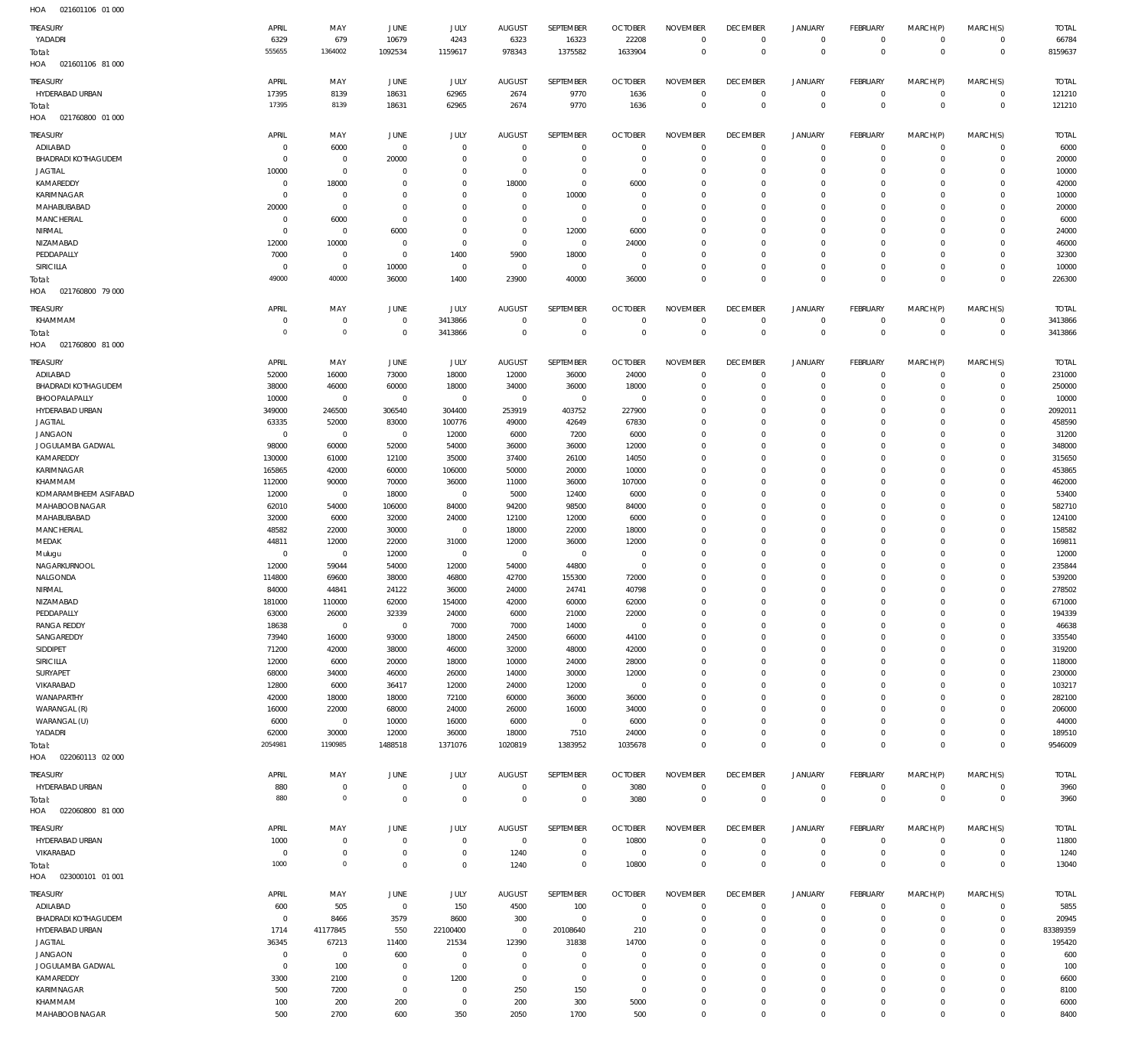023000101 01 001 HOA

| TREASURY                                    | APRIL                     | MAY                        | <b>JUNE</b>                      | JULY                       | <b>AUGUST</b>                   | SEPTEMBER                      | <b>OCTOBER</b>                   | <b>NOVEMBER</b>                   | <b>DECEMBER</b>                   | <b>JANUARY</b>                | <b>FEBRUARY</b>            | MARCH(P)               | MARCH(S)                   | <b>TOTAL</b>             |
|---------------------------------------------|---------------------------|----------------------------|----------------------------------|----------------------------|---------------------------------|--------------------------------|----------------------------------|-----------------------------------|-----------------------------------|-------------------------------|----------------------------|------------------------|----------------------------|--------------------------|
| MEDCHAL<br>NAGARKURNOOL                     | 10000<br>$^{\circ}$       | $\mathbf 0$<br>$\mathbf 0$ | $\overline{0}$<br>$\overline{0}$ | $\mathbf 0$<br>$\mathbf 0$ | 10000<br>100                    | $\overline{0}$<br>$\mathbf{0}$ | 2500<br>$\overline{0}$           | $^{\circ}$<br>$\mathbf 0$         | $\overline{0}$<br>$\overline{0}$  | $^{\circ}$<br>$\Omega$        | $\overline{0}$<br>$\Omega$ | $\Omega$<br>$\Omega$   | $\mathbf 0$<br>$\mathbf 0$ | 22500<br>100             |
| NALGONDA                                    | 250                       | $\mathbf 0$                | 50                               | 450                        | 550                             | 100                            | 250                              | $\Omega$                          | $^{\circ}$                        | $\Omega$                      | $\Omega$                   | $\Omega$               | $\Omega$                   | 1650                     |
| NIRMAL                                      | 2150                      | 3600                       | 6850                             | 3050                       | 1800                            | 1500                           | $\overline{0}$                   | $\Omega$                          | $\overline{0}$                    | $\Omega$                      | $\Omega$                   | $\Omega$               | $\Omega$                   | 18950                    |
| NIZAMABAD                                   | 40650                     | 5100                       | 9000                             | $\mathbf 0$                | 1200                            | 1250                           | 3350                             | $\Omega$                          | $\Omega$                          | $\Omega$                      | $\Omega$                   | $\Omega$               | $\Omega$                   | 60550                    |
| <b>RANGA REDDY</b>                          | 388747                    | 83935                      | 525001                           | 320121                     | 1193839                         | 1490135                        | 1350654                          | $\Omega$                          | $^{\circ}$                        | $\Omega$                      | $\Omega$                   | $\Omega$               | $\Omega$                   | 5352432                  |
| SANGAREDDY<br>SIDDIPET                      | 1000<br>$^{\circ}$        | 100<br>$\mathbf 0$         | 15100<br>$\overline{0}$          | 200<br>1200                | 700<br>600                      | 100<br>$^{\circ}$              | 400<br>$\overline{0}$            | $\Omega$<br>$\Omega$              | $\Omega$<br>$\Omega$              | $\Omega$<br>$\Omega$          | $\Omega$<br>$\Omega$       | $\Omega$<br>$\Omega$   | $\Omega$<br>$\Omega$       | 17600<br>1800            |
| SIRICILLA                                   | 1200                      | $\mathbb O$                | 600                              | $\mathbf 0$                | $\overline{0}$                  | $\mathbf{0}$                   | 600                              | $\Omega$                          | $\overline{0}$                    | $\Omega$                      | $\Omega$                   | $\Omega$               | $\Omega$                   | 2400                     |
| VIKARABAD                                   | $^{\circ}$                | $\mathbf 0$                | $\overline{0}$                   | $\mathbf 0$                | $\overline{0}$                  | $\mathbf{0}$                   | 40738                            | $\mathbf 0$                       | $^{\circ}$                        | $\Omega$                      | $\Omega$                   | $\Omega$               | $\Omega$                   | 40738                    |
| WANAPARTHY                                  | $^{\circ}$                | $\mathbf 0$                | $\overline{0}$                   | 36000                      | $\overline{0}$                  | $\mathbf{0}$                   | $\overline{0}$                   | $\Omega$                          | $\overline{0}$                    | $\Omega$                      | $\Omega$                   | $\Omega$               | $\Omega$                   | 36000                    |
| WARANGAL (U)                                | 1500                      | $\mathbf 0$                | 1528                             | 200                        | 200                             | 357                            | 150                              | $\mathbf 0$                       | $\overline{0}$                    | $\mathbf{0}$                  | $\Omega$                   | $\Omega$               | $\mathbf 0$                | 3935                     |
| Total:<br>HOA<br>023000103 01 000           | 488556                    | 41359064                   | 575058                           | 22493455                   | 1228679                         | 21636170                       | 1419052                          | $\mathbf 0$                       | $\mathbb O$                       | $\mathbf 0$                   | $\mathbf{0}$               | $\Omega$               | $\Omega$                   | 89200034                 |
|                                             |                           |                            |                                  |                            |                                 |                                |                                  |                                   |                                   |                               |                            |                        |                            |                          |
| TREASURY<br>HYDERABAD URBAN                 | APRIL<br>$^{\circ}$       | MAY<br>$\mathbf 0$         | <b>JUNE</b><br>$\overline{0}$    | JULY<br>17945270           | <b>AUGUST</b><br>$\overline{0}$ | SEPTEMBER<br>$\overline{0}$    | <b>OCTOBER</b><br>$\overline{0}$ | <b>NOVEMBER</b><br>$\overline{0}$ | <b>DECEMBER</b><br>$\overline{0}$ | <b>JANUARY</b><br>$\mathbf 0$ | FEBRUARY<br>$\overline{0}$ | MARCH(P)<br>$\Omega$   | MARCH(S)<br>$\circ$        | <b>TOTAL</b><br>17945270 |
| MAHABOOB NAGAR                              | $^{\circ}$                | $\mathbf 0$                | $\overline{0}$                   | $\mathbf 0$                | 1000                            | $\mathbf 0$                    | $\overline{0}$                   | $\Omega$                          | $\Omega$                          | $^{\circ}$                    | $\Omega$                   | $\Omega$               | $\mathbf 0$                | 1000                     |
| <b>RANGA REDDY</b>                          | 680088                    | 656206                     | 1273611                          | 1750487                    | 921281                          | 659758                         | 614194                           | $\Omega$                          | $\mathbf 0$                       | $\mathbf{0}$                  | $\Omega$                   | $\Omega$               | $\mathbf 0$                | 6555625                  |
| Total:                                      | 680088                    | 656206                     | 1273611                          | 19695757                   | 922281                          | 659758                         | 614194                           | $\Omega$                          | $\mathbf 0$                       | $\mathbf 0$                   | $\mathbf{0}$               | $\Omega$               | $\mathbf 0$                | 24501895                 |
| HOA<br>023000104 01 000                     |                           |                            |                                  |                            |                                 |                                |                                  |                                   |                                   |                               |                            |                        |                            |                          |
| TREASURY                                    | APRIL                     | MAY                        | JUNE                             | JULY                       | <b>AUGUST</b>                   | SEPTEMBER                      | <b>OCTOBER</b>                   | <b>NOVEMBER</b>                   | <b>DECEMBER</b>                   | JANUARY                       | FEBRUARY                   | MARCH(P)               | MARCH(S)                   | <b>TOTAL</b>             |
| HYDERABAD URBAN                             | 8937337                   | 44508                      | 70000                            | 138904                     | 141750                          | 62476                          | 117398                           | $\mathbf 0$                       | $^{\circ}$                        | $^{\circ}$                    | $\mathbf 0$                | $\Omega$               | $\mathbf 0$                | 9512373                  |
| MAHABOOB NAGAR                              | $\overline{0}$<br>$\circ$ | $\,0\,$                    | $\overline{0}$                   | $\mathbf 0$<br>$\mathbf 0$ | 1000                            | $\overline{0}$<br>$\mathbf{0}$ | $\overline{0}$<br>$\overline{0}$ | $\overline{0}$<br>$\Omega$        | $\overline{0}$<br>$\overline{0}$  | $\Omega$<br>$\Omega$          | $\Omega$<br>$\Omega$       | $\Omega$<br>$\Omega$   | $\mathbf 0$<br>$\mathbf 0$ | 1000<br>4000             |
| NIZAMABAD<br><b>RANGA REDDY</b>             | 2951514                   | 2000<br>2444298            | 1000<br>3550248                  | 4280081                    | 1000<br>4140224                 | 4720709                        | 7438312                          | $\mathbf 0$                       | $\overline{0}$                    | $^{\circ}$                    | $\mathbf 0$                | $\Omega$               | $\mathbf 0$                | 29525386                 |
| Total:                                      | 11888851                  | 2490806                    | 3621248                          | 4418985                    | 4283974                         | 4783185                        | 7555710                          | $\mathbf{0}$                      | $\mathbb O$                       | $\mathbf 0$                   | $\mathbb O$                | $\Omega$               | $\Omega$                   | 39042759                 |
| HOA<br>023000800 02 000                     |                           |                            |                                  |                            |                                 |                                |                                  |                                   |                                   |                               |                            |                        |                            |                          |
| TREASURY                                    | APRIL                     | MAY                        | <b>JUNE</b>                      | <b>JULY</b>                | <b>AUGUST</b>                   | SEPTEMBER                      | <b>OCTOBER</b>                   | <b>NOVEMBER</b>                   | <b>DECEMBER</b>                   | <b>JANUARY</b>                | FEBRUARY                   | MARCH(P)               | MARCH(S)                   | <b>TOTAL</b>             |
| HYDERABAD URBAN                             | $^{\circ}$                | $\mathbf 0$                | 3100                             | $\mathbf 0$                | 144                             | 3016                           | $\overline{0}$                   | $\overline{0}$                    | $\mathbf 0$                       | $\mathbf 0$                   | $\overline{0}$             | $\Omega$               | $\circ$                    | 6260                     |
| Total:<br>HOA  023000800  04  000           | $\circ$                   | $\mathbb O$                | 3100                             | $\mathbf 0$                | 144                             | 3016                           | $\mathbf 0$                      | $\mathbf 0$                       | $\mathbb O$                       | $\mathbf 0$                   | $\mathbf 0$                | $\Omega$               | $\mathbf 0$                | 6260                     |
| TREASURY                                    | APRIL                     | MAY                        | <b>JUNE</b>                      | <b>JULY</b>                | <b>AUGUST</b>                   | SEPTEMBER                      | <b>OCTOBER</b>                   | <b>NOVEMBER</b>                   | <b>DECEMBER</b>                   | <b>JANUARY</b>                | FEBRUARY                   | MARCH(P)               | MARCH(S)                   | <b>TOTAL</b>             |
| <b>BHADRADI KOTHAGUDEM</b>                  | 45128                     | $\mathbf 0$                | $\overline{0}$                   | $\mathbf 0$                | $^{\circ}$                      | $\overline{0}$                 | $\overline{0}$                   | $\mathbf 0$                       | $^{\circ}$                        | $\circ$                       | $\mathbf 0$                | $\Omega$               | $\mathbf 0$                | 45128                    |
| HYDERABAD URBAN                             | $^{\circ}$                | $\mathbf 0$                | $\overline{0}$                   | $\mathbf 0$                | $\overline{0}$                  | 9350                           | $\mathbf 0$                      | $\mathbf 0$                       | $\overline{0}$                    | $\Omega$                      | $\Omega$                   | $\Omega$               | $\mathbf 0$                | 9350                     |
| MEDCHAL                                     | 100                       | $\mathbf 0$                | $\overline{0}$                   | $\mathbf 0$                | $\overline{0}$                  | $^{\circ}$                     | $\mathbf{0}$                     | $\Omega$                          | $^{\circ}$                        | $\Omega$                      | $\Omega$                   | $\Omega$               | $\mathbf 0$                | 100                      |
| Mulugu<br>NIZAMABAD                         | $^{\circ}$<br>6000        | $\mathbf 0$<br>6000        | $\overline{0}$<br>6000           | 101796<br>6000             | $\overline{0}$<br>6000          | $\mathbf 0$<br>6050            | $\mathbf{0}$<br>14580            | $\Omega$<br>$\Omega$              | $\overline{0}$<br>$\overline{0}$  | $\Omega$<br>$\Omega$          | $\Omega$<br>$\Omega$       | $\Omega$<br>$\Omega$   | $\Omega$<br>$\Omega$       | 101796                   |
| PEDDAPALLY                                  | 50                        | $\mathbf{0}$               | $\overline{0}$                   | $\mathbf 0$                | $\overline{0}$                  | $\mathbf{0}$                   | $\mathbf{0}$                     | $\Omega$                          | $^{\circ}$                        | $\Omega$                      | $\Omega$                   | $\Omega$               | $\Omega$                   | 50630<br>50              |
| <b>RANGA REDDY</b>                          | $\Omega$                  | $\mathbf 0$                | $\overline{0}$                   | $\mathbf 0$                | 15500                           | $\mathbf{0}$                   | $\mathbf{0}$                     | $\Omega$                          | $\overline{0}$                    | $\Omega$                      | $\Omega$                   | $\Omega$               | $\Omega$                   | 15500                    |
| SANGAREDDY                                  | $^{\circ}$                | $\mathbf 0$                | $\overline{0}$                   | $\mathbf 0$                | $\overline{0}$                  | 124833                         | $\mathbf{0}$                     | $\mathbf 0$                       | $\overline{0}$                    | $\Omega$                      | $\Omega$                   | $\Omega$               | $\Omega$                   | 124833                   |
| WARANGAL (U)                                | $^{\circ}$                | $\mathbb O$                | 50                               | $\mathbf 0$                | 110                             | $\overline{0}$                 | $\overline{0}$                   | $\mathbf 0$                       | $\mathbf 0$                       | $\mathbf 0$                   | $\circ$                    | $\Omega$               | $\mathbf 0$                | 160                      |
| Total:                                      | 51278                     | 6000                       | 6050                             | 107796                     | 21610                           | 140233                         | 14580                            | $\mathbf{0}$                      | $\mathbb O$                       | $\mathbf 0$                   | $\mathbf 0$                | $\Omega$               | $\mathbf 0$                | 347547                   |
| HOA<br>023000800 81 000                     |                           |                            |                                  |                            |                                 |                                |                                  |                                   |                                   |                               |                            |                        |                            |                          |
| TREASURY<br>HYDERABAD URBAN                 | APRIL                     | MAY                        | JUNE<br>3448                     | JULY<br>3648               | <b>AUGUST</b><br>289            | SEPTEMBER<br>3504              | <b>OCTOBER</b><br>2289           | <b>NOVEMBER</b><br>$\mathbf{0}$   | <b>DECEMBER</b><br>$\mathbf 0$    | <b>JANUARY</b>                | FEBRUARY<br>$\Omega$       | MARCH(P)<br>$\Omega$   | MARCH(S)<br>$\Omega$       | <b>TOTAL</b><br>16163    |
| Total:                                      | 1321<br>1321              | 1664<br>1664               | 3448                             | 3648                       | 289                             | 3504                           | 2289                             | $\mathbf{0}$                      | $\mathbf 0$                       | $\mathbf 0$<br>$\overline{0}$ | $\mathbf 0$                | $\mathbf{0}$           | $\overline{0}$             | 16163                    |
| 023560800 01 000<br>HOA                     |                           |                            |                                  |                            |                                 |                                |                                  |                                   |                                   |                               |                            |                        |                            |                          |
| TREASURY                                    | APRIL                     | MAY                        | <b>JUNE</b>                      | JULY                       | <b>AUGUST</b>                   | <b>SEPTEMBER</b>               | <b>OCTOBER</b>                   | <b>NOVEMBER</b>                   | <b>DECEMBER</b>                   | <b>JANUARY</b>                | <b>FEBRUARY</b>            | MARCH(P)               | MARCH(S)                   | <b>TOTAL</b>             |
| ADILABAD                                    | 0                         | $\mathbf 0$                | $\overline{0}$                   | 20702                      | $\overline{0}$                  | $\overline{0}$                 | $\overline{0}$                   | $\mathbf 0$                       | $\overline{0}$                    | 0                             | $\circ$                    | $\circ$                | $\mathbf 0$                | 20702                    |
| <b>BHADRADI KOTHAGUDEM</b><br>BHOOPALAPALLY | $^{\circ}$<br>$^{\circ}$  | $\mathbb O$<br>3251        | $\overline{0}$<br>1976           | $\mathbf 0$<br>$\mathbf 0$ | 451736<br>$\overline{0}$        | 114838<br>$\mathbf 0$          | $\overline{0}$<br>$\mathbf{0}$   | $\Omega$<br>$\Omega$              | $\mathbf 0$<br>$\overline{0}$     | $\Omega$<br>$\Omega$          | $\circ$<br>$\Omega$        | $\Omega$<br>$\Omega$   | $\mathbf 0$<br>$\circ$     | 566574<br>5227           |
| HYDERABAD URBAN                             | 559951                    | $\mathbb O$                | 76419                            | 41720                      | 77942                           | 49951                          | $\overline{0}$                   | $\Omega$                          | $\mathbf 0$                       | $\mathbf{0}$                  | $\circ$                    | $\Omega$               | $\circ$                    | 805983                   |
| KOMARAMBHEEM ASIFABAD                       | 14200                     | $\mathbb O$                | 9000                             | $\mathbf 0$                | $\overline{0}$                  | $\mathbf{0}$                   | $\overline{0}$                   | $\mathbf 0$                       | $\overline{0}$                    | $\Omega$                      | $\Omega$                   | $\Omega$               | $\Omega$                   | 23200                    |
| MAHABOOB NAGAR                              | 3500                      | $\mathbb O$                | $\overline{0}$                   | $\mathbf 0$                | $\overline{0}$                  | $\mathbf{0}$                   | 281616                           | $\Omega$                          | $\overline{0}$                    | $\mathbf{0}$                  | $\Omega$                   | $\Omega$               | $\circ$                    | 285116                   |
| MANCHERIAL                                  | $^{\circ}$                | 15650                      | $\overline{0}$                   | $\mathbf 0$                | $\overline{0}$                  | $\mathbf 0$                    | $\mathbf{0}$                     | $\Omega$                          | $\mathbf 0$                       | $\Omega$                      | $\Omega$                   | $\Omega$               | $\circ$                    | 15650                    |
| NALGONDA                                    | $\Omega$                  | $\mathbf 0$<br>$\mathbf 0$ | $\overline{0}$                   | 8500                       | $\mathbf 0$<br>$\overline{0}$   | $\mathbf 0$                    | $\mathbf{0}$<br>$\mathbf{0}$     | $\Omega$<br>$\Omega$              | $\mathbf 0$                       | $\mathbf{0}$<br>$\Omega$      | $\Omega$<br>$\Omega$       | $\Omega$<br>$\Omega$   | $\circ$<br>$\Omega$        | 8500                     |
| NIRMAL<br>Narayanpet                        | $^{\circ}$<br>$^{\circ}$  | $\mathbf 0$                | 44000<br>6000                    | $\mathbf 0$<br>$\mathbf 0$ | $\overline{0}$                  | $\mathbf 0$<br>$\mathbf 0$     | $\mathbf{0}$                     | $\Omega$                          | $\mathbf 0$<br>$\mathbf 0$        | $\Omega$                      | $\Omega$                   | $\Omega$               | $\mathbf 0$                | 44000<br>6000            |
| SANGAREDDY                                  | $\Omega$                  | $\mathbf 0$                | $\overline{0}$                   | 57053                      | 6216                            | $\Omega$                       | $\mathbf{0}$                     | $\Omega$                          | $\overline{0}$                    | $\Omega$                      | $\Omega$                   | $\Omega$               | $\mathbf 0$                | 63269                    |
| SIDDIPET                                    | $^{\circ}$                | $\mathbb O$                | $\overline{0}$                   | 287380                     | $\overline{0}$                  | $\mathbf 0$                    | $\overline{0}$                   | $\Omega$                          | $\mathbf 0$                       | $\Omega$                      | $\Omega$                   | $\Omega$               | $\mathbf 0$                | 287380                   |
| VIKARABAD                                   | $\Omega$                  | $\mathbf 0$                | $\overline{0}$                   | $\mathbf 0$                | $\overline{0}$                  | $\mathbf 0$                    | 55000                            | $\Omega$                          | $\mathbf 0$                       | $\mathbf{0}$                  | $\Omega$                   | $\Omega$               | $\circ$                    | 55000                    |
| WARANGAL (R)                                | $^{\circ}$                | $\mathbb O$                | $\overline{0}$                   | $\mathbf 0$                | 12000                           | $\mathbf 0$                    | $\overline{0}$                   | $\mathbf 0$                       | $\mathbf 0$                       | $\mathbf 0$                   | $\Omega$                   | $\Omega$               | $\mathbf 0$                | 12000                    |
| WARANGAL (U)                                | $^{\circ}$<br>577651      | $\mathbb O$<br>18901       | $\overline{0}$                   | $\mathbf 0$                | 325                             | $\mathbf{0}$                   | 8000                             | $\mathbf 0$<br>$\mathbf{0}$       | $\mathbf 0$<br>$\mathbb O$        | $\mathbf{0}$<br>$\mathbf 0$   | $\circ$<br>$\mathbf 0$     | $\Omega$<br>$\Omega$   | $\mathbf 0$<br>$\mathbf 0$ | 8325                     |
| Total:<br>025000102 01 000<br>HOA           |                           |                            | 137395                           | 415355                     | 548219                          | 164789                         | 344616                           |                                   |                                   |                               |                            |                        |                            | 2206926                  |
| TREASURY                                    | APRIL                     | MAY                        | JUNE                             | JULY                       | <b>AUGUST</b>                   | SEPTEMBER                      | <b>OCTOBER</b>                   | <b>NOVEMBER</b>                   | <b>DECEMBER</b>                   | <b>JANUARY</b>                | FEBRUARY                   | MARCH(P)               | MARCH(S)                   | <b>TOTAL</b>             |
| HYDERABAD URBAN                             | $^{\circ}$                | $\mathbf 0$                | 18592174                         | $\mathbf 0$                | $\overline{0}$                  | $^{\circ}$                     | $\overline{0}$                   | $^{\circ}$                        | $\mathbf 0$                       | $\mathbf 0$                   | $\overline{0}$             | $\Omega$               | $\circ$                    | 18592174                 |
| <b>RANGA REDDY</b>                          | $^{\circ}$                | $\mathbf 0$                | $\overline{0}$                   | 12700                      | $\overline{0}$                  | $\mathbf 0$                    | $\overline{0}$                   | $\mathbf{0}$                      | $\mathbf 0$                       | $\mathbf 0$                   | $\circ$                    | $\mathbf 0$            | $\mathbf 0$                | 12700                    |
| Total:<br>025000102 01 001<br>HOA           | $\circ$                   | $\mathbf 0$                | 18592174                         | 12700                      | $\mathbf 0$                     | $\mathbf 0$                    | $\overline{0}$                   | $\mathbf{0}$                      | $\mathbf 0$                       | $\overline{0}$                | $\mathbb O$                | $\Omega$               | $\mathbf 0$                | 18604874                 |
| TREASURY                                    | APRIL                     | MAY                        | <b>JUNE</b>                      | JULY                       | <b>AUGUST</b>                   | SEPTEMBER                      | <b>OCTOBER</b>                   | <b>NOVEMBER</b>                   | <b>DECEMBER</b>                   | <b>JANUARY</b>                | FEBRUARY                   | MARCH(P)               | MARCH(S)                   | <b>TOTAL</b>             |
| HYDERABAD URBAN                             | 45126564                  | $\mathbb O$                | $\overline{0}$                   | 228500                     | 33000                           | 18754306                       | 28100                            | $^{\circ}$                        | $\mathbf 0$                       | $\mathbf 0$                   | $\overline{0}$             | $\circ$                | $\mathbf 0$                | 64170470                 |
| NIZAMABAD                                   | $^{\circ}$                | $\mathbf 0$                | $\overline{0}$                   | $\mathbf 0$                | 21110                           | $\overline{0}$                 | $\overline{0}$                   | $\mathbf 0$                       | $\overline{0}$                    | $^{\circ}$                    | $\Omega$                   | $\Omega$               | $\mathbf 0$                | 21110                    |
| <b>RANGA REDDY</b>                          | $^{\circ}$<br>$\Omega$    | $\mathbf 0$<br>$\mathbb O$ | $\mathbf{0}$<br>$\mathbf 0$      | 13140<br>$\mathbf 0$       | $\overline{0}$                  | 51000                          | $\overline{0}$                   | $^{\circ}$<br>$\mathbf 0$         | $\mathbf 0$<br>$\mathbf 0$        | $\mathbf{0}$                  | $\circ$<br>$\circ$         | $^{\circ}$<br>$\Omega$ | $\mathbf 0$<br>$\mathbf 0$ | 64140                    |
| SANGAREDDY<br>Total:                        | 45126564                  | $\mathbf 0$                | $\mathbf 0$                      | 241640                     | $\overline{0}$<br>54110         | $\mathbf 0$<br>18805306        | 85410<br>113510                  | $\mathbf 0$                       | $\mathbf 0$                       | $\mathbf 0$<br>$\mathbf 0$    | $\mathbb O$                | $\Omega$               | $\mathbf 0$                | 85410<br>64341130        |
|                                             |                           |                            |                                  |                            |                                 |                                |                                  |                                   |                                   |                               |                            |                        |                            |                          |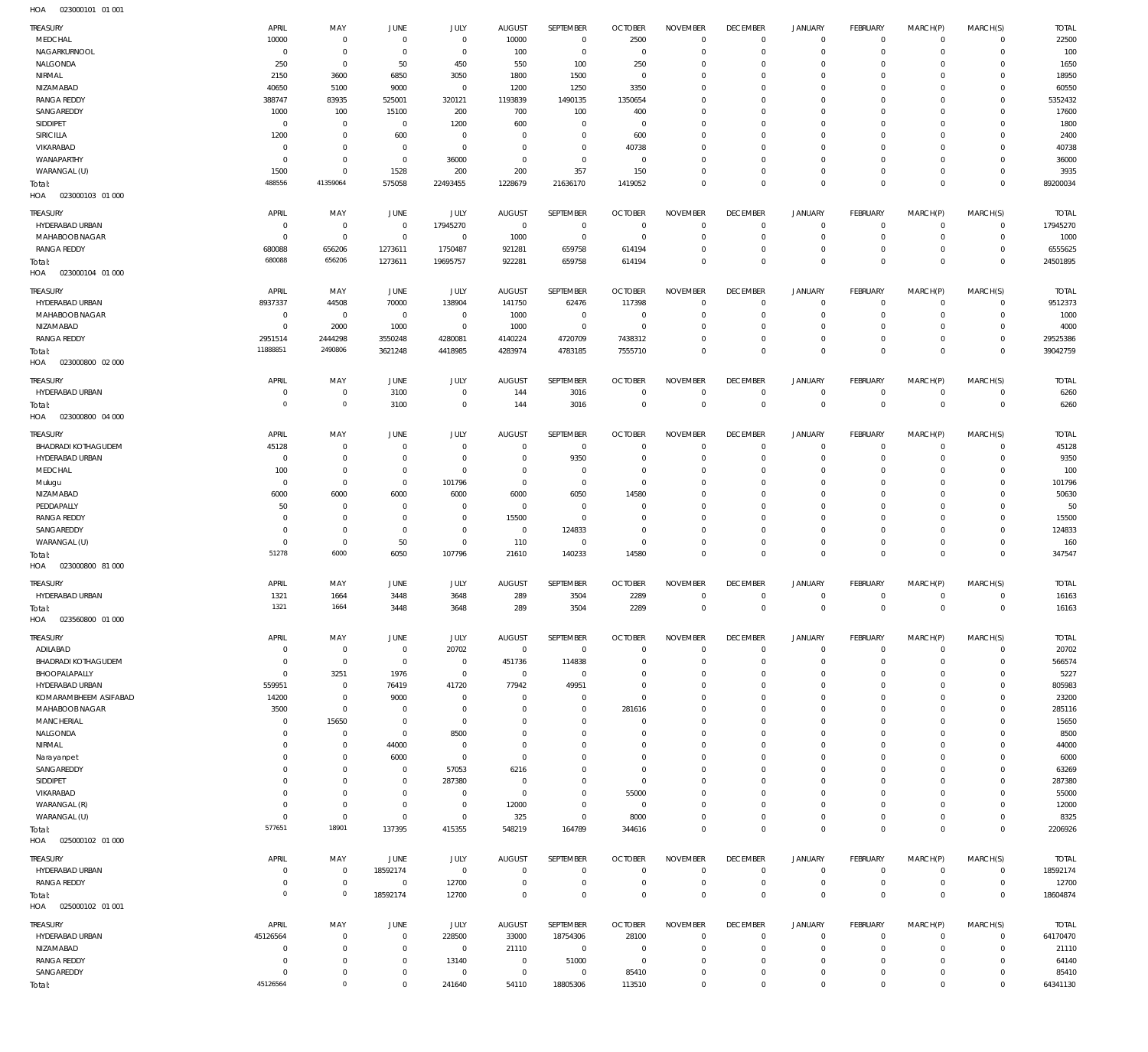025000102 02 001 HOA

| <b>TREASURY</b>            |                |             |                |              |                |                |                |                 |                 |                |                 |             |                |              |
|----------------------------|----------------|-------------|----------------|--------------|----------------|----------------|----------------|-----------------|-----------------|----------------|-----------------|-------------|----------------|--------------|
|                            | APRIL          | MAY         | JUNE           | JULY         | <b>AUGUST</b>  | SEPTEMBER      | <b>OCTOBER</b> | <b>NOVEMBER</b> | <b>DECEMBER</b> | <b>JANUARY</b> | <b>FEBRUARY</b> | MARCH(P)    | MARCH(S)       | <b>TOTAL</b> |
| Mulugu                     | $\mathbf 0$    | $\mathbf 0$ | $^{\circ}$     | $^{\circ}$   | $\mathbf 0$    | $\mathbf 0$    | 290698         | $^{\circ}$      | $\mathbf 0$     | $\mathbf 0$    | $\mathbf 0$     | $\circ$     | $\mathbf{0}$   | 290698       |
| NIZAMABAD                  | $\mathbf 0$    | $\mathbf 0$ | $^{\circ}$     | $^{\circ}$   | 7570           | $\overline{0}$ | $^{\circ}$     | $\mathbf{0}$    | $\mathbf 0$     | $\mathbf 0$    | $\mathbf 0$     | $\mathbf 0$ | $\mathbf{0}$   | 7570         |
|                            |                |             |                |              |                |                |                |                 |                 |                |                 |             |                |              |
| Total:                     | $\mathbf 0$    | $\,0\,$     | $\overline{0}$ | $\Omega$     | 7570           | $\mathbf 0$    | 290698         | $\mathbf{0}$    | $\mathbf 0$     | $\mathbf 0$    | $\overline{0}$  | $\Omega$    | $\overline{0}$ | 298268       |
| 025000102 03 001<br>HOA    |                |             |                |              |                |                |                |                 |                 |                |                 |             |                |              |
|                            |                |             |                |              |                |                |                |                 |                 |                |                 |             |                |              |
| TREASURY                   | APRIL          | MAY         | <b>JUNE</b>    | <b>JULY</b>  | <b>AUGUST</b>  | SEPTEMBER      | <b>OCTOBER</b> | <b>NOVEMBER</b> | <b>DECEMBER</b> | <b>JANUARY</b> | <b>FEBRUARY</b> | MARCH(P)    | MARCH(S)       | <b>TOTAL</b> |
| KAMAREDDY                  | 1000           | $\mathbf 0$ | $\overline{0}$ | $\mathbf 0$  | $\overline{0}$ | $\mathbf 0$    | $\mathbf{0}$   | $^{\circ}$      | $\mathbf 0$     | $^{\circ}$     | $\mathbf 0$     | $^{\circ}$  | $\mathbf 0$    | 1000         |
| NIZAMABAD                  | $\mathbf 0$    | $\mathbf 0$ | $\overline{0}$ | $\mathbf 0$  | 71920          | $\mathbf 0$    | $^{\circ}$     | $\mathbf 0$     | $^{\circ}$      | $\mathbf 0$    | $\mathbf 0$     | $\mathbf 0$ | $\mathbf{0}$   | 71920        |
|                            |                |             |                |              |                |                |                |                 |                 |                |                 |             |                |              |
| <b>RANGA REDDY</b>         | 15450          | $\mathbf 0$ | 60340          | 11000        | $\overline{0}$ | 95600          | 91800          | $^{\circ}$      | $\mathbf 0$     | $\mathbf 0$    | $\mathbf 0$     | $\circ$     | $\mathbf{0}$   | 274190       |
| WARANGAL (U)               | $^{\circ}$     | $\mathbf 0$ | $\overline{0}$ | 4996         | $\overline{0}$ | $\overline{0}$ | $^{\circ}$     | $\mathbf 0$     | $\mathbf 0$     | $\mathbf 0$    | $\mathbf 0$     | $\circ$     | $\mathbf{0}$   | 4996         |
| Total:                     | 16450          | $\,0\,$     | 60340          | 15996        | 71920          | 95600          | 91800          | $\mathbf 0$     | $\mathbf 0$     | $\mathbf 0$    | $\overline{0}$  | $\mathbf 0$ | $\overline{0}$ | 352106       |
| 025000800 81 001<br>HOA    |                |             |                |              |                |                |                |                 |                 |                |                 |             |                |              |
|                            |                |             |                |              |                |                |                |                 |                 |                |                 |             |                |              |
| <b>TREASURY</b>            | APRIL          | MAY         | JUNE           | JULY         | <b>AUGUST</b>  | SEPTEMBER      | <b>OCTOBER</b> | <b>NOVEMBER</b> | <b>DECEMBER</b> | <b>JANUARY</b> | FEBRUARY        | MARCH(P)    | MARCH(S)       | <b>TOTAL</b> |
|                            |                |             |                |              |                |                |                |                 |                 |                |                 |             |                |              |
| JOGULAMBA GADWAL           | 2000           | $\,0\,$     | $\overline{0}$ | $\mathbf{0}$ | $^{\circ}$     | $\mathbf 0$    | $\mathbf{0}$   | $\mathbf 0$     | $\mathbf 0$     | $^{\circ}$     | $\mathbf 0$     | $\mathbf 0$ | $\mathbf{0}$   | 2000         |
| KAMAREDDY                  | 2000           | 1000        | 1000           | $\mathbf 0$  | $^{\circ}$     | $\mathbf 0$    | 4000           | $\mathbf 0$     | $\mathbf 0$     | $\mathbf 0$    | $^{\circ}$      | $\mathbf 0$ | $\mathbf{0}$   | 8000         |
| MAHABOOB NAGAR             | 1000           | 1000        | 1000           | 1000         | 1000           | 1000           | 1000           | $\mathbf 0$     | $^{\circ}$      | $^{\circ}$     | $\mathbf 0$     | $\Omega$    | $\mathbf 0$    | 7000         |
| NAGARKURNOOL               | $^{\circ}$     | 6000        | $^{\circ}$     | $^{\circ}$   | $\overline{0}$ | 8000           | $^{\circ}$     | $\mathbf 0$     | $\mathbf 0$     | $\mathbf 0$    | $\mathbf 0$     | $\Omega$    | $\mathbf{0}$   | 14000        |
|                            |                |             |                |              |                |                |                |                 |                 |                |                 |             |                |              |
| WANAPARTHY                 | 1000           | 1000        | 1000           | 1000         | 1000           | 1000           | 1000           | $\mathbf 0$     | $^{\circ}$      | $\mathbf 0$    | $\mathbf 0$     | $\mathbf 0$ | $\mathbf{0}$   | 7000         |
| Total:                     | 6000           | 9000        | 3000           | 2000         | 2000           | 10000          | 6000           | $\mathbf 0$     | $\mathbf 0$     | $\mathbf 0$    | $\overline{0}$  | $\Omega$    | $\overline{0}$ | 38000        |
| 040100104 01 000<br>HOA    |                |             |                |              |                |                |                |                 |                 |                |                 |             |                |              |
|                            |                |             |                |              |                |                |                |                 |                 |                |                 |             |                |              |
| <b>TREASURY</b>            | APRIL          | MAY         | JUNE           | <b>JULY</b>  | <b>AUGUST</b>  | SEPTEMBER      | <b>OCTOBER</b> | <b>NOVEMBER</b> | <b>DECEMBER</b> | <b>JANUARY</b> | <b>FEBRUARY</b> | MARCH(P)    | MARCH(S)       | <b>TOTAL</b> |
| <b>BHADRADI KOTHAGUDEM</b> | $^{\circ}$     | 1000        | 500            | $\mathbb O$  | $\overline{0}$ | $\overline{0}$ | $\mathbf 0$    | $^{\circ}$      | $^{\circ}$      | $\mathbf 0$    | $\mathbf 0$     | $\mathbf 0$ | $\mathbf 0$    | 1500         |
|                            |                |             |                |              |                |                |                |                 |                 |                |                 |             |                |              |
| MEDAK                      | 7500           | 500         | 2300           | 2500         | 4600           | 3000           | 1500           | $\mathbf 0$     | $^{\circ}$      | $\mathbf 0$    | $\overline{0}$  | $\mathbf 0$ | $\mathbf 0$    | 21900        |
| Total:                     | 7500           | 1500        | 2800           | 2500         | 4600           | 3000           | 1500           | $\mathbf 0$     | $\mathbf 0$     | $\mathbf 0$    | $\overline{0}$  | $\mathbf 0$ | $\overline{0}$ | 23400        |
| 040100107 01 000<br>HOA    |                |             |                |              |                |                |                |                 |                 |                |                 |             |                |              |
|                            |                |             |                |              |                |                |                |                 |                 |                |                 |             |                |              |
| TREASURY                   | APRIL          | MAY         | JUNE           | <b>JULY</b>  | <b>AUGUST</b>  | SEPTEMBER      | <b>OCTOBER</b> | <b>NOVEMBER</b> | <b>DECEMBER</b> | <b>JANUARY</b> | FEBRUARY        | MARCH(P)    | MARCH(S)       | <b>TOTAL</b> |
| ADILABAD                   | 51700          | 82500       | 162300         | 126900       | 43500          | 41000          | 11000          | $^{\circ}$      | $^{\circ}$      | $^{\circ}$     | $^{\circ}$      | $\mathbf 0$ | $^{\circ}$     | 518900       |
|                            |                |             |                |              |                |                |                |                 |                 |                |                 |             |                |              |
| <b>BHADRADI KOTHAGUDEM</b> | 36500          | 22500       | 50500          | 67500        | 92500          | 202500         | 34500          | $\overline{0}$  | $^{\circ}$      | $\mathbf 0$    | $^{\circ}$      | $\mathbf 0$ | $\mathbf 0$    | 506500       |
| BHOOPALAPALLY              | 14000          | 29500       | 21000          | 22050        | 13900          | 10300          | 8400           | $\mathbf 0$     | $^{\circ}$      | $\mathbf 0$    | $\mathbf 0$     | $\Omega$    | $\mathbf 0$    | 119150       |
| HYDERABAD URBAN            | 45000          | 100000      | $\overline{0}$ | 27000        | 20000          | $\overline{0}$ | 1000           | $\mathbf 0$     | $^{\circ}$      | $\mathbf 0$    | $\mathbf 0$     | $\Omega$    | $\mathbf 0$    | 193000       |
| <b>JAGTIAL</b>             | 11000          |             | 46500          |              | 6500           | 20000          | 7500           | $\Omega$        | 0               | $\mathbf 0$    | $\Omega$        | $\Omega$    | $\mathbf 0$    | 145500       |
|                            |                | 24000       |                | 30000        |                |                |                |                 |                 |                |                 |             |                |              |
| <b>JANGAON</b>             | 5700           | 6500        | 19700          | 11600        | 22000          | 14400          | 3000           | $\mathbf 0$     | $^{\circ}$      | $\mathbf 0$    | $\mathbf 0$     | $\Omega$    | $\mathbf 0$    | 82900        |
| JOGULAMBA GADWAL           | 22500          | 45500       | 142800         | 113409       | 106100         | 48700          | 71500          | $\mathbf 0$     | 0               | $\mathbf 0$    | $\Omega$        | $\Omega$    | $\mathbf 0$    | 550509       |
| KARIMNAGAR                 | 19000          | 37000       | 113500         | 34000        | 28000          | 21000          | 20000          | $\mathbf 0$     | $^{\circ}$      | $\mathbf 0$    | $\mathbf 0$     | $\Omega$    | $\mathbf 0$    | 272500       |
|                            |                |             |                |              |                |                |                |                 |                 |                |                 |             |                |              |
| KHAMMAM                    | 47750          | 43500       | 140600         | 148000       | 147000         | 96000          | 45000          | $\mathbf 0$     | 0               | $^{\circ}$     | $\Omega$        | $\Omega$    | $\mathbf 0$    | 667850       |
| KOMARAMBHEEM ASIFABAD      | 37320          | 47000       | 95480          | 57240        | 39500          | 12600          | 11000          | $^{\circ}$      | $\mathbf 0$     | $^{\circ}$     | $\mathbf 0$     | $\Omega$    | $\mathbf 0$    | 300140       |
| MAHABOOB NAGAR             | 3500           | 23400       | 24000          | 15000        | 9800           | 4500           | 12000          | $\mathbf 0$     | 0               | $^{\circ}$     | O               | $\Omega$    | $\mathbf 0$    | 92200        |
| MAHABUBABAD                | 55100          | 77500       | 77100          | 87500        | 92600          | 65000          | 60300          | $\mathbf 0$     | $\mathbf 0$     | $^{\circ}$     | $\mathbf 0$     | $\Omega$    | $\mathbf 0$    | 515100       |
|                            |                |             |                |              |                |                |                |                 |                 |                |                 |             |                |              |
| MANCHERIAL                 | 17000          | 14000       | 37200          | 72500        | 15000          | 34000          | 2900           | $\mathbf 0$     | 0               | $^{\circ}$     | O               | $\Omega$    | $\mathbf 0$    | 192600       |
| MEDAK                      | 12000          | 15700       | 19500          | 13100        | 5100           | 2800           | 2000           | $\mathbf 0$     | $\mathbf 0$     | $^{\circ}$     | $\mathbf 0$     | $\Omega$    | $\mathbf 0$    | 70200        |
| MEDCHAL                    | $^{\circ}$     | $\,0\,$     | 22000          | 12000        | 17500          | 23500          | 16000          | $\mathbf 0$     | $^{\circ}$      | $^{\circ}$     | O               | $\Omega$    | $\mathbf 0$    | 91000        |
|                            |                |             |                |              |                |                |                |                 |                 |                |                 |             |                |              |
| Mulugu                     | 4500           | 4500        | 18800          | 13500        | 11500          | 4900           | 8300           | $\mathbf 0$     | $\mathbf 0$     | $^{\circ}$     | $\mathbf 0$     | $\Omega$    | $\mathbf 0$    | 66000        |
| NAGARKURNOOL               | 40000          | 42850       | 126500         | 80500        | 73500          | 68000          | 19000          | $\mathbf 0$     | $^{\circ}$      | $\mathbf 0$    | $\mathbf 0$     | $\Omega$    | $\mathbf 0$    | 450350       |
| NALGONDA                   | 58150          | 59050       | 127700         | 79800        | 55000          | 212000         | 20000          | $\mathbf 0$     | $^{\circ}$      | $\mathbf 0$    | $\Omega$        | $\Omega$    | $\mathbf 0$    | 611700       |
| NIRMAL                     | 28000          | 29500       | 77600          | 29000        | 35500          | 9700           | 14500          | $\mathbf 0$     | $^{\circ}$      | $\mathbf 0$    | $\mathbf 0$     | $\Omega$    | $\mathbf 0$    | 223800       |
|                            |                |             |                |              |                |                |                |                 |                 |                |                 |             |                |              |
| Narayanpet                 | 2500           | 12500       | 9300           | 16250        | 45000          | 8000           | 7500           | $\mathbf 0$     | $^{\circ}$      | $\mathbf 0$    | $\Omega$        | $\Omega$    | $\mathbf 0$    | 101050       |
| PEDDAPALLY                 |                | 14000       | 43000          | 27000        | 40000          | 62200          | 16500          | $\mathbf 0$     | $\mathbf 0$     | $\mathbf 0$    | $\Omega$        | $\Omega$    | $\circ$        | 218700       |
|                            | 16000          |             |                |              |                |                |                |                 | 0               | 0              | 0               | 0           |                |              |
|                            |                |             |                |              |                |                |                | 0               |                 |                |                 |             | $\mathbf 0$    |              |
| <b>RANGA REDDY</b>         | 47500          | 5500        | 54502          | 136602       | 34000          | 62000          | 92500          |                 |                 |                |                 |             |                | 432604       |
| SANGAREDDY                 | 49500          | 27700       | 70900          | 84500        | 65200          | 38400          | 12500          | $^{\circ}$      | $^{\circ}$      | $\mathbf 0$    | $\mathbf 0$     | $\mathbf 0$ | $\mathbf 0$    | 348700       |
| SIDDIPET                   | 78200          | 34200       | 211550         | 124600       | 19300          | 20200          | 26700          | $\mathbf 0$     | $^{\circ}$      | $\mathbf 0$    | $\mathbf 0$     | $\Omega$    | $\mathbf 0$    | 514750       |
| <b>SIRICILLA</b>           | 12000          | 14000       | 24450          | 29000        | 10800          | 5500           | 1500           | $^{\circ}$      | $^{\circ}$      | $\mathbf 0$    | $\mathbf 0$     | $\Omega$    | $\mathbf 0$    | 97250        |
|                            |                |             |                |              |                |                |                | $\mathbf 0$     | $^{\circ}$      | $\mathbf 0$    | O               | $\Omega$    | $\mathbf 0$    |              |
| SURYAPET                   | 27150          | 47050       | 69300          | 80850        | 133150         | 63600          | 53600          |                 |                 |                |                 |             |                | 474700       |
| VIKARABAD                  | 2500           | 1500        | 3500           | 4000         | 8500           | 5000           | 2000           | $\mathbf 0$     | $^{\circ}$      | $\mathbf 0$    | $\mathbf 0$     | $\Omega$    | $\mathbf 0$    | 27000        |
| WANAPARTHY                 | 17500          | 8500        | 23500          | 29000        | 24000          | 11500          | 8000           | $\mathbf 0$     | $\mathbf 0$     | $\mathbf 0$    | O               | $\Omega$    | $\mathbf 0$    | 122000       |
| WARANGAL (R)               | 26100          | 22700       | 69500          | 75300        | 29000          | 54500          | 28700          | $\mathbf 0$     | $\mathbf 0$     | $\mathbf 0$    | $\mathbf 0$     | $\Omega$    | $\mathbf 0$    | 305800       |
| WARANGAL (U)               | 46700          | 23000       | 45600          | 66100        | 24000          | 27600          | 33000          | $^{\circ}$      | $\mathbf 0$     | $\mathbf 0$    | $\mathbf 0$     | $\Omega$    | $\mathbf 0$    | 266000       |
|                            |                |             |                |              |                |                |                |                 |                 |                |                 |             |                |              |
| YADADRI                    | 14000          | 9500        | 66000          | 43000        | 25500          | 10500          | 22500          | $\mathbf 0$     | $\mathbf 0$     | $\mathbf 0$    | $\mathbf 0$     | $\mathbf 0$ | $\mathbf 0$    | 191000       |
| Total:                     | 848370         | 924650      | 2013882        | 1756801      | 1292950        | 1259900        | 672900         | $\mathbf 0$     | $\mathbf 0$     | $\mathbf 0$    | $\overline{0}$  | $\Omega$    | $\overline{0}$ | 8769453      |
| 040100800 01 000<br>HOA    |                |             |                |              |                |                |                |                 |                 |                |                 |             |                |              |
|                            |                |             |                |              |                |                |                |                 |                 |                |                 |             |                |              |
| <b>TREASURY</b>            | APRIL          | MAY         | JUNE           | <b>JULY</b>  | <b>AUGUST</b>  | SEPTEMBER      | <b>OCTOBER</b> | <b>NOVEMBER</b> | <b>DECEMBER</b> | <b>JANUARY</b> | <b>FEBRUARY</b> | MARCH(P)    | MARCH(S)       | <b>TOTAL</b> |
| ADILABAD                   | $^{\circ}$     | $\,0\,$     | 2500           | $\mathbb O$  | $\overline{0}$ | 1000           | $\mathbf{0}$   | $^{\circ}$      | $\mathbf 0$     | $\mathbf 0$    | $\mathbf 0$     | $\mathbf 0$ | $\mathbf 0$    | 3500         |
| <b>BHADRADI KOTHAGUDEM</b> | 17000          | 24000       | 15000          | 20500        | 9500           | 1000           | 500            | $\mathbf{0}$    | $\mathbf 0$     | $\mathbf 0$    | $\overline{0}$  | $\mathbf 0$ | $\mathbf{0}$   | 87500        |
|                            |                |             |                |              |                |                |                |                 |                 |                |                 |             |                |              |
| BHOOPALAPALLY              | $\mathbf{0}$   | 2500        | $\mathbf 0$    | 3000         | $\Omega$       | $\mathbf 0$    | $\overline{0}$ | $\mathbf{0}$    | $\mathbf 0$     | $\mathbf 0$    | $\mathbf 0$     | $\mathbf 0$ | $\mathbf{0}$   | 5500         |
| HYDERABAD URBAN            | 3000           | $\mathbf 0$ | 4000           | $^{\circ}$   | $^{\circ}$     | $\mathbf 0$    | $^{\circ}$     | $\mathbf 0$     | $\mathbf 0$     | $\mathbf 0$    | $\mathbf 0$     | $\Omega$    | $\mathbf{0}$   | 7000         |
| <b>JAGTIAL</b>             | $\bf 0$        | $\,0\,$     | 2500           | $\mathbf{0}$ | $\Omega$       | $\mathbf 0$    | $^{\circ}$     | $\mathbf{0}$    | $\mathbf 0$     | $\mathbf 0$    | $\mathbf 0$     | $\Omega$    | $\mathbf 0$    | 2500         |
| <b>JANGAON</b>             | $\mathbf{0}$   | $\mathbb O$ |                | $\mathbf{0}$ | $^{\circ}$     | $\mathbf 0$    | 1000           | $\mathbf 0$     | $^{\circ}$      | $\mathbf 0$    | $\mathbf 0$     | $\Omega$    | $\mathbf{0}$   |              |
|                            |                |             | 2500           |              |                |                |                |                 |                 |                |                 |             |                | 3500         |
| JOGULAMBA GADWAL           | 500            | 2250        | 3500           | 2500         | $^{\circ}$     | 500            | $^{\circ}$     | $\mathbf 0$     | $^{\circ}$      | $\mathbf 0$    | $\mathbf 0$     | $\Omega$    | $\circ$        | 9250         |
| KAMAREDDY                  | $\mathbf{0}$   | 1100        | 100            | 700          | 1500           | $\overline{0}$ | $\overline{0}$ | $\mathbf 0$     | $^{\circ}$      | $\mathbf 0$    | $\mathbf 0$     | $\Omega$    | $\mathbf{0}$   | 3400         |
| KARIMNAGAR                 | $\mathbf 0$    | 1500        | $^{\circ}$     | $^{\circ}$   | $^{\circ}$     | $\mathbf 0$    | $\mathbf{0}$   | $\mathbf{0}$    | $^{\circ}$      | $\mathbf 0$    | $\mathbf 0$     | $\Omega$    | $\mathbf 0$    | 1500         |
|                            |                |             |                |              |                |                |                |                 |                 |                |                 | $\Omega$    |                |              |
| KHAMMAM                    | 2000           | 8000        | 10000          | $\mathbf{0}$ | $^{\circ}$     | $\mathbf 0$    | $^{\circ}$     | $\mathbf 0$     | $^{\circ}$      | $\mathbf 0$    | $\mathbf 0$     |             | $\mathbf{0}$   | 20000        |
| KOMARAMBHEEM ASIFABAD      | 1500           | 13500       | 17000          | $\mathbf{0}$ | 4500           | 5000           | $\mathbf{0}$   | $\mathbf 0$     | $^{\circ}$      | $\mathbf 0$    | $\mathbf 0$     | $\Omega$    | $\circ$        | 41500        |
| MAHABOOB NAGAR             | $\overline{0}$ | $\mathbf 0$ | 500            | $\mathbf{0}$ | 500            | $\mathbf 0$    | $^{\circ}$     | $\mathbf 0$     | $^{\circ}$      | $\mathbf 0$    | $\mathbf 0$     | $\Omega$    | $\mathbf{0}$   | 1000         |
| MAHABUBABAD                | 1000           | $\mathbb O$ | $\overline{0}$ | $\mathbf{0}$ | $^{\circ}$     | $\overline{0}$ | $^{\circ}$     | $\mathbf{0}$    | $^{\circ}$      | $\mathbf 0$    | $\mathbf 0$     | $\circ$     | $\mathbf{0}$   | 1000         |
|                            |                |             |                |              |                |                |                |                 |                 |                |                 |             |                |              |
| Mulugu                     | $\mathbf 0$    | $\mathbb O$ | 2500           | 2500         | $\Omega$       | $\mathbf 0$    | 2500           | $\mathbf 0$     | $^{\circ}$      | $\mathbf 0$    | $\mathbf 0$     | $\Omega$    | $\mathbf{0}$   | 7500         |
| NAGARKURNOOL               | $\mathbf 0$    | $\mathbb O$ | 3000           | $\mathbf{0}$ | $\Omega$       | $\mathbf 0$    | $^{\circ}$     | $\mathbf{0}$    | $^{\circ}$      | $\mathbf 0$    | $\mathbf 0$     | $\circ$     | $\mathbf 0$    | 3000         |
| NALGONDA                   | $\mathbf{0}$   | $\mathbb O$ | 500            | 2500         | $^{\circ}$     | 4785           | $^{\circ}$     | $\mathbf 0$     | $^{\circ}$      | $\mathbf 0$    | $\mathbf 0$     | $\Omega$    | $\mathbf 0$    | 7785         |
| NIRMAL                     |                | $\mathbf 0$ | $\overline{0}$ | $^{\circ}$   | $^{\circ}$     | $\mathbf 0$    | $^{\circ}$     | $\mathbf{0}$    | $^{\circ}$      | $\mathbf 0$    | $\mathbf 0$     | $\circ$     | $\mathbf{0}$   |              |
|                            | 1000           |             |                |              |                |                |                |                 |                 |                |                 |             |                | 1000         |
| NIZAMABAD                  | $\mathbf{0}$   | $\mathbb O$ | $\mathbf 0$    | 4000         | $^{\circ}$     | 1050           | 6000           | $\mathbf 0$     | $^{\circ}$      | $\mathbf 0$    | $\mathbf 0$     | $\Omega$    | $\mathbf{0}$   | 11050        |
| Narayanpet                 | 4000           | $\mathbb O$ | 13000          | 2500         | 500            | 3000           | 1500           | $\mathbf{0}$    | $^{\circ}$      | $\mathbf 0$    | $^{\circ}$      | $\circ$     | $\mathbf{0}$   | 24500        |
| <b>RANGA REDDY</b>         | 50             | 1550        | 19500          | 8500         | 2000           | $\overline{0}$ | 1500           | $\mathbf 0$     | $^{\circ}$      | $\mathbf 0$    | $\mathbf 0$     | $\circ$     | $\circ$        | 33100        |
| SANGAREDDY                 | $\overline{0}$ | 5500        | $\mathbf 0$    | 6000         | $^{\circ}$     | 2500           | $^{\circ}$     | $\mathbf 0$     | $\mathbf 0$     | $\mathbf 0$    | $\mathbf 0$     | $\mathbf 0$ | $\circ$        | 14000        |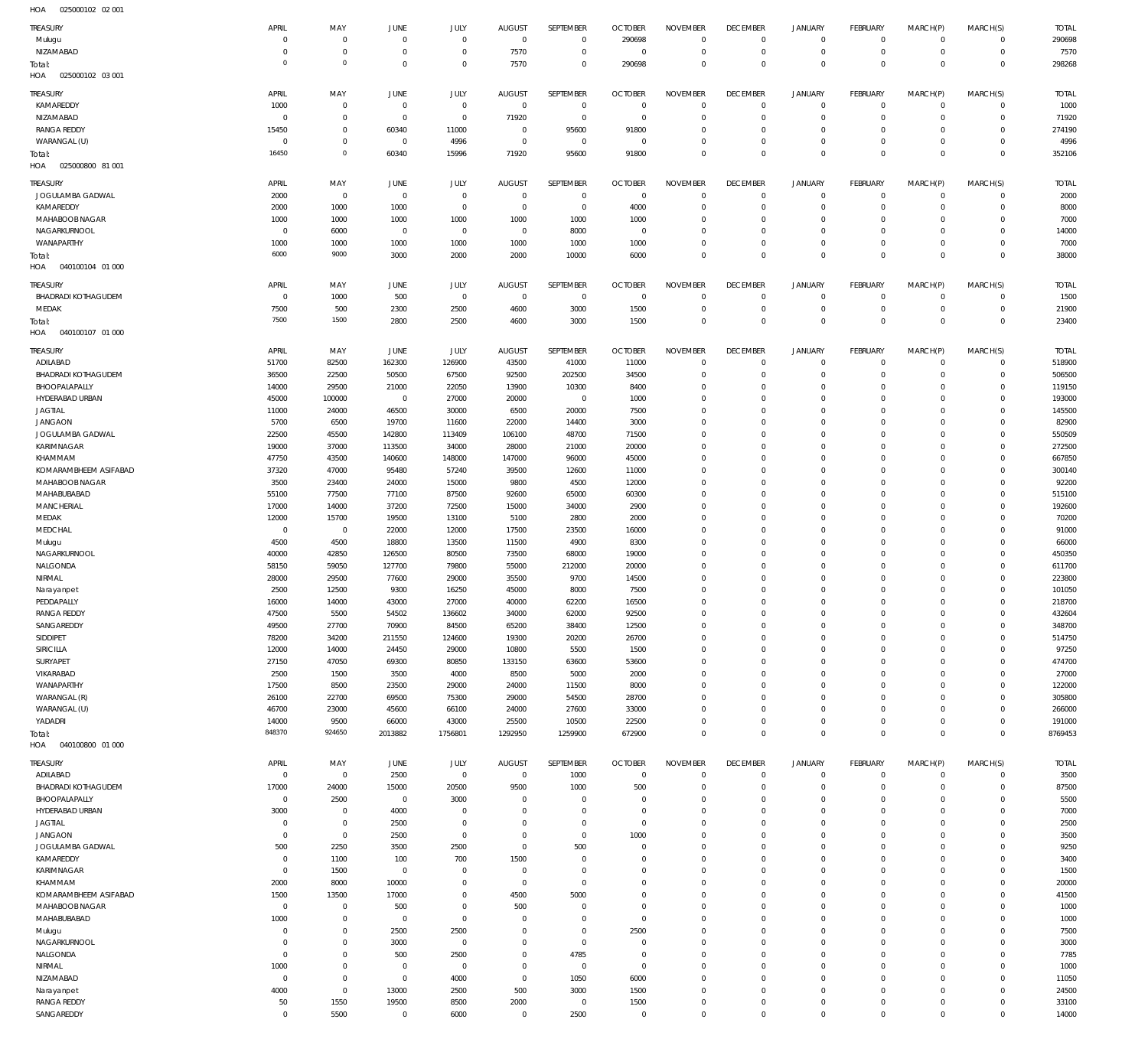| <b>TREASURY</b>            | APRIL        | MAY                 | JUNE           | JULY         | <b>AUGUST</b> | SEPTEMBER      | <b>OCTOBER</b> | <b>NOVEMBER</b> | <b>DECEMBER</b> | <b>JANUARY</b> | <b>FEBRUARY</b> | MARCH(P)    | MARCH(S)       | <b>TOTAL</b> |
|----------------------------|--------------|---------------------|----------------|--------------|---------------|----------------|----------------|-----------------|-----------------|----------------|-----------------|-------------|----------------|--------------|
| SIDDIPET                   | 7500         | 3500                | 2850           | $\mathbf 0$  | 1550          | 1000           | $\overline{0}$ | $\mathbf 0$     | $\mathbf 0$     | $\mathbf 0$    | $\mathbf 0$     | $\circ$     | $\mathbf{0}$   | 16400        |
| <b>SIRICILLA</b>           | 6000         | 2500                | 4000           | 500          | 500           | $\mathbf 0$    | $^{\circ}$     | $\mathbf 0$     | $\mathbf 0$     | $\mathbf 0$    | $\mathbf 0$     | $\circ$     | $\mathbf 0$    | 13500        |
| SURYAPET                   | $\mathbf 0$  | 1000                | $^{\circ}$     | 2000         | $\mathbf 0$   | $\mathbf 0$    | $^{\circ}$     | $\mathbf{0}$    | $\mathbf 0$     | $\mathbf 0$    | $\mathbf 0$     | $\Omega$    | $\mathbf 0$    | 3000         |
| VIKARABAD                  | C            | 1000                | $\overline{0}$ | $\mathbf 0$  | 4000          | $\mathbf 0$    | $^{\circ}$     | 0               | $\mathbf 0$     | $\mathbf 0$    | $\Omega$        | $\Omega$    | $\Omega$       | 5000         |
| WANAPARTHY                 | 0            | $\mathbf{0}$        | 5500           | $\mathbf 0$  | $\mathbf 0$   | $\mathbf 0$    | $^{\circ}$     | $\mathbf{0}$    | $\mathbf 0$     | $\mathbf 0$    | $\mathbf 0$     | $\Omega$    | $\mathbf 0$    | 5500         |
|                            |              |                     |                |              |               |                |                |                 |                 |                |                 |             |                |              |
| YADADRI                    | 500          | 11000               | 2000           | 1500         | $^{\circ}$    | $\mathbf 0$    | 1000           | $^{\circ}$      | $\mathbf 0$     | $\mathbf 0$    | $\mathbf 0$     | $\Omega$    | $\mathbf 0$    | 16000        |
| Total:                     | 44050        | 78900               | 110450         | 56700        | 24550         | 19835          | 14000          | $\mathbf 0$     | $\mathbf 0$     | $\mathbf 0$    | $\Omega$        | $\Omega$    | $\Omega$       | 348485       |
| 040100800 02 001<br>HOA    |              |                     |                |              |               |                |                |                 |                 |                |                 |             |                |              |
|                            |              |                     |                |              |               |                |                |                 |                 |                |                 |             |                |              |
| <b>TREASURY</b>            | APRIL        | MAY                 | <b>JUNE</b>    | <b>JULY</b>  | <b>AUGUST</b> | SEPTEMBER      | <b>OCTOBER</b> | <b>NOVEMBER</b> | <b>DECEMBER</b> | <b>JANUARY</b> | <b>FEBRUARY</b> | MARCH(P)    | MARCH(S)       | <b>TOTAL</b> |
| <b>BHADRADI KOTHAGUDEM</b> | 225          | $\mathbf{0}$        | $\overline{0}$ | $\mathbf 0$  | $^{\circ}$    | $\mathbf 0$    | $\overline{0}$ | $\mathbf{0}$    | $\mathbf 0$     | $\mathbf 0$    | $\overline{0}$  | $\mathbf 0$ | $\mathbf{0}$   | 225          |
| KHAMMAM                    | 1555         | $\mathbf 0$         | $\overline{0}$ | 4970         | $^{\circ}$    | $\mathbf 0$    | 2555           | $\overline{0}$  | $\mathbf 0$     | $\mathbf 0$    | $\overline{0}$  | $\mathbf 0$ | $\circ$        | 9080         |
| Total:                     | 1780         | $\mathsf{O}\xspace$ | $\overline{0}$ | 4970         | $^{\circ}$    | $\mathbf 0$    | 2555           | $\mathbf 0$     | $\mathbf 0$     | $\mathbf 0$    | $\overline{0}$  | $\mathbf 0$ | $\mathbf 0$    | 9305         |
| 040100800 02 800<br>HOA    |              |                     |                |              |               |                |                |                 |                 |                |                 |             |                |              |
|                            |              |                     |                |              |               |                |                |                 |                 |                |                 |             |                |              |
| <b>TREASURY</b>            | APRIL        | MAY                 | JUNE           | JULY         | <b>AUGUST</b> | SEPTEMBER      | <b>OCTOBER</b> | <b>NOVEMBER</b> | <b>DECEMBER</b> | <b>JANUARY</b> | FEBRUARY        | MARCH(P)    | MARCH(S)       | <b>TOTAL</b> |
| <b>BHADRADI KOTHAGUDEM</b> | 40000        | 42500               | 42150          | 26500        | 16000         | 34500          | 11000          | $\overline{0}$  | $\mathbf 0$     | $\mathbf 0$    | $\mathbf 0$     | $\mathbf 0$ | $\mathbf 0$    | 212650       |
| KARIMNAGAR                 | 9100         | $\mathbf 0$         | $^{\circ}$     | 1555         | $\mathbf 0$   | $\mathbf 0$    | $\overline{0}$ | $^{\circ}$      | $\mathbf 0$     | $\mathbf 0$    | $^{\circ}$      | $\mathbf 0$ | $\mathbf 0$    | 10655        |
| KHAMMAM                    | 34100        | 76300               | 56600          | 21100        | 15600         | 8550           | 9800           | $^{\circ}$      | $\mathbf 0$     | $\mathbf 0$    | $\mathbf 0$     | $\Omega$    | $\mathbf 0$    | 222050       |
| MAHABOOB NAGAR             | 575          | $\mathbf{0}$        | 615            | $\mathbf 0$  | 2100          | $\mathbf 0$    | 750            | $\mathbf{0}$    | $\mathbf 0$     | $\mathbf 0$    | $\mathbf 0$     | $\Omega$    | $^{\circ}$     | 4040         |
| NIZAMABAD                  | 200          | $\mathbf 0$         | 3200           | $\mathbf 0$  | $\mathbf 0$   | $\mathbf 0$    | $\overline{0}$ | 0               | $\mathbf 0$     | $\mathbf 0$    | $\mathbf 0$     | $\Omega$    | $\mathbf 0$    | 3400         |
|                            |              |                     |                |              |               |                |                |                 |                 |                |                 |             |                |              |
| <b>RANGA REDDY</b>         | 7150         | 3405                | 480            | 6250         | 11220         | 5215           | 1515           | $\mathbf 0$     | $\mathbf 0$     | $\mathbf 0$    | $\Omega$        | $\Omega$    | $\mathbf 0$    | 35235        |
| SANGAREDDY                 | 590          | $^{\circ}$          | $\overline{0}$ | $\mathbf 0$  | $\mathbf 0$   | 1813           | $\overline{7}$ | $\mathbf{0}$    | $\mathbf 0$     | $\mathbf 0$    | $\mathbf 0$     | $\Omega$    | $\mathbf 0$    | 2410         |
| WARANGAL (R)               | $\mathsf{C}$ | $\mathbf 0$         | 2280           | $\mathbf 0$  | 540           | 190            | $\overline{0}$ | $\mathbf{0}$    | $\mathbf 0$     | $\mathbf 0$    | $\mathbf 0$     | $\Omega$    | $\mathbf 0$    | 3010         |
| Total:                     | 91715        | 122205              | 105325         | 55405        | 45460         | 50268          | 23072          | $\mathbf 0$     | $\mathbf 0$     | $\mathbf 0$    | $\overline{0}$  | $\Omega$    | $\mathbf 0$    | 493450       |
| HOA  040100800  81 000     |              |                     |                |              |               |                |                |                 |                 |                |                 |             |                |              |
|                            |              |                     |                |              |               |                |                |                 |                 |                |                 |             |                |              |
| <b>TREASURY</b>            | APRIL        | MAY                 | JUNE           | JULY         | <b>AUGUST</b> | SEPTEMBER      | <b>OCTOBER</b> | <b>NOVEMBER</b> | <b>DECEMBER</b> | <b>JANUARY</b> | <b>FEBRUARY</b> | MARCH(P)    | MARCH(S)       | <b>TOTAL</b> |
| ADILABAD                   | 125000       | 203050              | 154400         | 46500        | 31500         | 31500          | 19000          | $^{\circ}$      | $\mathbf 0$     | $\mathbf 0$    | $\overline{0}$  | $\mathbf 0$ | $^{\circ}$     | 610950       |
| BHADRADI KOTHAGUDEM        | 64550        | 147300              | 132850         | 121800       | 122500        | 105500         | 26600          | $\mathbf{0}$    | $\mathbf 0$     | $\mathbf 0$    | $\overline{0}$  | $\circ$     | $\mathbf{0}$   | 721100       |
| BHOOPALAPALLY              | 41100        | 68850               | 105550         | 77700        | 46500         | 25200          | 34250          | $\mathbf{0}$    | $\mathbf 0$     | $\mathbf 0$    | $\mathbf 0$     | $\Omega$    | $\mathbf 0$    | 399150       |
|                            |              |                     |                |              |               |                |                |                 |                 |                |                 |             |                |              |
| HYDERABAD URBAN            | 125700       | 54350               | 132100         | 77300        | 65850         | 93800          | 66700          | $\mathbf{0}$    | $\mathbf 0$     | $\mathbf 0$    | $\mathbf 0$     | $\Omega$    | $\mathbf 0$    | 615800       |
| <b>JAGTIAL</b>             | 48000        | 83500               | 166500         | 76000        | 21000         | 43500          | 43500          | $\mathbf{0}$    | $\mathbf 0$     | $\mathbf 0$    | $\mathbf 0$     | $\Omega$    | $\mathbf 0$    | 482000       |
| <b>JANGAON</b>             | 19300        | 56500               | 121600         | 37693        | 30000         | 31000          | 19000          | $\mathbf{0}$    | $\mathbf 0$     | $\mathbf 0$    | $^{\circ}$      | $\Omega$    | $\mathbf 0$    | 315093       |
| JOGULAMBA GADWAL           | 71100        | 132000              | 179000         | 108550       | 59600         | 318380         | 41500          | $\mathbf{0}$    | $\mathbf 0$     | $\mathbf 0$    | $\mathbf 0$     | $\Omega$    | $\mathbf 0$    | 910130       |
| KAMAREDDY                  | 87000        | 117200              | 165400         | 82800        | 56000         | 54600          | 33500          | $\mathbf{0}$    | $\mathbf 0$     | $\mathbf 0$    | $\mathbf 0$     | $\Omega$    | $\mathbf 0$    | 596500       |
|                            |              |                     |                |              |               |                |                |                 |                 |                |                 |             |                |              |
| KARIMNAGAR                 | 91000        | 117100              | 153250         | 81950        | 40000         | 40100          | 44900          | $\mathbf{0}$    | $\mathbf 0$     | $\mathbf 0$    | $\mathbf 0$     | $\Omega$    | $\mathbf 0$    | 568300       |
| KHAMMAM                    | 61050        | 127150              | 384700         | 236800       | 86500         | 76000          | 44000          | $\mathbf{0}$    | $\mathbf 0$     | $\mathbf 0$    | $^{\circ}$      | $\Omega$    | $\mathbf 0$    | 1016200      |
| KOMARAMBHEEM ASIFABAD      | 147000       | 144000              | 225500         | 69450        | 22050         | 20000          | 18000          | $\mathbf{0}$    | $\mathbf 0$     | $\mathbf 0$    | $\mathbf 0$     | $\Omega$    | $\mathbf 0$    | 646000       |
| MAHABOOB NAGAR             | 42200        | 63550               | 83200          | 34500        | 21715294      | 16700          | 27000          | $\mathbf{0}$    | $\mathbf 0$     | $\mathbf 0$    | $\mathbf 0$     | $\Omega$    | $\mathbf{0}$   | 21982444     |
| MAHABUBABAD                | 128500       | 112000              | 329000         | 147000       | 71000         | 47000          | 40500          | $\mathbf{0}$    | $\mathbf 0$     | $\mathbf 0$    | $\circ$         | $\Omega$    | $\mathbf 0$    | 875000       |
| <b>MANCHERIAL</b>          | 35500        | 72500               | 106050         | 87200        | 41600         | 35200          | 15000          | $\mathbf{0}$    | $\mathbf 0$     | $\mathbf 0$    | $\mathbf 0$     | $\Omega$    | $\mathbf 0$    | 393050       |
|                            |              |                     |                |              |               |                |                |                 |                 |                |                 |             |                |              |
| MEDAK                      | 46000        | 32500               | 68050          | 49100        | 34300         | 17650          | 25250          | $\mathbf{0}$    | $\mathbf 0$     | $\mathbf 0$    | $\mathbf 0$     | $\Omega$    | $\mathbf 0$    | 272850       |
| MEDCHAL                    | 33750        | 29050               | 51200          | 65350        | 31350         | 15500          | 30650          | $\mathbf{0}$    | $\mathbf 0$     | $\mathbf 0$    | $\mathbf 0$     | $\Omega$    | $\mathbf 0$    | 256850       |
| Mulugu                     | 13500        | 43250               | 74950          | 59100        | 27500         | 21000          | 18500          | $\mathbf{0}$    | $\mathbf 0$     | $\mathbf 0$    | $\mathbf 0$     | $\Omega$    | $\mathbf 0$    | 257800       |
| NAGARKURNOOL               | 72200        | 107500              | 211650         | 86250        | 35750         | 30650          | 27650          | $\mathbf{0}$    | $\mathbf 0$     | $\mathbf 0$    | $^{\circ}$      | $\Omega$    | $\mathbf 0$    | 571650       |
| NALGONDA                   | 174150       | 251500              | 316800         | 226450       | 120600        | 91000          | 39100          | $\mathbf{0}$    | $\mathbf 0$     | $\mathbf 0$    | $^{\circ}$      | $\Omega$    | $\mathbf 0$    | 1219600      |
|                            |              |                     |                |              |               |                |                |                 |                 | $\mathbf 0$    | $\Omega$        | $\Omega$    | $\mathbf 0$    |              |
| NIRMAL                     | 64500        | 96100               | 149800         | 52200        | 48200         | 27600          | 48000          | $\mathbf{0}$    | $\mathbf 0$     |                |                 |             |                | 486400       |
| NIZAMABAD                  | 77600        | 131800              | 166200         | 145500       | 54600         | 59100          | 54240          | $\Omega$        | $\Omega$        | $\mathbf 0$    | $\Omega$        | $\Omega$    | $\mathbf{0}$   | 689040       |
| Narayanpet                 | 31500        | 38600               | 62000          | 45000        | 23500         | 35150          | 8000           | $\Omega$        | $\Omega$        | $\Omega$       | $\Omega$        | $\Omega$    | $\Omega$       | 243750       |
| PEDDAPALLY                 | 38800        | 29700               | 82500          | 88600        | 33500         | 31000          | 26000          | $\mathbf{0}$    | $\mathbf 0$     | $\mathbf 0$    | $\mathbf 0$     | $\Omega$    | $\mathbf 0$    | 330100       |
| <b>RANGA REDDY</b>         | 274750       | 172900              | 572900         | 213749       | 437591        | 93150          | 105000         | $\mathbf 0$     | $\mathbf 0$     | $\mathbf 0$    | $\overline{0}$  | $\circ$     | $\mathbf 0$    | 1870040      |
| SANGAREDDY                 | 123500       | 132600              | 164600         | 55600        | 37500         | 45100          | 21000          | $\mathbf{0}$    | $\mathbf 0$     | $\mathbf 0$    | $\mathbf 0$     | $\Omega$    | $\mathbf 0$    | 579900       |
| SIDDIPET                   | 69250        | 99200               | 189500         | 66300        | 18250         | 40150          | 35400          | $\mathbf 0$     | $\mathbf 0$     | $\mathbf 0$    | $\mathbf 0$     | $\Omega$    | $\mathbf 0$    | 518050       |
|                            |              |                     |                |              |               |                |                |                 |                 |                |                 |             |                |              |
| SIRICILLA                  | 39500        | 65000               | 73000          | 29000        | 19000         | 27000          | 14500          | $\mathbf{0}$    | $\mathbf 0$     | $\mathbf 0$    | $\mathbf 0$     | $\Omega$    | $\mathbf 0$    | 267000       |
| SURYAPET                   | 50950        | 136850              | 261800         | 139650       | 75100         | 77900          | 43360          | $\mathbf 0$     | $\mathbf 0$     | $\mathbf 0$    | $\mathbf 0$     | $\Omega$    | $\mathbf 0$    | 785610       |
| VIKARABAD                  | 122500       | 135650              | 192100         | 71029        | 62200         | 21000          | 17100          | $\mathbf{0}$    | $\mathbf 0$     | $\mathbf 0$    | $\mathbf 0$     | $\Omega$    | $\mathbf 0$    | 621579       |
| WANAPARTHY                 | 70500        | 44000               | 98500          | 93600        | 59000         | 21000          | 49000          | $\mathbf 0$     | $\mathbf 0$     | $\mathbf 0$    | $\mathbf 0$     | $\Omega$    | $\mathbf 0$    | 435600       |
| WARANGAL (R)               | 102200       | 84800               | 144950         | 126950       | 38200         | 57200          | 49310          | $\mathbf{0}$    | $\mathbf 0$     | $\mathbf 0$    | $\mathbf 0$     | $\Omega$    | $\mathbf 0$    | 603610       |
| WARANGAL (U)               | 51700        | 30400               | 116400         | 61300        | 18500         | 27300          | 18500          | $\mathbf{0}$    | $\mathbf 0$     | $\mathbf 0$    | $\mathbf 0$     | $\Omega$    | $\mathbf 0$    | 324100       |
|                            | 38550        | 42000               | 102550         | 36000        | 25750         | 12500          | 27400          | $\mathbf 0$     | $\mathbf 0$     | $\mathbf 0$    | $\overline{0}$  | $\mathbf 0$ | $\mathbf{0}$   | 284750       |
| YADADRI                    |              |                     |                |              |               |                |                |                 |                 |                |                 |             |                |              |
| Total:                     | 2582400      | 3202450             | 5538550        | 2995971      | 23609785      | 1689430        | 1131410        | $\mathbf 0$     | $\mathbf 0$     | $\mathbf 0$    | $\overline{0}$  | $\mathbf 0$ | $\overline{0}$ | 40749996     |
| HOA  040300501  01 800     |              |                     |                |              |               |                |                |                 |                 |                |                 |             |                |              |
|                            |              |                     |                |              |               |                |                |                 |                 |                |                 |             |                |              |
| TREASURY                   | APRIL        | MAY                 | JUNE           | JULY         | <b>AUGUST</b> | SEPTEMBER      | <b>OCTOBER</b> | <b>NOVEMBER</b> | <b>DECEMBER</b> | <b>JANUARY</b> | FEBRUARY        | MARCH(P)    | MARCH(S)       | <b>TOTAL</b> |
| HYDERABAD URBAN            | 244899       | 201372              | 149498         | $\mathbf 0$  | 586154        | 226440         | 324548         | $\mathbf 0$     | $\mathbf{0}$    | $\overline{0}$ | $\overline{0}$  | $\mathbf 0$ | $\mathbf{0}$   | 1732911      |
| Total:                     | 244899       | 201372              | 149498         | $\mathbf 0$  | 586154        | 226440         | 324548         | $\mathbf 0$     | $\mathbf 0$     | $\mathbf 0$    | $\overline{0}$  | $\mathbf 0$ | $\overline{0}$ | 1732911      |
| HOA  040300800  01  000    |              |                     |                |              |               |                |                |                 |                 |                |                 |             |                |              |
|                            |              |                     |                |              |               |                |                |                 |                 |                |                 |             |                |              |
| TREASURY                   | APRIL        | MAY                 | JUNE           | JULY         | <b>AUGUST</b> | SEPTEMBER      | <b>OCTOBER</b> | <b>NOVEMBER</b> | <b>DECEMBER</b> | <b>JANUARY</b> | <b>FEBRUARY</b> | MARCH(P)    | MARCH(S)       | <b>TOTAL</b> |
| HYDERABAD URBAN            | 13580        | $\mathbf 0$         | 340730         | $\mathbf{0}$ | $\mathbf 0$   | $\overline{0}$ | $\overline{0}$ | $\mathbf{0}$    | $\mathbf 0$     | $\mathbf 0$    | $\overline{0}$  | $\mathbf 0$ | $\overline{0}$ | 354310       |
| <b>RANGA REDDY</b>         | $\mathbf{0}$ | 11200               | $\overline{0}$ | $\mathbf 0$  | $\mathbf 0$   | 9100           | 14000          | $\mathbf 0$     | $\mathbf 0$     | $\mathbf 0$    | $\overline{0}$  | $\mathbf 0$ | $\circ$        | 34300        |
|                            | 13580        | 11200               | 340730         | $\mathbf 0$  | $\mathbf 0$   | 9100           | 14000          | $\mathbf 0$     | $\mathbf 0$     | $\mathbf 0$    | $\overline{0}$  | $\mathbf 0$ | $\mathbf 0$    | 388610       |
| Total:                     |              |                     |                |              |               |                |                |                 |                 |                |                 |             |                |              |
| HOA  040300800  81 001     |              |                     |                |              |               |                |                |                 |                 |                |                 |             |                |              |
| TREASURY                   | APRIL        | MAY                 | JUNE           | JULY         | AUGUST        | SEPTEMBER      | <b>OCTOBER</b> | <b>NOVEMBER</b> | <b>DECEMBER</b> | <b>JANUARY</b> | <b>FEBRUARY</b> | MARCH(P)    | MARCH(S)       | <b>TOTAL</b> |
|                            |              |                     |                |              |               |                |                |                 |                 |                |                 |             |                |              |
| KARIMNAGAR                 | $^{\circ}$   | $\mathbf{0}$        | $\mathbf 0$    | 21735        | $\mathbf 0$   | $\overline{0}$ | 14500          | $\mathbf 0$     | $\mathbf 0$     | $^{\circ}$     | $\overline{0}$  | $\mathbf 0$ | $\mathbf{0}$   | 36235        |
| KHAMMAM                    | 166          | 170                 | $^{\circ}$     | $\mathbf 0$  | $\mathbf 0$   | 425            | $\overline{0}$ | $\mathbf 0$     | $\mathbf 0$     | $\mathbf 0$    | $\overline{0}$  | $\mathbf 0$ | $\circ$        | 761          |
| Total:                     | 166          | 170                 | $\mathbf 0$    | 21735        | $\mathbf 0$   | 425            | 14500          | $\mathbf 0$     | $\mathbf 0$     | $\mathbf 0$    | $\overline{0}$  | $\mathbf 0$ | $\mathbf 0$    | 36996        |
| HOA  040300800  81 002     |              |                     |                |              |               |                |                |                 |                 |                |                 |             |                |              |
|                            |              |                     |                |              |               |                |                |                 |                 |                |                 |             |                |              |
| TREASURY                   | APRIL        | MAY                 | JUNE           | JULY         | <b>AUGUST</b> | SEPTEMBER      | <b>OCTOBER</b> | <b>NOVEMBER</b> | <b>DECEMBER</b> | <b>JANUARY</b> | <b>FEBRUARY</b> | MARCH(P)    | MARCH(S)       | <b>TOTAL</b> |
| VIKARABAD                  | $\mathbf 0$  | 850                 | $\mathbf 0$    | $\mathbf 0$  | $^{\circ}$    | $\mathbf 0$    | $\overline{0}$ | $\mathbf{0}$    | 0               | $\mathbf 0$    | $\overline{0}$  | $\mathbf 0$ | $\circ$        | 850          |
|                            |              |                     |                |              |               |                |                |                 |                 |                |                 |             |                |              |
| Total:                     | $\circ$      | 850                 | $\mathbf{0}$   | $\mathbf 0$  | $\mathbf 0$   | $\mathsf 0$    | $\overline{0}$ | $\mathbb O$     | $\mathbb O$     | $\mathbf 0$    | $\mathbb O$     | $\mathbf 0$ | $\,0\,$        | 850          |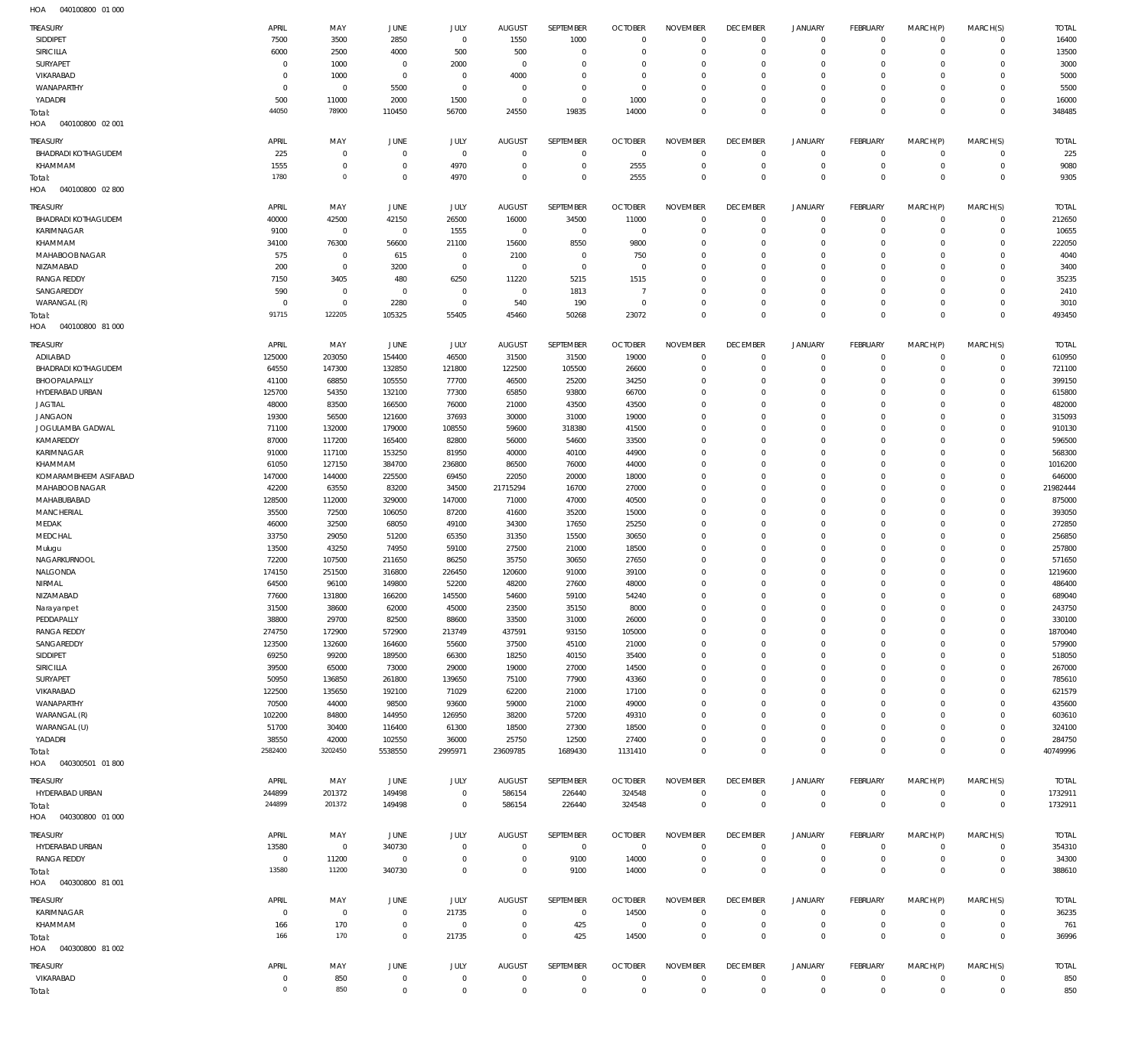040300800 81 003 HOA

| <b>TREASURY</b>                         | APRIL                       | MAY                              | <b>JUNE</b>                   | JULY                             | <b>AUGUST</b>                 | SEPTEMBER                  | <b>OCTOBER</b>         | <b>NOVEMBER</b>            | <b>DECEMBER</b>            | <b>JANUARY</b>                     | <b>FEBRUARY</b>                  | MARCH(P)                   | MARCH(S)                         | <b>TOTAL</b>     |
|-----------------------------------------|-----------------------------|----------------------------------|-------------------------------|----------------------------------|-------------------------------|----------------------------|------------------------|----------------------------|----------------------------|------------------------------------|----------------------------------|----------------------------|----------------------------------|------------------|
| HYDERABAD URBAN                         | 945                         | $\overline{0}$                   | $\Omega$<br>$\Omega$          | $\overline{0}$<br>$\overline{0}$ | $\Omega$<br>$\Omega$          | $\mathbf 0$                | $\overline{0}$         | $\mathbf 0$                | $\mathbf 0$<br>$\circ$     | $\mathbf 0$                        | $\overline{0}$<br>$\overline{0}$ | $\mathbf 0$<br>$\mathbf 0$ | $\overline{0}$                   | 945              |
| WARANGAL (R)<br>Total:                  | $^{\circ}$<br>945           | $\overline{0}$<br>$\circ$        | $\Omega$                      | $\overline{0}$                   | $\Omega$                      | $\mathbb O$<br>$\mathbb O$ | 334<br>334             | $\mathbf 0$<br>$\mathbf 0$ | $\mathbf 0$                | $\mathsf{O}\xspace$<br>$\mathbf 0$ | $\overline{0}$                   | $\mathbf 0$                | $\mathsf 0$<br>$\overline{0}$    | 334<br>1279      |
| HOA<br>040500011 01 000                 |                             |                                  |                               |                                  |                               |                            |                        |                            |                            |                                    |                                  |                            |                                  |                  |
| TREASURY                                | APRIL                       | MAY                              | JUNE                          | <b>JULY</b>                      | <b>AUGUST</b>                 | SEPTEMBER                  | <b>OCTOBER</b>         | <b>NOVEMBER</b>            | <b>DECEMBER</b>            | <b>JANUARY</b>                     | <b>FEBRUARY</b>                  | MARCH(P)                   | MARCH(S)                         | <b>TOTAL</b>     |
| ADILABAD                                | 18892                       | $\overline{0}$                   | 69866                         | 31727                            | 46347                         | 8438                       | 2574                   | $^{\circ}$                 | $\mathbf 0$                | $\mathbf 0$                        | $\overline{0}$                   | $\mathbf 0$                | $\mathbf{0}$                     | 177844           |
| <b>BHADRADI KOTHAGUDEM</b>              | 6824                        | $\mathbb O$                      | 17093                         | $\overline{0}$                   | $\overline{0}$                | 7529                       | 6013                   | $\mathbf 0$                | $^{\circ}$                 | $\mathbf 0$                        | $\overline{0}$                   | $\Omega$                   | $\mathbf{0}$                     | 37459            |
| BHOOPALAPALLY                           | 5200                        | $\mathbb O$                      | 14845                         | 15080                            | 1323                          | 6588                       | 4377                   | $^{\circ}$                 | $^{\circ}$                 | $\mathbf 0$                        | $\Omega$                         | $\Omega$                   | $\Omega$                         | 47413            |
| HYDERABAD URBAN                         | $^{\circ}$                  | $\mathbb O$                      | 28550                         | $\overline{0}$                   | $\overline{0}$                | $\overline{0}$             | $\overline{0}$         | $\Omega$                   | $\Omega$                   | $\Omega$                           | $^{\circ}$                       | $\Omega$                   | $\mathbf 0$                      | 28550            |
| <b>JAGTIAL</b>                          | 39011                       | $\mathbb O$                      | 199883                        | 12734                            | 7380                          | $\mathbb O$                | 7551                   | $\Omega$                   | $^{\circ}$                 | $\mathbf 0$                        | $\Omega$                         | $\Omega$                   | $\mathbf 0$                      | 266559           |
| <b>JANGAON</b>                          | $\overline{0}$              | $\mathbb O$                      | 236101                        | 52622                            | 19258                         | 40093                      | 14777                  | $\Omega$                   | $\Omega$                   | $\Omega$                           | $\Omega$                         | $\Omega$                   | $\mathbf 0$                      | 362851           |
| JOGULAMBA GADWAL                        | $\Omega$                    | 4072                             | 12714                         | 92121                            | $\Omega$                      | $\mathbb O$                | $\overline{0}$         | $\Omega$                   | $^{\circ}$                 | $\mathbf 0$                        | $\Omega$                         | $\Omega$                   | $\mathbf 0$                      | 108907           |
| KARIMNAGAR                              | 40702                       | $\overline{0}$                   | 43658                         | 54323                            | $\Omega$                      | 3850                       | $\overline{0}$         | $\Omega$                   | $\Omega$                   | $\Omega$                           | $\Omega$                         | $\Omega$                   | $\Omega$                         | 142533           |
| KHAMMAM                                 | 57672                       | 108517                           | 110123                        | 7022                             | $\Omega$<br>$\Omega$          | 2684                       | 31932<br>$\Omega$      | $\Omega$<br>$\Omega$       | $^{\circ}$<br>$\Omega$     | $\mathbf 0$<br>$\Omega$            | $\Omega$<br>$\Omega$             | $\Omega$<br>$\Omega$       | $\mathbf 0$<br>$\Omega$          | 317950           |
| KOMARAMBHEEM ASIFABAD<br>MAHABOOB NAGAR | 30514<br>$\Omega$           | $\overline{0}$<br>$\overline{0}$ | 115773<br>6405                | $\overline{0}$<br>6805           | 795                           | 33072<br>$\mathbb O$       | $\Omega$               | $\Omega$                   | $^{\circ}$                 | $\mathbf 0$                        | $\Omega$                         | $\Omega$                   | $\mathbf 0$                      | 179359<br>14005  |
| MAHABUBABAD                             | 77566                       | 36512                            | 11672                         | $\overline{0}$                   | $^{\circ}$                    | $\mathbb O$                | $\Omega$               | $\Omega$                   | $\Omega$                   | $\Omega$                           | $\Omega$                         | $\Omega$                   | $\Omega$                         | 125750           |
| <b>MANCHERIAL</b>                       | 41098                       | 14303                            | 277796                        | 68796                            | 9244                          | 43961                      | 116288                 | $\Omega$                   | $\mathbf 0$                | $\mathbf 0$                        | $\Omega$                         | $\Omega$                   | $\mathbf 0$                      | 571486           |
| MEDAK                                   | 31903                       | 3801                             | 75966                         | 27457                            | 9824                          | $\overline{0}$             | 1407                   | $\Omega$                   | $\Omega$                   | $\Omega$                           | $\Omega$                         | $\Omega$                   | $\Omega$                         | 150358           |
| MEDCHAL                                 | 1148                        | 482                              | 22111                         | 9630                             | $\overline{0}$                | $\mathbb O$                | $\Omega$               | $\Omega$                   | $\Omega$                   | $\Omega$                           | $\Omega$                         | $\Omega$                   | $\mathbf 0$                      | 33371            |
| Mulugu                                  | $\Omega$                    | $\overline{0}$                   | 30603                         | 6085                             | 1982                          | $\mathbb O$                | $\Omega$               | $\Omega$                   | $\Omega$                   | $\Omega$                           | $\Omega$                         | $\Omega$                   | $\Omega$                         | 38670            |
| NAGARKURNOOL                            | 23284                       | 66885                            | 247909                        | $\overline{0}$                   | $\overline{0}$                | $\mathbb O$                | $\Omega$               | $\Omega$                   | $\Omega$                   | $\Omega$                           | $\Omega$                         | $\Omega$                   | $\mathbf{0}$                     | 338078           |
| NALGONDA                                | 405264                      | 92503                            | 136217                        | 118950                           | 795369                        | 3988                       | 21606                  | $\Omega$                   | $\Omega$                   | $\Omega$                           | $\Omega$                         | $\Omega$                   | $\Omega$                         | 1573897          |
| NIRMAL                                  | 71700                       | 92020                            | 54406                         | 115032                           | 79281                         | 90492                      | 31910                  | $\Omega$                   | $\Omega$                   | $\Omega$                           | $\Omega$                         | $\Omega$                   | $\Omega$                         | 534841           |
| NIZAMABAD                               | 55418                       | 49260                            | 140572                        | 655                              | $\overline{0}$                | 20286                      | 17286                  | $\Omega$                   | $\Omega$                   | $\Omega$                           | $\Omega$                         | $\Omega$                   | $\mathbf 0$                      | 283477           |
| Narayanpet                              | 31659                       | $\overline{0}$                   | 25610                         | 3528                             | 4083                          | $\mathbb O$                | $\overline{0}$         | $\Omega$<br>$\Omega$       | $\Omega$                   | $\Omega$<br>$\Omega$               | $\Omega$<br>$\Omega$             | $\Omega$<br>$\Omega$       | $\Omega$<br>$\mathbf 0$          | 64880            |
| PEDDAPALLY<br><b>RANGA REDDY</b>        | $^{\circ}$<br>9040          | 5945<br>3079                     | 296263<br>42020               | 288566<br>57603                  | 331542<br>20635               | 65177<br>25812             | $^{\circ}$<br>70425    | $\Omega$                   | $^{\circ}$<br>$\Omega$     | $\Omega$                           | $\Omega$                         | $\Omega$                   | $\Omega$                         | 987493<br>228614 |
| SANGAREDDY                              | 8232                        | $\overline{0}$                   | 72304                         | 1410                             | 1670                          | $\mathbb O$                | 2664                   | $\Omega$                   | $\Omega$                   | $\Omega$                           | $\Omega$                         | $\Omega$                   | $\mathbf 0$                      | 86280            |
| SIDDIPET                                | $\overline{0}$              | $\overline{0}$                   | $^{\circ}$                    | $\mathbf 0$                      | 31056                         | $\mathbb O$                | $\Omega$               | $\Omega$                   | $\Omega$                   | $\Omega$                           | $\Omega$                         | $\Omega$                   | $\Omega$                         | 31056            |
| <b>SIRICILLA</b>                        | $\overline{0}$              | $\overline{0}$                   | 26589                         | 85294                            | $\overline{0}$                | 1497                       | $\overline{0}$         | $\Omega$                   | $\Omega$                   | $\Omega$                           | $\mathbf 0$                      | $\Omega$                   | $\mathbf 0$                      | 113380           |
| SURYAPET                                | 35828                       | 128703                           | 119424                        | 39048                            | 83881                         | 36240                      | $\Omega$               | $\Omega$                   | $\Omega$                   | $\Omega$                           | $\Omega$                         | $\Omega$                   | $\Omega$                         | 443124           |
| VIKARABAD                               | 23254                       | 6965                             | 91526                         | 57670                            | $\overline{0}$                | $\mathbb O$                | 9417                   | $\Omega$                   | $\Omega$                   | $\Omega$                           | $\Omega$                         | $\Omega$                   | $\mathbf 0$                      | 188832           |
| WANAPARTHY                              | 26693                       | $\overline{0}$                   | 76580                         | 17460                            | 1200                          | 36238                      | $\overline{0}$         | $\Omega$                   | $\Omega$                   | $\Omega$                           | $\Omega$                         | $\Omega$                   | $\Omega$                         | 158171           |
| WARANGAL (R)                            | 10632                       | $\overline{0}$                   | 26724                         | 121606                           | 15402                         | $\overline{0}$             | 19172                  | $\Omega$                   | $\Omega$                   | $\Omega$                           | $\Omega$                         | $\Omega$                   | $\mathbf 0$                      | 193536           |
| WARANGAL (U)                            | 2335                        | $\overline{0}$                   | 88791                         | 271686                           | $\overline{0}$                | 27900                      | 500                    | $\Omega$                   | $\mathbf 0$                | $\mathbf 0$                        | $\Omega$                         | $\Omega$                   | $\mathbf 0$                      | 391212           |
| YADADRI                                 | 101410                      | 41675                            | 137585                        | 117387                           | 69344                         | 51283                      | 8586                   | $\Omega$                   | $\mathbf 0$                | $\mathbf 0$                        | $\mathbf 0$                      | $\Omega$                   | $\mathbf{0}$                     | 527270           |
| Total:                                  | 1155279                     | 654722                           | 2855679                       | 1680297                          | 1529616                       | 505128                     | 366485                 | $\mathbf 0$                | $\mathbf 0$                | $\mathbf 0$                        | $\Omega$                         | $\Omega$                   | $\overline{0}$                   | 8747206          |
|                                         |                             |                                  |                               |                                  |                               |                            |                        |                            |                            |                                    |                                  |                            |                                  |                  |
| HOA<br>040500102 01 000                 |                             |                                  |                               |                                  |                               |                            |                        |                            |                            |                                    |                                  |                            |                                  |                  |
| <b>TREASURY</b>                         | APRIL                       | MAY                              | JUNE                          | JULY                             | <b>AUGUST</b>                 | SEPTEMBER                  | <b>OCTOBER</b>         | <b>NOVEMBER</b>            | <b>DECEMBER</b>            | <b>JANUARY</b>                     | <b>FEBRUARY</b>                  | MARCH(P)                   | MARCH(S)                         | <b>TOTAL</b>     |
| ADILABAD                                | 21165                       | $\overline{0}$                   | $\overline{0}$                | $\overline{0}$                   | $\Omega$                      | $\,0\,$                    | 17085                  | $\mathbf 0$                | $^{\circ}$                 | $\mathbf 0$                        | $\overline{0}$                   | $\mathbf 0$                | $\mathbf 0$                      | 38250            |
| <b>BHADRADI KOTHAGUDEM</b>              | 27700                       | 46600                            | 19000                         | $\Omega$                         | $\Omega$                      | 800                        | 33600                  | $^{\circ}$                 | $^{\circ}$                 | $\mathbf 0$                        | $\overline{0}$                   | $\mathbf 0$                | $\circ$                          | 127700           |
| BHOOPALAPALLY                           | 1275                        | $\overline{0}$                   | $\overline{0}$                | $\overline{0}$                   | $\Omega$                      | 9690                       | $\overline{0}$         | $\mathbf 0$                | $^{\circ}$                 | $\mathbf 0$                        | $\overline{0}$                   | $\Omega$                   | $\mathbf{0}$                     | 10965            |
| HYDERABAD URBAN                         | $\mathbf 0$                 | $\overline{0}$                   | $\overline{0}$                | $\overline{0}$                   | $\Omega$                      | $\,0\,$                    | 1734200                | $\mathbf 0$                | $^{\circ}$                 | $\mathbf 0$                        | $\mathbf 0$                      | $\Omega$                   | $\mathbf{0}$                     | 1734200          |
| <b>JAGTIAL</b>                          | 9700                        | $\overline{0}$                   | 29955                         | 500                              | $\Omega$                      | 6745                       | $\overline{0}$         | $\mathbf 0$                | $\Omega$                   | $\mathbf 0$                        | $\Omega$                         | $\Omega$                   | $\Omega$                         | 46900            |
| <b>JANGAON</b>                          | $\overline{0}$              | $\overline{0}$                   | 2800                          | $\Omega$                         | $\Omega$                      | $\,0\,$                    | $\overline{0}$         | $\mathbf 0$                | $^{\circ}$                 | $\mathbf 0$                        | $\mathbf 0$                      | $\Omega$                   | $\mathbf{0}$                     | 2800             |
| JOGULAMBA GADWAL                        | $\overline{0}$              | 69130                            | 12710                         | $\Omega$                         | $\Omega$<br>-0                | 541570<br>$\overline{0}$   | 105400<br>$\Omega$     | $\mathbf 0$<br>$\mathbf 0$ | $\Omega$<br>-0             | $\mathbf 0$<br>$\mathbf 0$         | $\Omega$<br>$\Omega$             | $\Omega$<br>$\Omega$       | $\Omega$<br>$^{\circ}$           | 728810           |
| KAMAREDDY<br>KARIMNAGAR                 | 7790<br>28670               | $\mathbf 0$<br>$\,0\,$           | 9430<br>$\overline{0}$        | 14555<br>$\overline{0}$          | $\Omega$                      | $\mathbb O$                | 53680                  | $\mathbf 0$                | $^{\circ}$                 | $\mathbf 0$                        | $\overline{0}$                   | $\mathbf 0$                | $\mathbf{0}$                     | 31775<br>82350   |
| KHAMMAM                                 | 76500                       | $\overline{0}$                   | $\overline{0}$                | $\overline{0}$                   | $^{\circ}$                    | $\mathbb O$                | $\mathbf{0}$           | $\mathbf 0$                | $^{\circ}$                 | $\mathbf 0$                        | $\overline{0}$                   | $\mathbf 0$                | $\mathbf{0}$                     | 76500            |
| KOMARAMBHEEM ASIFABAD                   | 3740                        | $\overline{0}$                   | 500                           | 1500                             | $\Omega$                      | 21410                      | 82015                  | $\mathbf 0$                | $\mathbf 0$                | $\mathbf 0$                        | $\mathbf 0$                      | $\Omega$                   | $\mathbf{0}$                     | 109165           |
| <b>MAHABOOB NAGAR</b>                   | 600                         | $\overline{0}$                   | $\overline{0}$                | 2400                             | $\Omega$                      | $\mathbb O$                | $^{\circ}$             | $\mathbf 0$                | $\mathbf 0$                | $\mathbf 0$                        | $\overline{0}$                   | $\Omega$                   | $\mathbf{0}$                     | 3000             |
| <b>MANCHERIAL</b>                       | $\overline{0}$              | 6375                             | $\Omega$                      | $\overline{0}$                   | $\Omega$                      | $\mathbb O$                | 3060                   | $\mathbf 0$                | $^{\circ}$                 | $\mathbf 0$                        | $\mathbf 0$                      | $\Omega$                   | $\mathbf{0}$                     | 9435             |
| MEDAK                                   | 12095                       | $\overline{0}$                   | 15785                         | $\overline{0}$                   | $\Omega$                      | 7790                       | 19065                  | $\mathbf 0$                | $\Omega$                   | $\mathbf 0$                        | $\overline{0}$                   | $\Omega$                   | $\mathbf{0}$                     | 54735            |
| Mulugu                                  | 500                         | 2800                             | $\overline{0}$                | 4800                             | $\Omega$                      | $\mathbf 0$                | $\overline{0}$         | $\mathbf 0$                | $^{\circ}$                 | $\mathbf 0$                        | $\mathbf 0$                      | $\Omega$                   | $\mathbf 0$                      | 8100             |
| NAGARKURNOOL                            | $\mathbf 0$                 | 6200                             | $\overline{0}$                | $\overline{0}$                   | $\Omega$                      | $\mathbf 0$                | 93000                  | $\mathbf 0$                | $\Omega$                   | $\mathbf 0$                        | $\overline{0}$                   | $\Omega$                   | $\mathbf{0}$                     | 99200            |
| NALGONDA                                | 51260                       | $\overline{0}$                   | 29480                         | $\Omega$                         | $\Omega$                      | $\mathbf 0$                | $\overline{0}$         | $\mathbf 0$                | $^{\circ}$                 | $\mathbf 0$                        | $\mathbf 0$                      | $\Omega$                   | $\mathbf{0}$                     | 80740            |
| NIRMAL                                  | $\mathbf 0$                 | $\overline{0}$                   | 310                           | $\Omega$<br>$\Omega$             | $\Omega$<br>$\Omega$          | $\mathbf 0$                | 7650<br>$\overline{0}$ | $\mathbf 0$<br>$\mathbf 0$ | $\Omega$<br>$^{\circ}$     | $\mathbf 0$<br>$\mathbf 0$         | $\Omega$<br>$\mathbf 0$          | $\Omega$<br>$\Omega$       | $\mathbf{0}$<br>$\mathbf{0}$     | 7960             |
| NIZAMABAD<br>Narayanpet                 | 6865<br>$\overline{0}$      | 7085<br>$\overline{0}$           | 12385<br>$\overline{0}$       | $\Omega$                         | $\Omega$                      | $\mathbf 0$<br>51150       | $\overline{0}$         | $\mathbf 0$                | $^{\circ}$                 | $\mathbf 0$                        | $\Omega$                         | $\Omega$                   | $\mathbf 0$                      | 26335<br>51150   |
| PEDDAPALLY                              | $\overline{0}$              | $\overline{0}$                   | 20590                         | $\Omega$                         | $\Omega$                      | $\mathbf 0$                | 33321                  | $\mathbf 0$                | $\mathbf 0$                | $\mathbf 0$                        | $\mathbf 0$                      | $\Omega$                   | $\mathbf{0}$                     | 53911            |
| SANGAREDDY                              | $\overline{0}$              | $\,0\,$                          | 77695                         | $\Omega$                         | $\Omega$                      | $\mathbf 0$                | $\Omega$               | $\mathbf 0$                | $^{\circ}$                 | $\mathbf 0$                        | $\mathbf 0$                      | $\Omega$                   | $\mathbf 0$                      | 77695            |
| SIDDIPET                                | $\overline{0}$              | 6355                             | 10250                         | $\Omega$                         | $\Omega$                      | $\mathbf 0$                | $\Omega$               | $\mathbf 0$                | $\mathbf 0$                | $\mathbf 0$                        | $\overline{0}$                   | $\Omega$                   | $\mathbf{0}$                     | 16605            |
| SIRICILLA                               | 74195                       | $\overline{0}$                   | $\Omega$                      | $\overline{0}$                   | $\Omega$                      | $\mathbf 0$                | $\Omega$               | $\mathbf 0$                | $^{\circ}$                 | $\mathbf 0$                        | $\mathbf 0$                      | $\Omega$                   | $\mathbf 0$                      | 74195            |
| SURYAPET                                | 1100                        | $\overline{0}$                   | $\overline{0}$                | $\overline{0}$                   | $\Omega$                      | 64460                      | $\Omega$               | $\mathbf 0$                | $\Omega$                   | $\mathbf 0$                        | $\mathbf 0$                      | $\Omega$                   | $\mathbf{0}$                     | 65560            |
| VIKARABAD                               | 4450                        | $\overline{0}$                   | $\mathbf{0}$                  | 4200                             | $\Omega$                      | $\,0\,$                    | $\Omega$               | $\mathbf 0$                | $^{\circ}$                 | $\mathbf 0$                        | $\mathbf 0$                      | $\Omega$                   | $\mathbf 0$                      | 8650             |
| WANAPARTHY                              | $\overline{0}$              | $\overline{0}$                   | 310                           | $\overline{0}$                   | $^{\circ}$                    | 51150                      | $\Omega$               | $\mathbf 0$                | $\mathbf 0$                | $\mathbf 0$                        | $\overline{0}$                   | $\Omega$                   | $\mathbf{0}$                     | 51460            |
| WARANGAL (U)                            | $\mathbf 0$                 | $\,0\,$                          | $^{\circ}$                    | 1000                             | 500                           | $\mathbb O$                | $\Omega$               | $\mathbf 0$                | $\circ$                    | $\mathbf 0$                        | $\mathbf 0$                      | $\mathbf 0$                | $\circ$                          | 1500             |
| Total:                                  | 327605                      | 144545                           | 241200                        | 28955                            | 500                           | 754765                     | 2182076                | $\mathbf 0$                | $\mathbf 0$                | $\mathbf 0$                        | $\overline{0}$                   | $\mathbf 0$                | $\overline{0}$                   | 3679646          |
| HOA  040500800  01 800                  |                             |                                  |                               |                                  |                               |                            |                        |                            |                            |                                    |                                  |                            |                                  |                  |
| <b>TREASURY</b>                         | APRIL                       | MAY                              | JUNE                          | <b>JULY</b>                      | <b>AUGUST</b>                 | SEPTEMBER                  | <b>OCTOBER</b>         | <b>NOVEMBER</b>            | <b>DECEMBER</b>            | <b>JANUARY</b>                     | <b>FEBRUARY</b>                  | MARCH(P)                   | MARCH(S)                         | <b>TOTAL</b>     |
| KAMAREDDY                               | 8996                        | $\overline{0}$                   | 72737                         | 19986                            | $\Omega$                      | 2212                       | 5488                   | $\mathbf 0$                | $\mathbf 0$                | $\mathbf 0$                        | $\overline{0}$                   | $\mathbf 0$                | $\circ$                          | 109419           |
| Total:                                  | 8996                        | $\circ$                          | 72737                         | 19986                            | $^{\circ}$                    | 2212                       | 5488                   | $\mathbf 0$                | $\mathbf 0$                | $\mathbf 0$                        | $\overline{0}$                   | $\mathbf 0$                | $\overline{0}$                   | 109419           |
| HOA<br>040500800 81 800                 |                             |                                  |                               |                                  |                               |                            |                        |                            |                            |                                    |                                  |                            |                                  |                  |
| TREASURY                                | APRIL                       | MAY                              | JUNE                          | <b>JULY</b>                      | <b>AUGUST</b>                 | SEPTEMBER                  | <b>OCTOBER</b>         | <b>NOVEMBER</b>            | <b>DECEMBER</b>            | <b>JANUARY</b>                     | <b>FEBRUARY</b>                  | MARCH(P)                   | MARCH(S)                         | <b>TOTAL</b>     |
| KHAMMAM                                 | $\overline{0}$              | $\overline{0}$                   | $\mathbf{0}$                  | 100                              | $\Omega$                      | $\mathbb O$                | $\mathbf 0$            | $\mathbf 0$                | $\circ$                    | $\mathsf{O}\xspace$                | $\overline{0}$                   | $^{\circ}$                 | $\mathbf 0$                      | 100              |
| SANGAREDDY<br>Total:                    | $\mathbf 0$<br>$\mathbf{0}$ | $\overline{0}$<br>$\mathbb O$    | $\overline{0}$<br>$\mathbb O$ | $\mathbf 0$<br>100               | $\overline{0}$<br>$\mathbf 0$ | $\mathbb O$<br>$\mathbb O$ | 500<br>500             | $\mathbb O$<br>$\mathbf 0$ | $\mathbf 0$<br>$\mathbf 0$ | $\mathsf{O}\xspace$<br>$\mathbf 0$ | $\overline{0}$<br>$\overline{0}$ | $^{\circ}$<br>$\mathbf 0$  | $\overline{0}$<br>$\overline{0}$ | 500<br>600       |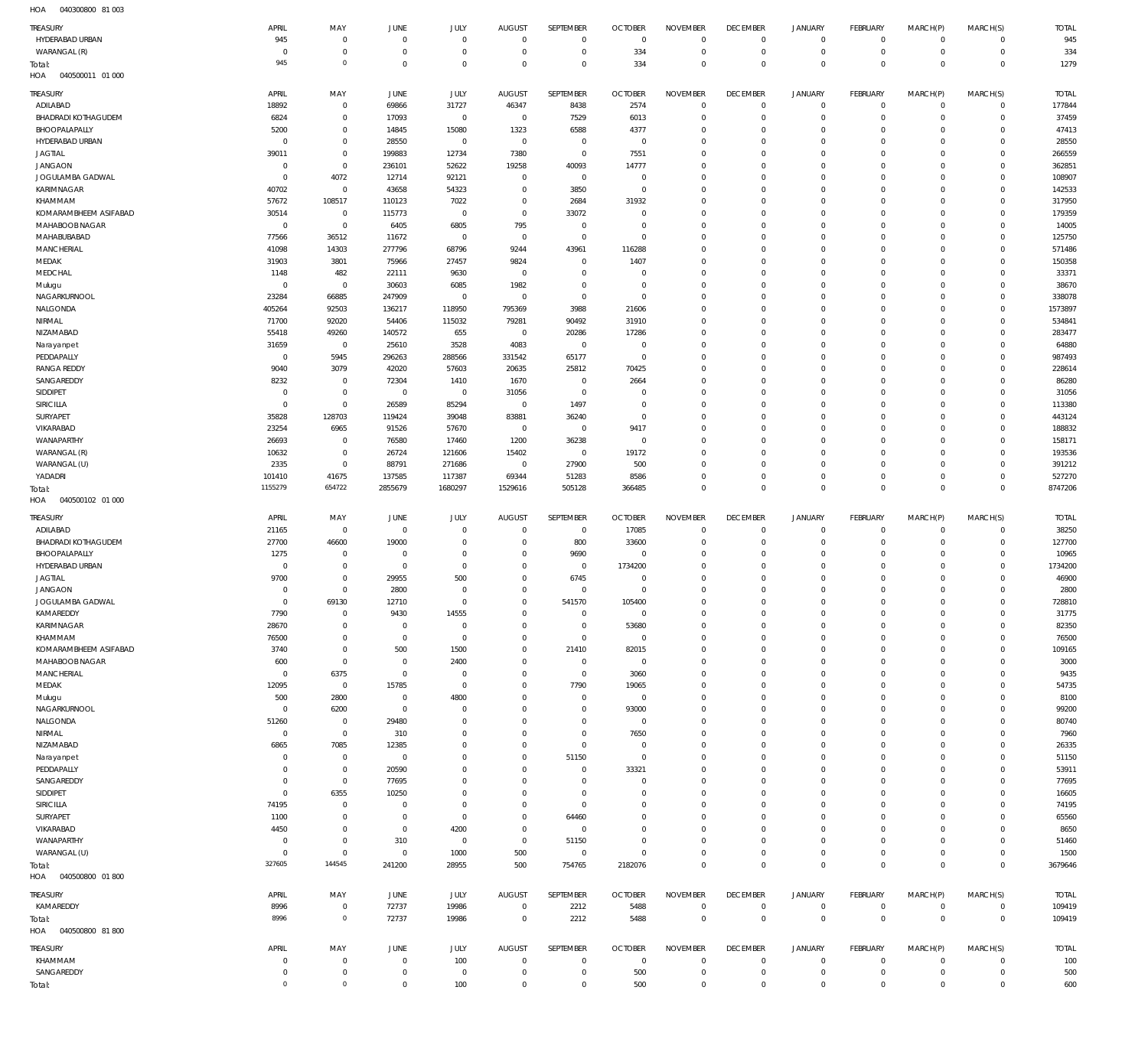| TREASURY                    | APRIL                | MAY                                        | JUNE                             | JULY                       | <b>AUGUST</b>                    | SEPTEMBER                        | <b>OCTOBER</b>                   | <b>NOVEMBER</b>         | <b>DECEMBER</b>                  | <b>JANUARY</b>             | FEBRUARY                     | MARCH(P)             | MARCH(S)             | <b>TOTAL</b>      |
|-----------------------------|----------------------|--------------------------------------------|----------------------------------|----------------------------|----------------------------------|----------------------------------|----------------------------------|-------------------------|----------------------------------|----------------------------|------------------------------|----------------------|----------------------|-------------------|
| ADILABAD                    | 214600               | 1200                                       | 1600                             | $\mathbf 0$                | $\overline{0}$                   | 29105                            | 4600                             | $\mathbf{0}$            | $\mathbf 0$                      | $\mathbf 0$                | $\mathbf 0$                  | $\Omega$             | $\mathbf 0$          | 251105            |
| <b>BHADRADI KOTHAGUDEM</b>  | 2800                 | $\mathbf 0$                                | 200                              | 1316                       | 800                              | 500                              | 2200                             | $\Omega$                | $\mathbf 0$                      | $\mathbf 0$                | $\mathbf 0$                  | $\Omega$             | $\Omega$             | 7816              |
| HYDERABAD URBAN             | 81963                | 2100                                       | 4700                             | 5700                       | 7100                             | 22061                            | 21411                            | $\Omega$                | $\mathbf 0$                      | $\circ$                    | $\mathbf{0}$                 | $\Omega$             | $\Omega$             | 145035            |
| <b>JAGTIAL</b><br>KAMAREDDY | 7200<br>4800         | $\bf 0$<br>400                             | 3600<br>3800                     | 1600<br>3000               | $\overline{0}$<br>800            | $\overline{0}$<br>3600           | 8000<br>2000                     | $\mathbf 0$<br>$\Omega$ | $\mathbf 0$<br>$\mathbf 0$       | $\mathbf 0$<br>$\circ$     | $\mathbf 0$<br>$\Omega$      | $\Omega$<br>$\Omega$ | $\Omega$<br>$\Omega$ | 20400<br>18400    |
| KARIMNAGAR                  | 18350                | 800                                        | 600                              | $\mathbf 0$                | $\overline{0}$                   | 800                              | 13400                            | $\Omega$                | $\mathbf 0$                      | $\mathbf 0$                | $\Omega$                     | $\Omega$             | $\Omega$             | 33950             |
| KHAMMAM                     | 16800                | 2000                                       | 1600                             | 4600                       | 200                              | 500                              | 17400                            | $\Omega$                | $\mathbf 0$                      | $^{\circ}$                 | $\Omega$                     | $\Omega$             | $\Omega$             | 43100             |
| KOMARAMBHEEM ASIFABAD       | $\mathbf 0$          | $\bf 0$                                    | 1900                             | $\mathbf 0$                | $\overline{0}$                   | $\overline{0}$                   | $\overline{0}$                   | $\mathbf 0$             | $\mathbf 0$                      | $\mathbf 0$                | $\circ$                      | $\Omega$             | $\Omega$             | 1900              |
| MANCHERIAL                  | 2600                 | $\bf 0$                                    | 400                              | 200                        | $\overline{0}$                   | $\mathbf 0$                      | 1000                             | 0                       | $\mathbf 0$                      | $\circ$                    | $\mathbf{0}$                 | $\Omega$             | $\Omega$             | 4200              |
| NALGONDA                    | 6200                 | 400                                        | 2800                             | 200<br>400                 | 600<br>$\overline{0}$            | $\mathbf 0$                      | 7600                             | 0<br>$\Omega$           | $\mathbf 0$<br>$\mathbf 0$       | $\circ$                    | $\Omega$<br>$\mathbf{0}$     | $\Omega$<br>$\Omega$ | $\Omega$<br>$\Omega$ | 17800<br>714393   |
| NIRMAL<br>NIZAMABAD         | 49870<br>400         | 257524<br>$\mathbf 0$                      | 404199<br>6800                   | 3200                       | 400                              | 1000<br>400                      | 1400<br>1400                     | $\Omega$                | $\overline{0}$                   | $\circ$<br>$\circ$         | $\Omega$                     | $\Omega$             | $\Omega$             | 12600             |
| PEDDAPALLY                  | 5800                 | 2600                                       | 253587                           | $\mathbf 0$                | $\overline{0}$                   | $\overline{0}$                   | 7800                             | $\Omega$                | $\mathbf 0$                      | $\circ$                    | $\mathbf{0}$                 | $\Omega$             | $\Omega$             | 269787            |
| SANGAREDDY                  | $\mathbf 0$          | $\mathbf 0$                                | $\overline{0}$                   | $\mathbf 0$                | 1150                             | $\mathbf 0$                      | $\overline{0}$                   | $\Omega$                | $\mathbf 0$                      | $\circ$                    | $\Omega$                     | $\Omega$             | $\Omega$             | 1150              |
| SIDDIPET                    | $\mathbf 0$          | $\mathbf 0$                                | 400                              | $\mathbf 0$                | $\overline{0}$                   | $\mathbf 0$                      | 600                              | $\Omega$                | $\overline{0}$                   | $^{\circ}$                 | $\Omega$                     | $\Omega$             | $\Omega$             | 1000              |
| SIRICILLA                   | 6400                 | 200                                        | 200                              | $\mathbf 0$                | 50000                            | 114395                           | 22798                            | $\Omega$                | $\mathbf 0$                      | $\circ$                    | $\Omega$                     | $\Omega$             | $\Omega$             | 193993            |
| SURYAPET                    | 5050                 | 2400                                       | 800                              | 100                        | $\overline{0}$                   | 200                              | 8200                             | $\Omega$<br>$\Omega$    | $\mathbf 0$                      | $\circ$                    | $\Omega$                     | $\Omega$             | $\Omega$<br>$\Omega$ | 16750             |
| WANAPARTHY<br>YADADRI       | 600<br>5400          | $\mathbf 0$<br>$\mathbf 0$                 | 600<br>400                       | $\mathbf 0$<br>$\mathbf 0$ | $\overline{0}$<br>500            | $\overline{0}$<br>$\overline{0}$ | 1000<br>4800                     | $\Omega$                | $\mathbf 0$<br>$\mathbf 0$       | $\mathbf 0$<br>$\mathbf 0$ | $\mathbf{0}$<br>$\mathbf 0$  | $\Omega$<br>$\Omega$ | $\Omega$             | 2200<br>11100     |
| Total:                      | 428833               | 269624                                     | 688186                           | 20316                      | 61550                            | 172561                           | 125609                           | $\mathbf 0$             | $\,0\,$                          | $\mathbf 0$                | $\overline{0}$               | $\overline{0}$       | $\overline{0}$       | 1766679           |
| HOA<br>042500800 01 000     |                      |                                            |                                  |                            |                                  |                                  |                                  |                         |                                  |                            |                              |                      |                      |                   |
| TREASURY                    | APRIL                | MAY                                        | JUNE                             | JULY                       | AUGUST                           | SEPTEMBER                        | <b>OCTOBER</b>                   | <b>NOVEMBER</b>         | <b>DECEMBER</b>                  | <b>JANUARY</b>             | FEBRUARY                     | MARCH(P)             | MARCH(S)             | <b>TOTAL</b>      |
| ADILABAD                    | $\mathbf 0$          | 4300                                       | 15250                            | 14550                      | 800                              | 77082                            | $\overline{0}$                   | $\mathbf{0}$            | $\mathbf 0$                      | 0                          | $\mathbf 0$                  | $\mathbf 0$          | $\Omega$             | 111982            |
| HYDERABAD URBAN             | 163727               | 96041                                      | 139468                           | 176921                     | 254725                           | 606054                           | $\overline{0}$                   | $\mathbf 0$             | $\mathbf 0$                      | $\circ$                    | $\mathbf{0}$                 | $\Omega$             | $\mathbf 0$          | 1436936           |
| KARIMNAGAR                  | $\mathbf 0$          | $\mathbf 0$                                | $\overline{0}$                   | $\mathbf 0$                | $\overline{0}$                   | 1843091                          | $\mathbf{0}$                     | 0                       | $\mathbf 0$                      | $^{\circ}$                 | $\mathbf{0}$                 | $\Omega$             | $\Omega$             | 1843091           |
| KHAMMAM                     | 2000                 | $\bf 0$                                    | 1000                             | $\mathbf 0$                | $\overline{0}$                   | $^{\circ}$                       | $\overline{0}$                   | $\mathbf 0$             | $\mathbf 0$                      | $\circ$                    | $\mathbf{0}$                 | $\Omega$             | $\Omega$             | 3000              |
| KOMARAMBHEEM ASIFABAD       | 0                    | $\bf 0$                                    | $\overline{0}$                   | $\mathbf 0$                | $\overline{0}$                   | $\mathbf 0$                      | 50                               | 0                       | $\mathbf 0$                      | $^{\circ}$                 | $\mathbf{0}$                 | $\Omega$             | $\Omega$             | 50                |
| MAHABOOB NAGAR              | $\mathbf 0$          | $\bf 0$                                    | $\overline{0}$                   | 200                        | $\overline{0}$                   | $\mathbf 0$                      | $\mathbb O$                      | $\Omega$                | $\mathbf 0$                      | $\circ$                    | $\mathbf 0$                  | $\Omega$             | $\Omega$<br>$\Omega$ | 200               |
| MEDAK<br>Mulugu             | 400<br>0             | $\mathbf 0$<br>$\bf 0$                     | $\overline{0}$<br>$\overline{0}$ | $\mathbf 0$<br>$\mathbf 0$ | $\overline{0}$<br>2850           | $\mathbf 0$<br>$\mathbf 0$       | 400<br>$\overline{0}$            | 0<br>$\Omega$           | $\mathbf 0$<br>$\mathbf 0$       | $^{\circ}$<br>$\circ$      | $\mathbf{0}$<br>$\mathbf 0$  | $\Omega$<br>$\Omega$ | $\Omega$             | 800<br>2850       |
| NALGONDA                    | $\mathbf 0$          | $\bf 0$                                    | 200                              | 1000                       | $\overline{0}$                   | $\mathbf 0$                      | 1100                             | 0                       | $\mathbf 0$                      | $^{\circ}$                 | $\mathbf{0}$                 | $\Omega$             | $\Omega$             | 2300              |
| NIRMAL                      | $\mathbf 0$          | 54612                                      | $\overline{0}$                   | $\mathbf 0$                | $\overline{0}$                   | $\mathbf 0$                      | 1968                             | $\Omega$                | $\mathbf 0$                      | $^{\circ}$                 | $\mathbf 0$                  | $\Omega$             | $\Omega$             | 56580             |
| NIZAMABAD                   | $\mathbf 0$          | 47109                                      | 1000                             | 56938                      | $\overline{0}$                   | $\mathbf 0$                      | 26333                            | 0                       | $\mathbf 0$                      | $^{\circ}$                 | $\mathbf{0}$                 | $\Omega$             | $\Omega$             | 131380            |
| PEDDAPALLY                  | 200                  | $\mathbf 0$                                | $\overline{0}$                   | $\mathbf 0$                | $\overline{0}$                   | $\mathbf 0$                      | $\overline{0}$                   | $\Omega$                | $\mathbf 0$                      | $^{\circ}$                 | $\mathbf{0}$                 | $\Omega$             | $\Omega$             | 200               |
| <b>RANGA REDDY</b>          | 20600                | $\bf 0$                                    | 100                              | 1900                       | 6700                             | 6750                             | 1500                             | $\mathbf 0$             | $\mathbf 0$                      | $^{\circ}$                 | $\mathbf{0}$                 | $\Omega$             | $\Omega$             | 37550             |
| SANGAREDDY<br>SIDDIPET      | 11600<br>400         | 149184<br>1800                             | 5100<br>200                      | 400<br>$\mathbf 0$         | 800<br>200                       | 200<br>$\overline{0}$            | 50999<br>600                     | $\Omega$<br>$\Omega$    | $\mathbf 0$<br>$\mathbf 0$       | $^{\circ}$<br>$\Omega$     | $\mathbf{0}$<br>$\mathbf{0}$ | $\Omega$<br>$\Omega$ | $\Omega$<br>$\Omega$ | 218283<br>3200    |
| SURYAPET                    | 0                    | $\mathbf 0$                                | 1000                             | $\mathbf 0$                | $\overline{0}$                   | $\mathbf 0$                      | 1000                             | 0                       | $\mathbf 0$                      | $\circ$                    | $\mathbf 0$                  | $\Omega$             | $\Omega$             | 2000              |
| WARANGAL (U)                | $\mathbf 0$          | $\bf 0$                                    | 1000                             | 1000                       | $\overline{0}$                   | $\overline{0}$                   | $\overline{0}$                   | 0                       | $\mathbf 0$                      | $\mathbf 0$                | $\mathbf 0$                  | $\Omega$             | $\Omega$             | 2000              |
| Total:                      | 198927               | 353046                                     | 164318                           | 252909                     | 266075                           | 2533177                          | 83950                            | $\mathbf 0$             | $\mathbb O$                      | $\mathbb O$                | $\mathbb O$                  | $\Omega$             | $\overline{0}$       | 3852402           |
| HOA<br>042500800 02 000     |                      |                                            |                                  |                            |                                  |                                  |                                  |                         |                                  |                            |                              |                      |                      |                   |
| <b>TREASURY</b>             | APRIL                | MAY                                        | JUNE                             | <b>JULY</b>                | <b>AUGUST</b>                    | SEPTEMBER                        | <b>OCTOBER</b>                   | <b>NOVEMBER</b>         | <b>DECEMBER</b>                  | <b>JANUARY</b>             | FEBRUARY                     | MARCH(P)             | MARCH(S)             | <b>TOTAL</b>      |
| <b>BHADRADI KOTHAGUDEM</b>  | $\mathbf 0$          | $\mathbf 0$                                | 16270                            | $\mathbf 0$                | 12950                            | 2200                             | 31350                            | $\mathbf 0$             | $\mathbf 0$                      | $\circ$                    | $^{\circ}$                   | $\Omega$             | $\Omega$             | 62770             |
| HYDERABAD URBAN             | 11900                | $\mathsf{O}\xspace$                        | 4200                             | 1000                       | 3500                             | 3750                             | 500                              | $\mathbf 0$             | $\mathbf 0$                      | $\mathbf 0$                | $\mathbf{0}$                 | $\Omega$             | $\mathbf 0$          | 24850             |
| KAMAREDDY                   | 400                  | $\mathbf 0$                                | $\overline{0}$                   | 7000                       | $\overline{0}$                   | $\overline{0}$                   | 1100                             | $\mathbf 0$             | $\mathbf 0$                      | $\circ$                    | $\Omega$                     | $\Omega$             | $\Omega$             | 8500              |
| KARIMNAGAR<br>KHAMMAM       | $\mathbf 0$<br>47300 | $\mathbf 0$<br>$\Omega$                    | $\overline{0}$<br>$\overline{0}$ | 16650<br>1400              | 24950<br>54805                   | $\overline{0}$<br>31400          | $\overline{0}$<br>423050         | $\Omega$<br>$\Omega$    | $\overline{0}$<br>$\overline{0}$ | $\circ$<br>$\circ$         | $\mathbf{0}$<br>$\circ$      | $\Omega$<br>$\circ$  | $\Omega$<br>$\circ$  | 41600<br>557955   |
| MAHABOOB NAGAR              |                      |                                            | U                                | 6050                       | 64300                            | 2200                             | 1685(                            |                         |                                  |                            |                              |                      |                      | 89400             |
| MEDCHAL                     | 0                    | $\bf 0$                                    | $\overline{0}$                   | $\mathbf 0$                | $^{\circ}$                       | 26000                            | $\overline{0}$                   | $\mathbf 0$             | $\overline{0}$                   | $\circ$                    | $\mathbf 0$                  | $\Omega$             | $\Omega$             | 26000             |
| NALGONDA                    | $\mathbf 0$          | 1100                                       | 2750                             | $\mathbf 0$                | $^{\circ}$                       | 9427                             | 4050                             | $\mathbf 0$             | $\mathbf 0$                      | $\circ$                    | $\mathbf 0$                  | $\Omega$             | $\Omega$             | 17327             |
| NIZAMABAD                   | $\mathbf 0$          | $\bf 0$                                    | $\overline{0}$                   | 550                        | $\overline{0}$                   | 1100                             | 1100                             | $\mathbf 0$             | $\mathbf 0$                      | $\circ$                    | $\mathbf{0}$                 | $\Omega$             | $\Omega$             | 2750              |
| <b>RANGA REDDY</b>          | 4000                 | $\bf 0$                                    | $\overline{0}$                   | $\mathbf 0$                | $\overline{0}$                   | 3000                             | 100                              | 0                       | $\mathbf 0$                      | $\circ$                    | $\mathbf{0}$                 | $\Omega$             | $\Omega$             | 7100              |
| SURYAPET                    | $\mathbf 0$          | $\mathsf{O}\xspace$                        | 1000                             | 6600                       | 18123                            | $\overline{0}$<br>$\overline{0}$ | 8750                             | $\mathbf 0$<br>$\Omega$ | $\mathbf 0$                      | $\circ$                    | $\mathbf 0$<br>$\mathbf{0}$  | $\Omega$<br>$\Omega$ | $\Omega$<br>$\Omega$ | 34473             |
| VIKARABAD<br>YADADRI        | 39500<br>$\mathbf 0$ | $\mathsf{O}\xspace$<br>$\mathsf{O}\xspace$ | $\overline{0}$<br>$\overline{0}$ | $\mathbf 0$<br>13750       | $\overline{0}$<br>$\overline{0}$ | 2200                             | $\overline{0}$<br>$\overline{0}$ | $\mathbf 0$             | $\mathbf 0$<br>$\mathbf 0$       | $\circ$<br>$\mathbf 0$     | $\mathbf 0$                  | $\Omega$             | $\Omega$             | 39500<br>15950    |
| Total:                      | 103100               | 1100                                       | 24220                            | 53000                      | 178628                           | 81277                            | 486850                           | $\mathbf 0$             | $\mathbb O$                      | $\mathbf 0$                | $\mathbf 0$                  | $\Omega$             | $\mathbb O$          | 928175            |
| HOA<br>042500800 03 000     |                      |                                            |                                  |                            |                                  |                                  |                                  |                         |                                  |                            |                              |                      |                      |                   |
| TREASURY                    | APRIL                | MAY                                        | JUNE                             | JULY                       | <b>AUGUST</b>                    | SEPTEMBER                        | <b>OCTOBER</b>                   | <b>NOVEMBER</b>         | <b>DECEMBER</b>                  | <b>JANUARY</b>             | FEBRUARY                     | MARCH(P)             | MARCH(S)             | <b>TOTAL</b>      |
| KHAMMAM                     | 0                    | $\bf 0$                                    | $\overline{0}$                   | $\mathbf 0$                | $\overline{0}$                   | 5200                             | $\mathbf 0$                      | $\mathbf{0}$            | $\,0\,$                          | $\overline{0}$             | $\circ$                      | $\mathbf 0$          | $\mathbf 0$          | 5200              |
| Total:                      | $\overline{0}$       | $\mathbf 0$                                | $\overline{0}$                   | $\mathbf 0$                | $\overline{0}$                   | 5200                             | $\mathbb O$                      | $\mathbf 0$             | $\mathbb O$                      | $\mathbf 0$                | $\mathbb O$                  | $\mathbf 0$          | $\mathbb O$          | 5200              |
| HOA<br>042500800 04 000     |                      |                                            |                                  |                            |                                  |                                  |                                  |                         |                                  |                            |                              |                      |                      |                   |
| TREASURY                    | APRIL                | MAY                                        | JUNE                             | JULY                       | <b>AUGUST</b>                    | SEPTEMBER                        | <b>OCTOBER</b>                   | <b>NOVEMBER</b>         | <b>DECEMBER</b>                  | <b>JANUARY</b>             | FEBRUARY                     | MARCH(P)             | MARCH(S)             | <b>TOTAL</b>      |
| BHADRADI KOTHAGUDEM         | 94583                | $\mathbf 0$                                | $\overline{0}$                   | 22894                      | 93587                            | 20185                            | 1100                             | $\mathbf 0$             | $\mathbf 0$                      | $\circ$                    | $\mathbf 0$                  | $\Omega$             | $\mathbf 0$          | 232349            |
| HYDERABAD URBAN             | 4200                 | 1000                                       | 32440                            | 8800                       | 8000                             | 11900                            | 5500                             | $\mathbf 0$             | $\mathbf 0$                      | $\mathbf 0$                | $\mathbf 0$                  | $\Omega$             | $\Omega$             | 71840             |
| KAMAREDDY                   | $\overline{0}$       | $\mathbf 0$                                | $\overline{0}$                   | 57000                      | $\overline{0}$                   | 7000                             | 58500                            | $\mathbf 0$             | $\mathbf 0$                      | $\circ$                    | $\mathbf{0}$                 | $\Omega$             | $\Omega$             | 122500            |
| KARIMNAGAR                  | $\mathbf 0$          | $\bf 0$                                    | $\overline{0}$                   | $\mathbf 0$                | $\overline{0}$                   | 8800                             | $\overline{0}$                   | $\mathbf 0$             | $\mathbf 0$                      | $\circ$                    | $^{\circ}$                   | $\Omega$             | $\Omega$             | 8800              |
| KHAMMAM<br>MAHABOOB NAGAR   | 86410<br>$\mathbf 0$ | 7995<br>$\bf 0$                            | 91550<br>5000                    | 320965<br>113583           | 527962<br>348915                 | 249073<br>157865                 | 814682<br>191440                 | $\Omega$<br>$\mathbf 0$ | $\mathbf 0$<br>$\mathbf 0$       | $\circ$<br>$\circ$         | $\mathbf{0}$<br>$\mathbf 0$  | $\Omega$<br>$\Omega$ | $\Omega$<br>$\Omega$ | 2098637<br>816803 |
| MEDCHAL                     | $\mathbf 0$          | $\bf 0$                                    | $\overline{0}$                   | 44610                      | $\overline{0}$                   | 90450                            | 1000                             | 0                       | $\mathbf 0$                      | $\circ$                    | $\mathbf{0}$                 | $\Omega$             | $\Omega$             | 136060            |
| NAGARKURNOOL                | $\mathbf 0$          | $\mathbf 0$                                | $\overline{0}$                   | $\mathbb O$                | 52840                            | $\overline{0}$                   | $\overline{0}$                   | $\mathbf 0$             | $\mathbf 0$                      | $\mathbf 0$                | $\mathbf 0$                  | $\Omega$             | $\Omega$             | 52840             |
| NALGONDA                    | 800                  | 200                                        | 8780                             | 1836                       | 911                              | $\overline{0}$                   | 21635                            | $\Omega$                | $\mathbf 0$                      | $\circ$                    | $\mathbf{0}$                 | $\Omega$             | $\Omega$             | 34162             |
| NIZAMABAD                   | 15000                | $\bf 0$                                    | $\overline{0}$                   | $\mathbf 0$                | 10485                            | 6000                             | 31000                            | $\mathbf 0$             | $\mathbf 0$                      | $\mathbf 0$                | $\mathbf 0$                  | $\Omega$             | $\Omega$             | 62485             |
| <b>RANGA REDDY</b>          | 221130               | $\mathsf{O}\xspace$                        | $\overline{0}$                   | 261462                     | $\overline{0}$                   | 329614                           | $\overline{0}$                   | 0                       | $\mathbf 0$                      | $\circ$                    | $\mathbf{0}$                 | $\Omega$             | $\Omega$             | 812206            |
| SURYAPET                    | 1000                 | $\mathbf 0$                                | $\overline{0}$                   | 1000                       | 1000                             | 6530                             | $\overline{0}$                   | $\mathbf 0$<br>0        | $\mathbf 0$                      | $\mathbf 0$                | $\mathbf{0}$                 | $\Omega$             | $\Omega$<br>$\Omega$ | 9530              |
| VIKARABAD<br>YADADRI        | 143440<br>1992       | 200<br>1709                                | $\overline{0}$<br>$\overline{0}$ | 46390<br>4400              | $\overline{0}$<br>1000           | 119130<br>3613                   | $\overline{0}$<br>38969          | 0                       | $\mathbf 0$<br>$\mathbf 0$       | $\circ$<br>$\mathbf 0$     | $\mathbf 0$<br>$\mathbf 0$   | $\Omega$<br>$\Omega$ | $\Omega$             | 309160<br>51683   |
| Total:                      | 568555               | 11104                                      | 137770                           | 882940                     | 1044700                          | 1010160                          | 1163826                          | 0                       | $\,0\,$                          | $\mathbf 0$                | $\mathbf 0$                  | $\mathbf 0$          | $\mathbf 0$          | 4819055           |
|                             |                      |                                            |                                  |                            |                                  |                                  |                                  |                         |                                  |                            |                              |                      |                      |                   |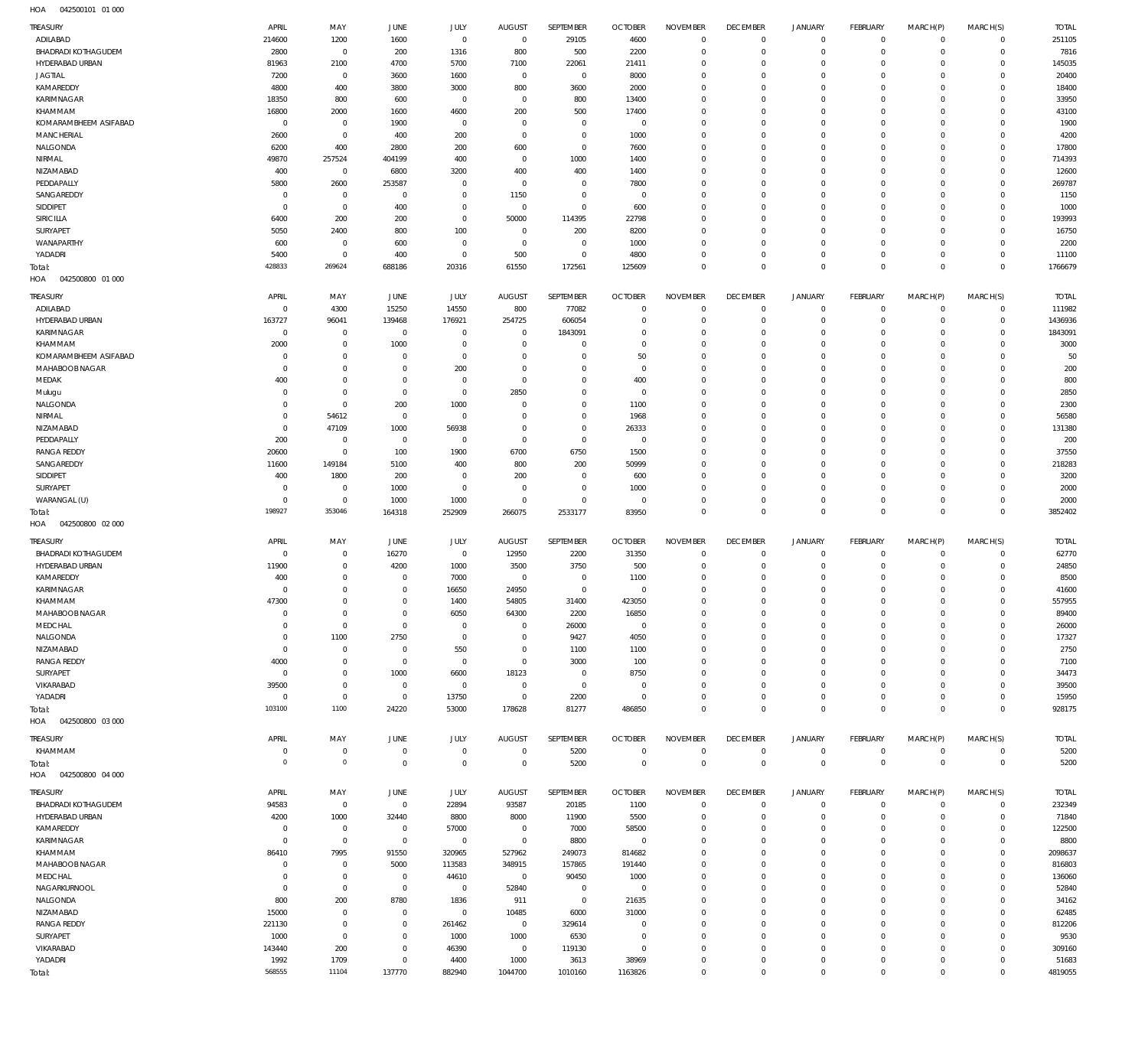042500800 05 000 HOA

| <b>TREASURY</b>                   | APRIL                     | MAY                           | JUNE                             | <b>JULY</b>               | <b>AUGUST</b>            | SEPTEMBER                   | <b>OCTOBER</b>                 | <b>NOVEMBER</b>                | <b>DECEMBER</b>                | <b>JANUARY</b>                      | <b>FEBRUARY</b>               | MARCH(P)                   | MARCH(S)                       | <b>TOTAL</b>          |
|-----------------------------------|---------------------------|-------------------------------|----------------------------------|---------------------------|--------------------------|-----------------------------|--------------------------------|--------------------------------|--------------------------------|-------------------------------------|-------------------------------|----------------------------|--------------------------------|-----------------------|
| ADILABAD<br>HYDERABAD URBAN       | $\overline{0}$<br>1323348 | $\,0\,$<br>873103             | $\overline{0}$<br>1200428        | $\overline{0}$<br>1549822 | $\mathbf 0$<br>2321662   | 624155<br>5287848           | $\overline{0}$<br>523926       | $\mathbf 0$<br>$\mathbb O$     | $\mathbf 0$<br>$\mathbf 0$     | $\mathbf 0$<br>$\mathsf{O}$         | $\overline{0}$<br>$\mathbf 0$ | $\mathbf 0$<br>$\mathbf 0$ | $\circ$<br>$\overline{0}$      | 624155<br>13080137    |
| KARIMNAGAR                        | $^{\circ}$                | 1545202                       | $^{\circ}$                       | $\overline{0}$            | $\overline{0}$           | $\mathbf 0$                 | $\overline{0}$                 | $\mathbb O$                    | $\mathbf 0$                    | $\mathbf 0$                         | $\mathbf 0$                   | $\mathbf 0$                | $\mathbf{0}$                   | 1545202               |
| NIRMAL                            | $\Omega$                  | 498474                        | $\mathbf 0$                      | $\,0\,$                   | $\mathbf{0}$             | $\mathbf 0$                 | 17874                          | $\mathbf 0$                    | $^{\circ}$                     | $\mathbf 0$                         | $\mathbf 0$                   | $\mathbf 0$                | $\mathbf{0}$                   | 516348                |
| NIZAMABAD                         | $\Omega$                  | 428264                        | $\mathbf 0$                      | 517620                    | $^{\circ}$               | $\mathbf 0$                 | 230281                         | $\mathbf 0$                    | $\mathbf 0$                    | $\mathsf{O}$                        | $\mathbf 0$                   | $\mathbf 0$                | $\circ$                        | 1176165               |
| SIRICILLA                         | $\Omega$<br>1323348       | $\mathbf 0$<br>3345043        | 2564979<br>3765407               | $\overline{0}$<br>2067442 | $^{\circ}$<br>2321662    | $\mathbf 0$<br>5912003      | $\overline{0}$<br>772081       | $\mathbb O$<br>$\mathbf 0$     | $\mathbf 0$<br>$\mathbf 0$     | $\mathsf{O}$<br>$\mathsf{O}\xspace$ | $\mathbf 0$<br>$\mathbf 0$    | $\mathbf 0$<br>$\mathbf 0$ | $\mathbf{0}$<br>$\overline{0}$ | 2564979<br>19506986   |
| Total:<br>HOA<br>042500800 06 001 |                           |                               |                                  |                           |                          |                             |                                |                                |                                |                                     |                               |                            |                                |                       |
| TREASURY                          | APRIL                     | MAY                           | JUNE                             | JULY                      | <b>AUGUST</b>            | SEPTEMBER                   | <b>OCTOBER</b>                 | <b>NOVEMBER</b>                | <b>DECEMBER</b>                | <b>JANUARY</b>                      | <b>FEBRUARY</b>               | MARCH(P)                   | MARCH(S)                       | <b>TOTAL</b>          |
| KHAMMAM                           | 4000000                   | $\mathbf 0$                   | $\Omega$                         | $\mathbf 0$               | $\mathbf 0$              | $\mathbf 0$                 | $\overline{0}$                 | $^{\circ}$                     | $\mathbb O$                    | $\mathbf 0$                         | $\mathbf 0$                   | $\mathbf 0$                | $\mathbf{0}$                   | 4000000               |
| MAHABOOB NAGAR                    | $\Omega$                  | $\,0\,$                       | $\overline{0}$                   | $\mathbf 0$               | $\overline{0}$           | 1768750                     | $\overline{0}$                 | $\mathbf 0$                    | $\mathbf 0$                    | $\mathbf 0$                         | $\overline{0}$                | $\mathbf 0$                | $\circ$                        | 1768750               |
| Total:                            | 4000000                   | $\circ$                       | $\overline{0}$                   | $\mathbf 0$               | $\Omega$                 | 1768750                     | $\mathbf 0$                    | $\mathbf 0$                    | $\mathbf 0$                    | $\overline{0}$                      | $\mathbf 0$                   | $\Omega$                   | $\overline{0}$                 | 5768750               |
| HOA<br>042500800 81 001           |                           |                               |                                  |                           |                          |                             |                                |                                |                                |                                     |                               |                            |                                |                       |
| TREASURY<br>ADILABAD              | APRIL<br>$\overline{0}$   | MAY<br>4300                   | JUNE<br>2100                     | JULY<br>2050              | <b>AUGUST</b><br>50      | SEPTEMBER<br>$\mathbf 0$    | <b>OCTOBER</b><br>50           | <b>NOVEMBER</b><br>$\mathbb O$ | <b>DECEMBER</b><br>$\mathbf 0$ | JANUARY<br>$\mathbf 0$              | FEBRUARY<br>$\overline{0}$    | MARCH(P)<br>$\mathbf 0$    | MARCH(S)<br>$\overline{0}$     | <b>TOTAL</b><br>8550  |
| <b>BHADRADI KOTHAGUDEM</b>        | 3750                      | 3450                          | 5000                             | 14350                     | 16050                    | 3950                        | 5550                           | $\mathbf 0$                    | $\circ$                        | $\mathbf 0$                         | $\overline{0}$                | $\mathbf 0$                | $\circ$                        | 52100                 |
| BHOOPALAPALLY                     | $\overline{0}$            | $\,0\,$                       | $\overline{0}$                   | 6450                      | 8100                     | 4650                        | 500                            | $\mathbb O$                    | $\mathbf 0$                    | $\mathsf{O}$                        | $\mathbf 0$                   | $\mathbf 0$                | $\mathbf{0}$                   | 19700                 |
| HYDERABAD URBAN                   | 23250                     | 5800                          | 5400                             | 14841                     | 21750                    | 28250                       | 18800                          | $\mathbf 0$                    | $\mathbf 0$                    | $\mathbf 0$                         | $\mathbf 0$                   | $\Omega$                   | $\mathbf{0}$                   | 118091                |
| <b>JAGTIAL</b><br><b>JANGAON</b>  | 3200<br>1000              | $\mathbf 0$<br>$\,0\,$        | $\mathbf 0$<br>$\mathbf 0$       | 19000<br>$\overline{0}$   | 10950<br>1700            | 1100<br>700                 | 700<br>$\overline{0}$          | $\mathbf 0$<br>$\mathbf 0$     | $\mathbf 0$<br>$\mathbf 0$     | $\mathbf 0$<br>$\mathbf 0$          | $\mathbf 0$<br>$\mathbf 0$    | $\mathbf 0$<br>$\Omega$    | $\mathbf{0}$<br>$\mathbf{0}$   | 34950<br>3400         |
| JOGULAMBA GADWAL                  | 2850                      | $\overline{0}$                | 750                              | 1900                      | 1750                     | 500                         | 2200                           | $\mathbf 0$                    | $\mathbf 0$                    | $\mathbf 0$                         | $\mathbf 0$                   | $\Omega$                   | $\mathbf{0}$                   | 9950                  |
| KAMAREDDY                         | $\overline{0}$            | $\overline{0}$                | 2450                             | 19100                     | 21900                    | 4900                        | 100                            | $\mathbf 0$                    | $\mathbf 0$                    | $\mathbf 0$                         | $\mathbf 0$                   | $\mathbf 0$                | $\mathbf{0}$                   | 48450                 |
| KARIMNAGAR                        | 6250                      | 50                            | 450                              | 7600                      | 16750                    | 3750                        | 1400                           | $\mathbf 0$                    | $\mathbf 0$                    | $\mathbf 0$                         | $\mathbf 0$                   | $\Omega$                   | $\mathbf 0$                    | 36250                 |
| KHAMMAM<br>KOMARAMBHEEM ASIFABAD  | 1000<br>1000              | $\overline{0}$<br>$\mathbf 0$ | $\overline{0}$<br>$\mathbf 0$    | 22400<br>6250             | 5400<br>5800             | 600<br>15950                | 12200<br>1500                  | $\mathbf 0$<br>$\mathbf 0$     | $\mathbf 0$<br>$\mathbf 0$     | $\mathbf 0$<br>$\mathbf 0$          | $\mathbf 0$<br>$\mathbf 0$    | $\mathbf 0$<br>$\Omega$    | $\mathbf{0}$<br>$\mathbf 0$    | 41600<br>30500        |
| MAHABOOB NAGAR                    | 5100                      | 150                           | 2150                             | 7850                      | 7650                     | 3950                        | 3300                           | $\mathbf 0$                    | $\mathbf 0$                    | $\mathbf 0$                         | $\mathbf 0$                   | $\mathbf 0$                | $\mathbf{0}$                   | 30150                 |
| MAHABUBABAD                       | 1400                      | 2000                          | $\overline{0}$                   | 10550                     | 17750                    | 8250                        | 400                            | $\mathbf 0$                    | $\mathbf 0$                    | $\mathbf 0$                         | $\mathbf 0$                   | $\Omega$                   | $\mathbf 0$                    | 40350                 |
| <b>MANCHERIAL</b>                 | 1000                      | 1100                          | 2500                             | 4650                      | 13500                    | 1200                        | 2450                           | $\mathbf 0$                    | $\mathbf 0$                    | $\mathbf 0$                         | $\mathbf 0$                   | $\Omega$                   | $\mathbf{0}$                   | 26400                 |
| MEDAK<br>MEDCHAL                  | 3300<br>18300             | $\,0\,$<br>7600               | 500<br>11300                     | 4350<br>26350             | 22150<br>53050           | 27750<br>9300               | 24150<br>2650                  | $\mathbb O$<br>$\mathbf 0$     | $\mathbf 0$<br>$\mathbf 0$     | $\mathbf 0$<br>$\mathbf 0$          | $\mathbf 0$<br>$\mathbf 0$    | $\mathbf 0$<br>$\Omega$    | $\mathbf 0$<br>$\mathbf{0}$    | 82200<br>128550       |
| Mulugu                            | 23100                     | 3100                          | 400                              | 4700                      | 14650                    | 4350                        | $\overline{0}$                 | $\mathbf 0$                    | $\mathbf 0$                    | $\mathbf 0$                         | $\mathbf 0$                   | $\mathbf 0$                | $\mathbf{0}$                   | 50300                 |
| NAGARKURNOOL                      | 4000                      | 1000                          | 10850                            | 14150                     | 15400                    | 2100                        | 15400                          | $\mathbf 0$                    | $\mathbf 0$                    | $\mathbf 0$                         | $\mathbf 0$                   | $\Omega$                   | $\mathbf 0$                    | 62900                 |
| NALGONDA<br>NIRMAL                | 16100<br>$\Omega$         | 1000<br>$\,0\,$               | 1100<br>$\overline{0}$           | 24200                     | 15550<br>2100            | 60200<br>50                 | $\mathbf 0$<br>1500            | $\mathbb O$<br>$\mathbf 0$     | $\mathbf 0$<br>$^{\circ}$      | $\mathbf 0$<br>$\mathbf 0$          | $\mathbf 0$<br>$\mathbf 0$    | $\mathbf 0$<br>$\Omega$    | $\mathbf{0}$<br>$\mathbf 0$    | 118150<br>9850        |
| NIZAMABAD                         | $\overline{0}$            | $\overline{0}$                | 3700                             | 6200<br>7150              | 42100                    | 26050                       | 1400                           | $\mathbf 0$                    | $\mathbf 0$                    | $\mathbf 0$                         | $\mathbf 0$                   | $\Omega$                   | $\mathbf{0}$                   | 80400                 |
| Narayanpet                        | 1200                      | 1000                          | 1500                             | 3750                      | 1000                     | 8900                        | 6700                           | $\mathbf 0$                    | $\mathbf 0$                    | $\mathbf 0$                         | $\mathbf 0$                   | $\Omega$                   | $\mathbf 0$                    | 24050                 |
| PEDDAPALLY                        | $\overline{0}$            | 1400                          | 500                              | 1500                      | 4105                     | 20900                       | 2600                           | $\mathbf 0$                    | $^{\circ}$                     | $\mathbf 0$                         | $\mathbf 0$                   | $\mathbf 0$                | $\mathbf{0}$                   | 31005                 |
| <b>RANGA REDDY</b><br>SANGAREDDY  | 10750<br>9950             | 8600<br>1032314               | 14312<br>6200                    | 16251<br>14200            | 91934<br>9400            | 76450<br>12250              | 2555655<br>$\overline{0}$      | $\mathbf 0$<br>$\mathbf 0$     | $^{\circ}$<br>$^{\circ}$       | $\mathbf 0$<br>$\mathbf 0$          | $\mathbf 0$<br>$\mathbf 0$    | $\mathbf 0$<br>$\Omega$    | $\mathbf{0}$<br>$\mathbf{0}$   | 2773952<br>1084314    |
| SIDDIPET                          | 4500                      | 100                           | 4150                             | 34100                     | 2550                     | 1250                        | 1400                           | $\mathbb O$                    | $^{\circ}$                     | $\mathbf 0$                         | $\mathbf 0$                   | $\mathbf 0$                | $\mathbf{0}$                   | 48050                 |
| SIRICILLA                         | 3800                      | 400                           | 100                              | 7700                      | 11000                    | $\mathbf 0$                 | $\overline{0}$                 | $\mathbf 0$                    | $^{\circ}$                     | $\mathbf 0$                         | $\mathbf 0$                   | $\Omega$                   | $\mathbf 0$                    | 23000                 |
| SURYAPET                          | 50                        | $\,0\,$                       | $\overline{0}$                   | 1800                      | $\,0\,$                  | 49750                       | 900                            | $\mathbf 0$                    | $^{\circ}$                     | $\mathbf 0$                         | $\mathbf 0$                   | $\mathbf 0$                | $\mathbf{0}$                   | 52500                 |
| VIKARABAD<br>WANAPARTHY           | 4050<br>1200              | $\,0\,$<br>$\overline{0}$     | $\overline{0}$<br>2450           | 25800<br>7350             | 23350<br>11100           | 5750<br>2200                | 4300<br>5750                   | $\mathbf 0$<br>$\mathbf 0$     | $^{\circ}$<br>$^{\circ}$       | $\mathbf 0$<br>$\mathbf 0$          | $\mathbf 0$<br>$\mathbf 0$    | $\Omega$<br>$\mathbf 0$    | $\mathbf 0$<br>$\mathbf{0}$    | 63250<br>30050        |
| WARANGAL (R)                      | 3550                      | 400                           | 2000                             | 3650                      | 10650                    | 14500                       | 4200                           | $\mathbf 0$                    | $^{\circ}$                     | $\mathbf 0$                         | $\mathbf 0$                   | $\mathbf 0$                | $\mathbf 0$                    | 38950                 |
| WARANGAL (U)                      | 23400                     | 2000                          | 16171                            | 17644                     | 66291                    | 10250                       | 16050                          | $\mathbf 0$                    | $\mathbf 0$                    | $\mathbf 0$                         | $\mathbf 0$                   | $\mathbf 0$                | $\mathbf{0}$                   | 151806                |
| YADADRI                           | 1000                      | $\mathbf 0$                   | 3950                             | 18850                     | 24350                    | 1300                        | $\mathbf{0}$                   | $\mathbf 0$                    | $\mathbf 0$                    | $\mathbf 0$                         | $\mathbf 0$                   | $\mathbf 0$                | $\circ$                        | 49450                 |
| Total:<br>HOA<br>042500800 81800  | 178050                    | 1075764                       | 99983                            | 376686                    | 569830                   | 411050                      | 2691805                        | $\mathbf 0$                    | $\mathbb O$                    | $\mathbf 0$                         | $\mathbf{0}$                  | $\mathsf{O}\xspace$        | $\overline{0}$                 | 5403168               |
|                                   |                           |                               |                                  |                           |                          |                             |                                |                                |                                |                                     |                               |                            |                                |                       |
| TREASURY<br>ADILABAD              | APRIL<br>$\circ$          | MAY<br>$\overline{0}$         | JUNE<br>$\overline{0}$           | JULY<br>2200              | <b>AUGUST</b><br>$\,0\,$ | SEPTEMBER<br>7800           | <b>OCTOBER</b><br>$\mathbf{0}$ | <b>NOVEMBER</b><br>$\mathbf 0$ | <b>DECEMBER</b><br>$\mathbb O$ | <b>JANUARY</b><br>0                 | FEBRUARY<br>$\mathbf 0$       | MARCH(P)<br>$\mathbf 0$    | MARCH(S)<br>$\mathbf{0}$       | <b>TOTAL</b><br>10000 |
| <b>BHADRADI KOTHAGUDEM</b>        | $\Omega$                  | $\mathbf 0$                   | $\mathbf 0$                      | 3265                      | 6300                     | 1600                        | $\overline{0}$                 | $^{\circ}$                     | 0                              | $\mathbf 0$                         | $\mathbf 0$                   | $\mathbf 0$                | $\mathbf 0$                    | 11165                 |
| BHOOPALAPALLY                     | 1000                      | $\mathbf 0$                   | $\overline{0}$                   | 2100                      | 3000                     | 21600                       | 3000                           | $\mathbf 0$                    | 0                              | $\mathbf 0$                         | 0                             | $\mathbf 0$                | $\mathbf 0$                    | 30700                 |
| <b>JAGTIAL</b><br><b>JANGAON</b>  | $\Omega$<br>300           | $\mathbf 0$<br>$\mathbf 0$    | $\mathbf 0$<br>$\mathbf 0$       | 100<br>7250               | $\mathbf 0$<br>15150     | 100<br>4100                 | 0<br>1400                      | $\mathbf 0$<br>$\mathbf 0$     | 0<br>$\mathbf 0$               | $^{\circ}$<br>$\mathbf 0$           | 0<br>$\mathbf 0$              | 0<br>$\Omega$              | $\circ$<br>$\mathbf 0$         | 200<br>28200          |
| JOGULAMBA GADWAL                  | 10500                     | $\overline{0}$                | 5300                             | 4300                      | 3550                     | 1600                        | 1150                           | $\mathbf 0$                    | 0                              | $^{\circ}$                          | 0                             | $\Omega$                   | $\circ$                        | 26400                 |
| KARIMNAGAR                        | $\Omega$                  | $\mathbf 0$                   | $\overline{0}$                   | 1950                      | 1650                     | 50                          | 0                              | $\mathbf 0$                    | $\mathbf 0$                    | $\mathbf 0$                         | $\mathbf 0$                   | $\Omega$                   | $\mathbf 0$                    | 3650                  |
| KHAMMAM                           | $\Omega$                  | $\mathbf 0$                   | $\mathbf 0$                      | 23809                     | 21100                    | 16100                       | $\overline{0}$                 | $\mathbf 0$                    | 0                              | $^{\circ}$                          | $\mathbf 0$                   | $\Omega$                   | $\circ$                        | 61009                 |
| MAHABUBABAD<br>MANCHERIAL         | $\Omega$<br>50            | 600<br>$\overline{0}$         | $\Omega$<br>0                    | 1000<br>1150              | $\overline{0}$<br>3750   | $\mathbf{0}$<br>$\mathbf 0$ | 4000<br>0                      | $\mathbf 0$<br>$\mathbf 0$     | $\mathbf 0$<br>0               | $\mathbf 0$<br>$^{\circ}$           | $\mathbf 0$<br>$\mathbf 0$    | $\Omega$<br>$\Omega$       | $\mathbf 0$<br>$\circ$         | 5600<br>4950          |
| MEDCHAL                           | $\Omega$                  | $\overline{0}$                | $\Omega$                         | 4500                      | 4550                     | $\mathbf{0}$                | 0                              | $\mathbf 0$                    | $\mathbf 0$                    | $\mathbf 0$                         | 0                             | $\Omega$                   | $\mathbf 0$                    | 9050                  |
| Mulugu                            | $\Omega$                  | $\overline{0}$                | 0                                | $\overline{0}$            | 2150                     | 2100                        | 0                              | $\mathbf 0$                    | 0                              | $\mathbf 0$                         | $\mathbf 0$                   | $\Omega$                   | $\mathbf 0$                    | 4250                  |
| NAGARKURNOOL<br>NALGONDA          | $\Omega$<br>$\Omega$      | $\mathbf 0$<br>$\overline{0}$ | $\mathbf 0$<br>$\overline{0}$    | 1800<br>$\overline{0}$    | 1750<br>$\overline{0}$   | 2555<br>5800                | $\overline{0}$<br>100          | $^{\circ}$<br>$\mathbf 0$      | $^{\circ}$<br>0                | $\mathbf 0$<br>$\mathbf 0$          | $\mathbf 0$<br>$\mathbf 0$    | $\Omega$<br>$\Omega$       | $\mathbf 0$<br>$\mathbf 0$     | 6105<br>5900          |
| NIRMAL                            | $\Omega$                  | $\overline{0}$                | 4350                             | 14650                     | 4550                     | 700                         | $\overline{0}$                 | $^{\circ}$                     | $^{\circ}$                     | $\mathbf 0$                         | 0                             | $\Omega$                   | $\mathbf 0$                    | 24250                 |
| SANGAREDDY                        | $\Omega$                  | $\overline{0}$                | $\overline{0}$                   | 1550                      | 2050                     | $\mathbf{0}$                | 1100                           | $^{\circ}$                     | 0                              | $\mathbf 0$                         | $\mathbf 0$                   | $\Omega$                   | $\mathbf 0$                    | 4700                  |
| SIDDIPET                          | 50                        | $\mathbf 0$                   | 700                              | $\mathbf 0$               | $\overline{0}$           | $\mathbf 0$                 | 50                             | $\mathbf 0$                    | $^{\circ}$                     | $\mathbf 0$                         | $\mathbf 0$                   | $\Omega$                   | $\mathbf 0$                    | 800                   |
| SIRICILLA<br>SURYAPET             | 50<br>$\Omega$            | $\mathbf 0$<br>$\mathbf 0$    | $\overline{0}$<br>$\overline{0}$ | 800<br>$\mathbf 0$        | 2350<br>2300             | $\mathbf{0}$<br>4500        | 500<br>2000                    | $^{\circ}$<br>$\mathbf 0$      | 0<br>$\mathbf 0$               | $\mathbf 0$<br>$\mathbf 0$          | 0<br>0                        | $\Omega$<br>$\Omega$       | $\mathbf 0$<br>$\mathbf 0$     | 3700<br>8800          |
| WARANGAL (R)                      | 12400                     | 1200                          | 1400                             | 700                       | 3150                     | 4300                        | 8650                           | $\Omega$                       | 0                              | $\mathbf 0$                         | 0                             | 0                          | $\mathbf 0$                    | 31800                 |
| WARANGAL (U)                      | 3300                      | 600                           | 500                              | $\overline{0}$            | $\overline{0}$           | 50                          | 300                            | $\mathbf 0$                    | $\mathbf 0$                    | $\mathbf 0$                         | $\mathbf 0$                   | $\mathbf 0$                | $\mathbf 0$                    | 4750                  |
| YADADRI                           | $\Omega$                  | $\mathbf 0$                   | $\mathbf 0$                      | $\mathbf 0$               | $\overline{0}$           | 100                         | $^{\circ}$                     | $\mathbf 0$                    | $\mathbf 0$                    | $\mathbf 0$                         | $\mathbf 0$                   | $\mathbf 0$                | $\circ$                        | 100                   |
| Total:<br>HOA<br>050600800 81 001 | 27650                     | 2400                          | 12250                            | 71124                     | 77350                    | 73055                       | 22250                          | $\mathbf 0$                    | $\mathbf 0$                    | $\mathbf 0$                         | $\mathbf 0$                   | $\mathbf 0$                | $\overline{0}$                 | 286079                |
|                                   |                           |                               |                                  |                           |                          |                             |                                |                                |                                |                                     |                               |                            |                                |                       |
| TREASURY<br>ADILABAD              | APRIL<br>5980             | MAY<br>1460                   | JUNE<br>6252                     | JULY<br>5910              | <b>AUGUST</b><br>9760    | SEPTEMBER<br>9482           | <b>OCTOBER</b><br>15930        | <b>NOVEMBER</b><br>$\mathbf 0$ | <b>DECEMBER</b><br>0           | <b>JANUARY</b><br>0                 | FEBRUARY<br>$\mathbf 0$       | MARCH(P)<br>$\mathbf 0$    | MARCH(S)<br>$\circ$            | <b>TOTAL</b><br>54774 |
| <b>BHADRADI KOTHAGUDEM</b>        | 1050                      | $\,0\,$                       | 410                              | 1400                      | $\mathbf 0$              | $\mathbf 0$                 | $\overline{0}$                 | $\mathbf 0$                    | $\mathbf 0$                    | 0                                   | $\mathbf 0$                   | $\mathbf 0$                | $\circ$                        | 2860                  |
| BHOOPALAPALLY                     | 7085                      | 3000                          | 6300                             | 6325                      | 16000                    | 8675                        | 9250                           | $\mathbf 0$                    | $\mathbf 0$                    | 0                                   | $\mathbf 0$                   | $\mathbf 0$                | $\circ$                        | 56635                 |
| HYDERABAD URBAN                   | 750                       | $\overline{0}$                | $\overline{0}$                   | $\overline{0}$            | $\mathbf 0$              | 300                         | $\overline{0}$                 | $\mathbf 0$                    | $\mathbf 0$                    | $\mathsf{O}$                        | 0                             | $\mathbf 0$                | $\circ$                        | 1050                  |
| <b>JANGAON</b>                    | 20475                     | 6150                          | 18200                            | 22250                     | 13275                    | 9550                        | 10875                          | $\mathbf 0$                    | $\mathbb O$                    | $\mathbf 0$                         | $\mathbf 0$                   | $\mathbf 0$                | $\mathbf{0}$                   | 100775                |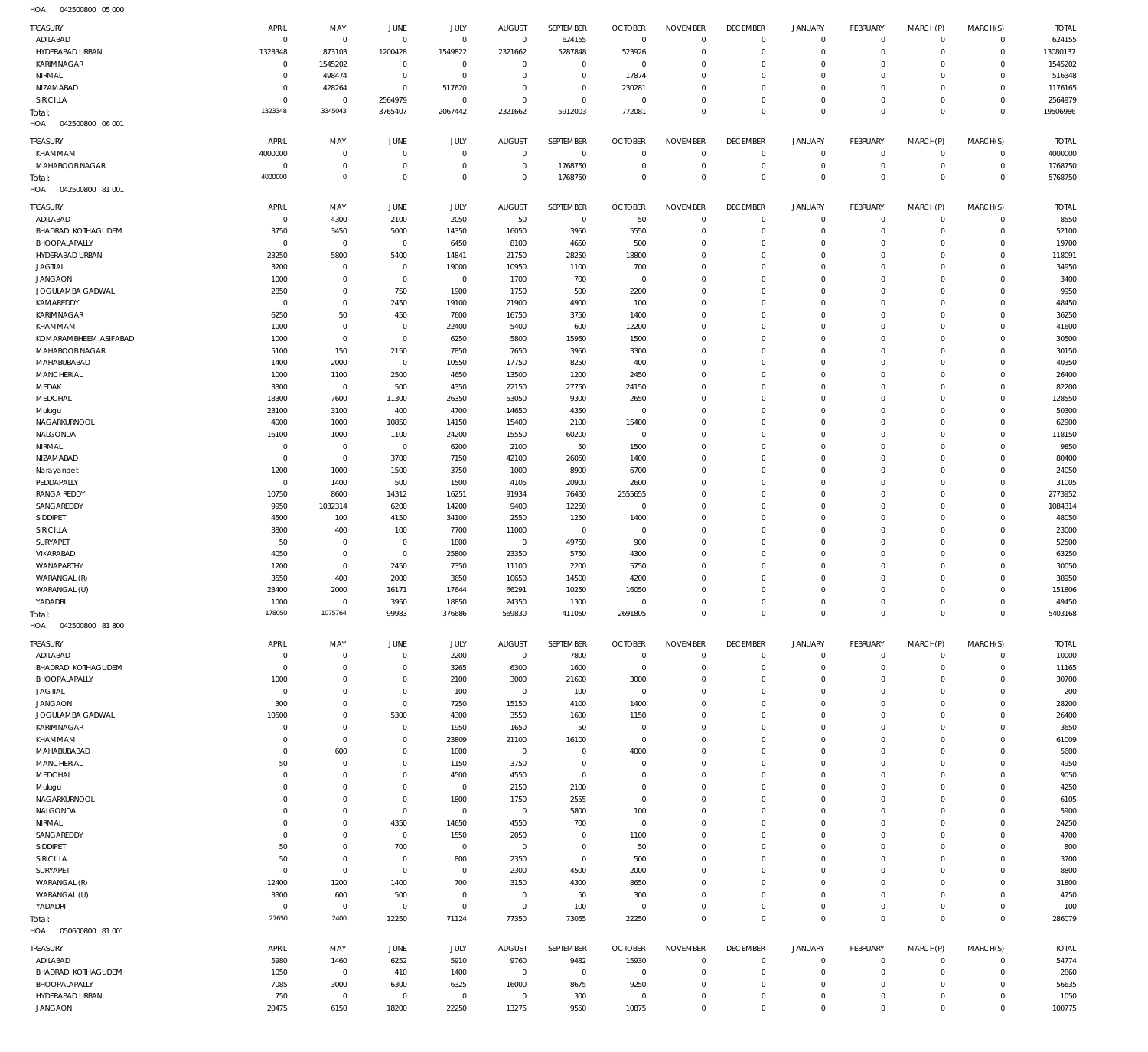050600800 81 001 HOA

| <b>TREASURY</b>                   | APRIL                | MAY                         | <b>JUNE</b>                   | JULY                | <b>AUGUST</b>                    | SEPTEMBER                     | <b>OCTOBER</b>                   | <b>NOVEMBER</b>         | <b>DECEMBER</b>                  | <b>JANUARY</b>             | <b>FEBRUARY</b>         | MARCH(P)                | MARCH(S)                   | <b>TOTAL</b>   |
|-----------------------------------|----------------------|-----------------------------|-------------------------------|---------------------|----------------------------------|-------------------------------|----------------------------------|-------------------------|----------------------------------|----------------------------|-------------------------|-------------------------|----------------------------|----------------|
| KOMARAMBHEEM ASIFABAD             | 360                  | $\mathbf 0$                 | 1080                          | $\mathbf 0$         | $\,0\,$                          | 800                           | $\overline{0}$                   | $\mathbf{0}$            | $\mathbf 0$                      | $\circ$                    | $\mathbf 0$             | $\mathbf{0}$            | $\mathbf 0$                | 2240           |
| <b>MANCHERIAL</b>                 | 35575                | 14530                       | 19400                         | 27430               | 19565                            | 10290                         | 8580                             | $\Omega$                | $\mathbf 0$                      | $\circ$                    | $\mathbf 0$             | $\Omega$                | $\mathbf 0$                | 135370         |
| MEDAK                             | 5600                 | 3500                        | 11550                         | 6650                | 4200                             | 2800                          | 3150                             | $\Omega$                | $\overline{0}$                   | $\Omega$                   | $\Omega$                | $\Omega$                | $\mathbf 0$                | 37450          |
| Mulugu                            | 750                  | $\mathbf 0$                 | 2675                          | 1125                | 1175                             | 2591                          | 325                              | $\Omega$                | $\overline{0}$                   | $\circ$                    | $\circ$                 | $\Omega$                | $\Omega$                   | 8641           |
| NAGARKURNOOL                      | 19600                | 4350                        | 23000                         | 9750                | 3700                             | 1850                          | 1450                             | $\Omega$                | $\overline{0}$                   | $\Omega$                   | $\Omega$                | $\Omega$                | $\Omega$                   | 63700          |
| NALGONDA                          | 375                  | 550                         | 275                           | $\mathbf 0$         | 300                              | $\overline{0}$                | 150                              | $\Omega$                | $\overline{0}$                   | $\Omega$                   | $\circ$                 | $\Omega$                | $\Omega$                   | 1650           |
| NIRMAL                            | 17040                | 6460                        | 31170                         | 23490               | 21830                            | 12680                         | 17330                            | $\Omega$                | $\Omega$                         | $\Omega$                   | $\Omega$                | $\Omega$                | $\Omega$                   | 130000         |
| <b>RANGA REDDY</b><br>SANGAREDDY  | $\Omega$<br>$\Omega$ | $\mathbf{0}$<br>$\mathbf 0$ | $\mathbf 0$<br>$\overline{0}$ | 700                 | $\overline{0}$<br>$\overline{0}$ | $\mathbf 0$<br>$\overline{0}$ | $\overline{0}$<br>$\overline{0}$ | $\Omega$<br>$\Omega$    | $\overline{0}$<br>$\overline{0}$ | $\Omega$<br>$\Omega$       | $\Omega$<br>$\Omega$    | $\Omega$<br>$\Omega$    | $\Omega$<br>$\Omega$       | 700<br>100     |
| SIDDIPET                          | 2700                 | 1000                        | 4200                          | 100<br>1500         | 4200                             | 2500                          | 2400                             | $\Omega$                | $\overline{0}$                   | $\Omega$                   | $\Omega$                | $\Omega$                | $\Omega$                   | 18500          |
| <b>SIRICILLA</b>                  | 3290                 | 1800                        | 770                           | 5040                | 1440                             | 1440                          | 820                              | $\Omega$                | $\Omega$                         | $\Omega$                   | $\Omega$                | $\Omega$                | $\Omega$                   | 14600          |
| SURYAPET                          | 750                  | $\mathbf{0}$                | $\circ$                       | $\mathbf 0$         | $\overline{0}$                   | $\overline{0}$                | $\overline{0}$                   | $\Omega$                | $\overline{0}$                   | $\Omega$                   | $\circ$                 | $\Omega$                | $\Omega$                   | 750            |
| WARANGAL (R)                      | 4725                 | 2175                        | 13450                         | 12950               | 5325                             | 5725                          | 8750                             | $\Omega$                | $\overline{0}$                   | $\Omega$                   | $\Omega$                | $\Omega$                | $\Omega$                   | 53100          |
| WARANGAL (U)                      | 24220                | 6750                        | 25500                         | 30810               | 38824                            | 25380                         | 21400                            | $\Omega$                | $\mathbf 0$                      | $\Omega$                   | $\circ$                 | $\Omega$                | $\Omega$                   | 172884         |
| YADADRI                           | 250                  | $\mathbf{0}$                | $^{\circ}$                    | $\mathbf 0$         | $\overline{0}$                   | 375                           | $\overline{0}$                   | $\Omega$                | $\mathbf 0$                      | $\Omega$                   | $\circ$                 | $\Omega$                | $\Omega$                   | 625            |
| Total:                            | 150575               | 51725                       | 164232                        | 155430              | 139594                           | 94438                         | 100410                           | $\Omega$                | $\mathbf{0}$                     | $\overline{0}$             | $\Omega$                | $\Omega$                | $\overline{0}$             | 856404         |
| HOA<br>050600800 81800            |                      |                             |                               |                     |                                  |                               |                                  |                         |                                  |                            |                         |                         |                            |                |
| TREASURY                          | APRIL                | MAY                         | JUNE                          | JULY                | <b>AUGUST</b>                    | SEPTEMBER                     | <b>OCTOBER</b>                   | <b>NOVEMBER</b>         | <b>DECEMBER</b>                  | <b>JANUARY</b>             | <b>FEBRUARY</b>         | MARCH(P)                | MARCH(S)                   | <b>TOTAL</b>   |
| ADILABAD                          | $\mathbf{0}$         | 360                         | $\overline{0}$                | $\mathbb O$         | $\overline{0}$                   | $\overline{0}$                | $\overline{0}$                   | $\mathbf{0}$            | $\mathbf 0$                      | $^{\circ}$                 | $\mathbf 0$             | $^{\circ}$              | $\mathbf 0$                | 360            |
| <b>BHADRADI KOTHAGUDEM</b>        | 16950                | 4550                        | 11450                         | 7360                | 3800                             | 4500                          | 6330                             | $\mathbf 0$             | $\mathbb O$                      | $\Omega$                   | $\mathbf 0$             | $^{\circ}$              | $\mathbf 0$                | 54940          |
| BHOOPALAPALLY                     | $\mathbf{0}$         | $\mathbf 0$                 | 740                           | $\bf 0$             | $\overline{0}$                   | $\overline{0}$                | $\overline{0}$                   | $\mathbf{0}$            | $\mathbf 0$                      | $\Omega$                   | $\circ$                 | $\Omega$                | $\mathbf 0$                | 740            |
| HYDERABAD URBAN                   | 8350                 | 61950                       | 15400                         | 32750               | 22850                            | 33500                         | 31700                            | $\mathbf 0$             | $\mathbf 0$                      | $\Omega$                   | $\circ$                 | $\Omega$                | $\mathbf 0$                | 206500         |
| <b>JAGTIAL</b>                    | 2975                 | 5755                        | 14125                         | 29335               | 10300                            | 17825                         | 6950                             | $\Omega$                | $\overline{0}$                   | $\Omega$                   | $\Omega$                | $\Omega$                | $\mathbf 0$                | 87265          |
| <b>JANGAON</b>                    | $\overline{0}$       | $\mathbf 0$                 | $\overline{0}$                | $\mathbb O$         | 375                              | 375                           | $\overline{0}$                   | $\Omega$                | $\mathbf 0$                      | $\Omega$                   | $\circ$                 | $\Omega$                | $\mathbf 0$                | 750            |
| KAMAREDDY                         | 42550                | 24150                       | 29800                         | 44500               | 24350                            | 27050                         | 27050                            | $\Omega$                | $\Omega$                         | $\Omega$                   | $\Omega$                | $\Omega$                | $\circ$                    | 219450         |
| KARIMNAGAR                        | 52763                | 10899                       | 30975                         | 29435               | 15350                            | 12125                         | 16560                            | $\Omega$                | $\mathbf 0$                      | $\Omega$                   | $\circ$                 | $\Omega$                | $\mathbf 0$                | 168107         |
| KHAMMAM                           | 9730                 | 4602                        | 10850                         | 17853               | 21698                            | 14972                         | 10900                            | $\Omega$                | $\overline{0}$                   | $\Omega$                   | $\Omega$                | $\Omega$                | $\mathbf 0$                | 90605          |
| KOMARAMBHEEM ASIFABAD             | 18820                | 1570                        | 12250                         | 9890                | 6290                             | 2960                          | 2880                             | $\Omega$                | $\mathbf 0$                      | $\Omega$                   | $\circ$                 | $\Omega$                | $\mathbf 0$                | 54660          |
| MAHABOOB NAGAR                    | $\mathbf{0}$         | $\mathbf 0$                 | 300                           | $\bf 0$             | 5000                             | $\overline{0}$                | $\overline{0}$                   | $\Omega$                | $\Omega$                         | $\Omega$                   | $\Omega$                | $\Omega$                | $\mathbf 0$                | 5300           |
| MAHABUBABAD<br>MANCHERIAL         | 3900                 | 6470                        | 10875                         | 11295               | 11045                            | 5220<br>1700                  | 13200                            | $\Omega$<br>$\mathbf 0$ | $\mathbf 0$<br>$\overline{0}$    | $\Omega$<br>$\Omega$       | $\circ$<br>$\Omega$     | $\Omega$<br>$\Omega$    | $\mathbf 0$<br>$\mathbf 0$ | 62005<br>20890 |
| MEDAK                             | 2250<br>18800        | 4530<br>4750                | 2770<br>18000                 | 2390<br>21800       | 3540<br>22500                    | 43000                         | 3710<br>17300                    | $\Omega$                | $\mathbf 0$                      | $\Omega$                   | $\circ$                 | $\Omega$                | $\mathbf 0$                | 146150         |
| MEDCHAL                           | $\mathbf{0}$         | $\mathbf 0$                 | $\overline{0}$                | $\mathbb O$         | 1410                             | $\overline{0}$                | $\overline{0}$                   | $\Omega$                | $\overline{0}$                   | $\Omega$                   | $\Omega$                | $\Omega$                | $\mathbf 0$                | 1410           |
| NAGARKURNOOL                      | 53695                | 22315                       | 61085                         | 44178               | 29571                            | 48320                         | 28141                            | $\Omega$                | $\mathbf 0$                      | $\Omega$                   | $\circ$                 | $\Omega$                | $\circ$                    | 287305         |
| NALGONDA                          | 20825                | 2700                        | 29270                         | 32325               | 34060                            | 25045                         | 26050                            | $\mathbf 0$             | $\overline{0}$                   | $\Omega$                   | $\circ$                 | $\Omega$                | $\mathbf 0$                | 170275         |
| NIRMAL                            | 3410                 | 310                         | 930                           | 930                 | 930                              | 1240                          | $\overline{0}$                   | $\Omega$                | $\mathbf 0$                      | $\Omega$                   | $\circ$                 | $\Omega$                | $\mathbf 0$                | 7750           |
| NIZAMABAD                         | 27075                | 20825                       | 75575                         | 36450               | 34200                            | 38100                         | 39350                            | $\mathbf 0$             | $\overline{0}$                   | $\Omega$                   | $\circ$                 | $\Omega$                | $\mathbf 0$                | 271575         |
| PEDDAPALLY                        | 28350                | 6175                        | 11900                         | 10150               | 7150                             | 15760                         | 8198                             | $\Omega$                | $\mathbf 0$                      | $\Omega$                   | $\circ$                 | $\Omega$                | $\mathbf 0$                | 87683          |
| SANGAREDDY                        | 61500                | 18600                       | 53900                         | 55650               | 43300                            | 44400                         | 34986                            | $\mathbf 0$             | $\mathbf 0$                      | $\Omega$                   | $\circ$                 | $\Omega$                | $\mathbf 0$                | 312336         |
| SIDDIPET                          | 33500                | 14600                       | 30150                         | 40550               | 37495                            | 21300                         | 24900                            | $\Omega$                | $\mathbf 0$                      | $\Omega$                   | $\circ$                 | $\Omega$                | $\mathbf 0$                | 202495         |
| <b>SIRICILLA</b>                  | 18345                | 11860                       | 34380                         | 26900               | 18660                            | 21055                         | 12360                            | $\Omega$                | $\mathbf 0$                      | $\Omega$                   | $\circ$                 | $\Omega$                | $\mathbf 0$                | 143560         |
| SURYAPET                          | 20265                | 13650                       | 30541                         | 52375               | 37470                            | 23980                         | 29200                            | $\Omega$                | $\mathbf 0$                      | $\Omega$                   | $\circ$                 | $\Omega$                | $\mathbf 0$                | 207481         |
| WANAPARTHY                        | 3750                 | 1250                        | 2050                          | 4850                | 4400                             | 3850                          | 3700                             | $\mathbf 0$             | $\mathbf 0$                      | $\Omega$                   | $\circ$                 | $\Omega$                | $\mathbf 0$                | 23850          |
| WARANGAL (R)                      | 3600                 | 1200                        | 6000                          | 6000                | 9600                             | 6600                          | 8400                             | 0                       | $\mathbf 0$                      | $\Omega$                   | $\circ$                 | $\Omega$                | $\mathbf 0$                | 41400          |
| WARANGAL (U)                      | 300                  | $\mathbf 0$                 | $^{\circ}$                    | $\mathbf 0$         | 475                              | 475                           | $\overline{0}$                   | $\Omega$                | $\mathbf 0$                      | $\Omega$                   | $\circ$                 | $\Omega$                | $\mathbf 0$                | 1250           |
| YADADRI                           | 20014<br>471717      | 7888<br>250959              | 21965                         | 52565               | 23260                            | 26882                         | 26995                            | 0                       | $\mathbf 0$                      | $\Omega$                   | $\mathbf 0$<br>$\Omega$ | $\Omega$<br>$\Omega$    | $\mathbf 0$                | 179569         |
| Total:<br>HOA<br>051500800 01 000 |                      |                             | 515281                        | 569531              | 429079                           | 440234                        | 378860                           | $\mathbf 0$             | $\mathbb O$                      | $\overline{0}$             |                         |                         | $\mathbb O$                | 3055661        |
|                                   |                      |                             |                               |                     |                                  |                               |                                  |                         |                                  |                            |                         |                         |                            |                |
| <b>TREASURY</b>                   | APRIL                | MAY                         | JUNE                          |                     |                                  |                               | <b>OCTOBER</b>                   | <b>NOVEMBER</b>         | <b>DECEMBER</b>                  | <b>JANUARY</b>             |                         |                         |                            |                |
| <b>BHADRADI KOTHAGUDEM</b>        |                      |                             |                               | JULY                | <b>AUGUST</b>                    | SEPTEMBER                     |                                  |                         |                                  |                            | <b>FEBRUARY</b>         | MARCH(P)                | MARCH(S)                   | <b>TOTAL</b>   |
| KHAMMAM                           | $\Omega$             | 30000                       | $\circ$                       | $\mathbf 0$         | $\mathbf 0$                      | 100                           | 1000                             | $\Omega$                | $^{\circ}$                       | $\Omega$                   | $^{\circ}$              | $\Omega$                | $\mathbf 0$                | 31100          |
|                                   | $\Omega$             | 25000                       | $^{\circ}$                    | $\Omega$            | $\mathbf 0$                      | $\overline{0}$                | $\overline{0}$                   | $\Omega$                | $\mathbf 0$                      | $\Omega$                   | $\circ$                 | $\Omega$                | $\mathbf 0$                | 25000          |
| Total:                            | 0                    | 55000                       | $\circ$                       | $\mathbf 0$         | $\mathbf 0$                      | 100                           | 1000                             | $\mathbf 0$             | $\mathbf 0$                      | $\overline{0}$             | $\Omega$                | $\Omega$                | $\mathbb O$                | 56100          |
| HOA  051500800  79 000            |                      |                             |                               |                     |                                  |                               |                                  |                         |                                  |                            |                         |                         |                            |                |
| TREASURY                          | APRIL                | MAY                         | JUNE                          | JULY                | <b>AUGUST</b>                    | SEPTEMBER                     | <b>OCTOBER</b>                   | <b>NOVEMBER</b>         | <b>DECEMBER</b>                  | <b>JANUARY</b>             | <b>FEBRUARY</b>         | MARCH(P)                | MARCH(S)                   | <b>TOTAL</b>   |
| <b>BHADRADI KOTHAGUDEM</b>        | $\Omega$             | $\mathbf 0$                 | $\circ$                       | $\mathbf 0$         | 64634                            | $\overline{0}$                | $\overline{0}$                   | $\Omega$                | $\overline{0}$                   | $\Omega$                   | $\mathbf 0$             | $\Omega$                | $\circ$                    | 64634          |
| BHOOPALAPALLY                     | $\Omega$             | $\mathbf 0$                 | 2877656                       | $\mathbf 0$         | $\overline{0}$                   | $\mathbf 0$                   | $\mathbf 0$                      | $\mathbf 0$             | $\overline{0}$                   | $\Omega$                   | $\circ$                 | $\Omega$                | $\mathbf 0$                | 2877656        |
| KAMAREDDY                         | $\Omega$             | $\mathbf 0$                 | $^{\circ}$                    | $\mathbf 0$         | $\overline{0}$                   | 87851                         | $\mathbf 0$                      | $\Omega$                | $\overline{0}$                   | $\Omega$                   | $\circ$                 | $\Omega$                | $\mathbf 0$                | 87851          |
| KHAMMAM                           | $\Omega$             | $\mathbf 0$                 | 67102                         | $\mathbf 0$         | $\overline{0}$                   | $^{\circ}$                    | $\mathbf 0$                      | $\Omega$                | $\overline{0}$                   | $\Omega$                   | $\circ$                 | $\Omega$                | $\mathbf 0$                | 67102          |
| NALGONDA                          | $\mathbf{0}$         | $\mathbf 0$                 | $\circ$                       | 8977                | $\overline{0}$                   | $^{\circ}$                    | $\mathbf 0$                      | $\Omega$                | $\mathbf 0$                      | $\Omega$                   | $\circ$                 | $\Omega$                | $\mathbf 0$                | 8977           |
| YADADRI                           | $\overline{0}$       | 1436027                     | $\circ$                       | 0                   | $\overline{0}$                   | $^{\circ}$                    | $\mathbf 0$                      | $\mathbf 0$             | $\mathbf 0$                      | $\Omega$                   | $\mathbf 0$             | $\mathbf 0$             | $\mathbf 0$                | 1436027        |
| Total:                            | $\circ$              | 1436027                     | 2944758                       | 8977                | 64634                            | 87851                         | $\overline{0}$                   | $\mathbf 0$             | $\mathbb O$                      | $\circ$                    | $\mathbf{0}$            | $\Omega$                | $\mathbb O$                | 4542247        |
| 051500800 81 000<br>HOA           |                      |                             |                               |                     |                                  |                               |                                  |                         |                                  |                            |                         |                         |                            |                |
| <b>TREASURY</b>                   | APRIL                | MAY                         | JUNE                          | JULY                | <b>AUGUST</b>                    | SEPTEMBER                     | <b>OCTOBER</b>                   | <b>NOVEMBER</b>         | <b>DECEMBER</b>                  | <b>JANUARY</b>             | <b>FEBRUARY</b>         | MARCH(P)                | MARCH(S)                   | <b>TOTAL</b>   |
| <b>BHADRADI KOTHAGUDEM</b>        | 145920               | 74850                       | 20700                         | 14800               | 25900                            | 49200                         | 28400                            | $\Omega$                | $\overline{0}$                   | $\circ$                    | $\circ$                 | $\Omega$                | $\mathbf 0$                | 359770         |
| BHOOPALAPALLY                     | $\mathbb O$          | $\mathbf 0$                 | 285654                        | $\mathbf 0$         | $\overline{0}$                   | $\overline{0}$                | $\overline{0}$                   | $\Omega$                | $\Omega$                         | $\Omega$                   | $\circ$                 | $\Omega$                | $\mathbf 0$                | 285654         |
| HYDERABAD URBAN                   | 38000                | 103000                      | 142000                        | 72000               | 96500                            | 21860                         | 87000                            | $\Omega$                | $\Omega$                         | $\Omega$                   | $\circ$                 | $\Omega$                | $\Omega$                   | 560360         |
| JANGAON                           | $\Omega$             | $^{\circ}$                  | $^{\circ}$                    | $\mathbf 0$         | $\overline{0}$                   | 1000                          | $\overline{0}$                   | $\Omega$                | $\Omega$                         | $\Omega$                   | $\Omega$                | $\Omega$                | $\Omega$                   | 1000           |
| KAMAREDDY                         | $\Omega$             | $\mathbf 0$                 | $^{\circ}$                    | $\mathbf 0$         | $\overline{0}$                   | $^{\circ}$                    | 1250                             | $\Omega$                | $^{\circ}$                       | $\Omega$                   | $\circ$                 | $\Omega$                | $\Omega$                   | 1250           |
| KARIMNAGAR                        | 800                  | 1200                        | 153210                        | 1600                | 100                              | 800                           | $\overline{0}$                   | $\Omega$                | $\Omega$                         | $\Omega$                   | $\Omega$                | $\Omega$                | $\Omega$                   | 157710         |
| KHAMMAM                           | 56933                | 125600                      | 76400                         | 30300               | 20200                            | 25000                         | 45200                            | $\Omega$<br>$\Omega$    | $^{\circ}$<br>$\Omega$           | $\Omega$<br>$\Omega$       | $\circ$<br>$\Omega$     | $\Omega$<br>$\Omega$    | $\Omega$<br>$\Omega$       | 379633         |
| MAHABUBABAD                       | $^{\circ}$           | $\overline{0}$              | $^{\circ}$                    | 2000<br>$\mathbf 0$ | $\overline{0}$<br>$\overline{0}$ | $\mathbf 0$<br>$\Omega$       | $\mathbf{0}$<br>$^{\circ}$       | $\Omega$                | $^{\circ}$                       | $\circ$                    | $\circ$                 | $\Omega$                | $\Omega$                   | 2000           |
| <b>MANCHERIAL</b><br>MEDAK        | 300<br>$\Omega$      | $\mathbf 0$<br>$\mathbf 0$  | 300<br>35000                  | $\mathbf 0$         | 5000                             | $\Omega$                      | $\mathbf 0$                      | $\Omega$                | $\Omega$                         | $\Omega$                   | $\Omega$                | $\Omega$                | $\Omega$                   | 600<br>40000   |
| Mulugu                            | $\Omega$             | 35000                       | 25000                         | 16000               | 10000                            | $\Omega$                      | $\mathbf 0$                      | $\Omega$                | $^{\circ}$                       | $\Omega$                   | $\circ$                 | $\Omega$                | $\Omega$                   | 86000          |
| NAGARKURNOOL                      | 1000                 | $\overline{0}$              | $^{\circ}$                    | $\mathbf 0$         | $\Omega$                         | $\Omega$                      | $\mathbf 0$                      | $\Omega$                | $\Omega$                         | $\Omega$                   | $\Omega$                | -C                      | $\Omega$                   | 1000           |
| NALGONDA                          | 3000                 | $\mathbf 0$                 | $^{\circ}$                    | $\Omega$            | $\Omega$                         | $\Omega$                      | $\mathbf 0$                      | $\Omega$                | $\overline{0}$                   | $\Omega$                   | $\circ$                 | $\Omega$                | $\Omega$                   | 3000           |
| NIRMAL                            | $^{\circ}$           | 2000                        | 7000                          | $\mathbf 0$         | $\Omega$                         | $\mathbf 0$                   | $\mathbf{0}$                     | $\Omega$                | $\Omega$                         | $\Omega$                   | $\Omega$                | $\Omega$                | $\Omega$                   | 9000           |
| NIZAMABAD                         | 3000                 | $\mathbf{0}$                | $^{\circ}$                    | $\Omega$            | $\Omega$                         | 3000                          | $\overline{0}$                   | $\Omega$                | $\overline{0}$                   | $\Omega$                   | $\circ$                 | $\Omega$                | $\Omega$                   | 6000           |
| PEDDAPALLY<br><b>RANGA REDDY</b>  | 1700<br>15000        | 2100<br>12000               | 1100<br>$\mathbf 0$           | 300<br>3050         | 600<br>1550                      | 300<br>10850                  | 500<br>2550                      | $\Omega$<br>$\mathbf 0$ | $\overline{0}$<br>$\mathbb O$    | $\mathbf 0$<br>$\mathbf 0$ | $\circ$<br>$\mathbf 0$  | $\Omega$<br>$\mathbf 0$ | $\mathbf 0$<br>$\mathbf 0$ | 6600<br>45000  |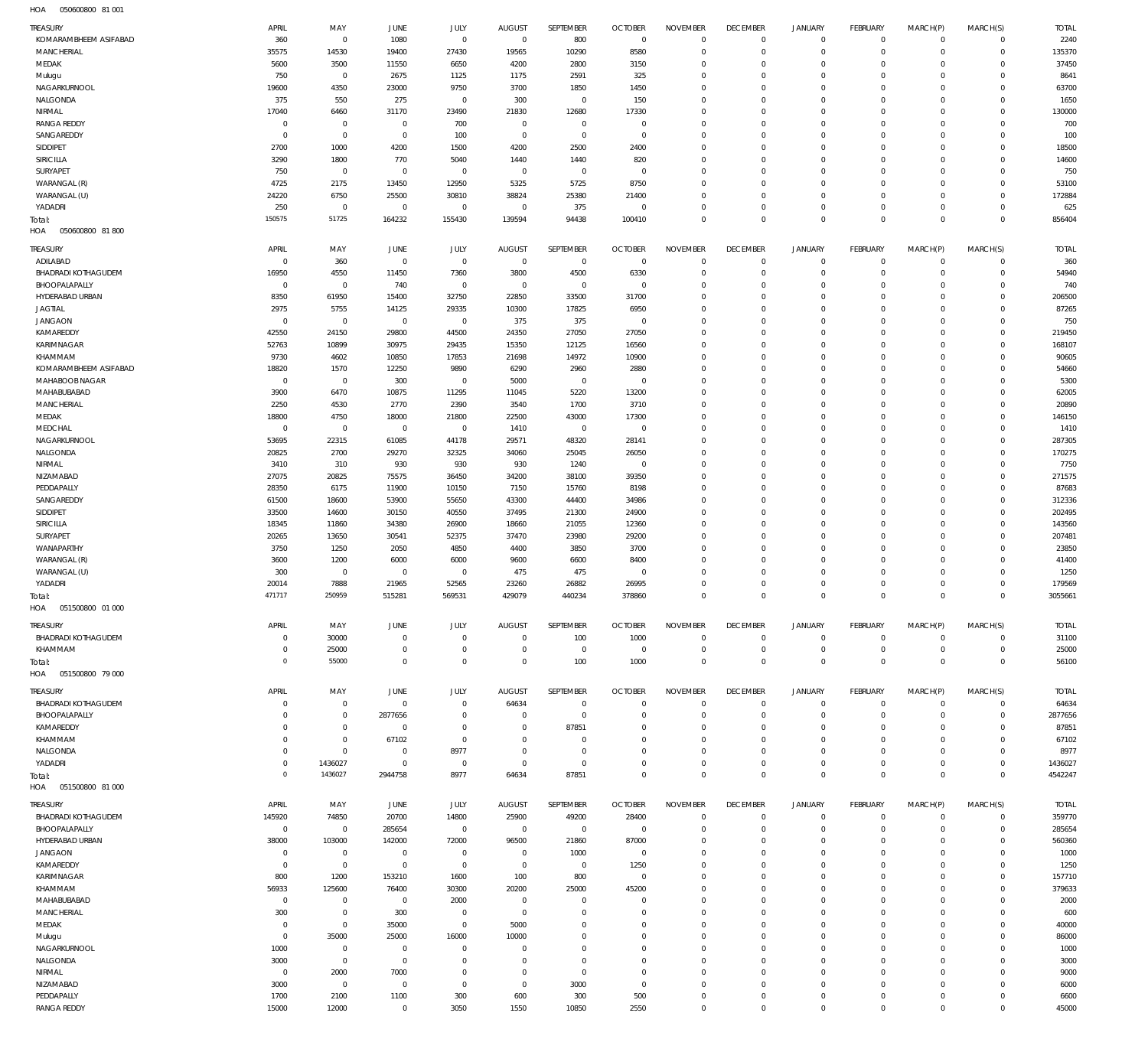051500800 81 000 HOA

| TREASURY                                | APRIL                      | MAY                              | <b>JUNE</b>                   | JULY                          | <b>AUGUST</b>                   | SEPTEMBER                     | <b>OCTOBER</b>                   | <b>NOVEMBER</b>                   | <b>DECEMBER</b>                | <b>JANUARY</b>                | <b>FEBRUARY</b>               | MARCH(P)                   | MARCH(S)                      | <b>TOTAL</b>            |
|-----------------------------------------|----------------------------|----------------------------------|-------------------------------|-------------------------------|---------------------------------|-------------------------------|----------------------------------|-----------------------------------|--------------------------------|-------------------------------|-------------------------------|----------------------------|-------------------------------|-------------------------|
| SIDDIPET                                | 100                        | $\overline{0}$                   | $\overline{0}$                | $\mathbf 0$                   | $\overline{0}$                  | $\mathbf 0$                   | $\overline{0}$                   | $\overline{0}$                    | $^{\circ}$                     | $\mathbf 0$                   | $\overline{0}$                | $\mathbf 0$                | $\overline{0}$                | 100                     |
| SIRICILLA                               | 700                        | 500                              | 700                           | 100                           | $^{\circ}$                      | $\mathbf 0$                   | 100                              | $\Omega$                          | $^{\circ}$                     | $\mathbf 0$                   | $\mathbf 0$                   | $\mathbf 0$                | $\mathbf 0$                   | 2100                    |
| VIKARABAD                               | $\overline{0}$             | 25000                            | 200<br>$\mathbf 0$            | $\overline{0}$<br>$\mathbf 0$ | 5000<br>$^{\circ}$              | $\overline{0}$<br>$\mathbf 0$ | 200<br>$\Omega$                  | $\Omega$<br>$\Omega$              | $\Omega$<br>$\Omega$           | $\circ$<br>$\mathbf 0$        | $^{\circ}$<br>$^{\circ}$      | $\Omega$<br>$\Omega$       | $\mathbf 0$<br>$\mathbf 0$    | 30400                   |
| WARANGAL (R)<br>WARANGAL (U)            | 6000<br>100                | $\overline{0}$<br>$\overline{0}$ | $\mathbf{0}$                  | $\mathbf 0$                   | $\overline{0}$                  | $\overline{0}$                | $\overline{0}$                   | $\overline{0}$                    | $^{\circ}$                     | $\mathsf{O}$                  | $^{\circ}$                    | $\Omega$                   | $\overline{0}$                | 6000<br>100             |
| Total:                                  | 272553                     | 381250                           | 747264                        | 140150                        | 164850                          | 112010                        | 165200                           | $\mathbf 0$                       | $\mathbf{0}$                   | $\mathbf 0$                   | $\circ$                       | $\mathbf 0$                | $\mathbf 0$                   | 1983277                 |
| HOA<br>070202800 02 000                 |                            |                                  |                               |                               |                                 |                               |                                  |                                   |                                |                               |                               |                            |                               |                         |
| TREASURY                                | APRIL                      | MAY                              | JUNE                          | JULY                          | <b>AUGUST</b>                   | SEPTEMBER                     | <b>OCTOBER</b>                   | <b>NOVEMBER</b>                   | <b>DECEMBER</b>                | <b>JANUARY</b>                | <b>FEBRUARY</b>               | MARCH(P)                   | MARCH(S)                      | <b>TOTAL</b>            |
| ADILABAD                                | 1000                       | 3000                             | $\mathbf{0}$                  | $\overline{0}$                | $\overline{0}$                  | $\overline{0}$                | $\overline{0}$                   | $\overline{0}$                    | $^{\circ}$                     | $\mathbf 0$                   | $\mathbf 0$                   | $^{\circ}$                 | $\mathbf 0$                   | 4000                    |
| HYDERABAD URBAN                         | 17300                      | 65259                            | 15270                         | $\overline{0}$                | 6900                            | 7278248                       | 2300                             | $\Omega$                          | $^{\circ}$                     | $\mathbf 0$                   | $^{\circ}$                    | $\mathbf 0$                | $\mathbf 0$                   | 7385277                 |
| <b>JAGTIAL</b>                          | $\mathbf 0$                | $\overline{0}$                   | 3678                          | $\Omega$                      | $\overline{0}$                  | $\Omega$                      | $\Omega$                         | $\Omega$                          | $\Omega$                       | $\Omega$                      | $^{\circ}$                    | $\Omega$                   | $\Omega$                      | 3678                    |
| KAMAREDDY<br>MAHABOOB NAGAR             | $\mathbf 0$<br>$\mathbf 0$ | 1000<br>$\overline{0}$           | 1000<br>2927                  | $\Omega$<br>$\Omega$          | $\Omega$<br>$\Omega$            | $\overline{0}$<br>2900        | $\Omega$<br>$\Omega$             | $\Omega$<br>$\Omega$              | $\Omega$<br>$\Omega$           | $\Omega$<br>$\Omega$          | $\Omega$<br>$\Omega$          | $\Omega$<br>$\Omega$       | $\Omega$<br>$\Omega$          | 2000<br>5827            |
| MEDAK                                   | 3000                       | $\overline{0}$                   | $^{\circ}$                    | $\mathbf 0$                   | $\Omega$                        | $^{\circ}$                    | $\Omega$                         | $\Omega$                          | $\Omega$                       | $\Omega$                      | $\Omega$                      | $\Omega$                   | $\Omega$                      | 3000                    |
| MEDCHAL                                 | 24200                      | 28000                            | 7000                          | 24000                         | 5000                            | $\Omega$                      | $\Omega$                         | $\Omega$                          | $\Omega$                       | $\Omega$                      | $\Omega$                      | $\Omega$                   | $\Omega$                      | 88200                   |
| Mulugu                                  | $\mathbf 0$                | $\mathbf 0$                      | $^{\circ}$                    | $\overline{0}$                | 4000                            | $\Omega$                      | $\Omega$                         | $\Omega$                          | $\Omega$                       | $\Omega$                      | $\Omega$                      | $\Omega$                   | $\Omega$                      | 4000                    |
| NAGARKURNOOL                            | $\Omega$                   | $\mathbf 0$                      | $\mathbf{0}$                  | 500                           | $\Omega$                        | $\Omega$                      | $\Omega$                         | $\Omega$                          | $\Omega$                       | $\Omega$                      | $\Omega$                      | $\Omega$                   | $\Omega$                      | 500                     |
| NIRMAL<br>NIZAMABAD                     | $\mathbf 0$<br>$\mathbf 0$ | $\overline{0}$<br>$\overline{0}$ | 2000<br>13543                 | $\overline{0}$<br>$\mathbf 0$ | $\Omega$<br>8547                | $\mathbf{0}$<br>$\Omega$      | $\Omega$<br>1925                 | $\Omega$<br>$\Omega$              | $\Omega$<br>$\Omega$           | $\Omega$<br>$\Omega$          | $\Omega$<br>$\Omega$          | $\Omega$<br>$\Omega$       | $\Omega$<br>$\Omega$          | 2000<br>24015           |
| PEDDAPALLY                              | 2500                       | 8000                             | $^{\circ}$                    | 16000                         | $\Omega$                        | $\mathbf{0}$                  | $\Omega$                         | $\Omega$                          | $\Omega$                       | $\Omega$                      | $\Omega$                      | $\Omega$                   | $\Omega$                      | 26500                   |
| <b>RANGA REDDY</b>                      | 46600                      | 25000                            | 21000                         | $\Omega$                      | $\Omega$                        | $\Omega$                      | $\Omega$                         | $\Omega$                          | $\Omega$                       | $\Omega$                      | $\Omega$                      | $\Omega$                   | $\Omega$                      | 92600                   |
| SANGAREDDY                              | $\mathbf 0$                | 3000                             | 2000                          | $\overline{0}$                | $\Omega$                        | $\Omega$                      | $\Omega$                         | $\Omega$                          | $\Omega$                       | $\Omega$                      | $\Omega$                      | $\Omega$                   | $\Omega$                      | 5000                    |
| SIDDIPET                                | $\Omega$                   | $\overline{0}$                   | 2000                          | $\Omega$                      | 1000                            | $\Omega$                      | $\Omega$                         | $\Omega$                          | $\Omega$                       | $\Omega$                      | $\Omega$                      | $\Omega$                   | $\Omega$                      | 3000                    |
| <b>SIRICILLA</b><br>SURYAPET            | $\Omega$<br>$\Omega$       | $\overline{0}$<br>$\mathbf 0$    | 3678<br>500                   | $\overline{0}$<br>2346        | $^{\circ}$<br>$\Omega$          | $\Omega$<br>$\Omega$          | $\Omega$<br>$\Omega$             | $\Omega$<br>$\Omega$              | $\Omega$<br>$\Omega$           | $\Omega$<br>$\Omega$          | $\Omega$<br>$\Omega$          | $\Omega$<br>$\Omega$       | $\Omega$<br>$\Omega$          | 3678<br>2846            |
| VIKARABAD                               | $\Omega$                   | $\overline{0}$                   | 3000                          | $\overline{0}$                | $\Omega$                        | $\Omega$                      | $\Omega$                         | $\Omega$                          | $\Omega$                       | $\Omega$                      | $\Omega$                      | $\Omega$                   | $\Omega$                      | 3000                    |
| WARANGAL (R)                            | $\mathbf 0$                | $\mathbf 0$                      | 4000                          | $\Omega$                      | $\Omega$                        | $\Omega$                      | $\Omega$                         | $\Omega$                          | $\Omega$                       | $\Omega$                      | $\Omega$                      | $\Omega$                   | $\Omega$                      | 4000                    |
| WARANGAL (U)                            | 3150                       | $\overline{0}$                   | 9000                          | $\Omega$                      | $^{\circ}$                      | $\Omega$                      | 1113                             | $\Omega$                          | $\Omega$                       | $\Omega$                      | $\Omega$                      | $\Omega$                   | $\Omega$                      | 13263                   |
| YADADRI                                 | $\mathbf 0$                | 12005                            | 1000                          | $\mathbf 0$                   | 1000                            | $\mathbf 0$                   | $\overline{0}$                   | $\Omega$                          | $^{\circ}$                     | $\mathbf 0$                   | $^{\circ}$                    | $^{\circ}$                 | $\mathbf 0$                   | 14005                   |
| Total:<br>HOA<br>080105800 81 000       | 97750                      | 145264                           | 91596                         | 42846                         | 26447                           | 7281148                       | 5338                             | $\Omega$                          | $\circ$                        | $\mathbf 0$                   | $\Omega$                      | $\Omega$                   | $\Omega$                      | 7690389                 |
|                                         |                            |                                  |                               |                               |                                 |                               |                                  |                                   |                                |                               |                               |                            |                               |                         |
| TREASURY<br>ADILABAD                    | APRIL<br>391000            | MAY<br>270000                    | JUNE<br>366500                | JULY<br>359500                | AUGUST<br>698000                | SEPTEMBER<br>642500           | <b>OCTOBER</b><br>578000         | <b>NOVEMBER</b><br>$\overline{0}$ | <b>DECEMBER</b><br>$^{\circ}$  | <b>JANUARY</b><br>$\mathbf 0$ | <b>FEBRUARY</b><br>$^{\circ}$ | MARCH(P)<br>$^{\circ}$     | MARCH(S)<br>$\overline{0}$    | <b>TOTAL</b><br>3305500 |
| HYDERABAD URBAN                         | 712000                     | 295500                           | 869500                        | 886500                        | 916000                          | 1335000                       | 934000                           | $\Omega$                          | $\Omega$                       | $\mathbf 0$                   | $^{\circ}$                    | $^{\circ}$                 | $\mathbf 0$                   | 5948500                 |
| KARIMNAGAR                              | 638000                     | 439500                           | 563500                        | 514000                        | 501000                          | 492500                        | 483000                           | $^{\circ}$                        | $\Omega$                       | $\mathbf 0$                   | $^{\circ}$                    | $\mathbf 0$                | $\mathbf 0$                   | 3631500                 |
| MAHABOOB NAGAR                          | 1088500                    | 967500                           | 1070500                       | 1388000                       | 1027000                         | 1065000                       | 1066000                          | $\Omega$                          | $\Omega$                       | $\mathbf 0$                   | $\Omega$                      | $\Omega$                   | $\mathbf 0$                   | 7672500                 |
| MEDCHAL                                 | 281500                     | 165500                           | 212000                        | 441000                        | 303000                          | 431000                        | 383500                           | $\Omega$                          | $\Omega$                       | $\mathbf 0$                   | $^{\circ}$                    | $\Omega$                   | $\mathbf 0$                   | 2217500                 |
| NALGONDA                                | 1146500                    | 267000                           | 523500                        | 1566000                       | 1530000                         | 1435500                       | 1718000                          | $\Omega$<br>$\Omega$              | $\Omega$                       | $\mathbf 0$<br>$\mathbf 0$    | $\Omega$<br>$\Omega$          | $\Omega$<br>$\Omega$       | $\mathbf 0$<br>$\mathbf 0$    | 8186500                 |
| NIZAMABAD<br><b>RANGA REDDY</b>         | 321000<br>1233500          | 180000<br>762000                 | 302000<br>1077500             | 878000<br>1681000             | 474500<br>965000                | 286000<br>1559500             | 468000<br>979000                 | $\Omega$                          | $\Omega$<br>$\Omega$           | $\mathbf 0$                   | $^{\circ}$                    | $\Omega$                   | $\mathbf 0$                   | 2909500<br>8257500      |
| SANGAREDDY                              | 778500                     | 507000                           | 656000                        | 661500                        | 691500                          | 593500                        | 706500                           | $^{\circ}$                        | $\Omega$                       | $\mathbf 0$                   | $\Omega$                      | $\Omega$                   | $\mathbf 0$                   | 4594500                 |
| SIDDIPET                                | 356500                     | 110500                           | 335000                        | 301500                        | 233500                          | 311000                        | 326500                           | $\Omega$                          | $\Omega$                       | $\mathbf 0$                   | $^{\circ}$                    | $\Omega$                   | $\mathbf 0$                   | 1974500                 |
| VIKARABAD                               | 262000                     | 200000                           | 219500                        | 224000                        | 164000                          | 302500                        | 158000                           | $\Omega$                          | $\Omega$                       | $\mathbf 0$                   | $\Omega$                      | $\Omega$                   | $\Omega$                      | 1530000                 |
| WARANGAL (U)                            | 830000                     | 871500                           | 798500                        | 1000500                       | 889000                          | 966000                        | 789500                           | $\mathbf 0$                       | $^{\circ}$                     | $\mathbf 0$                   | $^{\circ}$                    | $\mathbf 0$                | $\mathbf 0$                   | 6145000                 |
| Total:<br>HOA<br>085100102 81 800       | 8039000                    | 5036000                          | 6994000                       | 9901500                       | 8392500                         | 9420000                       | 8590000                          | $\mathbf 0$                       | $\Omega$                       | $\mathbf 0$                   | $\mathbf 0$                   | $\mathbf 0$                | $\mathbf{0}$                  | 56373000                |
| <b>TREASURY</b>                         | APRIL                      | MAY                              | <b>JUNE</b>                   | JULY                          | <b>AUGUST</b>                   | <b>SEPTEMBER</b>              | <b>OCTOBER</b>                   | <b>NOVEMBER</b>                   | <b>DECEMBER</b>                | <b>JANUARY</b>                | <b>FEBRUARY</b>               | MARCH(P)                   | MARCH(S)                      | <b>TOTAL</b>            |
| NALGONDA                                | 5171                       | $\mathbf 0$                      | $\mathbf 0$                   | $\mathbf 0$                   | $\mathbf 0$                     | $\mathbf 0$                   | $\Omega$                         | $\mathbf 0$                       | $^{\circ}$                     | $\mathbf 0$                   | $\mathbf 0$                   | $\mathbf 0$                | $\overline{0}$                | 5171                    |
| Total:                                  | 5171                       | $\mathbb O$                      | $\mathbf 0$                   | $\mathbf 0$                   | $\mathbf 0$                     | $\circ$                       | $\overline{0}$                   | $\overline{0}$                    | $\overline{0}$                 | $\mathbb O$                   | $\mathbf 0$                   | $\mathbf 0$                | $\mathbf 0$                   | 5171                    |
| HOA<br>085100103 81 000                 |                            |                                  |                               |                               |                                 |                               |                                  |                                   |                                |                               |                               |                            |                               |                         |
| TREASURY                                | APRIL                      | MAY                              | JUNE                          | JULY                          | <b>AUGUST</b>                   | SEPTEMBER                     | <b>OCTOBER</b>                   | <b>NOVEMBER</b>                   | <b>DECEMBER</b>                | <b>JANUARY</b>                | <b>FEBRUARY</b>               | MARCH(P)                   | MARCH(S)                      | <b>TOTAL</b>            |
| HYDERABAD URBAN                         | 0                          | $\overline{0}$                   | $\mathbf 0$                   | 217036                        | $\mathbf 0$                     | $\mathbf 0$                   | $\overline{0}$                   | $\mathbf 0$                       | $\mathbf 0$                    | $\mathbf 0$                   | $\mathbf{0}$                  | $\mathbf 0$                | $\overline{0}$                | 217036                  |
| Total:                                  | $\mathbf 0$                | $\mathbb O$                      | $\mathbf 0$                   | 217036                        | $\overline{0}$                  | $\overline{0}$                | $\overline{0}$                   | $\mathbf 0$                       | $\mathbf 0$                    | $\mathbf 0$                   | $\overline{0}$                | $\mathbf 0$                | $\overline{0}$                | 217036                  |
| 085100107 02 000<br>HOA                 |                            |                                  |                               |                               |                                 |                               |                                  |                                   |                                |                               |                               |                            |                               |                         |
| TREASURY                                | APRIL                      | MAY                              | <b>JUNE</b>                   | JULY                          | <b>AUGUST</b>                   | SEPTEMBER                     | <b>OCTOBER</b>                   | <b>NOVEMBER</b>                   | <b>DECEMBER</b>                | <b>JANUARY</b>                | <b>FEBRUARY</b>               | MARCH(P)                   | MARCH(S)                      | <b>TOTAL</b>            |
| <b>JANGAON</b>                          | 166255                     | 82755                            | 7875                          | 59575                         | 98860                           | 154244                        | 111141                           | $\Omega$                          | $^{\circ}$                     | $\mathbf 0$                   | $^{\circ}$                    | $\Omega$                   | $\mathbf 0$                   | 680705                  |
| <b>RANGA REDDY</b>                      | 154094<br>320349           | 39830<br>122585                  | $\overline{0}$                | $\,0\,$                       | 79506                           | $\overline{0}$                | $\overline{0}$                   | $\Omega$<br>$\Omega$              | $^{\circ}$                     | $\mathbf 0$                   | $^{\circ}$<br>$\Omega$        | $\mathbf 0$                | $^{\circ}$                    | 273430                  |
| Total:<br>085100107 04 000<br>HOA       |                            |                                  | 7875                          | 59575                         | 178366                          | 154244                        | 111141                           |                                   | $\Omega$                       | $\mathbf 0$                   |                               | $\mathbf 0$                | $\mathbf 0$                   | 954135                  |
|                                         |                            |                                  |                               |                               |                                 |                               |                                  |                                   |                                |                               |                               |                            |                               |                         |
| TREASURY<br><b>MANCHERIAL</b>           | APRIL<br>$\overline{0}$    | MAY<br>100588                    | <b>JUNE</b><br>$\overline{0}$ | JULY<br>$\mathbf 0$           | <b>AUGUST</b><br>$\overline{0}$ | SEPTEMBER<br>$\overline{0}$   | <b>OCTOBER</b><br>$\overline{0}$ | <b>NOVEMBER</b><br>$\mathbf 0$    | <b>DECEMBER</b><br>$\mathbf 0$ | <b>JANUARY</b><br>$\mathbf 0$ | FEBRUARY<br>$\mathbf{0}$      | MARCH(P)<br>0              | MARCH(S)<br>$\overline{0}$    | <b>TOTAL</b><br>100588  |
| Total:                                  | $\mathbf 0$                | 100588                           | $\mathbf 0$                   | $\mathbb O$                   | $\mathbf 0$                     | $\overline{0}$                | $\overline{0}$                   | $\mathbb O$                       | $\mathbf{0}$                   | $\mathbf 0$                   | $\overline{0}$                | $\mathbf 0$                | $\mathbf 0$                   | 100588                  |
| 085100107 81 001<br>HOA                 |                            |                                  |                               |                               |                                 |                               |                                  |                                   |                                |                               |                               |                            |                               |                         |
| TREASURY                                | APRIL                      | MAY                              | <b>JUNE</b>                   | JULY                          | <b>AUGUST</b>                   | SEPTEMBER                     | <b>OCTOBER</b>                   | <b>NOVEMBER</b>                   | <b>DECEMBER</b>                | <b>JANUARY</b>                | <b>FEBRUARY</b>               | MARCH(P)                   | MARCH(S)                      | <b>TOTAL</b>            |
| <b>JANGAON</b>                          | $\mathbf 0$                | $\overline{0}$                   | $\mathbf 0$                   | $\mathbf 0$                   | 500                             | 3750                          | $\Omega$                         | $^{\circ}$                        | $\mathbf 0$                    | $\mathbf 0$                   | $^{\circ}$                    | $^{\circ}$                 | $\overline{0}$                | 4250                    |
| Total:                                  | $\mathbf 0$                | $\mathbb O$                      | $\mathbf{0}$                  | $\mathbf 0$                   | 500                             | 3750                          | $\Omega$                         | $\mathbf 0$                       | $\mathbf{0}$                   | $\mathbf 0$                   | $\mathbf 0$                   | $\mathbf 0$                | $\mathbf 0$                   | 4250                    |
| 085300102 01 000<br>HOA                 |                            |                                  |                               |                               |                                 |                               |                                  |                                   |                                |                               |                               |                            |                               |                         |
| TREASURY                                | APRIL                      | MAY                              | JUNE                          | JULY                          | <b>AUGUST</b>                   | SEPTEMBER                     | <b>OCTOBER</b>                   | <b>NOVEMBER</b>                   | <b>DECEMBER</b>                | <b>JANUARY</b>                | <b>FEBRUARY</b>               | MARCH(P)                   | MARCH(S)                      | <b>TOTAL</b>            |
| ADILABAD                                | 5000                       | 8000                             | 5000                          | 2000                          | 15000                           | $\overline{0}$                | 5000                             | $\Omega$                          | $\overline{0}$                 | $\mathbf 0$                   | $^{\circ}$                    | $^{\circ}$                 | $\mathbf 0$                   | 40000                   |
| <b>BHADRADI KOTHAGUDEM</b>              | 43600                      | 87600                            | 23100                         | 118100                        | 47000                           | 120100                        | 70200                            | $\overline{0}$                    | $\Omega$                       | $\mathbf 0$                   | $^{\circ}$                    | $\mathbf 0$                | $\overline{0}$                | 509700                  |
| BHOOPALAPALLY<br>HYDERABAD URBAN        | 215106<br>$\mathbf 0$      | $\overline{0}$<br>1000           | 271815<br>900000000           | 182320<br>$\,0\,$             | $\overline{0}$<br>$^{\circ}$    | 30245<br>$^{\circ}$           | 5647<br>$\Omega$                 | $\Omega$<br>$\Omega$              | $\circ$<br>$\Omega$            | $\circ$<br>$\mathbf 0$        | $^{\circ}$<br>$^{\circ}$      | $^{\circ}$<br>$^{\circ}$   | $\mathbf 0$<br>$\overline{0}$ | 705133<br>900001000     |
| <b>JAGTIAL</b>                          | $\mathbf 0$                | $\overline{0}$                   | $\mathbf 0$                   | 30000                         | $\overline{0}$                  | $\overline{0}$                | $\Omega$                         | $^{\circ}$                        | $\Omega$                       | $\mathbf 0$                   | $^{\circ}$                    | $\Omega$                   | $\mathbf 0$                   | 30000                   |
| <b>JANGAON</b>                          | 6500                       | $\overline{0}$                   | 14000                         | 11500                         | $^{\circ}$                      | $\mathbf{0}$                  | $\Omega$                         | $\Omega$                          | $\Omega$                       | $\mathbf 0$                   | $\Omega$                      | $\mathbf 0$                | $\mathbf 0$                   | 32000                   |
| KARIMNAGAR                              | $\overline{0}$             | $\overline{0}$                   | $^{\circ}$                    | $\overline{0}$                | 5000                            | $\overline{0}$                | $\Omega$                         | $^{\circ}$                        | $\Omega$                       | $\mathbf 0$                   | $\Omega$                      | $\Omega$                   | $\mathbf 0$                   | 5000                    |
| KHAMMAM                                 | 8000                       | 6000                             | $\mathbf 0$                   | $\mathbf 0$                   | 10000                           | $^{\circ}$                    | $\Omega$                         | $\mathbf 0$                       | $\Omega$                       | $\mathbf 0$                   | $^{\circ}$                    | $\mathbf 0$                | $\mathbf 0$                   | 24000                   |
| KOMARAMBHEEM ASIFABAD<br>MAHABOOB NAGAR | 50000<br>$\overline{0}$    | $\overline{0}$<br>$\overline{0}$ | 30000<br>18000                | $\overline{0}$<br>$\,0\,$     | $\overline{0}$<br>$\mathbf 0$   | $\overline{0}$<br>$\mathbf 0$ | $\overline{0}$<br>27000          | $\mathbf 0$<br>$\mathbf 0$        | $\overline{0}$<br>$\mathbf 0$  | $\mathsf{O}$<br>$\mathsf{O}$  | $^{\circ}$<br>$\mathbf 0$     | $\mathbf 0$<br>$\mathbf 0$ | $\overline{0}$<br>$\mathbf 0$ | 80000<br>45000          |
|                                         |                            |                                  |                               |                               |                                 |                               |                                  |                                   |                                |                               |                               |                            |                               |                         |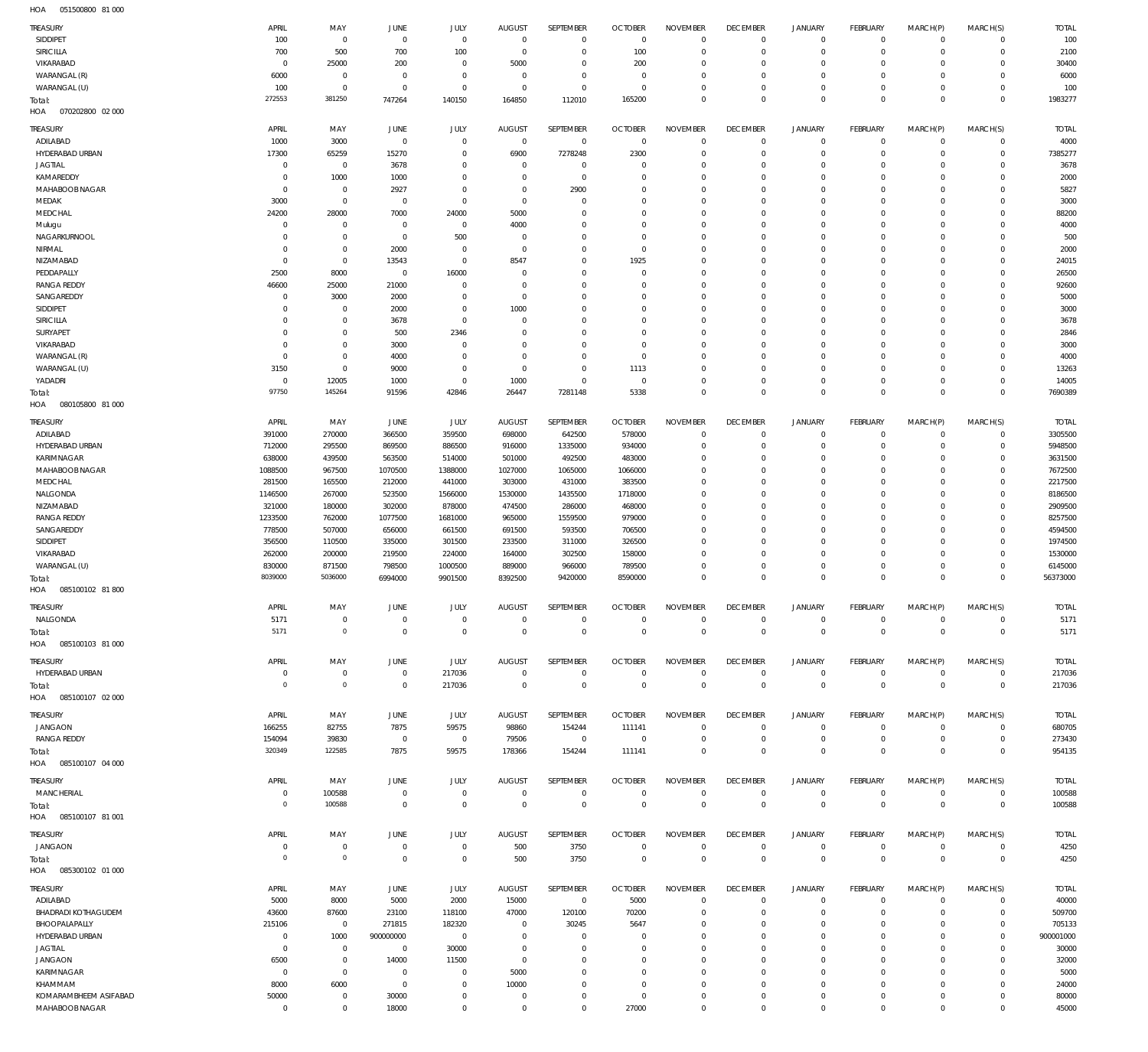| <b>TREASURY</b>                      | APRIL                 | MAY                      | <b>JUNE</b>                | JULY                 | <b>AUGUST</b>           | SEPTEMBER                  | <b>OCTOBER</b>         | <b>NOVEMBER</b>      | <b>DECEMBER</b>               | <b>JANUARY</b>         | <b>FEBRUARY</b>            | MARCH(P)             | MARCH(S)             | <b>TOTAL</b>           |
|--------------------------------------|-----------------------|--------------------------|----------------------------|----------------------|-------------------------|----------------------------|------------------------|----------------------|-------------------------------|------------------------|----------------------------|----------------------|----------------------|------------------------|
| MAHABUBABAD                          | $\mathbf 0$           | 10000                    | $\overline{0}$             | 10000                | 28000                   | $\overline{0}$             | 5000                   | $\mathbf 0$          | $\mathbf{0}$                  | $\circ$                | $\mathbf{0}$               | $\Omega$             | $\Omega$             | 53000                  |
| MANCHERIAL                           | 61262                 | 145306                   | 133779                     | 132510               | 99228                   | 57821                      | 17443                  | $\Omega$             | $\Omega$                      | $\circ$                | $\Omega$                   | $\Omega$             | $\Omega$             | 647349                 |
| Mulugu                               | $\Omega$              | 31000                    | 67000                      | $\mathbf 0$          | $\overline{0}$          | $^{\circ}$                 | 15000                  | $\Omega$             | $\Omega$                      | $\Omega$               | $\Omega$                   | $\Omega$             | $\Omega$             | 113000                 |
| NALGONDA                             | 5000                  | 5000                     | $\overline{0}$             | $\Omega$             | $\Omega$                | 10000                      | $\overline{0}$         | $\Omega$             | $\Omega$                      | $\Omega$               | $\Omega$                   | $\Omega$             | $\Omega$             | 20000                  |
| NIRMAL                               | 15000                 | $^{\circ}$               | 8000                       | $\Omega$             | $\Omega$                | $\mathbf 0$                | $\overline{0}$         | $\Omega$             | $\Omega$                      | $\Omega$               | $\Omega$                   | $\Omega$             | $\Omega$             | 23000                  |
| PEDDAPALLY                           | 45000                 | 5000                     | 10000                      | 25000                | $\Omega$                | $\Omega$                   | 10000                  | $\Omega$             | $\Omega$                      | $\Omega$               | $\Omega$                   | $\Omega$             | $\Omega$             | 95000                  |
| <b>RANGA REDDY</b>                   | 187335008             | 201470998                | 186419903                  | 179911575            | 201185000               | 156962809                  | 78325000               | $\Omega$             | $\Omega$                      | $\Omega$               | $\Omega$                   | $\Omega$             | $\Omega$             | 1191610293             |
| SURYAPET                             | 1800                  | $\mathbf 0$              | 5000                       | $\mathbf 0$          | 1048570                 | $\mathbf 0$                | $\overline{0}$         | $\Omega$             | $\Omega$                      | $\Omega$               | $\Omega$                   | $\Omega$             | $\Omega$             | 1055370                |
| VIKARABAD                            | $\Omega$              | $\mathbf 0$              | $\mathbf 0$                | $\mathbf 0$          | $\overline{0}$          | $\mathbf 0$                | 2000                   | $\Omega$             | $\Omega$                      | $\Omega$               | $\Omega$                   | $\Omega$             | $\Omega$             | 2000                   |
| WARANGAL (R)                         | $\Omega$              | $\mathbf 0$              | $\mathbf 0$                | $\mathbf 0$          | 11000                   | $\Omega$                   | 10000                  | $\Omega$             | $\mathbf 0$                   | $\Omega$               | $\Omega$                   | $\Omega$             | $\Omega$             | 21000                  |
| WARANGAL (U)                         | $\Omega$              | $\Omega$                 | $\Omega$                   | 2000                 | $\Omega$                | $\Omega$                   | $\overline{0}$         | $\Omega$             | $\Omega$                      | $\Omega$               | $\Omega$                   | $\Omega$             | $\Omega$             | 2000                   |
| YADADRI                              | $\Omega$<br>187791276 | $\Omega$<br>201769904    | $\Omega$<br>1087005597     | $\Omega$             | $\Omega$                | 24500                      | 3200                   | $\Omega$<br>$\Omega$ | $\mathbf 0$<br>$\Omega$       | $\Omega$<br>$\Omega$   | $\Omega$<br>$\Omega$       | $\Omega$             | $\Omega$<br>$\Omega$ | 27700                  |
| Total:<br>HOA<br>085300102 02 000    |                       |                          |                            | 180425005            | 202448798               | 157205475                  | 78495490               |                      |                               |                        |                            | $\Omega$             |                      | 2095141545             |
|                                      |                       |                          |                            |                      |                         |                            |                        |                      |                               |                        |                            |                      |                      |                        |
| <b>TREASURY</b>                      | APRIL                 | MAY                      | JUNE                       | JULY                 | <b>AUGUST</b>           | SEPTEMBER                  | <b>OCTOBER</b>         | <b>NOVEMBER</b>      | <b>DECEMBER</b>               | <b>JANUARY</b>         | <b>FEBRUARY</b>            | MARCH(P)             | MARCH(S)             | <b>TOTAL</b>           |
| ADILABAD                             | 527075                | 6494645                  | 3372806                    | 1173373              | 920161                  | 5535462                    | 712372                 | $\mathbf 0$          | $\overline{0}$                | $^{\circ}$             | $^{\circ}$                 | $\Omega$             | $\mathbf 0$          | 18735894               |
| BHADRADI KOTHAGUDEM                  | 20610040              | 13500383                 | 23361032                   | 32959815             | 46486390                | 1826379                    | 27428194               | $\mathbf 0$          | $\overline{0}$                | $\mathbf 0$            | $\mathbf{0}$               | $\Omega$             | $\circ$              | 166172233              |
| BHOOPALAPALLY                        | 2680505               | 8698357                  | 8932564                    | 449060               | 11642240                | 10516243                   | 8300721                | 0                    | $\overline{0}$                | $\circ$                | $\mathbf{0}$               | $\Omega$             | $\Omega$             | 51219690               |
| HYDERABAD URBAN                      | $\mathbb O$           | 33459                    | 64152                      | 69987                | $\overline{0}$          | 83399                      | $\overline{0}$         | $\mathbf 0$          | $\mathbf 0$                   | $\Omega$               | $\mathbf{0}$               | $\Omega$             | $\Omega$             | 250997                 |
| <b>JAGTIAL</b>                       | 1212275               | 4188463                  | 3574837                    | 1780296              | 2222029                 | 937603                     | 1199277                | $\Omega$             | $\Omega$                      | $\Omega$               | $\Omega$                   | $\Omega$             | $\Omega$             | 15114780               |
| <b>JANGAON</b>                       | 200000                | 577170                   | 451434                     | 756716               | 1951930                 | 205358                     | 1189224                | $\mathbf 0$          | $\Omega$                      | $\Omega$               | $\Omega$                   | $\Omega$             | $\Omega$             | 5331832                |
| <b>JOGULAMBA GADWAL</b><br>KAMAREDDY | 101700                | 108475                   | 123855                     | 50489                | 630498                  | 31200                      | 511807                 | $\Omega$             | $\Omega$<br>$\mathbf 0$       | $\Omega$<br>$\Omega$   | $\Omega$<br>$\mathbf{0}$   | $\Omega$<br>$\Omega$ | $\Omega$<br>$\Omega$ | 1558024                |
| KARIMNAGAR                           | 2859750               | 3600772                  | 9248321<br>17441992        | 1346943              | 7338983                 | 2073814                    | 115786                 | 0<br>$\Omega$        | $\Omega$                      | $\Omega$               | $\Omega$                   | $\Omega$             | $\mathbf 0$          | 26584369               |
| KHAMMAM                              | 11217457<br>22017545  | 11142013<br>28369347     | 20710936                   | 12948464<br>28617523 | 12200183<br>22617310    | 22320401<br>26927591       | 24686565<br>23044264   | $\Omega$             | $\Omega$                      | $\Omega$               | $\Omega$                   | $\Omega$             | $\mathbf 0$          | 111957075<br>172304516 |
| KOMARAMBHEEM ASIFABAD                | 1271778               | 3396708                  | 15214353                   | 1678987              | 801475                  | 5857811                    | 82197                  | $\Omega$             | $\mathbf 0$                   | $\Omega$               | $\Omega$                   | $\Omega$             | $\mathbf 0$          | 28303309               |
| MAHABOOB NAGAR                       | 8689964               | 4616210                  | 9190566                    | 1783036              | 2030614                 | 5401486                    | 5014710                | $\Omega$             | $\Omega$                      | $\Omega$               | $\Omega$                   | $\Omega$             | $\Omega$             | 36726586               |
| MAHABUBABAD                          | 1551250               | 3044212                  | 2807965                    | 969302               | 176369                  | 393073                     | 4385040                | $\Omega$             | $\mathbf 0$                   | $\Omega$               | $\Omega$                   | $\Omega$             | $\Omega$             | 13327211               |
| <b>MANCHERIAL</b>                    | 7012415               | 5377910                  | 2196801                    | 3002844              | 1637108                 | 4059858                    | 5373358                | $\Omega$             | $\Omega$                      | $\Omega$               | $\Omega$                   | $\Omega$             | $\Omega$             | 28660294               |
| MEDAK                                | 466767                | 2627392                  | 1749419                    | 5396136              | 167469                  | 338665                     | 292167                 | $\Omega$             | $\mathbf 0$                   | $\Omega$               | $\mathbf{0}$               | $\Omega$             | $\Omega$             | 11038015               |
| MEDCHAL                              | 4867799               | 2315618                  | 17071871                   | 17871612             | 1639026                 | 4397310                    | 11078563               | $\Omega$             | $\Omega$                      | $\Omega$               | $\Omega$                   | $\Omega$             | $\Omega$             | 59241799               |
| Mulugu                               | 3314                  | 806842                   | 6315224                    | 192242               | 5253                    | 573587                     | 5189966                | $\Omega$             | $\mathbf 0$                   | $\Omega$               | $\Omega$                   | $\Omega$             | $\Omega$             | 13086428               |
| NAGARKURNOOL                         | 183145                | 4348761                  | 6029194                    | 3385660              | 515062                  | 716505                     | 9964287                | $\Omega$             | $\Omega$                      | $\Omega$               | $\Omega$                   | $\Omega$             | $\Omega$             | 25142614               |
| NALGONDA                             | 5097452               | 10282280                 | 668729                     | 767514               | 6009984                 | 8170189                    | 863094                 | $\Omega$             | $\mathbf 0$                   | $\Omega$               | $\Omega$                   | $\Omega$             | $\Omega$             | 31859242               |
| NIRMAL                               | 9532608               | 4755468                  | 3086037                    | 1796087              | 1086621                 | 2488130                    | 914589                 | $\Omega$             | $\Omega$                      | $\Omega$               | $\Omega$                   | $\Omega$             | $\Omega$             | 23659540               |
| NIZAMABAD                            | 9174800               | 1927178                  | 6417804                    | 5879432              | 12281578                | 3107047                    | 4428823                | $\Omega$             | $\Omega$                      | $\Omega$               | $\Omega$                   | $\Omega$             | $\Omega$             | 43216662               |
| Narayanpet                           | 42000                 | 1395233                  | 122864                     | 155070               | 29591                   | $\overline{0}$             | 1596093                | $\Omega$             | $\Omega$                      | $\Omega$               | $\Omega$                   | $\Omega$             | $\Omega$             | 3340851                |
| PEDDAPALLY                           | 39498084              | 8817380                  | 5087404                    | 20779066             | 2544665                 | 2250094                    | 2850264                | $\Omega$             | $\Omega$                      | $\Omega$               | $\Omega$                   | $\Omega$             | $\Omega$             | 81826957               |
| <b>RANGA REDDY</b>                   | 379236460             | 349071679                | 436520660                  | 326786362            | 377768079               | 298912752                  | 171119781              | 0                    | $\mathbf 0$                   | $\Omega$               | $\mathbf{0}$               | $\Omega$             | $\Omega$             | 2339415773             |
| SANGAREDDY                           | 3747565               | 5568825                  | 8226419                    | 3727756              | 6652440                 | 4493169                    | 14202079               | $\Omega$             | $\Omega$                      | $\Omega$               | $\Omega$                   | $\Omega$             | $\mathbf 0$          | 46618253               |
| SIDDIPET                             | 16801952              | 33411065                 | 19084156                   | 32182751             | 7105086                 | 1236424                    | 1037083217             | 0                    | $\mathbf 0$                   | $\Omega$               | $\Omega$                   | $\Omega$             | $\circ$              | 1146904651             |
| SIRICILLA                            | 66000                 | 7044734                  | 326965                     | 1323986              | 337399                  | 1373561                    | 6832289                | $\Omega$             | $\mathbf 0$                   | $\Omega$               | $\Omega$                   | $\Omega$             | $\circ$              | 17304934               |
| SURYAPET                             | 2858678               | 4263219                  | 116973                     | 3117188              | 4453208                 | 2521375                    | 949263                 | $\mathbf 0$          | $\mathbf 0$                   | $\Omega$               | $\Omega$                   | $\Omega$             | $\Omega$             | 18279904               |
| VIKARABAD                            | 137982                | 3189931                  | 2189190                    | 258570               | 6702358                 | 468109                     | 776621                 | $\Omega$             | $\mathbf 0$                   | $\Omega$               | $\Omega$                   | $\Omega$             | $\Omega$             | 13722761               |
| WANAPARTHY                           | 18000                 | 2050603                  | 525231                     | 977199               | 37500                   | $\overline{0}$             | 1817601                | $\Omega$             | $\Omega$                      | $\Omega$               | $\Omega$                   | $\Omega$             | $\Omega$             | 5426134                |
| WARANGAL (R)                         | 502880                | 3506756                  | 266301                     | 1409798              | 7992275                 | 96447                      | 880181                 | $\Omega$             | $\mathbf 0$                   | $\Omega$               | $\mathbf{0}$               | $\Omega$             | $\Omega$             | 14654638               |
| WARANGAL (U)                         | 14274458              | 11499212                 | 13460416                   | 12253509             | 24635942                | 24983684                   | 11780229               | $\Omega$             | $\Omega$                      | $\Omega$               | $\Omega$                   | $\Omega$             | $\Omega$             | 112887450              |
| YADADRI                              | 640285                | 1293817                  | 484874                     | 4491101              | 1871787                 | 1113039                    | 1351304                | $\Omega$             | $\Omega$                      | $\Omega$               | $\Omega$                   | $\Omega$             | $\Omega$             | 11246207               |
| Total:                               | 567101983             | 551324117                | 644441345                  | 530337874            | 572490613               | 443409765                  | 1386013926             | $\mathbf 0$          | $\mathbf 0$                   | $\,0\,$                | $\mathbf 0$                | $^{\circ}$           | $^{\circ}$           | 4695119623             |
| 085300102 03 000<br>HOA              |                       |                          |                            |                      |                         |                            |                        |                      |                               |                        |                            |                      |                      |                        |
| <b>TREASURY</b>                      | APRIL                 | MAY                      | <b>JUNE</b>                | JULY                 | <b>AUGUST</b>           | SEPTEMBER                  | <b>OCTOBER</b>         | <b>NOVEMBER</b>      | <b>DECEMBER</b>               | <b>JANUARY</b>         | <b>FEBRUARY</b>            | MARCH(P)             | MARCH(S)             | <b>TOTAL</b>           |
| BHADRADI KOTHAGUDEM                  | $^{\circ}$            | 115958                   | $\mathbf 0$                | $\mathbf 0$          | $\overline{0}$          | $^{\circ}$                 | $\overline{0}$         | $\mathbf 0$          | $^{\circ}$                    | $\circ$                | $^{\circ}$                 | $\Omega$             | $\mathbf 0$          | 115958                 |
| HYDERABAD URBAN                      | $\Omega$              | $^{\circ}$               | 52738                      | $\Omega$             | $\overline{0}$          | $\mathbf 0$                | $^{\circ}$             | $\Omega$             | $\mathbf 0$                   | $\mathbf 0$            | $^{\circ}$                 | $\Omega$             | $\Omega$             | 52738                  |
| <b>JANGAON</b>                       | 89807                 | $\mathbf 0$              | $^{\circ}$                 | 111474               | $\overline{0}$          | $^{\circ}$                 | $\overline{0}$         | $\Omega$             | $\Omega$                      | $\mathbf 0$            | $^{\circ}$                 | $\Omega$             | $\Omega$             | 201281                 |
| KARIMNAGAR                           | 394751                | 247590                   | 140955                     | $\mathbf 0$          | 226835                  | 172227                     | 65840                  | $\Omega$             | $\Omega$                      | $\Omega$               | $\Omega$                   | $\Omega$             | $\Omega$             | 1248198                |
| KHAMMAM                              | 40536                 | 311255                   | 90042                      | $\mathbf 0$          | $\overline{0}$          | $^{\circ}$                 | $\overline{0}$         | $\Omega$             | $\Omega$                      | $\Omega$               | $\Omega$                   | $\Omega$             | $\Omega$             | 441833                 |
| MAHABOOB NAGAR                       | $\Omega$              | $^{\circ}$               | $\mathbf 0$                | 561070               | 267143                  | $\mathbf 0$                | $\Omega$               | $\Omega$             | $\Omega$                      | $\Omega$               | $\Omega$                   | $\Omega$             | $\Omega$             | 828213                 |
| MEDAK                                | $\Omega$              | $^{\circ}$               | $\mathbf 0$                | $\mathbf 0$          | $\Omega$                | $\Omega$                   | 160313                 | $\Omega$             | $\Omega$                      | $\Omega$               | $\Omega$                   | $\Omega$             | $\Omega$             | 160313                 |
| MEDCHAL                              | $\Omega$              | $\mathbf 0$              | $\mathbf 0$                | $\mathbf 0$          | $\mathbf 0$<br>$\Omega$ | 2027315                    | 8159503<br>$\Omega$    | $\Omega$<br>$\Omega$ | $\mathbf 0$<br>$\Omega$       | $\Omega$<br>$\Omega$   | $\Omega$<br>$\Omega$       | $\circ$<br>$\Omega$  | $\Omega$<br>$\Omega$ | 10186818               |
| NAGARKURNOOL                         | 106790                | 1692                     | 42120                      | 13760                |                         | 1200                       |                        |                      |                               |                        |                            |                      |                      | 165562                 |
| NALGONDA<br>NIRMAL                   | 143766<br>$\Omega$    | $\mathbf 0$<br>46188     | $\mathbf 0$<br>$\mathbf 0$ | $\Omega$<br>$\Omega$ | $\Omega$<br>$\Omega$    | $\mathbf 0$<br>$\mathbf 0$ | $^{\circ}$<br>$\Omega$ | $\Omega$<br>$\Omega$ | $\mathbf 0$<br>$\Omega$       | $\Omega$<br>$\Omega$   | $\Omega$<br>$\Omega$       | $\Omega$             | $\Omega$<br>$\Omega$ | 143766<br>46188        |
| PEDDAPALLY                           | $\Omega$              | 101518                   | $\Omega$                   | $\Omega$             | $\mathbf 0$             | $\mathbf 0$                | 1286026                | $\Omega$             | $\Omega$                      | $\Omega$               | $\Omega$                   | $\Omega$             | $\Omega$             | 1387544                |
| <b>RANGA REDDY</b>                   | 7653560               | 6531532                  | 29543200                   | 53739825             | 4172347                 | 562039                     | 59034291               | $\Omega$             | $\Omega$                      | $\Omega$               | $\Omega$                   |                      | $\Omega$             | 161236794              |
| SANGAREDDY                           | $\Omega$              | $\mathbf 0$              | $\overline{0}$             | $\Omega$             | $\overline{0}$          | 26419196                   | 288700                 | $\Omega$             | $\Omega$                      | $\Omega$               | $\Omega$                   | $\Omega$             | $\Omega$             | 26707896               |
| SIDDIPET                             | $\Omega$              | $\mathbf 0$              | $\overline{0}$             | 407838               | $\overline{0}$          | $\mathbf 0$                | $\overline{0}$         | $\Omega$             | $\Omega$                      | $\Omega$               | $^{\circ}$                 |                      | $\Omega$             | 407838                 |
| SIRICILLA                            | 140568                | $\mathbf 0$              | 81660                      | $\Omega$             | 48858                   | $\Omega$                   | 62742                  | $\Omega$             | $\Omega$                      | $\Omega$               | $\Omega$                   | $\Omega$             | $\Omega$             | 333828                 |
| WARANGAL (R)                         | $\mathbf 0$           | $\mathbf 0$              | $\mathbf 0$                | $\mathbf 0$          | $\overline{0}$          | $\mathbf 0$                | 1123700                | $\Omega$             | $\mathbf 0$                   | $\mathbf 0$            | $^{\circ}$                 | $\Omega$             | $\Omega$             | 1123700                |
| Total:                               | 8569778               | 7355733                  | 29950715                   | 54833967             | 4715183                 | 29181977                   | 70181115               | $\Omega$             | $\Omega$                      | $\Omega$               | $\Omega$                   | $\Omega$             | $\Omega$             | 204788468              |
| HOA<br>085300102 81 000              |                       |                          |                            |                      |                         |                            |                        |                      |                               |                        |                            |                      |                      |                        |
|                                      |                       |                          |                            |                      |                         |                            |                        |                      |                               |                        |                            |                      |                      |                        |
| <b>TREASURY</b>                      | APRIL                 | MAY                      | JUNE                       | <b>JULY</b>          | <b>AUGUST</b>           | SEPTEMBER                  | <b>OCTOBER</b>         | <b>NOVEMBER</b>      | <b>DECEMBER</b>               | <b>JANUARY</b>         | <b>FEBRUARY</b>            | MARCH(P)             | MARCH(S)             | <b>TOTAL</b>           |
| ADILABAD                             | 24450                 | 269025                   | 251610                     | 262200               | 27000                   | 7700                       | 25200                  | 0                    | $\overline{0}$                | $\mathbf 0$            | $\mathbf 0$                | $^{\circ}$           | $\mathbf 0$          | 867185                 |
| BHADRADI KOTHAGUDEM                  | 309600                | 121450                   | 439270                     | 478350               | 241990                  | 397050                     | 202228                 | $\Omega$             | $\mathbf 0$                   | $^{\circ}$<br>$\Omega$ | $\mathbf{0}$               | $\Omega$             | $\Omega$<br>$\Omega$ | 2189938                |
| BHOOPALAPALLY<br>HYDERABAD URBAN     | 1018160<br>3000       | 298900                   | 369920<br>2500             | 238920               | 204180<br>5500          | 206140                     | 97920<br>13000         | 0<br>0               | $\overline{0}$<br>$\mathbf 0$ | $\mathbf 0$            | $^{\circ}$<br>$\mathbf{0}$ | $\Omega$<br>$\Omega$ | $\Omega$             | 2434140<br>33500       |
| <b>JAGTIAL</b>                       | 1148700               | $\overline{0}$<br>188750 | 109600                     | 6500<br>658400       | 164900                  | 3000<br>374050             | 248378                 | 0                    | $\mathbf 0$                   | $\Omega$               | $^{\circ}$                 | $\Omega$             | $\Omega$             | 2892778                |
| <b>JANGAON</b>                       | 157100                | 195260                   | 142500                     | 360580               | 146135                  | 45620                      | 119240                 | 0                    | $\mathbf 0$                   | $\mathbf 0$            | $\mathbf{0}$               | $\Omega$             | $\Omega$             | 1166435                |
| JOGULAMBA GADWAL                     | $\mathbf 0$           | 544400                   | 295100                     | 239500               | 341000                  | 80000                      | 103000                 | $\Omega$             | $\Omega$                      | $\Omega$               | $\Omega$                   | $\Omega$             | $\Omega$             | 1603000                |
| KAMAREDDY                            | 282400                | $\overline{0}$           | 391650                     | 660500               | 31000                   | 53000                      | 217300                 | 0                    | $^{\circ}$                    | $\mathbf 0$            | $^{\circ}$                 | $\Omega$             | $\Omega$             | 1635850                |
| KARIMNAGAR                           | 270196                | 602447                   | 2504421                    | 1209601              | 2117149                 | 854432                     | 817481                 | $\mathbf 0$          | $\mathbf 0$                   | $\mathbf 0$            | $^{\circ}$                 | $\Omega$             | $\Omega$             | 8375727                |
|                                      |                       | 108640                   | 346480                     | 946534               | 222980                  | 405272                     | 586310                 | $\mathbf 0$          | $\mathbf 0$                   | $\mathbf 0$            | $\circ$                    | $\Omega$             | $\Omega$             | 4546852                |
| KHAMMAM                              | 1930636               |                          |                            |                      |                         |                            |                        |                      |                               |                        |                            |                      |                      |                        |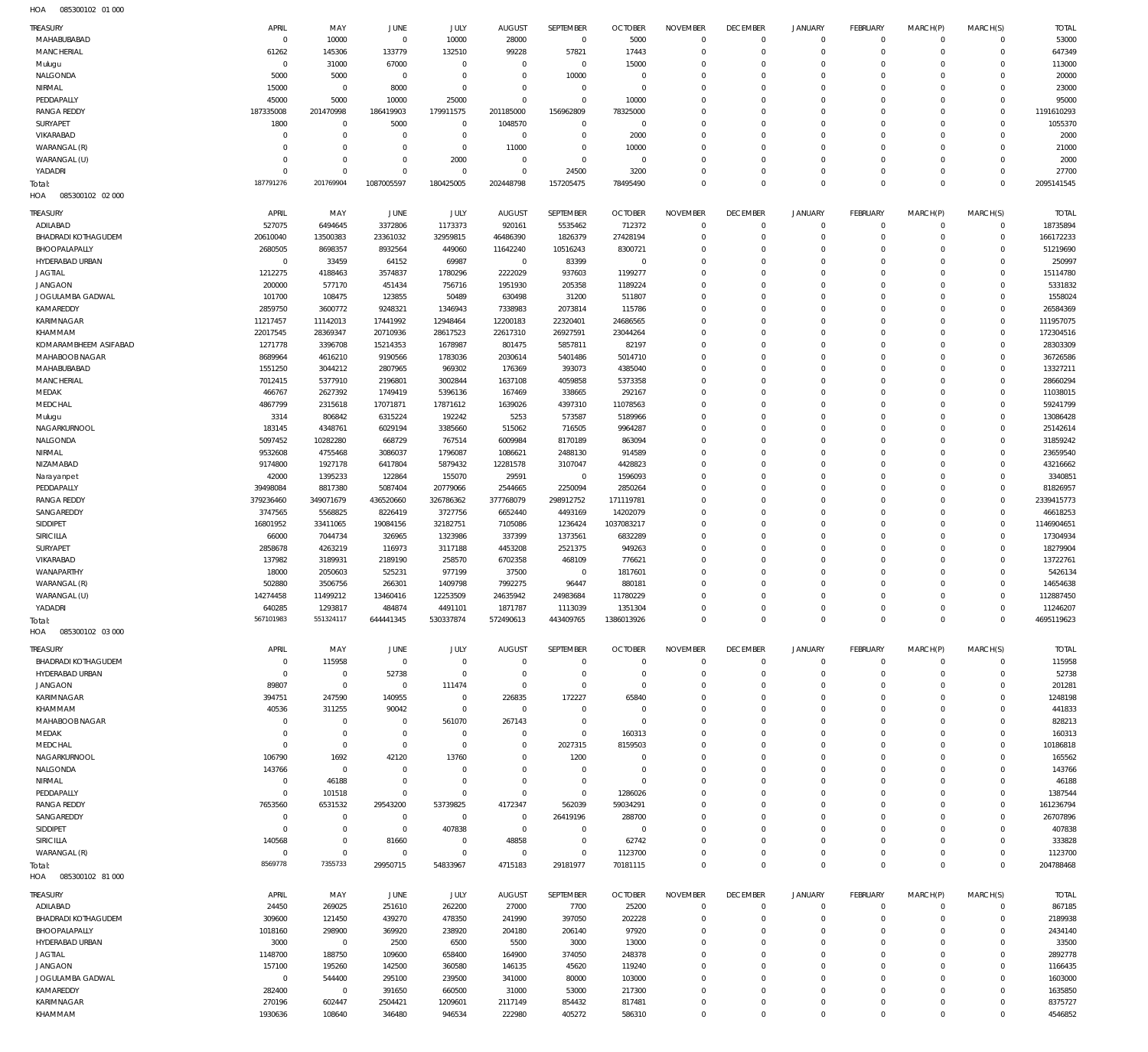085300102 81 000 HOA

| <b>TREASURY</b><br>KOMARAMBHEEM ASIFABAD | APRIL<br>49480             | MAY<br>5000                   | <b>JUNE</b><br>110000            | JULY<br>84500                    | <b>AUGUST</b><br>35000       | SEPTEMBER<br>20000           | <b>OCTOBER</b><br>20000       | <b>NOVEMBER</b><br>$\mathbf 0$ | <b>DECEMBER</b><br>$\overline{0}$ | JANUARY<br>$^{\circ}$      | <b>FEBRUARY</b><br>$\mathbf{0}$ | MARCH(P)<br>$\Omega$        | MARCH(S)<br>$\mathbf 0$    | <b>TOTAL</b><br>323980 |
|------------------------------------------|----------------------------|-------------------------------|----------------------------------|----------------------------------|------------------------------|------------------------------|-------------------------------|--------------------------------|-----------------------------------|----------------------------|---------------------------------|-----------------------------|----------------------------|------------------------|
| MAHABOOB NAGAR<br>MAHABUBABAD            | 85300<br>234800            | 80000<br>173600               | 191580<br>211460                 | 184372<br>68500                  | 51400<br>49986               | 17500<br>339800              | 76500<br>135400               | $\mathbf 0$<br>$\mathbf 0$     | $\overline{0}$<br>$\overline{0}$  | $\mathbf{0}$<br>$^{\circ}$ | $\mathbf{0}$<br>$\mathbf{0}$    | $\Omega$<br>$\Omega$        | $\mathbf 0$<br>$\Omega$    | 686652<br>1213546      |
| MANCHERIAL                               | 765030                     | 393030                        | 506251                           | 124410                           | 182250                       | 266683                       | 272385                        | $\mathbf 0$                    | $\overline{0}$                    | $\Omega$                   | $\Omega$                        | $\Omega$                    | $\Omega$                   | 2510039                |
| MEDAK                                    | 245500                     | 244372                        | 160000                           | 29000                            | $\mathbf 0$                  | 60000                        | 75000                         | $\Omega$                       | $\overline{0}$                    | $\mathbf 0$                | $\mathbf{0}$                    |                             | $\Omega$                   | 813872                 |
| MEDCHAL                                  | 544350                     | 117150                        | 57050                            | 136300                           | 426725                       | 6200                         | 100384                        | $\mathbf 0$                    | $\overline{0}$                    | $\Omega$                   | $\Omega$                        | $\Omega$                    | $\Omega$                   | 1388159                |
| Mulugu                                   | 30000                      | 25000                         | $\overline{0}$                   | 15000                            | 20000                        | 35000                        | 89000                         | $\Omega$                       | $\overline{0}$                    | $\mathbf 0$                | $\mathbf{0}$                    | $\Omega$                    | $\Omega$                   | 214000                 |
| NAGARKURNOOL<br>NALGONDA                 | 155000<br>347783           | 65000<br>95240                | 98920<br>255000                  | 11960<br>526280                  | 8880<br>260210               | 42600<br>374220              | 97000<br>617901               | $\Omega$<br>$\Omega$           | $\overline{0}$<br>$\overline{0}$  | $\Omega$<br>$\Omega$       | $\Omega$<br>$\mathbf{0}$        | $\Omega$<br>$\Omega$        | $\Omega$<br>$\Omega$       | 479360<br>2476634      |
| NIRMAL                                   | 177430                     | 189320                        | 248179                           | 28600                            | 185260                       | 41000                        | 191400                        | $\mathbf 0$                    | $\overline{0}$                    | $\Omega$                   | $\mathbf{0}$                    | $\Omega$                    | $\Omega$                   | 1061189                |
| NIZAMABAD                                | 144140                     | 63220                         | 131580                           | 57920                            | 104800                       | 123898                       | 203820                        | $\Omega$                       | $\overline{0}$                    | $\Omega$                   | $\Omega$                        | $\Omega$                    | $\Omega$                   | 829378                 |
| Narayanpet                               | 5000                       | 70000                         | 126000                           | 55000                            | 150000                       | 25000                        | 26000                         | $\mathbf 0$                    | $\overline{0}$                    | $\Omega$                   | $\mathbf{0}$                    | $\Omega$                    | $\Omega$                   | 457000                 |
| PEDDAPALLY                               | 1662250                    | 97000                         | 284870                           | 472890                           | 143464                       | 522686                       | 187000                        | $\Omega$                       | $\overline{0}$                    | $\Omega$                   | $\Omega$                        | $\Omega$                    | $\Omega$                   | 3370160                |
| <b>RANGA REDDY</b><br>SANGAREDDY         | 2856268<br>500             | 903330<br>145000              | 1892794<br>51500                 | 2551371<br>3929970               | 2835696<br>25000             | 1382695<br>1500              | 1836407<br>59700              | $\mathbf 0$<br>$\Omega$        | $\overline{0}$<br>$\overline{0}$  | $\Omega$<br>$\mathbf 0$    | $\mathbf{0}$<br>$\mathbf{0}$    | $\Omega$                    | $\Omega$<br>$\Omega$       | 14258561<br>4213170    |
| SIDDIPET                                 | 25050                      | 71160                         | 242120                           | 199932                           | 236095                       | 667280                       | 586458                        | $\mathbf 0$                    | $\Omega$                          | $\Omega$                   | $\Omega$                        | $\Omega$                    | $\Omega$                   | 2028095                |
| SIRICILLA                                | 544600                     | 1201200                       | 446500                           | 287600                           | 294700                       | 199990                       | 339500                        | $\Omega$                       | $\overline{0}$                    | $\mathbf 0$                | $\mathbf{0}$                    |                             | $\Omega$                   | 3314090                |
| SURYAPET                                 | 87700                      | 207920                        | 283470                           | 246530                           | 562034                       | 99120                        | 242880                        | $\Omega$                       | $\overline{0}$                    | $\Omega$                   | $\Omega$                        | $\Omega$                    | $\Omega$                   | 1729654                |
| VIKARABAD                                | 488150                     | 160000                        | 465980                           | 422200                           | 147500                       | 310552                       | 308100                        | $\Omega$                       | $\overline{0}$                    | $\mathbf 0$                | $\mathbf{0}$                    | $\Omega$                    | $\mathbf 0$                | 2302482                |
| WANAPARTHY<br>WARANGAL (R)               | 40000<br>292200            | 10000<br>178000               | 65000<br>95810                   | 20000<br>166320                  | 852945<br>255450             | 10000<br>75660               | 65000<br>136400               | $\Omega$<br>$\Omega$           | $\overline{0}$<br>$\overline{0}$  | $\Omega$<br>$\mathbf 0$    | $\Omega$<br>$\mathbf{0}$        | $\Omega$<br>$\Omega$        | $\Omega$<br>$\Omega$       | 1062945<br>1199840     |
| WARANGAL (U)                             | 728010                     | 216250                        | 159320                           | 222650                           | 180609                       | 211000                       | 621141                        | $\mathbf 0$                    | $\overline{0}$                    | $\mathbf 0$                | $\mathbf{0}$                    | $\Omega$                    | $\Omega$                   | 2338980                |
| YADADRI                                  | 588320                     | 864990                        | 838704                           | 454311                           | 29870                        | 1093127                      | 567800                        | $\Omega$                       | $\,0\,$                           | $\mathbf 0$                | $\circ$                         | $\Omega$                    | $\Omega$                   | 4437122                |
| Total:                                   | 15241103                   | 7904654                       | 11775139                         | 15356701                         | 10539708                     | 8351775                      | 9285233                       | $\mathbf 0$                    | $\,0\,$                           | $\mathbf 0$                | $\overline{0}$                  | $\Omega$                    | $\overline{0}$             | 78454313               |
| 085300103 01 000<br>HOA                  |                            |                               |                                  |                                  |                              |                              |                               |                                |                                   |                            |                                 |                             |                            |                        |
| TREASURY                                 | APRIL                      | MAY                           | JUNE                             | JULY                             | <b>AUGUST</b>                | SEPTEMBER                    | <b>OCTOBER</b>                | <b>NOVEMBER</b>                | <b>DECEMBER</b>                   | <b>JANUARY</b>             | FEBRUARY                        | MARCH(P)                    | MARCH(S)                   | <b>TOTAL</b>           |
| <b>RANGA REDDY</b>                       | $^{\circ}$                 | 5500                          | $\overline{0}$                   | $\mathbf 0$                      | $\mathbf{0}$                 | $\mathbf 0$                  | $\overline{0}$                | $\mathbf 0$                    | $\overline{0}$                    | $^{\circ}$                 | $\mathbf{0}$                    | $\mathbf 0$                 | $\mathbf 0$                | 5500                   |
| Total:                                   | $\mathbf 0$                | 5500                          | $\overline{0}$                   | $\overline{0}$                   | $\overline{0}$               | $\mathbf 0$                  | $\mathbb O$                   | $\mathbf 0$                    | $\overline{0}$                    | $\mathbb O$                | $\overline{0}$                  | $\Omega$                    | $\mathbf{0}$               | 5500                   |
| 085300800 03 000<br>HOA                  |                            |                               |                                  |                                  |                              |                              |                               |                                |                                   |                            |                                 |                             |                            |                        |
| <b>TREASURY</b>                          | APRIL                      | MAY                           | <b>JUNE</b>                      | JULY                             | <b>AUGUST</b>                | <b>SEPTEMBER</b>             | <b>OCTOBER</b>                | <b>NOVEMBER</b>                | <b>DECEMBER</b>                   | JANUARY                    | <b>FEBRUARY</b>                 | MARCH(P)                    | MARCH(S)                   | <b>TOTAL</b>           |
| BHADRADI KOTHAGUDEM                      | 4000                       | $\mathbf 0$                   | $\overline{0}$                   | $\overline{0}$                   | 11600                        | $\mathbf{0}$                 | 118800                        | $\mathbf 0$                    | $\overline{0}$                    | $^{\circ}$                 | $^{\circ}$                      | $\Omega$                    | $\mathbf 0$                | 134400                 |
| HYDERABAD URBAN<br>KHAMMAM               | 512893200<br>2024066       | 923193500<br>20000            | 863042800<br>35000               | 668478000<br>11720               | 269959800<br>346048          | 432607800<br>20000           | 335331200<br>788040           | $\mathbf 0$<br>$\mathbf 0$     | $\overline{0}$<br>$\overline{0}$  | $^{\circ}$<br>$\mathbf 0$  | $\mathbf{0}$<br>$\mathbf{0}$    | $\Omega$<br>$\Omega$        | $\mathbf 0$<br>$\Omega$    | 4005506300<br>3244874  |
| MEDAK                                    | $\overline{0}$             | $\overline{0}$                | $\overline{0}$                   | $\overline{0}$                   | 222378                       | $^{\circ}$                   | $\overline{0}$                | $\Omega$                       | $\overline{0}$                    | $\mathbf 0$                | $\mathbf{0}$                    | $\Omega$                    | $\Omega$                   | 222378                 |
| Narayanpet                               | $\mathbf 0$                | 5000                          | 20000                            | $\overline{0}$                   | $\mathbf{0}$                 | $\overline{0}$               | $\overline{0}$                | $\mathbf 0$                    | $\overline{0}$                    | $\mathbf{0}$               | $\mathbf{0}$                    | $\Omega$                    | $\mathbf 0$                | 25000                  |
| Total:                                   | 514921266                  | 923218500                     | 863097800                        | 668489720                        | 270539826                    | 432627800                    | 336238040                     | $\Omega$                       | $\mathbb O$                       | $\mathbb O$                | $\Omega$                        | $\Omega$                    | $\mathbf{0}$               | 4009132952             |
| 085300800 04 000<br>HOA                  |                            |                               |                                  |                                  |                              |                              |                               |                                |                                   |                            |                                 |                             |                            |                        |
| <b>TREASURY</b>                          | APRIL                      | MAY                           | <b>JUNE</b>                      | JULY                             | <b>AUGUST</b>                | SEPTEMBER                    | <b>OCTOBER</b>                | <b>NOVEMBER</b>                | <b>DECEMBER</b>                   | <b>JANUARY</b>             | <b>FEBRUARY</b>                 | MARCH(P)                    | MARCH(S)                   | <b>TOTAL</b>           |
| HYDERABAD URBAN                          | $\overline{0}$             | $^{\circ}$                    | 100000000                        | $\overline{0}$                   | $\overline{0}$               | $\overline{0}$               | $\overline{0}$                | $\mathbf 0$                    | $\overline{0}$                    | $^{\circ}$                 | $^{\circ}$                      | $\circ$                     | $\mathbf 0$                | 100000000              |
| <b>JANGAON</b>                           | 5200                       | 5200                          | 5200                             | 5200                             | 5200                         | 5200                         | 5200                          | $\mathbf 0$                    | $\overline{0}$                    | $^{\circ}$                 | $\mathbf{0}$                    | $\Omega$                    | $\Omega$                   | 36400                  |
| KARIMNAGAR<br>KHAMMAM                    | 247680<br>531062           | 169000<br>250290              | 283400<br>489868                 | 324790<br>557191                 | 256600<br>567546             | 581560<br>647752             | 578660<br>506136              | $\mathbf 0$<br>$\Omega$        | $\overline{0}$<br>$\overline{0}$  | $^{\circ}$<br>$\Omega$     | $^{\circ}$<br>$\Omega$          | $\Omega$                    | $\Omega$<br>$\Omega$       | 2441690<br>3549845     |
| MAHABUBABAD                              | 2210                       | 1530                          | 2890                             | 2890                             | 2210                         | 2890                         | 2890                          | $\Omega$                       | $\overline{0}$                    | $\Omega$                   | $\Omega$                        | $\Omega$                    | $\Omega$                   | 17510                  |
| MANCHERIAL                               | $\mathbf 0$                | $\mathbf 0$                   | $\overline{0}$                   | $\mathbf 0$                      | $\mathbf{0}$                 | $^{\circ}$                   | 800                           | $\Omega$                       | $\overline{0}$                    | $\Omega$                   | $\Omega$                        | $\Omega$                    | $\Omega$                   | 800                    |
| MEDCHAL                                  | 9600                       | 4400                          | 7600                             | 4400                             | 7600                         | 4400                         | 6000                          | $\Omega$                       | $\overline{0}$                    | $\Omega$                   | $\Omega$                        |                             | $\Omega$                   | 44000                  |
| <b>RANGA REDDY</b>                       | 2658998                    | 3410061                       | 3316130                          | 2119117                          | 3060375                      | 2816853                      | 818914                        | $\Omega$                       | $\overline{0}$                    | $\Omega$                   | $\Omega$                        | $\Omega$                    | $\Omega$                   | 18200448               |
| SANGAREDDY                               | 1200                       | $\Omega$                      | 2400                             | $\Omega$                         | $\mathbf{0}$                 | $\overline{0}$               | $\Omega$                      | $\Omega$                       | $\mathbf{0}$                      | $\Omega$                   | $\Omega$                        | $\Omega$                    | $\Omega$                   | 3600                   |
| SIRICILLA<br>SURYAPET                    | $\mathbf 0$<br>$\mathbf 0$ | $\mathbf 0$<br>$\mathbf 0$    | $\overline{0}$<br>$\overline{0}$ | $\mathbf 0$<br>25                | $\mathbf{0}$<br>$\mathbf{0}$ | $\mathbf{0}$<br>$\mathbf 0$  | 5200<br>$\overline{0}$        | $\mathbf 0$<br>$\mathbf 0$     | $\mathbf 0$<br>$^{\circ}$         | $^{\circ}$<br>$\mathbf 0$  | $^{\circ}$<br>$^{\circ}$        | $\Omega$<br>$\Omega$        | $\Omega$<br>$\Omega$       | 5200<br>25             |
| WARANGAL (R)                             | 2400                       | $\mathbf 0$                   | 4000                             | 2400                             | 1600                         | 1600                         | 1600                          | $\Omega$                       | $^{\circ}$                        | $\mathbf 0$                | $^{\circ}$                      |                             | $\Omega$                   | 13600                  |
| WARANGAL (U)                             | 123600                     | 120000                        | 128800                           | 204700                           | 108600                       | 222400                       | 184000                        | 0                              | $^{\circ}$                        | $\mathbf 0$                | $^{\circ}$                      | $\Omega$                    | $\Omega$                   | 1092100                |
| YADADRI                                  | 4000                       | 4000                          | 4000                             | 4000                             | 4000                         | 4000                         | 4000                          | $\Omega$                       | $^{\circ}$                        | $\mathbf 0$                | $^{\circ}$                      |                             | $\Omega$                   | 28000                  |
| Total:                                   | 3585950                    | 3964481                       | 104244288                        | 3224713                          | 4013731                      | 4286655                      | 2113400                       | $\mathbf 0$                    | $\mathbb O$                       | $\mathbf 0$                | $\overline{0}$                  | $\Omega$                    | $\Omega$                   | 125433218              |
| 085300800 81 000<br>HOA                  |                            |                               |                                  |                                  |                              |                              |                               |                                |                                   |                            |                                 |                             |                            |                        |
| <b>TREASURY</b>                          | APRIL                      | MAY                           | <b>JUNE</b>                      | JULY                             | <b>AUGUST</b>                | SEPTEMBER                    | <b>OCTOBER</b>                | <b>NOVEMBER</b>                | <b>DECEMBER</b>                   | JANUARY                    | <b>FEBRUARY</b>                 | MARCH(P)                    | MARCH(S)                   | <b>TOTAL</b>           |
| MAHABUBABAD<br>MANCHERIAL                | 12000                      | 20000<br>$\overline{0}$       | 5000<br>$\overline{0}$           | $\overline{0}$<br>$^{\circ}$     | $\mathbf{0}$<br>$\mathbf{0}$ | $\mathbf{0}$<br>$\mathbf 0$  | $\overline{0}$<br>110000      | $^{\circ}$<br>$\mathbf 0$      | $\overline{0}$<br>$\overline{0}$  | $^{\circ}$<br>$^{\circ}$   | $^{\circ}$<br>$\mathbf{0}$      | $\Omega$<br>$\mathbf 0$     | $\mathbf 0$<br>$\mathbf 0$ | 37000<br>123100        |
| Total:                                   | 13100<br>25100             | 20000                         | 5000                             | $\mathbf 0$                      | $\overline{0}$               | 0                            | 110000                        | $\mathbf 0$                    | $\overline{0}$                    | $\mathbf 0$                | $\overline{0}$                  | $^{\circ}$                  | $\mathbf{0}$               | 160100                 |
| HOA  087502800  04  000                  |                            |                               |                                  |                                  |                              |                              |                               |                                |                                   |                            |                                 |                             |                            |                        |
| <b>TREASURY</b>                          | APRIL                      | MAY                           | JUNE                             | JULY                             | <b>AUGUST</b>                | SEPTEMBER                    | <b>OCTOBER</b>                | <b>NOVEMBER</b>                | <b>DECEMBER</b>                   | <b>JANUARY</b>             | <b>FEBRUARY</b>                 | MARCH(P)                    | MARCH(S)                   | <b>TOTAL</b>           |
| KAMAREDDY                                | $\mathbf 0$                | $\mathbf 0$                   | $\overline{0}$                   | $\overline{0}$                   | 15000                        | $\mathbf 0$                  | $\overline{0}$                | $\mathbf 0$                    | $^{\circ}$                        | $^{\circ}$                 | $^{\circ}$                      | $\Omega$                    | $\Omega$                   | 15000                  |
| <b>RANGA REDDY</b>                       | $\mathbf 0$                | $\mathbf 0$                   | $\overline{0}$                   | $\mathbf 0$                      | 15000                        | $\mathbf 0$                  | $\overline{0}$                | $\mathbf 0$                    | $^{\circ}$                        | $\mathbf 0$                | $^{\circ}$                      | $\circ$                     | $\mathbf 0$                | 15000                  |
| SANGAREDDY                               | $\mathbf 0$                | $\mathbf 0$                   | 15000                            | $\mathbf 0$                      | $\mathbf 0$                  | 0                            | $\mathbf 0$                   | $\mathbf 0$                    | $\overline{0}$                    | $^{\circ}$                 | $^{\circ}$                      | $\Omega$                    | $\Omega$                   | 15000                  |
| Total:<br>HOA  105300800  81 000         | $\mathbf 0$                | $\mathsf{O}\xspace$           | 15000                            | $\mathbf 0$                      | 30000                        | 0                            | $\mathbb O$                   | $\mathbf 0$                    | $\mathbb O$                       | $\mathbf 0$                | $\overline{0}$                  | $\Omega$                    | $\mathbf{0}$               | 45000                  |
|                                          |                            |                               |                                  |                                  |                              |                              |                               |                                |                                   |                            |                                 |                             |                            |                        |
| <b>TREASURY</b>                          | APRIL                      | MAY                           | <b>JUNE</b>                      | JULY                             | <b>AUGUST</b>                | SEPTEMBER                    | <b>OCTOBER</b>                | <b>NOVEMBER</b>                | <b>DECEMBER</b>                   | <b>JANUARY</b>             | <b>FEBRUARY</b>                 | MARCH(P)                    | MARCH(S)                   | <b>TOTAL</b>           |
| HYDERABAD URBAN<br>Total:                | $\mathbf 0$<br>$\mathbf 0$ | $\mathbf 0$<br>$\overline{0}$ | $\overline{0}$<br>$\overline{0}$ | $\overline{0}$<br>$\overline{0}$ | 46686380<br>46686380         | $\mathbf{0}$<br>$\mathbf{0}$ | $\overline{0}$<br>$\mathbb O$ | $\mathbf 0$<br>$\mathbb O$     | $\overline{0}$<br>$\mathbb O$     | $^{\circ}$<br>$\mathbf 0$  | $\mathbf{0}$<br>$\overline{0}$  | $\mathbf 0$<br>$\mathbf{0}$ | $\mathbf 0$<br>$\mathbb O$ | 46686380<br>46686380   |
| HOA  105400101  81 000                   |                            |                               |                                  |                                  |                              |                              |                               |                                |                                   |                            |                                 |                             |                            |                        |
| <b>TREASURY</b>                          | APRIL                      | MAY                           | <b>JUNE</b>                      | JULY                             | <b>AUGUST</b>                | SEPTEMBER                    | <b>OCTOBER</b>                | <b>NOVEMBER</b>                | <b>DECEMBER</b>                   | <b>JANUARY</b>             | <b>FEBRUARY</b>                 | MARCH(P)                    | MARCH(S)                   | <b>TOTAL</b>           |
| PEDDAPALLY                               | 9600                       | 0                             | $\overline{0}$                   | $\mathbf 0$                      | 6400                         | $\bf 0$                      | $\overline{0}$                | $\mathbf 0$                    | $\overline{0}$                    | $\mathbf 0$                | $^{\circ}$                      | $\circ$                     | $\mathbf 0$                | 16000                  |
| Total:                                   | 9600                       | $\mathbb O$                   | $\overline{0}$                   | $\overline{0}$                   | 6400                         | $\overline{0}$               | $\mathbb O$                   | $\mathbb O$                    | $\mathbb O$                       | $\mathbb O$                | $\overline{0}$                  | $^{\circ}$                  | $\mathbf 0$                | 16000                  |
| HOA  145200800  01 800                   |                            |                               |                                  |                                  |                              |                              |                               |                                |                                   |                            |                                 |                             |                            |                        |
| <b>TREASURY</b>                          | APRIL                      | MAY                           | <b>JUNE</b>                      | JULY                             | <b>AUGUST</b>                | SEPTEMBER                    | <b>OCTOBER</b>                | <b>NOVEMBER</b>                | <b>DECEMBER</b>                   | <b>JANUARY</b>             | <b>FEBRUARY</b>                 | MARCH(P)                    | MARCH(S)                   | <b>TOTAL</b>           |
| HYDERABAD URBAN                          | 1194790                    | 1194790                       | $\overline{0}$                   | $\overline{0}$                   | $\overline{0}$               | 1194790                      | 1194790                       | $\mathbf 0$                    | $^{\circ}$                        | $^{\circ}$                 | $^{\circ}$                      | $\mathbf 0$                 | $\mathbf 0$                | 4779160                |
| Total:                                   | 1194790                    | 1194790                       | $\overline{0}$                   | $\mathbf 0$                      | $\mathbf 0$                  | 1194790                      | 1194790                       | $\mathbf 0$                    | $\mathbb O$                       | $\mathbf 0$                | $\overline{0}$                  | $\mathbf 0$                 | $\mathbf 0$                | 4779160                |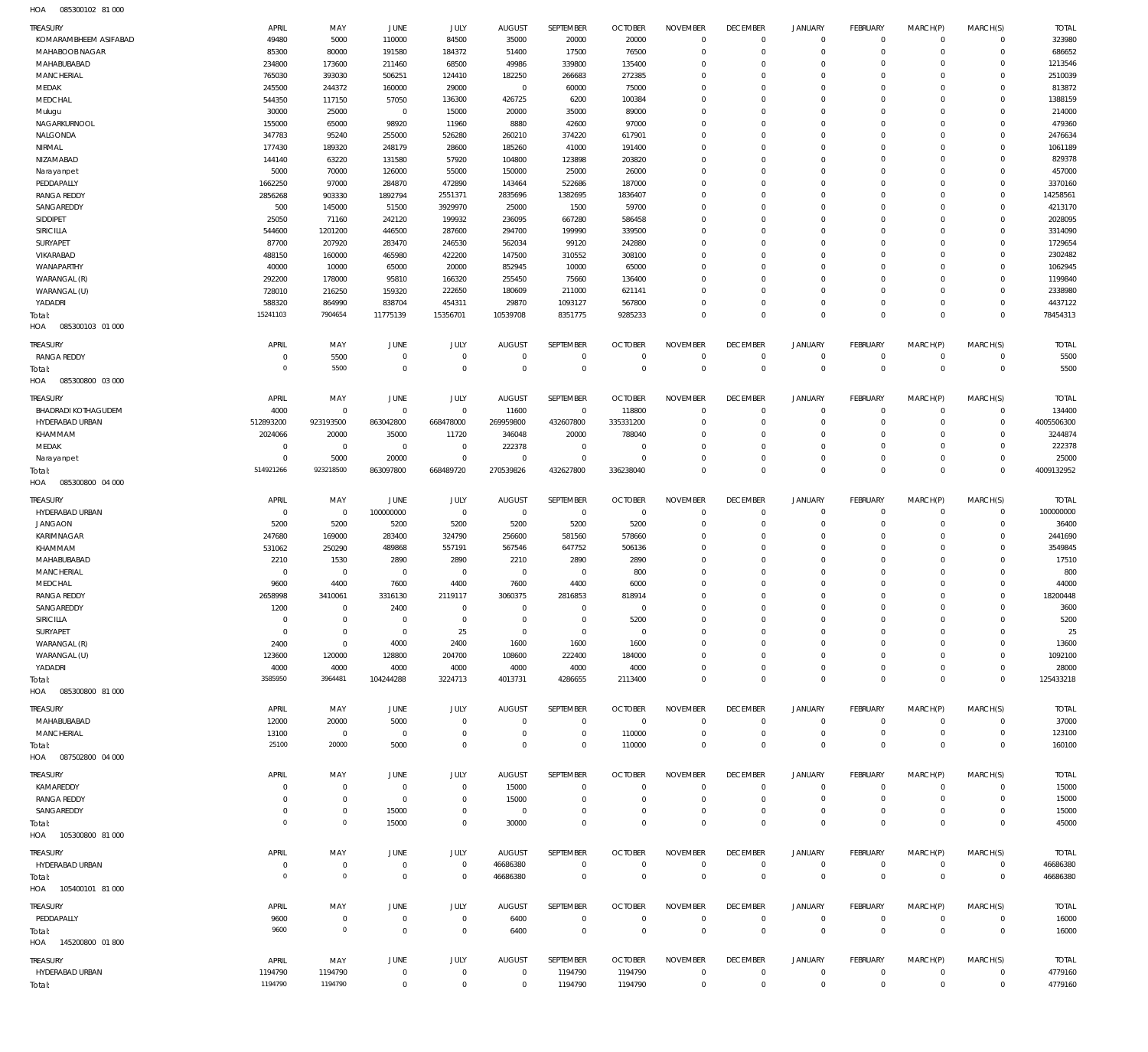145600800 05 800 145600800 06 000 145600800 81 000 145600900 96 000 147500105 01 000 HOA 147500106 01 000 HOA HOA HOA HOA HOA  $\Omega$   $\Omega$   $\boldsymbol{0}$  -152703  $\Omega$   $\Omega$   $\,$  0  $\,$   $\boldsymbol{0}$   $\boldsymbol{0}$   $\Omega$  -152703 SIDDIPET JANGAON KOMARAMBHEEM ASIFABAD WARANGAL (R) WARANGAL (U) ADILABAD BHADRADI KOTHAGUDEM BHOOPALAPALLY HYDERABAD URBAN JAGTIAL JANGAON JOGULAMBA GADWAL KAMAREDDY KARIMNAGAR KHAMMAM KOMARAMBHEEM ASIFABAD MAHABOOB NAGAR MAHABUBABAD **MANCHERIAL** MEDAK MEDCHAL Mulugu NAGARKURNOOL NALGONDA NIRMAL NIZAMABAD Narayanpet PEDDAPALLY RANGA REDDY SANGAREDDY SIDDIPET SIRICILLA SURYAPET VIKARABAD WANAPARTHY WARANGAL (R) WARANGAL (U) YADADRI WARANGAL (U) KARIMNAGAR ADILABAD BHADRADI KOTHAGUDEM BHOOPALAPALLY HYDERABAD URBAN JAGTIAL JANGAON JOGULAMBA GADWAL KAMAREDDY KARIMNAGAR KHAMMAM KOMARAMBHEEM ASIFABAD MAHABOOB NAGAR MAHABUBABAD **MANCHERIAL** MEDAK **MEDCHAL** Mulugu NAGARKURNOOL NALGONDA NIZAMABAD Narayanpet TREASURY TREASURY **TREASURY** TREASURY TREASURY **TREASURY** TREASURY  $\overline{0}$  -116800  $\Omega$   $\Omega$  APRIL APRIL APRIL APRIL APRIL APRIL APRIL  $\Omega$  MAY MAY MAY MAY MAY MAY MAY  $\overline{0}$   $\Omega$   $\sqrt{0}$  JUNE JUNE JUNE JUNE JUNE **JUNE** JUNE  $\Omega$   $\Omega$  JULY JULY JULY JULY JULY JULY JULY  $\Omega$  AUGUST AUGUST AUGUST AUGUST AUGUST **AUGUST** AUGUST  $\Omega$  -152703  $\,$  0  $\,$  SEPTEMBER SEPTEMBER **SEPTEMBER** SEPTEMBER SEPTEMBER **SEPTEMBER** SEPTEMBER  $\Omega$   $\Omega$  OCTOBER **OCTOBER OCTOBER** OCTOBER **OCTOBER OCTOBER** OCTOBER  $\Omega$   $\Omega$   $\Omega$   $\Omega$   $\Omega$   $\Omega$   $\Omega$   $\Omega$  $\Omega$  $\Omega$   $\Omega$   $\Omega$   $\Omega$   $\Omega$   $\Omega$   $\Omega$  $\Omega$   $\Omega$   $\Omega$   $\Omega$   $\Omega$ NOVEMBER NOVEMBER NOVEMBER NOVEMBER NOVEMBER NOVEMBER NOVEMBER  $\Omega$   $\Omega$   $\Omega$   $\Omega$   $\Omega$  $\overline{0}$   $\overline{0}$  $\Omega$  $\overline{0}$   $\Omega$  $\overline{0}$  $\Omega$   $\Omega$   $\Omega$   $\Omega$  $\overline{0}$   $\Omega$  $\overline{0}$  $\Omega$   $\overline{0}$  $\Omega$   $\overline{0}$  DECEMBER DECEMBER **DECEMBER** DECEMBER DECEMBER **DECEMBER** DECEMBER  $\Omega$   $\Omega$   $\Omega$   $\Omega$   $\Omega$   $\Omega$   $\Omega$   $\Omega$   $\Omega$   $\Omega$   $\Omega$   $\Omega$   $\Omega$   $\Omega$  JANUARY JANUARY JANUARY JANUARY JANUARY JANUARY JANUARY  $\Omega$   $\Omega$   $\Omega$   $\Omega$   $\Omega$   $\Omega$   $\Omega$   $\Omega$   $\Omega$  $\overline{0}$   $\Omega$   $\Omega$   $\Omega$  FEBRUARY FEBRUARY **FFRRUARY** FEBRUARY FEBRUARY **FFBRUARY** FEBRUARY  $\Omega$   $\Omega$   $\Omega$   $\Omega$   $\Omega$   $\Omega$   $\Omega$   $\Omega$   $\Omega$   $\Omega$   $\Omega$   $\Omega$   $\Omega$   $\Omega$  MARCH(P) MARCH(P) MARCH(P) MARCH(P) MARCH(P) MARCH(P) MARCH(P)  $\Omega$   $\Omega$   $\Omega$  $\Omega$   $\Omega$   $\Omega$   $\Omega$   $\Omega$  $\Omega$   $\Omega$  $\Omega$   $\Omega$   $\Omega$  $\Omega$   $\Omega$   $\Omega$   $\Omega$  $\Omega$   $\Omega$   $\Omega$   $\Omega$   $\Omega$ MARCH(S) MARCH(S) MARCH(S) MARCH(S) MARCH(S) MARCH(S) MARCH(S) -11900 -152703 TOTAL TOTAL TOTAL TOTAL TOTAL TOTAL TOTAL Total: Total: Total: Total: Total: Total:

145600800 02 000 HOA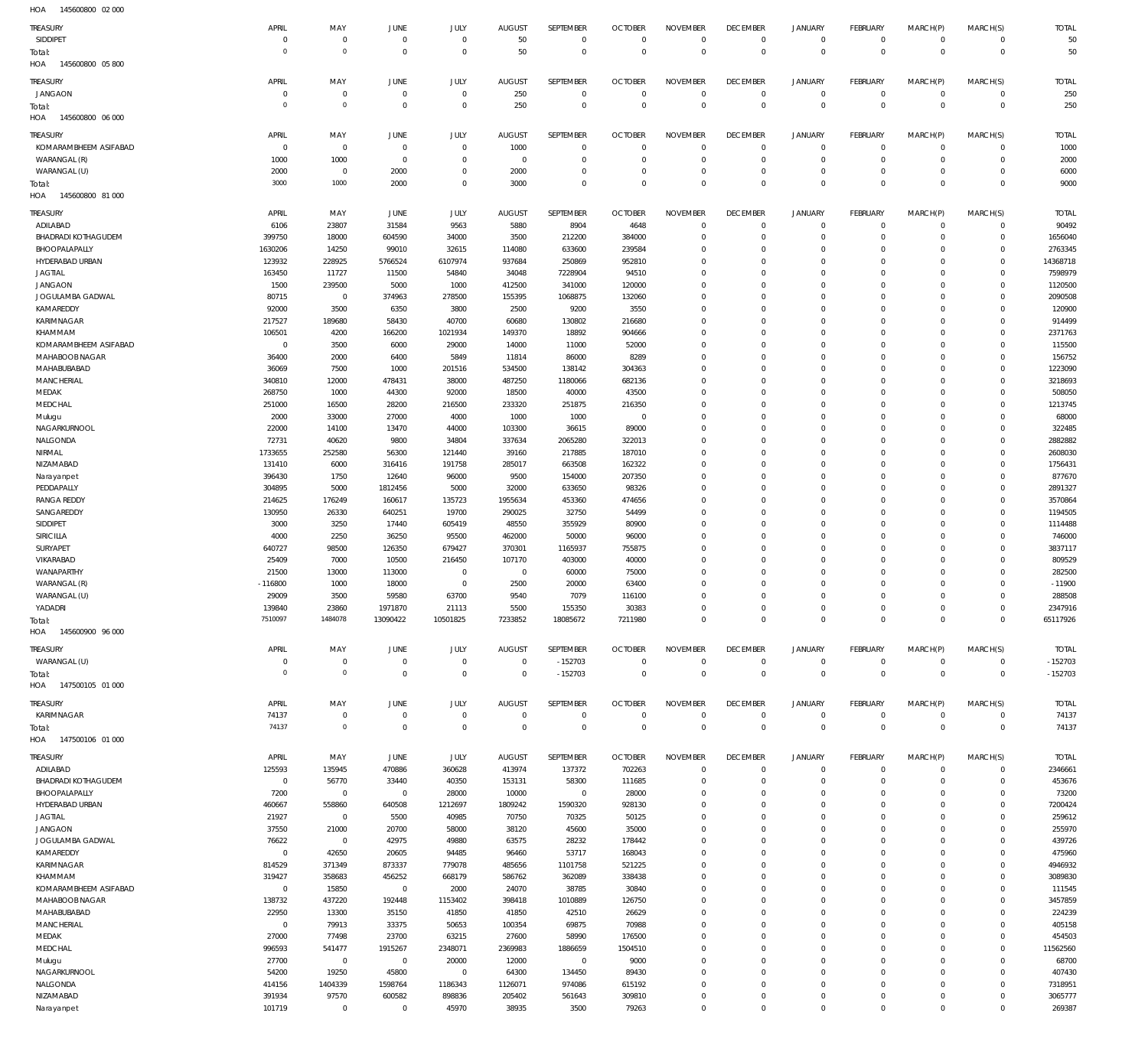| TREASURY                   | APRIL          | MAY            | JUNE           | JULY         | <b>AUGUST</b> | SEPTEMBER    | <b>OCTOBER</b> | <b>NOVEMBER</b> | <b>DECEMBER</b> | <b>JANUARY</b>      | FEBRUARY        | MARCH(P)       | MARCH(S)       | <b>TOTAL</b> |
|----------------------------|----------------|----------------|----------------|--------------|---------------|--------------|----------------|-----------------|-----------------|---------------------|-----------------|----------------|----------------|--------------|
| PEDDAPALLY                 | $\mathbf 0$    | 30205          | 38655          | 155261       | $\mathbf 0$   | 56815        | 183667         | $\mathbf 0$     | $\mathbb O$     | $\mathbf 0$         | $\overline{0}$  | $\mathbf 0$    | $\mathbf{0}$   | 464603       |
| <b>RANGA REDDY</b>         | 590637         | 946648         | 1203045        | 1808890      | 2036284       | 1532145      | 1680665        | $\mathbf 0$     | $\mathbf 0$     | $\mathsf{O}\xspace$ | $\mathbf 0$     | $\mathbf 0$    | $\mathbf{0}$   | 9798314      |
| SANGAREDDY                 | 904176         | 1240887        | 1472026        | 1431032      | 1252502       | 1149483      | 1167584        | $\mathbf 0$     | $\mathbf 0$     | $\mathbf 0$         | $\mathbf 0$     | $\Omega$       | $\mathbf 0$    | 8617690      |
| SIDDIPET                   | 14800          | 37615          | 157509         | 99602        | 55030         | 58951        | 129909         | $\mathbf 0$     | $\mathbf 0$     | $\mathbf 0$         | $\mathbf 0$     | $\Omega$       | $\mathbf 0$    | 553416       |
| SIRICILLA                  | $\mathbf 0$    | $\,0\,$        | $\mathbb O$    | $\mathbf 0$  | $\mathbf 0$   | $\mathbf 0$  | 135176         | $\mathbf 0$     | $\mathbf 0$     | $\mathbf 0$         | $\mathbf 0$     | $\Omega$       | $\mathbf 0$    | 135176       |
| SURYAPET                   | $\overline{0}$ | 43725          | 61675          | 136100       | $^{\circ}$    | 201530       | 0              | $\mathbf 0$     | $\mathbf 0$     | $\mathbf 0$         | $\mathbf 0$     | $\Omega$       | $\mathbf 0$    | 443030       |
| VIKARABAD                  | 136766         | 25024          | 107818         | 303589       | 180648        | 38650        | 149563         | $\mathbf 0$     | $\mathbf 0$     | $\mathbf 0$         | $\mathbf 0$     | $\Omega$       | $\mathbf 0$    | 942058       |
| WANAPARTHY                 | 31050          | 5110           | 14200          | 116225       | $\mathbf 0$   | 108217       | 146080         | $\mathbf 0$     | $\mathbf 0$     | $\mathbf 0$         | $\mathbf 0$     | $\Omega$       | $\mathbf 0$    | 420882       |
| WARANGAL (R)               | 114423         |                | 370039         | 287163       | 223780        |              |                | $\mathbf 0$     | $\mathbf 0$     | $\mathbf 0$         | $\mathbf 0$     | $\Omega$       | $\mathbf 0$    | 2011659      |
|                            |                | 301041         |                |              |               | 522767       | 192446         |                 |                 |                     |                 |                |                |              |
| WARANGAL (U)               | $\overline{0}$ | 358084         | 644742         | 633058       | 664965        | 494592       | $\circ$        | $\mathbf 0$     | $^{\circ}$      | $\mathbf 0$         | $\mathbf 0$     | $\Omega$       | $\mathbf 0$    | 2795441      |
| YADADRI                    | 27699          | 25450          | 29650          | 11150        | 130839        | 26850        | 290275         | $\mathbf 0$     | $^{\circ}$      | $\mathbf 0$         | $\mathbf 0$     | $\mathbf 0$    | $\mathbf{0}$   | 541913       |
| Total:                     | 5858050        | 7245463        | 11108648       | 14124692     | 12680701      | 12419100     | 10175628       | $\mathbf 0$     | $\mathbf 0$     | $\mathbf 0$         | $\overline{0}$  | $\mathbf 0$    | $\overline{0}$ | 73612282     |
| HOA<br>147500106 02 800    |                |                |                |              |               |              |                |                 |                 |                     |                 |                |                |              |
|                            |                |                |                |              |               |              |                |                 |                 |                     |                 |                |                |              |
| TREASURY                   | APRIL          | MAY            | JUNE           | JULY         | <b>AUGUST</b> | SEPTEMBER    | <b>OCTOBER</b> | <b>NOVEMBER</b> | <b>DECEMBER</b> | <b>JANUARY</b>      | FEBRUARY        | MARCH(P)       | MARCH(S)       | <b>TOTAL</b> |
| ADILABAD                   | 70000          | 10000          | 153000         | 95000        | 117000        | $\mathbf 0$  | 120000         | $\mathbf 0$     | $\mathbf 0$     | $\mathbf 0$         | $\overline{0}$  | $\mathbf 0$    | $\mathbf{0}$   | 565000       |
| <b>BHADRADI KOTHAGUDEM</b> | $^{\circ}$     | 50000          | 126000         | 50000        | 56000         | 144000       | 140000         | $\mathbf 0$     | $\mathbf 0$     | $\mathbf 0$         | $\mathbf 0$     | $\mathbf 0$    | $\mathbf{0}$   | 566000       |
| BHOOPALAPALLY              | 6000           | $\mathbb O$    | 31000          | 17000        | 15000         | $\mathbf{0}$ | 71500          | $\mathbf 0$     | $^{\circ}$      | $\mathbf 0$         | $\mathbf 0$     | $\Omega$       | $\mathbf 0$    | 140500       |
| HYDERABAD URBAN            | 282000         | 1072000        | 1354500        | 1119000      | 697500        | 881500       | 1213884        | $\mathbf 0$     | $^{\circ}$      | $\mathbf 0$         | $\mathbf 0$     | $\Omega$       | $\mathbf 0$    | 6620384      |
| <b>JAGTIAL</b>             | 15000          | $\mathbb O$    | 31000          | 20000        | 11000         | 30000        | 188500         | $\mathbf 0$     | $^{\circ}$      | $\mathbf 0$         | $\mathbf 0$     | $\Omega$       | $\mathbf 0$    | 295500       |
| <b>JANGAON</b>             | 15000          | 104500         | 24000          | 46000        | 20000         | 68000        | 137500         | $\mathbf 0$     | $\mathbf 0$     | $\mathbf 0$         | $\mathbf 0$     | $\Omega$       | $\mathbf 0$    | 415000       |
| JOGULAMBA GADWAL           | $\mathbf 0$    | 23000          | 24000          | 28000        | 37000         | 20000        | 187000         | $\mathbf 0$     | $\mathbf 0$     | $\mathbf 0$         | $\mathbf 0$     | $\Omega$       | $\mathbf 0$    | 319000       |
| KAMAREDDY                  | $^{\circ}$     | 42500          | 67500          | 5000         | 32000         | 41000        | 66000          | $\mathbf 0$     | $\mathbf 0$     | $\mathbf 0$         | $\mathbf 0$     | $\Omega$       | $\mathbf 0$    | 254000       |
|                            |                |                |                |              |               |              |                |                 |                 |                     |                 | $\Omega$       |                |              |
| KARIMNAGAR                 | $\overline{0}$ | 27000          | 108500         | 30000        | 25000         | 15000        | 120000         | $\mathbf 0$     | $\mathbf 0$     | $\mathbf 0$         | $\mathbf 0$     |                | $\mathbf 0$    | 325500       |
| KHAMMAM                    | 5000           | 220000         | 142000         | 283000       | 200000        | 86000        | 255000         | $\mathbf 0$     | $\mathbf 0$     | $\mathbf 0$         | $\Omega$        | $\Omega$       | $\mathbf 0$    | 1191000      |
| KOMARAMBHEEM ASIFABAD      | $\mathbf 0$    | $\mathbb O$    | $\mathbb O$    | $\mathbf 0$  | $\mathbf 0$   | 0            | 33000          | $\mathbf 0$     | $^{\circ}$      | $\mathbf 0$         | $\mathbf 0$     | $\Omega$       | $\mathbf 0$    | 33000        |
| MAHABOOB NAGAR             | 65000          | 84000          | 46000          | 181000       | 52000         | 34000        | 68000          | $\mathbf 0$     | $\mathbf 0$     | $\mathbf 0$         | $\Omega$        | $\Omega$       | $\mathbf 0$    | 530000       |
| MAHABUBABAD                | 53500          | 51000          | 22000          | $\mathbf 0$  | $\mathbf{0}$  | 123500       | 92000          | $\mathbf 0$     | $\mathbf 0$     | $\mathbf 0$         | $\mathbf 0$     | $\Omega$       | $\mathbf 0$    | 342000       |
| MANCHERIAL                 | 6000           | 5000           | 56000          | $\mathbf 0$  | 27500         | 24000        | 181000         | $\mathbf 0$     | $\mathbf 0$     | $\mathbf 0$         | $\mathbf 0$     | $\Omega$       | $\mathbf 0$    | 299500       |
| MEDAK                      | 22000          | 45000          | 34000          | 52000        | 25000         | 33000        | 54000          | $\mathbf 0$     | $\mathbf 0$     | $\mathbf 0$         | $\mathbf 0$     | $\Omega$       | $\mathbf 0$    | 265000       |
|                            |                |                |                |              |               |              |                |                 |                 |                     |                 |                |                |              |
| MEDCHAL                    | 337000         | 202000         | 962000         | 771000       | 569000        | 898000       | 663000         | $\mathbf 0$     | $\mathbf 0$     | $\mathbf 0$         | $\mathbf 0$     | $\Omega$       | $\mathbf 0$    | 4402000      |
| Mulugu                     | 10000          | 27500          | $\mathbb O$    | 14500        | 6000          | $\mathbf{0}$ | 31000          | $\mathbf 0$     | $\mathbf 0$     | $\mathbf 0$         | $\mathbf 0$     | $\Omega$       | $\mathbf 0$    | 89000        |
| NAGARKURNOOL               | 20000          | 10000          | 27000          | $\mathbf 0$  | 61500         | 39500        | 70000          | $\mathbf 0$     | $\mathbf 0$     | $\mathbf 0$         | $\mathbf 0$     | $\Omega$       | $\mathbf 0$    | 228000       |
| NALGONDA                   | 165000         | 510000         | 537000         | 285000       | 175000        | 395000       | 365000         | $\mathbf 0$     | $\mathbf 0$     | $\mathbf 0$         | $\mathbf 0$     | $\Omega$       | $\mathbf 0$    | 2432000      |
| NIRMAL                     | $\mathbf 0$    | $\mathbb O$    | 20000          | $\mathbf 0$  | $\mathbf 0$   | $\mathbf{0}$ | 15000          | $\mathbf 0$     | $\mathbf 0$     | $\mathbf 0$         | $\mathbf 0$     | $\Omega$       | $\mathbf 0$    | 35000        |
| NIZAMABAD                  | 47500          | 62500          | 436000         | 220164       | 111842        | 192000       | 67000          | $\mathbf 0$     | $\mathbf 0$     | $\mathbf 0$         | $\mathbf 0$     | $\Omega$       | $\mathbf 0$    | 1137006      |
|                            | 15000          |                |                |              |               |              |                | $\mathbf 0$     | $\mathbf 0$     | $\mathbf 0$         | $\mathbf 0$     | $\Omega$       | $\mathbf 0$    | 218500       |
| Narayanpet                 |                | $\mathbb O$    | 11000          | 25000        | 18500         | 25000        | 124000         |                 |                 |                     |                 |                |                |              |
| PEDDAPALLY                 | 25000          | 62000          | 104500         | 39000        | 29500         | 59000        | 52000          | $\mathbf 0$     | $^{\circ}$      | $\mathbf 0$         | $\mathbf 0$     | $\Omega$       | $\mathbf 0$    | 371000       |
| <b>RANGA REDDY</b>         | 403000         | 668000         | 672600         | 404000       | 840025        | 630000       | 452000         | $\mathbf 0$     | $\mathbf 0$     | $\mathbf 0$         | $\Omega$        | $\Omega$       | $\mathbf 0$    | 4069625      |
| SANGAREDDY                 | 47000          | 65000          | 277000         | 2000         | $\mathbf 0$   | 177000       | 59000          | $\mathbf 0$     | $\mathbf 0$     | $\mathbf 0$         | $\mathbf 0$     | $\Omega$       | $\mathbf 0$    | 627000       |
| SIDDIPET                   | 26000          | 13500          | 52500          | 36000        | 29000         | 32000        | 89000          | $\mathbf 0$     | $\mathbf 0$     | $\mathbf 0$         | $\mathbf 0$     | $\Omega$       | $\mathbf 0$    | 278000       |
| SIRICILLA                  | $\mathbf 0$    | $\mathbb O$    | 15000          | 23000        | $\mathbf{0}$  | $\mathbf{0}$ | 47000          | $\mathbf 0$     | $\mathbf 0$     | $\mathbf 0$         | $\mathbf 0$     | $\Omega$       | $\mathbf 0$    | 85000        |
| SURYAPET                   | 31000          | 90000          | 134000         | 206000       | 93000         | 131000       | 153500         | $\mathbf 0$     | $\mathbf 0$     | $\mathbf 0$         | $\mathbf 0$     | $\Omega$       | $\mathbf 0$    | 838500       |
| VIKARABAD                  | 1000           |                |                |              |               |              |                | $\mathbf 0$     |                 | $\mathbf 0$         | $\mathbf 0$     | $\Omega$       | $\mathbf 0$    |              |
|                            |                | 27000          | 43000          | 2000         | 52000         | 3000         | 41000          |                 | $\mathbf 0$     |                     |                 |                |                | 169000       |
| WANAPARTHY                 | 49500          | 38500          | 22000          | 58000        | 39000         | 35500        | 250000         | $\mathbf 0$     | $\mathbf 0$     | $\mathbf 0$         | $\mathbf 0$     | $\mathbf 0$    | $\mathbf 0$    | 492500       |
| WARANGAL (R)               | 16000          | 84000          | 119000         | 53000        | 21000         | 130000       | 151000         | $\mathbf 0$     | $\mathbf 0$     | $\mathbf 0$         | $\mathbf 0$     | $\Omega$       | $\mathbf 0$    | 574000       |
| WARANGAL (U)               | $\mathbf 0$    | 10000          | 212500         | $\mathbf{0}$ | $^{\circ}$    | 80000        | $^{\circ}$     | $\mathbf 0$     | $\mathbf 0$     | $\mathbf 0$         | $\Omega$        | $\Omega$       | $\mathbf 0$    | 302500       |
| YADADRI                    | $\mathbf 0$    | 7000           | 10500          | $\mathbf 0$  | 2000          | 18000        | 65000          | $\mathbf 0$     | $\mathbf 0$     | $\mathbf 0$         | $\Omega$        | $\Omega$       | $\mathbf 0$    | 102500       |
| Total:                     | 1732500        | 3611000        | 5875100        | 4064664      | 3362367       | 4345000      | 5621884        | $\mathbf 0$     | $\mathbf 0$     | $\mathbf 0$         | $\mathbf 0$     | $\mathbf 0$    | $\mathbf 0$    | 28612515     |
| HOA<br>147500107 01 000    |                |                |                |              |               |              |                |                 |                 |                     |                 |                |                |              |
|                            |                |                |                |              |               |              |                |                 |                 |                     |                 |                |                |              |
| TREASURY                   | APRIL          | MAY            | JUNE           | JULY         | <b>AUGUST</b> | SEPTEMBER    | <b>OCTOBER</b> | <b>NOVEMBER</b> | <b>DECEMBER</b> | <b>JANUARY</b>      | FEBRUARY        | MARCH(P)       | MARCH(S)       | <b>TOTAL</b> |
| KARIMNAGAR                 | 0              | $\mathbb O$    | $\mathbf 0$    | 50           | $^{\circ}$    | 0            | $\overline{0}$ | $\mathbb O$     | $\overline{0}$  | 0                   | $\overline{0}$  | $\overline{0}$ | $\overline{0}$ | 50           |
| Total:                     | $\Omega$       | $\mathbb O$    | $\overline{0}$ | 50           | $^{\circ}$    | $\mathbf 0$  | $\overline{0}$ | $\mathbf 0$     | $\mathbf 0$     | $\mathbf 0$         | $\overline{0}$  | $\mathbf 0$    | $\overline{0}$ | 50           |
| 147500200 01 000<br>HOA    |                |                |                |              |               |              |                |                 |                 |                     |                 |                |                |              |
|                            |                |                |                |              |               |              |                |                 |                 |                     |                 |                |                |              |
| TREASURY                   | APRIL          | MAY            | JUNE           | JULY         | <b>AUGUST</b> | SEPTEMBER    | <b>OCTOBER</b> | <b>NOVEMBER</b> | <b>DECEMBER</b> | <b>JANUARY</b>      | <b>FEBRUARY</b> | MARCH(P)       | MARCH(S)       | <b>TOTAL</b> |
| HYDERABAD URBAN            | 7400           | 1139500        | 168400         | 419000       | $^{\circ}$    | 1048000      | 16000          | $\mathbf 0$     | $\mathbf 0$     | 0                   | $\mathbf 0$     | $\mathbf 0$    | $\mathbf{0}$   | 2798300      |
| KARIMNAGAR                 | $^{\circ}$     | $\overline{0}$ | 100            | $^{\circ}$   | $\circ$       | 250          | $^{\circ}$     | $^{\circ}$      | 0               | $\mathbf 0$         | $\mathbf 0$     | $\mathbf 0$    | $\mathbf 0$    | 350          |
|                            |                |                |                |              |               |              |                |                 |                 |                     |                 |                |                |              |
| MEDCHAL                    | 1000           | $\mathbb O$    | $^{\circ}$     | $^{\circ}$   | $\circ$       | $\mathbf{0}$ | 0              | $\mathbf 0$     | 0               | 0                   | $\mathbf 0$     | 0              | $\mathbf 0$    | 1000         |
| NAGARKURNOOL               | 0              | $\overline{0}$ | $\circ$        | 500          | 500           | 500          | 0              | $\mathbf 0$     | 0               | 0                   | 0               | 0              | $\mathbf 0$    | 1500         |
| SIDDIPET                   | 0              | $\mathbb O$    | $^{\circ}$     | $\mathbf{0}$ | 800           | $\mathbf{0}$ | 500            | $\mathbf 0$     | $\mathbf 0$     | 0                   | $\mathbf 0$     | 0              | $\mathbf 0$    | 1300         |
| WARANGAL (U)               | 0              | $\mathbb O$    | $^{\circ}$     | $^{\circ}$   | $^{\circ}$    | 100          | 0              | $\mathbf 0$     | 0               | 0                   | 0               | 0              | $\mathbf 0$    | 100          |
| YADADRI                    | 0              | $\mathbb O$    | $\overline{0}$ | $\mathbf 0$  | 250           | $\mathbf{0}$ | - 0            | $\mathbf 0$     | $\mathbf 0$     | $\mathbf 0$         | $^{\circ}$      | $\mathbf 0$    | $\mathbf 0$    | 250          |
| Total:                     | 8400           | 1139500        | 168500         | 419500       | 1550          | 1048850      | 16500          | $\mathbf 0$     | $\mathbf 0$     | $\mathbf 0$         | $\overline{0}$  | $\mathbf 0$    | $\mathbf 0$    | 2802800      |
| 147500200 03 000<br>HOA    |                |                |                |              |               |              |                |                 |                 |                     |                 |                |                |              |
|                            |                |                |                |              |               |              |                |                 |                 |                     |                 |                |                |              |
| TREASURY                   | APRIL          | MAY            | JUNE           | JULY         | <b>AUGUST</b> | SEPTEMBER    | <b>OCTOBER</b> | <b>NOVEMBER</b> | <b>DECEMBER</b> | <b>JANUARY</b>      | FEBRUARY        | MARCH(P)       | MARCH(S)       | <b>TOTAL</b> |
| HYDERABAD URBAN            | 135600         | 56000          | $\mathbf{0}$   | $\mathbf 0$  | $^{\circ}$    | 1000         | 252300         | $\mathbf 0$     | $\mathbf 0$     | 0                   | $\overline{0}$  | $\mathbf 0$    | $\mathbf{0}$   | 444900       |
| Total:                     | 135600         | 56000          | $^{\circ}$     | $\mathbf 0$  | $\circ$       | 1000         | 252300         | $\mathbf 0$     | $\mathbf 0$     | $\mathbf 0$         | $\overline{0}$  | $\mathbf 0$    | $\overline{0}$ | 444900       |
| 147500200 04 000<br>HOA    |                |                |                |              |               |              |                |                 |                 |                     |                 |                |                |              |
|                            |                |                |                |              |               |              |                |                 |                 |                     |                 |                |                |              |
| TREASURY                   | APRIL          | MAY            | JUNE           | JULY         | <b>AUGUST</b> | SEPTEMBER    | <b>OCTOBER</b> | <b>NOVEMBER</b> | <b>DECEMBER</b> | <b>JANUARY</b>      | FEBRUARY        | MARCH(P)       | MARCH(S)       | <b>TOTAL</b> |
| ADILABAD                   | 0              | $\mathbb O$    | 1000           | 750          | $^{\circ}$    | $\mathbf{0}$ | 0              | $^{\circ}$      | $^{\circ}$      | $\mathbf 0$         | $\mathbf 0$     | $\mathbf 0$    | $^{\circ}$     | 1750         |
| <b>BHADRADI KOTHAGUDEM</b> | 1350           | $\mathbb O$    | $\overline{0}$ | $\mathbf{0}$ | $^{\circ}$    | 250          | 100            | $\mathbf 0$     | $^{\circ}$      | $\mathbf 0$         | $\overline{0}$  | $\mathbf 0$    | $\mathbf{0}$   | 1700         |
| HYDERABAD URBAN            | 5500           | 2250           | 10500          | 5750         | 11750         | 8750         | 8250           | $\mathbf 0$     | 0               | 0                   | $\mathbf 0$     | 0              | $^{\circ}$     | 52750        |
|                            |                |                |                |              |               |              |                |                 |                 |                     |                 |                |                |              |
| <b>JAGTIAL</b>             | - 0            | $\overline{0}$ | 200000         | $\mathbf{0}$ | $\circ$       | 50050        | 0              | $\mathbf 0$     | $\mathbf 0$     | 0                   | $\mathbf 0$     | $\mathbf 0$    | $^{\circ}$     | 250050       |
| <b>JANGAON</b>             | 6000           | $\mathbb O$    | 750            | 150          | 350           | 1000         | - 0            | $\mathbf 0$     | 0               | 0                   | $\mathbf 0$     | 0              | $^{\circ}$     | 8250         |
| JOGULAMBA GADWAL           | 250            | $\mathbb O$    | $^{\circ}$     | $\mathbf{0}$ | 0             | $\mathbf{0}$ | $^{\circ}$     | $\mathbf 0$     | $\mathbf 0$     | $\mathbf 0$         | $\mathbf 0$     | $\Omega$       | $\mathbf 0$    | 250          |
| KAMAREDDY                  | 100            | 1000           | $\overline{0}$ | 3000         | 0             | $\mathbf{0}$ | 1000           | $\mathbf 0$     | 0               | 0                   | $\mathbf 0$     | $\Omega$       | $\mathbf 0$    | 5100         |
| KARIMNAGAR                 | $^{\circ}$     | $\overline{0}$ | 650            | 0            | 0             | $\mathbf{0}$ | $^{\circ}$     | $\mathbf 0$     | $\mathbf 0$     | $\mathbf 0$         | $\mathbf 0$     | $\Omega$       | $\mathbf 0$    | 650          |
| KHAMMAM                    | 100            | $\overline{0}$ | $^{\circ}$     | $^{\circ}$   | $\circ$       | $\mathbf{0}$ | 150            | $\mathbf 0$     | $\mathbf 0$     | 0                   | $\mathbf 0$     | $\Omega$       | $\mathbf 0$    | 250          |
| MAHABOOB NAGAR             | $^{\circ}$     | $\mathbb O$    | $^{\circ}$     | $\mathbf{0}$ | $^{\circ}$    | 750          | $^{\circ}$     | $\mathbf 0$     | $\mathbf 0$     | $\mathbf 0$         | $\mathbf 0$     | $\mathbf 0$    | $\mathbf 0$    | 750          |
|                            |                |                |                |              |               |              |                |                 |                 |                     |                 |                |                |              |
| MANCHERIAL<br>MEDAK        | 900            | $\mathbb O$    | 300            | 350          | 2300          | 1500         | 600            | $\mathbf 0$     | $\mathbf 0$     | $\mathbf 0$         | $\mathbf 0$     | $\mathbf 0$    | $\mathbf 0$    | 5950         |
|                            | 2250           | 1500           | $\mathbb O$    | $\mathbf 0$  | $\mathbf{0}$  | 250          | $\mathbf 0$    | $\mathbf 0$     | $\mathbf 0$     | $\mathbf 0$         | $\mathbf 0$     | $\mathbf 0$    | $\mathbf 0$    | 4000         |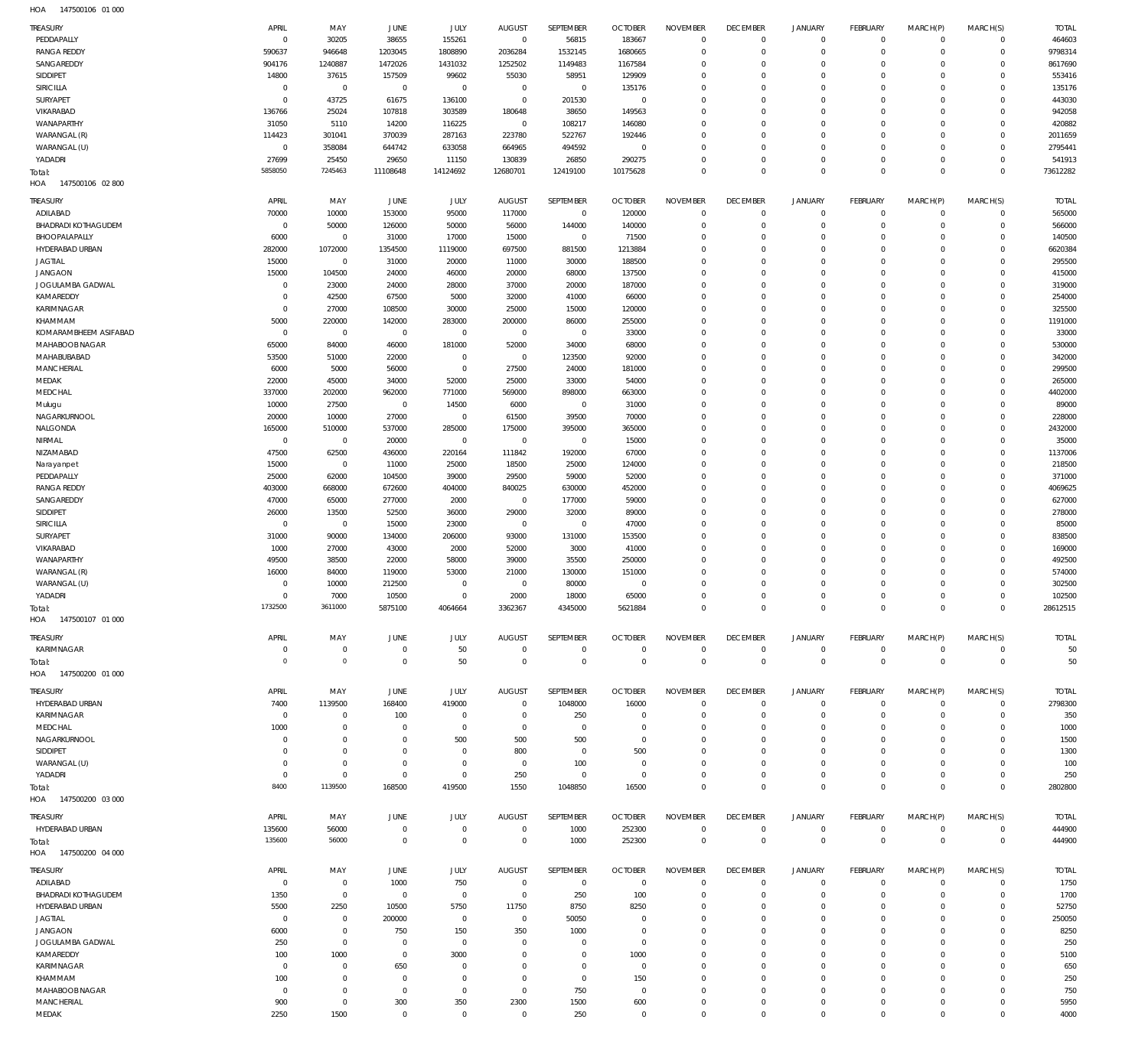147500200 04 000 HOA

| <b>TREASURY</b><br>MEDCHAL                       | APRIL<br>3000              | MAY<br>7000                      | JUNE<br>6750                     | JULY<br>9000               | <b>AUGUST</b><br>12750      | SEPTEMBER<br>8000           | <b>OCTOBER</b><br>8000           | <b>NOVEMBER</b><br>$\mathbf 0$ | <b>DECEMBER</b><br>$\mathbf 0$ | <b>JANUARY</b><br>$\mathbf 0$ | <b>FEBRUARY</b><br>$\mathbf 0$ | MARCH(P)<br>$\mathbf 0$    | MARCH(S)<br>$\mathbf{0}$       | <b>TOTAL</b><br>54500      |
|--------------------------------------------------|----------------------------|----------------------------------|----------------------------------|----------------------------|-----------------------------|-----------------------------|----------------------------------|--------------------------------|--------------------------------|-------------------------------|--------------------------------|----------------------------|--------------------------------|----------------------------|
| Mulugu                                           | $\Omega$                   | $\overline{0}$                   | $^{\circ}$                       | $\overline{0}$             | $^{\circ}$                  | 50                          | $\overline{0}$                   | $\mathbf 0$                    | $^{\circ}$                     | $\mathbf 0$                   | $\mathbf 0$                    | $\mathbf 0$                | $\mathbf{0}$                   | 50                         |
| NAGARKURNOOL<br>NALGONDA                         | 2000<br>150                | $\mathbf 0$<br>500               | $^{\circ}$<br>1350               | 50<br>300                  | 500<br>250                  | $\mathbf{0}$<br>100         | 700<br>1200                      | $\mathbf 0$<br>$\mathbf 0$     | $^{\circ}$<br>$\mathbf 0$      | $\mathbf 0$<br>$\mathbf 0$    | $\mathbf 0$<br>$\mathbf 0$     | $\Omega$<br>$\mathbf 0$    | $\mathbf 0$<br>$\mathbf 0$     | 3250<br>3850               |
| NIZAMABAD                                        | 5450                       | 2250                             | 2750                             | 2850                       | 2800                        | 600                         | 900                              | $\mathbf 0$                    | $^{\circ}$                     | $\mathbf 0$                   | $\mathbf 0$                    | $\Omega$                   | $\mathbf 0$                    | 17600                      |
| PEDDAPALLY                                       | $^{\circ}$                 | $\overline{0}$                   | $^{\circ}$                       | 100                        | $^{\circ}$                  | $\mathbf{0}$                | 0                                | $\mathbf 0$                    | $\mathbf 0$                    | $\mathbf 0$                   | $\mathbf 0$                    | $\Omega$                   | $\mathbf 0$                    | 100                        |
| <b>RANGA REDDY</b>                               | 250                        | 750                              | 1070                             | 1100                       | 2200                        | 701                         | $\overline{0}$                   | $\mathbf 0$                    | $^{\circ}$                     | $\mathbf 0$                   | $\mathbf 0$                    | $\Omega$                   | $\mathbf 0$                    | 6071                       |
| SANGAREDDY<br>SIDDIPET                           | 5000<br>16850              | $\overline{0}$<br>100            | $^{\circ}$<br>600                | 4250<br>950                | 1750<br>$^{\circ}$          | 1000<br>2000                | 1000<br>3000                     | $\mathbf 0$<br>$\mathbf 0$     | $\mathbf 0$<br>$^{\circ}$      | $\mathbf 0$<br>$\mathbf 0$    | $\mathbf 0$<br>$\mathbf 0$     | $\Omega$<br>$\Omega$       | $\mathbf 0$<br>$\mathbf 0$     | 13000<br>23500             |
| SURYAPET                                         | $^{\circ}$                 | $\overline{0}$                   | 250                              | 250                        | $\mathbf 0$                 | $\mathbf{0}$                | 0                                | $\mathbf 0$                    | $^{\circ}$                     | $\mathbf 0$                   | $\mathbf 0$                    | $\Omega$                   | $\mathbf 0$                    | 500                        |
| VIKARABAD                                        | 900                        | 400                              | 0                                | $\overline{0}$             | $^{\circ}$                  | $\mathbf{0}$                | 1000                             | $\mathbf 0$                    | $^{\circ}$                     | $\mathbf 0$                   | $\mathbf 0$                    | $\Omega$                   | $\mathbf 0$                    | 2300                       |
| WANAPARTHY                                       | $\Omega$                   | $\overline{0}$                   | $^{\circ}$                       | 100                        | $^{\circ}$                  | $\mathbf 0$                 | $\overline{0}$                   | $\mathbf 0$                    | $^{\circ}$                     | $\mathbf 0$                   | $\mathbf 0$                    | $\Omega$                   | $\mathbf 0$                    | 100                        |
| WARANGAL (R)<br>WARANGAL (U)                     | $\Omega$<br>900            | $\mathbf 0$<br>1000              | $^{\circ}$<br>1400               | $\overline{0}$<br>2200     | 1000<br>700                 | $\mathbf{0}$<br>2800        | 1000<br>1400                     | $\mathbf 0$<br>$\mathbf 0$     | $\mathbf 0$<br>$\mathbf 0$     | $\mathbf 0$<br>$\mathbf 0$    | $\mathbf 0$<br>$\mathbf 0$     | $\Omega$<br>$\mathbf 0$    | $\mathbf 0$<br>$\mathbf 0$     | 2000<br>10400              |
| YADADRI                                          | 300                        | $\mathbf 0$                      | $^{\circ}$                       | $\overline{0}$             | 2000                        | 100                         | $\overline{0}$                   | $\mathbf 0$                    | $^{\circ}$                     | $\mathbf 0$                   | $\mathbf 0$                    | $\mathbf 0$                | $\mathbf 0$                    | 2400                       |
| Total:<br>HOA<br>147500200 05 000                | 51250                      | 16750                            | 227370                           | 31150                      | 38350                       | 77901                       | 28300                            | $\mathbf 0$                    | $\mathbf 0$                    | $\mathbf 0$                   | $\mathbf 0$                    | $\mathbf 0$                | $\overline{0}$                 | 471071                     |
| TREASURY                                         | APRIL                      | MAY                              | JUNE                             | JULY                       | <b>AUGUST</b>               | SEPTEMBER                   | <b>OCTOBER</b>                   | <b>NOVEMBER</b>                | <b>DECEMBER</b>                | <b>JANUARY</b>                | FEBRUARY                       | MARCH(P)                   | MARCH(S)                       | <b>TOTAL</b>               |
| MAHABUBABAD                                      | 150                        | $\overline{0}$                   | $\overline{0}$                   | $\mathbf 0$                | $^{\circ}$                  | $^{\circ}$                  | 50                               | $^{\circ}$                     | $^{\circ}$                     | $^{\circ}$                    | $\mathbf 0$                    | $\mathbf 0$                | $\mathbf 0$                    | 200                        |
| <b>RANGA REDDY</b><br>Total:                     | $^{\circ}$<br>150          | $\mathbf 0$<br>$\,0\,$           | 3000<br>3000                     | 1000<br>1000               | $\mathbf 0$<br>$\mathbf 0$  | $\mathbf{0}$<br>$\mathbf 0$ | 0<br>50                          | $^{\circ}$<br>$\mathbf 0$      | $^{\circ}$<br>$^{\circ}$       | $\mathbf 0$<br>$\mathbf 0$    | $\mathbf 0$<br>$\mathbf 0$     | $\mathbf 0$<br>$\mathbf 0$ | $\mathbf 0$<br>$\overline{0}$  | 4000<br>4200               |
| HOA 147500200 06 000                             |                            |                                  |                                  |                            |                             |                             |                                  |                                |                                |                               |                                |                            |                                |                            |
| <b>TREASURY</b>                                  | APRIL                      | MAY                              | JUNE                             | <b>JULY</b>                | AUGUST                      | SEPTEMBER                   | <b>OCTOBER</b>                   | <b>NOVEMBER</b>                | <b>DECEMBER</b>                | <b>JANUARY</b>                | <b>FEBRUARY</b>                | MARCH(P)                   | MARCH(S)                       | <b>TOTAL</b>               |
| HYDERABAD URBAN<br>NIZAMABAD                     | $\overline{0}$<br>100      | 1288900<br>$\overline{0}$        | 154000<br>$^{\circ}$             | 370000<br>500              | $^{\circ}$<br>$^{\circ}$    | 1160900<br>100              | 0<br>0                           | $^{\circ}$<br>$^{\circ}$       | $^{\circ}$<br>$^{\circ}$       | $\mathbf 0$<br>$\mathbf 0$    | $^{\circ}$<br>$\mathbf 0$      | $\mathbf 0$<br>$\mathbf 0$ | $\mathbf{0}$<br>$\mathbf{0}$   | 2973800<br>700             |
| Total:                                           | 100                        | 1288900                          | 154000                           | 370500                     | $^{\circ}$                  | 1161000                     | $\overline{0}$                   | $\mathbf 0$                    | $\mathbf 0$                    | $\mathbf 0$                   | $\overline{0}$                 | $\mathbf 0$                | $\overline{0}$                 | 2974500                    |
| HOA<br>147500800 01 000                          |                            |                                  |                                  |                            |                             |                             |                                  |                                |                                |                               |                                |                            |                                |                            |
| <b>TREASURY</b>                                  | APRIL                      | MAY                              | JUNE                             | <b>JULY</b>                | <b>AUGUST</b>               | SEPTEMBER                   | <b>OCTOBER</b>                   | <b>NOVEMBER</b>                | <b>DECEMBER</b>                | <b>JANUARY</b>                | <b>FEBRUARY</b>                | MARCH(P)                   | MARCH(S)                       | <b>TOTAL</b>               |
| <b>BHADRADI KOTHAGUDEM</b><br>KARIMNAGAR         | $\Omega$<br>$\Omega$       | $\overline{0}$<br>$\overline{0}$ | 50<br>$\overline{0}$             | 300<br>50                  | 450<br>50                   | 600<br>$\mathbf{0}$         | 300<br>0                         | $^{\circ}$<br>$^{\circ}$       | $^{\circ}$<br>$^{\circ}$       | $^{\circ}$<br>$^{\circ}$      | $\mathbf 0$<br>$\mathbf 0$     | $\mathbf 0$<br>$\mathbf 0$ | $\mathbf 0$<br>$\mathbf 0$     | 1700<br>100                |
| KHAMMAM                                          | $\Omega$                   | $\mathbf 0$                      | $^{\circ}$                       | $^{\circ}$                 | $^{\circ}$                  | 50                          | 50                               | $\mathbf 0$                    | $^{\circ}$                     | $^{\circ}$                    | $\mathbf 0$                    | $\Omega$                   | $\mathbf 0$                    | 100                        |
| KOMARAMBHEEM ASIFABAD                            | 1000                       | 1000                             | 1000                             | 1000                       | 1000                        | 1000                        | 1000                             | $\mathbf 0$                    | $^{\circ}$                     | $^{\circ}$                    | $\mathbf 0$                    | $\Omega$                   | $\mathbf 0$                    | 7000                       |
| MANCHERIAL<br>SIDDIPET                           | 1000<br>50                 | 1000<br>$\overline{0}$           | 1000                             | 1000<br>400                | 1000<br>200                 | 1000<br>200                 | 1000<br>250                      | $\mathbf 0$<br>$\mathbf 0$     | $\mathbf 0$<br>$\mathbf 0$     | $^{\circ}$<br>$^{\circ}$      | $\mathbf 0$<br>$\mathbf 0$     | $\Omega$<br>$\Omega$       | $\mathbf 0$<br>$\mathbf 0$     | 7000<br>1300               |
| WARANGAL (U)                                     | $\Omega$                   | $\mathbf 0$                      | 200<br>120                       | $\overline{0}$             | 240                         | $\mathbf 0$                 | 120                              | $\mathbf 0$                    | $\mathbf 0$                    | $^{\circ}$                    | $\mathbf 0$                    | $\mathbf 0$                | $\mathbf 0$                    | 480                        |
| Total:                                           | 2050                       | 2000                             | 2370                             | 2750                       | 2940                        | 2850                        | 2720                             | $\mathbf 0$                    | $\mathbf 0$                    | $\mathbf 0$                   | $\mathbf 0$                    | $\mathbf 0$                | $\overline{0}$                 | 17680                      |
| HOA 147500800 02 000<br><b>TREASURY</b>          | APRIL                      | MAY                              | JUNE                             | <b>JULY</b>                | <b>AUGUST</b>               | SEPTEMBER                   | <b>OCTOBER</b>                   | <b>NOVEMBER</b>                | <b>DECEMBER</b>                | <b>JANUARY</b>                | <b>FEBRUARY</b>                | MARCH(P)                   | MARCH(S)                       | <b>TOTAL</b>               |
| KHAMMAM                                          | $\Omega$                   | $\overline{0}$                   | 200                              | $\overline{0}$             | $^{\circ}$                  | $\mathbf{0}$                | 0                                | $\mathbf 0$                    | $^{\circ}$                     | $^{\circ}$                    | $^{\circ}$                     | $\mathbf 0$                | $\mathbf{0}$                   | 200                        |
| SANGAREDDY                                       | $\Omega$                   | $\mathbf 0$                      | $^{\circ}$                       | $\mathbf 0$                | $^{\circ}$                  | 800                         | $\overline{0}$                   | $\mathbf 0$                    | $^{\circ}$                     | $\mathbf 0$                   | $\mathbf 0$                    | $\mathbf 0$                | $\mathbf{0}$                   | 800                        |
| Total:<br>147500800 05 000<br>HOA                | $\Omega$                   | $\,0\,$                          | 200                              | $\mathbf 0$                | $^{\circ}$                  | 800                         | $^{\circ}$                       | $\mathbf 0$                    | $\mathbf 0$                    | $\mathbf 0$                   | $\overline{0}$                 | $\mathbf 0$                | $\overline{0}$                 | 1000                       |
| TREASURY                                         | APRIL                      | MAY                              | <b>JUNE</b>                      | <b>JULY</b>                | <b>AUGUST</b>               | SEPTEMBER                   | <b>OCTOBER</b>                   | <b>NOVEMBER</b>                | <b>DECEMBER</b>                | <b>JANUARY</b>                | FEBRUARY                       | MARCH(P)                   | MARCH(S)                       | <b>TOTAL</b>               |
| SIDDIPET                                         |                            | $\mathbf 0$                      | 50                               | $\mathbf 0$                | $\mathbf 0$                 |                             |                                  | $^{\circ}$                     | $\mathbf 0$                    | $^{\circ}$                    | $\mathbf 0$                    | $\mathbf 0$                |                                | 50                         |
| Total:                                           |                            |                                  |                                  |                            |                             | $^{\circ}$                  | - 0                              |                                |                                |                               |                                |                            | $\mathbf 0$                    |                            |
| HOA<br>147500800 07 000                          | $\Omega$                   | $\,0\,$                          | 50                               | $\mathbf 0$                | $\mathbf 0$                 | $\mathbf 0$                 | $^{\circ}$                       | $\mathbf 0$                    | $\mathbf 0$                    | $\mathbf 0$                   | $\mathbf{0}$                   | $\mathbf 0$                | $\mathbf{0}$                   | 50                         |
| <b>TREASURY</b>                                  | APRIL                      | MAY                              | JUNE                             | JULY                       | <b>AUGUST</b>               | SEPTEMBER                   | <b>OCTOBER</b>                   | <b>NOVEMBER</b>                | <b>DECEMBER</b>                | <b>JANUARY</b>                | <b>FEBRUARY</b>                | MARCH(P)                   | MARCH(S)                       | <b>TOTAL</b>               |
| <b>BHADRADI KOTHAGUDEM</b>                       | 9400                       | 12550                            | 8200                             | 11650                      | 16100                       | 14475                       | 17400                            | $\mathbf 0$                    | $\mathbf 0$                    | $\mathbf 0$                   | $\mathbf 0$                    | $\mathbf 0$                | $\mathbf{0}$                   | 89775                      |
| HYDERABAD URBAN                                  | 5383060                    | 1016355                          | 50                               | 50                         | 50                          | 150                         | 7745110                          | $\mathbf 0$                    | $^{\circ}$                     | $\mathbf 0$                   | $\mathbf 0$                    | $\mathbf 0$<br>$\Omega$    | $\mathbf{0}$                   | 14144825                   |
| <b>JANGAON</b><br>JOGULAMBA GADWAL               | 400<br>950                 | 100<br>500                       | 250<br>1050                      | 300<br>1950                | 850<br>1400                 | 150<br>1600                 | 350<br>1500                      | $\mathbf 0$<br>$\mathbf 0$     | $^{\circ}$<br>$\mathbf 0$      | $\mathbf 0$<br>$\mathbf 0$    | $\mathbf 0$<br>$\mathbf 0$     | $\mathbf 0$                | $\mathbf 0$<br>$\mathbf 0$     | 2400<br>8950               |
| KARIMNAGAR                                       | 1250                       | 200                              | 1250                             | 1050                       | 1900                        | 1750                        | 750                              | $\mathbf 0$                    | $^{\circ}$                     | $\mathbf 0$                   | $\mathbf 0$                    | $\Omega$                   | $\mathbf 0$                    | 8150                       |
| KHAMMAM                                          | 3450                       | 6250                             | 3300                             | 5100                       | 3300                        | 5700                        | 2050                             | $\mathbf 0$                    | $\mathbf 0$                    | $\mathbf 0$                   | $\mathbf 0$                    | $\Omega$                   | $\mathbf 0$                    | 29150                      |
| NIZAMABAD                                        | 100                        | $\overline{0}$                   | 50                               | $\mathbf 0$                | $\overline{0}$              | 100                         | $\overline{0}$                   | $\mathbf 0$<br>$\mathbf 0$     | $^{\circ}$<br>$^{\circ}$       | $\mathbf 0$<br>$\mathbf 0$    | $\mathbf 0$<br>$\mathbf 0$     | $\Omega$<br>$\Omega$       | $\mathbf 0$<br>$\mathbf 0$     | 250                        |
| <b>RANGA REDDY</b><br>SIDDIPET                   | 2550<br>8850               | 700<br>1600                      | 1500<br>2750                     | 3100<br>3500               | 3400<br>4350                | 4100<br>3850                | 2400<br>4650                     | $\mathbf 0$                    | $^{\circ}$                     | $\mathbf 0$                   | $\mathbf 0$                    | $\Omega$                   | $\mathbf 0$                    | 17750<br>29550             |
| WANAPARTHY                                       | 100                        | 50                               | 250                              | $\overline{0}$             | 200                         | 50                          | 150                              | $\mathbf 0$                    | $^{\circ}$                     | $\mathbf 0$                   | $\mathbf 0$                    | $\Omega$                   | $\mathbf 0$                    | 800                        |
| WARANGAL (U)                                     | 100                        | 100                              | 100                              | 150                        | 100                         | 100                         | 50                               | $\mathbf 0$                    | $^{\circ}$                     | $\mathbf 0$                   | $\mathbf 0$                    | $\mathbf 0$                | $\mathbf{0}$                   | 700                        |
| Total:<br>HOA  147500800  81 001                 | 5410210                    | 1038405                          | 18750                            | 26850                      | 31650                       | 32025                       | 7774410                          | $\mathbf 0$                    | $\mathbf 0$                    | $\mathbf 0$                   | $\mathbf 0$                    | $\mathbf 0$                | $\,0\,$                        | 14332300                   |
| <b>TREASURY</b>                                  | APRIL                      | MAY                              | JUNE                             | JULY                       | <b>AUGUST</b>               | SEPTEMBER                   | <b>OCTOBER</b>                   | <b>NOVEMBER</b>                | <b>DECEMBER</b>                | <b>JANUARY</b>                | FEBRUARY                       | MARCH(P)                   | MARCH(S)                       | <b>TOTAL</b>               |
| HYDERABAD URBAN                                  | $^{\circ}$                 | $\overline{0}$                   | $^{\circ}$                       | $\overline{0}$             | $\overline{0}$              | 2800                        | $\overline{0}$                   | $^{\circ}$                     | $^{\circ}$                     | $\mathbf 0$                   | $\mathbf 0$                    | $\mathbf 0$                | $\mathbf 0$                    | 2800                       |
| KARIMNAGAR                                       | 183599                     | $\mathbf 0$                      | $^{\circ}$                       | $\overline{0}$             | $^{\circ}$                  | $^{\circ}$                  | 0                                | $^{\circ}$                     | $^{\circ}$                     | $\mathbf 0$                   | $\mathbf 0$                    | $\mathbf 0$                | $\mathbf 0$                    | 183599                     |
| WARANGAL (U)<br>Total:<br>147500800 81800<br>HOA | $\Omega$<br>183599         | $\mathbf 0$<br>$\circ$           | $\overline{0}$<br>$\overline{0}$ | $\mathbf 0$<br>$\mathbf 0$ | 3000<br>3000                | $\mathbf 0$<br>2800         | $\overline{0}$<br>$\overline{0}$ | $^{\circ}$<br>$\mathbf 0$      | $^{\circ}$<br>$\mathbf 0$      | $\mathbf 0$<br>$\mathbf 0$    | $\mathbf 0$<br>$\mathbf 0$     | $\mathbf 0$<br>$\mathbf 0$ | $\mathbf 0$<br>$\overline{0}$  | 3000<br>189399             |
|                                                  |                            |                                  |                                  |                            |                             |                             |                                  |                                |                                |                               |                                |                            |                                |                            |
| TREASURY<br>KHAMMAM                              | APRIL<br>$\Omega$          | MAY<br>$\overline{0}$            | JUNE<br>$\overline{0}$           | JULY<br>50                 | <b>AUGUST</b><br>$^{\circ}$ | SEPTEMBER<br>$\mathbf{0}$   | <b>OCTOBER</b><br>$\overline{0}$ | <b>NOVEMBER</b><br>$\mathbf 0$ | <b>DECEMBER</b><br>$\mathbf 0$ | <b>JANUARY</b><br>$^{\circ}$  | <b>FEBRUARY</b><br>$^{\circ}$  | MARCH(P)<br>$\mathbf 0$    | MARCH(S)<br>$\mathbf{0}$       | <b>TOTAL</b><br>50         |
| WANAPARTHY                                       | $\Omega$                   | $\mathbf 0$                      | 100                              | $\overline{0}$             | $\overline{0}$              | $\mathbf 0$                 | 0                                | $\mathbf 0$                    | $^{\circ}$                     | $\mathbf 0$                   | $\mathbf 0$                    | $\mathbf 0$                | $\mathbf{0}$                   | 100                        |
| Total:<br>600300101 01 318<br>HOA                | $\Omega$                   | $\,0\,$                          | 100                              | 50                         | $\Omega$                    | $\mathbb O$                 | $^{\circ}$                       | $\mathbf 0$                    | $\mathbf 0$                    | $\mathbf 0$                   | $\mathbf{0}$                   | $\mathbf 0$                | $\mathbb O$                    | 150                        |
| TREASURY                                         | APRIL                      | MAY                              | JUNE                             | <b>JULY</b>                | <b>AUGUST</b>               | SEPTEMBER                   | <b>OCTOBER</b>                   | <b>NOVEMBER</b>                | <b>DECEMBER</b>                | <b>JANUARY</b>                | FEBRUARY                       | MARCH(P)                   | MARCH(S)                       | <b>TOTAL</b>               |
| <b>TRANSFER ENTRY</b><br>Total:                  | 15000000000<br>15000000000 | $\mathbf 0$<br>$\,0\,$           | $^{\circ}$<br>$\overline{0}$     | $\mathbf 0$<br>$\mathbf 0$ | $^{\circ}$<br>$^{\circ}$    | $\mathbf 0$<br>$\mathbb O$  | $\overline{0}$<br>$^{\circ}$     | $\mathbf 0$<br>$\mathbf 0$     | $\mathbf 0$<br>$\mathbf 0$     | $^{\circ}$<br>$\mathbf 0$     | $\mathbf 0$<br>$\overline{0}$  | $\mathbf 0$<br>$\mathbf 0$ | $\mathbf{0}$<br>$\overline{0}$ | 15000000000<br>15000000000 |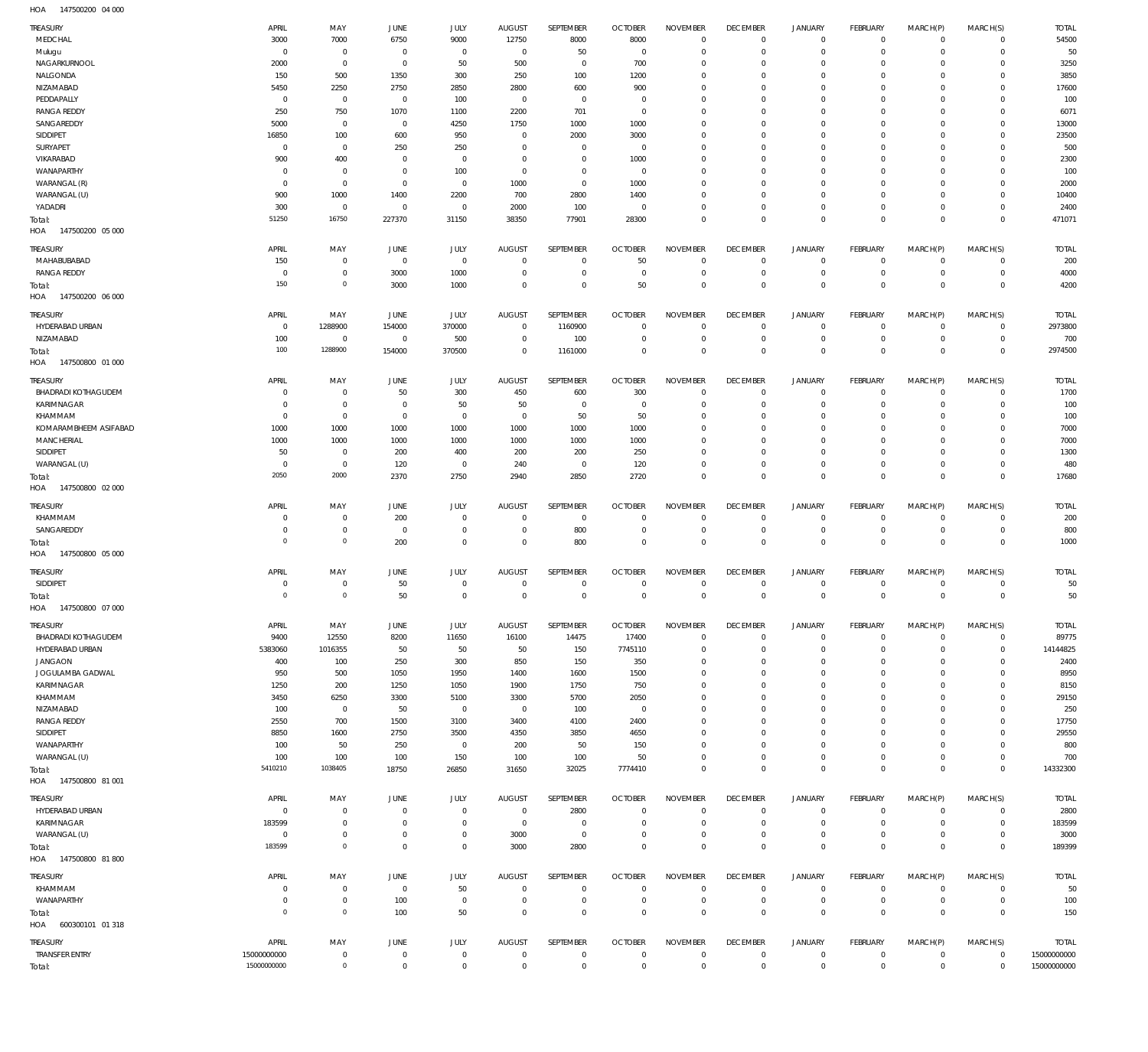| HOA<br>600300101 01 319        |                               |                                       |                        |                            |                              |                            |                                  |                            |                                   |                           |                                  |                             |                            |                             |
|--------------------------------|-------------------------------|---------------------------------------|------------------------|----------------------------|------------------------------|----------------------------|----------------------------------|----------------------------|-----------------------------------|---------------------------|----------------------------------|-----------------------------|----------------------------|-----------------------------|
| TREASURY                       | APRIL                         | MAY                                   | JUNE                   | <b>JULY</b>                | <b>AUGUST</b>                | SEPTEMBER                  | <b>OCTOBER</b>                   | <b>NOVEMBER</b>            | <b>DECEMBER</b>                   | <b>JANUARY</b>            | FEBRUARY                         | MARCH(P)                    | MARCH(S)                   | <b>TOTAL</b>                |
| <b>TRANSFER ENTRY</b>          | $\mathbf{0}$                  | 15000000000                           | $\overline{0}$         | $\mathbf 0$                | $\mathbb O$                  | $\mathbf 0$                | $\mathbf 0$                      | $\mathbf 0$                | $\overline{0}$                    | $\mathbb O$               | $\overline{0}$                   | $\mathbf{0}$                | $\overline{0}$             | 15000000000                 |
| Total:                         | $\mathbf 0$                   | 15000000000                           | $\overline{0}$         | $\mathbf 0$                | $\mathbf 0$                  | $\mathbf 0$                | $\overline{0}$                   | $\mathbb O$                | $\mathbb O$                       | $\mathbf 0$               | $\overline{0}$                   | $\mathbb O$                 | $\overline{0}$             | 15000000000                 |
| HOA 600300101 01 320           |                               |                                       |                        |                            |                              |                            |                                  |                            |                                   |                           |                                  |                             |                            |                             |
| TREASURY                       | APRIL                         | MAY                                   | <b>JUNE</b>            | <b>JULY</b>                | <b>AUGUST</b>                | SEPTEMBER                  | <b>OCTOBER</b>                   | <b>NOVEMBER</b>            | <b>DECEMBER</b>                   | <b>JANUARY</b>            | FEBRUARY                         | MARCH(P)                    | MARCH(S)                   | <b>TOTAL</b>                |
| <b>TRANSFER ENTRY</b>          | $\mathbf 0$                   | 20000000000                           | $\overline{0}$         | $\mathbb O$                | $\mathbf 0$                  | $\mathbb O$                | $\overline{0}$                   | $\bf 0$                    | $\overline{0}$                    | $\circ$                   | $\overline{0}$                   | $\circ$                     | $\overline{0}$             | 20000000000                 |
| Total:                         | $\overline{0}$                | 20000000000                           | $\overline{0}$         | $\mathbf 0$                | $\mathbf 0$                  | $\mathbf 0$                | $\overline{0}$                   | $\mathbb O$                | $\overline{0}$                    | $\overline{0}$            | $\overline{0}$                   | $\mathbf 0$                 | $\overline{0}$             | 20000000000                 |
| HOA 600300101 01 321           |                               |                                       |                        |                            |                              |                            |                                  |                            |                                   |                           |                                  |                             |                            |                             |
| TREASURY                       | APRIL                         | MAY                                   | <b>JUNE</b>            | <b>JULY</b>                | <b>AUGUST</b>                | SEPTEMBER                  | <b>OCTOBER</b>                   | <b>NOVEMBER</b>            | <b>DECEMBER</b>                   | <b>JANUARY</b>            | FEBRUARY                         | MARCH(P)                    | MARCH(S)                   | <b>TOTAL</b>                |
| <b>TRANSFER ENTRY</b>          | $\mathbf 0$                   | $\mathbf 0$                           | 10000000000            | $\mathbf 0$                | $\mathbb O$                  | $\mathbf 0$                | $\mathbf{0}$                     | $\mathbf 0$                | $\mathbf{0}$                      | $\mathbf 0$               | $\mathbf{0}$                     | $\mathbf 0$                 | $\overline{0}$             | 10000000000                 |
| Total:                         | $\mathbf 0$                   | $\mathbf 0$                           | 10000000000            | $\mathbf 0$                | $\mathbb O$                  | $\mathbf 0$                | $\overline{0}$                   | $\mathbb O$                | $\overline{0}$                    | $\mathbb O$               | $\overline{0}$                   | $\mathbf 0$                 | $\overline{0}$             | 10000000000                 |
| HOA 600300101 01 322           |                               |                                       |                        |                            |                              |                            |                                  |                            |                                   |                           |                                  |                             |                            |                             |
| TREASURY                       | APRIL                         | MAY                                   | JUNE                   | <b>JULY</b>                | <b>AUGUST</b>                | SEPTEMBER                  | <b>OCTOBER</b>                   | <b>NOVEMBER</b>            | <b>DECEMBER</b>                   | <b>JANUARY</b>            | FEBRUARY                         | MARCH(P)                    | MARCH(S)                   | <b>TOTAL</b>                |
| <b>TRANSFER ENTRY</b>          | $\mathbf 0$                   | $\mathbf 0$                           | 25000000000            | $\mathbb O$                | $\mathbf 0$                  | 0                          | $\overline{0}$                   | $\mathbf 0$                | $\overline{0}$                    | $\circ$                   | $\overline{0}$                   | $\mathbf 0$                 | $\overline{0}$             | 25000000000                 |
| Total:                         | $\mathbf 0$                   | $\mathbf 0$                           | 25000000000            | $\mathbf 0$                | $\mathbf{0}$                 | $\mathbf 0$                | $\mathbb O$                      | $\mathbb O$                | $\mathbb O$                       | $\mathbb O$               | $\overline{0}$                   | $\mathbf 0$                 | $\overline{0}$             | 25000000000                 |
| HOA 600300101 01 323           |                               |                                       |                        |                            |                              |                            |                                  |                            |                                   |                           |                                  |                             |                            |                             |
| TREASURY                       | APRIL                         | MAY                                   | <b>JUNE</b>            | <b>JULY</b>                | <b>AUGUST</b>                | SEPTEMBER                  | <b>OCTOBER</b>                   | <b>NOVEMBER</b>            | <b>DECEMBER</b>                   | <b>JANUARY</b>            | FEBRUARY                         | MARCH(P)                    | MARCH(S)                   | <b>TOTAL</b>                |
| <b>TRANSFER ENTRY</b>          | $\mathbf 0$                   | $\mathbf{0}$                          | 30000000000            | $\mathbf 0$                | $\mathbb O$                  | $\mathbf 0$                | $\mathbf{0}$                     | $\mathbf 0$                | $\mathbf{0}$                      | $\circ$                   | $\overline{0}$                   | $\mathbf{0}$                | $\overline{0}$             | 30000000000                 |
| Total:                         | $\mathbf 0$                   | $\circ$                               | 30000000000            | $\mathbf 0$                | $\Omega$                     | $\mathbf 0$                | $\mathbf{0}$                     | $\mathbf 0$                | $\overline{0}$                    | $\overline{0}$            | $\overline{0}$                   | $\mathbf 0$                 | $\overline{0}$             | 30000000000                 |
| HOA 600300101 01 324           |                               |                                       |                        |                            |                              |                            |                                  |                            |                                   |                           |                                  |                             |                            |                             |
| TREASURY                       | APRIL                         | MAY                                   | JUNE                   | <b>JULY</b>                | <b>AUGUST</b>                | SEPTEMBER                  | <b>OCTOBER</b>                   | <b>NOVEMBER</b>            | <b>DECEMBER</b>                   | <b>JANUARY</b>            | FEBRUARY                         | MARCH(P)                    | MARCH(S)                   | <b>TOTAL</b>                |
| <b>TRANSFER ENTRY</b>          | $\overline{0}$                | 0                                     | 10000000000            | $\mathbb O$                | $\mathbf{0}$                 | $\mathbb O$                | $\mathbf{0}$                     | $\bf 0$                    | $\overline{0}$                    | $\circ$                   | $\overline{0}$                   | $\circ$                     | $\overline{0}$             | 10000000000                 |
| Total:                         | $\overline{0}$                | $\mathbf 0$                           | 10000000000            | $\mathbf 0$                | $\mathbf{0}$                 | $\mathbf 0$                | $\mathbb O$                      | $\mathbb O$                | $\mathbb O$                       | $\mathbf 0$               | $\overline{0}$                   | $\mathbf 0$                 | $\overline{0}$             | 10000000000                 |
| HOA 600300101 01 325           |                               |                                       |                        |                            |                              |                            |                                  |                            |                                   |                           |                                  |                             |                            |                             |
| TREASURY                       | APRIL                         | MAY                                   | <b>JUNE</b>            | <b>JULY</b>                | <b>AUGUST</b>                | SEPTEMBER                  | <b>OCTOBER</b>                   | <b>NOVEMBER</b>            | <b>DECEMBER</b>                   | <b>JANUARY</b>            | FEBRUARY                         | MARCH(P)                    | MARCH(S)                   | <b>TOTAL</b>                |
| TRANSFER ENTRY                 | $\overline{0}$                | $\mathbf 0$                           | 10000000000            | $\mathbf 0$                | $\mathbf{0}$                 | $\mathbf 0$                | $\mathbf{0}$                     | $\mathbf 0$                | $\overline{0}$                    | $\overline{0}$            | $\overline{0}$                   | $\mathbf{0}$                | $\overline{0}$             | 10000000000                 |
| Total:                         | $\mathbf 0$                   | $\mathbb O$                           | 10000000000            | $\mathbf 0$                | $\mathbf 0$                  | $\mathbf 0$                | $\mathbf{0}$                     | $\mathbf 0$                | $\mathbf{0}$                      | $\overline{0}$            | $\overline{0}$                   | $\overline{0}$              | $\overline{0}$             | 10000000000                 |
| HOA 600300101 01 326           |                               |                                       |                        |                            |                              |                            |                                  |                            |                                   |                           |                                  |                             |                            |                             |
| TREASURY                       | APRIL                         | MAY                                   | JUNE                   | JULY                       | <b>AUGUST</b>                | SEPTEMBER                  | <b>OCTOBER</b>                   | <b>NOVEMBER</b>            | <b>DECEMBER</b>                   | <b>JANUARY</b>            | FEBRUARY                         | MARCH(P)                    | MARCH(S)                   | <b>TOTAL</b>                |
| <b>TRANSFER ENTRY</b>          | $\overline{0}$                | $\overline{0}$                        | $\overline{0}$         | 20000000000                | $\mathbf{0}$                 | $\mathbf 0$                | $\overline{0}$                   | $\mathbf 0$                | $\overline{0}$                    | $\circ$                   | $\overline{0}$                   | $\mathbf 0$                 | $\overline{0}$             | 20000000000                 |
| Total:                         | $\overline{0}$                | $\circ$                               | $\overline{0}$         | 20000000000                | $\mathbf{0}$                 | $\mathbf 0$                | $\overline{0}$                   | $\mathbf 0$                | $\overline{0}$                    | $\overline{0}$            | $\overline{0}$                   | $\mathbf 0$                 | $\overline{0}$             | 20000000000                 |
| HOA 600300101 01 327           |                               |                                       |                        |                            |                              |                            |                                  |                            |                                   |                           |                                  |                             |                            |                             |
| TREASURY                       | APRIL                         | MAY                                   | JUNE                   | JULY                       | <b>AUGUST</b>                | SEPTEMBER                  | <b>OCTOBER</b>                   | <b>NOVEMBER</b>            | <b>DECEMBER</b>                   | <b>JANUARY</b>            | FEBRUARY                         | MARCH(P)                    | MARCH(S)                   | <b>TOTAL</b>                |
| TRANSFER ENTRY                 | $^{\circ}$                    | $\overline{0}$                        | $\overline{0}$         | 10000000000                | $\mathbf{0}$                 | $\mathbf 0$                | $\mathbf{0}$                     | $\mathbf 0$                | $\overline{0}$                    | $\circ$                   | $\overline{0}$                   | $\mathbf{0}$                | $\overline{0}$             | 10000000000                 |
|                                | $\mathbf 0$                   | $\circ$                               | $\overline{0}$         | 10000000000                | $\mathbf 0$                  | $\mathbb O$                | $\overline{0}$                   | $\mathbb O$                | $\overline{0}$                    | $\mathbf 0$               | $\overline{0}$                   | $\mathbf 0$                 | $\overline{0}$             | 10000000000                 |
| Total:                         |                               |                                       |                        |                            |                              |                            |                                  |                            |                                   |                           |                                  |                             |                            |                             |
| HOA 600300101 01 328           |                               |                                       |                        |                            |                              |                            |                                  |                            |                                   |                           |                                  |                             |                            |                             |
| TREASURY                       | APRIL                         | MAY                                   | <b>JUNE</b>            | JULY                       | <b>AUGUST</b>                | SEPTEMBER                  | <b>OCTOBER</b>                   | <b>NOVEMBER</b>            | <b>DECEMBER</b>                   | <b>JANUARY</b>            | FEBRUARY                         | MARCH(P)                    | MARCH(S)                   | <b>TOTAL</b>                |
| <b>TRANSFER ENTRY</b>          | $\overline{0}$                | $\overline{0}$                        | $\overline{0}$         | $\mathbf 0$                | 15000000000                  | $\mathbb O$                | $\overline{0}$                   | $\bf 0$                    | $\overline{0}$                    | $\circ$                   | $\overline{0}$                   | $\circ$                     | $\overline{0}$             | 15000000000                 |
| Total:                         | $\overline{0}$                | $\circ$                               | $\overline{0}$         | $\mathbf 0$                | 15000000000                  | $\mathbb O$                | $\overline{0}$                   | $\mathbb O$                | $\overline{0}$                    | $\mathbb O$               | $\overline{0}$                   | $\mathbf 0$                 | $\overline{0}$             | 15000000000                 |
| HOA 600300101 01 329           |                               |                                       |                        |                            |                              |                            |                                  |                            |                                   |                           |                                  |                             |                            |                             |
| TREASURY                       | APRIL                         | MAY                                   | <b>JUNE</b>            | <b>JULY</b>                | <b>AUGUST</b>                | SEPTEMBER                  | <b>OCTOBER</b>                   | <b>NOVEMBER</b>            | <b>DECEMBER</b>                   | <b>JANUARY</b>            | FEBRUARY                         | MARCH(P)                    | MARCH(S)                   | <b>TOTAL</b>                |
| <b>TRANSFER ENTRY</b>          | $^{\circ}$                    | $\mathbf 0$                           | $\overline{0}$         | $\mathbf 0$                | 20000000000                  | $\mathbf 0$                | $^{\circ}$                       | $\mathbf 0$                | $^{\circ}$                        | $^{\circ}$                | $\mathbf{0}$                     | $\mathbf 0$                 | $\overline{0}$             | 20000000000                 |
| Total:                         | $\mathbf 0$                   | $\circ$                               | $\overline{0}$         | $\mathbf{0}$               | 20000000000                  | $\mathbf 0$                | $\overline{0}$                   | $\Omega$                   | $\mathbf 0$                       | $\mathbf 0$               | $\overline{0}$                   | $\mathbf 0$                 | $\overline{0}$             | 20000000000                 |
| HOA 600300101 01 330           |                               |                                       |                        |                            |                              |                            |                                  |                            |                                   |                           |                                  |                             |                            |                             |
| TREASURY                       | APRIL                         | MAY                                   | JUNE                   | <b>JULY</b>                | <b>AUGUST</b>                | SEPTEMBER                  | <b>OCTOBER</b>                   | <b>NOVEMBER</b>            | <b>DECEMBER</b>                   | <b>JANUARY</b>            | FEBRUARY                         | MARCH(P)                    | MARCH(S)                   | <b>TOTAL</b>                |
| <b>TRANSFER ENTRY</b>          | $\mathbf 0$                   | $\overline{0}$                        | $\overline{0}$         | $\mathbb O$                | $\mathbb O$                  | 10000000000                | $\overline{0}$                   | $\mathbf 0$                | $\overline{0}$                    | $\circ$                   | $\overline{0}$                   | $\mathbf 0$                 | $\overline{0}$             | 10000000000                 |
| Total:                         | $\overline{0}$                | $\mathsf{O}\xspace$                   | $\overline{0}$         | $\mathbf 0$                | $\mathbb O$                  | 10000000000                | $\mathbb O$                      | $\mathbb O$                | $\mathbb O$                       | $\mathbb O$               | $\overline{0}$                   | $\overline{0}$              | $\overline{0}$             | 10000000000                 |
| HOA 600300101 01 331           |                               |                                       |                        |                            |                              |                            |                                  |                            |                                   |                           |                                  |                             |                            |                             |
| TREASURY                       | APRIL                         | MAY                                   | JUNE                   | JULY                       | AUGUST                       | SEPTEMBER                  | <b>OCTOBER</b>                   | <b>NOVEMBER</b>            | <b>DECEMBER</b>                   | <b>JANUARY</b>            | FEBRUARY                         | MARCH(P)                    | MARCH(S)                   | <b>TOTAL</b>                |
| <b>TRANSFER ENTRY</b>          | $\mathbf 0$                   | $\overline{0}$                        | $\overline{0}$         | $\mathbb O$                | $\mathbf{0}$                 | 15000000000                | $\mathbf{0}$                     | $\mathbf 0$                | $\overline{0}$                    | $\mathbb O$               | $\overline{0}$                   | $\mathbf{0}$                | $\overline{0}$             | 15000000000                 |
| Total:<br>HOA 600300101 01 332 | $\overline{0}$                | $\circ$                               | $\overline{0}$         | $\overline{0}$             | $\mathbf 0$                  | 15000000000                | $\overline{0}$                   | $\mathbb O$                | $\mathbb O$                       | $\mathbf 0$               | $\overline{0}$                   | $\mathbb O$                 | $\overline{0}$             | 15000000000                 |
|                                |                               |                                       |                        |                            |                              |                            |                                  |                            |                                   |                           |                                  |                             |                            |                             |
| TREASURY                       | APRIL                         | MAY                                   | JUNE                   | JULY                       | <b>AUGUST</b>                | SEPTEMBER                  | <b>OCTOBER</b>                   | <b>NOVEMBER</b>            | <b>DECEMBER</b>                   | <b>JANUARY</b>            | FEBRUARY                         | MARCH(P)                    | MARCH(S)                   | <b>TOTAL</b>                |
| <b>TRANSFER ENTRY</b>          | $\mathbf 0$<br>$\overline{0}$ | $\overline{0}$<br>$\mathsf{O}\xspace$ | $\overline{0}$         | $\overline{0}$             | $\mathbb O$                  | 10000000000                | $\mathbf 0$                      | $\bf 0$                    | $\overline{0}$                    | $\mathbb O$               | $\overline{0}$                   | $\circ$<br>$\overline{0}$   | $\overline{0}$             | 10000000000                 |
| Total:<br>HOA 600300101 01 333 |                               |                                       | $\overline{0}$         | $\overline{0}$             | $\mathbb O$                  | 10000000000                | $\mathbf 0$                      | $\mathbb O$                | $\mathbb O$                       | $\,0\,$                   | $\overline{0}$                   |                             | $\overline{0}$             | 10000000000                 |
|                                |                               |                                       |                        |                            |                              |                            |                                  |                            |                                   |                           |                                  |                             |                            |                             |
| TREASURY                       | APRIL                         | MAY                                   | JUNE                   | <b>JULY</b>                | <b>AUGUST</b>                | SEPTEMBER                  | <b>OCTOBER</b>                   | <b>NOVEMBER</b>            | <b>DECEMBER</b>                   | <b>JANUARY</b>            | FEBRUARY                         | MARCH(P)                    | MARCH(S)                   | <b>TOTAL</b>                |
| <b>TRANSFER ENTRY</b>          | $\mathbb O$<br>$\overline{0}$ | $\mathbf 0$<br>$\circ$                | $\overline{0}$         | $\mathbb O$<br>$\mathbb O$ | $\mathbf 0$                  | $\mathbf 0$<br>$\mathbb O$ | 15000000000                      | $\mathbf 0$<br>$\mathbf 0$ | $\overline{0}$                    | $\mathbf 0$               | $\overline{0}$<br>$\overline{0}$ | $\mathbf{0}$<br>$\mathbf 0$ | $\overline{0}$             | 15000000000                 |
| Total:<br>HOA 600300101 03 000 |                               |                                       | $\overline{0}$         |                            | $\,0\,$                      |                            | 15000000000                      |                            | $\mathbf 0$                       | $\mathbf 0$               |                                  |                             | $\overline{0}$             | 15000000000                 |
|                                |                               |                                       |                        |                            |                              |                            |                                  |                            |                                   |                           |                                  |                             |                            |                             |
| TREASURY<br>TRANSFER ENTRY     | APRIL<br>$\mathbf 0$          | MAY<br>$\overline{0}$                 | JUNE<br>$\overline{0}$ | JULY<br>$\overline{0}$     | <b>AUGUST</b><br>$\mathbf 0$ | SEPTEMBER<br>$\mathbb O$   | <b>OCTOBER</b><br>$\overline{0}$ | <b>NOVEMBER</b><br>$\bf 0$ | <b>DECEMBER</b><br>$\overline{0}$ | <b>JANUARY</b><br>$\circ$ | FEBRUARY<br>$\overline{0}$       | MARCH(P)<br>$\circ$         | MARCH(S)<br>$\overline{0}$ | <b>TOTAL</b><br>$\mathbf 0$ |
| Total:                         | $\overline{0}$                | $\mathsf{O}\xspace$                   | $\overline{0}$         | $\mathbf 0$                | $\,0\,$                      | $\mathsf 0$                | $\,0\,$                          | $\,0\,$                    | $\overline{0}$                    | $\mathbf 0$               | $\overline{0}$                   | $\mathbf 0$                 | $\overline{0}$             | $\mathbb O$                 |
| HOA 600300105 02 560           |                               |                                       |                        |                            |                              |                            |                                  |                            |                                   |                           |                                  |                             |                            |                             |
| TREASURY                       | APRIL                         | MAY                                   | JUNE                   | JULY                       | <b>AUGUST</b>                | SEPTEMBER                  | <b>OCTOBER</b>                   | <b>NOVEMBER</b>            | <b>DECEMBER</b>                   | <b>JANUARY</b>            | FEBRUARY                         | MARCH(P)                    | MARCH(S)                   | <b>TOTAL</b>                |
| HYDERABAD URBAN                | $\mathbf 0$                   | $\overline{0}$                        | $\overline{0}$         | 2300474190                 | 1008185100                   | 677033000                  | $\mathbb O$                      | $\mathbf 0$                | $\overline{0}$                    | $\mathbb O$               | $\overline{0}$                   | $\mathbf{0}$                | $\overline{0}$             | 3985692290                  |
| Total:                         | $\mathbf 0$                   | $\mathbf 0$                           | $\mathbf 0$            | 2300474190                 | 1008185100                   | 677033000                  | $\overline{0}$                   | $\mathbf 0$                | $\mathbf{0}$                      | $\overline{0}$            | $\overline{0}$                   | $\overline{0}$              | $\overline{0}$             | 3985692290                  |
| HOA 600300105 05 560           |                               |                                       |                        |                            |                              |                            |                                  |                            |                                   |                           |                                  |                             |                            |                             |
| TREASURY                       | APRIL                         | MAY                                   | JUNE                   | JULY                       | AUGUST                       | SEPTEMBER                  | <b>OCTOBER</b>                   | <b>NOVEMBER</b>            | <b>DECEMBER</b>                   | <b>JANUARY</b>            | FEBRUARY                         | MARCH(P)                    | MARCH(S)                   | <b>TOTAL</b>                |
| HYDERABAD URBAN                | 1192000                       | $\overline{0}$                        | $\overline{0}$         | 605998000                  | $\mathbf 0$                  | $\,0\,$                    | $\mathbf 0$                      | $\,0\,$                    | $\overline{0}$                    | $\mathbb O$               | $\overline{0}$                   | $\circ$                     | $\overline{0}$             | 607190000                   |
| Total:                         | 1192000                       | $\circ$                               | $\overline{0}$         | 605998000                  | $\,0\,$                      | $\mathsf 0$                | $\mathbb O$                      | $\,0\,$                    | $\overline{0}$                    | $\,0\,$                   | $\overline{0}$                   | $\mathbf 0$                 | $\overline{0}$             | 607190000                   |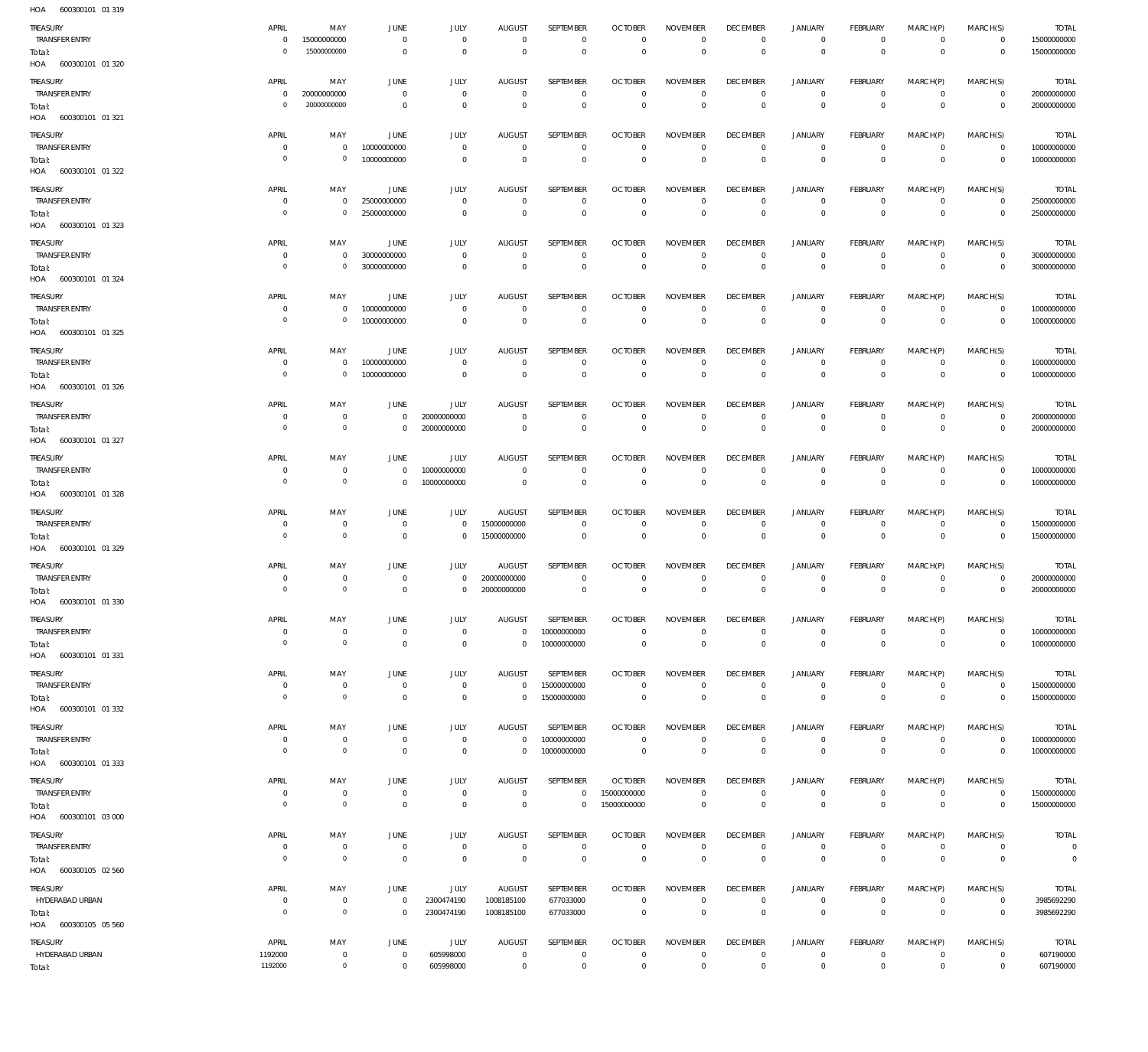600300108 15 560 HOA

| TUA<br><b>OOD SOUT ON TO SOL</b> |                 |                |                 |              |                |                |                |                 |                         |                |                 |             |                         |                   |
|----------------------------------|-----------------|----------------|-----------------|--------------|----------------|----------------|----------------|-----------------|-------------------------|----------------|-----------------|-------------|-------------------------|-------------------|
| <b>TREASURY</b>                  | APRIL           | MAY            | JUNE            | JULY         | <b>AUGUST</b>  | SEPTEMBER      | <b>OCTOBER</b> | <b>NOVEMBER</b> | <b>DECEMBER</b>         | <b>JANUARY</b> | <b>FEBRUARY</b> | MARCH(P)    | MARCH(S)                | <b>TOTAL</b>      |
| HYDERABAD URBAN                  | $^{\circ}$      | 10000000       | $^{\circ}$      | 9433642      | $^{\circ}$     | $^{\circ}$     | $\Omega$       | $\mathbf{0}$    | $\overline{0}$          | $\circ$        | $\mathbf 0$     | $\mathbf 0$ | $\mathbf 0$             | 19433642          |
| Total:                           | $\circ$         | 10000000       | $\mathbf{0}$    | 9433642      | $\Omega$       | $\mathbf{0}$   | $\overline{0}$ | $\mathbf 0$     | $\mathbf 0$             | $\,0\,$        | $\Omega$        | $\mathbf 0$ | $\mathbf 0$             | 19433642          |
| HOA<br>600300110 05 560          |                 |                |                 |              |                |                |                |                 |                         |                |                 |             |                         |                   |
|                                  |                 |                |                 |              |                |                |                |                 |                         |                |                 |             |                         |                   |
| <b>TREASURY</b>                  | APRIL           | MAY            | <b>JUNE</b>     | <b>JULY</b>  | <b>AUGUST</b>  | SEPTEMBER      | <b>OCTOBER</b> | <b>NOVEMBER</b> | <b>DECEMBER</b>         | <b>JANUARY</b> | <b>FEBRUARY</b> | MARCH(P)    | MARCH(S)                | <b>TOTAL</b>      |
| <b>TRANSFER ENTRY</b>            | 21523800000     | 72236810943.   | 91736517091.    | 35872996580. | 52892172221.   | 69417540255.   | 55858838321.   | $\Omega$        | $\mathbf 0$             | $\circ$        | $^{\circ}$      | $\mathbf 0$ | $\mathbf 0$             | 399538675411.1    |
| Total:                           | 21523800000     | 72236810943.   | 91736517091.    | 35872996580. | 52892172221.   | 69417540255.   | 55858838321.   | $\mathbf 0$     | $\mathbf 0$             | $\,0\,$        | $\mathbf 0$     | $\mathbf 0$ | $^{\circ}$              | 399538675411.1    |
| HOA<br>600409101 04 560          |                 |                |                 |              |                |                |                |                 |                         |                |                 |             |                         |                   |
| TREASURY                         | APRIL           | MAY            | <b>JUNE</b>     | JULY         | <b>AUGUST</b>  | SEPTEMBER      | <b>OCTOBER</b> | <b>NOVEMBER</b> | <b>DECEMBER</b>         | <b>JANUARY</b> | <b>FEBRUARY</b> | MARCH(P)    | MARCH(S)                | <b>TOTAL</b>      |
| <b>TRANSFER ENTRY</b>            | $\circ$         | $^{\circ}$     | $\mathbf{0}$    | 21552500000  | $\Omega$       | $\Omega$       | 24142400000    | $\Omega$        | $\mathbf 0$             | $\circ$        | $^{\circ}$      | $\mathbf 0$ | $^{\circ}$              | 45694900000       |
| Total:                           | $\mathbf 0$     | $\overline{0}$ | $\overline{0}$  | 21552500000  | $\Omega$       | $\Omega$       | 24142400000    | $\mathbf 0$     | $\Omega$                | $\mathbf 0$    | $\Omega$        | $\mathbf 0$ | $\overline{0}$          | 45694900000       |
| 600409101 05 560<br>HOA          |                 |                |                 |              |                |                |                |                 |                         |                |                 |             |                         |                   |
|                                  |                 |                |                 |              |                |                |                |                 |                         |                |                 |             |                         |                   |
| TREASURY                         | APRIL           | MAY            | JUNE            | <b>JULY</b>  | <b>AUGUST</b>  | SEPTEMBER      | <b>OCTOBER</b> | <b>NOVEMBER</b> | <b>DECEMBER</b>         | <b>JANUARY</b> | <b>FEBRUARY</b> | MARCH(P)    | MARCH(S)                | <b>TOTAL</b>      |
| <b>TRANSFER ENTRY</b>            | $^{\circ}$      | $^{\circ}$     | $^{\circ}$      | $^{\circ}$   | $^{\circ}$     | 402000000      | $\Omega$       | $\Omega$        | $\mathbf 0$             | $\mathbf 0$    | $^{\circ}$      | $\mathbf 0$ | $^{\circ}$              | 402000000         |
| Total:                           | $\circ$         | $\mathbb O$    | $^{\circ}$      | $\mathbf{0}$ | $\Omega$       | 402000000      | $^{\circ}$     | $\mathbf 0$     | $\mathbf 0$             | $\mathbb O$    | $\mathbf 0$     | $\mathbf 0$ | $\mathbf 0$             | 402000000         |
| 64250010812 09 001<br>HOA        |                 |                |                 |              |                |                |                |                 |                         |                |                 |             |                         |                   |
| <b>TREASURY</b>                  | APRIL           | MAY            | JUNE            | <b>JULY</b>  | <b>AUGUST</b>  | SEPTEMBER      | <b>OCTOBER</b> | <b>NOVEMBER</b> | <b>DECEMBER</b>         | <b>JANUARY</b> | <b>FEBRUARY</b> | MARCH(P)    | MARCH(S)                | <b>TOTAL</b>      |
| MAHABOOB NAGAR                   | $\circ$         | $^{\circ}$     | $^{\circ}$      | $^{\circ}$   | $\Omega$       | 2266600        | $\Omega$       | $\mathbf{0}$    | $\mathbf 0$             | $\circ$        | $^{\circ}$      | $\mathbf 0$ | $\mathbf 0$             | 2266600           |
|                                  | $\mathbf 0$     | $\mathbb O$    | $^{\circ}$      | $\mathbf{0}$ | $^{\circ}$     | 2266600        | $\Omega$       | $\Omega$        | $\mathbf 0$             | $\mathbb O$    | $\Omega$        | $\mathbf 0$ | $\overline{0}$          | 2266600           |
| Total:                           |                 |                |                 |              |                |                |                |                 |                         |                |                 |             |                         |                   |
| 761000201 04 001<br>HOA          |                 |                |                 |              |                |                |                |                 |                         |                |                 |             |                         |                   |
| <b>TREASURY</b>                  | APRIL           | MAY            | JUNE            | JULY         | <b>AUGUST</b>  | SEPTEMBER      | <b>OCTOBER</b> | <b>NOVEMBER</b> | <b>DECEMBER</b>         | JANUARY        | <b>FEBRUARY</b> | MARCH(P)    | MARCH(S)                | <b>TOTAL</b>      |
| PAO - TELANGANA HYDERABAD        | 103419          | 103419         | 103419          | 103419       | 103419         | 103419         | 103419         | $\Omega$        | $\mathbf 0$             | $\circ$        | $\mathbf 0$     | $\mathbf 0$ | $\mathbf 0$             | 723933            |
| <b>TRANSFER ENTRY</b>            | 120000          | -106640        | $\overline{0}$  | 151875       | 46875          | $\overline{0}$ | $\overline{0}$ | $\Omega$        | $\mathbf 0$             | $\mathbf 0$    | $^{\circ}$      | $\mathbf 0$ | $^{\circ}$              | 212110            |
| Total:                           | 223419          | $-3221$        | 103419          | 255294       | 150294         | 103419         | 103419         | $\Omega$        | $\Omega$                | $\mathbf 0$    | $\Omega$        | $\Omega$    | $\Omega$                | 936043            |
| 761000201 04 001<br>HOA          |                 |                |                 |              |                |                |                |                 |                         |                |                 |             |                         |                   |
|                                  |                 |                |                 |              |                |                |                |                 |                         |                |                 |             |                         |                   |
| TREASURY                         | APRIL           | MAY            | JUNE            | JULY         | <b>AUGUST</b>  | SEPTEMBER      | <b>OCTOBER</b> | <b>NOVEMBER</b> | <b>DECEMBER</b>         | <b>JANUARY</b> | <b>FEBRUARY</b> | MARCH(P)    | MARCH(S)                | <b>TOTAL</b>      |
| <b>TRANSFER ENTRY</b>            | $^{\circ}$      | $^{\circ}$     | $^{\circ}$      | $^{\circ}$   | $\Omega$       | $^{\circ}$     | 31250          | $\Omega$        | $\mathbf 0$             | $\circ$        | $^{\circ}$      | $\mathbf 0$ | $^{\circ}$              | 31250             |
| Total:                           | $\circ$         | $\mathbb O$    | $^{\circ}$      | $\mathbf{0}$ | $^{\circ}$     | $\mathbf{0}$   | 31250          | $\mathbf 0$     | $\overline{0}$          | $\mathbb O$    | $^{\circ}$      | $\mathbb O$ | $\mathbf 0$             | 31250             |
| HOA 761000201 05 000             |                 |                |                 |              |                |                |                |                 |                         |                |                 |             |                         |                   |
| <b>TREASURY</b>                  | APRIL           | MAY            | JUNE            | <b>JULY</b>  | <b>AUGUST</b>  | SEPTEMBER      | <b>OCTOBER</b> | <b>NOVEMBER</b> | <b>DECEMBER</b>         | <b>JANUARY</b> | <b>FEBRUARY</b> | MARCH(P)    | MARCH(S)                | <b>TOTAL</b>      |
| HYDERABAD URBAN                  | 105901          | 120763         | 206416          | 162709       | 142743         | 234261         | 139566         | $\Omega$        | $\mathbf 0$             | $\circ$        | $^{\circ}$      | $\mathbf 0$ | $\mathbf 0$             | 1112359           |
| <b>JAGTIAL</b>                   | $^{\circ}$      |                | $^{\circ}$      | $^{\circ}$   |                |                |                | $\Omega$        | $\Omega$                | $\mathbf 0$    | $\Omega$        | $\Omega$    | $\mathbf 0$             | 500000            |
|                                  |                 | $\overline{0}$ |                 |              | 500000         | $\overline{0}$ | $\overline{0}$ | $\Omega$        |                         |                |                 | $\Omega$    |                         |                   |
| KARIMNAGAR                       | 15000           | 7500           | 7500            | 174025       | 7500           | 7500           | 7500           |                 | $\Omega$                | $\mathbf 0$    | $\Omega$        |             | $\Omega$                | 226525            |
| MEDCHAL                          | 5000            | 5000           | 5000            | 5000         | $\circ$        | 5000           | 5000           | $\Omega$        | $\Omega$                | $\Omega$       | $\Omega$        | $\Omega$    | $\Omega$                | 30000             |
| NALGONDA                         | $\circ$         | $\overline{0}$ | 10000           | $^{\circ}$   | $\circ$        | $\overline{0}$ | $\Omega$       | $\Omega$        | $\Omega$                | $\Omega$       | $\Omega$        | $\Omega$    | $\Omega$                | 10000             |
| NIZAMABAD                        | 25000           | 25000          | 25000           | 25000        | 28096          | 25000          | 25000          | $\Omega$        |                         | $\Omega$       | $\Omega$        | $\Omega$    | $\Omega$                | 178096            |
| <b>RANGA REDDY</b>               | 15000           | 45000          | 15000           | 15000        | $\circ$        | 15000          | 18255          | $\Omega$        | $\Omega$                | $\mathbf 0$    | $\Omega$        | $\Omega$    | $\Omega$                | 123255            |
| SANGAREDDY                       | 2350            | 2350           | 2350            | 2350         | $\Omega$       | $^{\circ}$     | $\Omega$       | $\Omega$        | $\Omega$                | $\Omega$       | $\Omega$        | $\Omega$    | $\Omega$                | 9400              |
| SURYAPET                         | $\circ$         | $\overline{0}$ | $^{\circ}$      | 9000         | $\circ$        | $\overline{0}$ | $\Omega$       | $\Omega$        | $\Omega$                | $\mathbf 0$    | $\Omega$        | $\Omega$    | $\Omega$                | 9000              |
| WARANGAL (R)                     | 2340            | 2340           | 2340            | 2340         | 2340           | 2340           | 2340           | $\Omega$        | $\Omega$                | $\mathbf 0$    | $\Omega$        | $\Omega$    | $\Omega$                | 16380             |
| Total:                           | 170591          | 207953         | 273606          | 395424       | 680679         | 289101         | 197661         | $\Omega$        | $\Omega$                | $\mathbf 0$    | $\Omega$        | $\Omega$    | $\Omega$                | 2215015           |
| HOA 761000201 05 001             |                 |                |                 |              |                |                |                |                 |                         |                |                 |             |                         |                   |
| <b>TREASURY</b>                  | APRIL           | MAY            | JUNE            | <b>JULY</b>  | <b>AUGUST</b>  | SEPTEMBER      | <b>OCTOBER</b> | <b>NOVEMBER</b> | <b>DECEMBER</b>         | <b>JANUARY</b> | <b>FEBRUARY</b> | MARCH(P)    | MARCH(S)                | TOTAL             |
| ADILABAD                         | 138638          | 143486         | 137831          | 131331       | 131331         | 133831         | 136331         | $\Omega$        | $\Omega$                | $\mathbf 0$    | $\Omega$        | $\mathbf 0$ | $^{\circ}$              | 952779            |
| <b>BHADRADI KOTHAGUDEM</b>       | 77446           | 70796          | 70746           | 94774        | 83596          | 57324          | 67015          | $\Omega$        | $\Omega$                | $\circ$        | $\Omega$        | $\Omega$    | $\mathbf{0}$            | 521697            |
| BHOOPALAPALLY                    | 23207           | 21707          | 16707           | 25207        | 80221          | 21707          | 21707          | $\mathbf{0}$    | $\mathbf 0$             | $\mathbf 0$    | $\mathbf 0$     | $\mathbf 0$ | $\mathbf 0$             | 210463            |
| HYDERABAD URBAN                  | 1106050         | 356355         | 237441          | 410160       | 210385         | 1963170        | 249228         | $\mathbf 0$     | $\mathbf 0$             | $\mathbf 0$    | $\Omega$        | $\mathbf 0$ | $\mathbf 0$             | 4532789           |
| <b>JAGTIAL</b>                   | 52341           | 52341          | 48584           | 48584        | 51185          | 51407          | 45993          | $\mathbf 0$     | $\mathbf 0$             | $\mathbf 0$    | $\Omega$        | $\mathbf 0$ | $\mathbf 0$             | 350435            |
| <b>JANGAON</b>                   | 55208           | 58333          | 59696           | 66330        | 60997          | 20997          | 19713          | $\mathbf 0$     | $\Omega$                | $\mathbf 0$    | $\Omega$        | $\mathbf 0$ | $\mathbf 0$             | 341274            |
| JOGULAMBA GADWAL                 | 55128           | 43764          | 43764           | 48889        | 54014          | 28889          | 28889          | $\mathbf 0$     | $\Omega$                | $\mathbf 0$    | $\Omega$        | $\mathbf 0$ | $\mathbf 0$             | 303337            |
| KAMAREDDY                        | 40083           | 49383          | 61383           | 53716        | 50383          | 50383          | 54383          | $\mathbf 0$     | $\Omega$                | $\mathbf 0$    | $\Omega$        | $\mathbf 0$ | $\mathbf 0$             | 359714            |
| KARIMNAGAR                       | 114972          | 119602         | 138052          | 122791       | 112102         | 96477          | 92727          | $\mathbf 0$     | $\Omega$                | $\mathbf 0$    | $\Omega$        | $\mathbf 0$ | $\mathbf 0$             | 796723            |
|                                  |                 |                |                 |              |                |                |                | $\mathbf 0$     |                         | $\mathbf 0$    | $\Omega$        | $\mathbf 0$ |                         |                   |
| KHAMMAM<br>KOMARAMBHEEM ASIFABAD | 183454<br>69149 | 167313         | 158734<br>69149 | 169642       | 168078         | 135763         | 131515         | $\mathbf 0$     | $\mathbf 0$<br>$\Omega$ | $\mathbf 0$    | $\Omega$        | $\mathbf 0$ | $\mathbf 0$<br>$\Omega$ | 1114499           |
| MAHABOOB NAGAR                   | 207781          | 69149          |                 | 63149        | 63149          | 63149          | 63149          | $\mathbf 0$     | $\Omega$                | $\mathbf 0$    | $\Omega$        | $\mathbf 0$ | $\mathbf 0$             | 460043<br>1629030 |
|                                  |                 | 206400         | 229630          | 237084       | 291055         | 230962         | 226118         | $\mathbf 0$     | $\Omega$                | $\mathbf 0$    | $\Omega$        | $\mathbf 0$ | $\Omega$                |                   |
| MAHABUBABAD                      | 55115           | 38315          | 49690           | 40090        | 66890          | 38890          | 44190          | $\mathbf 0$     | $\Omega$                | $\mathbf 0$    | $\Omega$        | $\mathbf 0$ |                         | 333180            |
| <b>MANCHERIAL</b>                | 35482           | 35482          | 35482           | 35482        | 32702          | 32702          | 32702          |                 |                         |                |                 |             | $\mathbf 0$             | 240034            |
| MEDAK                            | 103054          | 51503          | 92397           | 396977       | 89537          | 90137          | 89537          | $\mathbf 0$     | $\Omega$                | $\mathbf 0$    | $\Omega$        | $\mathbf 0$ | $\mathbf 0$             | 913142            |
| MEDCHAL                          | 213630          | 230106         | 233900          | 217967       | 222515         | 221415         | 250165         | $\mathbf 0$     | $\Omega$                | $\mathbf 0$    | $\Omega$        | $\mathbf 0$ | $\Omega$                | 1589698           |
| Mulugu                           | 15988           | 15988          | 14363           | 14363        | 14363          | 14363          | 11933          | $\mathbf 0$     | $\Omega$                | $\mathbf 0$    | $\Omega$        | $\mathbf 0$ | $\mathbf 0$             | 101361            |
| NAGARKURNOOL                     | 137476          | 137476         | 134976          | 143334       | 114276         | 111776         | 126326         | $\mathbf 0$     | $\Omega$                | $\mathbf 0$    | $\Omega$        | $\mathbf 0$ | $\mathbf 0$             | 905640            |
| NALGONDA                         | 267579          | 219584         | 276883          | 235085       | 236014         | 225340         | 235840         | $\mathbf 0$     | $\Omega$                | $\mathbf 0$    | $\Omega$        | $\mathbf 0$ | $\mathbf 0$             | 1696325           |
| NIRMAL                           | 64180           | 64180          | 105720          | 77065        | 81345          | 77845          | 81345          | $\mathbf 0$     | $\Omega$                | $\mathbf 0$    | $\Omega$        | $\mathbf 0$ | $\mathbf 0$             | 551680            |
| NIZAMABAD                        | 244272          | 237709         | 451951          | 287780       | 266004         | 262254         | 248822         | $\mathbf 0$     | $\Omega$                | $\mathbf 0$    | $\Omega$        | $\mathbf 0$ | $\Omega$                | 1998792           |
| Narayanpet                       | 22625           | 22625          | 22625           | 66615        | 31423          | 31423          | 22625          | $\mathbf 0$     | $\mathbf 0$             | $\mathbf 0$    | $\Omega$        | $\mathbf 0$ | $\mathbf 0$             | 219961            |
| PAO - TELANGANA HYDERABAD        | 10103322        | 10143159       | 9979361         | 9821413      | 9745366        | 10002241       | 9849658        | $\mathbf 0$     | $\Omega$                | $\mathbf 0$    | $\Omega$        | $\mathbf 0$ | $\Omega$                | 69644520          |
| PAO - TS NEW DELHI               | $\mathbf 0$     | $\mathbf 0$    | $\mathbf 0$     | $\mathbf 0$  | $\overline{0}$ | $\mathbf 0$    | $^{\circ}$     | $\mathbf 0$     | $\Omega$                | $\mathbf 0$    | $\Omega$        | $\mathbf 0$ | $^{\circ}$              | $\Omega$          |
| PEDDAPALLY                       | 73151           | 114586         | 101851          | 101851       | 96851          | 83036          | 92291          | $\mathbf 0$     | $\Omega$                | $\mathbf 0$    | $\Omega$        | $\mathbf 0$ | $^{\circ}$              | 663617            |
| PPO - MOTIGALLY (TELANGANA)      | $\mathbf 0$     | $\mathbf 0$    | 1200000         | $\mathbf 0$  | $^{\circ}$     | $\mathbf 0$    | $\overline{0}$ | $\mathbf 0$     | $\Omega$                | $\mathbf 0$    | $\Omega$        | $\mathbf 0$ | $\Omega$                | 1200000           |
| <b>RANGA REDDY</b>               | 182485          | 246232         | 217788          | 220052       | 208989         | 167772         | 195139         | $\mathbf 0$     | $\Omega$                | $\mathbf 0$    | $\Omega$        | $\mathbf 0$ | $^{\circ}$              | 1438457           |
| SANGAREDDY                       | 345767          | 389327         | 319990          | 370089       | 439962         | 326472         | 318228         | $\mathbf 0$     | $\Omega$                | $\mathbf 0$    | $\Omega$        | $\mathbf 0$ | $^{\circ}$              | 2509835           |
| SIDDIPET                         | 140247          | 110079         | 89127           | 85342        | 81931          | 77053          | 82645          | $\mathbf 0$     | $\Omega$                | $\mathbf 0$    | $\Omega$        | $\mathbf 0$ | $^{\circ}$              | 666424            |
| <b>SIRICILLA</b>                 | 36289           | 36289          | 45778           | 43955        | 43955          | 43955          | 43656          | $\mathbf 0$     | $\Omega$                | $\mathbf 0$    | $\Omega$        | $\mathbf 0$ | $^{\circ}$              | 293877            |
| SURYAPET                         | 73953           | 106853         | 82375           | 72203        | 85703          | 81453          | 73953          | $\mathbf 0$     | $\Omega$                | $\mathbf 0$    | $\Omega$        | $\mathbf 0$ | $^{\circ}$              | 576493            |
| <b>TRANSFER ENTRY</b>            | $-120000$       | 82500          | $-364049$       | $-276047$    | 43830          | 7125           | $\overline{0}$ | $\mathbf 0$     | $\Omega$                | $\mathbf 0$    | $\Omega$        | $\mathbf 0$ | $^{\circ}$              | $-626641$         |
| VIKARABAD                        | 96087           | 115370         | 117870          | 114135       | 114135         | 102057         | 74587          | $\mathbf 0$     | $\Omega$                | $\mathbf 0$    | $\Omega$        | $\mathbf 0$ | $\Omega$                | 734241            |
| WANAPARTHY                       | 54908           | 44342          | 50975           | 65808        | 50975          | 55975          | 55975          | $\mathbf 0$     | $\mathbf 0$             | $\mathbf 0$    | $\Omega$        | $\mathbf 0$ | $^{\circ}$              | 378958            |
| WARANGAL (R)                     | 92851           | 81146          | 84721           | 94618        | 90574          | 87118          | 118551         | $\mathbf 0$     | $\mathbf 0$             | $\mathbf 0$    | $^{\circ}$      | $\mathbf 0$ | $^{\circ}$              | 649579            |
| WARANGAL (U)                     | 336748          | 366397         | 402671          | 365952       | 365496         | 344998         | 351787         | $\mathbf 0$     | $\mathbf 0$             | $\mathbf 0$    | $\Omega$        | $\mathbf 0$ | $\Omega$                | 2534049           |
|                                  |                 |                |                 |              |                |                |                |                 |                         |                |                 |             |                         |                   |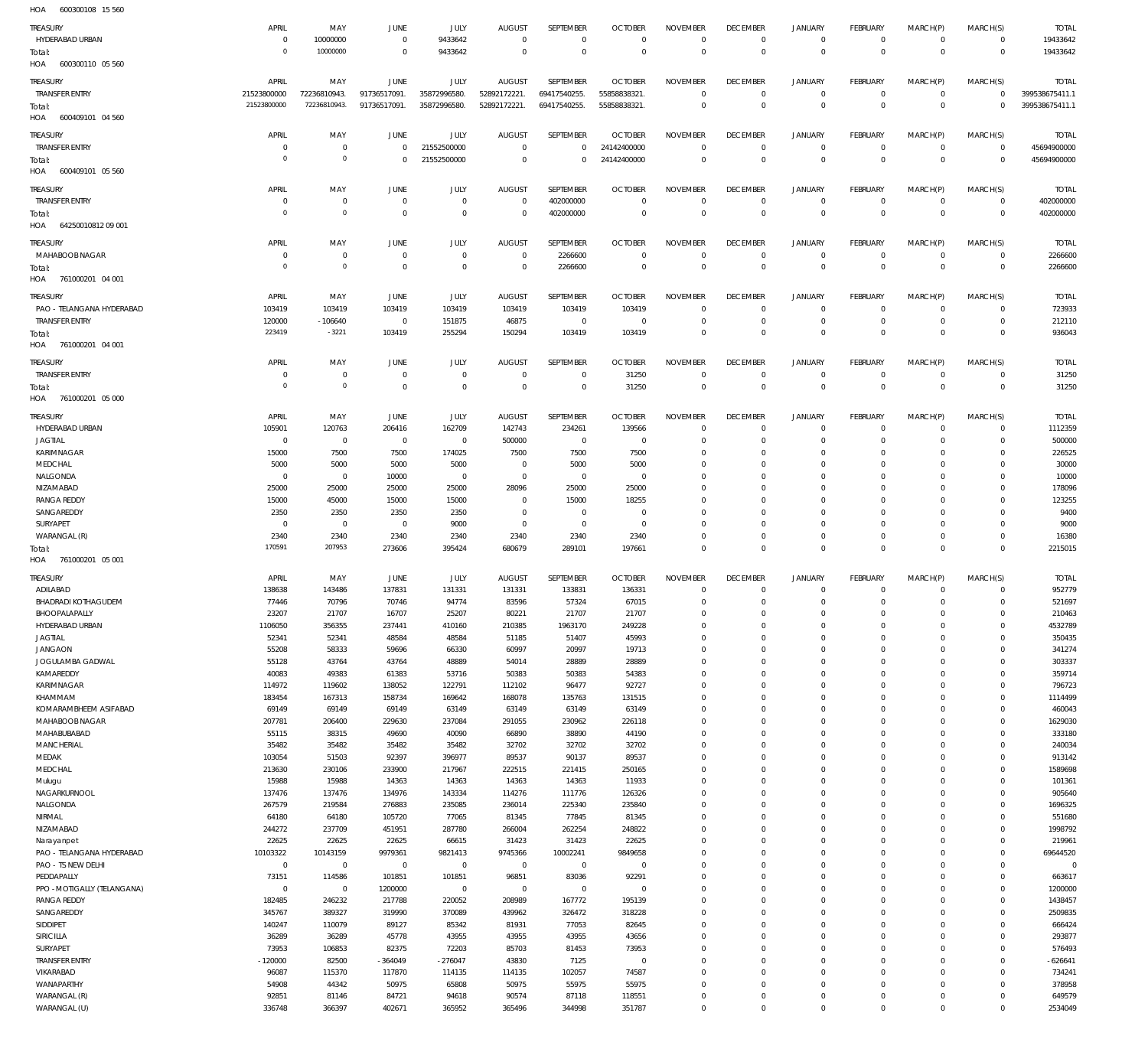761000201 05 001 HOA 761000201 05 001 HOA 761000202 04 000 761000202 04 001 761000202 04 001 761000202 05 000 HOA 761000202 05 001 HOA HOA HOA HOA -142276 -6750  $\Omega$   $\Omega$   $\Omega$   $\boldsymbol{0}$   $\Omega$   $\boldsymbol{0}$   $\Omega$   $\Omega$  -142276 -6750 YADADRI TRANSFER ENTRY HYDERABAD URBAN MAHABUBABAD ADILABAD BHADRADI KOTHAGUDEM BHOOPALAPALLY HYDERABAD URBAN JAGTIAL JANGAON JOGULAMBA GADWAL KARIMNAGAR KHAMMAM KOMARAMBHEEM ASIFABAD MAHABOOB NAGAR MAHABUBABAD **MANCHERIAL** MEDAK **MEDCHAL** NAGARKURNOOL NALGONDA NIZAMABAD **Naravanpet** PAO - TELANGANA HYDERABAD PEDDAPALLY PPO -MOTIGALLY (TELANGANA) RANGA REDDY SANGAREDDY SIDDIPET SIRICILLA TRANSFER ENTRY VIKARABAD WARANGAL (R) WARANGAL (U) YADADRI TRANSFER ENTRY HYDERABAD URBAN RANGA REDDY WARANGAL (U) ADILABAD BHADRADI KOTHAGUDEM HYDERABAD URBAN JAGTIAL JANGAON JOGULAMBA GADWAL KAMAREDDY KARIMNAGAR KHAMMAM KOMARAMBHEEM ASIFABAD MAHABOOB NAGAR MAHABUBABAD MANCHERIAL MEDAK MEDCHAL Mulugu **NAGARKURNOOL** NALGONDA NIRMAL NIZAMABAD PAO - TELANGANA HYDERABAD TREASURY TREASURY TREASURY TREASURY TREASURY TREASURY **TREASURY**   $\overline{0}$   $\overline{0}$   $\overline{0}$   $\Omega$   $\Omega$   $\Omega$  APRIL APRIL APRIL APRIL APRIL APRIL APRIL  $\sqrt{0}$   $\Omega$   $\Omega$  MAY MAY MAY MAY MAY MAY MAY  $\overline{0}$   $\sqrt{0}$   $\,$  0  $\,$  $\Omega$   $\Omega$   $\Omega$  JUNE JUNE **JUNE** JUNE JUNE JUNE **JUNE**   $\Omega$   $\Omega$   $\Omega$  JULY JULY JULY JULY JULY JULY JULY  $\Omega$   $\Omega$   $\Omega$  AUGUST AUGUST AUGUST AUGUST AUGUST AUGUST **AUGUST**   $\Omega$   $\,$  0  $\,$  $\Omega$   $\Omega$   $\Omega$  SEPTEMBER SEPTEMBER **SEPTEMBER** SEPTEMBER SEPTEMBER SEPTEMBER **SEPTEMBER**  -142276  $\Omega$   $\Omega$   $\Omega$   $\Omega$  -6750 OCTOBER **OCTOBER OCTOBER OCTOBER** OCTOBER **OCTOBER OCTOBER**   $\Omega$   $\Omega$   $\Omega$   $\Omega$   $\Omega$   $\Omega$   $\Omega$  $\Omega$   $\Omega$   $\Omega$   $\Omega$   $\Omega$   $\Omega$   $\Omega$   $\Omega$   $\Omega$   $\Omega$  NOVEMBER NOVEMBER NOVEMBER NOVEMBER NOVEMBER NOVEMBER NOVEMBER  $\Omega$   $\overline{0}$  $\Omega$   $\Omega$   $\Omega$   $\Omega$  $\overline{0}$   $\Omega$  $\overline{0}$   $\Omega$  $\overline{0}$  $\Omega$   $\overline{0}$   $\Omega$   $\overline{0}$   $\Omega$  $\overline{0}$   $\Omega$  $\overline{0}$  $\Omega$   $\Omega$   $\overline{0}$  DECEMBER DECEMBER **DECEMBER** DECEMBER DECEMBER DECEMBER **DECEMBER**   $\Omega$   $\Omega$   $\Omega$   $\Omega$   $\Omega$   $\Omega$   $\Omega$   $\Omega$   $\Omega$   $\Omega$   $\Omega$   $\Omega$  JANUARY JANUARY JANUARY JANUARY JANUARY JANUARY JANUARY  $\Omega$   $\Omega$   $\Omega$   $\Omega$   $\Omega$   $\Omega$   $\Omega$   $\Omega$   $\Omega$   $\Omega$   $\Omega$   $\Omega$  FEBRUARY FEBRUARY **FFBRUARY** FEBRUARY FEBRUARY FEBRUARY **FFBRUARY**   $\Omega$   $\Omega$   $\Omega$   $\Omega$   $\Omega$   $\Omega$   $\Omega$   $\Omega$   $\Omega$   $\Omega$   $\Omega$  MARCH(P) MARCH(P) MARCH(P) MARCH(P) MARCH(P) MARCH(P) MARCH(P)  $\Omega$   $\Omega$   $\Omega$   $\Omega$   $\Omega$   $\Omega$  $\Omega$   $\Omega$   $\Omega$   $\Omega$   $\Omega$   $\Omega$   $\Omega$   $\Omega$   $\Omega$   $\Omega$   $\Omega$  MARCH(S) MARCH(S) MARCH(S) MARCH(S) MARCH(S) MARCH(S) MARCH(S) -142276 -6750 TOTAL TOTAL TOTAL TOTAL TOTAL TOTAL TOTAL Total: Total: Total: Total: Total: Total:

PEDDAPALLY

 $\Omega$ 

 $\Omega$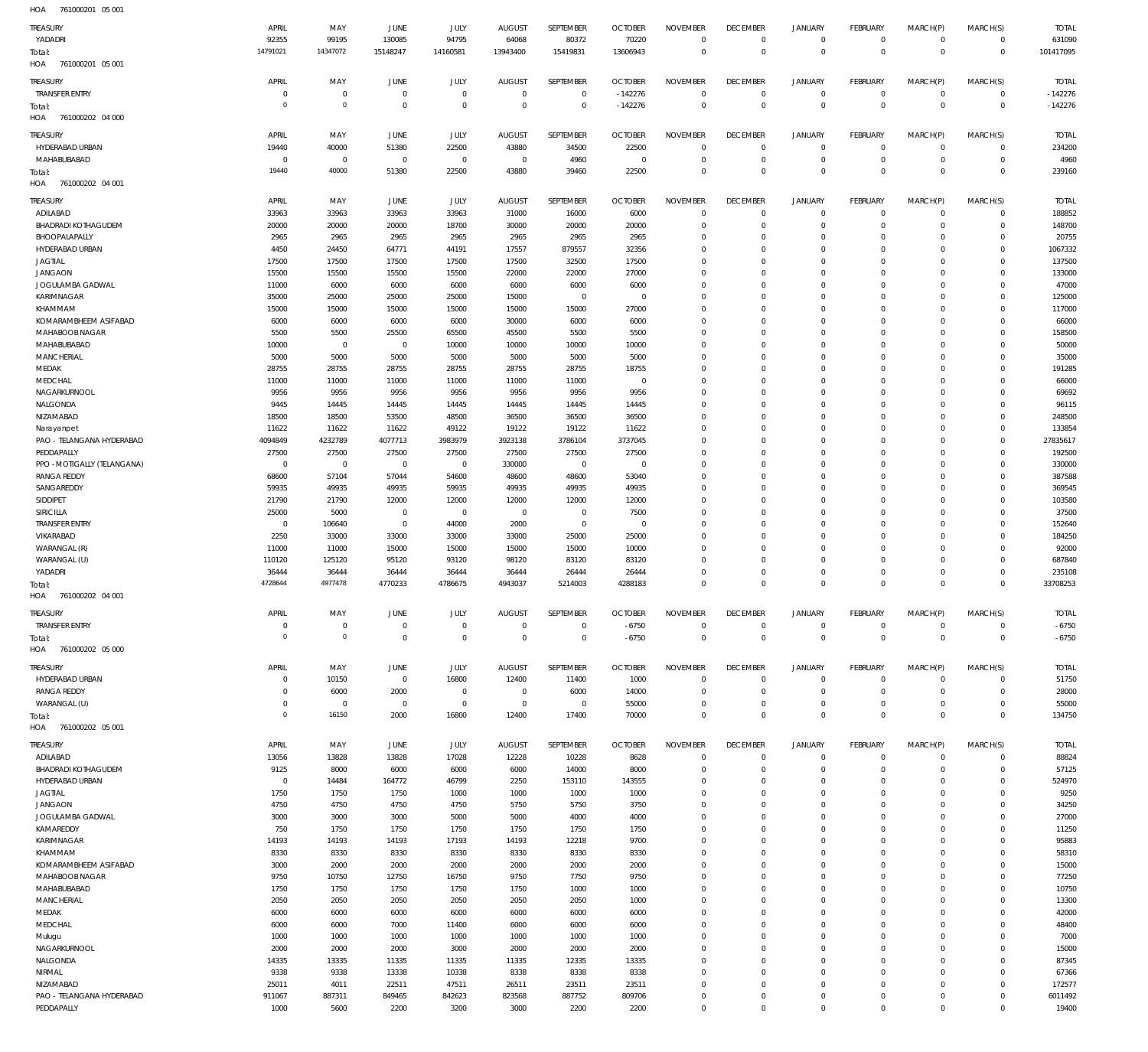761000202 05 001 HOA

| TREASURY                          | APRIL          | MAY                 | <b>JUNE</b>            | JULY                | <b>AUGUST</b>       | SEPTEMBER            | <b>OCTOBER</b>         | <b>NOVEMBER</b>  | <b>DECEMBER</b>            | <b>JANUARY</b>             | FEBRUARY                | MARCH(P)      | MARCH(S)                   | <b>TOTAL</b>  |
|-----------------------------------|----------------|---------------------|------------------------|---------------------|---------------------|----------------------|------------------------|------------------|----------------------------|----------------------------|-------------------------|---------------|----------------------------|---------------|
| PPO - MOTIGALLY (TELANGANA)       | $\mathbf 0$    | $\mathbf 0$         | $\overline{0}$         | 2000                | $\overline{0}$      | $\overline{0}$       | $\overline{0}$         | $\mathbf 0$      | $\overline{0}$             | $\mathbf{0}$               | $\overline{0}$          | $\mathbf{0}$  | $\overline{0}$             | 2000          |
| <b>RANGA REDDY</b>                | 23533          | 29533               | 28533                  | 15533               | 17783               | 15783                | 13783                  | $\Omega$         | $\overline{0}$             | $\mathbf 0$                | $\mathbf{0}$            | $\mathbf 0$   | $\circ$                    | 144481        |
| SANGAREDDY                        | 11826          | 12826               | 12826                  | 12826               | 14826               | 13826                | 13826                  | $\mathbf 0$      | $\mathbf 0$                | $\mathbf 0$                | $\mathbf{0}$            | $\Omega$      | $\mathbf{0}$               | 92782         |
| SIDDIPET                          | 11150          | 7150                | 7150                   | 10600               | 5150                | 4657                 | 4000                   | $\mathbf 0$      | $\mathbf 0$                | $\mathbf 0$                | $^{\circ}$              | $\Omega$      | $\mathbf 0$                | 49857         |
| SIRICILLA                         | 1750           | 1750                | 2500                   | 1750                | 1750                | 1750                 | 3750                   | $\Omega$         | $\mathbf 0$                | $\mathbf 0$                | $\mathbf 0$             | $\Omega$      | $\mathbf 0$                | 15000         |
| SURYAPET                          | 4694           | 5694                | 3944                   | 4694                | 6444                | 4694                 | 3694                   | $\mathbf 0$      | $\mathbf 0$                | $\mathbf 0$                | $^{\circ}$              | $\Omega$      | $\mathbf 0$                | 33858         |
| <b>TRANSFER ENTRY</b>             | 1500           | $\mathbf 0$         | $\overline{0}$         | $-44000$            | $-150965$           | 22000                | $\overline{0}$         | $\Omega$         | $\mathbf 0$                | $\mathbf 0$                | $\mathbf 0$             | $\Omega$      | $\mathbf 0$                | $-171465$     |
| VIKARABAD                         | 14933          | 16183               | 16183                  | 16183               | 16183               | 16183                | 14583                  | $\mathbf 0$      | $\mathbf 0$                | $\mathbf 0$                | $\mathbf{0}$            | $\Omega$      | $\mathbf{0}$               | 110431        |
| WARANGAL (R)                      | 4350           | 3350                | 3350                   | 5950                | 4350                | 4350                 | 4350                   | $\mathbf 0$      | $\mathbf 0$                | $\mathbf 0$                | $^{\circ}$              | $\Omega$      | $\mathbf 0$                | 30050         |
| WARANGAL (U)                      | 35400          | 35400               | 31400                  | 31400               | 27950               | 28950                | 33950                  | $\mathbf 0$      | $\overline{0}$             | $\mathbf 0$                | $\mathbf{0}$            | $\Omega$      | $\mathbf{0}$               | 224450        |
| YADADRI                           | 7886           | 8886                | 12886                  | 10886               | 8886                | 8886                 | 6886                   | $\mathbf 0$      | $\overline{0}$             | $\mathbf 0$                | $\mathbf{0}$            | $\mathbf 0$   | $\mathbf{0}$               | 65202         |
| Total:                            | 1164277        | 1142002             | 1270544                | 1134629             | 912160              | 1293401              | 1173375                | $\mathbf 0$      | $\overline{0}$             | $\mathbf 0$                | $\overline{0}$          | $\mathbf 0$   | $\overline{0}$             | 8090388       |
| HOA<br>761000202 06 001           |                |                     |                        |                     |                     |                      |                        |                  |                            |                            |                         |               |                            |               |
| TREASURY                          | APRIL          | MAY                 | JUNE                   | JULY                | AUGUST              | SEPTEMBER            | <b>OCTOBER</b>         | <b>NOVEMBER</b>  | <b>DECEMBER</b>            | <b>JANUARY</b>             | FEBRUARY                | MARCH(P)      | MARCH(S)                   | <b>TOTAL</b>  |
| PAO - TELANGANA HYDERABAD         | 300000         | 300000              | 300000                 | 300000              | 300000              | 300000               | 200000                 | $\mathbf 0$      | $\overline{0}$             | $\circ$                    | $\overline{0}$          | $\mathbf 0$   | $\overline{0}$             | 2000000       |
| <b>TRANSFER ENTRY</b>             | $^{\circ}$     | $\mathbf 0$         | $\mathbf 0$            | $-500000$           | $\overline{0}$      | $\mathbf 0$          | $\overline{0}$         | $\mathbf 0$      | $\overline{0}$             | $\mathbf 0$                | $\overline{0}$          | $\circ$       | $\mathbf{0}$               | $-500000$     |
| Total:                            | 300000         | 300000              | 300000                 | $-200000$           | 300000              | 300000               | 200000                 | $\mathbf 0$      | $\overline{0}$             | $\mathbf 0$                | $\overline{0}$          | $\mathbf 0$   | $\overline{0}$             | 1500000       |
| HOA<br>761000202 07 001           |                |                     |                        |                     |                     |                      |                        |                  |                            |                            |                         |               |                            |               |
|                                   |                |                     |                        |                     |                     |                      |                        |                  |                            |                            |                         |               |                            |               |
| TREASURY                          | APRIL          | MAY                 | JUNE                   | JULY                | AUGUST              | SEPTEMBER            | <b>OCTOBER</b>         | <b>NOVEMBER</b>  | <b>DECEMBER</b>            | JANUARY                    | FEBRUARY                | MARCH(P)      | MARCH(S)                   | <b>TOTAL</b>  |
| HYDERABAD URBAN                   | $^{\circ}$     | $\mathbf 0$         | $\overline{0}$         | $\mathbf 0$         | 100000              | $\overline{0}$       | $\overline{0}$         | $\mathbf 0$      | $\overline{0}$             | $\mathbf 0$                | $\overline{0}$          | $\mathbf 0$   | $\mathbf{0}$               | 100000        |
| PAO - TELANGANA HYDERABAD         | 6650000        | 7000000             | 7200000                | 7100000             | 7100000             | 7100000              | 6900000                | $\mathbf 0$      | $\mathbf 0$                | $\mathbf 0$                | $\mathbf{0}$            | $\circ$       | $\mathbf{0}$               | 49050000      |
| PAO -LEGISLATURE (TELANGANA)      | $\overline{0}$ | $^{\circ}$          | $\overline{0}$         | $\mathbf 0$         | $\overline{0}$      | $\overline{0}$       | 654710                 | $\mathbf 0$      | $\overline{0}$             | $\mathbf 0$                | $\mathbf{0}$            | $\circ$       | $\mathbf{0}$               | 654710        |
| <b>TRANSFER ENTRY</b>             | $\mathbf 0$    | $\mathbf 0$         | $\overline{0}$         | 3050000             | $\overline{0}$      | $\mathbf 0$          | $\overline{0}$         | $\mathbf 0$      | $\overline{0}$             | $\mathbf 0$                | $\mathbf{0}$            | $\circ$       | $\circ$                    | 3050000       |
| Total:                            | 6650000        | 7000000             | 7200000                | 10150000            | 7200000             | 7100000              | 7554710                | $\Omega$         | $\overline{0}$             | $\mathbf 0$                | $\overline{0}$          | $\Omega$      | $\overline{0}$             | 52854710      |
| HOA<br>761000202 07 002           |                |                     |                        |                     |                     |                      |                        |                  |                            |                            |                         |               |                            |               |
| TREASURY                          | APRIL          | MAY                 | JUNE                   | JULY                | <b>AUGUST</b>       | SEPTEMBER            | <b>OCTOBER</b>         | <b>NOVEMBER</b>  | <b>DECEMBER</b>            | <b>JANUARY</b>             | <b>FEBRUARY</b>         | MARCH(P)      | MARCH(S)                   | <b>TOTAL</b>  |
| PAO - TELANGANA HYDERABAD         | 1625000        | 1625000             | 1590000                | 1475000             | 1440000             | 1301668              | 1307500                | $\mathbf 0$      | $\overline{0}$             | $\mathbf 0$                | $\overline{0}$          | $^{\circ}$    | $\overline{0}$             | 10364168      |
| <b>TRANSFER ENTRY</b>             | $\mathbf 0$    | $\mathbf 0$         | $\overline{0}$         | $-2550000$          | $\overline{0}$      | $\overline{0}$       | $\overline{0}$         | $\mathbf 0$      | $\overline{0}$             | $\mathbf 0$                | $\overline{0}$          | $\mathbf 0$   | $\overline{0}$             | $-2550000$    |
| Total:                            | 1625000        | 1625000             | 1590000                | $-1075000$          | 1440000             | 1301668              | 1307500                | $\mathbf 0$      | $\overline{0}$             | $\mathbf 0$                | $\overline{0}$          | $\mathbf 0$   | $\overline{0}$             | 7814168       |
| HOA<br>761000203 04 001           |                |                     |                        |                     |                     |                      |                        |                  |                            |                            |                         |               |                            |               |
| <b>TREASURY</b>                   | APRIL          | MAY                 | JUNE                   | JULY                | <b>AUGUST</b>       | SEPTEMBER            | <b>OCTOBER</b>         | <b>NOVEMBER</b>  | <b>DECEMBER</b>            | <b>JANUARY</b>             | <b>FEBRUARY</b>         | MARCH(P)      | MARCH(S)                   | <b>TOTAL</b>  |
| MAHABOOB NAGAR                    | 750            | 750                 | 750                    | 750                 | 750                 | 750                  | 750                    | $\mathbf 0$      | $\overline{0}$             | $\mathbf 0$                | $\mathbf{0}$            | $\mathbf 0$   | $\overline{0}$             | 5250          |
| <b>TRANSFER ENTRY</b>             | $-1500$        | $\mathbf{0}$        | $\overline{0}$         | $\mathbf 0$         | $^{\circ}$          | $^{\circ}$           | $\overline{0}$         | $\mathbf 0$      | $\overline{0}$             | $\mathbf 0$                | $\overline{0}$          | $\mathbf 0$   | $\mathbf{0}$               | $-1500$       |
|                                   | $-750$         | 750                 | 750                    | 750                 | 750                 | 750                  | 750                    | $\mathbf 0$      | $\overline{0}$             | $\mathbf 0$                | $\overline{0}$          | $\mathbf 0$   | $\overline{0}$             | 3750          |
| Total:<br>HOA<br>761000204 12 000 |                |                     |                        |                     |                     |                      |                        |                  |                            |                            |                         |               |                            |               |
|                                   |                |                     |                        |                     |                     |                      |                        |                  |                            |                            |                         |               |                            |               |
| TREASURY                          | APRIL          | MAY                 | <b>JUNE</b>            | JULY                | <b>AUGUST</b>       | SEPTEMBER            | <b>OCTOBER</b>         | <b>NOVEMBER</b>  | <b>DECEMBER</b>            | <b>JANUARY</b>             | FEBRUARY                | MARCH(P)      | MARCH(S)                   | <b>TOTAL</b>  |
| HYDERABAD URBAN                   | 370            | $\bf 0$             | 740                    | 1602                | 740                 | 3204                 | 1602                   | $\mathbf 0$      | $\overline{0}$             | $\circ$                    | $\overline{0}$          | $\mathbf 0$   | $\overline{0}$             | 8258          |
| Total:                            | 370            | $\mathbf 0$         | 740                    | 1602                | 740                 | 3204                 | 1602                   | $\mathbf 0$      | $\overline{0}$             | $\mathbb O$                | $\overline{0}$          | $\mathbf 0$   | $\overline{0}$             | 8258          |
| HOA<br>761000204 12 001           |                |                     |                        |                     |                     |                      |                        |                  |                            |                            |                         |               |                            |               |
| <b>TREASURY</b>                   | APRIL          | MAY                 | <b>JUNE</b>            | JULY                | <b>AUGUST</b>       | SEPTEMBER            | <b>OCTOBER</b>         | <b>NOVEMBER</b>  | <b>DECEMBER</b>            | <b>JANUARY</b>             | <b>FEBRUARY</b>         | MARCH(P)      | MARCH(S)                   | <b>TOTAL</b>  |
| HYDERABAD URBAN                   | 1000           | 5532                | 6812                   | 8000                | 3000                | 3000                 | 25000                  | $\mathbf 0$      | $\overline{0}$             | $\mathbf 0$                | $^{\circ}$              | $\mathbf 0$   | $\mathbf{0}$               | 52344         |
| JOGULAMBA GADWAL                  | $\overline{0}$ | 1000                | 1000                   | 1000                | 1000                | 1000                 | 1000                   | $\mathbf 0$      | $\overline{0}$             | $\mathbf 0$                | $\mathbf{0}$            | $\circ$       | $\mathbf{0}$               | 6000          |
| KAMAREDDY                         | 370            | 370                 | 370                    | 370                 | 370                 | 370                  | 370                    | $\mathbf 0$      | $\overline{0}$             | $\mathbf 0$                | $^{\circ}$              | $\circ$       | $\mathbf{0}$               | 2590          |
| KARIMNAGAR                        | 371            | 371                 | 371                    | 371                 | 371                 | 371                  | 371                    | $\mathbf 0$      | $\mathbf 0$                | $\mathbf 0$                | $\mathbf 0$             | $\Omega$      | $\mathbf 0$                | 2597          |
| KHAMMAM                           | 500            | 500                 | 500                    | 500                 | 500                 | 500                  | 500                    | $\mathbf 0$      | $\Omega$                   | $\mathbf 0$                | $\Omega$                | $\Omega$      | $\Omega$                   | 3500          |
| MAHABOOB NAGAR                    |                |                     |                        |                     |                     |                      |                        |                  |                            |                            |                         |               |                            |               |
| MAHABUBABAD                       | 3125<br>500    | 3125<br>500         | 2750<br>500            | 3125<br>500         | 5125<br>500         | 3125<br>$\mathbf{0}$ | 3125<br>$\overline{0}$ | $\mathbf 0$      | $\overline{0}$             | $\mathbf 0$                | $\mathbf 0$             | $\mathbf 0$   | $\mathbf 0$                | 2350C<br>2500 |
| MEDAK                             | 1000           | 1000                | 1000                   | 1000                | 1000                | 1000                 | 1000                   | $\mathbf 0$      | $\mathbf 0$                | $\mathbf 0$                | $\mathbf 0$             | $\mathbf 0$   | $\mathbf 0$                | 7000          |
| NALGONDA                          | 1770           | 1770                | 1770                   | 1770                |                     | 2140                 | 1770                   | $\mathbf 0$      | $\mathbf 0$                | $\mathbf 0$                | $\Omega$                | $\Omega$      | $\mathbf 0$                | 12390         |
|                                   |                |                     |                        |                     | 1400                |                      |                        |                  | $\mathbf 0$                |                            |                         | $\Omega$      |                            |               |
| NIRMAL                            | 1000           | 1000                | 1000                   | 1000                | 1000                | 1000                 | 1000                   | $\mathbf 0$      | $\mathbf 0$                | $\mathbf 0$<br>$\mathbf 0$ | $\mathbf 0$             |               | $\mathbf 0$                | 7000          |
| NIZAMABAD                         | 870            | 870                 | 870                    | 870                 | 870                 | 870                  | 870                    | $\mathbf 0$      |                            |                            | $^{\circ}$              | $\Omega$      | $\mathbf 0$                | 6090          |
| Narayanpet                        | 342            | 342                 | 342                    | 342                 | 342                 | 342                  | 342                    | $\mathbf 0$      | $\mathbf 0$                | $\mathbf 0$                | $^{\circ}$              | $\Omega$      | $\mathbf 0$                | 2394          |
| PAO - TELANGANA HYDERABAD         | 257641         | 265182              | 262304                 | 264904              | 276254              | 265504               | 271004                 | $\mathbf 0$      | $\mathbf 0$<br>$\mathbf 0$ | $\mathbf 0$                | $^{\circ}$              | $\Omega$      | $\mathbf 0$                | 1862793       |
| <b>RANGA REDDY</b>                | 1655           | 1655                | 2655                   | 1655                | 1655                | 1655                 | 2915                   | $\mathbf 0$      | $\mathbf 0$                | $\mathbf 0$<br>$\mathbf 0$ | $^{\circ}$              | 0<br>$\Omega$ | $\mathbf 0$<br>$\mathbf 0$ | 13845         |
| SANGAREDDY                        | 3250           | 3250                | 3250                   | 3250                | 3250                | 3250                 | 2250                   | $\mathbf 0$      |                            |                            | $\mathbf 0$             |               |                            | 21750         |
| SIDDIPET<br>SURYAPET              | 2500<br>1000   | 2500<br>2000        | $\overline{0}$<br>1000 | $\mathbf 0$<br>1000 | $\mathbf 0$<br>1000 | $\mathbf 0$<br>1000  | $\overline{0}$<br>1000 | 0<br>$\mathbf 0$ | $\mathbf 0$<br>$\mathbf 0$ | $\mathbf 0$<br>$\mathbf 0$ | $\mathbf 0$<br>$\Omega$ | 0<br>$\Omega$ | $\mathbf 0$<br>$\mathbf 0$ | 5000<br>8000  |
|                                   |                |                     |                        |                     |                     |                      |                        |                  |                            |                            |                         |               |                            |               |
| <b>TRANSFER ENTRY</b>             | $\overline{0}$ | $\mathbf 0$         | 2500                   | 500                 | $-500$              | $^{\circ}$           | $\overline{0}$         | $\mathbf 0$      | $\mathbf 0$                | $\mathbf 0$                | $^{\circ}$              | 0             | $\mathbf 0$                | 2500          |
| VIKARABAD                         | 1500           | 3980                | 2870                   | 2870                | 2870                | 1100                 | 1100                   | $\mathbf 0$      | $\mathbf 0$                | $\mathbf 0$                | $\Omega$                | $\Omega$      | $\mathbf 0$                | 16290         |
| WARANGAL (U)                      | 3459           | 3459                | 3459                   | 3459                | 3459                | 2834                 | 4084                   | $\mathbf 0$      | $\mathbf 0$                | $\mathbf 0$                | $\mathbf 0$             | $\Omega$      | $\mathbf 0$                | 24213         |
| YADADRI                           | 1400           | 2100                | 2800                   | 2100                | 2100                | 2100                 | 2100                   | $\mathbf 0$      | $\overline{0}$             | $\mathbf 0$                | $\mathbf 0$             | $\mathbf 0$   | $\mathbf{0}$               | 14700         |
| Total:                            | 283253         | 300506              | 298123                 | 298586              | 305566              | 291161               | 319801                 | $\mathbf 0$      | $\overline{0}$             | $\mathbf 0$                | $\overline{0}$          | $\mathbf 0$   | $\mathbf 0$                | 2096996       |
| HOA<br>761000204 12 001           |                |                     |                        |                     |                     |                      |                        |                  |                            |                            |                         |               |                            |               |
| <b>TREASURY</b>                   | APRIL          | MAY                 | <b>JUNE</b>            | JULY                | AUGUST              | SEPTEMBER            | <b>OCTOBER</b>         | <b>NOVEMBER</b>  | <b>DECEMBER</b>            | <b>JANUARY</b>             | FEBRUARY                | MARCH(P)      | MARCH(S)                   | <b>TOTAL</b>  |
| <b>TRANSFER ENTRY</b>             | 0              | 0                   | $\overline{0}$         | $\bf 0$             | $\overline{0}$      | $\mathbf 0$          | 11250                  | $\mathbf 0$      | $\overline{0}$             | $\circ$                    | $\circ$                 | $\mathbf 0$   | $\mathbf{0}$               | 11250         |
| Total:                            | $\overline{0}$ | $\mathsf{O}\xspace$ | $\overline{0}$         | $\mathbf 0$         | $\overline{0}$      | $\mathbf 0$          | 11250                  | $\mathbf 0$      | $\overline{0}$             | $\bf 0$                    | $\overline{0}$          | $\mathbf 0$   | $\overline{0}$             | 11250         |
| 761000800 04 000<br>HOA           |                |                     |                        |                     |                     |                      |                        |                  |                            |                            |                         |               |                            |               |
| TREASURY                          | APRIL          | MAY                 | JUNE                   | JULY                | AUGUST              | SEPTEMBER            | <b>OCTOBER</b>         | <b>NOVEMBER</b>  | <b>DECEMBER</b>            | <b>JANUARY</b>             | FEBRUARY                | MARCH(P)      | MARCH(S)                   | <b>TOTAL</b>  |
|                                   | $\overline{0}$ | $\bf 0$             | $\overline{0}$         |                     | $\overline{0}$      |                      | 9750                   | $\mathbf 0$      | $\overline{0}$             | $\mathbf 0$                | $\mathbf{0}$            | $\mathbf 0$   | $^{\circ}$                 | 13500         |
| HYDERABAD URBAN                   |                |                     |                        | 1500                |                     | 2250                 |                        | $\mathbf 0$      | $\overline{0}$             | $\mathbf 0$                |                         |               | $\mathbf{0}$               |               |
| PAO - TS NEW DELHI                | 7200           | 7200                | 6450                   | 7950                | 7200                | 7200                 | 6450                   |                  |                            |                            | $^{\circ}$              | $\mathbf 0$   |                            | 49650         |
| SURYAPET                          | 1200           | $\mathbf 0$         | 2200                   | $\mathbf 0$         | 1600                | $\mathbf 0$          | 1600                   | $\mathbf 0$      | $\overline{0}$             | $\mathbf 0$                | $\mathbf 0$             | $\mathbf 0$   | $\mathbf 0$                | 6600          |
| YADADRI                           | $\mathbf 0$    | 1800                | $\overline{0}$         | 0                   | $\overline{0}$      | $\mathbf 0$          | 4800                   | $\mathbf 0$      | $\overline{0}$             | $\mathbf 0$                | $^{\circ}$              | $\mathbf 0$   | $\mathbf{0}$               | 6600          |
| Total:                            | 8400           | 9000                | 8650                   | 9450                | 8800                | 9450                 | 22600                  | $\mathbf 0$      | $\overline{0}$             | $\mathbf 0$                | $\overline{0}$          | $\mathbf 0$   | $\mathbf 0$                | 76350         |
| HOA<br>761000800 04 001           |                |                     |                        |                     |                     |                      |                        |                  |                            |                            |                         |               |                            |               |
| <b>TREASURY</b>                   | APRIL          | MAY                 | JUNE                   | JULY                | AUGUST              | SEPTEMBER            | <b>OCTOBER</b>         | <b>NOVEMBER</b>  | <b>DECEMBER</b>            | <b>JANUARY</b>             | FEBRUARY                | MARCH(P)      | MARCH(S)                   | <b>TOTAL</b>  |
| ADILABAD                          | 232500         | 226000              | 209750                 | 186500              | 164600              | 154250               | 99750                  | $\mathbf 0$      | $\overline{0}$             | 0                          | $\mathbf{0}$            | $\mathbf 0$   | $\mathbf{0}$               | 1273350       |
| <b>BHADRADI KOTHAGUDEM</b>        | 305750         | 279250              | 274250                 | 280500              | 251250              | 239050               | 192300                 | $\mathbf 0$      | $\overline{0}$             | $\mathbf 0$                | $\circ$                 | $\mathbf 0$   | $\circ$                    | 1822350       |
|                                   |                |                     |                        |                     |                     |                      |                        |                  |                            |                            |                         |               |                            |               |
| BHOOPALAPALLY                     | 138500         | 117750              | 112000                 | 115750              | 122500              | 103000               | 28250                  | $\mathbf 0$      | $\overline{0}$             | $\mathbf 0$                | $\mathbf 0$             | $\mathbf 0$   | $\mathbf 0$                | 737750        |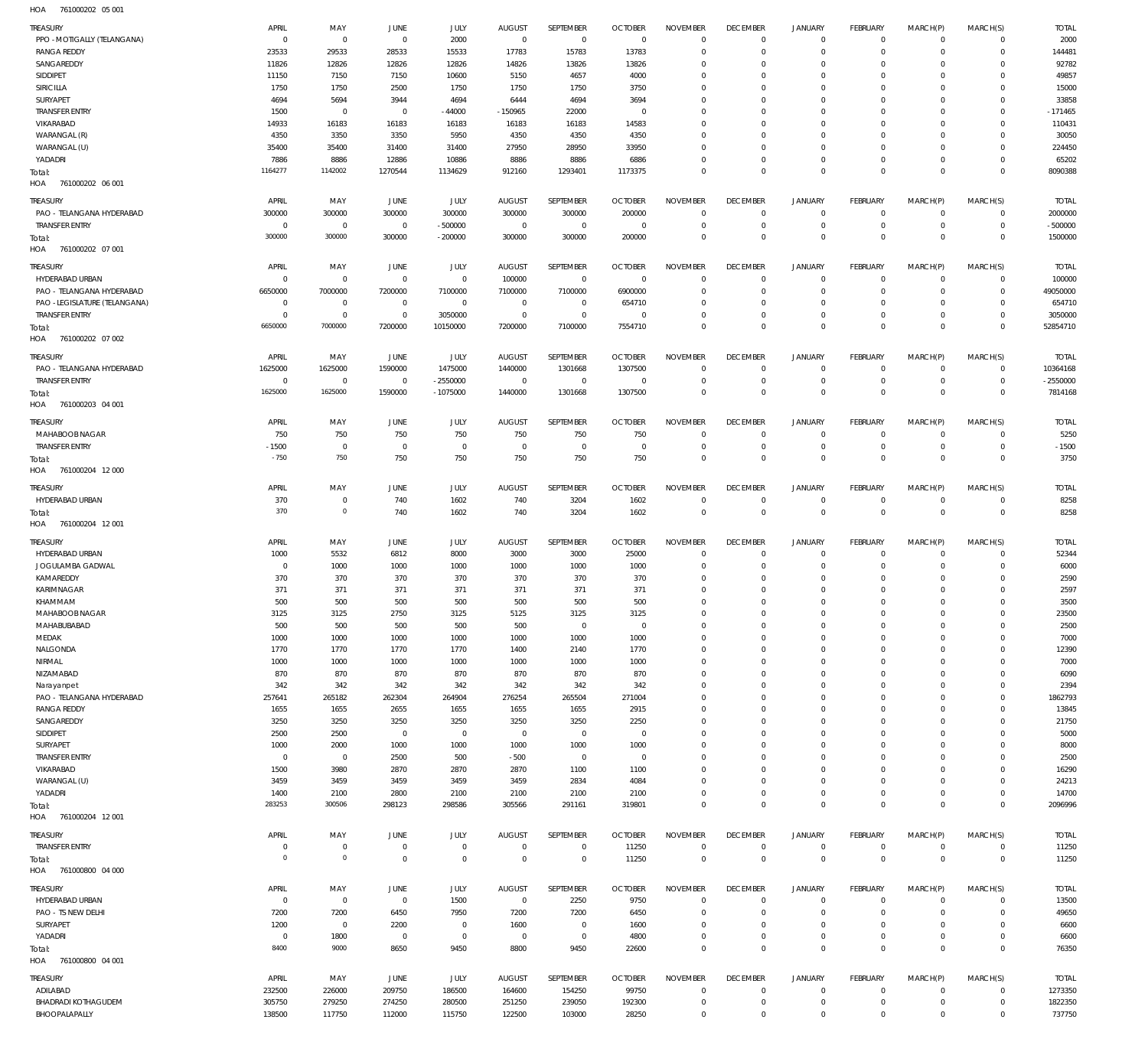761000800 04 001 HOA

| <b>TREASURY</b>                   | APRIL                      | MAY                    | <b>JUNE</b>                   | JULY                       | <b>AUGUST</b>                 | SEPTEMBER                   | <b>OCTOBER</b>         | <b>NOVEMBER</b>  | <b>DECEMBER</b>               | <b>JANUARY</b>             | <b>FEBRUARY</b>                  | MARCH(P)                   | MARCH(S)                      | <b>TOTAL</b>         |
|-----------------------------------|----------------------------|------------------------|-------------------------------|----------------------------|-------------------------------|-----------------------------|------------------------|------------------|-------------------------------|----------------------------|----------------------------------|----------------------------|-------------------------------|----------------------|
| HYDERABAD URBAN                   | $\overline{0}$             | 5000                   | 2250                          | $\overline{0}$             | $\overline{0}$                | 5500                        | 4250                   | $\mathbf 0$      | $\overline{0}$                | $\mathsf 0$                | $\mathsf 0$                      | $\overline{0}$             | $\overline{0}$                | 17000                |
| <b>JAGTIAL</b>                    | 43000                      | 38750                  | 33750                         | 33500                      | 35000                         | 27750                       | 3750                   | $\mathbf 0$      | $\mathbf 0$                   | $\mathbf 0$                | $\overline{0}$                   | $\mathbf 0$                | $\overline{0}$                | 215500               |
| <b>JANGAON</b>                    | 53500                      | 49500                  | 53250                         | 53500                      | 51000                         | 36750                       | 25000                  | $\mathbf 0$      | $\mathbf 0$                   | $\mathbf 0$                | $\overline{0}$                   | $\Omega$                   | $\overline{0}$                | 322500               |
| JOGULAMBA GADWAL                  | 43000                      | 37500                  | 39600                         | 35650                      | 30350                         | 39350                       | 33000                  | 0                | $\mathbf 0$                   | $\mathbf 0$                | $\overline{0}$                   | $\Omega$                   | $\overline{0}$<br>$\Omega$    | 258450               |
| KAMAREDDY<br>KARIMNAGAR           | 71750<br>96950             | 142250<br>97700        | 149750<br>84700               | 148750<br>81500            | 159500<br>63750               | 141010<br>73250             | 128750<br>63750        | $\mathbf 0$<br>0 | $\mathbf 0$<br>$\mathbf 0$    | 0<br>$\mathbf 0$           | $\mathbf 0$<br>$\overline{0}$    | $\Omega$<br>$\Omega$       | $\mathbf 0$                   | 941760<br>561600     |
| KHAMMAM                           | 372250                     | 351500                 | 381750                        | 388500                     | 377750                        | 398750                      | 400000                 | $\mathbf 0$      | $\mathbf 0$                   | 0                          | $\mathbf 0$                      | $\Omega$                   | $\Omega$                      | 2670500              |
| KOMARAMBHEEM ASIFABAD             | 176000                     | 155250                 | 168500                        | 154250                     | 152750                        | 154000                      | 159250                 | $\Omega$         | $\mathbf 0$                   | $\mathbf 0$                | $\overline{0}$                   | $\Omega$                   | $\mathbf 0$                   | 1120000              |
| MAHABOOB NAGAR                    | 81500                      | 63500                  | 66750                         | 59750                      | 54750                         | 51750                       | 28250                  | $\mathbf 0$      | $\mathbf 0$                   | $\mathbf 0$                | $\mathbf 0$                      | $\Omega$                   | $\Omega$                      | 406250               |
| MAHABUBABAD                       | 67950                      | 103200                 | 102200                        | 100650                     | 97500                         | 95500                       | 52250                  | $\Omega$         | $\mathbf 0$                   | $\mathbf 0$                | $\overline{0}$                   | $\Omega$                   | $\mathbf 0$                   | 619250               |
| MANCHERIAL                        | 186000                     | 175250                 | 170750                        | 168500                     | 142250                        | 144750                      | 48000                  | $\mathbf 0$      | $\mathbf 0$                   | $\mathbf 0$                | $\overline{0}$                   | $\Omega$                   | $\overline{0}$                | 1035500              |
| MEDAK                             | 100900                     | 91650                  | 105900                        | 104650                     | 98400                         | 77150                       | 57400                  | 0                | $\mathbf 0$                   | $\mathbf 0$                | $\overline{0}$                   | $\Omega$                   | $\mathbf 0$                   | 636050               |
| MEDCHAL                           | 86525                      | 70025                  | 73750                         | 93250                      | 78750                         | 77000                       | 84500                  | $\mathbf 0$      | $\mathbf 0$                   | $\mathbf 0$                | $\mathbf 0$                      | $\Omega$                   | $\Omega$                      | 563800               |
| Mulugu                            | 16500                      | 17000                  | 19500                         | 14000                      | 14250                         | 12750                       | 9000                   | 0                | $\mathbf 0$                   | $\mathbf 0$                | $\overline{0}$                   | $\Omega$                   | $\mathbf 0$                   | 103000               |
| NAGARKURNOOL                      | 87750                      | 79250                  | 89200                         | 92950                      | 83700                         | 62450                       | 40250                  | $\Omega$         | $\mathbf 0$                   | 0                          | $\mathbf 0$                      | $\Omega$                   | $\Omega$                      | 535550               |
| NALGONDA                          | 266500                     | 283500                 | 265250                        | 256500                     | 245250                        | 200750                      | 98250                  | 0                | $\mathbf 0$                   | $\mathbf 0$                | $\overline{0}$                   | $\Omega$                   | $\overline{0}$                | 1616000              |
| NIRMAL                            | 63250                      | 50250                  | 46000                         | 49000                      | 34500                         | 36000                       | 35250                  | $\mathbf 0$      | $\mathbf 0$                   | 0                          | $\mathbf 0$                      | $\Omega$                   | $\Omega$                      | 314250               |
| NIZAMABAD                         | 319000                     | 305250                 | 304000                        | 292750                     | 294000                        | 260750                      | 99000                  | $\Omega$         | $\mathbf 0$                   | $\mathbf 0$                | $\overline{0}$                   | $\Omega$                   | $\overline{0}$                | 1874750              |
| Narayanpet                        | 21750                      | 19750                  | 23500                         | 24250                      | 15500                         | 15500                       | 26000                  | $\mathbf 0$      | $\mathbf 0$                   | $\mathbf 0$                | $\mathbf 0$                      | $\Omega$                   | $\overline{0}$                | 146250               |
| PAO - TELANGANA HYDERABAD         | 4009787                    | 3833177                | 3874062                       | 3815712                    | 3776037                       | 3768737                     | 1459037                | $\Omega$         | $\mathbf 0$                   | $\mathbf 0$                | $\overline{0}$                   | $\Omega$                   | $\overline{0}$                | 24536549             |
| PEDDAPALLY                        | 74750                      | 75000                  | 82000                         | 73500                      | 67750                         | 128750                      | 34250                  | $\mathbf 0$      | $\mathbf 0$                   | $\mathbf 0$                | $\overline{0}$                   | $\Omega$                   | $\circ$                       | 536000               |
| PPO - MOTIGALLY (TELANGANA)       | $\overline{0}$             | $\overline{0}$         | $\overline{0}$                | $\mathbf 0$                | 750                           | $\overline{0}$              | $\overline{0}$         | 0                | $\mathbf 0$                   | 0                          | $\overline{0}$                   | $\Omega$                   | $\overline{0}$                | 750                  |
| <b>RANGA REDDY</b>                | 300200                     | 299700                 | 306700                        | 295850                     | 266850                        | 257500                      | 162000                 | $\mathbf 0$      | $\mathbf 0$                   | $\mathbf 0$                | $\mathbf 0$                      | $\Omega$                   | $\circ$                       | 1888800              |
| SANGAREDDY                        | 221450                     | 213000                 | 215500                        | 213000                     | 202000                        | 183750                      | 98750                  | 0                | $\mathbf 0$                   | $\mathbf 0$                | $\overline{0}$                   | $\Omega$                   | $\mathbf 0$                   | 1347450              |
| SIDDIPET                          | 156350                     | 142850                 | 150100                        | 157850                     | 161850                        | 163600                      | 71350                  | $\mathbf 0$      | $\mathbf 0$                   | 0                          | $\mathbf 0$                      | $\Omega$                   | $\Omega$                      | 1003950              |
| SIRICILLA                         | 143000                     | 136750                 | 136250                        | 133750                     | 130750                        | 142000                      | 60250                  | 0                | $\mathbf 0$                   | $\mathbf 0$                | $\overline{0}$                   | $\Omega$                   | $\mathbf 0$                   | 882750               |
| SURYAPET                          | 64000                      | 60000                  | 64500                         | 73250                      | 70500                         | 77250                       | 43750                  | $\mathbf 0$      | $\mathbf 0$                   | 0                          | $\mathbf 0$                      | $\Omega$                   | $\Omega$                      | 453250               |
| VIKARABAD                         | 42750                      | 41750                  | 48000                         | 45500                      | 45250                         | 41250                       | 33250                  | 0                | $\mathbf 0$                   | $\mathbf 0$                | $\overline{0}$                   | $\Omega$                   | $\mathbf 0$                   | 297750               |
| WANAPARTHY                        | 29750                      | 30000                  | 24750                         | 19500                      | 17000                         | 31750                       | 30250                  | $\mathbf 0$      | $\mathbf 0$                   | $\mathbf 0$                | $\mathbf 0$                      | $\mathbf 0$                | $\mathbf 0$                   | 183000               |
| WARANGAL (R)                      | 27250                      | 59250                  | 60000                         | 61750                      | 56500                         | 58000                       | 18500                  | $\Omega$         | $\mathbf 0$                   | $\mathbf 0$                | $\overline{0}$                   | $\Omega$                   | $\overline{0}$                | 341250               |
| WARANGAL (U)                      | 504250                     | 460450                 | 481700                        | 565700                     | 564900                        | 547043                      | 297793                 | $\mathbf 0$      | $\mathbf 0$                   | $\mathbf 0$                | $\overline{0}$                   | $\Omega$                   | $\overline{0}$                | 3421836              |
| YADADRI                           | 131750                     | 99000                  | 95500                         | 83750                      | 88500                         | 91950                       | 67700                  | $\mathbf 0$      | $\mathbf 0$                   | $\mathsf{O}\xspace$        | $\overline{0}$                   | 0                          | $\overline{0}$                | 658150               |
| Total:                            | 8536112                    | 8210002                | 8315412                       | 8273762                    | 8015937                       | 7898590                     | 4093080                | $\mathbf 0$      | $\overline{0}$                | $\mathbf 0$                | $\overline{0}$                   | $\mathbf 0$                | $\overline{0}$                | 53342895             |
| HOA<br>761000800 04 001           |                            |                        |                               |                            |                               |                             |                        |                  |                               |                            |                                  |                            |                               |                      |
| <b>TREASURY</b>                   | APRIL                      | MAY                    | JUNE                          | JULY                       | <b>AUGUST</b>                 | SEPTEMBER                   | <b>OCTOBER</b>         | <b>NOVEMBER</b>  | <b>DECEMBER</b>               | <b>JANUARY</b>             | <b>FEBRUARY</b>                  | MARCH(P)                   | MARCH(S)                      | <b>TOTAL</b>         |
| <b>TRANSFER ENTRY</b>             | $\overline{0}$             | $\mathbf 0$            | $\overline{0}$                | $\mathbf 0$                | $\mathbf 0$                   | $\mathbf 0$                 | 750                    | $\mathbf 0$      | $\mathbf 0$                   | $\mathbf 0$                | $\overline{0}$                   | $\mathbf 0$                | $\overline{0}$                | 750                  |
| Total:                            | $\overline{0}$             | $\mathbf 0$            | $\mathbb O$                   | $\mathbf 0$                | $\overline{0}$                | $\overline{0}$              | 750                    | $\overline{0}$   | $\mathbb O$                   | $\overline{0}$             | $\mathbb O$                      | $\overline{0}$             | $\mathbb O$                   | 750                  |
| 761000800 05 000<br>HOA           |                            |                        |                               |                            |                               |                             |                        |                  |                               |                            |                                  |                            |                               |                      |
|                                   |                            |                        |                               |                            |                               |                             |                        |                  |                               |                            |                                  |                            |                               |                      |
| TREASURY                          | APRIL                      | MAY                    | JUNE                          | JULY                       | <b>AUGUST</b>                 | SEPTEMBER                   | <b>OCTOBER</b>         | <b>NOVEMBER</b>  | <b>DECEMBER</b>               | <b>JANUARY</b>             | <b>FEBRUARY</b>                  | MARCH(P)                   | MARCH(S)                      | <b>TOTAL</b>         |
| HYDERABAD URBAN                   | $\mathbf 0$<br>$\mathbf 0$ | 4166<br>$\bf 0$        | 2083                          | 2083                       | $\overline{0}$<br>$\mathbf 0$ | 4166                        | 2083                   | $\mathbf 0$<br>0 | $\overline{0}$<br>$\mathbf 0$ | $\mathsf 0$<br>$\mathbf 0$ | $\overline{0}$<br>$\overline{0}$ | $\mathbf 0$<br>$\mathbf 0$ | $\mathsf 0$<br>$\overline{0}$ | 14581<br>$\mathbf 0$ |
| PAO - TS NEW DELHI                | $\overline{0}$             | $\mathbf 0$            | $\overline{0}$<br>$\mathbf 0$ | $\mathbf 0$<br>$\mathbf 0$ | $\mathbf{0}$                  | $\mathbf 0$<br>$\mathbf{0}$ | $\overline{0}$         | $\mathbf 0$      | $\mathbf{0}$                  | $\mathbf 0$                | $\overline{0}$                   | $\mathbf 0$                | $\overline{0}$                |                      |
| WARANGAL (U)                      | $\overline{0}$             | 4166                   | 2083                          | 2083                       | $\Omega$                      | 4166                        | 68544<br>70627         | $\mathbf 0$      | $\overline{0}$                | $\mathbf 0$                | $\mathbb O$                      | $\Omega$                   | $\overline{0}$                | 68544<br>83125       |
| Total:<br>HOA<br>761000800 05 001 |                            |                        |                               |                            |                               |                             |                        |                  |                               |                            |                                  |                            |                               |                      |
|                                   |                            |                        |                               |                            |                               |                             |                        |                  |                               |                            |                                  |                            |                               |                      |
| TREASURY                          | APRIL                      | MAY                    | <b>JUNE</b>                   | JULY                       | <b>AUGUST</b>                 | SEPTEMBER                   | <b>OCTOBER</b>         | <b>NOVEMBER</b>  | <b>DECEMBER</b>               | <b>JANUARY</b>             | <b>FEBRUARY</b>                  | MARCH(P)                   | MARCH(S)                      | <b>TOTAL</b>         |
| ADILABAD                          | 8999                       | 8999                   | 8999                          | 8999                       | 4999                          | 4999                        | 4999                   | $\mathbf 0$      | $\mathbf 0$                   | $\mathbf 0$                | $\overline{0}$                   | $\mathbf 0$                | $\overline{0}$                | 50993                |
| <b>BHADRADI KOTHAGUDEM</b>        | 7425                       | 1000                   | 7425                          | 3850                       | 3850                          | 2425                        | 1425                   | $\Omega$         | $\mathbb O$                   | $\Omega$                   | $\overline{0}$                   | $\Omega$                   | $\overline{0}$                | 27400                |
| HYDERABAD URBAN                   | $\mathbf 0$                | $\mathbf 0$            | 2750                          | $\mathbf 0$                | $\mathbf 0$                   | 23318                       | $\overline{0}$         | $\mathbf 0$      | $\mathbf 0$                   | 0                          | $\overline{0}$                   | 0                          | $\mathbf 0$                   | 26068                |
| KAMAREDDY                         | 715                        | 715                    | 715                           | 715                        | 715                           | 715                         | 715                    | 0                | $\mathbf 0$                   | 0                          | $\overline{0}$                   | $\Omega$                   | $^{\circ}$                    | 5005                 |
| KARIMNAGAR                        | 1000                       | 1000                   | 1000                          | 1000                       | 1000                          | 1000                        | 1000                   | $\mathbf 0$      | $\mathbf 0$                   | 0                          | $\overline{0}$                   | $\Omega$                   | $\Omega$                      | 7000                 |
| KHAMMAM                           | 2000                       | 2000                   | 2000                          | 6000                       | 10000                         | 6000                        | 6000                   | $\Omega$         | $\mathbf 0$                   | 0                          | $\mathbf 0$                      | $\Omega$                   | $\Omega$                      | 34000                |
| MAHABOOB NAGAR                    | 3573                       | 3573                   | 3573                          | 4288                       | 3573                          | 3573                        | 3573                   | $\mathbf 0$      | $\mathbf 0$                   | 0                          | $\overline{0}$                   | $\Omega$                   | $\Omega$                      | 25726                |
| MEDAK                             | $\mathbf 0$                | $\mathbf 0$            | 2000                          | 2000                       | 2000                          | 2000                        | 2000                   | $\Omega$         | $\mathbf 0$                   | 0                          | $\mathbf 0$                      | 0                          | $\mathbf 0$                   | 10000                |
| MEDCHAL                           | 2675                       | 2675                   | 2675                          | 2675                       | 2675                          | 2675                        | 2675                   | $\mathbf 0$      | $\mathbf 0$                   | $\mathbf 0$                | $\overline{0}$                   | $\Omega$                   | $\Omega$                      | 18725                |
| NALGONDA                          | 6917                       | 6917                   | 6917                          | 6917                       | 6917                          | 6917                        | 6917                   | 0                | $\mathbf 0$                   | 0                          | $\mathbf 0$                      | $\Omega$                   | $\mathbf 0$                   | 48419                |
| NIRMAL                            | 3213                       | 3213                   | 3213                          | 3213                       | 3213                          | 3213                        | 3213                   | $\mathbf 0$      | $\mathbf 0$                   | 0                          | $\mathbf 0$                      | $\Omega$                   | $\Omega$                      | 22491                |
| NIZAMABAD                         | 9500                       | 9500                   | 9500                          | 9500                       | 9143                          | 10215                       | 10215                  | $\Omega$         | $\mathbf 0$                   | 0                          | $\overline{0}$                   | $\Omega$                   | $\mathbf 0$                   | 67573                |
| PAO - TELANGANA HYDERABAD         | 561710<br>$\mathbf 0$      | 545984                 | 527464                        | 507527<br>$\mathbf 0$      | 497167                        | 499153                      | 553697                 | 0<br>$\Omega$    | $\mathbf 0$<br>$\mathbf 0$    | 0                          | $\mathbf 0$                      | $\Omega$<br>$\Omega$       | $\mathbf 0$<br>$\mathbf 0$    | 3692702              |
| PPO - MOTIGALLY (TELANGANA)       |                            | 29960                  | $\overline{0}$<br>5858        | 5858                       | 85111                         | $\overline{0}$              | $\overline{0}$         | $\mathbf 0$      | $\mathbf 0$                   | 0<br>0                     | $^{\circ}$<br>$\overline{0}$     | $\Omega$                   | $\Omega$                      | 115071               |
| <b>RANGA REDDY</b>                | 5858                       | 5858                   |                               |                            | 5858                          | 5858                        | 5858                   | $\Omega$         | $\mathbf 0$                   | 0                          | $^{\circ}$                       | 0                          | $^{\circ}$                    | 41006<br>51998       |
| SANGAREDDY<br>SIDDIPET            | 8666<br>6000               | 8666<br>$\overline{0}$ | 8666<br>$\overline{0}$        | 7000<br>$\mathbf 0$        | 7000<br>$\overline{0}$        | 7000<br>$\mathbf 0$         | 5000<br>$\overline{0}$ | $\mathbf 0$      | $\mathbf 0$                   | $\mathbf 0$                | $\overline{0}$                   | $\Omega$                   | $\Omega$                      | 6000                 |
| SURYAPET                          | 1000                       | 1000                   | 1000                          | $\bf 0$                    | $\overline{0}$                | $\mathbf 0$                 | $\overline{0}$         | 0                | $\mathbf 0$                   | 0                          | $^{\circ}$                       | 0                          | $\Omega$                      | 3000                 |
| <b>TRANSFER ENTRY</b>             | $\mathbf 0$                | $\mathbf 0$            | $\overline{0}$                | $\mathbf 0$                | 31350                         | $\mathbf 0$                 | $\overline{0}$         | $\mathbf 0$      | $\mathbf 0$                   | 0                          | $^{\circ}$                       | $\Omega$                   | $\Omega$                      | 31350                |
| VIKARABAD                         | 1429                       | 1429                   | 1429                          | 1429                       | 1429                          | 1429                        | 1429                   | $\Omega$         | $\mathbf 0$                   | 0                          | $^{\circ}$                       | 0                          | $^{\circ}$                    | 10003                |
| WARANGAL (U)                      | 13280                      | 13280                  | 13280                         | 13280                      | 13280                         | 15564                       | 13494                  | $\Omega$         | $\mathbf 0$                   | $\mathbf 0$                | $\overline{0}$                   | $\Omega$                   | $\Omega$                      | 95458                |
| YADADRI                           | 5000                       | 7850                   | 10700                         | 7850                       | 2850                          | 12850                       | 7850                   | $\mathbf 0$      | $\mathbf 0$                   | $\mathbf 0$                | $\mathsf 0$                      | 0                          | $\overline{0}$                | 54950                |
| Total:                            | 648960                     | 653619                 | 619164                        | 592101                     | 692130                        | 608904                      | 630060                 | $\mathbf 0$      | $\mathbf 0$                   | $\mathbf 0$                | $\overline{0}$                   | $\mathbf 0$                | $\mathbf 0$                   | 4444938              |
| 761000800 10 001<br>HOA           |                            |                        |                               |                            |                               |                             |                        |                  |                               |                            |                                  |                            |                               |                      |
|                                   |                            |                        |                               |                            |                               |                             |                        |                  |                               |                            |                                  |                            |                               |                      |
| <b>TREASURY</b>                   | APRIL                      | MAY                    | <b>JUNE</b>                   | JULY                       | <b>AUGUST</b>                 | SEPTEMBER                   | <b>OCTOBER</b>         | <b>NOVEMBER</b>  | <b>DECEMBER</b>               | <b>JANUARY</b>             | <b>FEBRUARY</b>                  | MARCH(P)                   | MARCH(S)                      | <b>TOTAL</b>         |
| NALGONDA                          | 1000                       | 1000                   | 1000                          | 1000                       | $\overline{0}$                | $\overline{0}$              | $\overline{0}$         | $\mathbf 0$      | $\mathbf 0$                   | $\mathbf 0$                | $\overline{0}$                   | $\mathbf 0$                | $\overline{0}$                | 4000                 |
| NIZAMABAD                         | $\overline{0}$             | $\overline{0}$         | $\overline{0}$                | 1500                       | 1500                          | 1500                        | 4500                   | $\mathbf 0$      | $\mathbf 0$                   | $\mathbf 0$                | $\mathsf 0$                      | $^{\circ}$                 | $\overline{0}$                | 9000                 |
| PAO - TELANGANA HYDERABAD         | 625                        | $\mathbf 0$            | $\mathbf 0$                   | $\mathbf 0$                | $\overline{0}$                | $\mathbf 0$                 | $\overline{0}$         | $\mathbf 0$      | $\mathbf 0$                   | $\mathbf 0$                | $\mathsf 0$                      | $\mathbf 0$                | $\overline{0}$                | 625                  |
| Total:                            | 1625                       | 1000                   | 1000                          | 2500                       | 1500                          | 1500                        | 4500                   | $\mathbf 0$      | $\mathbb O$                   | $\mathbf 0$                | $\mathbb O$                      | $\mathbf 0$                | $\mathbf 0$                   | 13625                |
| 761000800 80 001<br>HOA           |                            |                        |                               |                            |                               |                             |                        |                  |                               |                            |                                  |                            |                               |                      |
| <b>TREASURY</b>                   | APRIL                      | MAY                    | <b>JUNE</b>                   | JULY                       | <b>AUGUST</b>                 | SEPTEMBER                   | <b>OCTOBER</b>         | <b>NOVEMBER</b>  | <b>DECEMBER</b>               | <b>JANUARY</b>             | <b>FEBRUARY</b>                  | MARCH(P)                   | MARCH(S)                      | <b>TOTAL</b>         |
| <b>BHADRADI KOTHAGUDEM</b>        | 162591                     | 84530                  | 132660                        | 76499                      | 72555                         | 47462                       | 48463                  | $\mathbf 0$      | $\mathbf 0$                   | $\mathbf 0$                | $\overline{0}$                   | $\mathbf 0$                | $\overline{0}$                | 624760               |
| KHAMMAM                           | 222399                     | 115044                 | 107303                        | 186428                     | 164911                        | 202147                      | 167791                 | $\mathbf 0$      | $\mathbf 0$                   | $\mathbf 0$                | $\overline{0}$                   | $^{\circ}$                 | $\overline{0}$                | 1166023              |
| KOMARAMBHEEM ASIFABAD             | $\overline{0}$             | $\mathbf 0$            | $\overline{0}$                | $\mathbf 0$                | $\overline{0}$                | $\overline{0}$              | 8702                   | $\mathbf 0$      | $\mathbf 0$                   | $\mathbf 0$                | $\overline{0}$                   | 0                          | $\overline{0}$                | 8702                 |
|                                   |                            | 2238                   | 2238                          | 2238                       | 2238                          | 2238                        | 2238                   | $\mathbf 0$      | $\mathbf 0$                   | $\mathbf 0$                | $\overline{0}$                   | $\mathbf 0$                | $\mathbf 0$                   | 15666                |